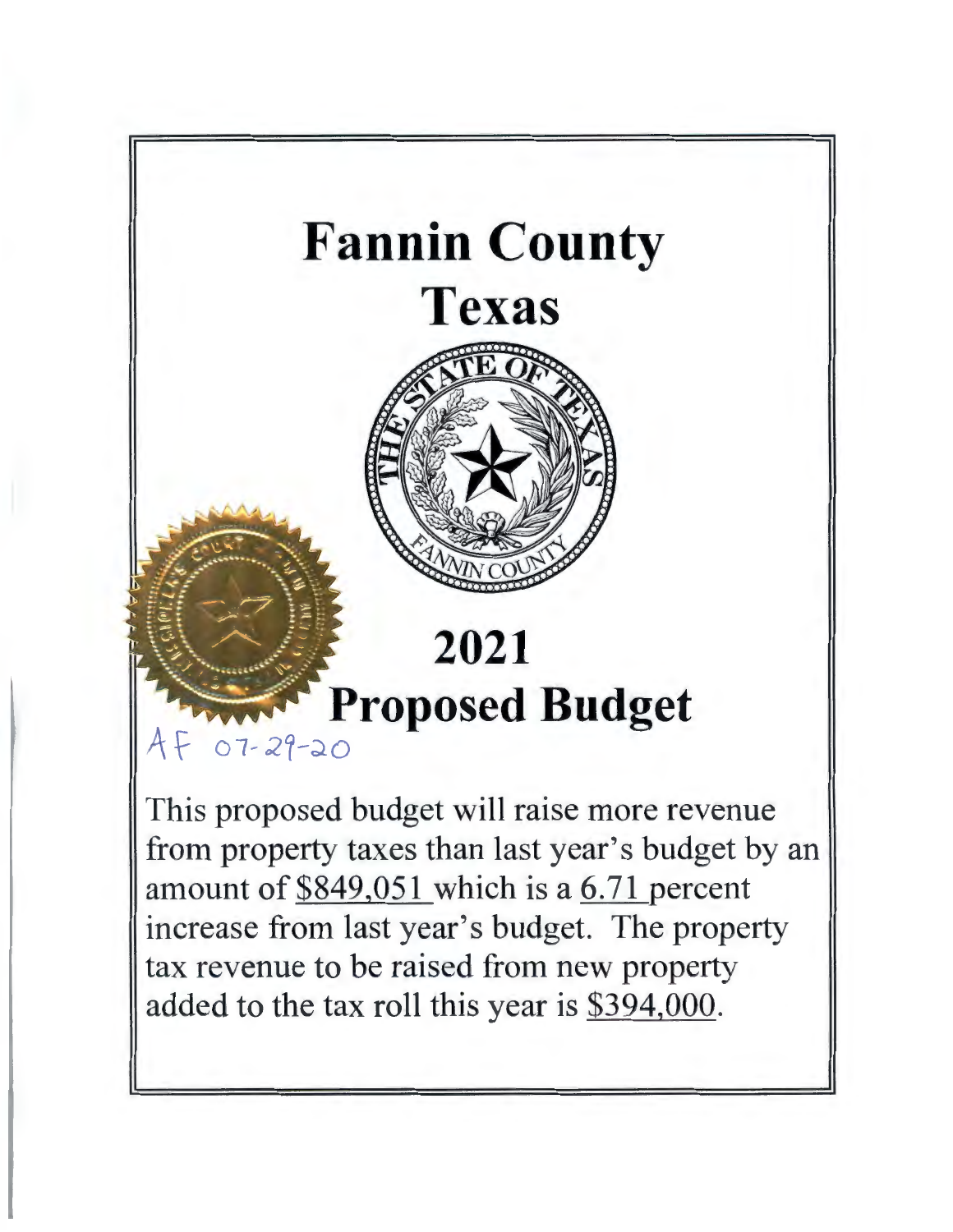# *Randy Moore*

*Fannin County Judge 101 E. Sam Rayburn, Suite 101 Bonham, Texas 75418 Office 903-583-7455 Fax 903-583-7811* 



# **COMPLIANCE NOTICE**

In accordance with Local Government Code Section 111.006, this proposed budget for fiscal year 2020-2021 is filed, this  $29<sup>th</sup>$  day of July, 2020, with the County Clerk of Fannin County and is available for inspection by any person. The Commissioners court shall hold a public hearing on the proposed budget, at which time any person may attend and may participate in the hearing. The hearing shall be set no sooner than August 17, 2020. The Commissioners court will give public notice that it will consider the proposed budget on the date of the hearing.

Date: July 29, 2020

**Randy Moore** 

Fannin County Judge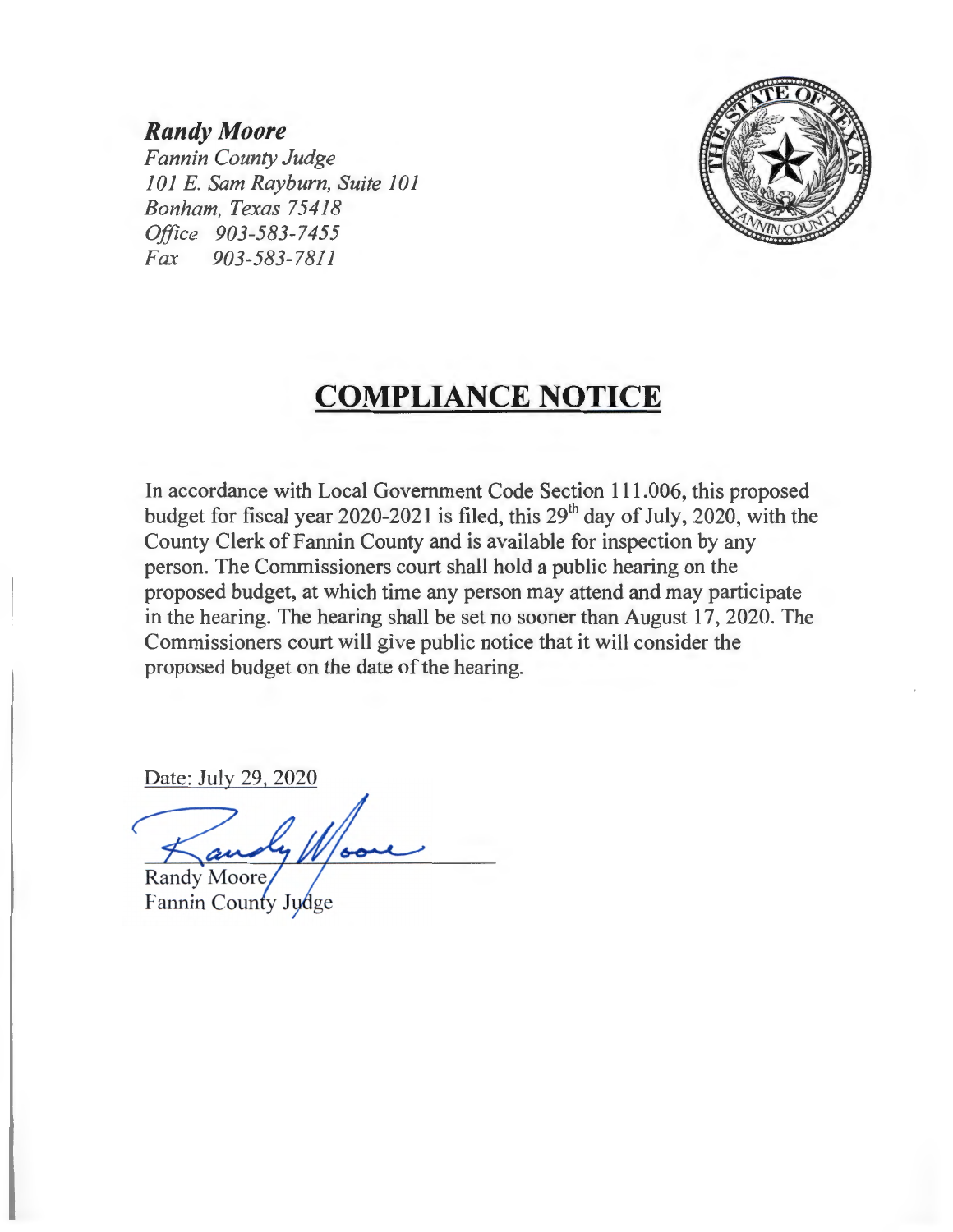| 07/23/20 | TIME:10:24 AM                                                                                       |              |                             | 2021 Proposed Budget                                    |                             |                                                                                               |                                        | PAGE<br>PREPARER: 0011      |
|----------|-----------------------------------------------------------------------------------------------------|--------------|-----------------------------|---------------------------------------------------------|-----------------------------|-----------------------------------------------------------------------------------------------|----------------------------------------|-----------------------------|
|          | Account Number<br>and Title                                                                         | $\mathbf{C}$ | YEAR - 2018                 | YEAR - 2019                                             | YEAR - 2020                 | T Actual Exper Actual Exper Org Budget Amended Budget Actual Exper Prop Budget<br>YEAR - 2020 | YEAR - 2020                            | YEAR - 2021                 |
|          | ----------<br>REPORTING FUND: 0010 GENERAL FUND                                                     |              |                             |                                                         |                             |                                                                                               |                                        |                             |
|          | 0300 CASH                                                                                           |              |                             |                                                         |                             |                                                                                               |                                        |                             |
|          | 0110 UNENCUMBERED FUND BALANCE                                                                      | Ι.           | 0.00                        |                                                         |                             | 0.00 1,262,560.22 1,262,560.22                                                                | 0.00                                   | 523,580.29                  |
|          | CASH                                                                                                |              | 0.00                        | 0.00                                                    | . <u>.</u>                  | 1, 262, 560. 22 1, 262, 560. 22                                                               | 0.00                                   | 523,580.29                  |
|          | 0310 PROPERTY TAXES                                                                                 |              |                             |                                                         |                             |                                                                                               |                                        |                             |
|          | 0110 CURRENT TAXES                                                                                  |              |                             |                                                         |                             | I 7,649,395.93 8,302,988.79 8,860,179.82 8,860,179.82 8,660,900.42 9,347,323.81               |                                        |                             |
|          | 0120 DELINQUENT TAXES                                                                               |              | 208, 231.13<br>$\mathbb{I}$ | 236,577.68                                              | 200,000.00                  | 200,000.00                                                                                    | 191,136.79                             | 200,000.00                  |
|          | PROPERTY TAXES                                                                                      |              | ___________                 | -------------<br>7,857,627.06 8,539,566.47 9,060,179.82 | . <u>.</u> .                | -------------                                                                                 | -------------                          | -------------               |
|          | 0318 OTHER TAXES                                                                                    |              |                             |                                                         |                             |                                                                                               |                                        |                             |
|          | 0120 PAY N LIEU TAX/GRASSLAND                                                                       | Ι.           |                             | 16,790.23 18,055.26                                     | 16,000.00                   | 16,000.00                                                                                     | 18,618.15                              | 16,000.00                   |
|          | 0121 PAY N LIEU TAX/UPPER TRINITY                                                                   | Ι.           | 14,592.80                   | 12,705.80                                               | 14,402.00                   | 14,402.00                                                                                     | 11,286.17                              | 14,402.00                   |
|          | 0122 TAX ABATEMENT/APPLICATION                                                                      | I            |                             | 18,300.00                                               | 18,300.00                   | 18,300.00                                                                                     | 17,300.00                              | 17,300.00                   |
|          | 0128 LOCAL FINES AND REIMBURSEMENTS                                                                 | I            |                             |                                                         | 0.00                        | 0.00                                                                                          | 676.67                                 |                             |
|          | 0129 STATE FINES AND REIMBURSEMENTS                                                                 | Ι.           |                             |                                                         | 0.00                        | 0.00                                                                                          | 12,393.76                              |                             |
|          | 0130 COURT COSTS/ARREST FEES                                                                        | Ι.           | 232,759.93                  | 227,708.73                                              | 260,000.00                  | 260,000.00                                                                                    | 155, 311.37                            | 245,000.00                  |
|          | 0132 ATTORNEYS & DOCTORS                                                                            | Ι.           | 21,478.20                   | 15,035.36                                               | 14,000.00                   | 14,000.00                                                                                     | 9,113.09                               | 14,000.00                   |
|          | 0140 TAX ON MIXED DRINKS                                                                            | $\mathbb{I}$ | 17,334.36                   | 20,398.19                                               | 19,900.00                   | 19,900.00                                                                                     | 4,520.29                               | 16,000.00                   |
|          | 0160 SALES TAX REVENUES                                                                             | $\mathbf{I}$ | 871,600.66                  | 971,283.91                                              | 900,000.00<br>------------- | 900,000.00<br>------------                                                                    | 894,268.06<br>-------------            | 900,000.00<br>------------- |
|          | OTHER TAXES                                                                                         |              |                             | 1, 174, 556. 18 1, 283, 487. 25                         |                             | 1,242,602.00  1,242,602.00  1,123,487.56                                                      |                                        | 1,222,702.00                |
|          | 0319 F.C. DETENTION CENTER                                                                          |              |                             |                                                         |                             |                                                                                               |                                        |                             |
|          | 0420 JAIL PAY PHONE COMMISSION                                                                      | $\mathbb{I}$ |                             | 157,698.47 192,455.40                                   | 160,000.00                  | 160,000.00                                                                                    | 215,790.42                             | 170,000.00                  |
|          | 0429 SCHOLARSHIP FUNDS                                                                              | $\mathbb{I}$ | 10,000.00                   | 0.00                                                    | 0.00                        | 0.00                                                                                          | 0.00                                   |                             |
|          | 0551 ANNUAL PAYMENT                                                                                 | $\mathbb{I}$ | 0.00                        | 0.00                                                    | 0.00                        | 0.00                                                                                          | 0.00                                   |                             |
|          | 0552 MONTHLY MONITORING PAYMEN                                                                      | $\mathbf{I}$ | 0.00                        | 0.00                                                    | 0.00                        | 0.00                                                                                          | 0.00                                   |                             |
|          | 0553 ADMINISTRATIVE FEE                                                                             |              | I 342,617.50                | 0.00                                                    | 0.00                        | 0.00                                                                                          | 0.00                                   |                             |
|          | 0554 REIMB.FOR CONFINEMENT EXP. I 0.00                                                              |              |                             | 0.00                                                    | 0.00                        | 0.00                                                                                          | 0.00                                   | ___________                 |
|          | F.C. DETENTION CENTER                                                                               |              |                             |                                                         |                             | 510,315.97    192,455.40    160,000.00    160,000.00                                          | 215,790.42                             | 170,000.00                  |
|          | 0320 LICENSES & PERMITS                                                                             |              |                             |                                                         |                             |                                                                                               |                                        |                             |
|          | 0200 ALCOHLIC BEVERAGE LICENSE                                                                      |              |                             |                                                         |                             | $1,417.50$ $2,943.50$ $2,500.00$ $2,500.00$ $15,337.76$ $5,000.00$                            |                                        |                             |
|          | 0300 SEWAGE PERMITS/INSPECTIONS 100,095.55 106,957.64 100,000.00 100,000.00                         |              |                             |                                                         |                             |                                                                                               | 89,985.56 110,000.00                   |                             |
|          | 0545 FOOD SERV.PERMITS/CLASSES I 0.00                                                               |              |                             | 0.00                                                    | 0.00                        | 0.00                                                                                          | 0.00                                   |                             |
|          | 0.00 0546 \$5 COUNTY FEE/FOOD HANDLERS CLASS I                                                      |              |                             | 0.00                                                    | 0.00                        | 0.00                                                                                          | 0.00<br>-----------                    |                             |
|          | LICENSES & PERMITS                                                                                  |              |                             |                                                         |                             | 111,513.05 109,901.14 102,500.00 102,500.00                                                   | 105,323.32                             | 115,000.00                  |
|          | 0321 FEES OF TAX COLLECTOR                                                                          |              |                             |                                                         |                             |                                                                                               |                                        |                             |
|          | 0200 COMMISSIONS ON CAR REGIST THE 113,306.31 110,680.45 108,000.00 108,000.00 72,442.65 108,000.00 |              |                             |                                                         |                             |                                                                                               |                                        |                             |
|          | 0250 COMMISSION ON CAR TITLES                                                                       |              | I 44,980.00                 | 47,470.00                                               | 45,000.00                   | 45,000.00                                                                                     |                                        | 31,480.00 45,000.00         |
|          | 0251 COMM.ON SALES TAX COLLECTIONS 1 247,809.34 266,030.42 340,000.00                               |              |                             |                                                         |                             |                                                                                               | $340,000.00$ $219,824.20$ $340,000.00$ |                             |
|          | 0252 TOLL COLLECTIONS                                                                               | $\mathbb{I}$ |                             |                                                         | 0.00                        | 0.00                                                                                          | 1,209.00                               |                             |
|          | 0901 TAX CERTIFICATES<br>$\mathbf{I}$ and $\mathbf{I}$ and $\mathbf{I}$                             |              |                             | ------------------------------                          |                             | 8,941.28 9,044.44 8,500.00 8,500.00<br>-------------------------------                        | 7,081.55                               | 8,500.00<br>--------------  |
|          | FEES OF TAX COLLECTOR                                                                               |              |                             |                                                         |                             | $415,036.93$ $433,225.31$ $501,500.00$ $501,500.00$ $332,037.40$ $501,500.00$                 |                                        |                             |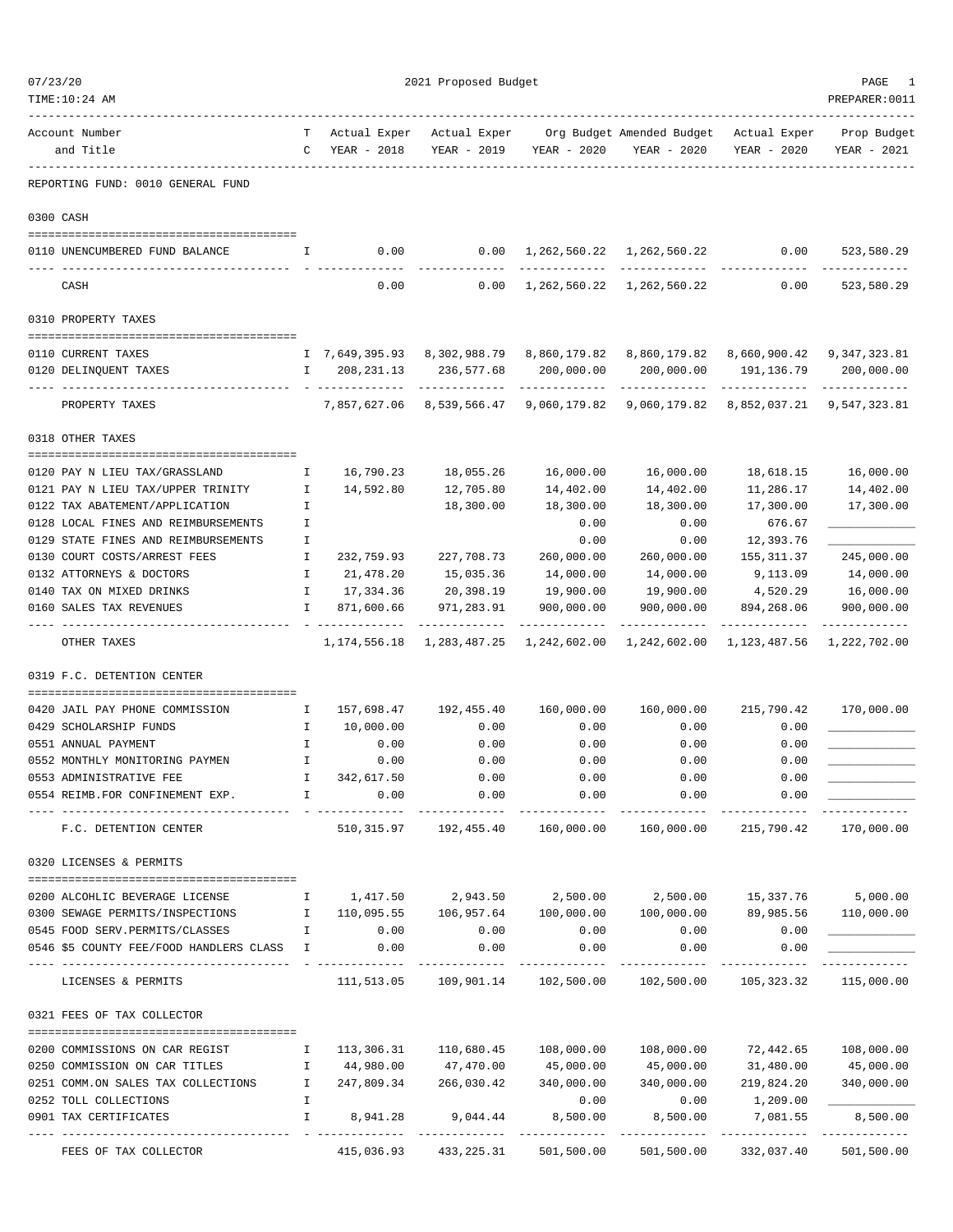| TIME:10:24 AM                             |               |              |                                  |             |                           |                      | PREPARER: 0011          |
|-------------------------------------------|---------------|--------------|----------------------------------|-------------|---------------------------|----------------------|-------------------------|
| Account Number                            | т             | Actual Exper | Actual Exper                     |             | Org Budget Amended Budget | Actual Exper         | Prop Budget             |
| and Title                                 | C             | YEAR - 2018  | YEAR - 2019                      | YEAR - 2020 | YEAR - 2020               | YEAR - 2020          | YEAR - 2021             |
| REPORTING FUND: 0010 GENERAL FUND         |               |              |                                  |             |                           |                      |                         |
| 0330 GRANTS                               |               |              |                                  |             |                           |                      |                         |
| 0201 FEMA 2018 DR-4416                    | I             |              |                                  | 0.00        | 0.00                      | 3,119.14             |                         |
| 0396 RIFLE RESISTANT BODY ARMOR 3439801 I |               | 14,150.00    | 0.00                             | 0.00        | 0.00                      | 0.00                 |                         |
| 0403 TEAM REDEVELOPMENT TRAINING          | I.            | 0.00         | 0.00                             | 0.00        | 0.00                      | 0.00                 |                         |
| 0437 INDIGENT DEFENSE GRANT               | I.            | 42,909.75    | 34,939.75                        | 34,000.00   | 34,000.00                 | 28,955.50            | 28,955.50               |
| 0559 TEXAS VINE PROGRAM                   | I             | 0.00         | 0.00                             | 0.00        | 9,309.44                  | 9,309.44             |                         |
| 0565 TCOG 911 DISPATCH FURNISHINGS        | I             | 0.00         | 0.00                             | 0.00        | 0.00                      | 45,362.25            |                         |
| GRANTS                                    |               | 57,059.75    | 34,939.75                        | 34,000.00   | 43,309.44                 | 86,746.33            | 28,955.50               |
| 0340 FEES OF OFFICE                       |               |              |                                  |             |                           |                      |                         |
| 0135 FAMILY PROTECTION FEE                | $\mathbf{I}$  | 0.00         | 0.00                             | 0.00        | 0.00                      | 1,877.16             |                         |
| 0400 COUNTY JUDGE FEES                    | I.            | 632.62       | 826.30                           | 0.00        | 0.00                      | 678.02               |                         |
| 0403 COUNTY CLERK FEES                    | I             | 242,617.80   | 254,522.64                       | 230,000.00  | 230,000.00                | 202,926.98           | 230,000.00              |
| 0450 DISTRICT CLERK FEES                  | I             | 78,784.93    | 67,051.51                        | 75,000.00   | 75,000.00                 | 53,616.51            | 60,000.00               |
| 0455 J. P. #1 FEES                        | I             | 19,820.40    | 19,350.78                        | 6,000.00    | 6,000.00                  | 14,038.33            | 20,000.00               |
| 0456 J. P. #2 FEES                        | I             | 6,908.49     | 2,283.90                         | 5,800.00    | 5,800.00                  | 2,349.40             | 5,000.00                |
| 0457 J. P. #3 FEES                        | I             | 9,300.57     | 11,297.95                        | 11,500.00   | 11,500.00                 | 4,606.14             | 10,000.00               |
| 0475 DISTRICT ATTORNEY FEES               | $\mathbf I$   | 6,027.66     | 5,117.15                         | 5,000.00    | 5,000.00                  | 3,163.17             | 5,000.00                |
| 0480 BOND APPLICATION FEE                 | I             | 1,000.00     | 0.00                             | 0.00        | 0.00                      | 500.00               |                         |
| 0484 ELECTION REIMBURSEMENTS              | I             | 983.90       | 1,360.17                         | 0.00        | 0.00                      | 514.42               |                         |
| 0551 CONSTABLE PCT. 1 FEES                | I             | 11,935.24    | 11,016.80                        | 10,000.00   | 10,000.00                 | 5,545.00             | 10,000.00               |
| 0552 CONSTABLE PCT. 2 FEES                | I             | 2,275.00     | 2,240.00                         | 2,500.00    | 2,500.00                  | 1,850.00             | 2,900.00                |
| 0553 CONSTABLE PCT. 3 FEES                | Ι.            | 2,545.61     | 2,286.75                         | 2,500.00    | 2,500.00                  | 1,482.08             | 2,500.00                |
| 0560 SHERIFF FEES                         | I             | 53,337.17    | 39,133.04                        | 45,000.00   | 45,000.00                 | 35,793.89            | 45,000.00               |
| 0573 BOND SUPERVISION FEES                | I             | 65,726.12    | 74,717.21                        | 70,000.00   | 70,000.00                 | 71,533.00            | 75,000.00               |
| 0600 D.C.6TH COURT OF APPEALS FEE         | I             | 1,558.47     | 1,579.70                         | 1,500.00    | 1,500.00                  | 1,428.11             | 1,500.00                |
| 0601 C.C.6TH COURT OF APPEALS FEE         | I             | 930.00       | 1,140.00                         | 800.00      | 800.00                    | 790.02               | 500.00                  |
| 0652 SUBDIVISION FEES                     | I             | 7,577.40     | 7,820.07                         | 8,500.00    | 8,500.00                  | 2,594.39             | 7,500.00                |
| 0653 ZONING APPLICATION FEES              | I             |              | 450.00                           | 600.00      | 600.00                    | 150.00               | 600.00                  |
| 0654 FLOOD PLAIN FEES                     | I             |              | 0.00                             | 0.00        | 0.00                      | 90.00                |                         |
| 0655 BUILDING PERMITS                     | $\mathbbm{I}$ |              | 600.00                           | 0.00        | 0.00                      | 1,200.00             |                         |
| 0900 OTHER FEES                           |               | 0.00         | 0.00                             | 0.00        | 0.00                      | 0.00                 |                         |
| FEES OF OFFICE                            |               |              | 511,961.38 502,793.97 474,700.00 |             | 474,700.00                | 406,726.62           | 475,500.00              |
| 0350 FINES                                |               |              |                                  |             |                           |                      |                         |
| 0455 J. P. #1 FINES                       | $\mathbf{I}$  | 7,224.80     | 2,606.00                         | 5,000.00    | 5,000.00                  | 2,977.69             | 4,000.00                |
| 0456 J. P. #2 FINES                       | $\mathbf{I}$  | 368.00       | 33.00                            | 500.00      | 500.00                    | 336.00               | 500.00                  |
| 0457 J. P. #3 FINES                       | I             | 3,479.38     | 1,224.55                         | 2,500.00    | 2,500.00                  | 756.40               | 2,000.00                |
| FINES                                     |               | 11,072.18    | 3,863.55                         | 8,000.00    | .<br>8,000.00             | 4,070.09             | -----------<br>6,500.00 |
| 0352 FINES & FORFEITURES                  |               |              |                                  |             |                           |                      |                         |
|                                           |               |              |                                  |             |                           |                      |                         |
| 0100 10% COMM.ON SURETY BAIL BOND FEE     | I.            |              | 757.50 691.50 700.00             |             |                           | 700.00 618.00 700.00 |                         |
| 0201 BOND FORFEITURES                     | Ι.            | 133.00       | 7,359.00                         | 5,000.00    | 5,000.00                  | 9,145.00             | 5,000.00                |
| FINES & FORFEITURES                       |               | 890.50       | 8,050.50                         | 5,700.00    | 5,700.00                  | 9,763.00             | ---------<br>5,700.00   |

07/23/20 2021 Proposed Budget 2022 Proposed Budget 2022 Proposed Budget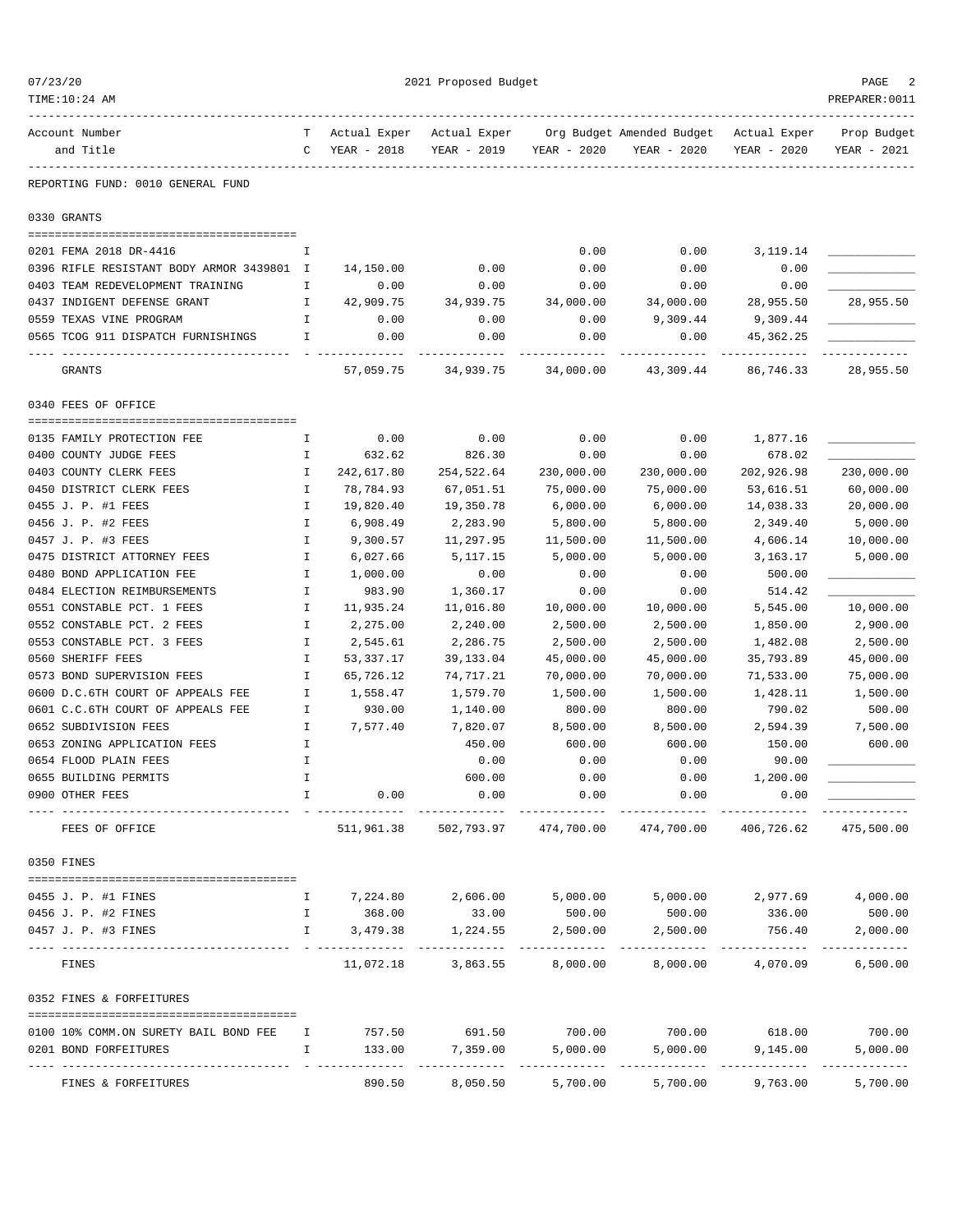| 07/23/20 |                                                                          |              | 2021 Proposed Budget |                        |                       |                           |                    |                    |  |  |
|----------|--------------------------------------------------------------------------|--------------|----------------------|------------------------|-----------------------|---------------------------|--------------------|--------------------|--|--|
|          | TIME:10:24 AM                                                            |              |                      |                        |                       |                           |                    | PREPARER: 0011     |  |  |
|          | Account Number                                                           | т            | Actual Exper         | Actual Exper           |                       | Org Budget Amended Budget | Actual Exper       | Prop Budget        |  |  |
|          | and Title                                                                | C            | YEAR - 2018          | YEAR - 2019            | YEAR - 2020           | YEAR - 2020               | YEAR - 2020        | YEAR - 2021        |  |  |
|          | REPORTING FUND: 0010 GENERAL FUND                                        |              |                      |                        |                       |                           |                    |                    |  |  |
|          | 0360 INTEREST EARNINGS                                                   |              |                      |                        |                       |                           |                    |                    |  |  |
|          |                                                                          |              |                      |                        |                       |                           |                    |                    |  |  |
|          | 0100 INTEREST EARNINGS                                                   | Ι.           | 63,937.45            | 76,691.94              | 40,000.00             | 40,000.00                 | 37,300.58          | 8,500.00           |  |  |
|          | 0110 INTEREST EARNINGS BUSINESS MONEY FU I                               |              |                      | 21,608.48              | 10,000.00             | 10,000.00                 | 5,154.95           | 500.00             |  |  |
|          | INTEREST EARNINGS                                                        |              | 63,937.45            | 98,300.42              | 50,000.00             | 50,000.00                 | 42, 455.53         | 9,000.00           |  |  |
|          | 0364 SALE OF ASSETS LAND/BUILDING                                        |              |                      |                        |                       |                           |                    |                    |  |  |
|          |                                                                          |              |                      |                        |                       |                           |                    |                    |  |  |
|          | 0162 SALE OF ASSETS LAND/BUILDING                                        | Ι.           | 0.00<br>23,382.38    | 0.00<br>0.00           | 1,000.00              | 1,000.00<br>0.00          | 0.00<br>20,605.79  | 1,000.00           |  |  |
|          | 0163 SALE OF EQUIPMENT                                                   | Ι.           |                      |                        | 0.00                  |                           |                    |                    |  |  |
|          | SALE OF ASSETS LAND/BUILDING                                             |              | 23,382.38            | 0.00                   | 1,000.00              | 1,000.00                  | 20,605.79          | 1,000.00           |  |  |
|          | 0370 MISCELLANEOUS                                                       |              |                      |                        |                       |                           |                    |                    |  |  |
|          | 0100 KFYN-RADIO TOWER RENT                                               | Ι.           | 2,400.00             | 2,400.00               | 2,400.00              | 2,400.00                  | 2,000.00           | 2,400.00           |  |  |
|          | 0112 TOBACCO SETTLEMENT                                                  | I.           | 18,060.46            | 21,046.50              | 19,000.00             | 19,000.00                 | 19,703.58          | 19,703.58          |  |  |
|          | 0115 RENT- VERIZON TOWER                                                 | I            | 13,701.07            | 12,775.32              | 11,109.00             | 11,109.00                 | 9,581.49           | 11,109.00          |  |  |
|          | 0120 CONTRIBUTION IHC TRUST                                              | I            | 3,878.84             | 3,485.57               | 4,000.00              | 4,000.00                  | 13,352.00          | 3,400.00           |  |  |
|          | 0125 IHC STATE REIMBURSEMENT                                             | I            | 0.00                 | 0.00                   | 0.00                  | 0.00                      | 0.00               |                    |  |  |
|          | 0130 REFUNDS & MISCELLANEOUS                                             | Ι            | 9,928.14             | 24,919.34              | 10,000.00             | 10,000.00                 | 3,648.66           | 6,000.00           |  |  |
|          | 0131 AUTOMOBILE INSURANCE LOSS PAYMENTS                                  | I            | 0.00                 | 0.00                   | 0.00                  | 43,000.00                 | 43,000.00          |                    |  |  |
|          | 0132 PROPERTY INSURANCE LOSS PAYMENTS                                    | Ι            | 0.00                 | 154.82                 | 0.00                  | 0.00                      | 18,365.57          |                    |  |  |
|          | 0135 HEALTH INS. SURPLUS DISTRIBUTION                                    | I            | 4,291.30             | 4,881.70               | 4,000.00              | 4,000.00                  | 16,923.22          | 4,000.00           |  |  |
|          | 0139 STATE JUROR REIMB.FEE                                               | Ι            | 24,276.00            | 16,558.00              | 20,000.00             | 20,000.00                 | 7,616.00           | 10,000.00          |  |  |
|          | 0143 D.A.SALARY REIMB.                                                   | I            | 27,499.98            | 27,499.98              | 27,500.00             | 27,500.00                 | 18, 333. 33        | 27,500.00          |  |  |
|          | 0144 CO. JUDGE COURT FEES SALARY REIMB. I                                |              | 0.00                 | 0.00                   | 0.00                  | 0.00                      | 0.00               |                    |  |  |
|          | 0147 UTILITIES REIMBURSEMENT                                             | I            | 15,992.18            | 13,149.82              | 14,000.00             | 14,000.00                 | 12,976.44          | 14,000.00          |  |  |
|          | 0151 ASST. DA LONGEVITY PAY                                              | I            | 4,920.00             | 4,341.47               | 4,400.00              | 4,400.00                  | 3,840.00           | 4,400.00           |  |  |
|          | 0152 HB 9 D.A. SUPPLEMENTAL FUNDS                                        | I            | 4,317.72             | 3,957.91               | 0.00                  | 0.00                      | 0.00               |                    |  |  |
|          | 0162 COURT REPORTER SERVICE FEE<br>0163 ADM.OF COURT JUSTICE 10% SB 1417 | I<br>I       | 6,762.74<br>984.07   | 8,159.15<br>806.54     | 6,000.00<br>800.00    | 6,000.00<br>800.00        | 6,519.87<br>578.02 | 6,000.00<br>800.00 |  |  |
|          | 0164 TIME PAYMENT FEE 40% SB 1417                                        | I            | 3,936.60             | 3,226.49               | 4,000.00              | 4,000.00                  | 2,312.15           | 4,000.00           |  |  |
|          | 0166 JUDICIAL SUPP.FEE(60 CENTS)                                         | I.           | 822.23               | 721.77                 | 700.00                | 700.00                    | 415.11             | 700.00             |  |  |
|          | 0167 JUROR REIMB.FEE                                                     | Ι.           | 5,475.06             | 4,798.70               | 5,000.00              | 5,000.00                  | 2,517.97           | 4,000.00           |  |  |
|          | 0408 COUNTY WELLNESS PROGRAM                                             | $\mathbf I$  | 1,037.04             | 881.48                 | 1,100.00              | 1,100.00                  | 1,260.00           | 1,100.00           |  |  |
|          | 0410 CO CT AT LAW SUPPLEMENT                                             | $\mathbf{I}$ | 84,000.00            | 84,000.00              | 84,000.00             | 84,000.00                 | 63,000.00          | 84,000.00          |  |  |
|          | 0432 PROCEEDS OF SALE OF LIVESTOCK                                       | Ι.           | 0.00                 | 10,478.94              | 0.00                  | 0.00                      | 0.00               |                    |  |  |
|          | 0450 DIST. CLK. PASSPORT PHOTO                                           | I            | 1,080.00             | 1,530.00               | 1,500.00              | 1,500.00                  | 510.00             | 1,000.00           |  |  |
|          | 0453 REIMB.CEC ODYSSEY SAAS                                              | Ι.           | 21,593.00            | 21,593.00              | 21,593.00             | 21,593.00                 | 16,194.75          | 21,593.00          |  |  |
|          | 0509 CANDY MACHINE COMMISSION                                            | $\mathbf I$  | 115.18               | 94.56                  | 0.00                  | 0.00                      | 0.00               |                    |  |  |
|          | 0510 DR. PEPPER COMMISSION                                               | $\mathbf{I}$ | 212.00               | 52.00                  | 0.00                  | 0.00                      | 0.00               |                    |  |  |
|          | 0553 DONATION CONST.3 RADIO EQUIP.                                       | Ι.           | 0.00                 | 0.00                   | 0.00                  | 0.00                      | 0.00               |                    |  |  |
|          | 0562 STATE REIMB.OFFENDER TRANSPORT                                      | $\mathbf{I}$ | 8,719.40             | 8,114.60               | 8,000.00              | 8,000.00                  | 6,604.00           | 8,000.00           |  |  |
|          | 0565 COCA-COLA COMMISSIONS                                               | $\mathbf{I}$ | 26.08                | 0.00<br>-------------- | 0.00                  | 0.00<br>------------      | 0.00               |                    |  |  |
|          | MISCELLANEOUS                                                            |              | 264,029.09           |                        | 279,627.66 249,102.00 | 292,102.00                | 269,252.16         | 233,705.58         |  |  |
|          | 0400 COUNTY JUDGE                                                        |              |                      |                        |                       |                           |                    |                    |  |  |
|          | 0101 SALARY ELECTED OFFICIAL                                             | Е            | 64,716.86            | 66,658.28              | 66,658.37             | 66,658.37                 | 56,403.16          | 66,658.37          |  |  |
|          | 0104 STATE PROBATE SALARY SUPPLEMENT                                     | Е            | 0.00                 | 0.00                   | 0.00                  | 0.00                      | 0.00               |                    |  |  |
|          | 0105 SALARY SECRETARY                                                    | $\mathbf E$  | 37,713.90            | 30,332.03              | 30,300.92             | 30,300.92                 | 25,639.24          | 30,300.92          |  |  |
|          | 0201 SOCIAL SECURITY TAXES                                               | E            | 5,860.87             | 6,144.23               | 6,650.02              | 6,650.02                  | 5,421.42           | 6,549.64           |  |  |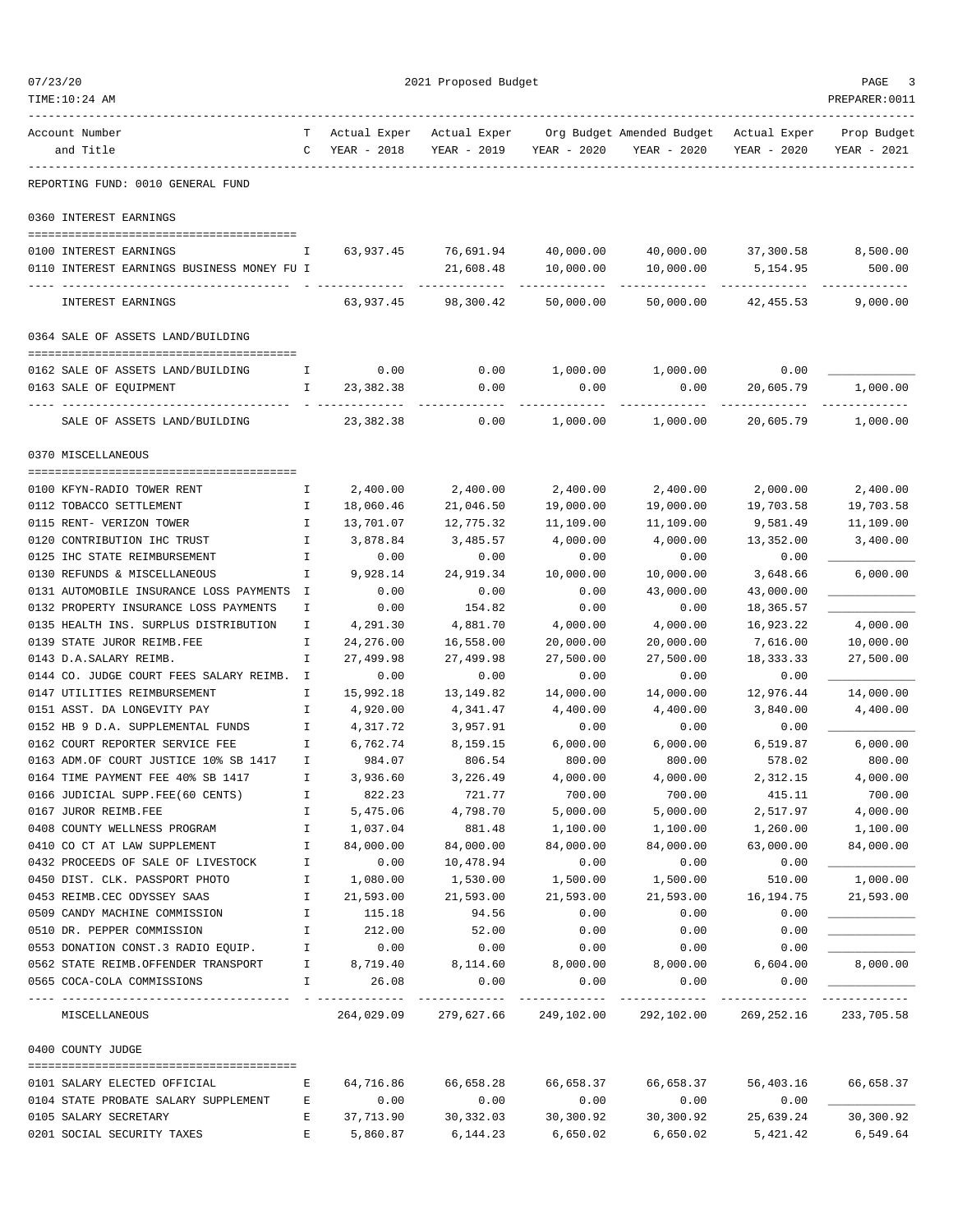TIME:10:24 AM PREPARER:0011

2021 Proposed Budget **PAGE** 4

| Account Number<br>and Title          | т<br>$\mathsf{C}$ | Actual Exper<br>YEAR - 2018 | Actual Exper<br>YEAR - 2019 | YEAR - 2020 | Org Budget Amended Budget<br>YEAR - 2020   | Actual Exper<br>YEAR - 2020 | Prop Budget<br>YEAR - 2021 |
|--------------------------------------|-------------------|-----------------------------|-----------------------------|-------------|--------------------------------------------|-----------------------------|----------------------------|
| REPORTING FUND: 0010 GENERAL FUND    |                   |                             |                             |             |                                            |                             |                            |
| 0202 GROUP HEALTH & DENTAL INSURANCE | Е                 | 20,021.07                   | 13,986.07                   | 12,219.84   | 12,219.84                                  | 10,176.80                   | 12,555.60                  |
| 0203 RETIREMENT                      | E                 | 11,926.92                   | 11,366.62                   | 12,047.52   | 12,047.52                                  | 9,807.07                    | 12,010.41                  |
| 0204 WORKERS' COMPENSATION           | Е                 | 352.50                      | 298.84                      | 309.18      | 309.18                                     | 309.18                      | 324.61                     |
| 0205 MEDICARE TAX                    | Е                 | 1,370.61                    | 1,436.96                    | 1,555.25    | 1,555.25                                   | 1,267.90                    | 1,531.77                   |
| 0225 TRAVEL ALLOWANCE                | Е                 | 3,600.00                    | 3,600.00                    | 4,200.00    | 4,200.00                                   | 3,500.00                    | 4,200.00                   |
| 0310 OFFICE SUPPLIES                 | Ε                 | 883.22                      | 845.98                      | 800.00      | 800.00                                     | 453.51                      | 800.00                     |
| 0311 POSTAL EXPENSES                 | Ε                 | 105.69                      | 190.77                      | 200.00      | 200.00                                     | 1.45                        | 200.00                     |
| 0427 OUT OF COUNTY TRAVEL/TRAINING   | Е                 | 5,924.58                    | 5,459.70                    | 5,500.00    | 5,500.00                                   | 1,060.31                    | 5,500.00                   |
| 0431 LOCAL TRAVEL                    | Е                 | 0.00                        | 0.00                        | 0.00        | 0.00                                       | 0.00                        |                            |
| 0435 PRINTING                        | Ε                 | 58.50                       | 577.05                      | 200.00      | 200.00                                     | 0.00                        | 200.00                     |
| 0437 COURT REPORTER EXPENSE          | Ε                 | 0.00                        | 0.00                        | 0.00        | 0.00                                       | 0.00                        |                            |
| 0468 JUVENILE BOARD SALARY           | E                 | 2,400.00                    | 2,400.00                    | 2,400.00    | 2,400.00                                   | 2,000.00                    | 2,400.00                   |
| 0480 BOND                            | Е                 | 297.00                      | 1,243.00                    | 0.00        | 0.00                                       | 0.00                        |                            |
| 0481 DUES                            | Ε                 |                             | 0.00                        | 335.00      | 335.00                                     | 335.00                      | 335.00                     |
| 0572 OFFICE EQUIPMENT                | Ε                 | 37.59                       | 217.00                      | 800.00      | 800.00                                     | 0.00                        | 200.00                     |
| 0574 TECHNOLOGY                      | Е                 | 0.00                        | 0.00                        | 0.00        | 0.00                                       | 0.00                        |                            |
| 0590 BOOKS                           | Е                 | 161.00                      | 0.00                        | 0.00        | 0.00                                       | 42.50                       |                            |
| COUNTY JUDGE                         |                   | 155,430.31                  | 144,756.53                  | 144,176.10  | 144,176.10                                 | 116,417.54                  | 143,766.32                 |
| 0401 911 COORDINATOR                 |                   |                             |                             |             |                                            |                             |                            |
|                                      | Е                 |                             |                             |             |                                            |                             |                            |
| 0403 TCOG RURAL ADDRESSING           |                   | 23,000.00                   | 23,000.00                   | 23,000.00   | 23,000.00                                  | 23,000.00                   | 23,000.00                  |
| 911 COORDINATOR                      |                   | 23,000.00                   | 23,000.00                   | 23,000.00   | 23,000.00                                  | 23,000.00                   | 23,000.00                  |
| 0403 COUNTY CLERK                    |                   |                             |                             |             |                                            |                             |                            |
| 0101 SALARY ELECTED OFFICIAL         | Е                 | 56,541.68                   | 58,237.92                   | 58,237.97   | 58,237.97                                  | 49,278.24                   | 58,237.97                  |
| 0103 SALARY CHIEF DEPUTY             | Е                 | 0.00                        | 0.00                        | 0.00        | 0.00                                       | 0.00                        | 30,450.16                  |
| 0104 SALARY DEPUTIES                 | Е                 | 162,988.98                  | 167,366.52                  | 176,860.96  | 176,860.96                                 | 139,278.36                  | 146,410.80                 |
| 0107 REGULAR-TEMP. PART-TIME         | Е                 | 8,134.50                    | 17,712.81                   | 18,096.00   | 18,096.00                                  | 15,633.00                   | 18,096.00                  |
| 0201 SOCIAL SECURITY TAXES           | E                 | 12,406.38                   | 13,609.93                   | 15,718.58   | 15,718.58                                  | 12,262.18                   | 15,537.55                  |
| 0202 GROUP HEALTH & DENTAL INSURANCE | Е                 | 73,078.66                   | 78,583.30                   | 83,096.16   | 83,096.16                                  | 63,801.22                   | 85,446.48                  |
| 0203 RETIREMENT                      | Е                 | 25,902.10                   | 27,834.00                   | 29,609.06   | 29,609.06                                  | 23,832.42                   | 29,643.29                  |
| 0204 WORKERS COMPENSATION            | Е                 | 868.28                      | 681.14                      | 760.58      | 760.58                                     | 774.64                      | 801.94                     |
| 0205 MEDICARE TAX                    | E                 | 2,901.69                    | 3,182.91                    | 3,676.12    | 3,676.12                                   | 2,867.88                    | 3,633.78                   |
| 0310 OFFICE SUPPLIES                 | Е                 | 4,251.03                    | 5,498.02                    | 3,760.00    | 6,260.00                                   | 5,132.43                    | 3,760.00                   |
| 0311 POSTAL EXPENSES                 | Ε                 | 980.75                      | 1,969.22                    | 1,500.00    | 1,500.00                                   | 972.73                      | 1,500.00                   |
| 0420 UTILITIES TELEPHONE             | E                 | 0.00                        | 0.00                        | 0.00        | 0.00                                       | 0.00                        |                            |
| 0427 OUT OF COUNTY TRAVEL/TRAINING   | Е                 | 3,821.80                    | 5,493.34                    | 4,000.00    | 4,000.00                                   | 3,111.78                    | 3,500.00                   |
| 0431 LOCAL TRAVEL                    | Е                 | 0.00                        | 0.00                        | 0.00        | 0.00                                       | 0.00                        |                            |
| 0435 PRINTING                        | E                 | 652.29                      | 2,747.00                    | 1,400.00    | 1,400.00                                   | 1,051.48                    | 1,400.00                   |
| 0437 IMAGING/INDEXING                | Ε                 | 13,841.55                   | 9,045.91                    | 14,000.00   | 11,500.00                                  | 0.00                        |                            |
| 0480 BOND                            | E                 | 450.00                      | 813.00                      | 350.00      | 350.00                                     | 257.50                      | 157.50                     |
| 0481 DUES                            | Ε                 | 175.00                      | 225.00                      | 225.00      | 225.00                                     | 0.00                        | 225.00                     |
| 0572 OFFICE EQUIPMENT                | Е                 | 44.10                       | 0.00                        | 2,000.00    | 2,000.00                                   | 733.98                      | 200.00                     |
| COUNTY CLERK                         |                   | 367,038.79                  | 393,000.02                  | 413,290.43  | --------------<br>413,290.43               | 318,987.84 399,000.47       |                            |
| 0404 ELECTION                        |                   |                             |                             |             |                                            |                             |                            |
| 0109 SALARY                          | E                 | 15,319.08                   | 15,765.41                   |             | 15,900.00  15,900.00  11,973.00  15,900.00 |                             |                            |
| 0201 SOCIAL SECURITY TAXES           | Е                 | 13.02                       | 593.01                      | 625.00      | 625.00                                     | 29.32                       | 625.00                     |

0203 RETIREMENT E 0.00 0.00 0.00 0.00 0.00 \_\_\_\_\_\_\_\_\_\_\_\_\_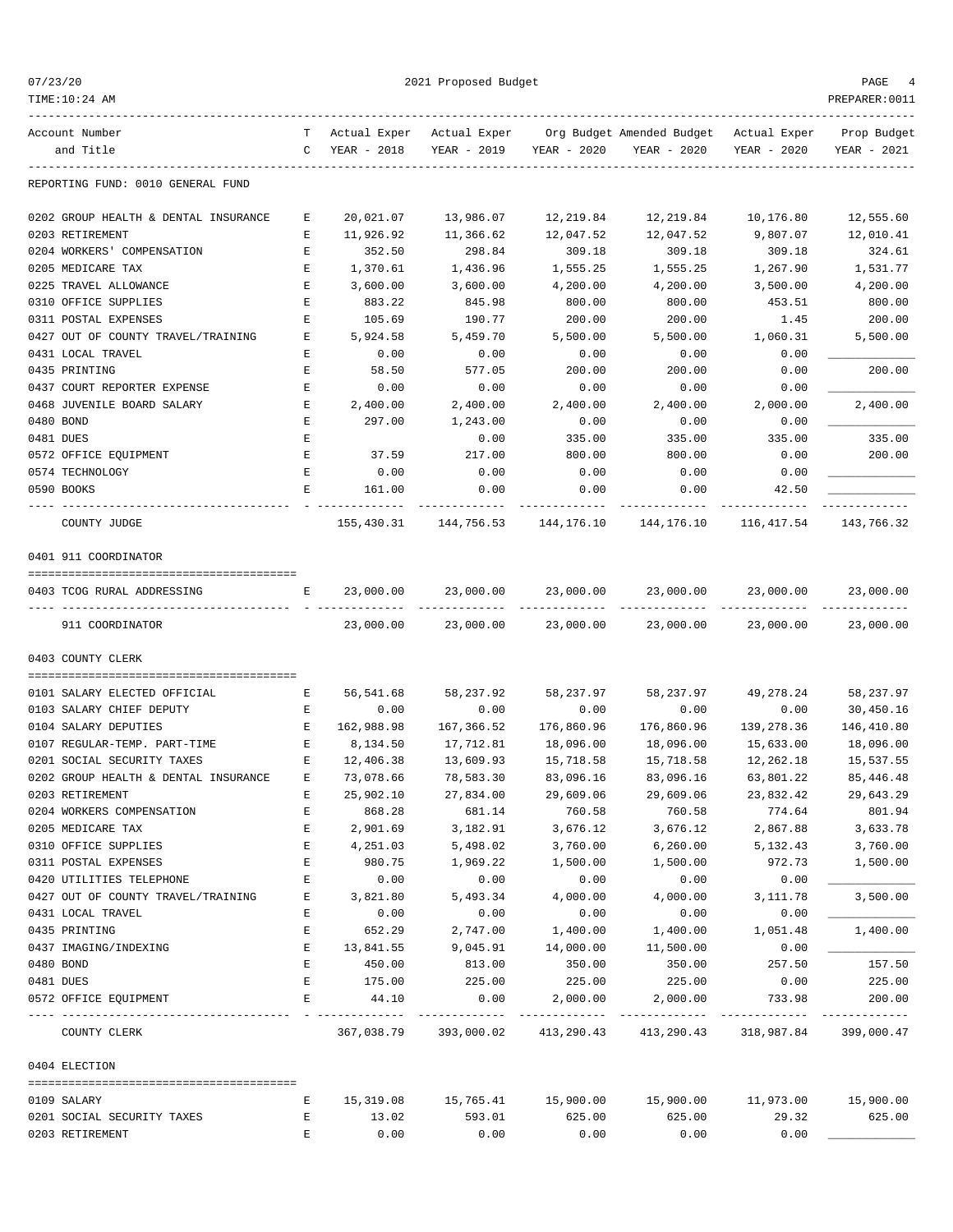| າາ<br>$\lambda$ |  |
|-----------------|--|
|                 |  |

| TIME:10:24 AM                        |             |                             |                             |             |                                          |                             | PREPARER: 0011             |
|--------------------------------------|-------------|-----------------------------|-----------------------------|-------------|------------------------------------------|-----------------------------|----------------------------|
| Account Number<br>and Title          | т<br>C      | Actual Exper<br>YEAR - 2018 | Actual Exper<br>YEAR - 2019 | YEAR - 2020 | Org Budget Amended Budget<br>YEAR - 2020 | Actual Exper<br>YEAR - 2020 | Prop Budget<br>YEAR - 2021 |
| REPORTING FUND: 0010 GENERAL FUND    |             |                             |                             |             |                                          |                             |                            |
| 0205 MEDICARE TAX                    | Е           | 3.05                        | 138.68                      | 175.00      | 175.00                                   | 6.86                        | 175.00                     |
| 0310 ELECTION SUPPLIES               | Е           | 5,459.37                    | 3,417.39                    | 5,500.00    | 5,500.00                                 | 2,598.00                    | 5,500.00                   |
| 0311 POSTAGE                         | E           | 7,816.60                    | 1,871.81                    | 8,500.00    | 8,500.00                                 | 8,009.75                    | 8,500.00                   |
| 0421 ELECTION INTERNET               | E           |                             | 982.53                      | 925.00      | 925.00                                   | 683.82                      | 925.00                     |
| 0423 CELL PHONE                      | Е           | 240.00                      | 240.00                      | 240.00      | 240.00                                   | 200.00                      |                            |
| 0427 ELECTION TRAVEL/TRAINING        | Ε           | 350.05                      | 2,664.92                    | 2,500.00    | 2,475.00                                 | 446.17                      | 2,500.00                   |
| 0428 EMPLOYEE TRAINING               | Е           | 0.00                        | 0.00                        | 0.00        | 0.00                                     | 0.00                        |                            |
| 0429 DPS BACKGROUND CHECK            | E           | 0.00                        | 0.00                        | 50.00       | 50.00                                    | 0.00                        | 50.00                      |
| 0430 BIDS AND NOTICES                | E           | 413.28                      | 335.02                      | 600.00      | 600.00                                   | 223.17                      | 600.00                     |
| 0442 PROFESSIONAL SERVICE/TRANSLATOR | Е           | 156.25                      | 206.25                      | 200.00      | 225.00                                   | 225.00                      | 200.00                     |
| 0481 DUES                            | Ε           |                             | 300.00                      | 300.00      | 300.00                                   | 300.00                      | 300.00                     |
| 0483 VOTER REGISTRATION              | E           | 1,374.48                    | 0.00                        | 2,000.00    | 2,000.00                                 | 1,515.27                    | 2,000.00                   |
| 0485 ELECTION MAINT. AGREEMENT       | Е           | 14,231.00                   | 16,077.67                   | 16,221.00   | 16,221.00                                | 16,221.00                   | 16,221.00                  |
| 0573 ELECTION EQUIPMENT              | E           | 0.00                        | 0.00                        | 0.00        | 0.00                                     | 0.00                        |                            |
| ELECTION                             |             | 45,376.18                   | 42,592.69                   | 53,736.00   | 53,736.00                                | 42,431.36                   | 53,496.00                  |
| 0405 VETERANS'SERVICE                |             |                             |                             |             |                                          |                             |                            |
| 0102 SALARY APPOINTED OFFICIAL       | Е           | 37,080.16                   | 38,815.92                   | 39,856.00   | 39,856.00                                | 33,724.24                   | 39,856.00                  |
| 0201 SOCIAL SECURITY TAXES           | Ε           | 2,295.96                    | 2,370.96                    | 2,471.07    | 2,471.07                                 | 2,060.48                    | 2,567.79                   |
| 0202 GROUP HEALTH & DENTAL INSURANCE | Е           | 10,576.42                   | 11,507.78                   | 11,870.88   | 11,870.88                                | 9,889.20                    | 12,206.64                  |
| 0203 RETIREMENT                      | Е           | 4,218.34                    | 4,438.29                    | 4,659.17    | 4,659.17                                 | 3,935.32                    | 4,842.08                   |
| 0204 WORKERS' COMPENSATION           | Ε           | 130.14                      | 107.22                      | 119.57      | 119.57                                   | 121.94                      | 130.87                     |
| 0205 MEDICARE TAX                    | $\mathbf E$ | 536.98                      | 554.48                      | 577.91      | 577.91                                   | 481.86                      | 592.99                     |
| 0310 OFFICE SUPPLIES                 | E           | 351.87                      | 205.42                      | 250.00      | 250.00                                   | 0.00                        | 150.00                     |
| 0311 POSTAL EXPENSES                 | E           | 98.00                       | 160.00                      | 200.00      | 200.00                                   | 0.00                        | 100.00                     |
| 0427 OUT OF COUNTY TRAVEL/TRAINING   | Е           | 1,079.73                    | 429.20                      | 1,250.00    | 1,250.00                                 | 675.60                      | 1,250.00                   |
| 0428 TRAINING/TUITION                | Е           | 0.00                        | 0.00                        | 0.00        | 0.00                                     | 0.00                        |                            |
| 0435 PRINTING                        | E           | 100.00                      | 0.00                        | 200.00      | 200.00                                   | 0.00                        |                            |
| 0453 COMPUTER SOFTWARE               | E           | 0.00                        | 0.00                        | 0.00        | 0.00                                     | 0.00                        |                            |
| 0572 OFFICE EQUIPMENT                | E           | 0.00                        | 822.67                      | 750.00      | 750.00                                   | 0.00                        | 200.00                     |
| VETERANS ' SERVICE                   |             | 56,467.60                   | 59,411.94                   | 62,204.60   | 62,204.60                                | 50,888.64                   | 61,896.37                  |
| 0406 EMERGENCY MANAGEMENT            |             |                             |                             |             |                                          |                             |                            |
| 0103 SALARY                          | E           | 40,983.54                   | 33,562.92                   | 33,228.00   | 33,228.00                                | 32,336.64                   | 33,228.00                  |
| 0107 SALARY TEMP./EXTRA              | Е           | 0.00                        | 0.00                        | 0.00        | 0.00                                     | 0.00                        |                            |
| 0201 SOCIAL SECURITY TAXES           | E           | 2,536.32                    | 2,105.27                    | 2,089.90    | 2,089.90                                 | 2,020.61                    | 2,154.38                   |
| 0202 GROUP HEALTH & DENTAL INS       | E           | 10,574.02                   | 980.78                      | 0.00        | 0.00                                     | 22.86                       | 30.48                      |
| 0203 RETIREMENT                      | E           | 4,662.27                    | 3,839.40                    | 3,884.35    | 3,884.35                                 | 3,778.55                    | 4,057.33                   |
| 0204 WORKERS' COMPENSATION           | E           | 143.84                      | 74.84                       | 99.68       | 99.68                                    | 101.66                      | 109.66                     |
| 0205 MEDICARE TAX                    | E           | 593.14                      | 492.34                      | 488.77      | 488.77                                   | 472.56                      | 503.85                     |
| 0225 TRAVEL ALLOWANCE                | E           | 70.00                       | 0.00                        | 0.00        | 0.00                                     | 0.00                        |                            |
| 0310 OFFICE SUPPLIES                 | E           | 67.26                       | 139.76                      | 200.00      | 200.00                                   | 96.81                       | 200.00                     |
| 0311 POSTAL EXPENSE                  | E           | 49.00                       | 0.00                        | 50.00       | 50.00                                    | 0.00                        | 50.00                      |
| 0330 AUTO EXPENSE-GAS & OIL          | E           | 939.23                      | 1,144.35                    | 1,000.00    | 1,000.00                                 | 542.51                      | 800.00                     |
| 0420 SATELLITE TELEPHONE             | Ε           | 0.00                        | 0.00                        | 0.00        | 0.00                                     | 0.00                        | 175.00                     |
| 0421 EMERGENCY INTERNET              | Ε           | 0.00                        | 0.00                        | 455.00      | 455.00                                   | 341.91                      | 460.00                     |
| 0422 R&M RADIO                       | E           | 0.00                        | 0.00                        | 0.00        | 0.00                                     | 0.00                        |                            |
| 0423 CELL PHONE ALLOWANCE            | E           | 480.00                      | 440.00                      | 480.00      | 480.00                                   | 400.00                      |                            |
| 0427 OUT OF COUNTY TRAVEL/TRAINING   | Ε           | 13.91                       | 29.52                       | 1,000.00    | 1,000.00                                 | 8.04                        | 1,000.00                   |
| 0428 TRAINING & TUITION              | E           | 0.00                        | 0.00                        | 0.00        | 0.00                                     | 0.00                        |                            |

0453 R&M EQUIPMENT E 0.00 220.00 220.00 0.00 200.00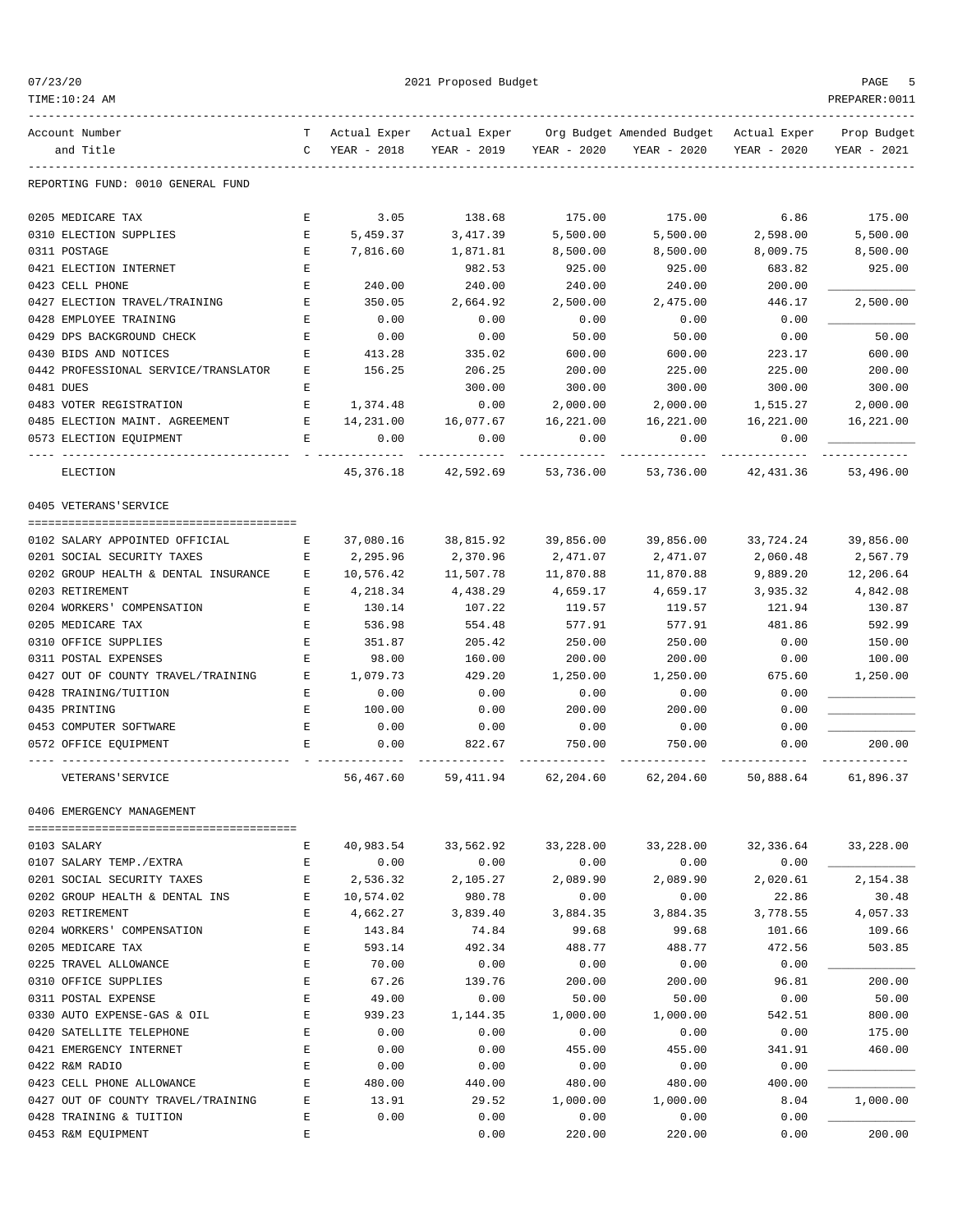| TIME:10:24 AM                                          |                                                                                                |              |                                                 |              |                           |                    | PREPARER: 0011            |
|--------------------------------------------------------|------------------------------------------------------------------------------------------------|--------------|-------------------------------------------------|--------------|---------------------------|--------------------|---------------------------|
| Account Number                                         | т                                                                                              | Actual Exper | Actual Exper                                    |              | Org Budget Amended Budget | Actual Exper       | Prop Budget               |
| and Title<br>.                                         | C                                                                                              | YEAR - 2018  | YEAR - 2019                                     | YEAR - 2020  | YEAR - 2020               | YEAR - 2020        | YEAR - 2021               |
| REPORTING FUND: 0010 GENERAL FUND                      |                                                                                                |              |                                                 |              |                           |                    |                           |
| 0454 R&M AUTO                                          | Е                                                                                              | 359.31       | 960.99                                          | 1,000.00     | 1,000.00                  | 621.37             | 1,000.00                  |
| 0487 TRAILER/AUTO INSURANCE                            | E                                                                                              | 657.00       | 575.00                                          | 700.00       | 700.00                    | 592.00             | 650.00                    |
| 0489 CODE RED EARLY WARNING SYSTEM                     | E                                                                                              | 12,768.00    | 12,768.00                                       | 12,768.00    | 12,768.00                 | 12,768.00          | 12,768.00                 |
| 0490 911 RADIO TOWER BUILDING                          | Е                                                                                              | 42.90        | 0.00                                            | 500.00       | 500.00                    | 0.00               |                           |
| 0573 RADIO EQUIPMENT                                   | Ε                                                                                              | 0.00         | 0.00                                            | 0.00         | 0.00                      | 0.00               |                           |
| EMERGENCY MANAGEMENT                                   |                                                                                                | 74,939.74    | 57,113.17                                       | 58,163.70    | 58,163.70                 | 54,103.52          | 57,386.70                 |
| 0409 NON-DEPARTMENTAL                                  |                                                                                                |              |                                                 |              |                           |                    |                           |
| 0100 COMPENSATION PAY                                  | Е                                                                                              | 4,529.76     | 0.00                                            | 0.00         | 0.00                      | 0.00               |                           |
| 0201 SOCIAL SECURITY TAXES                             | Е                                                                                              | 280.85       | 0.00                                            | 0.00         | 0.00                      | 0.00               |                           |
| 0203 RETIREMENT                                        | Ε                                                                                              | 520.92       | 0.00                                            | 0.00         | 0.00                      | 0.00               |                           |
| 0204 WORKERS' COMPENSATION                             | E                                                                                              | 950.90       | 831.72                                          | 1,000.00     | 1,000.00                  | 779.08             | 1,000.00                  |
| 0205 MEDICARE TAX                                      | E                                                                                              | 65.68        | 0.00                                            | 0.00         | 0.00                      | 0.00               |                           |
| 0206 UNEMPLOYMENT EXPENSE                              | $\mathbf E$                                                                                    | 0.00         | 6,204.70                                        | 0.00         | 0.00                      | 436.00             | 1,000.00                  |
| 0395 ERRORS AND OMISSIONS                              | Ε                                                                                              | 0.00         | 0.00                                            | 0.00         | 0.00                      | 0.00               |                           |
| 0399 CLAIMS SETTLEMENTS                                | Е                                                                                              | 4,045.86     | 4,500.74                                        | 5,000.00     | 5,000.00                  | 3,232.40           | 5,000.00                  |
| 0400 LEGAL FEES                                        | E                                                                                              | 3,425.12     | 13,182.98                                       | 15,000.00    | 15,000.00                 | 357.40             | 15,000.00                 |
| 0401 AUDIT EXPENSE                                     | $\mathbf E$                                                                                    | 32,250.00    | 33,950.00                                       | 45,000.00    | 45,000.00                 | 36,500.00          | 45,000.00                 |
| 0404 911 EMERGENCY SERVICE                             | Ε                                                                                              | 8,917.00     | 8,917.00                                        | 8,917.00     | 8,917.00                  | 8,917.00           | 8,917.00                  |
| 0406 TAX APPRAISAL DISTRICT                            | Ε                                                                                              | 444,769.40   | 470,697.58                                      | 530,970.32   | 530,970.32                | 544, 565.25        | 487,712.16                |
| 0408 COUNTY WELLNESS PROGRAM                           | Е                                                                                              | 1,679.00     | 2,765.76                                        | 1,100.00     | 1,100.00                  | 622.88             | 1,100.00                  |
| 0426 PROFESSIONAL FEES                                 | E                                                                                              | 0.00         | 0.00                                            | 30,000.00    | 30,000.00                 | 0.00               | 30,000.00                 |
| 0430 BIDS & NOTICES                                    | E                                                                                              | 2,602.29     | 3,411.82                                        | 3,000.00     | 3,000.00                  | 1,414.19           | 1,500.00                  |
| 0444 LAWN MAINTENANCE                                  | Ε                                                                                              | 0.00         | 0.00                                            | 0.00         | 0.00                      | 0.00               |                           |
| 0481 DUES                                              | Е                                                                                              | 9,594.83     | 5,351.71                                        | 8,000.00     | 8,000.00                  | 7,459.54           | 7,800.00                  |
| 0483 PUBLIC OFFICIALS INS.                             | Ε                                                                                              | 14,942.28    | 14,896.80                                       | 17,000.00    | 17,000.00                 | 14,834.48          | 16,000.00                 |
| 0484 GENERAL LIABILITY INSURANCE                       | Ε                                                                                              | 6,933.00     | 6,828.00                                        | 8,000.00     | 7,900.00                  | 7,073.00           | 7,500.00                  |
| 0485 WATER SUPPLY AGENCY                               | Ε                                                                                              | 818.75       | 812.50                                          | 1,000.00     | 1,000.00                  | 0.00               | 1,000.00                  |
| 0487 TCOG-REG. INTERLOCAL AGREEMENT                    | Ε                                                                                              | 0.00         | 0.00                                            | 0.00         | 0.00                      | 0.00               |                           |
| 0488 FANNIN RURAL RAIL DIST                            | Ε                                                                                              | 0.00         | 0.00                                            | 0.00         | 0.00                      | 0.00               |                           |
| 0489 COURT COSTS/ARREST FEES                           | Ε                                                                                              | 217,599.87   | 221, 278.30                                     | 240,000.00   | 240,000.00                | 97,597.78          | 240,000.00                |
| 0490 MISCELLANEOUS                                     | Е                                                                                              | 301.39       | 0.00                                            | 0.00         | 0.00                      | 0.00               |                           |
| 0491 SULPHUR RIVER REGIONAL MOBILITY AUT E             |                                                                                                | 0.00         | 0.00                                            | 0.00         | 0.00                      | 0.00               |                           |
| 0495 '98 JAIL BOND PAYMENT                             | Е                                                                                              | 0.00         | 0.00                                            | 0.00         | 0.00                      | 0.00               |                           |
| 0499 BANK SERVICE FEES                                 | E                                                                                              | 8,675.00     | 8,675.00                                        | 8,675.00     | 8,775.00                  | 7,200.00           | 8,775.00                  |
| 0500 6TH COURT OF APPEALS FEE BLOCK E                  |                                                                                                | 2,493.47     | 2,719.70                                        | 2,500.00     | 2,500.00                  | 1,643.01           | 2,500.00                  |
| 0560 TCOG SO 911 FURNITURE                             | E                                                                                              |              |                                                 | 0.00         | 45,362.25                 | 45, 362. 25        |                           |
| 0574 TECHNOLOGY<br>0590 TCEO PERMITS ENVIRONMENTAL DEV | E<br>E                                                                                         |              |                                                 | 0.00<br>0.00 | 0.00<br>0.00              | 277.36<br>1,710.00 | 800.00                    |
| NON-DEPARTMENTAL                                       |                                                                                                |              | 765, 395.37 805, 024.31 925, 162.32 970, 524.57 |              |                           | 779,981.62         | -----------<br>880,604.16 |
|                                                        |                                                                                                |              |                                                 |              |                           |                    |                           |
| 0410 COUNTY COURT AT LAW                               |                                                                                                |              |                                                 |              |                           |                    |                           |
| 0101 SALARY ELECTED OFFICIAL                           | E                                                                                              | 140,000.12   | 140,000.12                                      | 167,000.00   | 167,000.00                | 141,307.76         | 167,000.00                |
| 0103 SALARY COURT COORDINATOR                          | E                                                                                              | 29,881.85    | 30,861.01                                       | 32,239.08    | 32,239.08                 | 27, 279.12         | 32,239.08                 |
| 0110 SALARY COURT REPORTER                             | E                                                                                              | 60,516.35    | 65,654.00                                       | 67,046.10    | 67,046.10                 | 56,556.39          | 67,046.10                 |
| 0130 BAILIFF                                           | E                                                                                              | 38, 163. 32  | 39,308.10                                       | 40,348.41    | 40,348.41                 | 34,140.70          | 40,348.41                 |
| 0201 SOCIAL SECURITY TAXES                             | $\mathbf{E}% _{t}\left  \mathbf{1}\right\rangle =\mathbf{1}_{t}\left  \mathbf{1}\right\rangle$ | 16,144.93    | 17,196.13                                       | 18,440.88    | 18,440.88                 | 15,202.68          | 18,634.32                 |
| 0202 GROUP HEALTH & DENTAL INS                         | E                                                                                              | 37,466.88    | 40,766.40                                       | 41,548.08    | 41,548.08                 | 35,096.53          | 42,723.24                 |
| 0203 RETIREMENT                                        | Е                                                                                              | 30,832.17    | 31,813.35                                       | 36,126.03    | 36,126.03                 | 30,489.79          | 36,958.99                 |
| 0204 WORKERS COMPENSATION                              | $\mathbf{E}% _{t}\left  \mathbf{1}\right\rangle =\mathbf{1}_{t}\left  \mathbf{1}\right\rangle$ | 964.90       | 770.50                                          | 927.10       | 927.10                    | 945.46             | 998.89                    |
| 0205 MEDICARE TAX                                      | Е                                                                                              | 3,870.07     | 4,086.10                                        | 4,480.99     | 4,480.99                  | 3,798.58           | 4,526.23                  |

07/23/20 PAGE 6 2021 Proposed Budget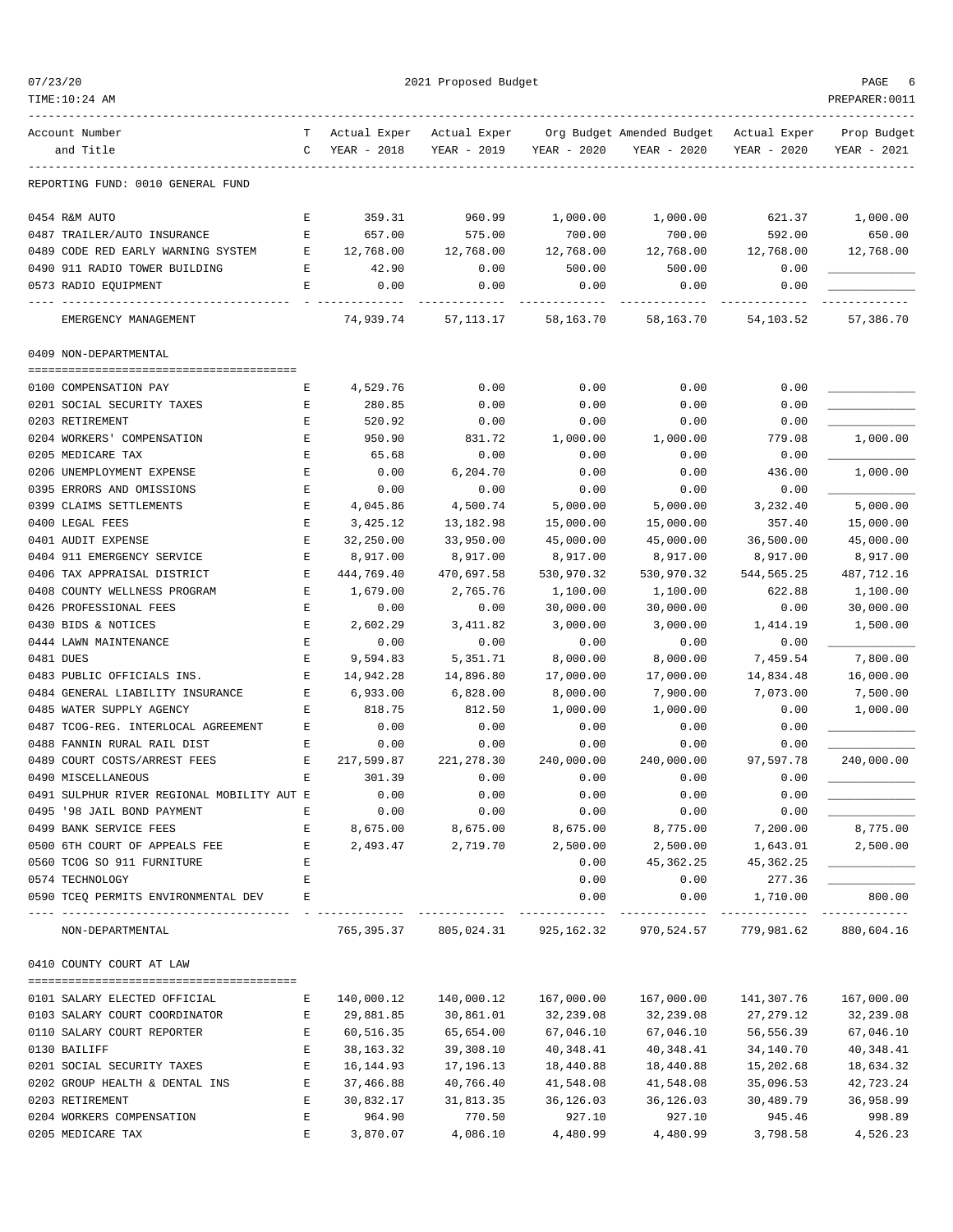| 07/23/20 |
|----------|
|----------|

2021 Proposed Budget Page 2021 Proposed Budget PAGE 7 TIME:10:24 AM PREPARER:0011 ------------------------------------------------------------------------------------------------------------------------------------ Account Number T Actual Exper Actual Exper Org Budget Amended Budget Actual Exper Prop Budget and Title C YEAR - 2018 YEAR - 2019 YEAR - 2020 YEAR - 2020 YEAR - 2020 YEAR - 2021 ------------------------------------------------------------------------------------------------------------------------------------ REPORTING FUND: 0010 GENERAL FUND 0310 OFFICE SUPPLIES E 392.42 288.68 0.00 0.00 0.00 \_\_\_\_\_\_\_\_\_\_\_\_\_ 0311 POSTAGE E 1,250.85 1,138.95 0.00 0.00 0.00 \_\_\_\_\_\_\_\_\_\_\_\_\_ 0315 COPIER RENTAL  $E$  511.12 1,070.35 1,300.00 1,300.00 924.77 1,300.00 0319 CO.CT @ LAW JURY EXPENSE  $E$  E 0.00 0.00 0.00 0.00 0.00 2,000.00 0395 BAILIFF UNIFORMS E 0.00 0.00 0.00 0.00 0.00 \_\_\_\_\_\_\_\_\_\_\_\_\_ 0420 TELEPHONE E 2,346.39 1,999.18 0.00 0.00 0.00 \_\_\_\_\_\_\_\_\_\_\_\_\_ 0421 DSL INTERNET E 0.00 0.00 0.00 0.00 0.00 \_\_\_\_\_\_\_\_\_\_\_\_\_ 0424 INDIGENT ATTORNEY FEES  $E = 48,299.61 = 53,511.25 = 55,000.00 = 55,000.00 = 20,679.00 = 61,000.00$ 0425 PROFESSIONAL SERVICES E 600.00 900.00 1,200.00 1,200.00 1,295.00 1,200.00 0427 OUT OF COUNTY TRAVEL/TRAINING E 1,599.60 1,389.90 2,000.00 2,000.00 12.00 2,000.00 0435 PRINTING E 0.00 0.00 150.00 150.00 0.00 150.00 0437 COURT REPORTER EXPENSE E 5,250.00 4,850.00 5,000.00 5,000.00 1,425.00 3,500.00 0439 WITNESS EXPENSE E 0.00 0.00 500.00 500.00 0.00 500.00 0453 R&M EQUIPMENT **E** 0.00 0.00 200.00 200.00 0.00 200.00 0.00 200.00 0467 VISITING JUDGE E 682.28 2,188.14 1,200.00 1,200.00 0.00 1,200.00 0468 JUVENILE BOARD SALARY E 2,400.00 2,400.00 2,400.00 2,400.00 2,000.00 2,400.00 0480 BONDS E 247.00 1,243.00 0.00 0.00 0.00 100.00 0481 DUES E 0.00 0.00 0.00 0.00 0.00 \_\_\_\_\_\_\_\_\_\_\_\_\_ 0572 OFFICE EQUIPMENT E 0.00 0.00 200.00 200.00 0.00 \_\_\_\_\_\_\_\_\_\_\_\_\_ 0574 TECHNOLOGY E 0.00 0.00 5,100.00 5,100.00 340.73 8,000.00 0590 BOOKS & PUBLICATIONS  $E$  0.00 0.00 0.00 0.00 0.00 0.00 0.00 0591 LEXIS NEXIS ONLINE LEGAL  $E$  737.00 62.00 0.00 0.00 0.00 0.00 ---- ---------------------------------- - ------------- ------------- ------------- ------------- ------------- ------------- COUNTY COURT AT LAW 422,156.86 441,497.16 482,406.67 482,406.67 371,493.51 494,025.26 0425 COURT ADMINISTRATION ======================================== 0201 SOCIAL SECURITY E 150.63 0.00 0.00 0.00 0.00 \_\_\_\_\_\_\_\_\_\_\_\_\_ 0205 MEDICARE TAX E 35.23 0.00 0.00 0.00 0.00 \_\_\_\_\_\_\_\_\_\_\_\_\_ 0311 JURY POSTAGE E 3,697.11 3,732.24 4,000.00 4,000.00 2,004.65 3,500.00 0312 DISTRICT JURY SUPPLIES  $E$  752.03 504.44 1.000.00 1.000.00 104.62 0313 GRAND JURY EXPENSE  $E = 5,912.72$   $6,158.98$   $5,500.00$   $5,500.00$   $3,938.81$   $5,500.00$ 0314 PETIT JURY EXPENSE E 29,436.50 21,418.00 30,000.00 30,000.00 5,190.22 30,000.00 0316 COUNTY COURT JURY EXP. E 0.00 0.00 0.00 0.00 0.00 \_\_\_\_\_\_\_\_\_\_\_\_\_ 0317 COURT REPORTER SUPPLIES  $E = 0.00$  0.00 0.00 0.00 0.00 0.00 0.00 0318 J.P. JURY EXPENSE E 140.00 880.00 800.00 800.00 0.00 800.00 0319 CO.CT.@LAW JURY EXPENSE  $E$  1,771.67 1,128.77 2,000.00 2,000.00 0422 REGIONAL INDIGENT DEFENSE PROGRAM E 18,056.00 18,056.00 14,461.00 14,461.00 14,461.00 14,461.00 0424 CO.CT. ATTORNEY FEES E 2,740.56 7,037.75 6,000.00 6,000.00 5,246.50<br>0425 CO.CT. PROFESSIONAL SERVICES E 0.00 0.00 0.00 0.00 0.00 0.00 0425 CO.CT. PROFESSIONAL SERVICES B  $0.00$  0.00 0.00 0.00 0.00 0.00 0.00 0426 COUNTY COURT SUPPLIES E 0.00 0.00 0.00 0.00 0.00 \_\_\_\_\_\_\_\_\_\_\_\_\_ 0435 PRINTING JURY NOTICES E 985.00 1,079.00 1,500.00 1,500.00 972.05 1,200.00 0465 PHYSICAL EVID. ANALYSES E 669.19 250.25- 1,500.00 1,500.00 0.00 800.00 0466 AUTOPSIES E 29,796.75 55,463.50 50,000.00 50,000.00 22,050.75 50,000.00 0467 VISITING JUDGE EXPENSE  $E = 3,434.96$  689.76 2,000.00 2,000.00 36.80 ---- ---------------------------------- - ------------- ------------- ------------- ------------- ------------- ------------- COURT ADMINISTRATION 97,578.35 115,898.19 118,761.00 118,761.00 54,645.40 106,261.00 0435 336TH DISTRICT COURT ADMINISTRATION ========================================

| 0103 SALARY COURT COORDINATOR | 34, 162. 55 | 35,634.96 | 37, 453, 37 | 37, 453, 37 | 30, 273, 18 | 37,453.37 |
|-------------------------------|-------------|-----------|-------------|-------------|-------------|-----------|
| 0110 SALARY COURT REPORTER    | 74,477.78   | 68,558.71 | 84, 383, 26 | 84, 383, 26 | 71,320.08   | 88,602.42 |
| 0130 BAILIFF                  | 39,065,00   | 40,237.08 | 41,276.95   | 41,276.95   | 34,926.76   | 41,276.95 |
| 0201 SOCIAL SECURITY          | 8,834.92    | 9,418.51  | 10,336.24   | 10,336.24   | 8,150.85    | 10,726.80 |
| 0202 GROUP HEALTH INSURANCE   | 31,729.26   | 33,567.08 | 35,612.64   | 35,612.64   | 27,972.89   | 36,619.92 |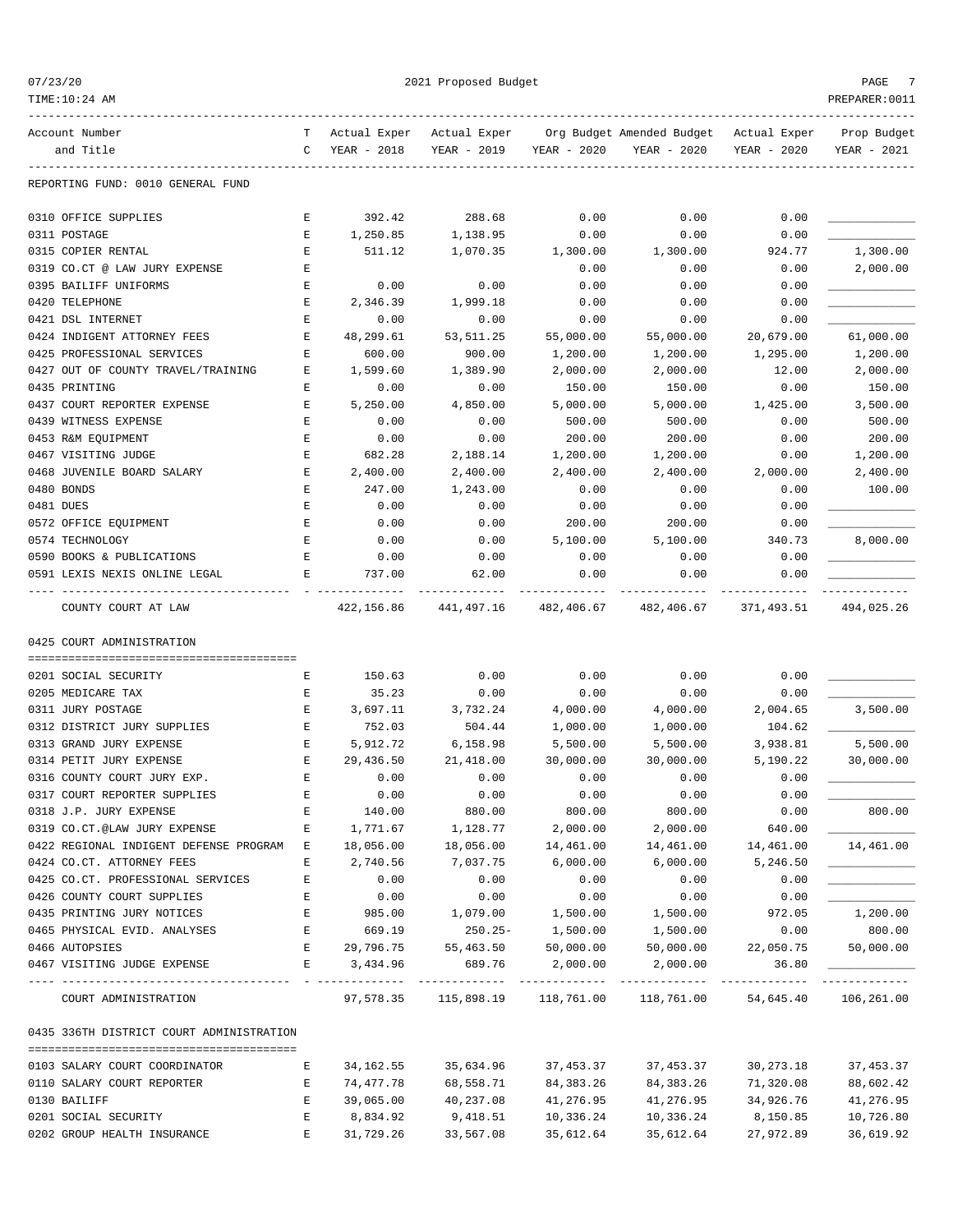|--|--|

| TIME:10:24 AM                                               |        |                  |                    |                         |                                          |                 | PREPARER:0011    |
|-------------------------------------------------------------|--------|------------------|--------------------|-------------------------|------------------------------------------|-----------------|------------------|
| Account Number                                              |        | T Actual Exper   | Actual Exper       |                         | Org Budget Amended Budget - Actual Exper |                 | Prop Budget      |
| and Title                                                   | C      | YEAR - 2018      |                    | YEAR - 2019 YEAR - 2020 | YEAR - 2020                              | YEAR - 2020     | YEAR - 2021      |
| REPORTING FUND: 0010 GENERAL FUND                           |        |                  |                    |                         |                                          |                 |                  |
| 0203 RETIREMENT                                             | Е      | 17,212.00        | 16,928.36          | 19,488.82               | 19,488.82                                | 16,284.74       | 20,484.72        |
| 0204 WORKERS COMPENSATION                                   | Ε      | 522.56           | 423.66             | 489.34                  | 489.34                                   | 499.04          | 542.12           |
| 0205 MEDICARE                                               | Ε      | 2,066.57         | 2,202.81           | 2,417.35                | 2,417.35                                 | 1,906.42        | 2,508.69         |
| 0310 OFFICE SUPPLIES                                        | Ε      | 1,396.48         | 1,617.18           | 1,800.00                | 1,800.00                                 | 762.24          | 1,500.00         |
| 0311 DISTRICT JUDGE POSTAGE                                 | E      | 156.00           | 113.49             | 300.00                  | 300.00                                   | 33.15           | 250.00           |
| 0319 DISTRICT CT JURY SUPPLIES                              | Е      |                  |                    | 0.00                    | 0.00                                     | 0.00            | 1,000.00         |
| 0352 GPS/SCRAM MONITORS                                     | Ε      | 0.00             | 0.00               | 0.00                    | 1,155.00                                 | 1,155.00        |                  |
| 0395 BAILIFF UNIFORMS                                       | Ε      | 344.39           | 435.00             | 400.00                  | 400.00                                   | 0.00            | 400.00           |
| 0421 LEXIS NEXIS ONLINE LEGAL                               | Е      | 768.00           | 704.00             | 0.00                    | 0.00                                     | 0.00            |                  |
| 0427 OUT OF CO TRAVEL/TRAINING                              | Е      | 4,283.48         | 3,737.99           | 6,000.00                | 6,000.00                                 | 470.00          | 5,000.00         |
| 0428 TRAINING/TUITION                                       | Е      | 1,945.00         | 1,140.00           | 0.00                    | 0.00                                     | 0.00            |                  |
| 0432 ATTORNEY FEES JUVENILE                                 | E      | 19,955.50        | 17,770.00          | 20,000.00               | 20,000.00                                | 14,378.50       | 20,000.00        |
| 0433 ATTORNEY FEES DRUG CT                                  | Ε      | 0.00             | 0.00               | 0.00                    | 0.00                                     | 0.00            |                  |
| 0434 APPEAL COURT TRANSCRIPTS                               | E      | 47,198.00        | 33, 375.00         | 40,000.00               | 40,000.00                                | 7,612.50        | 20,000.00        |
| 0435 ATTORNEYS FEES APPEALS CT                              | Е      | 10,973.00        | 12,076.75          | 15,000.00               | 15,000.00                                | 4,387.25        | 15,000.00        |
| 0436 ATTORNEY FEES- CPS CASES                               | Е      | 425,644.89       | 396,686.31         | 375,000.00              | 375,000.00                               | 234, 194. 75    | 375,000.00       |
| 0437 ATTORNEY FEES                                          | Ε      | 245,110.10       | 244,812.83         | 200,000.00              | 200,000.00                               | 159,933.86      | 200,000.00       |
| 0438 COURT REPORTER EXPENSE                                 | E      | 11,553.00        | 15,566.00          | 10,000.00               | 10,000.00                                | 4,190.00        | 7,500.00         |
| 0439 INVESTIGATOR EXPENSE                                   | Ε      | 8,301.43         | 1,231.25           | 8,500.00                | 8,500.00                                 | 1,518.50        | 5,000.00         |
| 0440 PHYSICIANS EXPENSE                                     | E      | 0.00             | 0.00               | 0.00                    | 0.00                                     | 0.00            |                  |
| 0442 OTHER PROFESSIONAL SERV.                               | Е      | 17,572.96        | 13,384.85          | 30,000.00               | 28,642.00                                | 14,558.92       | 20,000.00        |
| 0453 COMPUTER SOFTWARE                                      | Е      |                  |                    | 0.00                    | 0.00                                     | 0.00            | 2,050.00         |
| 0467 VISITING JUDGE EXPENSE                                 | E      |                  |                    | 0.00                    | 0.00                                     | 0.00            | 2,000.00         |
| 0468 JUVENILE BOARD SALARY                                  | Ε<br>Ε | 3,600.00         | 3,600.00           | 3,600.00                | 3,600.00                                 | 3,000.00        | 3,600.00         |
| 0481 DUES<br>0572 OFFICE EQUIPMENT                          | Ε      | 370.00<br>445.98 | 235.00<br>1,927.28 | 525.00<br>2,000.00      | 525.00<br>2,000.00                       | 70.00<br>906.68 | 525.00<br>200.00 |
| 0574 TECHNOLOGY                                             | E      | 645.00           | 0.00               | 45,800.00               | 45,800.00                                | 8,701.36        | 3,000.00         |
| 0590 DISTRICT JUDGE BOOKS                                   | Е      | 90.47            | 93.50              | 300.00                  | 503.00                                   | 503.00          | 500.00           |
|                                                             |        |                  |                    |                         |                                          |                 |                  |
| 336TH DISTRICT COURT ADMINISTRATION 1,008,424.32 955,477.60 |        |                  |                    | 990,682.97              | 990,682.97                               | 647,709.67      | 920,739.99       |
| 0450 DISTRICT CLERK                                         |        |                  |                    |                         |                                          |                 |                  |
| 0101 SALARY ELECTED OFFICIAL                                | Е      | 56,541.68        | 58,237.92          | 58,237.97               | 58,237.97                                | 49,278.24       | 58,237.97        |
| 0103 SALARY ASST. DIST. CLERK                               |        | E 38,375.22      | 39,492.30          | 40,566.53               | 40,566.53                                | 34,325.50       | 40,566.53        |
| 0104 SALARIES DEPUTIES                                      | Е      | 161,786.25       | 156,903.05         | 170,710.86              | 170,710.86                               | 144,350.79      | 145,487.74       |
| 0107 SALARY PART-TIME                                       | Е      | 20,024.45        | 23,665.06          | 29,952.00               | 29,952.00                                | 25, 443.78      |                  |
| 0201 SOCIAL SECURITY TAXES                                  | Ε      | 16,151.57        | 16,407.88          | 18,566.98               | 18,566.98                                | 14,848.75       | 15,597.79        |
| 0202 GROUP HEALTH & DENTAL INSURANCE                        | Е      | 82,515.29        | 93,974.76          | 94,967.04               | 94,967.04                                | 78,773.84       | 85,446.48        |
| 0203 RETIREMENT                                             | Е      | 31,474.10        | 31,821.77          | 35,007.73               | 35,007.73                                | 29,568.74       | 29,786.73        |
| 0204 WORKERS COMPENSATION                                   | Ε      | 998.68           | 773.22             | 898.40                  | 898.40                                   | 916.20          | 805.14           |
| 0205 MEDICARE TAX                                           | Е      | 3,777.40         | 3,837.33           | 4,342.28                | 4,342.28                                 | 3,472.69        | 3,647.87         |
| 0310 OFFICE SUPPLIES                                        | Ε      | 3,897.95         | 4,005.01           | 4,000.00                | 4,000.00                                 | 2,630.87        | 4,000.00         |
| 0311 POSTAL EXPENSES                                        | Ε      | 4,369.75         | 3,681.88           | 4,000.00                | 4,000.00                                 | 1,634.30        | 4,000.00         |
| 0313 PASSPORT PHOTO SUPPLIES                                | Ε      | 1,164.00         | 0.00               | 1,200.00                | 1,200.00                                 | 162.95          | 600.00           |
| 0315 COPIER RENTAL                                          | Ε      | 0.00             | 0.00               | 0.00                    | 0.00                                     | 0.00            |                  |
| 0353 COMPUTER EXPENSE                                       | Ε      | 1,290.50         | 0.00               | 1,000.00                | 1,690.04                                 | 1,690.04        |                  |
| 0423 CELL PHONE                                             | Ε      | 0.00             | 0.00               | 0.00                    | 0.00                                     | 0.00            |                  |
| 0427 OUT OF COUNTY TRAVEL/TRAINING                          | Е      | 2,887.37         | 4,203.66           | 5,500.00                | 5,500.00                                 | 1,929.72        | 4,000.00         |
| 0428 EMPLOYEE TRAINING                                      | Ε      | 0.00             | 0.00               | 0.00                    | 0.00                                     | 0.00            |                  |
| 0431 LOCAL TRAVEL                                           | E      | 0.00             | 0.00               | 0.00                    | 0.00                                     | 0.00            |                  |
| 0435 PRINTING                                               | E      | 1,702.37         | 1,914.48           | 2,000.00                | 2,000.00                                 | 1,798.00        | 2,000.00         |
| 0480 BONDS                                                  | Ε      | 400.00           | 628.00             | 450.00                  | 450.00                                   | 457.50          | 157.50           |
| 0481 DUES                                                   | Ε      | 225.00           | 225.00             | 225.00                  | 225.00                                   | 50.00           | 225.00           |
| 0572 OFFICE EQUIPMENT                                       | Ε      | 1,041.86         | 2,349.99           | 800.00                  | 109.96                                   | 109.58          | 200.00           |
|                                                             |        |                  |                    |                         |                                          |                 |                  |

DISTRICT CLERK 428,623.44 442,121.31 472,424.79 472,424.79 391,441.49 394,758.75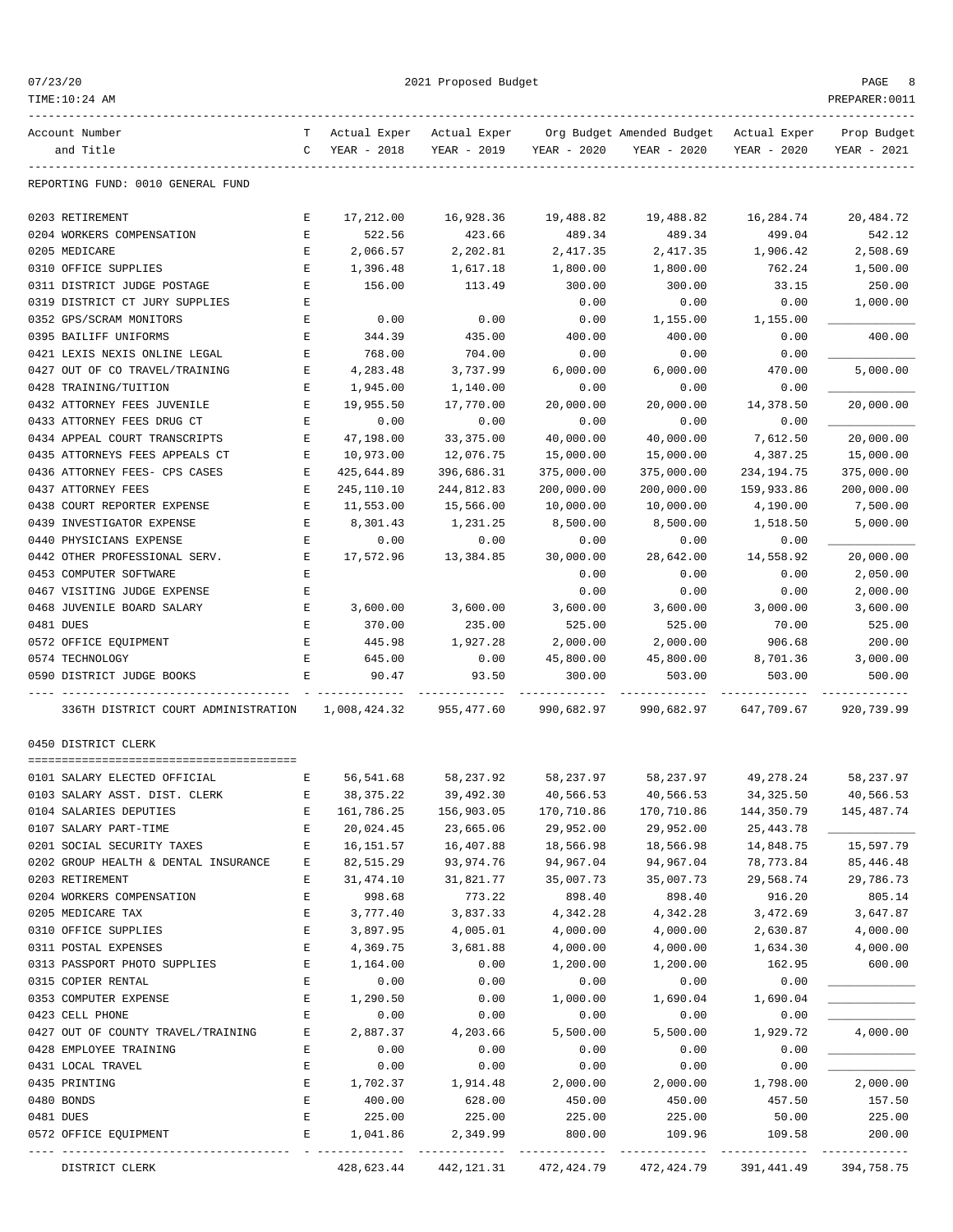| TIME:10:24 AM                                       |        |                    |                    |                    |                           |                    | PREPARER: 0011     |
|-----------------------------------------------------|--------|--------------------|--------------------|--------------------|---------------------------|--------------------|--------------------|
| Account Number                                      | т      | Actual Exper       | Actual Exper       |                    | Org Budget Amended Budget | Actual Exper       | Prop Budget        |
| and Title                                           | C      | YEAR - 2018        | YEAR - 2019        | YEAR - 2020        | YEAR - 2020               | YEAR - 2020        | YEAR - 2021        |
| REPORTING FUND: 0010 GENERAL FUND                   |        |                    |                    |                    |                           |                    |                    |
| 0455 JUSTICE OF PEACE PCT # 1                       |        |                    |                    |                    |                           |                    |                    |
| 0101 SALARY ELECTED OFFICIAL                        | Е      | 43, 187.82         | 44,483.40          | 44, 483. 43        | 44,483.43                 | 37,639.80          | 44,483.43          |
| 0103 SALARY ASSISTANTS                              | Е      | 61, 111.28         | 62,603.84          | 65,373.80          | 65,373.80                 | 54,654.99          | 39,414.14          |
| 0104 SALARY DEPUTY                                  | E      |                    |                    | 0.00               | 0.00                      | 0.00               |                    |
| 0201 SOCIAL SECURITY TAXES                          | Ε      | 6,130.37           | 6,732.08           | 6,974.83           | 6,974.83                  | 5,797.75           | 5,494.29           |
| 0202 GROUP HEALTH & DENTAL INSURANCE                | Е      | 32,761.03          | 34,523.34          | 35,612.64          | 35,612.64                 | 25, 457. 25        | 24, 413. 28        |
| 0203 RETIREMENT                                     | Ε      | 11,864.13          | 12,244.41          | 12,842.31          | 12,842.31                 | 10,769.23          | 10,179.74          |
| 0204 WORKERS' COMPENSATION                          | Ε      | 373.18             | 295.16             | 472.49             | 472.49                    | 336.10             | 275.13             |
| 0205 MEDICARE TAX                                   | Е      | 1,433.73           | 1,574.30           | 1,631.21           | 1,631.21                  | 1,356.17           | 1,284.95           |
| 0225 TRAVEL ALLOWANCE                               | E      | 2,400.00           | 2,400.00           | 2,400.00           | 2,400.00                  | 2,000.00           | 2,400.00           |
| 0310 OFFICE SUPPLIES                                | Ε      | 1,180.84           | 755.37             | 600.00             | 884.98                    | 623.70             | 700.00             |
| 0311 POSTAL EXPENSES                                | Е      | 344.76             | 373.16             | 500.00             | 500.00                    | 211.40             | 500.00             |
| 0420 UTILITIES TELEPHONE                            | Е      | 1,391.91           | 1,361.98           | 0.00               | 0.00                      | 0.00               |                    |
| 0422 R & M RADIO<br>0423 CELL PHONE ALLOWANCE       | E<br>E | 0.00<br>240.00     | 0.00               | 0.00<br>240.00     | 0.00                      | 0.00<br>200.00     |                    |
| 0427 OUT OF COUNTY TRAVEL/TRAINING                  | Е      | 2,575.67           | 240.00<br>3,130.59 | 3,000.00           | 240.00<br>3,000.00        | 893.05             | 3,000.00           |
| 0435 PRINTING                                       | Ε      | 313.84             | 377.25             | 300.00             | 300.00                    | 114.24             | 300.00             |
| 0480 BOND                                           | Ε      | 165.00             | 343.00             | 165.00             | 165.00                    | 256.00             | 265.00             |
| 0481 DUES                                           | Ε      | 135.00             | 135.00             | 135.00             | 135.00                    | 60.00              | 135.00             |
| 0572 OFFICE EQUIPMENT                               | Ε      | 846.91             | 2,102.84           | 1,800.00           | 1,515.02                  | 540.97             | 200.00             |
| 0573 RADIO EQUIPMENT                                | E      | 0.00               | 0.00               | 0.00               | 0.00                      | 0.00               |                    |
| 0574 TECHNOLOGY                                     | E      | 0.00               | 0.00               | 0.00               | 0.00                      | 0.00               |                    |
|                                                     |        |                    |                    |                    |                           |                    |                    |
| JUSTICE OF PEACE PCT # 1                            |        | 166,455.47         | 173,675.72         | 176,530.71         | 176,530.71                | 140,910.65         | 133,044.96         |
| 0456 JUSTICE OF PEACE PCT # 2                       |        |                    |                    |                    |                           |                    |                    |
| 0101 SALARY ELECTED OFFICIAL                        | Е      | 19,766.73          | 44, 483. 40        | 44, 483. 43        | 44, 483. 43               | 37,639.80          | 44, 483. 43        |
| 0104 SALARY DEPUTY                                  | Е      | 38, 373.92         | 39,525.20          | 40,565.13          | 40,565.13                 | 34, 324. 40        | 40,565.13          |
| 0201 SOCIAL SECURITY TAXES                          | Е      | 3,686.68           | 5,372.26           | 5,436.69           | 5,436.69                  | 4,598.22           | 5,565.65           |
| 0202 GROUP HEALTH & DENTAL INSURANCE                | Е      | 16,768.27          | 22,992.76          | 23,741.76          | 23,741.76                 | 19,759.40          | 24, 413. 28        |
| 0203 RETIREMENT                                     | E      | 6,638.59           | 9,605.53           | 9,942.18           | 9,942.18                  | 8,397.66           | 10,316.02          |
| 0204 WORKERS' COMPENSATION                          | E      | 286.24             | 232.08             | 255.15             | 255.15                    | 260.20             | 278.81             |
| 0205 MEDICARE TAX                                   | Ε      | 862.16             | 1,256.26           | 1,271.48           | 1,271.48                  | 1,075.26           | 1,301.64           |
| 0225 TRAVEL ALLOWANCE                               | E      | 1,200.00           | 2,400.00           | 2,400.00           | 2,400.00                  | 2,000.00           | 2,400.00           |
| 0310 OFFICE SUPPLIES                                | E      | 644.26             | 367.81             | 600.00             | 600.00                    | 668.38             | 600.00             |
| 0311 POSTAL EXPENSES                                | E      | 78.00              | 274.64             | 350.00             | 350.00                    | 194.00             | 350.00             |
| 0420 UTILITIES TELEPHONE                            | Ε      | 1,036.65           | 1,313.81           | 0.00               | 0.00                      | 0.00               |                    |
| 0421 DSL LINE                                       | Ε      | 899.40             | 977.45             | 2,092.00           | 2,092.00                  | 1,638.50           | 1,000.00           |
| 0422 R & M RADIO                                    | E      | 0.00               | 0.00               | 100.00             | 100.00                    | 0.00               | 100.00             |
| 0423 CELL PHONE ALLOWANCE                           | Ε      | 120.00             | 240.00             | 240.00             | 240.00                    | 200.00             |                    |
| 0427 OUT OF COUNTY TRAVEL/TRAINING<br>0435 PRINTING | Ε      | 1,159.49           | 4,190.57           | 3,500.00           | 3,500.00                  | 0.00               | 2,000.00           |
|                                                     | E      | 357.77             | 100.67             | 200.00             | 200.00                    | 23.50              | 200.00             |
| 0460 OFFICE RENTAL<br>0480 BOND                     | Ε<br>Ε | 4,200.00<br>271.00 | 4,200.00<br>278.00 | 4,200.00<br>100.00 | 4,200.00                  | 3,500.00<br>100.00 | 4,200.00<br>100.00 |
| 0481 DUES                                           | Ε      | 35.00              | 95.00              | 95.00              | 100.00<br>95.00           | 95.00              | 95.00              |
| 0572 OFFICE EQUIPMENT                               | E      | 1,022.50           | 1,078.58           | 1,200.00           | 1,200.00                  | 0.00               | 200.00             |
| 0573 RADIO EQUIPMENT                                | E      | 0.00               | 1,175.00           | 0.00               | 0.00                      | 0.00               |                    |
| 0574 TECHNOLOGY                                     | Ε      | 0.00               | 0.00               | 0.00               | 0.00                      | 0.00               |                    |
| 0591 ONLINE RESEARCH                                | Е      |                    |                    | 0.00               | 0.00                      | 0.00               | 1,100.00           |
|                                                     |        |                    |                    |                    |                           |                    |                    |
| JUSTICE OF PEACE PCT # 2                            |        | 97,406.66          | 140,159.02         | 140,772.82         | 140,772.82                | 114,474.32         | 139,268.96         |

07/23/20 PAGE 9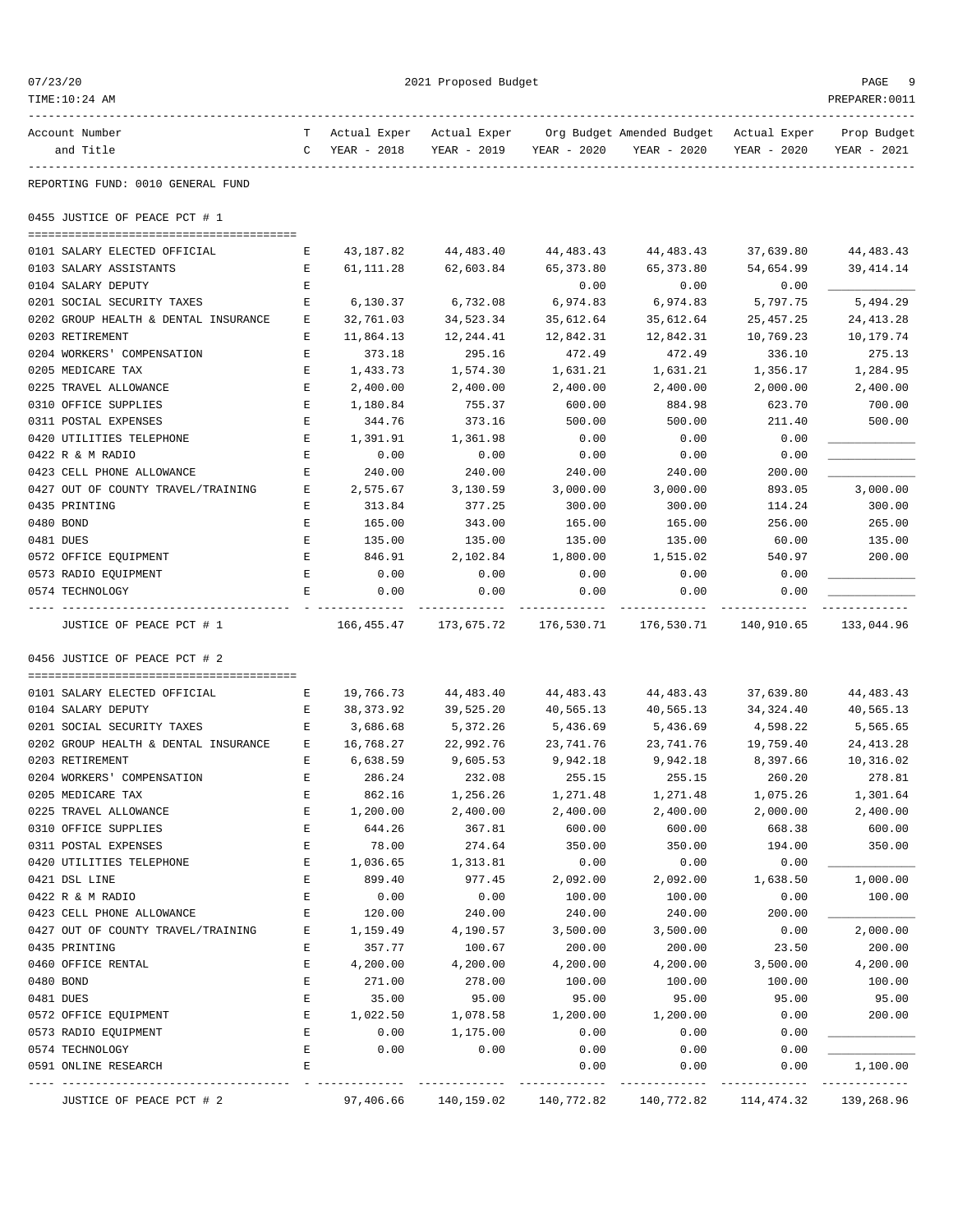| TIME:10:24 AM                          |   |              |                          |             |                           |              | PREPARER: 0011 |
|----------------------------------------|---|--------------|--------------------------|-------------|---------------------------|--------------|----------------|
| Account Number                         | т | Actual Exper | Actual Exper             |             | Org Budget Amended Budget | Actual Exper | Prop Budget    |
| and Title                              | C | YEAR - 2018  | YEAR - 2019              | YEAR - 2020 | YEAR - 2020               | YEAR - 2020  | YEAR - 2021    |
| REPORTING FUND: 0010 GENERAL FUND      |   |              |                          |             |                           |              |                |
| 0457 JUSTICE OF THE PEACE # 3          |   |              |                          |             |                           |              |                |
| 0101 SALARY ELECTED OFFICIAL           | Е | 43,187.82    | 44,483.40                | 44, 483. 43 | 44,483.43                 | 37,639.80    | 44, 483. 43    |
| 0103 SALARY ASSISTANT                  | Е | 25,939.65    | 26,543.52                | 28,000.00   | 28,000.00                 | 23,621.57    | 28,000.00      |
| 0201 SOCIAL SECURITY TAXES             | Е | 4,449.68     | 4,567.45                 | 4,657.00    | 4,657.00                  | 3,934.71     | 4,786.61       |
| 0202 GROUP HEALTH & DENTAL INSURANCE   | Е | 20,584.27    | 23,015.56                | 23,741.76   | 23,741.76                 | 19,861.47    | 24, 413. 28    |
| 0203 RETIREMENT                        | Е | 7,864.71     | 8,121.27                 | 8,431.36    | 8,431.36                  | 7,148.90     | 8,828.31       |
| 0204 WORKERS' COMPENSATION             | Е | 245.32       | 200.24                   | 217.45      | 217.45                    | 221.76       | 238.60         |
| 0205 MEDICARE TAX                      | Е | 1,040.57     | 1,068.22                 | 1,089.29    | 1,089.29                  | 920.23       | 1,119.45       |
| 0225 TRAVEL ALLOWANCE                  | Е | 2,400.00     | 2,400.00                 | 2,400.00    | 2,400.00                  | 2,000.00     | 2,400.00       |
| 0310 OFFICE SUPPLIES                   | Е | 146.73       | 257.51                   | 500.00      | 500.00                    | 175.13       | 500.00         |
| 0311 POSTAL EXPENSES                   | Е | 171.00       | 248.00                   | 250.00      | 250.00                    | 93.00        | 450.00         |
| 0420 UTILITIES TELEPHONE               | Е | 200.00       | 200.00                   | 0.00        | 0.00                      | 0.00         |                |
| 0421 INTERNET                          | Е | 0.00         | 0.00                     | 0.00        | 0.00                      | 0.00         | 456.00         |
| 0423 CELL PHONE ALLOWANCE              | E | 240.00       | 240.00                   | 240.00      | 240.00                    | 200.00       |                |
| 0427 OUT OF COUNTY TRAVEL/TRAINING     | Е | 630.76       | 981.42                   | 1,500.00    | 1,500.00                  | 517.25       | 2,000.00       |
| 0435 PRINTING                          | Е | 108.57       | 80.25                    | 250.00      | 250.00                    | 0.00         | 250.00         |
| 0460 OFFICE RENTAL                     | Е | 2,499.96     | 2,499.96                 | 500.00      | 500.00                    | 208.33       |                |
| 0480 BOND                              | Е | 149.00       | 377.00                   | 50.00       | 50.00                     | 50.00        | 50.00          |
| 0481 DUES                              | Е | 60.00        | 60.00                    | 60.00       | 60.00                     | 60.00        | 60.00          |
| 0572 OFFICE EQUIPMENT                  | E | 239.98       | 0.00                     | 1,200.00    | 1,200.00                  | 0.00         | 200.00         |
| 0574 TECHNOLOGY                        | E | 0.00         | 0.00                     | 1,000.00    | 1,000.00                  | 0.00         |                |
| JUSTICE OF THE PEACE # 3               |   | 110,158.02   | 115,343.80               | 118,570.29  | 118,570.29                | 96,652.15    | 118,235.68     |
| 0475 DISTRICT & CO. ATTORNEY           |   |              |                          |             |                           |              |                |
| 0101 DA. SALARY SUPPLEMENT             |   |              |                          |             |                           |              |                |
| 0102 HB 9 D.A. SUPPLEMENTAL FUNDS      | Е | 5,000.06     | 5,000.06<br>3,360.00     | 6,250.00    | 6,250.00                  | 5,288.36     | 6, 250.00      |
| 0103 SALARY ASSISTANT D.A.             | Е | 3,640.00     |                          | 0.00        | 0.00                      | 0.00         |                |
|                                        | Е | 299,459.85   | 305, 353. 26<br>4,840.00 | 309, 214.36 | 309,214.36                | 242,309.21   | 309,178.12     |
| 0104 ASST. DA LONGEVITY PAY            | Е | 4,600.00     |                          | 5,080.00    | 5,080.00                  | 4,400.00     | 5,080.00       |
| 0105 SALARIES SECRETARIES              | Е | 175,420.45   | 183,451.06               | 188,651.04  | 188,651.04                | 156,246.90   | 187,064.91     |
| 0106 DA SALARY REIMB. GC CH 46         | Е | 23,982.73    | 27,499.98                | 27,500.00   | 27,500.00                 | 23,854.64    | 27,500.00      |
| 0107 SALARY TEMP./EXTRA                | Е | 0.00         | 0.00                     | 18,096.00   | 18,096.00                 | 13,983.00    | 18,096.00      |
| 0108 INVESTIGATOR CRIMES AGAINST WOMEN | Е | 0.00         | 0.00                     | 0.00        | 0.00                      | 0.00         |                |
| 0109 INVESTIGATOR                      | Е | 58,644.30    | 60,403.72                | 61, 443.53  | 61, 443.53                | 51,990.84    | 61, 443.53     |
| 0110 DISCOVERY CLERK                   | E | 0.00         | 34,780.00                | 37, 211.20  | 37, 211.20                | 31,486.40    | 37, 211.20     |
| 0201 SOCIAL SECURITY TAXES             | E | 33,927.42    | 37, 182. 22              | 40,535.98   | 40,535.98                 | 31,713.58    | 41,286.90      |
| 0202 GROUP HEALTH INSURANCE            | Ε | 99, 338.43   | 125,139.03               | 130,579.68  | 130,579.68                | 102, 116.62  | 134, 273.04    |
| 0203 RETIREMENT                        | Е | 64,905.10    | 71,427.63                | 76,387.85   | 76,387.85                 | 61,781.42    | 78,802.04      |
| 0204 WORKERS' COMPENSATION             | Ε | 1,439.36     | 1,268.22                 | 1,340.28    | 1,340.28                  | 1,266.52     | 1,349.04       |
| 0205 MEDICARE TAX                      | Ε | 7,934.76     | 8,695.76                 | 9,840.19    | 9,840.19                  | 7,416.77     | 9,655.81       |
| 0225 TRAVEL ALLOWANCE                  | E |              | 0.00                     | 4,860.00    | 4,860.00                  | 0.00         | 3,000.00       |
| 0310 OFFICE SUPPLIES                   | Е | 9,740.93     | 11,471.32                | 9,000.00    | 9,000.00                  | 4,795.42     | 9,000.00       |
| 0311 POSTAL EXPENSES                   | Ε | 1,685.82     | 1,233.90                 | 2,400.00    | 2,400.00                  | 667.95       | 2,400.00       |
| 0315 COPIER EXPENSE                    | Е | 1,311.34     | 1,348.88                 | 1,500.00    | 1,500.00                  | 977.91       | 1,400.00       |
| 0421 INTERNET/ONLINE LEGAL RE          | Ε | 8,209.92     | 8,585.28                 | 8,815.00    | 8,815.00                  | 6,615.21     | 9,060.00       |
| 0422 INVESTIGATOR CELL PHONE           | Ε | 360.00       | 360.00                   | 360.00      | 360.00                    | 300.00       |                |
| 0427 OUT OF COUNTY TRAVEL/TRAINING     | Ε | 7,816.32     | 6,332.81                 | 15,000.00   | 15,000.00                 | 6,476.16     | 10,000.00      |
| 0428 TRAINING/TUITION                  | Е | 3,556.55     | 1,690.00                 | 0.00        | 0.00                      | 0.00         |                |
| 0431 LOCAL TRAVEL                      | Ε | 0.00         | 0.00                     | 0.00        | 0.00                      | 0.00         |                |
| 0435 PRINTING                          | Ε | 1,122.50     | 229.05                   | 1,000.00    | 1,000.00                  | 114.50       | 1,000.00       |
| 0438 CT.REPORTER-TRANSCRIPTS           | Е | 5,038.00     | 4,147.00                 | 8,500.00    | 8,500.00                  | 592.50       | 5,000.00       |

0439 WITNESS EXPENSE E 7,606.39 40.00 5,000.00 5,000.00 0.00 3,000.00 0465 PHYS.EVIDENCE ANALYSIS E 100.51 81.32 4,000.00 4,000.00 2,876.00 4,000.00

07/23/20 PAGE 10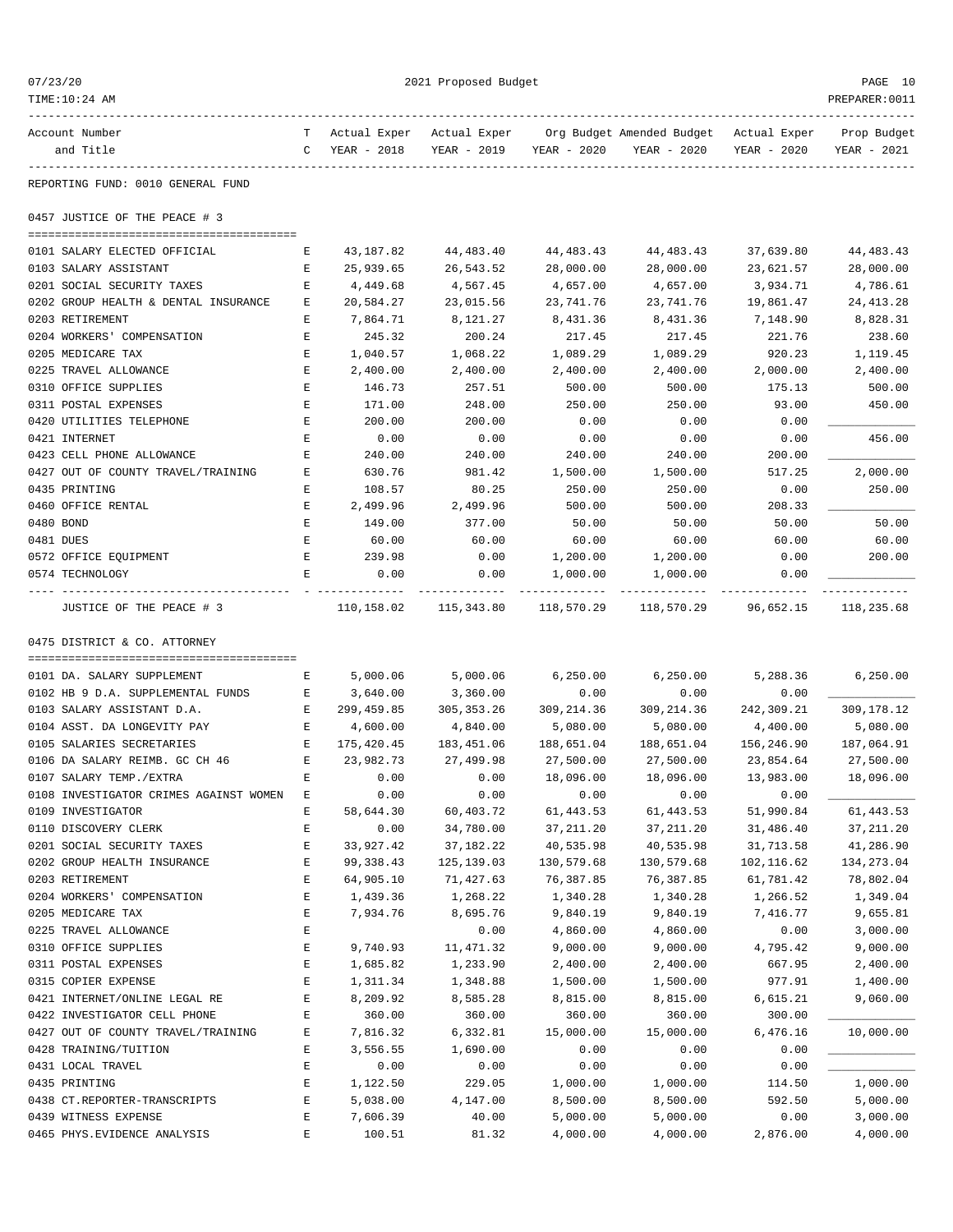| 07/23/20                                                  |                               |                       | 2021 Proposed Budget  |                       |                                        |                        | PAGE 11               |
|-----------------------------------------------------------|-------------------------------|-----------------------|-----------------------|-----------------------|----------------------------------------|------------------------|-----------------------|
| TIME:10:24 AM                                             |                               |                       |                       |                       |                                        |                        | PREPARER: 0011        |
| Account Number                                            | T.                            | Actual Exper          | Actual Exper          |                       | Org Budget Amended Budget Actual Exper |                        | Prop Budget           |
| and Title                                                 |                               | C YEAR - 2018         | YEAR - 2019           | YEAR - 2020           | YEAR - 2020                            | YEAR - 2020            | YEAR - 2021           |
| REPORTING FUND: 0010 GENERAL FUND                         |                               |                       |                       |                       |                                        |                        |                       |
| 0469 DPS TESTING                                          | Е                             | 0.00                  | 0.00                  | 0.00                  | 0.00                                   | 0.00                   |                       |
| 0480 BOND                                                 | Е                             | 256.00                | 328.06                | 165.00                | 165.00                                 | 165.00                 | 445.00                |
| 0481 DUES                                                 | Е                             | 1,930.00              | 1,783.00              | 3,500.00              | 3,500.00                               | 2,085.00               | 3,500.00              |
| 0572 OFFICE EQUIPMENT                                     | E                             | 1,861.07              | 2,347.53              | 4,000.00              | 4,000.00                               | 761.97                 | 200.00                |
| 0574 TECHNOLOGY                                           | Е                             | 0.00                  | 1,984.25              | 2,000.00              | 2,000.00                               | 0.00                   | 200.00                |
| 0590 BOOKS                                                | Е                             | 123.48                | 1,233.80              | 750.00                | 750.00                                 | 111.66<br>------------ | 750.00                |
| DISTRICT & CO. ATTORNEY                                   |                               | 829,011.29            |                       | 911,597.14 982,980.11 |                                        | 982,980.11 760,393.54  | 970,145.59            |
| 0495 COUNTY AUDITOR                                       |                               |                       |                       |                       |                                        |                        |                       |
| 0102 SALARY APPOINTED OFFICIAL                            | Е                             | 70,716.88             | 72,658.30             | 73,258.37             | 73,258.37                              | 61,987.86              | 73,258.37             |
| 0103 SALARIES ASSISTANTS                                  | Е                             | 117,416.90            | 122,369.12            | 129,985.11            | 128,851.14                             | 98,614.02              | 150, 158.45           |
| 0201 SOCIAL SECURITY TAXES                                | Е                             | 10,892.13             | 11,946.11             | 12,601.10             | 12,601.10                              | 9,521.36               | 13,916.32             |
| 0202 GROUP HEALTH & DENTAL INSURANCE                      | Е                             | 42,119.40             | 45,857.25             | 47, 483.52            | 47,483.52                              | 34,364.97              | 48,826.56             |
| 0203 RETIREMENT                                           | Е                             | 21,399.11             | 22,300.71             | 23,759.16             | 23,759.16                              | 18,728.34              | 26,575.69             |
| 0204 WORKERS COMPENSATION                                 | Е                             | 670.44                | 549.44                | 609.73                | 609.73                                 | 621.80                 | 718.26                |
| 0205 MEDICARE TAX                                         | Е                             | 2,547.06              | 2,793.68              | 2,947.03              | 2,947.03                               | 2,226.77               | 3,254.62              |
| 0310 OFFICE SUPPLIES                                      | Ε                             | 815.34                | 860.16                | 800.00                | 800.00                                 | 535.91                 | 700.00                |
| 0353 COMPUTER SOFTWARE MAINTENANCE                        | E                             | 2,810.00              | 5,041.00              | 5,225.00              | 5,225.00                               | 5,225.00               |                       |
| 0427 OUT OF COUNTY TRAVEL/TRAINING                        | Е                             | 3,673.98              | 5,079.60              | 4,000.00              | 4,000.00                               | 2,472.86               | 4,000.00              |
| 0431 LOCAL TRAVEL                                         | Е                             | 0.00                  | 0.00                  | 0.00                  | 0.00                                   | 0.00                   |                       |
| 0435 PRINTING                                             | Е                             | 0.00                  | 143.00                | 50.00                 | 50.00                                  | 23.00                  | 50.00                 |
| 0452 R & M EQUIPMENT                                      | Е                             | 53.90                 | 0.00                  | 100.00                | 100.00                                 | 0.00                   | 50.00                 |
| 0480 BOND                                                 | Е                             | 150.00                | 385.00                | 100.00                | 149.00                                 | 149.00                 | 383.00                |
| 0481 DUES                                                 | E                             | 340.00                | 295.00                | 590.00                | 590.00                                 | 295.00                 | 340.00                |
| 0572 OFFICE EQUIPMENT                                     | E                             | 389.23                | 1,370.98              | 500.00                | 1,584.97                               | 1,584.97               | 200.00                |
| COUNTY AUDITOR                                            |                               | 273,994.37            | 291,649.35 302,009.02 |                       | 302,009.02                             | 236,350.86             | 322, 431.27           |
| 0496 COUNTY PURCHASING                                    |                               |                       |                       |                       |                                        |                        |                       |
|                                                           |                               |                       | 26,736.25 38,982.89   |                       |                                        |                        |                       |
| 0103 SALARY PURCHASING AGENT                              | $\mathbf{E}$ and $\mathbf{E}$ |                       |                       | 52,735.70             |                                        | 52,735.70 44,621.72    | 52,735.70<br>3,356.36 |
| 0201 SOCIAL SECURITY TAXES<br>0202 GROUP HEALTH INSURANCE | Ε<br>Ε                        | 1,667.23<br>3, 319.13 | 2,407.74<br>8,811.99  | 3,291.93<br>11,870.88 | 3,291.93<br>11,870.88                  | 2,739.34<br>9,889.20   | 12,206.64             |
| 0203 RETIREMENT                                           | E                             | 3,004.19              | 4,453.85              | 6,164.80              | 6,164.80                               | 5,206.89               | 6,366.93              |
| 0204 WORKERS' COMPENSATION                                | E                             | 199.58                | 101.04                | 158.21                | 158.21                                 | 161.34                 | 172.08                |
| 0205 MEDICARE TAX                                         | E                             | 389.92                | 563.11                | 769.89                | 769.89                                 | 640.64                 | 784.95                |
| 0310 OFFICE SUPPLIES                                      | Ε                             | 756.89                | 489.84                | 400.00                | 400.00                                 | 173.32                 | 250.00                |
| 0353 COMPUTER SOFTWARE MAINTENANCE                        | Ε                             | 350.00                | 655.00                | 655.00                | 655.00                                 | 655.00                 |                       |
| 0421 CELL PHONE                                           | E                             | 163.00                | 300.00                | 360.00                | 360.00                                 | 300.00                 |                       |
| 0427 OUT OF COUNTY TRAVEL                                 | E                             | 974.94                | 3,722.98              | 3,000.00              | 3,000.00                               | 111.36                 | 2,400.00              |
| 0431 LOCAL TRAVEL                                         | E                             | 0.00                  | 0.00                  | 0.00                  | 0.00                                   | 0.00                   |                       |
| 0435 PRINTING                                             | Ε                             | 18.00                 | 18.00                 | 70.00                 | 70.00                                  | 0.00                   | 35.00                 |
| 0452 R & M EQUIPMENT                                      | E                             | 0.00                  | 0.00                  | 0.00                  | 0.00                                   | 0.00                   |                       |
| 0480 BOND                                                 | E                             | 93.00                 | 93.00                 | 0.00                  | 0.00                                   | 0.00                   | 93.00                 |
| 0481 DUES                                                 | E                             | 454.00                | 454.00                | 450.00                | 450.00                                 | 365.00                 | 450.00                |
| 0572 OFFICE EQUIPMENT                                     | E                             | 250.40                | 0.00                  | 300.00                | 300.00                                 | 185.00                 | 200.00                |
|                                                           |                               |                       |                       |                       |                                        |                        |                       |

COUNTY PURCHASING 38,376.53 61,053.44 80,226.41 80,226.41 65,048.81 79,050.66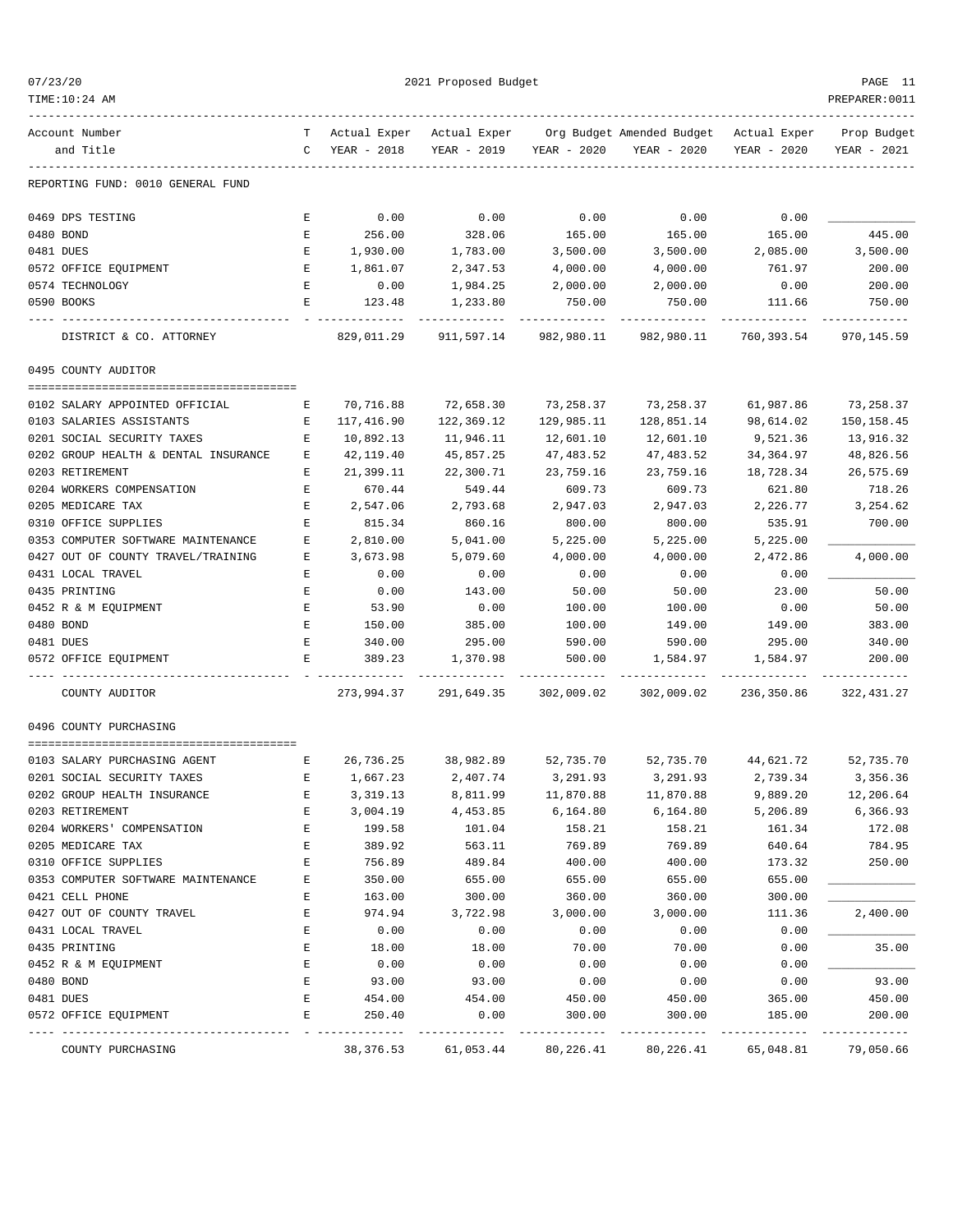| 07/23/20 |
|----------|
|----------|

| TIME:10:24 AM                                         |         |                             |                                     |                      |                                                       |             | PREPARER: 0011             |
|-------------------------------------------------------|---------|-----------------------------|-------------------------------------|----------------------|-------------------------------------------------------|-------------|----------------------------|
| Account Number<br>and Title                           | T.<br>C | Actual Exper<br>YEAR - 2018 | Actual Exper<br>YEAR - 2019         | YEAR - 2020          | Org Budget Amended Budget Actual Exper<br>YEAR - 2020 | YEAR - 2020 | Prop Budget<br>YEAR - 2021 |
| REPORTING FUND: 0010 GENERAL FUND                     |         |                             |                                     |                      |                                                       |             |                            |
| 0497 COUNTY TREASURER                                 |         |                             |                                     |                      |                                                       |             |                            |
| 0101 SALARY ELECTED OFFICIAL                          | Е       | 56,541.68                   | 58,237.92                           | 58,237.97            | 58,237.97                                             | 49,278.24   | 58,237.97                  |
| 0103 SALARY ASSISTANT                                 | Ε       | 43,572.62                   | 46,999.94                           | 48,040.00            | 48,040.00                                             | 34,182.27   |                            |
| 0201 SOCIAL SECURITY TAXES                            | Е       | 4,807.72                    | 5,005.32                            | 6,589.23             | 6,589.23                                              | 4,090.50    | 3,610.75                   |
| 0202 GROUP HEALTH & DENTAL INSURANCE                  | Ε       | 21, 152.40                  | 23,009.40                           | 23,741.76            | 23,741.76                                             | 18,038.99   | 12,206.64                  |
| 0203 RETIREMENT                                       | Ε       | 11,389.28                   | 12,033.06                           | 12,423.89            | 12,423.89                                             | 9,731.24    | 6,895.38                   |
| 0204 WORKERS' COMPENSATION                            | Ε       | 351.36                      | 290.72                              | 318.83               | 318.83                                                | 325.16      | 186.36                     |
| 0205 MEDICARE TAX                                     | Ε       | 1,124.38                    | 1,170.50                            | 1,541.03             | 1,541.03                                              | 956.69      | 844.45                     |
| 0310 OFFICE SUPPLIES                                  | Ε       | 189.99                      | 347.09                              | 300.00               | 300.00                                                | 252.11      | 300.00                     |
| 0427 OUT OF COUNTY TRAVEL/TRAINING                    | Е       | 2,068.67                    | 1,811.62                            | 1,500.00             | 1,500.00                                              | 150.00      | 1,500.00                   |
| 0431 LOCAL TRAVEL                                     | Ε       | 0.00                        | 0.00                                | 0.00                 | 0.00                                                  | 0.00        |                            |
| 0435 PRINTING                                         | Ε       | 60.00                       | 60.00                               | 100.00               | 100.00                                                | 60.00       | 100.00                     |
| 0452 R&M EQUIPMENT                                    | E       | 0.00                        | 0.00                                | 100.00               | 100.00                                                | 0.00        | 50.00                      |
| 0453 COMPUTER SOFTWARE MAINTEN                        | Е       | 1,300.00                    | 2,314.00                            | 2,410.00             | 2,410.00                                              | 2,410.00    |                            |
| 0480 BOND                                             | Е       | 0.00                        | 271.00                              | 0.00                 | 0.00                                                  | 0.00        |                            |
| 0481 DUES                                             | Е       | 175.00                      | 175.00                              | 175.00               | 175.00                                                | 200.00      | 200.00                     |
| 0572 OFFICE EQUIPMENT                                 | Ε       | 229.99                      | 80.00                               | 0.00                 | 0.00                                                  | 0.00        |                            |
| 0574 TECHNOLOGY                                       | E       | 0.00                        | 0.00                                | 0.00                 | 0.00                                                  | 0.00        |                            |
|                                                       |         |                             |                                     |                      |                                                       |             |                            |
| COUNTY TREASURER                                      |         | 142,963.09                  | 151,805.57                          | 155,477.71           | 155,477.71                                            | 119,675.20  | 84, 131.55                 |
| 0499 TAX ASSESSOR-COLLECTOR                           |         |                             |                                     |                      |                                                       |             |                            |
|                                                       |         |                             |                                     |                      |                                                       |             |                            |
| 0101 SALARIES ELECTED OFFICIAL                        | Е       | 56,541.68                   | 58,237.92                           | 58,237.97            | 58,237.97                                             | 49,278.24   | 58,237.97                  |
| 0103 SALARIES ASSISTANTS                              | Ε       | 39,526.50                   | 40,712.36                           | 41,752.36            | 41,752.36                                             | 35,328.92   | 41,752.36                  |
| 0104 SALARIES DEPUTIES                                | Ε       | 94,899.22                   | 97,125.93                           | 100,866.15           | 100,866.15                                            | 85, 348.34  | 100,866.15                 |
| 0107 SALARY TEMP./EXTRA                               | Ε       | 14,250.60                   | 11,360.44                           | 18,096.00            | 18,096.00                                             | 15,312.00   |                            |
| 0201 SOCIAL SECURITY TAXES                            | Ε       | 11,932.24                   | 12,066.88                           | 13,575.05            | 13,575.05                                             | 11,040.84   | 12,775.50                  |
| 0202 GROUP HEALTH & DENTAL INSURANCE                  | Ε       | 52,881.15                   | 57,538.90                           | 59,354.40            | 59, 354.40                                            | 49,446.00   | 61,033.20                  |
| 0203 RETIREMENT                                       | Ε       | 23,346.03                   | 23,717.68                           | 25,595.54            | 25,595.54                                             | 21,668.78   | 24,396.48                  |
| 0204 WORKERS COMPENSATION                             | Е       | 720.20                      | 576.34                              | 656.86               | 656.86                                                | 669.86      | 659.38                     |
| 0205 MEDICARE TAX                                     | Е       | 2,790.74                    | 2,821.84                            | 3,174.81             | 3,174.81                                              | 2,581.96    | 2,987.82                   |
| 0225 LEONARD OFFICE TRAVEL                            | Ε       | 867.76                      | 813.20                              | 900.00               | 900.00                                                | 370.54      | 550.00                     |
| 0310 OFFICE SUPPLIES                                  |         | 1,230.48                    | 1,226.42                            | 1,200.00             | 1,200.00                                              | 956.46      | 1,200.00                   |
| 0311 POSTAL EXPENSES                                  | Ε       | 6,289.42                    | 2,526.86                            | 2,400.00             | 2,400.00                                              | 2,382.12    | 2,400.00                   |
| 0315 COPIER EXPENSE                                   | Ε       | 479.48                      | 979.43                              | 1,200.00             | 1,200.00                                              | 853.64      | 1,200.00                   |
| 0420 TELEPHONE LEONARD OFFICE                         | Е       | 722.03                      | 777.92                              | 0.00                 | 0.00                                                  | 0.00        |                            |
| 0423 CELL PHONE<br>0427 OUT OF COUNTY TRAVEL/TRAINING | Ε       | 0.00                        | 0.00                                | 0.00                 | 0.00                                                  | 0.00        |                            |
|                                                       | Е       | 3,588.43                    | 4,653.21                            | 4,000.00             | 4,000.00                                              | 1,928.03    | 4,000.00                   |
| 0435 PRINTING                                         | Ε       | 194.34                      | 96.15                               | 200.00               | 200.00                                                | 72.00       | 200.00                     |
| 0460 LEONARD OFFICE RENT                              | Е       | 1,200.00                    | 1,200.00                            | 1,200.00             | 1,200.00                                              | 1,000.00    | 1,200.00                   |
| 0480 BOND<br>0481 DUES                                | Ε       | 368.00                      | 368.00                              | 368.00               | 368.00                                                | 0.00        | 391.00                     |
|                                                       | Е       | 125.00                      | 175.00                              | 175.00               | 175.00                                                | 175.00      | 225.00                     |
| 0572 OFFICE EQUIPMENT                                 | E<br>Е  | 688.24                      | 668.71                              | 700.00               | 700.00                                                | 0.00        | 200.00                     |
| 0574 TECHNOLOGY                                       |         | 0.00                        | 0.00                                | 0.00<br>. <u>.</u> . | 0.00                                                  | 0.00        |                            |
| TAX ASSESSOR-COLLECTOR                                |         |                             | 312,641.54 317,643.19 333,652.14    |                      | 333,652.14                                            | 278,412.73  | 314,274.86                 |
| 0503 COMPUTER/IT DEPT.                                |         |                             |                                     |                      |                                                       |             |                            |
| 0103 SALARY-TECHNICIAN                                | Е       | 40,055.34                   | 41,257.06                           | 42,297.02            | 42,297.02                                             | 35,789.82   | 42,297.02                  |
| 0107 PART TIME TECHNICIAN                             | Е       | 18,053.31                   | 18,708.95                           | 20,101.64            | 20,101.64                                             | 2,805.90    | 20,101.64                  |
| 0201 SOCIAL SECURITY                                  | Е       | 3,407.68                    | 3,499.89                            | 3,868.72             | 3,868.72                                              | 2,181.42    | 3,933.20                   |
| 0202 GROUP HEALTH INSURANCE                           | Е       |                             | 10,576.20    11,507.78    11,870.88 |                      | 11,870.88                                             | 9,889.20    | 12,206.64                  |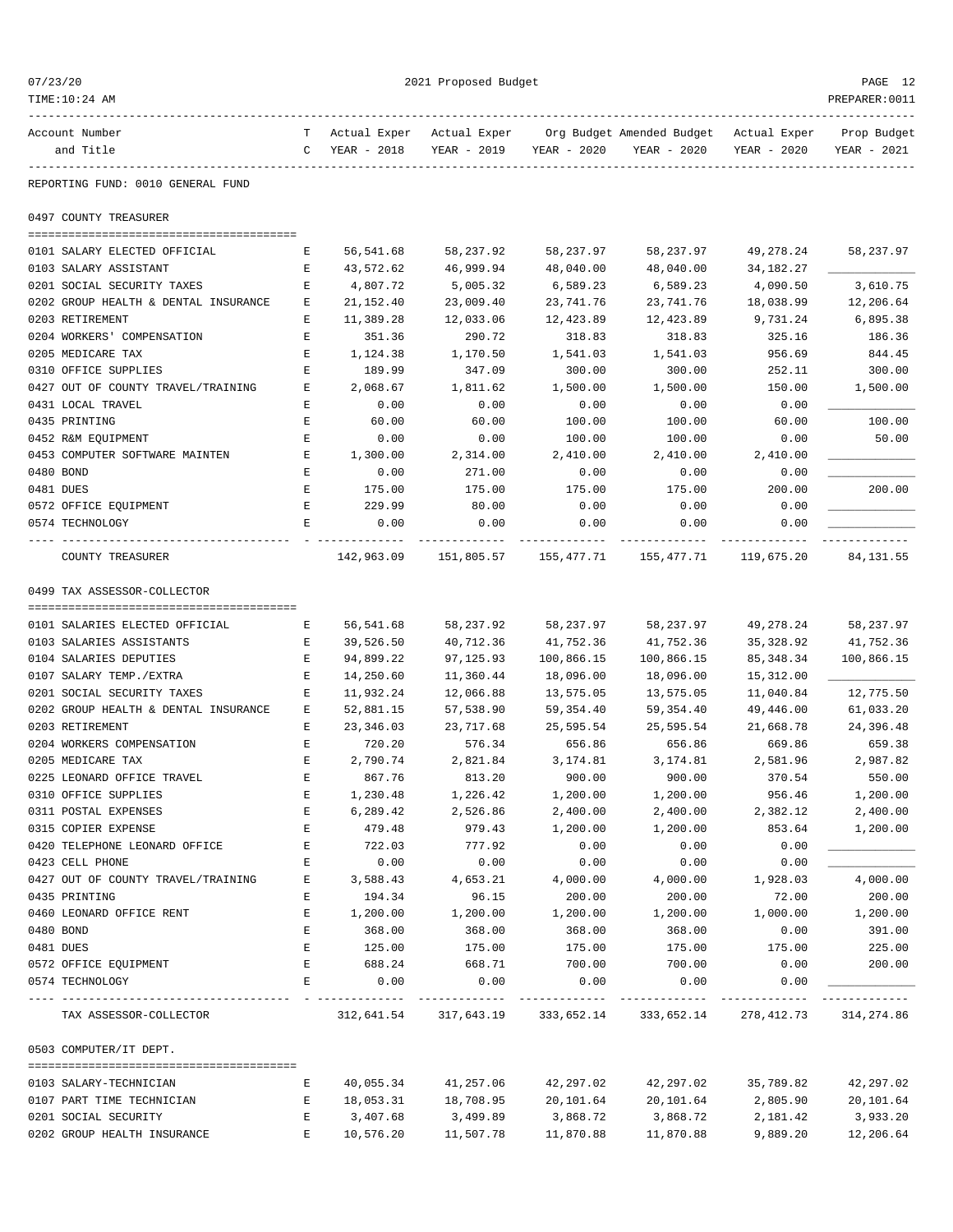| 07/ | 123/20 |  |
|-----|--------|--|
|     |        |  |

| TIME:10:24 AM                                    |                  |                    |                |                  |                                                     |                  | PREPARER:0011 |
|--------------------------------------------------|------------------|--------------------|----------------|------------------|-----------------------------------------------------|------------------|---------------|
| Account Number                                   | T.               | Actual Exper       |                |                  | Actual Exper Org Budget Amended Budget Actual Exper |                  | Prop Budget   |
| and Title                                        | C                | YEAR - 2018        | YEAR - 2019    | YEAR - 2020      | YEAR - 2020                                         | YEAR - 2020      | YEAR - 2021   |
| REPORTING FUND: 0010 GENERAL FUND                |                  |                    |                |                  |                                                     |                  |               |
| 0203 RETIREMENT                                  | Е                | 6,610.67           | 6,856.76       | 7,294.40         | 7,294.40                                            | 4,496.50         | 7,511.14      |
| 0204 WORKERS COMPENSATION                        | Е                | 228.82             | 207.00         | 224.64           | 224.64                                              | 196.52           | 203.00        |
| 0205 MEDICARE TAX                                | E                | 796.87             | 818.44         | 904.78           | 904.78                                              | 510.26           | 919.86        |
| 0225 TRAVEL ALLOWANCE                            | Е                | 828.00             | 828.00         | 828.00           | 828.00                                              | 449.30           | 828.00        |
| 0310 OFFICE SUPPLIES                             | E                | 0.00               | 194.76         | 100.00           | 100.00                                              | 0.00             | 100.00        |
| 0421 CELL PHONE ALLOWANCE                        | Ε                | 414.00             | 414.00         | 414.00           | 414.00                                              | 224.67           |               |
| 0423 EMERGENCY INTERNET                          | Е                |                    | 428.92         | 455.88           | 455.88                                              | 341.91           | 455.88        |
| 0427 OUT OF COUNTY TRAVEL/TRAINING               | Е                | 750.00             | 0.00           | 750.00           | 750.00                                              | 0.00             | 1,200.00      |
| 0435 PRINTING                                    | Е                | 0.00               | 0.00           | 0.00             | 0.00                                                | 0.00             | 175.00        |
| 0453 R&M COMPUTER/TRAINING                       | Е                | 0.00               | 0.00           | 0.00             | 0.00                                                | 0.00             | 2,000.00      |
| 0572 OFFICE EQUIPMENT                            | Е                | 1,846.83           | 2,590.87       | 1,700.00         | 1,700.00                                            | 119.98           | 200.00        |
| 0574 COMPUTER/WEB SOFTWARE                       | E                | 2,255.56           | 2,344.65       | 3,000.00         | 3,000.00                                            | 2,199.49         | 3,000.00      |
| 0576 COUNTY COMPUTER REPLACEMENT                 | Е                | 32,594.24          | 39,707.45      | 5,000.00         | 5,000.00                                            | 1,581.54         | 7,500.00      |
| COMPUTER/IT DEPT.                                |                  | 118,417.52         | 129,364.53     | 98,809.96        | 98,809.96                                           | 60,786.51        | 102,631.38    |
| 0509 CONTINGENCY                                 |                  |                    |                |                  |                                                     |                  |               |
| 0475 CONTINGENCY                                 | Е                | 0.00               | 0.00           | 250,000.00       | 203,117.82                                          | 0.00             | 250,000.00    |
| CONTINGENCY                                      |                  | 0.00               | 0.00           | 250,000.00       | 203,117.82                                          | 0.00             | 250,000.00    |
| 0510 COURTHOUSE                                  |                  |                    |                |                  |                                                     |                  |               |
| 0107 REGULAR TEMP. - PART TIME                   | Е                | 0.00               | 0.00           | 9,750.00         | 9,195.73                                            | 0.00             | 9,195.73      |
| 0115 SALARY JANITOR                              | Е                | 38,376.52          | 39,527.80      | 40,567.92        | 40,567.92                                           | 34,326.60        | 56,000.00     |
| 0201 SOCIAL SECURITY TAXES                       | Е                | 2,344.84           | 2,415.16       | 2,515.21         | 2,515.21                                            | 2,097.88         |               |
| 0202 GROUP HEALTH & DENTAL INSURANCE             | Е                | 10,576.20          | 11,507.78      | 11,870.88        | 11,870.88                                           | 9,889.20         |               |
| 0203 RETIREMENT                                  | Е                | 4,365.71           | 4,519.74       | 4,782.96         | 4,782.96                                            | 4,005.61         |               |
| 0204 WORKERS' COMPENSATION                       | Е                | 1,318.50           | 1,492.34       | 1,671.40         | 1,671.40                                            | 1,434.62         |               |
| 0205 MEDICARE TAX                                | Е                | 548.46             | 564.86         | 2,515.21         | 2,515.21                                            | 490.64           |               |
| 0310 OFFICE SUPPLIES                             | Е                | 4,573.55           | 3,772.95       | 3,500.00         | 3,500.00                                            | 2,468.45         | 3,500.00      |
| 0311 POSTAL EXPENSE                              | Е                | 2,736.62           | 406.95         | 9,000.00         | 9,000.00                                            | 1,556.51         | 5,000.00      |
| 0315 COPIER RENTAL                               | E                | 4,094.59           | 5,071.95       | 4,900.00         | 4,900.00                                            | 6,437.20         | 8,000.00      |
| 0316 EMPLOYEE AWARDS BANQUET                     |                  | 1,806.05           | 2,462.00       | 3,600.00         | 3,600.00                                            | 3,588.57         | 3,600.00      |
| 0330 AUTO EXPENSE-GAS AND OIL                    | Ε                | 724.75             | 703.07         | 100.00           | 100.00                                              | 189.78           | 200.00        |
| 0332 JANITOR SUPPLIES                            | E                | 0.00               | 0.00           | 0.00             | 554.27                                              | 554.27           |               |
| 0353 R&M COMPUTER                                | E                | 0.00               | 0.00           | 0.00             | 0.00                                                | 0.00             |               |
| 0420 TELEPHONE                                   | E                | 479.95             | 0.00           | 43,291.12        | 43, 291. 12                                         | 32,620.75        | 44,140.00     |
| 0421 INTERNET LINES                              | E                | 419.67             | 0.00           | 0.00             | 0.00                                                | 0.00             | 1,500.00      |
| 0423 CELL PHONE                                  | $\mathbf E$<br>E | 312.96             | 315.13         | 340.00           | 340.00                                              | 237.66           |               |
| 0440 UTILITIES ELECTRICITY<br>0441 UTILITIES GAS | E                | 8,233.22<br>695.03 | 902.24<br>0.00 | 7,000.00<br>0.00 | 7,000.00<br>0.00                                    | 1,007.92<br>0.00 | 5,250.00      |
| 0442 UTILITIES WATER                             | E                | 10,684.47          | 3,252.75       | 3,600.00         | 3,600.00                                            | 28.86            | 840.00        |
| 0443 TRASH PICK-UP                               | E                | 1,491.74           | 984.96         | 1,020.00         | 1,020.00                                            | 758.34           | 1,050.00      |
| 0445 AIR CONDITIONER MAINTENANCE                 | $\mathbf E$      | 2,507.64           | 0.00           | 0.00             | 0.00                                                | 0.00             |               |
| 0446 ELEVATOR MAINTENANCE CONTR                  | E                | 1,889.44           | 0.00           | 0.00             | 0.00                                                | 0.00             |               |
| 0450 R & M BUILDINGS                             | Ε                | 2,164.98           | 0.00           | 0.00             | 0.00                                                | 0.00             |               |
| 0453 COMPUTER SOFTWARE MAINTEN                   | E                | 183,072.50         | 154,839.99     | 269,874.50       | 269,874.50                                          | 172,844.75       | 220,000.00    |
| 0463 RENTAL PERSONNEL PAGER                      | E                | 0.00               | 0.00           | 0.00             | 0.00                                                | 0.00             |               |
| 0482 FIRE INSURANCE                              | E                | 15,366.00          | 27,011.00      | 28,500.00        | 28,500.00                                           | 23, 239.00       | 28,500.00     |
| 0500 LAND                                        | E                | 0.00               | 0.00           | 0.00             | 0.00                                                | 0.00             |               |
| 0501 PEST CONTROL                                | E                |                    |                | 0.00             | 0.00                                                | 0.00             | 150.00        |
| 0530 PERMANENT IMPROVEMENTS                      | E                | 0.00               | 0.00           | 0.00             | 0.00                                                | 0.00             |               |
| 0572 OFFICE EQUIPMENT                            | E                | 0.00               | 0.00           | 0.00             | 0.00                                                | 0.00             |               |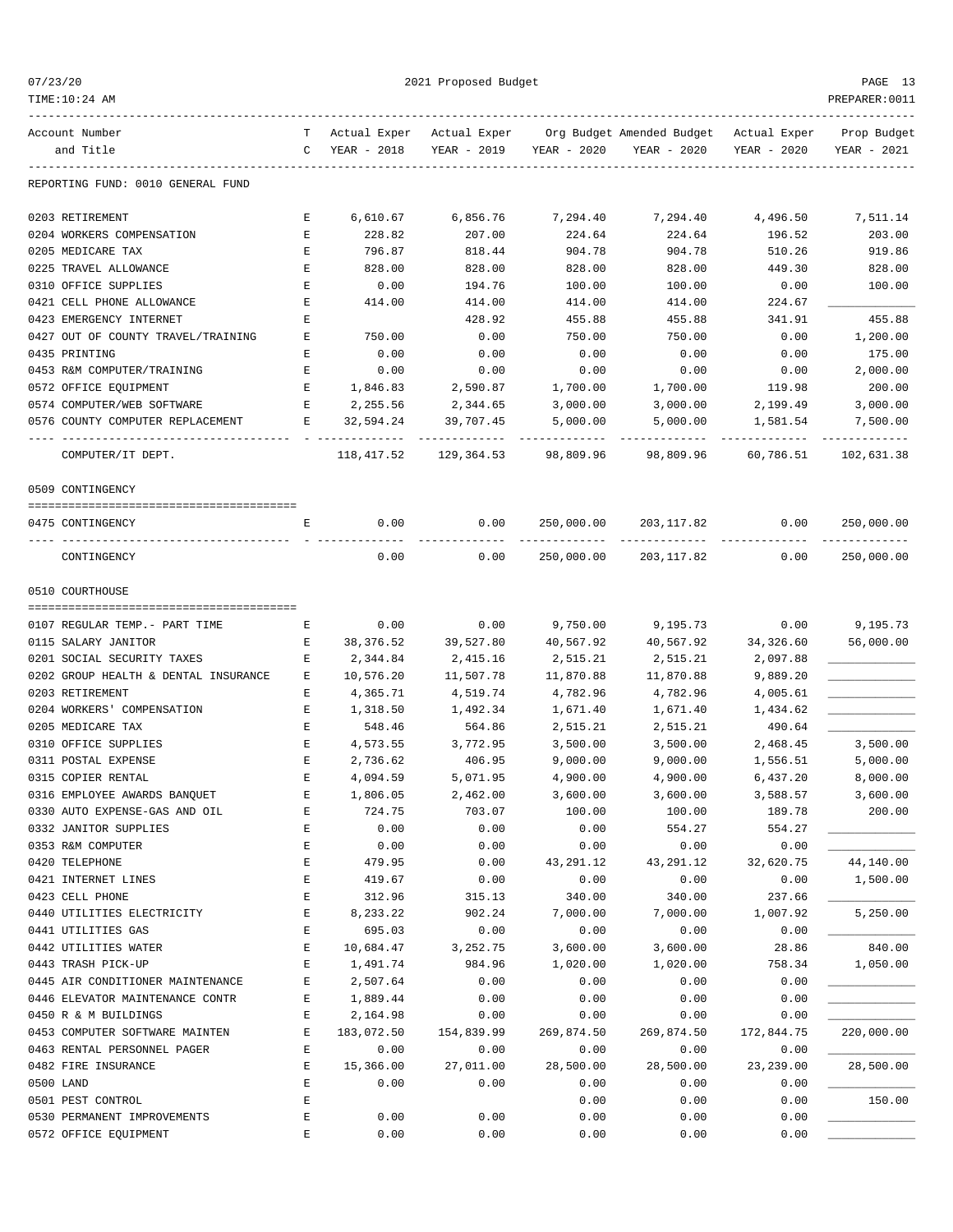| Account Number                    | т | Actual Exper | Actual Exper       |             | Org Budget Amended Budget | Actual Exper | Prop Budget  |
|-----------------------------------|---|--------------|--------------------|-------------|---------------------------|--------------|--------------|
| and Title                         | C | YEAR - 2018  | YEAR - 2019        | YEAR - 2020 | YEAR - 2020               | YEAR - 2020  | YEAR - 2021  |
| REPORTING FUND: 0010 GENERAL FUND |   |              |                    |             |                           |              |              |
| 0573 ODYSSEY SOFTWARE/EQUIPMENT   | Е | 0.00         | 0.00               | 0.00        | 0.00                      | 0.00         |              |
| 0574 TECHNOLOGY                   | Е | 0.00         | 0.00               | 0.00        | 0.00                      | 0.00         |              |
| 0575 LAND/BUILDING                | Е | 0.00         | 0.00               | 0.00        | 0.00                      | 0.00         |              |
| 0577 JANITOR EQUIPMENT            | Е | 0.00         | 0.00               | 500.00      | 500.00                    | 219.99       | 300.00       |
| COURTHOUSE                        |   | 298,783.39   | 259,750.67         | 448,899.20  | 448,899.20                | 297,996.60   | 387, 225. 73 |
| 0511 COUNTY OFFICE BUILDING       |   |              |                    |             |                           |              |              |
| 0115 SALARY JANITOR               | Е | 3,492.22     | 4,858.47           | 6, 240.00   | 6,240.00                  | 5,508.03     |              |
| 0201 SOCIAL SECURITY TAXES        | Е | 216.50       | 301.20             | 286.88      | 286.88                    | 341.50       |              |
| 0203 RETIREMENT                   | Е | 396.48       | 531.77             | 729.46      | 729.46                    | 31.83        |              |
| 0204 WORKER' COMPENSATION         | Е | 110.22       | 124.78             | 237.12      | 237.12                    | 220.66       |              |
| 0205 MEDICARE TAX                 | Е | 50.64        | 70.43              | 90.48       | 90.48                     | 79.85        |              |
| 0225 JANITOR TRAVEL               | E | 159.81       | 156.46             | 175.00      | 175.00                    | 121.80       |              |
| 0332 JANITOR SUPPLIES             | Е | 319.96       | 1,052.68           | 1,000.00    | 1,000.00                  | 874.10       |              |
| 0440 UTILITIES ELECTRICITY        | Е | 4,518.75     | 4,365.94           | 5,000.00    | 5,000.00                  | 2,844.78     | 4,500.00     |
| 0441 UTILITIES GAS                | E | 880.96       | 851.26             | 1,000.00    | 1,000.00                  | 698.35       | 1,000.00     |
| 0442 UTILITIES WATER              | E | 914.26       | 967.21             | 1,100.00    | 1,100.00                  | 799.68       | 1,100.00     |
| 0443 TRASH PICK-UP SERVICE        | Е | 478.73       | 492.48             | 525.00      | 525.00                    | 379.17       | 540.00       |
| 0444 LAWN MAINTENANCE             | Е | 0.00         | 0.00               | 0.00        | 0.00                      | 0.00         |              |
| 0450 R & M BUILDING               | Е | 2,676.44     | 8,415.80           | 18,000.00   | 18,000.00                 | 502.73       | 5,000.00     |
| 0482 FIRE INSURANCE               | E | 860.00       | 951.00             | 1,050.00    | 1,050.00                  | 803.00       | 1,050.00     |
| 0501 PEST CONTROL                 | E |              |                    | 0.00        | 0.00                      | 0.00         | 268.00       |
| 0535 BUILDINGS                    | E | 0.00         | 0.00               | 0.00        | 0.00                      | 0.00         |              |
| COUNTY OFFICE BUILDING            |   | 15,074.97    | 23, 139. 48        | 35,433.94   | 35,433.94                 | 13,205.48    | 13,458.00    |
| 0512 CO-OP OFFICE BUILDING        |   |              |                    |             |                           |              |              |
| 0332 JANITOR SUPPLIES             | Е | 271.34       | 320.97             | 400.00      | 400.00                    | 240.40       |              |
| 0440 UTILITIES ELECTRICITY        | Е | 5,582.67     | 5,324.65           | 6,000.00    | 6,000.00                  | 3,934.97     | 720.00       |
| 0442 UTILITIES WATER              | Е | 679.04       | 753.90             | 700.00      | 700.00                    | 563.59       | 700.00       |
| 0450 R&M BUILDING                 | Е | 531.88       | 1,022.34           | 1,000.00    | 1,000.00                  | 228.00       |              |
| 0482 FIRE INSURANCE               | E | 1,195.00     | 1,321.00           | 1,450.00    | 1,450.00                  | 1,115.00     | 1,450.00     |
| 0501 PEST CONTROL                 | Е |              |                    | 0.00        | 0.00                      | 0.00         |              |
| 0535 BUILDINGS                    | E | 0.00         | 0.00               | 0.00        | 0.00                      | 0.00         |              |
| CO-OP OFFICE BUILDING             |   | 8,259.93     | 8,742.86           | 9,550.00    | 9,550.00                  | 6,081.96     | 2,870.00     |
| 0513 COURTHOUSE SOUTH ANNEX       |   |              |                    |             |                           |              |              |
| 0115 SALARY JANITOR               | Е | 11,784.70    | 9,805.50           | 6,619.86    | 6,619.86                  | 6,295.75     |              |
| 0201 SOCIAL SECURITY TAXES        | Е | 730.61       | 607.96             | 432.19      | 432.19                    | 390.27       |              |
| 0203 RETIREMENT                   | Е | 1,340.62     |                    | 814.89      |                           | 35.38        |              |
| 0204 WORKERS' COMPENSATION        | E | 440.60       | 1,092.72<br>498.68 | 264.89      | 814.89<br>264.89          | 234.10       |              |
| 0205 MEDICARE TAX                 | Е | 170.94       | 142.13             | 101.08      | 101.08                    | 91.30        |              |
| 0311 SOUTH ANNEX POSTAGE          | Е |              | 0.00               | 4,100.00    | 4,100.00                  | $2,257.17-$  | 2,000.00     |
| 0315 COPIER RENTAL                | Е | 1,276.95     | 1,322.13           | 1,500.00    | 1,500.00                  | 956.07       | 1,500.00     |
| 0332 JANITOR SUPPLIES             | Е | 898.53       | 1,247.37           | 1,500.00    | 1,500.00                  | 1,083.30     |              |
| 0420 TELEPHONE                    | Е | 5,234.35     | 3,856.39           | 0.00        | 0.00                      | 0.00         |              |
| 0421 INTERNET                     | Е | 1,019.80     | 3,287.28           | 3,300.00    | 3,300.00                  | 2,598.82     | 3,300.00     |
| 0440 UTILITIES ELECTRICITY        | Е | 5,335.59     | 5,307.89           | 5,800.00    | 5,800.00                  | 3,613.42     | 5,600.00     |
|                                   |   |              |                    |             |                           |              |              |

0441 UTILITIES GAS E 1,228.49 1,059.12 1,300.00 1,300.00 897.81 1,300.00 0442 UTILITIES WATER E 1,156.17 1,122.46 1,200.00 1,200.00 760.56 1,225.00

07/23/20 PAGE 14

## TIME:10:24 AM PREPARER:0011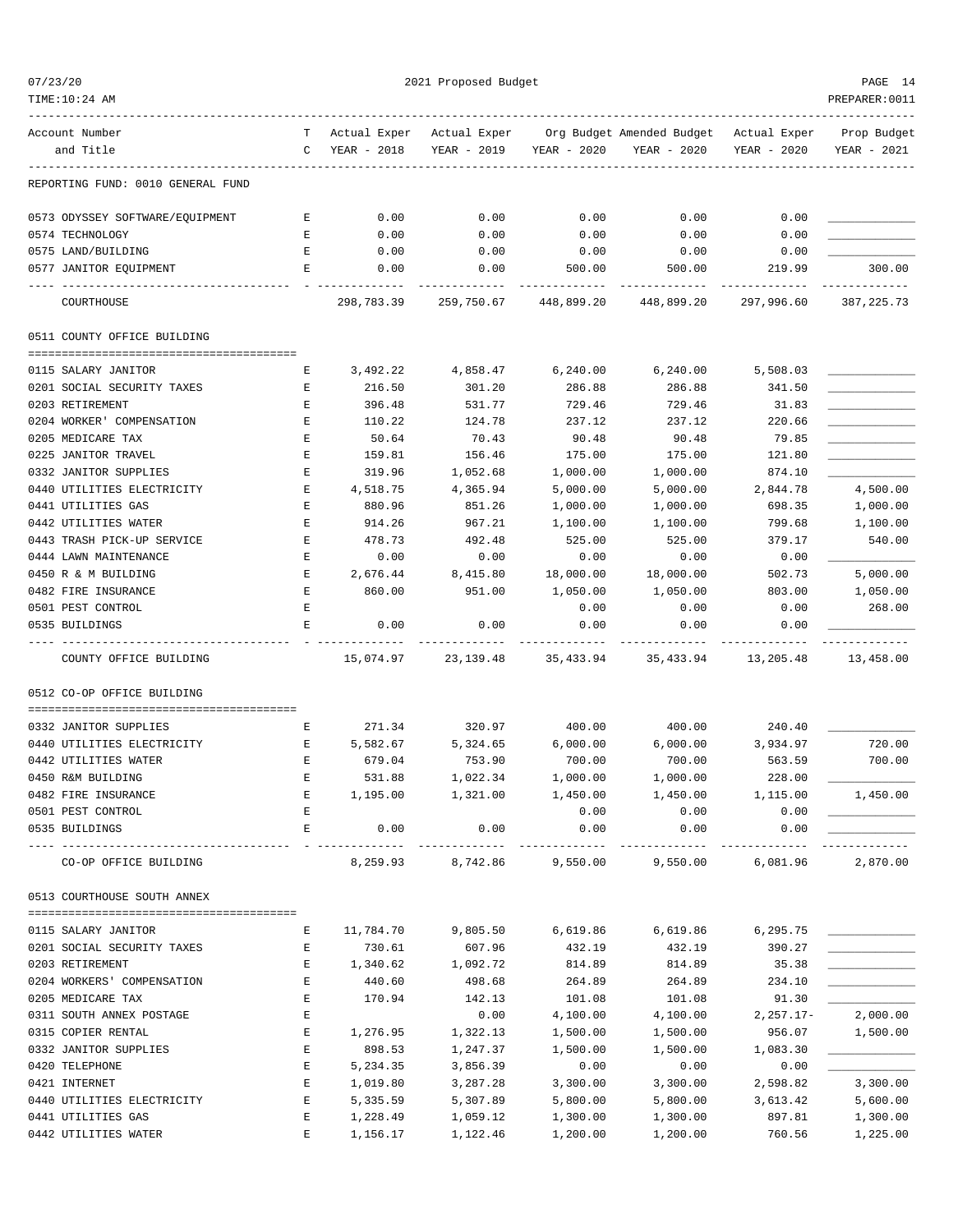| TIME:10:24 AM                     |              |                                  |                          |                     |                                                    |             | PREPARER:0011 |
|-----------------------------------|--------------|----------------------------------|--------------------------|---------------------|----------------------------------------------------|-------------|---------------|
| Account Number                    |              | T Actual Exper Actual Exper      |                          |                     | Org Budget Amended Budget Actual Exper Prop Budget |             |               |
| and Title                         |              | C YEAR - 2018                    | YEAR - 2019              |                     | YEAR - 2020 YEAR - 2020                            | YEAR - 2020 | YEAR - 2021   |
| REPORTING FUND: 0010 GENERAL FUND |              |                                  |                          |                     |                                                    |             |               |
| 0443 TRASH PICKUP SERVICE         | E            | 957.48                           | 984.96                   | 1,020.00            | 1,020.00                                           | 758.34      | 1,050.00      |
| 0444 LAWN MAINTENANCE             | E            | 0.00                             | 0.00                     | 0.00                | 0.00                                               | 0.00        |               |
| 0450 R&M BUILDING                 | E            | 6,948.67                         | 19,156.62                | 5,000.00            | 6,519.93                                           | 5,544.25    | 7,500.00      |
| 0455 PARKING LOT                  | Е            | 0.00                             | 0.00                     | 0.00                | 0.00                                               | 0.00        |               |
| 0482 FIRE INSURANCE               | Е            | 2,181.00                         | 2,420.00                 | 2,700.00            | 2,700.00                                           | 2,040.00    | 2,700.00      |
| 0501 PEST CONTROL                 | Е            |                                  |                          | 0.00                | 0.00                                               | 0.00        | 380.00        |
| 0531 ANNEX                        | Е            | 0.00<br>---------                | 0.00                     | 0.00                | 0.00                                               | 0.00        |               |
| COURTHOUSE SOUTH ANNEX            |              | 40,704.50                        |                          | 51,911.21 35,652.91 | 37,172.84                                          | 23,042.20   | 26,555.00     |
| 0514 CITY HALL ANNEX              |              |                                  |                          |                     |                                                    |             |               |
| 0421 TELEPHONE/INTERNET           | E            |                                  | 4,387.38 3,822.71 960.00 |                     | 960.00                                             |             | 697.73 800.00 |
| CITY HALL ANNEX                   |              | 4,387.38                         | 3,822.71                 | 960.00              | 960.00                                             | 697.73      | 800.00        |
| 0515 WINDOM CO.BLDG.              |              |                                  |                          |                     |                                                    |             |               |
| 0332 JANITOR SUPPLIES             | Е            |                                  |                          | 0.00                | 0.00                                               | 0.00        | 1,000.00      |
| 0421 INTERNET                     | Е            |                                  |                          | 0.00                | 0.00                                               | 0.00        | 565.00        |
| 0440 UTILITIES ELECTRICITY        | Е            | 820.89                           | 1,570.90                 | 2,000.00            | 2,000.00                                           | 2,003.87    | 3,000.00      |
| 0441 UTILITIES GAS                | Е            | 692.68                           | 571.81                   | 800.00              | 800.00                                             | 817.35      | 2,000.00      |
| 0442 UTILITIES WATER              | Е            | 0.00                             | 0.00                     | 0.00                | 0.00                                               | 406.86      | 800.00        |
| 0444 LAWN MAINTENANCE             | Е            | 550.00                           | 400.00                   | 800.00              | 800.00                                             | 520.00      | 800.00        |
| 0450 R&M BUILDING                 | $\mathbf{E}$ | 1,128.68                         | 753.75                   | 1,000.00            | 1,000.00                                           | 31.50       | 5,000.00      |
| 0482 FIRE INSURANCE               | Е            | 1,446.00                         | 1,611.00                 | 1,775.00            | 1,775.00                                           | 1,515.00    | 1,775.00      |
| 0501 PEST CONTROL                 | Е            | 120.00                           | 130.00                   | 130.00              | 130.00                                             | 0.00        | 260.00        |
| WINDOM CO.BLDG.                   |              | 4,758.25                         | 5,037.46                 | 6,505.00            | 6,505.00                                           | 5,294.58    | 15,200.00     |
| 0516 AGRILIFE EXTENSION BUILDING  |              |                                  |                          |                     |                                                    |             |               |
| 0115 SALARY JANITOR               | Е            | 2,739.48                         |                          |                     | 2,338.66 3,432.00 3,432.00 3,306.87                |             |               |
| 0201 SOCIAL SECURITY TAXES        | Е            | 169.85                           | 145.04                   | 212.78              | 212.78                                             | 205.05      |               |
| 0203 RETIREMENT                   |              | 312.59                           | 258.18                   | 401.20              | 401.20                                             | 14.85       |               |
| 0204 WORKERS' COMPENSATION        | Ε            | 88.16                            | 99.78                    | 130.42              | 130.42                                             | 121.36      |               |
| 0205 MEDICARE TAX                 | Е            | 39.67                            | 33.95                    | 49.76               | 49.76                                              | 47.93       |               |
| 0225 JANITOR TRAVEL               | Е            | 205.13                           | 225.46                   | 250.00              | 250.00                                             | 181.02      |               |
| 0332 JANITOR SUPPLIES             | Е            | 73.33                            | 462.66                   | 500.00              | 500.00                                             | 500.00      |               |
| 0420 TELEPHONE                    | Е            | 0.00                             | 0.00                     | 0.00                | 0.00                                               | 0.00        |               |
| 0440 UTILITIES ELECTRICITY        | E            | 4,842.20                         | 4,503.07                 | 5,100.00            | 5,100.00                                           | 3,802.36    | 5,100.00      |
| 0441 UTILITIES GAS                | Е            | 0.00                             | 0.00                     | 0.00                | 0.00                                               | 0.00        |               |
| 0442 UTILITIES WATER              | Е            | 618.07                           | 664.08                   | 700.00              | 700.00                                             | 513.72      | 720.00        |
| 0443 TRASH PICKUP SERVICE         | Е            | 0.00                             | 0.00                     | 0.00                | 0.00                                               | 0.00        |               |
| 0444 LAWN MAINTENANCE             | Е            | 0.00                             | 0.00                     | 0.00                | 0.00                                               | 0.00        |               |
| 0450 R&M BUILDING                 | Е            | 38,584.75                        | 233.00                   | 600.00              | 600.00                                             | 1,341.50    | 500.00        |
| 0482 FIRE INSURANCE               | E            | 880.00                           | 971.00                   | 1,100.00            | 1,100.00                                           | 821.00      | 1,100.00      |
| 0501 PEST CONTROL                 | Е            |                                  |                          | 0.00                | 0.00                                               | 0.00        | 228.00        |
| 0530 BUILDING REMODEL             | Е            | 0.00                             | 0.00                     | 0.00                | 0.00                                               | 0.00        |               |
| 0535 BUILDING CONSTRUCTION        | Е            | 0.00                             | 0.00                     | 0.00                | 0.00                                               | 0.00        |               |
| 0572 OFFICE EQUIPMENT             | Е            | 0.00                             | 0.00                     | 0.00                | 0.00                                               | 0.00        |               |
|                                   |              | --------------- - -------------- | -------------            | -------------       | -------------                                      | ----------- |               |

AGRILIFE EXTENSION BUILDING 48,553.23 9,934.88 12,476.16 12,476.16 10,855.66 7,648.00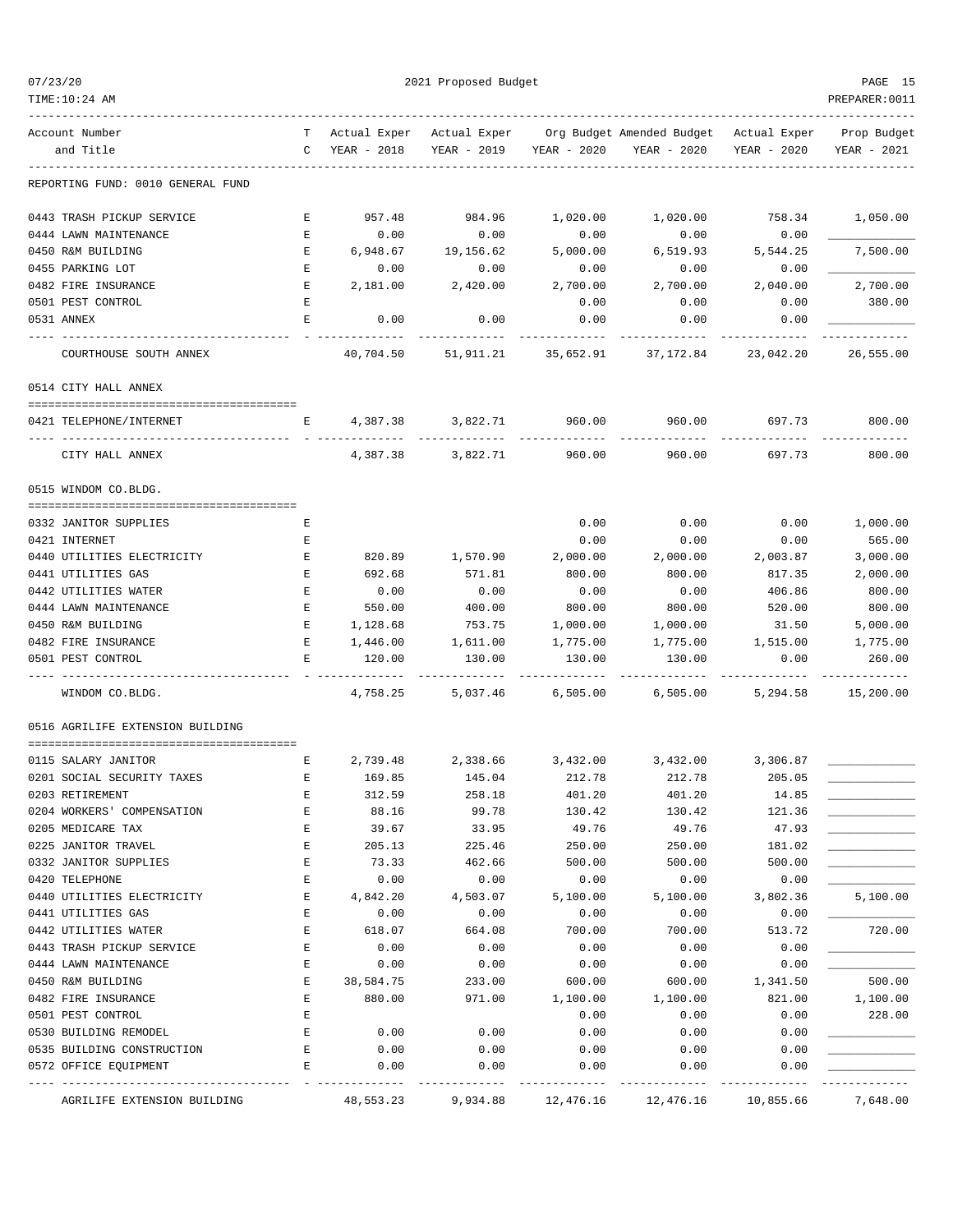| 07/23/20<br>TIME:10:24 AM                              | 2021 Proposed Budget |                             |                             |                              |                                                       | PAGE 16<br>PREPARER: 0011 |                             |  |
|--------------------------------------------------------|----------------------|-----------------------------|-----------------------------|------------------------------|-------------------------------------------------------|---------------------------|-----------------------------|--|
|                                                        |                      |                             |                             |                              |                                                       |                           |                             |  |
| Account Number<br>and Title                            | T<br>$\mathbb{C}$    | Actual Exper<br>YEAR - 2018 | Actual Exper<br>YEAR - 2019 | YEAR - 2020                  | Org Budget Amended Budget Actual Exper<br>YEAR - 2020 | YEAR - 2020               | Prop Budget<br>YEAR - 2021  |  |
| REPORTING FUND: 0010 GENERAL FUND                      |                      |                             |                             |                              |                                                       |                           |                             |  |
| 0517 COURTHOUSE EAST ANNEX                             |                      |                             |                             |                              |                                                       |                           |                             |  |
| 0535 BUILDING                                          | Е                    | 0.00                        | 0.00                        | 0.00                         | 0.00                                                  | 0.00                      |                             |  |
| COURTHOUSE EAST ANNEX                                  |                      | 0.00                        | 0.00                        | 0.00                         | 0.00                                                  | 0.00                      | 0.00                        |  |
| 0518 COUNTY OFFICES RELOCATION                         |                      |                             |                             |                              |                                                       |                           |                             |  |
|                                                        |                      |                             |                             |                              |                                                       |                           |                             |  |
| 0311 POSTAL EXPENSES                                   | Е                    | 344.00                      | 346.00                      | 350.00                       | 350.00                                                | 336.00                    | 350.00                      |  |
| 0332 JANITOR SUPPLIES                                  | Е                    | 2,731.35                    | 2,863.38                    | 3,000.00                     | 3,000.00                                              | 3,016.27                  |                             |  |
| 0420 UTILITIES TELEPHONE                               | Е                    | 17,276.74                   | 13,766.57                   | 0.00                         | 0.00                                                  | 0.00                      |                             |  |
| 0421 INTERNET SERVICES                                 | Е                    | 13,463.52                   | 10,717.46                   | 14,000.00                    | 14,000.00                                             | 11,150.43                 | 13,500.00                   |  |
| 0440 UTILITIES ELECTRICITY<br>0441 UTILITIES GAS       | Е<br>Е               | 30,551.80                   | 25,805.64<br>2,785.33       | 33,400.00<br>4,400.00        | 33,400.00                                             | 7,993.65                  | 30,000.00<br>3,500.00       |  |
| 0442 UTILITIES WATER                                   | E                    | 3,121.57<br>5,687.07        | 5,400.47                    | 6,400.00                     | 4,400.00<br>6,400.00                                  | 2,185.52<br>3,025.82      | 7,000.00                    |  |
| 0443 TRASH PICKUP SERVICE                              | E                    | 1,695.84                    | 1,762.46                    | 2,150.00                     | 2,150.00                                              | 1,443.15                  | 2,150.00                    |  |
| 0450 R & M BUILDING                                    | Е                    | 6,891.31                    | 8,595.71                    | 6,000.00                     | 6,000.00                                              | 2,255.23                  | 3,500.00                    |  |
| 0460 MOVING EXPENSES                                   | Е                    | 0.00                        | 0.00                        | 0.00                         | 0.00                                                  | 0.00                      | 35,000.00                   |  |
| 0470 OFFICE SPACE LEASE                                | Е                    | 91,200.00                   | 121,700.00                  | 140,400.00                   | 140,400.00                                            | 127,525.00                | 137,850.00                  |  |
| 0483 ALARM MONITORING                                  | Е                    | 885.60                      | 885.60                      | 900.00                       | 900.00                                                | 885.60                    | 900.00                      |  |
| 0484 CLEANING SERVICES                                 | Е                    | 0.00                        | 0.00                        | 0.00                         | 0.00                                                  | 0.00                      |                             |  |
| 0501 PEST CONTROL                                      | Е                    | 1,157.00                    | 930.00                      | 1,000.00                     | 1,000.00                                              | 705.00                    | 1,000.00                    |  |
| COUNTY OFFICES RELOCATION                              |                      | 175,005.80                  | -----------<br>195,558.62   | ------------<br>212,000.00   | ___________<br>212,000.00                             | ----------<br>160,521.67  | -----------<br>234,750.00   |  |
| 0519 GOVERNMENT BUILDING                               |                      |                             |                             |                              |                                                       |                           |                             |  |
|                                                        |                      |                             |                             |                              |                                                       |                           |                             |  |
| 0165 CONSTRUCTION                                      | Е                    | 0.00                        | 0.00                        |                              | 10,000.00  10,000.00                                  | 0.00                      |                             |  |
| GOVERNMENT BUILDING                                    |                      | 0.00                        | 0.00                        | 10,000.00                    | 10,000.00                                             | 0.00                      | 0.00                        |  |
| 0520 LAKE FANNIN                                       |                      |                             |                             |                              |                                                       |                           |                             |  |
|                                                        |                      |                             | 2,025.00                    |                              | 0.00                                                  | 0.00                      |                             |  |
| 0484 GENERAL LIABILITY INSURANCE<br>0489 LOCAL FUNDING | Е<br>F.              |                             |                             | 0.00<br>0.00                 | 0.00                                                  | 0.00                      | 5,000.00                    |  |
|                                                        |                      |                             |                             |                              |                                                       |                           |                             |  |
| LAKE FANNIN                                            |                      | 0.00                        | 2,025.00                    | 0.00                         | 0.00                                                  | 0.00                      | 5,000.00                    |  |
| 0540 AMBULANCE SERVICE                                 |                      |                             |                             |                              |                                                       |                           |                             |  |
| 0417 AMBULANCE SERVICE                                 | Е                    | 540,000.00<br>-----------   | 540,000.00<br>------------- | 540,000.00<br>______________ |                                                       | 540,000.00 405,000.00     | 140,000.00<br>------------- |  |
| AMBULANCE SERVICE                                      |                      | 540,000.00                  | 540,000.00                  | 540,000.00                   |                                                       | 540,000.00 405,000.00     | 140,000.00                  |  |
| 0543 FIRE PROTECTION                                   |                      |                             |                             |                              |                                                       |                           |                             |  |
| 0416 FIRE PROTECTION SERVICE                           | Е                    | 84,000.00                   | 84,000.00                   | 84,000.00                    | 84,000.00                                             | 63,000.00                 | 84,000.00                   |  |
| 0422 R&M RADIO/TOWER                                   | Е                    | 3,716.87                    | 350.00                      | 700.00                       | 700.00                                                | 0.00                      | 700.00                      |  |
| 0440 UTILITIES ELECTRICITY                             | E                    | 0.00                        | 0.00                        | 0.00                         | 0.00                                                  | 0.00                      |                             |  |
| 0447 REPEATER SERVICE CONTRACT                         | E                    | 8,235.80                    | 8,507.60                    | 8,762.83                     | 8,762.83                                              | 6,572.17                  |                             |  |
| 0490 FCC RADIO LICENSE                                 | Е                    | 0.00                        | 0.00                        | 0.00                         | 0.00                                                  | 0.00                      |                             |  |
| FIRE PROTECTION                                        |                      | 95,952.67                   | 92,857.60                   | 93,462.83                    | 93,462.83                                             | 69,572.17                 | 84,700.00                   |  |
|                                                        |                      |                             |                             |                              |                                                       |                           |                             |  |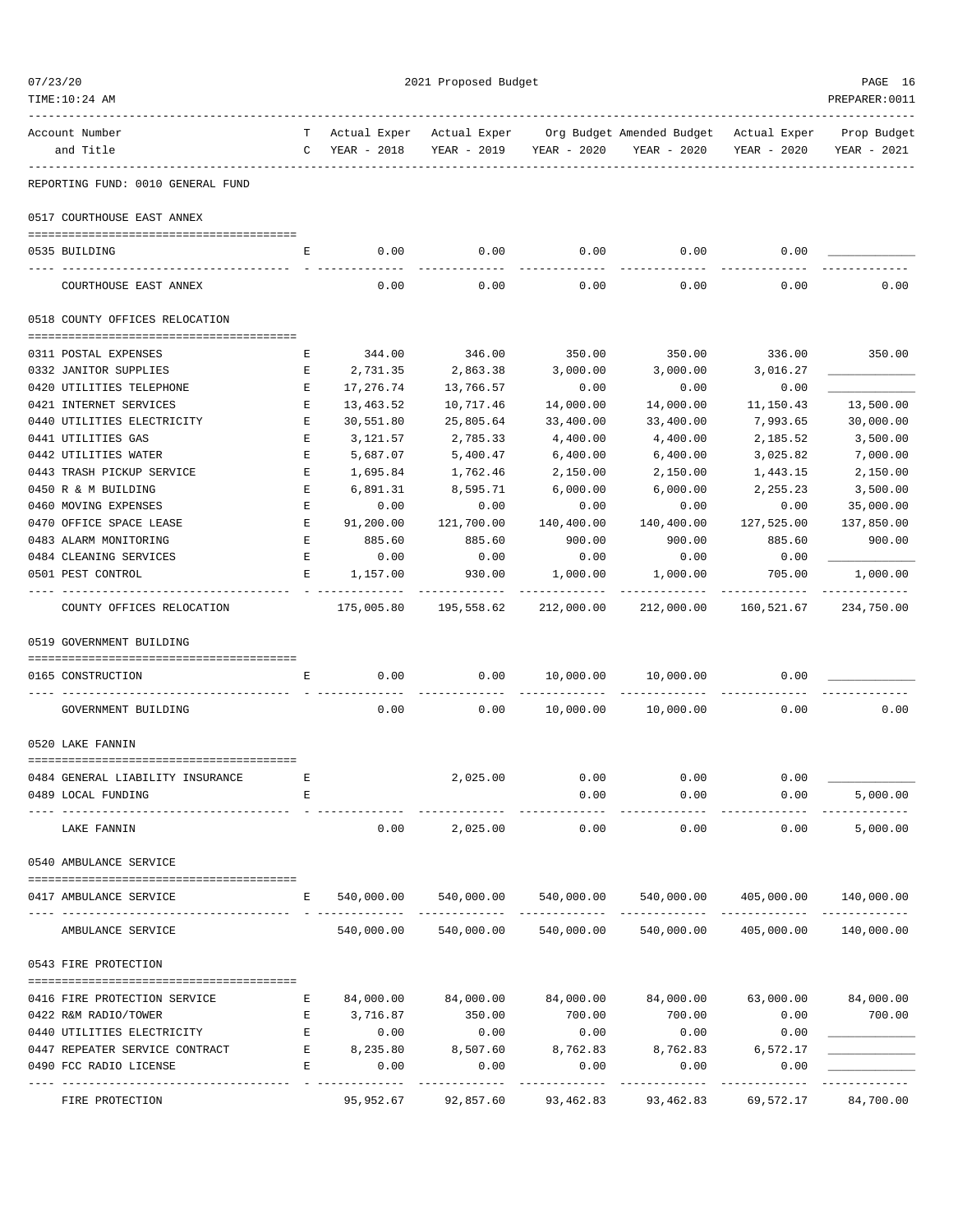| TIME:10:24 AM                                |              |               |                           |                    |                                                             |                | PREPARER:0011    |
|----------------------------------------------|--------------|---------------|---------------------------|--------------------|-------------------------------------------------------------|----------------|------------------|
| Account Number                               | T.           |               | Actual Exper Actual Exper |                    | Org Budget Amended Budget - Actual Exper                    |                | Prop Budget      |
| and Title<br>--------------                  | C            | YEAR - 2018   | YEAR - 2019               | YEAR - 2020        | YEAR - 2020                                                 | YEAR - 2020    | YEAR - 2021      |
| REPORTING FUND: 0010 GENERAL FUND            |              |               |                           |                    |                                                             |                |                  |
| 0551 CONSTABLE PRECINCT # 1                  |              |               |                           |                    |                                                             |                |                  |
| 0101 SALARY ELECTED OFFICIAL                 | Е            | 32,189.04     | 33,154.68                 | 33,154.57          | 33,154.57                                                   | 28,053.96      | 33,154.57        |
| 0201 SOCIAL SECURITY TAXES                   | Е            | 2,044.60      | 2,043.10                  | 2,204.38           | 2,204.38                                                    | 1,727.31       | 2,268.86         |
| 0202 GROUP HEALTH & DENTAL INSURANCE         | Е            | 4,838.80      | 5,264.72                  | 6,272.76           | 6,272.76                                                    | 4,460.27       | 6,103.32         |
| 0203 RETIREMENT                              | Е            | 3,661.53      | 3,790.72                  | 3,875.77           | 3,875.77                                                    | 3,273.91       | 4,048.64         |
| 0204 WORKERS' COMPENSATION                   | Е            | 654.04        | 589.22                    | 596.78             | 596.78                                                      | 590.78         | 615.50           |
| 0205 MEDICARE TAX                            | E            | 478.10        | 477.82                    | 515.54             | 515.54                                                      | 403.98         | 530.62           |
| 0310 OFFICE SUPPLIES                         | Е            | 62.46         | 0.00                      | 50.00              | 50.00                                                       | 0.00           | 50.00            |
| 0311 POSTAL EXPENSES                         | Е            | 100.29        | 153.12                    | 150.00             | 150.00                                                      | 10.65          | 150.00           |
| 0330 AUTO EXPENSE-GAS AND OIL                | Е            | 1,374.00      | 1,455.53                  | 1,500.00           | 1,500.00                                                    | 774.66         | 1,500.00         |
| 0421 ONLINE RESEARCH/ACCURINT                | Е            | 600.00        | 600.00                    | 600.00             | 600.00                                                      | 450.00         | 600.00           |
| 0422 R & M RADIO                             | Е            | 0.00          | 0.00                      | 100.00             | 100.00                                                      | 0.00           | 100.00           |
| 0427 TRAVEL EXPENSE                          | Е            | 2,400.00      | 2,400.00                  | 2,400.00           | 2,400.00                                                    | 2,000.00       | 2,400.00         |
| 0435 PRINTING                                | $\mathbf E$  | 0.00          | 0.00                      | 50.00              | 50.00                                                       | 0.00           | 50.00            |
| 0480 BOND                                    | Е            | 0.00          | 92.50                     | 0.00               | 0.00                                                        | 0.00           | 178.00           |
| 0488 LAW ENFORCEMENT PROF. INS               | E            | 482.00        | 483.00                    | 525.00             | 525.00                                                      | 463.00         | 500.00           |
| 0572 EQUIPMENT                               | Е            | 0.00          | 0.00                      | 0.00               | 0.00                                                        | 0.00           |                  |
| 0574 TECHNOLOGY                              | E            | 0.00          | 0.00                      | 0.00               | 0.00                                                        | 0.00           |                  |
| CONSTABLE PRECINCT # 1                       |              | 48,884.86     | 50,504.41                 | 51,994.80          | 51,994.80                                                   | 42,208.52      | 52,249.51        |
| 0552 CONSTABLE PRECINCT #2                   |              |               |                           |                    |                                                             |                |                  |
|                                              |              |               |                           |                    |                                                             |                |                  |
| 0101 SALARY ELECTED OFFICIAL                 | Е            | 15,630.16     | 16,098.94                 | 16,099.05          | 16,099.05                                                   | 13,622.18      | 16,099.05        |
| 0201 SOCIAL SECURITY TAXES                   | Е            | 1,117.82      | 1,122.14                  | 1,146.94           | 1,146.94                                                    | 844.58         | 1,062.62         |
| 0202 GROUP HEALTH & DENTAL INSURANCE         | Е            | 10,576.20     | 11,507.78                 | 11,870.88          | 11,870.88                                                   | 9,889.20       | 12,206.64        |
| 0203 RETIREMENT                              | Е            | 1,778.06      | 1,840.82                  | 1,881.98           | 1,881.98                                                    | 1,589.55       | 2,029.26         |
| 0204 WORKERS' COMPENSATION                   | Е            | 317.58        | 286.10                    | 289.78             | 289.78                                                      | 278.14         | 308.50<br>248.52 |
| 0205 MEDICARE TAX                            | $\mathbf E$  | 261.52        | 262.48                    | 268.24             | 268.24                                                      | 197.56         |                  |
| 0310 OFFICE SUPPLIES<br>0311 POSTAL EXPENSES | Е<br>Е       | 0.00<br>50.00 | 0.00<br>0.00              | 100.00             | 100.00<br>250.00                                            | 0.00           | 100.00<br>250.00 |
| 0330 AUTO EXPENSE-GAS AND OIL                | Е            | 109.01        | 420.00                    | 250.00<br>1,000.00 | 1,000.00                                                    | 55.00<br>76.25 | 1,000.00         |
| 0422 R & M RADIO                             | Е            | 0.00          | 0.00                      | 100.00             | 100.00                                                      | 0.00           | 100.00           |
| 0427 TRAVEL EXPENSE                          |              | 2,400.00      | 2,050.27                  | 0.00               | 0.00                                                        | 0.00           |                  |
| 0428 TRAINING/TUITION/TRAVEL                 | Е            | 0.00          | 0.00                      | 228.00             | 228.00                                                      | 0.00           | 228.00           |
| 0435 PRINTING                                | Ε            | 0.00          | 95.00                     | 100.00             | 100.00                                                      | 0.00           | 100.00           |
| 0454 R&M AUTO                                | Ε            |               | 450.00                    | 1,000.00           | 1,000.00                                                    | 14.50          | 1,000.00         |
| 0480 BOND                                    | E            | 0.00          | 177.50                    | 0.00               | 0.00                                                        | 0.00           | 178.00           |
| 0487 AUTO INSURANCE                          | $\mathbf{E}$ |               | 0.00                      | 425.00             | 425.00                                                      | 403.00         | 425.00           |
| 0488 LAW ENFOREMENT PROF. INS.               | E            | 482.00        | 483.00                    | 525.00             | 525.00                                                      | 463.00         | 500.00           |
| 0573 RADIO EQUIPMENT                         | E            | 0.00          | 0.00                      | 0.00               | 0.00                                                        | 0.00           |                  |
| 0574 TECHNOLOGY                              | E            | 0.00          | 0.00                      | 0.00               | 0.00                                                        | 0.00           |                  |
| CONSTABLE PRECINCT #2                        |              |               |                           |                    | 32,722.35 34,794.03 35,284.87 35,284.87 27,432.96 35,835.59 | -------------  |                  |
|                                              |              |               |                           |                    |                                                             |                |                  |
| 0553 CONSTABLE PRECINCT # 3                  |              |               |                           |                    |                                                             |                |                  |
| 0101 SALARY ELECTED OFFICIAL                 | $\mathbf{E}$ |               |                           |                    | 14, 310.57    14, 310.57    12, 109.02                      |                | 14,310.57        |
| 0201 SOCIAL SECURITY TAXES                   | E            | 1,010.18      | 1,036.18                  | 1,036.06           | 1,036.06                                                    | 874.86         | 1,062.62         |
| 0202 GROUP HEALTH & DENTAL INSURANCE E       |              | 10,576.20     | 11,507.78                 | 11,870.88          | 11,870.88                                                   | 9,889.20       | 12,206.64        |
| 0203 RETIREMENT                              | $\mathbf{E}$ | 1,580.55      | 1,636.30                  | 1,672.91           | 1,672.91                                                    | 1,412.95       | 2,029.26         |
| 0204 WORKERS' COMPENSATION                   | $\mathbf{E}$ | 282.30        | 254.34                    | 257.59             | 257.59                                                      | 247.24         | 308.50           |
| 0205 MEDICARE TAX                            | $\mathbf{E}$ | 236.30        | 242.28                    | 242.30             | 242.30                                                      | 204.56         | 248.52           |
| 0310 OFFICE SUPPLIES                         | E            | 0.00          | 0.00                      | 100.00             | 40.00                                                       | 0.00           | 40.00            |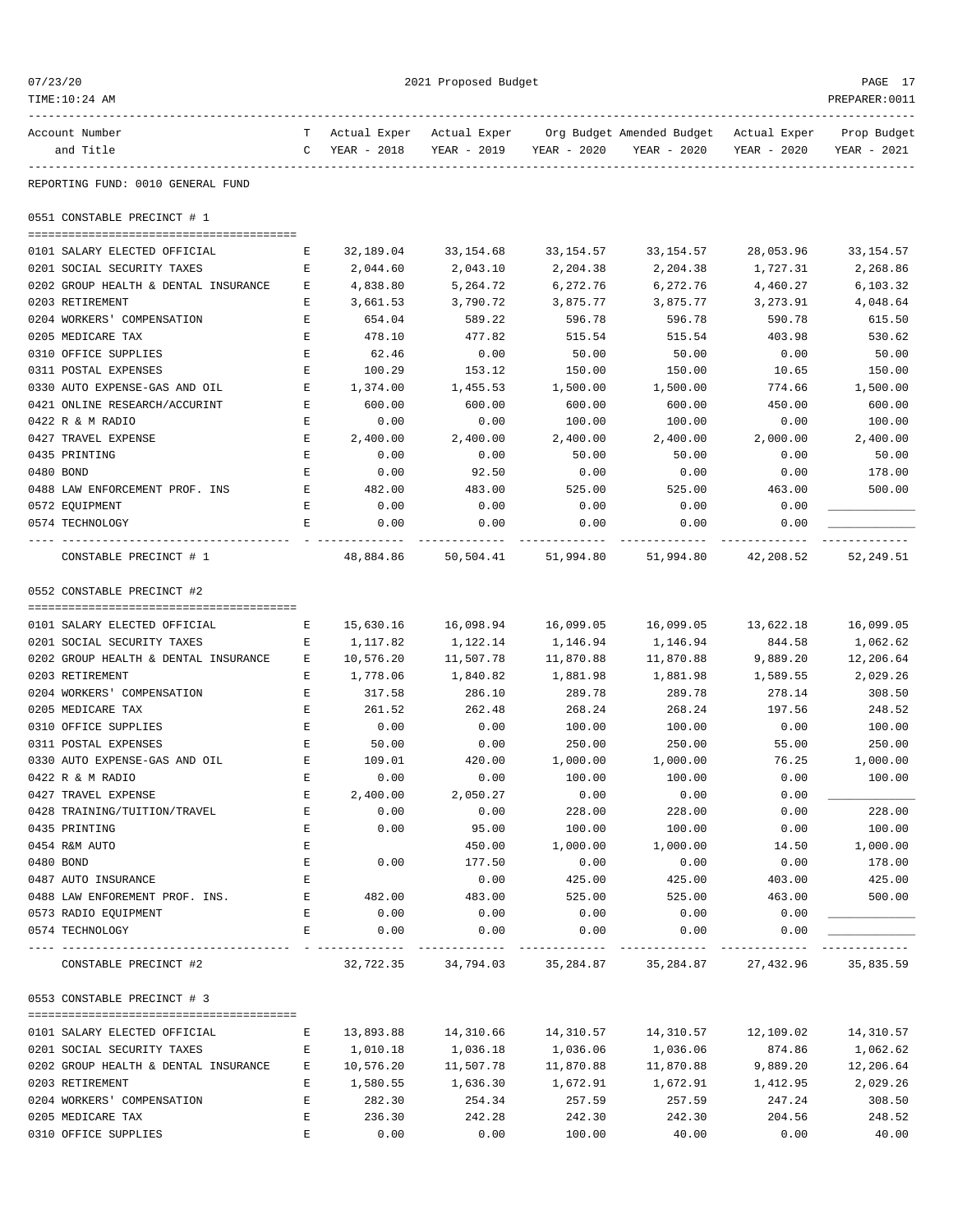| 23/<br>07/ |
|------------|
|------------|

| TIME:10:24 AM                                                 |                                                                                                |                               |                       |                          |                                                                                |                        | PREPARER:0011             |
|---------------------------------------------------------------|------------------------------------------------------------------------------------------------|-------------------------------|-----------------------|--------------------------|--------------------------------------------------------------------------------|------------------------|---------------------------|
| Account Number                                                |                                                                                                |                               |                       |                          | T Actual Exper Actual Exper Org Budget Amended Budget Actual Exper Prop Budget |                        |                           |
| and Title                                                     | $\mathsf{C}$                                                                                   | YEAR - 2018                   |                       |                          | YEAR - 2019 YEAR - 2020 YEAR - 2020                                            | YEAR - 2020            | YEAR - 2021               |
| REPORTING FUND: 0010 GENERAL FUND                             |                                                                                                |                               |                       |                          |                                                                                |                        |                           |
| 0311 POSTAL EXPENSES                                          | E                                                                                              | 18.00                         | 0.00                  | 150.00                   | 150.00                                                                         | 0.00                   | 150.00                    |
| 0330 AUTO EXPENSE-GAS AND OIL                                 | $\mathbf{E}$                                                                                   | 0.00                          | 0.00                  | 200.00                   | 200.00                                                                         | 0.00                   | 200.00                    |
| 0427 TRAVEL EXPENSE                                           | $\mathbf{E}$                                                                                   | 2,400.00                      | 2,400.00              | 2,400.00                 | 2,400.00                                                                       | 2,000.00               | 2,400.00                  |
| 0435 PRINTING                                                 | Е                                                                                              | 0.00                          | 0.00                  | 50.00                    | 50.00                                                                          | 0.00                   | 50.00                     |
| 0453 COMPUTER SOFTWARE                                        | Е                                                                                              |                               | 0.00                  | 1,152.00                 | 1,152.00                                                                       | 661.00                 | 1,152.00                  |
| 0480 BOND                                                     | E                                                                                              | 0.00                          | 0.00                  | 0.00                     | 0.00                                                                           | 0.00                   | 178.00                    |
| 0481 DUES                                                     | Ε                                                                                              |                               |                       | 0.00                     | 60.00                                                                          | 60.00                  | 60.00                     |
| 0488 LAW ENFORCEMENT PROF. INS                                | E                                                                                              | 482.00                        | 483.00                | 525.00                   | 525.00                                                                         | 463.00                 | 500.00                    |
| 0572 OFFICE EQUIPMENT                                         | Е                                                                                              |                               | 0.00                  | 500.00                   | 500.00                                                                         | 0.00                   | 200.00                    |
| 0573 RADIO EQUIPMENT                                          | Е                                                                                              | 0.00                          | 0.00                  | 0.00                     | 0.00                                                                           | 0.00                   |                           |
| 0574 TECHNOLOGY                                               | Е                                                                                              |                               | 0.00                  | 10,000.00<br>----------- | 10,000.00<br>-----------                                                       | 4,896.08<br>---------- | 1,500.00<br>------------- |
| CONSTABLE PRECINCT # 3                                        |                                                                                                | 30,479.41                     |                       | 31,870.54 44,467.31      | 44,467.31                                                                      | 32,817.91              | 36,596.11                 |
| 0555 ANIMAL CONTROL OFFICER                                   |                                                                                                |                               |                       |                          |                                                                                |                        |                           |
| 0441 ANIMAL CONTROL OFFICER/SERVICES                          |                                                                                                | $\mathbf{E}$ and $\mathbf{E}$ | ------------          | -------------            | 2,988.69 1,112.01 3,500.00 3,500.00 1,718.25                                   |                        | 3,000.00                  |
| -----------------------------------<br>ANIMAL CONTROL OFFICER |                                                                                                | - -------------               |                       |                          | 2,988.69 1,112.01 3,500.00 3,500.00 1,718.25                                   |                        | 3,000.00                  |
| 0559 TEXAS VINE PROGRAM                                       |                                                                                                |                               |                       |                          |                                                                                |                        |                           |
| 0495 VINE AUTOMATED VICTIM NOTIF.SERV. E                      |                                                                                                | 0.00                          | 0.00                  | 0.00                     |                                                                                | 9,309.44 13,964.16     |                           |
|                                                               |                                                                                                |                               |                       |                          |                                                                                |                        |                           |
| TEXAS VINE PROGRAM                                            |                                                                                                | 0.00                          | 0.00                  | 0.00                     | 9,309.44                                                                       | 13,964.16              | 0.00                      |
| 0560 COUNTY SHERIFF                                           |                                                                                                |                               |                       |                          |                                                                                |                        |                           |
| 0101 SALARY ELECTED OFFICIAL                                  | E                                                                                              | 58,246.50                     | 59,993.96             | 59,993.98                | 59,993.98                                                                      | 50,764.12              | 59,993.98                 |
| 0102 ADMINISTRATIVE SECRETARY                                 | Е                                                                                              | 40,622.59                     | 41,935.66             | 42,500.00                | 42,500.00                                                                      | 35,961.64              | 42,500.00                 |
| 0103 CHIEF DEPUTY                                             | Е                                                                                              | 44,944.90                     | 46,293.26             | 49,000.00                | 49,000.00                                                                      | 41,461.64              | 49,000.00                 |
| 0104 SALARIES DEPUTIES                                        | Е                                                                                              | 596,362.85                    | 595,864.14            | 615,297.97               | 615,297.97                                                                     | 518,879.31             | 651,867.18                |
| 0105 EVIDENCE CLERK                                           | E                                                                                              |                               |                       | 0.00                     | 0.00                                                                           | 0.00                   |                           |
| 0107 PT RECORDS/EVIDENCE CLERKS                               | Е                                                                                              | 10,043.62                     | 13,060.55             | 24,000.00                | 24,000.00                                                                      | 20,832.00              | 24,000.00                 |
| 0108 COMPENSATION PAY                                         |                                                                                                | 0.00                          | 6,389.30              | 138,719.27               | 138,719.27                                                                     |                        | 65, 335. 26 138, 719. 27  |
| 0109 INVESTIGATOR-CRIMES AGAINST CHILDRE E                    |                                                                                                | 0.00                          | 34,780.20             | 36,569.21                | 36,569.21                                                                      | 10,064.99              |                           |
| 0110 JAIL ADMINISTRATOR                                       | Ε                                                                                              | 32,923.88                     | 35,475.18             | 0.00                     | 0.00                                                                           | 0.00                   |                           |
| 0111 LIEUTENANT                                               | E                                                                                              | 40,859.00                     | 42,084.90             | 44,800.00                | 44,800.00                                                                      | 37,907.76              | 44,800.00                 |
| 0113 TRANSPORT OFFICER                                        | E                                                                                              | 34,779.94                     | 35,823.32             | 36,569.21                | 36,569.21                                                                      | 18,566.92              | 36,569.21                 |
| 0114 PROF. STANDARDS OFFICER                                  | $\mathbf{E}% _{t}\left  \mathbf{1}\right\rangle =\mathbf{1}_{t}\left  \mathbf{1}\right\rangle$ | 0.00                          | 0.00                  | 36,569.21                | 36,569.21                                                                      | 30,943.22              | 36,569.21                 |
| 0120 SALARY DISPATCHER                                        | E                                                                                              | 196, 122.51                   | 231,066.90            | 278,094.11               | 278,094.11                                                                     | 188,959.98             | 278,094.11                |
| 0201 SOCIAL SECURITY TAXES                                    | Ε                                                                                              | 63,912.00                     | 71,269.50             | 81,779.50                | 81,779.50                                                                      | 61,856.41              | 85,608.01                 |
| 0202 GROUP HEALTH INSURANCE                                   | E                                                                                              | 304,546.45                    | 333,611.10            | 367,997.28               | 367,997.28                                                                     | 294, 172.99            | 366,199.20                |
| 0203 RETIREMENT                                               | Ε                                                                                              | 120,007.71                    | 130,662.12            | 151,819.68               | 151,819.68                                                                     | 119,007.22             | 158,927.13                |
| 0204 WORKERS' COMPENSATION                                    | E                                                                                              | 16,645.42                     | 16,102.82             | 29,018.53                | 29,018.53                                                                      | 16,184.72              | 30, 377.04                |
| 0205 MEDICARE TAX<br>0206 UNEMPLOYMENT EXPENSE                | E<br>E                                                                                         | 14,947.13<br>8,881.49         | 16,392.45<br>7,786.04 | 19,125.85<br>4,100.00    | 19,125.85<br>4,100.00                                                          | 14,465.75<br>7,771.18  | 20,021.23<br>5,000.00     |
| 0250 EMPLOYEE PHYSICALS                                       | E                                                                                              | 173.00                        | 346.00                | 1,000.00                 | 1,000.00                                                                       | 864.00                 | 1,000.00                  |
| 0310 OFFICE SUPPLIES                                          | Е                                                                                              | 9,225.53                      | 8,619.90              | 8,000.00                 | 8,000.00                                                                       | 5,708.69               | 8,000.00                  |
| 0311 POSTAL EXPENSES                                          | Ε                                                                                              | 2,101.54                      | 5,118.40              | 1,700.00                 | 1,700.00                                                                       | 3,265.86               | 1,700.00                  |
| 0315 SHERIFF COPIER RENTAL                                    | $\mathbf{E}% _{t}\left  \mathbf{1}\right\rangle =\mathbf{1}_{t}\left  \mathbf{1}\right\rangle$ | 0.00                          | 0.00                  | 0.00                     | 0.00                                                                           | 0.00                   |                           |
| 0320 WEAPONS SUPPLIES                                         | E                                                                                              |                               | 2,487.00              | 3,000.00                 | 3,000.00                                                                       | 2,860.86               | 3,000.00                  |
| 0321 PATROL SUPPLIES                                          | E                                                                                              |                               | 396.00                | 3,800.00                 | 3,800.00                                                                       | 4,634.80               | 3,800.00                  |
| 0330 AUTO EXPENSE GAS & OIL                                   | E                                                                                              | 69,451.08                     | 65,289.08             | 80,000.00                | 80,000.00                                                                      | 41,629.98              | 80,000.00                 |
| 0332 SHERIFF JANITOR SUPPLIES                                 | E                                                                                              | 2,397.58                      | 847.34                | 1,750.00                 | 1,750.00                                                                       | 1,407.85               | 1,750.00                  |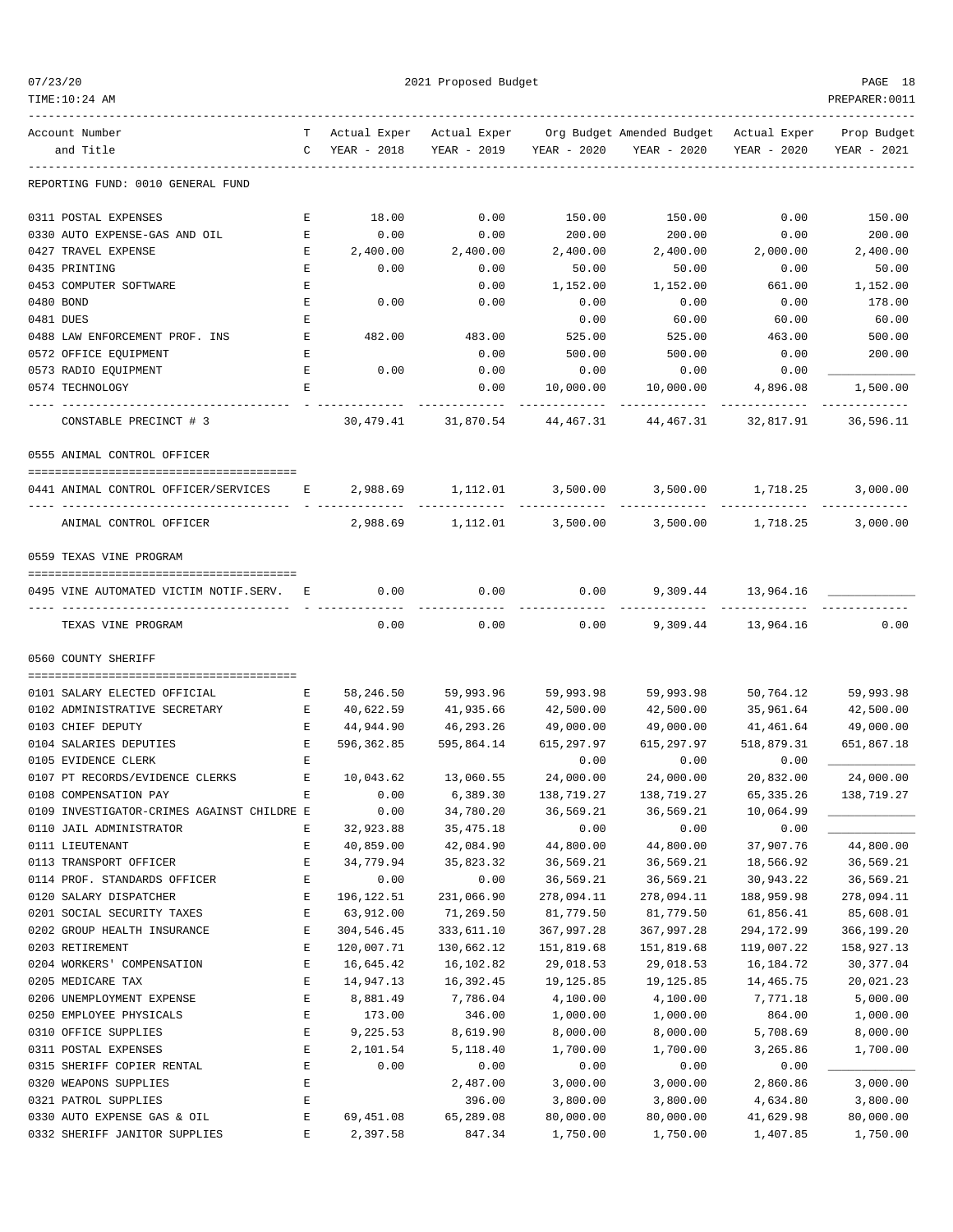| 07/23/20                                     | 2021 Proposed Budget |              |              |                       |                                                                        |              | PAGE 19        |  |
|----------------------------------------------|----------------------|--------------|--------------|-----------------------|------------------------------------------------------------------------|--------------|----------------|--|
| TIME:10:24 AM                                |                      |              |              |                       |                                                                        |              | PREPARER: 0011 |  |
| Account Number                               | т                    | Actual Exper | Actual Exper |                       | Org Budget Amended Budget                                              | Actual Exper | Prop Budget    |  |
| and Title                                    | C                    | YEAR - 2018  | YEAR - 2019  | YEAR - 2020           | YEAR - 2020                                                            | YEAR - 2020  | YEAR - 2021    |  |
| REPORTING FUND: 0010 GENERAL FUND            |                      |              |              |                       |                                                                        |              |                |  |
| 0395 UNIFORMS/OTHER                          | Ε                    | 4,681.93     | 4,710.04     | 4,900.00              | 4,900.00                                                               | 4,327.77     | 6,300.00       |  |
| 0419 SHERIFF CELL PHONE                      | E                    | 480.00       | 480.00       | 480.00                | 480.00                                                                 | 400.00       |                |  |
| 0420 TELEPHONE                               | Ε                    | 13,037.89    | 15, 424.45   | 0.00                  | 0.00                                                                   | 0.00         |                |  |
| 0421 CELL PHONE                              | Ε                    | 1,975.00     | 1,450.00     | 2,400.00              | 2,400.00                                                               | 875.00       |                |  |
| 0422 R & M RADIO                             | E                    | 0.00         | 0.00         | 1,055.00              | 1,055.00                                                               | 0.00         | 1,000.00       |  |
| 0425 PROFESSIONAL SERVICES/INTERPRETER       | Е                    |              | 50.00        | 100.00                | 100.00                                                                 | 0.00         | 100.00         |  |
| 0427 OUT OF COUNTY TRAVEL/TRAINING           | Ε                    | 1,739.03     | 4,130.87     | 4,000.00              | 4,000.00                                                               | 62.13        | 7,000.00       |  |
| 0428 PRISONER TRANSPORT                      | Ε                    | 7,459.69     | 10,899.53    | 7,500.00              | 7,500.00                                                               | 7,936.10     | 7,500.00       |  |
| 0430 BIDS AND NOTICES                        | Ε                    | 908.29       | 573.09       | 500.00                | 500.00                                                                 | 379.76       | 500.00         |  |
| 0432 IMPOUNDMENT OF ESTRAY LIVESTOCK         | E                    | 409.30       | 22,866.50    | 11,500.00             | 11,500.00                                                              | 3,180.00     | 10,000.00      |  |
| 0435 PRINTING                                | E                    | 878.30       | 546.94       | 1,000.00              | 1,000.00                                                               | 1,007.49     | 1,000.00       |  |
| 0440 UTILITIES ELECTRICITY                   | Ε                    | 0.00         | 0.00         | 0.00                  | 0.00                                                                   | 0.00         |                |  |
| 0442 UTILITIES WATER                         | E                    | 2,965.67     | 1,672.56     | 3,500.00              | 3,500.00                                                               | 1,313.04     | 3,000.00       |  |
| 0443 SHERIFF TRASH PICKUP                    | Ε                    | 1,321.44     | 1,246.08     | 1,400.00              | 1,400.00                                                               | 1,048.86     | 1,500.00       |  |
| 0444 INTERNET SERVICE                        | E                    | 1,199.40     | 2,394.66     | 8,600.00              | 8,600.00                                                               | 6,962.64     | 9,500.00       |  |
| 0445 AIR CONDITIONER MAINTENANCE             | E                    | 589.20       | 0.00         | 0.00                  | 0.00                                                                   | 0.00         |                |  |
| 0447 REPEATER SERVICE CONTRACT               | Ε                    | 0.00         | 0.00         | 0.00                  | 0.00                                                                   | 0.00         |                |  |
| 0450 SHERIFF OFF. R&M BLDG.                  | Е                    | 11,516.55    | 25, 262.47   | 5,000.00              | 5,000.00                                                               | 4,497.52     | 5,000.00       |  |
| 0452 R & M EQUIPMENT                         | Ε                    | 0.00         | 0.00         | 0.00                  | 0.00                                                                   | 17.56        |                |  |
| 0453 TYLER/CAD MAINTENANCE                   | Ε                    | 0.00         | 14,678.00    | 14,678.00             | 14,678.00                                                              | 15,397.62    | 15,347.62      |  |
| 0454 R & M AUTOMOBILES                       | Ε                    | 33, 474.81   | 33,704.05    | 35,000.00             | 35,000.00                                                              | 14,959.54    | 35,000.00      |  |
| 0480 BOND                                    | E                    | 539.00       | 80.00        | 80.00                 | 80.00                                                                  | 179.00       | 435.00         |  |
| 0482 FIRE INSURANCE                          | E                    | 242.00       | 267.00       | 300.00                | 300.00                                                                 | 277.00       | 325.00         |  |
| 0487 AUTOMOBILE INSURANCE                    | E                    | 8,200.00     | 9,162.00     | 10,000.00             | 10,000.00                                                              | 9,816.00     | 10,500.00      |  |
| 0488 LAW ENFORCEMENT INSURANCE               | Ε                    | 12,503.00    | 14,490.00    | 15,500.00             | 15,200.05                                                              | 13,605.56    | 15,000.00      |  |
| 0489 LOCAL FUNDING 84                        | E                    |              |              | 0.00                  | 0.00                                                                   | 0.00         | 36,287.76      |  |
| 0501 PEST CONTROL                            | E                    |              |              | 0.00                  | 0.00                                                                   | 0.00         | 320.00         |  |
| 0571 HWY. PATROL RADAR EQUIPMENT             | E                    | 0.00         | 0.00         | 0.00                  | 0.00                                                                   | 0.00         |                |  |
| 0572 OFFICE EQUIPMENT                        | Е                    | 5,332.32     | 3,536.00     | 4,000.00              | 4,000.00                                                               | 1,459.51     | 200.00         |  |
| 0573 RADIO EQUIPMENT                         | Ε                    | 0.00         | 0.00         | 0.00                  | 0.00                                                                   | 0.00         |                |  |
| 0574 TECHNOLOGY                              | Ε                    | 0.00         | 1,543.98     | 6,000.00              | 6,299.95                                                               | 6,249.25     | 16,000.00      |  |
| 0575 AUTOMOBILES                             | E                    | 86,923.54    | 84, 335.00   | 85,000.00             | 128,000.00                                                             | 84,681.70    | 50,000.00      |  |
| 0579 WEAPONS                                 | E                    | 0.00         | 2,332.93     | 2,000.00              | 2,000.00                                                               | 0.00         | 2,000.00       |  |
| 0630 AUTO NOTE PMT-PRINCIPAL                 | Е                    | 0.00         | 0.00         | 0.00                  | 0.00                                                                   | 0.00         |                |  |
| 0670 AUTO NOTE PMT-INTEREST                  | Е                    | 0.00         | 0.00         | 0.00                  | 0.00                                                                   | 0.00         |                |  |
| COUNTY SHERIFF                               |                      |              |              |                       | 1,863,571.08  2,057,531.27  2,339,696.80  2,382,696.80  1,772,140.20   |              | 2,361,310.95   |  |
| 0562 RIFLE RESISTANT BODY ARMOR 3439801      |                      |              |              |                       |                                                                        |              |                |  |
| 0396 BODY ARMOR                              | Е                    | 14,150.00    | 0.00         | 0.00<br>------------- | 0.00                                                                   | 0.00         |                |  |
| RIFLE RESISTANT BODY ARMOR 3439801 14,150.00 |                      |              | 0.00         | 0.00                  | 0.00                                                                   | 0.00         | 0.00           |  |
| 0565 JAIL OPERATIONS                         |                      |              |              |                       |                                                                        |              |                |  |
| 0380 PRISONER HOUSING                        |                      |              |              |                       | E 1,617,911.25  1,947,425.00  1,900,000.00  1,900,000.00  1,792,928.75 |              | 2,400,000.00   |  |
| 0400 PRISONER TRANSPORT/GUARD                | Е                    | 18,011.52    | 10,780.54    | 20,000.00             | 20,000.00                                                              | 32,400.49    | 25,000.00      |  |
| 0405 PRISONER MEDICAL                        | Е                    | 166,744.55   | 138,535.94   | 100,000.00            | 100,000.00                                                             | 154,168.14   | 125,000.00     |  |
| 0429 SCHOLARSHIP AWARDS                      | Е                    | 10,000.00    | 0.00         | 0.00                  | 0.00                                                                   | 0.00         |                |  |
| 0442 CR4200 UTILITY WATER                    | Е                    | 0.00         | 0.00         | 0.00                  | 0.00                                                                   | 0.00         |                |  |
| 0450 R&M BUILDING                            | Е                    | 0.00         | 0.00         | 5,000.00              | 5,000.00                                                               | 7,070.00     | 10,000.00      |  |
| 0482 FIRE INSURANCE                          | Е                    | 0.00         | 0.00         | 0.00                  | 0.00                                                                   | 0.00         |                |  |
| 0491 JUSTICE ASSISTANCE GRANT                | E                    | 0.00         | 0.00         | 0.00                  | 0.00                                                                   | 0.00         |                |  |

0500 LAND E 0.00 0.00 0.00 0.00 0.00 \_\_\_\_\_\_\_\_\_\_\_\_\_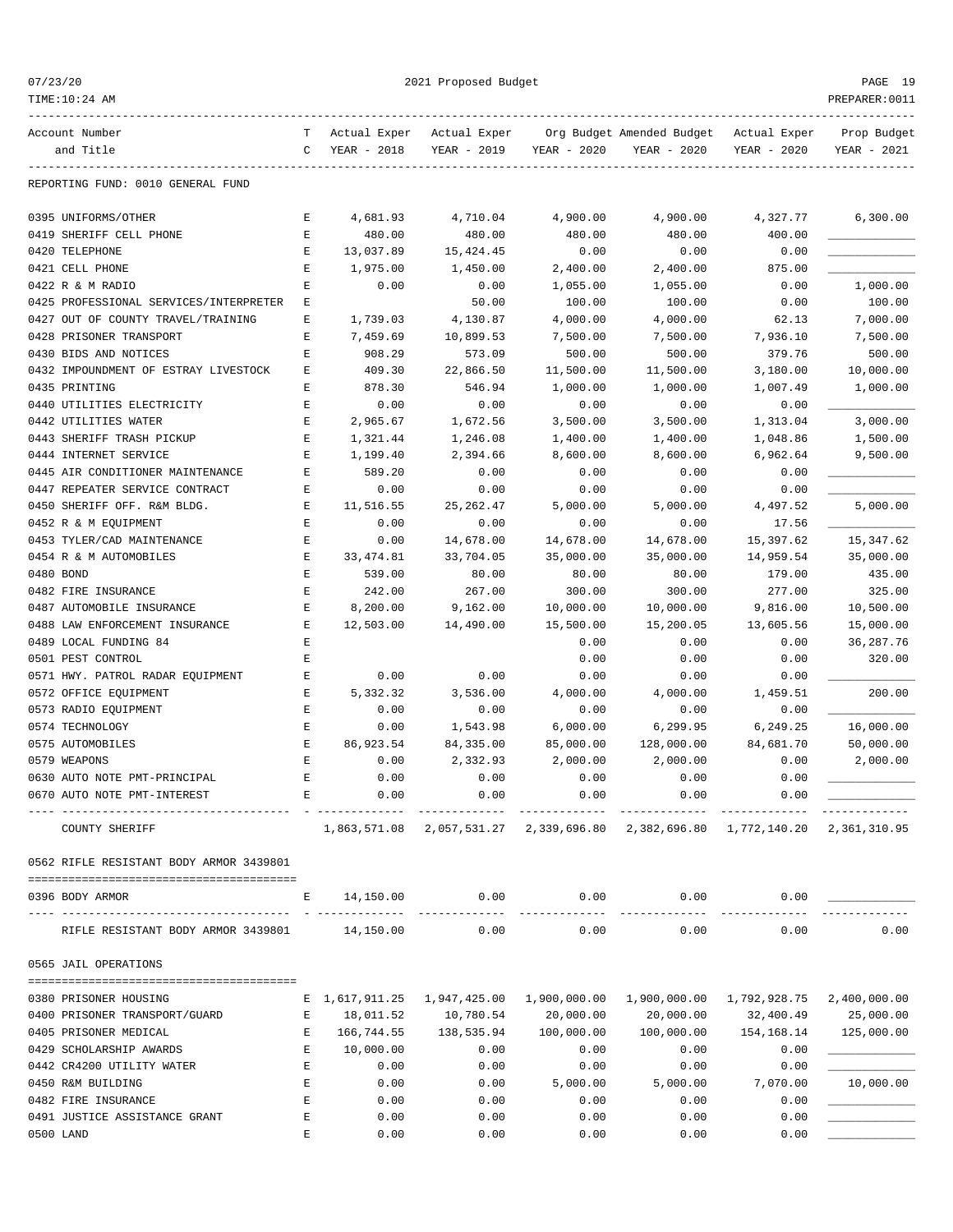| 07/23/20 |  |
|----------|--|
|          |  |

| 07/23/20                           |               | 2021 Proposed Budget |                                        |                |                                                                         | PAGE 20                                |                             |
|------------------------------------|---------------|----------------------|----------------------------------------|----------------|-------------------------------------------------------------------------|----------------------------------------|-----------------------------|
| TIME:10:24 AM                      |               |                      |                                        |                |                                                                         |                                        | PREPARER: 0011              |
| Account Number                     | T.            | Actual Exper         | Actual Exper                           |                | Org Budget Amended Budget Actual Exper                                  |                                        | Prop Budget                 |
| and Title                          | $\mathcal{C}$ | YEAR - 2018          | YEAR - 2019                            | YEAR - 2020    | YEAR - 2020                                                             | YEAR - 2020                            | YEAR - 2021                 |
| REPORTING FUND: 0010 GENERAL FUND  |               |                      |                                        |                |                                                                         |                                        |                             |
| 0501 PEST CONTROL                  | Е             |                      |                                        | 0.00           | 0.00                                                                    | 0.00                                   | 580.00                      |
| 0532 JAIL                          | E             | 0.00                 | 0.00                                   | 0.00           | 0.00                                                                    | 0.00                                   |                             |
| <b>JAIL OPERATIONS</b>             |               |                      | 1,812,667.32 2,096,741.48 2,025,000.00 |                |                                                                         | 2,025,000.00 1,986,567.38 2,560,580.00 |                             |
| 0570 ADULT PROBATION               |               |                      |                                        |                |                                                                         |                                        |                             |
| 0420 TELEPHONE                     | Е             | 2,372.49             | 1,900.94                               | 2,400.00       | 2,400.00                                                                | 0.00                                   |                             |
| 0421 TELEPHONE SYSTEM INSTALLATION | Е             | 0.00                 | 0.00                                   | 0.00           | 0.00                                                                    | 0.00                                   |                             |
| 0452 R & M EQUIPMENT               |               | 0.00                 | 0.00                                   | 0.00           | 0.00                                                                    | 0.00                                   |                             |
| 0572 OFFICE EQUIPMENT              | Ε             | 0.00                 | 0.00                                   | 2,000.00       | 2,000.00                                                                | 1,329.50                               |                             |
| ADULT PROBATION                    |               | 2,372.49             | 1,900.94                               | 4,400.00       | 4,400.00                                                                | 1,329.50                               | 0.00                        |
| 0573 BOND SUPERVISION              |               |                      |                                        |                |                                                                         |                                        |                             |
| 0103 SALARY-BOND SUPERVISOR        | Е             | 39,666.12            | 39,601.39                              | 37,724.96      | 37,724.96                                                               | 31,921.12                              | 37,724.96                   |
| 0201 SOCIAL SECURITY TAXES         | E             | 2,459.34             | 2,438.05                               | 2,338.95       | 2,338.95                                                                | 1,958.00                               | 2,403.43                    |
| 0202 GROUP HEALTH INSURANCE        | E             | 10,576.20            | 11,507.78                              | 11,870.88      | 11,870.88                                                               | 9,889.20                               | 12,206.64                   |
| 0203 RETIREMENT                    | Ε             | 4,512.56             | 4,528.42                               | 4,410.05       | 4,410.05                                                                | 3,724.90                               | 4,589.77                    |
| 0204 WORKERS' COMPENSATION         | $\mathbf E$   | 139.22               | 112.86                                 | 113.17         | 113.17                                                                  | 115.42                                 | 124.05                      |
| 0205 MEDICARE TAX                  | E             | 575.12               | 570.13                                 | 547.01         | 547.01                                                                  | 457.82                                 | 562.09                      |
| 0310 OFFICE SUPPLIES               | E             | 256.15               | 430.86                                 | 900.00         | 900.00                                                                  | 780.45                                 | 700.00                      |
| 0311 POSTAL EXPENSES               | Ε             | 0.00                 | 0.00                                   | 0.00           | 0.00                                                                    | 0.00                                   |                             |
| 0313 DRUG TESTING SUPPLIES         | Е             | 472.50               | 562.50                                 | 1,750.00       | 1,750.00                                                                | 1,222.00                               | 4,000.00                    |
| 0340 EVALUATIONS                   | E             | 0.00                 | 0.00                                   | 0.00           | 0.00                                                                    | 0.00                                   | 1,000.00                    |
| 0353 COMPUTER EXPENSE              | $\mathbf E$   | 0.00                 | 2,100.08                               | 0.00           | 0.00                                                                    | 0.00                                   |                             |
| 0420 TELEPHONE                     | Ε             | 778.94               | 676.28                                 | 0.00           | 0.00                                                                    | 0.00                                   |                             |
| 0427 OUT OF COUNTY TRAVEL/TRAINING | E             |                      | 0.00                                   | 1,900.00       | 1,900.00                                                                | 450.00                                 | 1,900.00                    |
| 0453 COMPUTER SOFTWARE             | Е             | 1,284.00             | 1,284.00                               | 1,284.00       | 1,284.00                                                                | 1,177.00                               | 1,284.00                    |
| 0480 BOND<br>0481 DUES             | E<br>E        |                      | 50.00<br>0.00                          | 50.00<br>75.00 | 50.00<br>75.00                                                          | 0.00<br>0.00                           | 50.00<br>75.00              |
|                                    |               |                      |                                        |                |                                                                         |                                        |                             |
| BOND SUPERVISION                   |               |                      |                                        |                | $60,720.15$ $63,862.35$ $62,964.02$ $62,964.02$ $51,695.91$ $66,619.94$ |                                        |                             |
| 0575 JUVENILE PROBATION            |               |                      |                                        |                |                                                                         |                                        |                             |
| 0311 POSTAGE                       | Е             | 0.00                 | 0.00                                   | 0.00           | 0.00                                                                    | 32.40                                  |                             |
| 0315 COPIER RENTAL                 | Е             |                      | 0.00                                   | 0.00           | 0.00                                                                    | 243.06                                 |                             |
| 0408 DETENTION OPERATING COST      | E             | 0.00                 | 26,266.25                              | 0.00           | 0.00                                                                    | 0.00                                   |                             |
| 0415 RESIDENTIAL PLACEMENT         | E             | 0.00                 | 0.00                                   | 0.00           | 0.00                                                                    | 0.00                                   | _______                     |
| 0416 COUNSELING SERVICES           | $\mathbf{E}$  | 0.00                 | 0.00                                   | 0.00           | 0.00                                                                    | 0.00                                   |                             |
| 0420 TELEPHONE                     | E             | 0.00                 | 0.00                                   | 0.00           | 0.00                                                                    | 0.00                                   |                             |
| 0427 TRAVEL & TRAINING             | E             | 0.00                 | 0.00                                   | 0.00           | 0.00                                                                    | 0.00                                   |                             |
| 0995 JUVENILE PROBATION FUNDING E  |               | 145,000.00           | 160,000.00                             |                |                                                                         | 184,000.00                             | 194,000.00<br>------------- |
| JUVENILE PROBATION                 |               |                      |                                        |                | 145,000.00  186,266.25  184,000.00  184,000.00  184,275.46              |                                        | 194,000.00                  |
| 0590 ENVIRONMENTAL DEVELOPMENT     |               |                      |                                        |                |                                                                         |                                        |                             |
| 0104 SALARIES DEPUTIES             | Е             |                      |                                        |                | 15,943.65 14,475.42 40,161.56 40,161.56 33,982.96                       |                                        | 40,161.56                   |
| 0107 SALARY TEMP/EXTRA             | E             |                      | 13,002.44    10,950.79    18,096.00    |                | 16,477.45                                                               | 7,116.00                               | 18,096.00                   |
| 0151 SALARY DIRECTOR               | Е             | 38,628.20            | 39,787.02                              | 40,827.10      | 40,827.10                                                               | 29,031.92                              | 30,768.92                   |
| 0201 SOCIAL SECURITY TAXES         | Е             | 4,016.53             | 3,909.40                               | 6,143.25       | 6,143.25                                                                | 4,227.32                               | 5,584.12                    |

0202 GROUP HEALTH & DENTAL INSURANCE E 15,864.19 15,922.83 23,741.76 23,741.76 19,778.40 24,413.28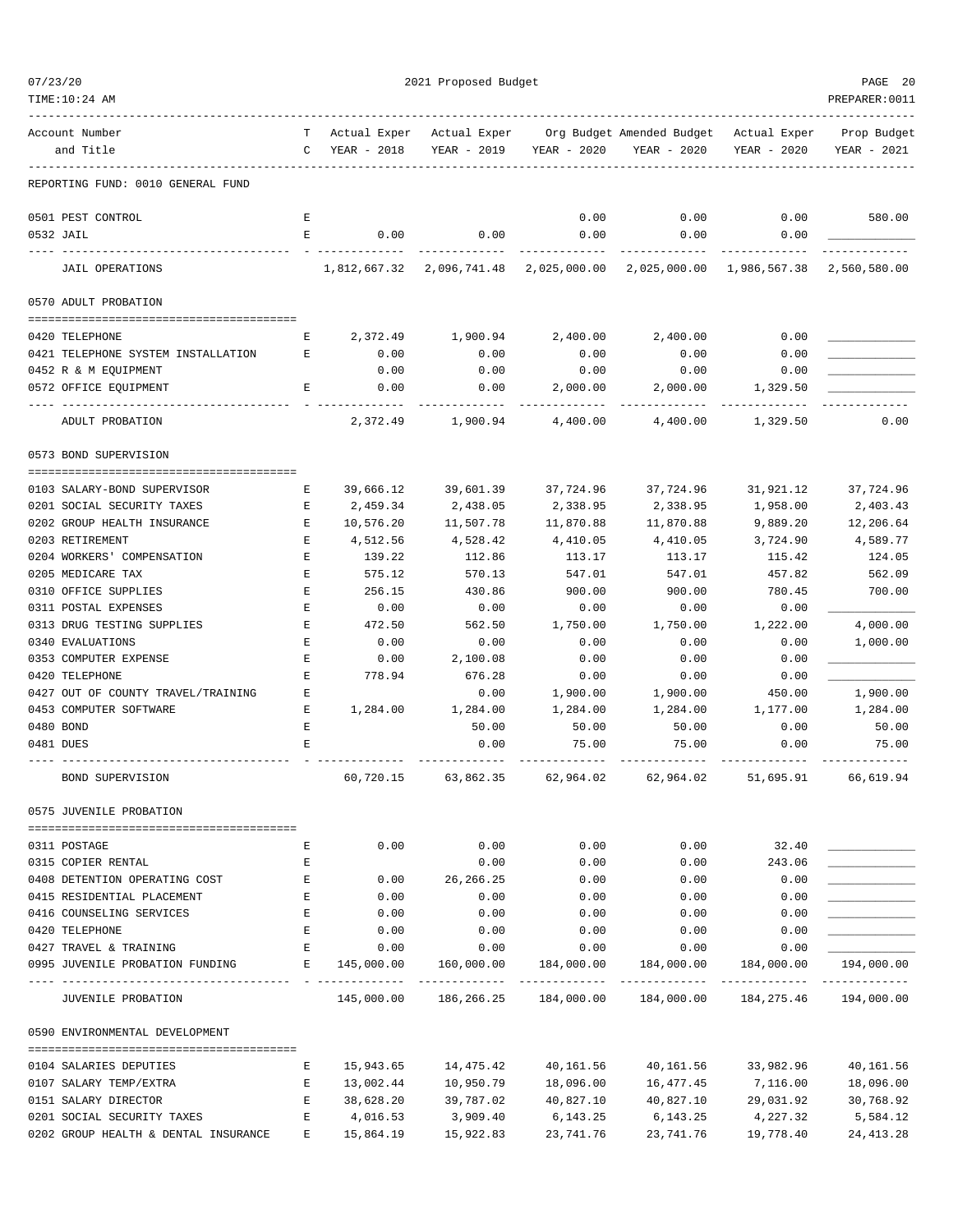| 07/23/20 |  |  |  |
|----------|--|--|--|
|----------|--|--|--|

| 07/23/20                                 | 2021 Proposed Budget |               |             |                     |                                                                  |             | PAGE 21                  |  |
|------------------------------------------|----------------------|---------------|-------------|---------------------|------------------------------------------------------------------|-------------|--------------------------|--|
| TIME:10:24 AM                            |                      |               |             |                     |                                                                  |             | PREPARER: 0011           |  |
| Account Number                           | T –                  |               |             |                     | Actual Exper Actual Exper Org Budget Amended Budget Actual Exper |             | Prop Budget              |  |
| and Title                                |                      | C YEAR - 2018 | YEAR - 2019 | YEAR - 2020         | YEAR - 2020                                                      | YEAR - 2020 | YEAR - 2021              |  |
| REPORTING FUND: 0010 GENERAL FUND        |                      |               |             |                     |                                                                  |             |                          |  |
| 0203 RETIREMENT                          | Е                    | 7,697.48      | 7,455.13    | 11,583.00           | 11,583.00                                                        | 8,173.74    | 10,663.87                |  |
| 0204 WORKERS' COMPENSATION               | Е                    | 239.10        | 196.10      | 291.43              | 291.43                                                           | 288.46      | 275.91                   |  |
| 0205 MEDICARE TAX                        | Е                    | 939.35        | 914.24      | 1,436.73            | 1,436.73                                                         | 988.60      | 1,305.96                 |  |
| 0310 OFFICE SUPPLIES                     | $\mathbf E$          | 618.57        | 610.24      | 700.00              | 700.00                                                           | 584.53      | 850.00                   |  |
| 0311 POSTAL EXPENSE                      | $\mathbf E$          | 1,140.00      | 1,466.72    | 1,700.00            | 1,700.00                                                         | 865.35      | 1,700.00                 |  |
| 0315 COPIER RENTAL                       | $\mathbf E$          | 447.68        | 802.21      | 1,000.00            | 1,000.00                                                         | 674.22      | 1,000.00                 |  |
| 0330 AUTO EXPENSE GAS & OIL              | Е                    | 1,259.21      | 1,263.30    | 1,500.00            | 1,500.00                                                         | 565.08      | 1,100.00                 |  |
| 0420 TELEPHONE                           | Е                    | 714.29        | 626.99      | 0.00                | 0.00                                                             | 0.00        |                          |  |
| 0427 OUT OF COUNTY TRAVEL/TRAINING       | Е                    | 1,324.34      | 387.98      | 800.00              | 1,280.54                                                         | 1,280.54    | 1,500.00                 |  |
| 0435 PRINTING                            | Е                    | 79.27         | 0.00        | 100.00              | 302.20                                                           | 302.20      | 200.00                   |  |
| 0453 SOFTWARE MAINTENANCE SAFE           | Е                    | 400.00        | 400.00      | 300.00              | 300.00                                                           | 300.00      | 300.00                   |  |
| 0454 R&M AUTO                            | Е                    | 681.24        | 352.33      | 1,000.00            | 1,000.00                                                         | 14.50       | 1,000.00                 |  |
| 0467 VISITING HEALTH INSPECTOR           | Е                    | 198.11        | 0.00        | 300.00              | 300.00                                                           | 70.74       | 300.00                   |  |
| 0480 BOND                                | Ε                    | 71.00         | 399.56      | 100.00              | 100.00                                                           | 0.00        | 100.00                   |  |
| 0481 DUES                                | E                    | 0.00          | 0.00        | 111.00              | 111.00                                                           | 111.00      | 111.00                   |  |
| 0487 AUTOMOBILE INSURANCE                | $\mathbf E$          | 208.00        | 183.00      | 225.00              | 225.00                                                           | 188.00      | 225.00                   |  |
| 0572 OFFICE EQUIPMENT                    | $\mathbf E$          | 252.70        | 235.19      | 500.00              | 1,435.81                                                         | 1,158.86    | 200.00                   |  |
| 0574 TECHNOLOGY                          | Е                    | 0.00          | 0.00        | 0.00                | 0.00                                                             | 0.00        |                          |  |
| 0575 AUTOMOBILE/PICKUP                   | Е                    | 0.00          | 0.00        | 0.00<br>----------- | 0.00<br>----------                                               | 0.00        |                          |  |
| ENVIRONMENTAL DEVELOPMENT                |                      | 103,725.35    | 100,338.45  |                     |                                                                  |             | ----------<br>139,855.62 |  |
| 0591 FANNIN CO DEVELOPMENT SERV.         |                      |               |             |                     |                                                                  |             |                          |  |
| 0110 SALARY DIRECTOR                     | Е                    | 0.00          | 33,917.25   | 36,314.00           | 36,314.00                                                        | 30,727.18   | 36,314.00                |  |
| 0201 SOCIAL SECURITY TAXES               | Е                    | 0.00          | 1,934.16    | 2,251.47            | 2,251.47                                                         | 1,754.18    | 2,316.01                 |  |
| 0202 GROUP HEALTH & DENTAL INSURANCE     | Е                    | 0.00          | 11,029.65   | 11,870.88           | 11,870.88                                                        | 9,889.20    | 12,206.64                |  |
| 0203 RETIREMENT                          | Е                    | 0.00          | 3,877.32    | 4,245.11            | 4,245.11                                                         | 3,585.57    | 4,422.82                 |  |
| 0204 WORKERS' COMPENSATION               | Е                    | 0.00          | 93.70       | 108.94              | 108.94                                                           | 111.10      | 119.54                   |  |
| 0205 MEDICARE TAX                        | Е                    | 0.00          | 452.32      | 526.55              | 526.55                                                           | 410.30      | 541.65                   |  |
| 0310 OFFICE SUPPLIES                     | $\mathbf E$          | 0.00          | 640.16      | 500.00              | 500.00                                                           | 469.83      | 500.00                   |  |
| 0311 POSTAL EXPENSE                      | $\mathbf E$          | 0.00          | 50.00       | 300.00              | 300.00                                                           | 55.00       | 300.00                   |  |
| 0330 AUTO EXPENSE GAS & OIL              | $\mathbf E$          | 0.00          | 492.79      | 1,000.00            | 1,000.00                                                         | 437.59      | 700.00                   |  |
| 0420 TELEPHONE                           | Ε                    | 0.00          | 530.24      | 0.00                | 0.00                                                             | 0.00        |                          |  |
| 0427 OUT OF COUNTY TRAVEL/TRAINING       | Ε                    | 0.00          | 1,647.16    | 1,600.00            | 1,600.00                                                         | 595.00      | 1,500.00                 |  |
| 0435 PRINTING                            | Ε                    | 0.00          | 0.00        | 100.00              | 100.00                                                           | 0.00        | 100.00                   |  |
| 0453 SOFTWARE MAINTENANCE                | E                    | 0.00          | 0.00        | 100.00              | 100.00                                                           | 100.00      | 100.00                   |  |
| 0454 R&M AUTO                            | E                    | 0.00          | 306.31      | 500.00              | 500.00                                                           | 212.81      | 250.00                   |  |
| 0480 BOND                                | E                    | 0.00          | 50.00       | 50.00               | 50.00                                                            | 50.00       | 50.00                    |  |
| 0481 DUES                                | E                    | 0.00          | 50.00       | 0.00                | 0.00                                                             | 50.00       | 50.00                    |  |
| 0487 AUTOMOBILE INSURANCE                | Е                    | 0.00          | 0.00        | 330.00              | 330.00                                                           | 247.00      | 275.00                   |  |
| 0572 OFFICE EQUIPMENT                    | Е                    | 0.00          | 822.79      | 0.00                | 0.00                                                             | 0.00        |                          |  |
| 0574 TECHNOLOGY                          | E                    | 0.00          | 2,132.62    | 0.00                | 0.00                                                             | 0.00        |                          |  |
| 0575 AUTOMOBILE                          | E                    | 0.00          | 22,500.00   | 0.00                | 0.00                                                             | 0.00        |                          |  |
| FANNIN CO DEVELOPMENT SERV.              |                      | 0.00          | 80,526.47   | 59,796.95           | 59,796.95                                                        | 48,694.76   | 59,745.66                |  |
| 0640 COUNTY SERVICES                     |                      |               |             |                     |                                                                  |             |                          |  |
| 0410 FANNIN CO. CHILDRENS CTR            | Е                    | 7,000.00      | 7,000.00    | 5,000.00            | 5,000.00                                                         | 5,000.00    | 1,000.00                 |  |
| 0411 FANNIN CO. WELFARE BOARD            | Е                    | 6,000.00      | 6,000.00    | 6,000.00            | 6,000.00                                                         | 6,000.00    | 1,000.00                 |  |
| 0412 FANNIN CO. HISTORICAL SOC           | Е                    | 4,500.00      | 4,500.00    | 4,500.00            | 4,500.00                                                         | 4,500.00    | 4,500.00                 |  |
| 0413 TEXOMA COMMUNITY CENTER(M.H.M.R.) E |                      | 22,500.00     | 22,500.00   | 22,500.00           | 22,500.00                                                        | 22,500.00   | 22,500.00                |  |
| 0414 FANNIN COUNTY CRISIS CENTER         | Е                    | 5,000.00      | 5,000.00    | 5,000.00            | 5,000.00                                                         | 0.00        | 1,000.00                 |  |

0415 TAPS PUBLIC TRANSIT E 5,000.00 5,000.00 5,000.00 5,000.00 5,000.00 1,000.00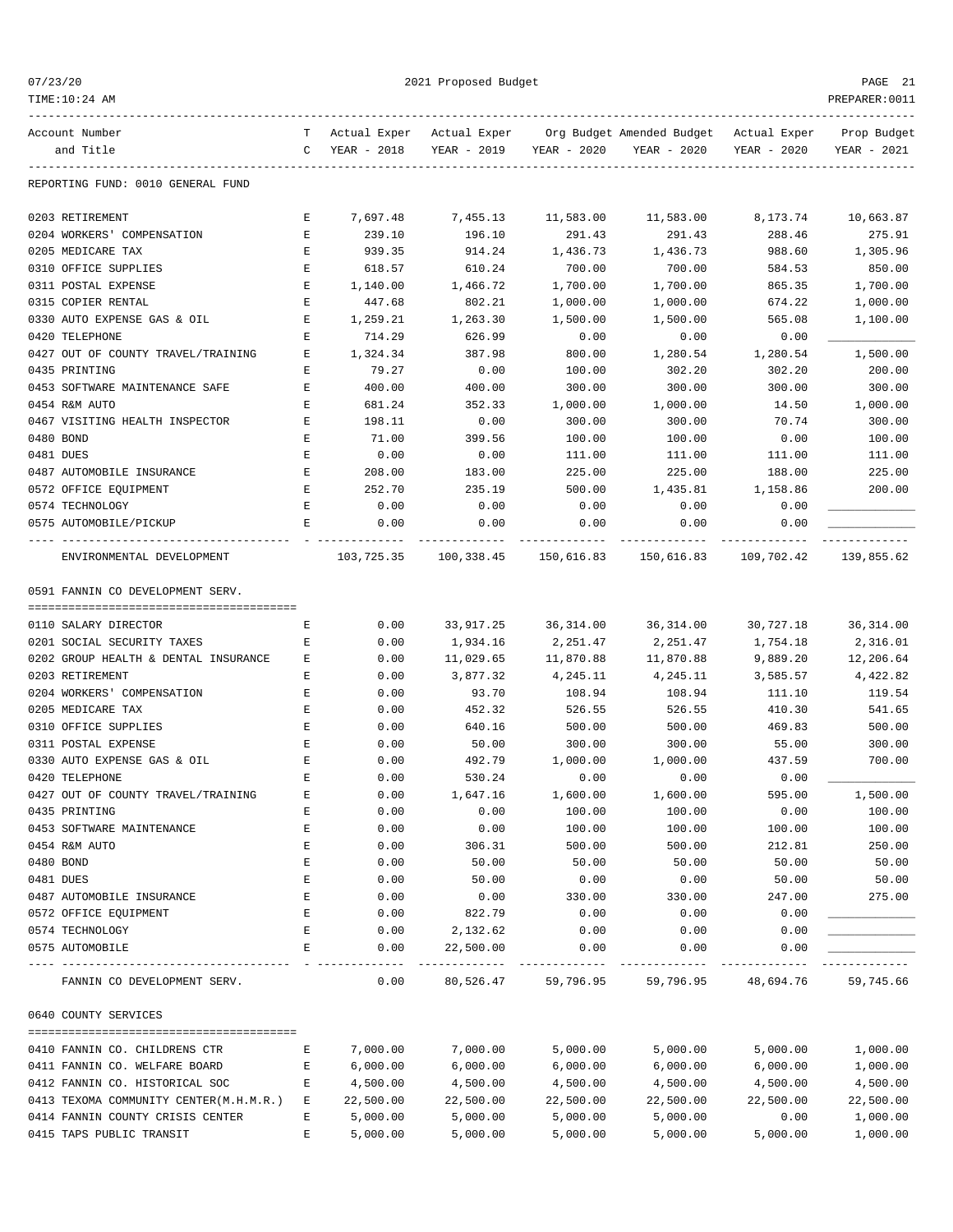|--|--|

TIME:10:24 AM PREPARER:0011

| Account Number                             | T                          | Actual Exper       |                    |                    | Actual Exper Org Budget Amended Budget Actual Exper |                    | Prop Budget       |
|--------------------------------------------|----------------------------|--------------------|--------------------|--------------------|-----------------------------------------------------|--------------------|-------------------|
| and Title                                  | $\mathsf{C}$               | YEAR - 2018        | YEAR - 2019        | YEAR - 2020        | YEAR - 2020                                         | YEAR - 2020        | YEAR - 2021       |
| REPORTING FUND: 0010 GENERAL FUND          |                            |                    |                    |                    |                                                     |                    |                   |
| 0416 TRI-COUNTY SNAP                       | Е                          | 2,103.00           | 2,103.00           | 2,103.00           | 2,103.00                                            | 2,103.00           | 2,400.00          |
| 0417 OPEN ARMS SHELTER                     | F.                         |                    | 0.00               | 1,000.00           | 1,000.00                                            | 1,000.00           | 1,000.00          |
| 0418 FANNIN CO COMMUNITY MINISTRIES, INC E |                            |                    | 0.00               | 1,000.00           | 1,000.00                                            | 1,000.00           | 1,000.00          |
| 0440 UTILITIES ELECTRICITY                 | Е                          | 8,388.14           | 7,568.89           | 9,000.00           | 9,000.00                                            | 5,055.27           | 8,500.00          |
| 0441 UTILITIES GAS                         | Е                          | 1,777.63           | 1,661.42           | 2,000.00           | 2,000.00                                            | 1,427.08           | 2,000.00          |
| 0442 UTILITIES WATER                       | E                          | 3,445.32           | 3,926.06           | 3,500.00           | 3,500.00                                            | 2,925.80           | 4,000.00          |
| 0443 TRASH PICK-UP                         | E                          | 478.75             | 492.48             | 500.00             | 500.00                                              | 379.17             | 525.00            |
| 0450 R & M BUILDINGS (TDHS)                | Е                          | 0.00               | 0.00               | 0.00               | 0.00                                                | 0.00               |                   |
| 0482 FIRE INSURANCE                        | Е                          | 2,110.00           | 2,329.00           | 2,600.00           | 2,600.00                                            | 1,967.00           | 2,600.00          |
| 0493 DHS PARKING LOT                       | Е                          | 0.00               | 0.00               | 0.00               | 0.00                                                | 0.00               |                   |
| 0575 LAKE FANNIN                           | E                          | 0.00               | 0.00               | 0.00               | 0.00                                                | 0.00               |                   |
|                                            |                            |                    |                    |                    |                                                     |                    |                   |
| COUNTY SERVICES                            |                            | 68,302.84          | 68,080.85          | 69,703.00          | 69,703.00                                           | 58,857.32          | 53,025.00         |
| 0641 HEALTH OFFICER                        |                            |                    |                    |                    |                                                     |                    |                   |
| 0102 SALARY APPOINTED OFFICIAL             | Е                          | 2,400.00           | 2,400.00           | 2,400.00           | 2,400.00                                            | 2,000.00           | 2,400.00          |
| HEALTH OFFICER                             |                            | 2,400.00           | 2,400.00           | 2,400.00           | 2,400.00                                            | 2,000.00           | 2.400.00          |
| 0645 INDIGENT CARE                         |                            |                    |                    |                    |                                                     |                    |                   |
|                                            |                            |                    |                    |                    |                                                     |                    |                   |
| 0102 SALARY IHC DIRECTOR                   | Е                          | 39,789.10          | 40,982.76          | 42,022.76          | 42,022.76                                           | 34,895.47          | 18,096.00         |
| 0107 SALARY ASSISTANT                      | Е                          | 15,943.65          | 14,475.42          | 0.00               | 0.00                                                | 0.00               |                   |
| 0201 SOCIAL SECURITY TAX                   | Е                          | 3,348.89           | 3,371.11           | 2,605.41           | 2,605.41                                            | 2,145.31           | 1,121.95          |
| 0202 GROUP HEALTH INSURANCE                | Е                          | 15,864.41          | 15,922.99          | 11,870.88          | 10,990.89                                           | 7,911.36           |                   |
| 0203 RETIREMENT<br>0204 WORKER'S COMP      | $\mathbf E$<br>$\mathbf E$ | 6,340.34<br>195.66 | 6,338.22<br>147.58 | 4,912.46<br>126.07 | 4,912.46<br>126.07                                  | 4,071.25<br>128.56 | 2,142.57<br>57.91 |
| 0205 MEDICARE TAX                          | Ε                          | 783.27             | 788.43             | 609.33             | 609.33                                              | 501.69             | 262.39            |
| TOTAL SALARY & BENEFITS                    |                            | 82, 265.32         | 82,026.51          | 62,146.91          | 61,266.92                                           | 49,653.64          | 21,680.82         |
| 0310 OFFICE SUPPLIES                       | Е                          | 194.55             | 341.63             | 650.00             | 650.00                                              | 355.98             | 400.00            |
| 0311 POSTAL EXPENSE                        | Е                          | 4.44               | 1.65               | 75.00              | 75.00                                               | 0.00               | 75.00             |
| 0330 BIDS & NOTICES                        | E                          | 0.00               | 0.00               | 75.00              | 75.00                                               | 0.00               | 75.00             |
| 0353 COMPUTER EXPENSE                      | E                          | 12,708.00          | 12,708.00          | 12,708.00          | 12,708.00                                           | 11,649.00          | 12,708.00         |
| 0390 SUBSCRIPTIONS                         | Ε                          | 0.00               | 0.00               | 0.00               | 0.00                                                | 0.00               |                   |
| SUBTOTAL OFFICE EXPENSE                    |                            | 12,906.99          | 13,051.28          | 13,508.00          | 13,508.00                                           | 12,004.98          | 13,258.00         |
| 0404 COBRA/INSURANCE                       | Ε                          | 0.00               | 0.00               | 0.00               | 0.00                                                | 0.00               |                   |
| 0407 INELIGIBLE IHC EXPENSE                | $\mathbf E$                | 0.00               | 0.00               | 0.00               | 0.00                                                | 0.00               |                   |
| 0409 DIABETIC SUPPLIES                     | E                          | 1,539.25           | 1,600.07           | 3,500.00           | 3,500.00                                            | 1,535.27           | 3,000.00          |
| 0410 CERT. REG. NURSE ANES.                | E                          | 0.00               | 0.00               | 1,000.00           | 1,000.00                                            | 0.00               | 500.00            |
| 0411 PHYSICIAN, NON-EMERGENCY              | Ε                          | 13,214.86          | 17,973.20          | 15,000.00          | 15,000.00                                           | 9,378.91           | 15,000.00         |
| 0412 PRESCRIPTIONS, DRUGS                  | Ε                          | 11,309.55          | 19,907.79          | 0.00               | 0.00                                                | 1,240.29           | 20,000.00         |
| 0413 HOSPITAL, INPATIENT                   | Ε                          | 60,210.31          | 20,720.81          | 45,000.00          | 45,000.00                                           | 21,562.82          | 45,000.00         |
| 0414 HOSPITAL, OUTPATIENT                  | $\mathbf E$                | 52,732.24          | 63,048.11          | 60,000.00          | 60,000.00                                           | 22,527.69          | 60,000.00         |
| 0415 LABORATORY/ X-RAY                     | E                          | 2,601.88           | 4,650.98           | 0.00               | 0.00                                                | 52.69              | 4,000.00          |
| 0416 SKILLED NURSING FACILITY              | E                          | 0.00               | 0.00               | 0.00               | 0.00                                                | 0.00               |                   |
| 0417 FAMILY PLANNING                       | E                          | 0.00               | 0.00               | 0.00               | 0.00                                                | 0.00               |                   |
| 0418 FED. QUALIFIED HEALTH CENTER          | Ε                          | 3,377.64           | 5,596.74           | 7,000.00           | 7,000.00                                            | 2,389.85           | 7,000.00          |
| 0419 COUNSELING SERVICE                    | E                          | 0.00               | 0.00               | 0.00               | 0.00                                                | 0.00               |                   |
| 0420 RURAL HEALTH CLINIC                   | E                          | 0.00               | 0.00               | 0.00               | 0.00                                                | 0.00               |                   |
| 0421 STATE HOSPITAL CONTRACTS              | E                          | 0.00               | 0.00               | 0.00               | 0.00                                                | 0.00               |                   |
| 0422 AMBULATORY SURGICAL CENTE             | E                          | 0.00               | 0.00               | 500.00             | 500.00                                              | 0.00               | 500.00            |
| 0423 MEDICAL EQUIP. PURCHASE               | Ε                          | 0.00               | 0.00               | 500.00             | 500.00                                              | 0.00               | 500.00            |
| TOTAL MEDICAL/IHC                          |                            | 144,985.73         | 133, 497. 70       | 132,500.00         | 132,500.00                                          | 58,687.52          | 155,500.00        |
| 0427 OUT OF COUNTY TRAVEL/TRAINING         | E                          | 0.00               | 0.00               | 100.00             | 100.00                                              | 0.00               | 1,000.00          |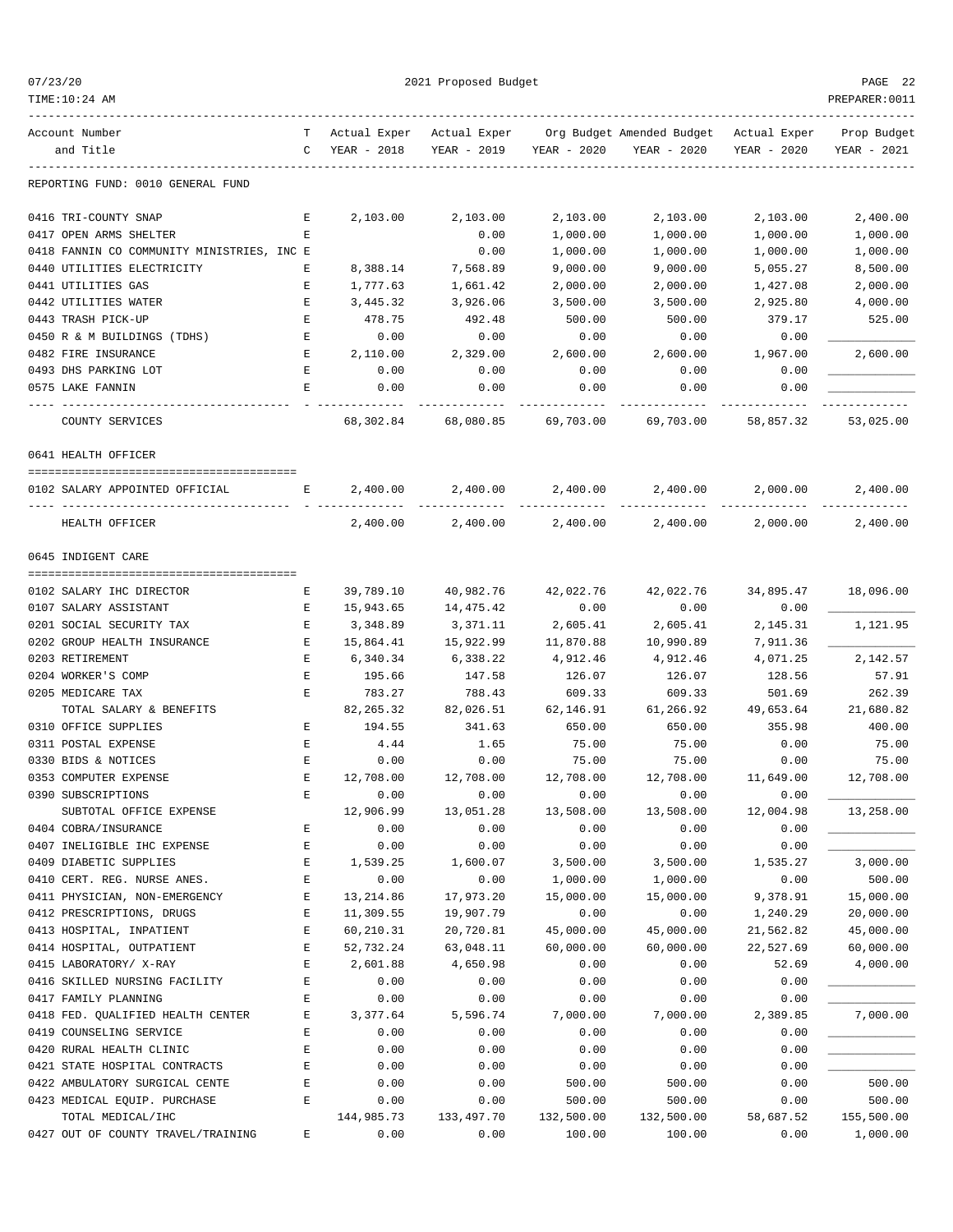| 07/23/20 |  |
|----------|--|

TIME:10:24 AM PREPARER:0011

2021 Proposed Budget **PAGE 23** 

| Account Number                           | т      | Actual Exper     | Actual Exper     |                  | Org Budget Amended Budget                                                                       | Actual Exper  | Prop Budget |
|------------------------------------------|--------|------------------|------------------|------------------|-------------------------------------------------------------------------------------------------|---------------|-------------|
| and Title                                | C      | YEAR - 2018      | YEAR - 2019      | YEAR - 2020      | YEAR - 2020                                                                                     | $YEAR - 2020$ | YEAR - 2021 |
| REPORTING FUND: 0010 GENERAL FUND        |        |                  |                  |                  |                                                                                                 |               |             |
| 0435 PRINTING                            | Е      | 0.00             | 0.00             | 0.00             | 0.00                                                                                            | 0.00          |             |
| 0440 TELEPHONE                           | Е      | 1,172.66         | 1,205.56         | 0.00             | 0.00                                                                                            | 0.00          |             |
| 0441 DSL LINE                            | Е      | 715.98           | 749.58           | 950.00           | 950.00                                                                                          | 758.85        | 948.00      |
| SERVICES & OTHER CHARGES                 |        | 1,888.64         | 1,955.14         | 1,050.00         | 1,050.00                                                                                        | 758.85        | 1,948.00    |
| 0574 TECHNOLOGY                          | Е      | 0.00             | 0.00             | 0.00             | 0.00                                                                                            | 879.99        |             |
| CAPITAL OUTLAY                           |        | 0.00             | 0.00             | 0.00             | 0.00                                                                                            | 879.99        | 0.00        |
| INDIGENT CARE                            |        | 242,046.68       | 230,530.63       | 209,204.91       | 208,324.92                                                                                      | 121,984.98    | 192,386.82  |
| 0646 CO-OP FUND                          |        |                  |                  |                  |                                                                                                 |               |             |
| 0409 DIABETIC SUPPLIES                   | Е      | 0.00             | 0.00             | 0.00             | 0.00                                                                                            | 0.00          |             |
| 0411 PHYSICIAN                           | Е      | 0.00             | 0.00             | 0.00             | 0.00                                                                                            | 0.00          |             |
| 0412 PRESCRIPTIONS, DRUGS                | Е      | 0.00             | 0.00             | 0.00             | 0.00                                                                                            | 0.00          |             |
| CO-OP FUND                               |        | 0.00             | 0.00             | 0.00             | 0.00                                                                                            | 0.00          | 0.00        |
| 0665 COUNTY AGENTS                       |        |                  |                  |                  |                                                                                                 |               |             |
| 0105 SALARY SECRETARY                    | Е      | 25,958.14        | 26,736.84        | 27,776.90        | 27,776.90                                                                                       | 23,503.48     | 27,776.90   |
| 0107 REGULAR-TEMP. PART-TIME             | Е      | 0.00             | 0.00             | 0.00             | 0.00                                                                                            | 0.00          |             |
| 0150 CO. AGENTS SALARIES                 | Е      | 35,009.18        | 49, 211.76       | 50,251.65        | 50,251.65                                                                                       | 42,520.72     | 50,251.65   |
| 0201 SOCIAL SECURITY TAXES               | Е      | 3,255.58         | 4,155.66         | 4,949.37         | 4,949.37                                                                                        | 3,612.29      | 5,078.33    |
| 0202 GROUP HEALTH & DENTAL INSURANCE     | Е      | 10,576.20        | 11,507.78        | 11,870.88        | 11,870.88                                                                                       | 9,889.20      | 12,206.64   |
| 0203 RETIREMENT                          | Е      | 2,952.93         | 3,057.09         | 3,247.12         | 3,247.12                                                                                        | 2,742.70      | 3,411.92    |
| 0204 WORKERS' COMPENSATION               | Е      | 91.10            | 73.86            | 83.33            | 83.33                                                                                           | 84.98         | 92.21       |
| 0205 MEDICARE TAX                        | Е      | 761.43           | 971.74           | 1,157.51         | 1,157.51                                                                                        | 844.80        | 1,187.67    |
| 0310 OFFICE SUPPLIES                     | Е      | 1,074.78         | 1,162.72         | 1,100.00         | 1,100.00                                                                                        | 648.46        | 1,100.00    |
| 0311 POSTAL EXPENSE                      | Ε      | 298.00           | 250.00           | 300.00           | 300.00                                                                                          | 220.00        | 300.00      |
| 0315 COPIER RENTAL                       | Е      | 1,525.63         | 1,605.65         | 2,000.00         | 2,000.00                                                                                        | 1,080.71      | 1,800.00    |
| 0335 PROGRAM SUPPLIES                    | Е      | 0.00             | 0.00             | 500.00           | 500.00                                                                                          | 0.00          | 500.00      |
| 0420 TELEPHONE                           | Е      | 1,767.17         | 1,690.83         | 0.00             | 0.00                                                                                            | 0.00          |             |
| 0421 CELL PHONE ALLOWANCE                | Е      | 1,438.31         | 1,800.00         | 1,800.00         | 1,800.00                                                                                        | 1,500.00      |             |
| 0422 CABLE INTERNET                      | Е      | 672.00           | 581.13           | 800.00           | 800.00                                                                                          | 574.43        | 800.00      |
| 0427 IN/OUT CO.TRAVEL/TRAINING-AG.       | Е      | 2,414.76         | 2,611.38         | 4,000.00         | 4,000.00                                                                                        | 205.32        | 3,000.00    |
| 0428 IN/OUT CO.TRAVEL/TRAINING-F.C.S.    | E      | 3,787.35         | 3,953.10         | 4,000.00         | 4,000.00                                                                                        | 2,154.59      | 3,000.00    |
| 0429 IN/OUT CO.TRAVEL/TRAINING-4-H       | Е<br>E | 3,136.62<br>0.00 | 2,299.28<br>0.00 | 4,000.00<br>0.00 | 4,000.00                                                                                        | 1,061.34      | 3,000.00    |
| 0572 OFFICE EQUIPMENT<br>0574 TECHNOLOGY | E      | 800.00           | 0.00             | 0.00             | 0.00<br>879.99                                                                                  | 0.00<br>0.00  |             |
| --- ------------                         |        | ----------       | .                | -----------      | . <u>.</u>                                                                                      |               |             |
| COUNTY AGENTS                            |        | 95,519.18        | 111,668.82       | 117,836.76       | 118,716.75                                                                                      | 90,643.02     | 113,505.32  |
| 0696 DONATIONS & ALLOCATIONS             |        |                  |                  |                  |                                                                                                 |               |             |
| 0491 SOIL & WATER CONSERVATION           | E      | 1,000.00         | 1,000.00         | 1,000.00         | 1,000.00                                                                                        | 0.00          | 1,000.00    |
| 0492 INDIGENT BURIAL                     | E      | 1,500.00         | 2,000.00         | 2,000.00         | 2,000.00                                                                                        | 1,000.00      | 2,000.00    |
| 0494 FLOOD CONTROL SITE MAINTENANCE      | E      | 0.00             | 0.00             | 0.00             | 0.00                                                                                            | 0.00          |             |
| DONATIONS & ALLOCATIONS                  |        | 2,500.00         | 3,000.00         | 3,000.00         | 3,000.00                                                                                        | 1,000.00      | 3,000.00    |
| GENERAL FUND                             |        |                  |                  |                  |                                                                                                 |               |             |
| Income Totals                            |        |                  |                  |                  | 11,001,381.92 11,486,211.42 13,151,844.04 13,204,153.48 11,468,295.43 12,840,467.18             |               |             |
| Expense Totals                           |        |                  |                  |                  | 11, 293, 385.97 12, 086, 093.67 13, 151, 844.04 13, 204, 153.48 10, 263, 106.16 12, 840, 467.18 |               |             |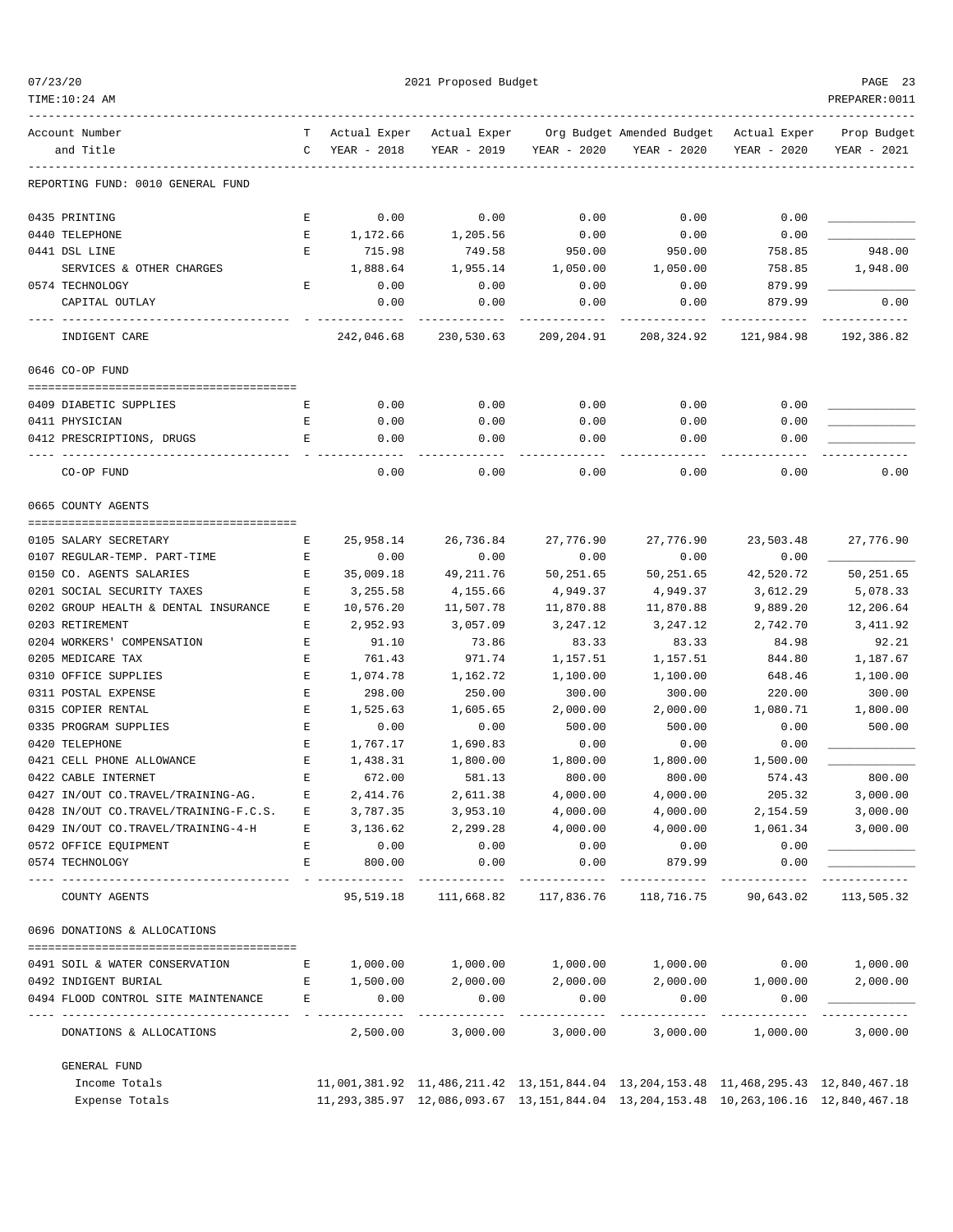| TIME:10:24 AM                                           |              |                   |                           |           |                                                                                |                           | PREPARER: 0011            |
|---------------------------------------------------------|--------------|-------------------|---------------------------|-----------|--------------------------------------------------------------------------------|---------------------------|---------------------------|
| Account Number                                          |              |                   |                           |           | T Actual Exper Actual Exper Org Budget Amended Budget Actual Exper Prop Budget |                           |                           |
| and Title                                               |              | C YEAR - 2018     |                           |           | YEAR - 2019 YEAR - 2020 YEAR - 2020                                            | YEAR - 2020               | YEAR - 2021               |
| REPORTING FUND: 0011 COURTHOUSE SECURITY                |              |                   |                           |           |                                                                                |                           |                           |
| 0300 CASH                                               |              |                   |                           |           |                                                                                |                           |                           |
| 0111 BEGINNING CASH BALANCE                             | I.           |                   | $0.00$ 0.00               |           | 27,200.00 27,200.00 0.00                                                       |                           | 26,650.00<br>------------ |
| CASH                                                    |              | 0.00              | 0.00                      | 27,200.00 | 27,200.00                                                                      | 0.00                      | 26,650.00                 |
| 0340 FEES OF OFFICE                                     |              |                   |                           |           |                                                                                |                           |                           |
| 0600 COUNTY CLERK FEES<br>$\mathbf{I}$ and $\mathbf{I}$ |              |                   |                           |           | $9,688.73$ $10,187.11$ $4,000.00$ $4,000.00$ $12,601.58$                       |                           | 4,000.00                  |
| 0650 DISTRICT CLERK FEES                                | $\mathbf{I}$ | 2,604.05 2,557.63 |                           | 2,200.00  | 2,200.00                                                                       | 2,315.76                  | 2,200.00                  |
| 0651 JUSTICE OF PEACE FEES                              | $\mathbf{I}$ | 3,067.29          | 2,725.27                  | 2,100.00  | 2,100.00                                                                       | 1,293.96                  | 2,100.00                  |
| FEES OF OFFICE                                          |              |                   | 15,360.07    15,470.01    | 8,300.00  | 8,300.00                                                                       | ------------<br>16,211.30 | -----------<br>8,300.00   |
| 0360 INTEREST EARNINGS                                  |              |                   |                           |           |                                                                                |                           |                           |
|                                                         |              |                   |                           |           |                                                                                |                           |                           |
| 0100 INTEREST EARNINGS                                  | $\mathbf{I}$ |                   |                           |           | $110.31$ $251.78$ $0.00$ $0.00$ $215.26$                                       |                           | 50.00                     |
| INTEREST EARNINGS                                       |              | 110.31            | 251.78                    | 0.00      | 0.00                                                                           | 215.26                    | 50.00                     |
| 0435 COURTHOUSE SECURITY PART TIME                      |              |                   |                           |           |                                                                                |                           |                           |
| 0107 PART TIME                                          | E            | 0.00              | 0.00                      |           | 35,500.00 35,500.00                                                            | 0.00                      | 35,000.00                 |
| COURTHOUSE SECURITY PART TIME                           |              | 0.00              | 0.00                      |           | 35,500.00 35,500.00                                                            |                           | $0.00$ 35,000.00          |
| 0510 COURTHOUSE SECURITY EQUIP                          |              |                   |                           |           |                                                                                |                           |                           |
| 0571 EOUIPMENT                                          | E            |                   | 4, 257.50 27, 659.80 0.00 |           |                                                                                | 0.00 1,500.00             |                           |
| COURTHOUSE SECURITY EQUIP                               |              |                   | 4, 257.50 27, 659.80      | 0.00      |                                                                                | $0.00$ 1,500.00           | 0.00                      |
| 0560 BAILIFF                                            |              |                   |                           |           |                                                                                |                           |                           |
| 0130 SALARY/BAILIFF                                     | E            | 0.00              | 0.00                      | 0.00      | 0.00                                                                           | 0.00                      |                           |
| 0201 SOCIAL SECURITY                                    | E            | 0.00              | 0.00                      | 0.00      | 0.00                                                                           | 0.00                      |                           |
| 0203 RETIREMENT                                         | E            | 0.00              | 0.00                      | 0.00      | 0.00                                                                           | 0.00                      |                           |
| 0204 WORKER'S COMPENSATION                              | E            | 0.00              | 0.00                      | 0.00      | 0.00                                                                           | 0.00                      |                           |
| 0205 MEDICARE                                           | E            | 0.00              | 0.00                      | 0.00      | 0.00                                                                           | 0.00                      |                           |
| 0427 BAILIFF CONT.ED./OUT OF COUNTY                     | E            | 0.00              | 0.00                      | 0.00      | 0.00                                                                           | 0.00                      |                           |
| BAILIFF                                                 |              | 0.00              | 0.00                      | 0.00      | 0.00                                                                           | 0.00                      | 0.00                      |
| COURTHOUSE SECURITY                                     |              |                   |                           |           |                                                                                |                           |                           |
| Income Totals                                           |              | 15,470.38         | 15,721.79                 | 35,500.00 | 35,500.00                                                                      | 16,426.56                 | 35,000.00                 |
| Expense Totals                                          |              | 4,257.50          | 27,659.80                 | 35,500.00 | 35,500.00                                                                      | 1,500.00                  | 35,000.00                 |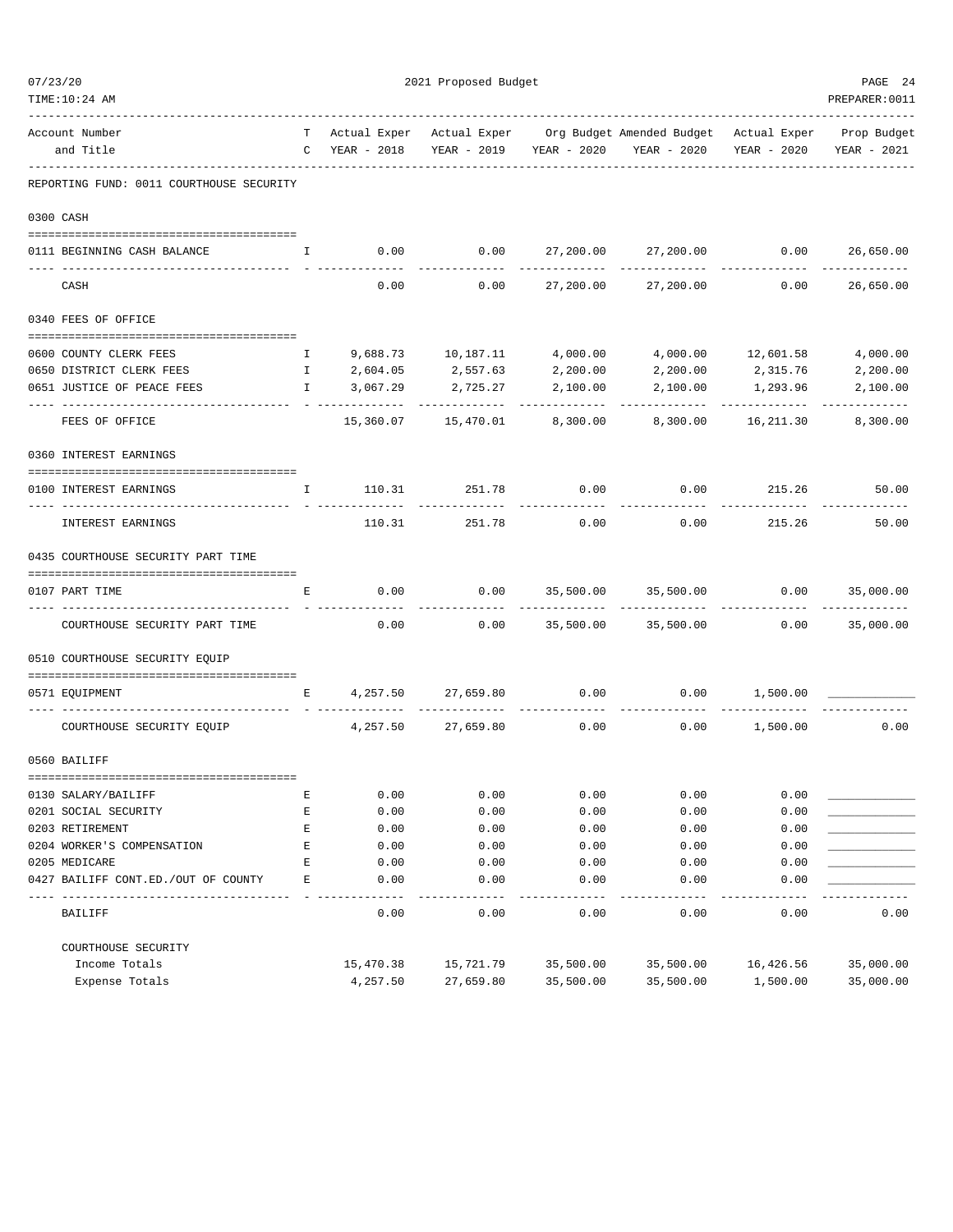| TIME:10:24 AM                                                                                                                                                                                                                                                                                                              |                                 |                    |                                    |                    |                                                                                                                                                             |                                     | PREPARER: 0011 |
|----------------------------------------------------------------------------------------------------------------------------------------------------------------------------------------------------------------------------------------------------------------------------------------------------------------------------|---------------------------------|--------------------|------------------------------------|--------------------|-------------------------------------------------------------------------------------------------------------------------------------------------------------|-------------------------------------|----------------|
| Account Number<br>and Title                                                                                                                                                                                                                                                                                                |                                 |                    |                                    |                    | T Actual Exper Actual Exper Org Budget Amended Budget Actual Exper Prop Budget<br>C YEAR - 2018 YEAR - 2019 YEAR - 2020 YEAR - 2020 YEAR - 2020 YEAR - 2021 |                                     |                |
| -----------<br>REPORTING FUND: 0012 CO.CLK.VITAL STAT.FEE                                                                                                                                                                                                                                                                  |                                 |                    |                                    |                    |                                                                                                                                                             |                                     |                |
| 0300 CASH                                                                                                                                                                                                                                                                                                                  |                                 |                    |                                    |                    |                                                                                                                                                             |                                     |                |
| 0112 BEGINNING CASH BALANCE                                                                                                                                                                                                                                                                                                | $\mathbf{I}$ and $\mathbf{I}$ . |                    |                                    |                    | $0.00$ $0.00$ $3,500.00$ $3,500.00$ $0.00$                                                                                                                  |                                     | 2,995.00       |
| CASH                                                                                                                                                                                                                                                                                                                       |                                 | 0.00               | ----------                         |                    | $0.00$ $3,500.00$ $3,500.00$                                                                                                                                | 0.00                                | 2,995.00       |
| 0360 INTEREST EARNINGS                                                                                                                                                                                                                                                                                                     |                                 |                    |                                    |                    |                                                                                                                                                             |                                     |                |
| 0100 INTEREST EARNINGS<br>$\mathbf{I}$ and $\mathbf{I}$ and $\mathbf{I}$ and $\mathbf{I}$ and $\mathbf{I}$ and $\mathbf{I}$ and $\mathbf{I}$ and $\mathbf{I}$ and $\mathbf{I}$ and $\mathbf{I}$ and $\mathbf{I}$ and $\mathbf{I}$ and $\mathbf{I}$ and $\mathbf{I}$ and $\mathbf{I}$ and $\mathbf{I}$ and $\mathbf{I}$ and |                                 |                    | $5.47$ $9.30$ 0.00                 |                    | 0.00                                                                                                                                                        | $6.05$ $5.00$                       |                |
| INTEREST EARNINGS                                                                                                                                                                                                                                                                                                          |                                 | 5.47               | 9.30                               | 0.00               | 0.00                                                                                                                                                        | 6.05                                | 5.00           |
| 0370 MISCELLANEOUS INCOME                                                                                                                                                                                                                                                                                                  |                                 |                    |                                    |                    |                                                                                                                                                             |                                     |                |
| 0134 CO.CLK.VITAL STAT.FEE<br>---------------  - -------                                                                                                                                                                                                                                                                   |                                 |                    | $I = 1,045.00$ $1,207.00$ $500.00$ |                    |                                                                                                                                                             | 500.00 679.00 500.00<br>----------- |                |
| MISCELLANEOUS INCOME                                                                                                                                                                                                                                                                                                       |                                 |                    | 1,045.00 1,207.00                  | 500.00             |                                                                                                                                                             | 500.00 679.00                       | 500.00         |
| 0403 CO.CLK. VITAL STATS.                                                                                                                                                                                                                                                                                                  |                                 |                    |                                    |                    |                                                                                                                                                             |                                     |                |
| 0310 OFFICE SUPPLIES                                                                                                                                                                                                                                                                                                       | E                               |                    |                                    |                    | $1,919.00$ $2,185.89$ $3,000.00$ $3,000.00$ $4,332.80$ $2,500.00$                                                                                           |                                     |                |
| 0427 OUT OF COUNTY TRAVEL<br><b>Experimental Service Report</b>                                                                                                                                                                                                                                                            |                                 | 672.08             |                                    |                    | $1,269.96$ $1,000.00$ $1,000.00$                                                                                                                            | 0.00                                | 1,000.00       |
| 0574 COMPUTER EQUIPMENT<br>--------------                                                                                                                                                                                                                                                                                  | Е                               | 0.00<br>---------- | 0.00<br>_____________              | 0.00<br>---------- | 0.00<br>------------                                                                                                                                        | 0.00                                | ---------      |
| CO.CLK. VITAL STATS.                                                                                                                                                                                                                                                                                                       |                                 |                    |                                    |                    | 2,591.08 3,455.85 4,000.00 4,000.00 4,332.80 3,500.00                                                                                                       |                                     |                |
| CO. CLK. VITAL STAT. FEE                                                                                                                                                                                                                                                                                                   |                                 |                    |                                    |                    |                                                                                                                                                             |                                     |                |
| Income Totals                                                                                                                                                                                                                                                                                                              |                                 |                    |                                    |                    | $1,050.47$ $1,216.30$ $4,000.00$ $4,000.00$ $685.05$                                                                                                        |                                     | 3,500.00       |
| Expense Totals                                                                                                                                                                                                                                                                                                             |                                 | 2,591.08           | 3,455.85                           | 4,000.00           |                                                                                                                                                             | 4,000.00 4,332.80                   | 3,500.00       |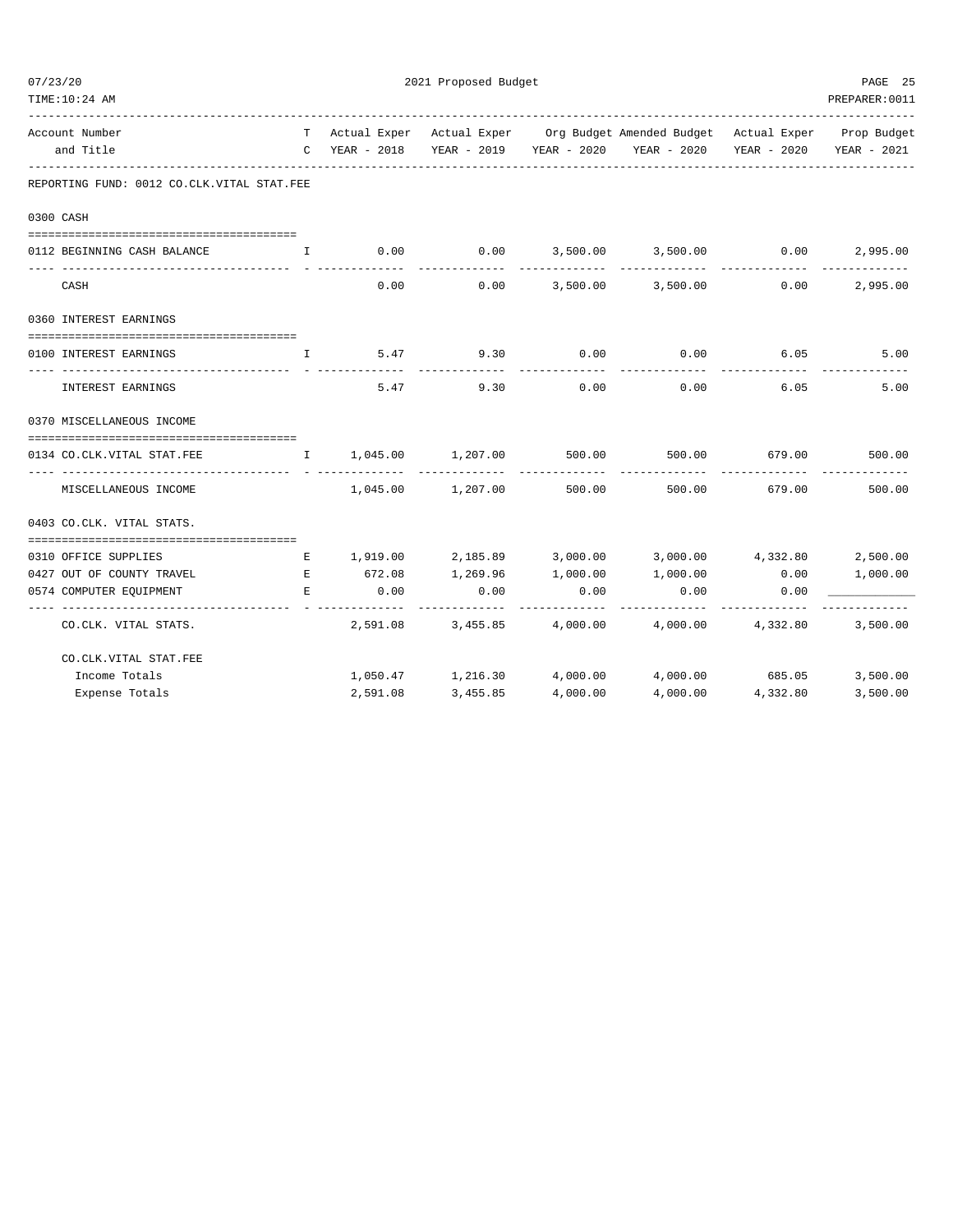| 07/23/20 |                                                |                                                |          | 2021 Proposed Budget |                               |                                                                                |          | PAGE 26             |
|----------|------------------------------------------------|------------------------------------------------|----------|----------------------|-------------------------------|--------------------------------------------------------------------------------|----------|---------------------|
|          | TIME:10:24 AM                                  |                                                |          |                      |                               |                                                                                |          | PREPARER: 0011      |
|          | Account Number                                 |                                                |          |                      |                               | T Actual Exper Actual Exper Org Budget Amended Budget Actual Exper Prop Budget |          |                     |
|          | and Title<br>-----------------                 |                                                |          |                      |                               | C YEAR - 2018 YEAR - 2019 YEAR - 2020 YEAR - 2020 YEAR - 2020 YEAR - 2021      |          |                     |
|          | REPORTING FUND: 0013 BAIL BONDS TRUST FUND     |                                                |          |                      |                               |                                                                                |          |                     |
|          | 0300 CASH                                      |                                                |          |                      |                               |                                                                                |          |                     |
|          | 0113 BEGINNING CASH BALANCE                    | $\mathbf{I}$ . The state $\mathbf{I}$          | 0.00     | 0.00                 | 0.00                          | 0.00                                                                           | 0.00     |                     |
|          | CASH                                           |                                                | 0.00     | 0.00                 | . _ _ _ _ _ _ _ _ _ _<br>0.00 | ------------<br>0.00                                                           | 0.00     | 0.00                |
|          | 0345 BONDS                                     |                                                |          |                      |                               |                                                                                |          |                     |
|          | 0113 SURETY BAIL BOND FEE                      |                                                |          |                      |                               |                                                                                |          | 7,000.00            |
|          | <b>BONDS</b>                                   |                                                | 7,185.00 |                      |                               | $7,470.00$ $4,000.00$ $4,000.00$ $6,375.00$                                    |          | 7,000.00            |
|          | 0370 MISCELLANEOUS                             |                                                |          |                      |                               |                                                                                |          |                     |
|          | 0130 REFUNDS & MISCELLANEOUS                   | $\mathbf{I}$ and $\mathbf{I}$ and $\mathbf{I}$ | 0.00     | 0.00                 | 0.00                          | $0.00$ 0.00                                                                    |          |                     |
|          | 0132 TEMPORARY BOND SECURITY<br>-------------- | $\mathbf{I}$                                   | 0.00     | 0.00                 | 0.00                          | 0.00                                                                           | 0.00     |                     |
|          | MISCELLANEOUS                                  |                                                | 0.00     | 0.00                 | 0.00                          | 0.00                                                                           | 0.00     | 0.00                |
|          | 0498 BAIL BOND FEE EXPENSE                     |                                                |          |                      |                               |                                                                                |          |                     |
|          | 0489 10% TO STATE COMPTROLLER                  |                                                |          | E 7,575.00 6,915.00  | 4,000.00                      | 4,000.00 6,180.00                                                              |          | 7,000.00            |
|          | BAIL BOND FEE EXPENSE                          |                                                |          |                      |                               | $7,575.00$ 6,915.00 4,000.00 4,000.00 6,180.00                                 |          | -------<br>7,000.00 |
|          | BAIL BONDS TRUST FUND                          |                                                |          |                      |                               |                                                                                |          |                     |
|          | Income Totals                                  |                                                |          |                      |                               | $7,185.00$ $7,470.00$ $4,000.00$ $4,000.00$ $6,375.00$                         |          | 7,000.00            |
|          | Expense Totals                                 |                                                | 7,575.00 | 6,915.00             | 4,000.00                      | 4,000.00                                                                       | 6,180.00 | 7,000.00            |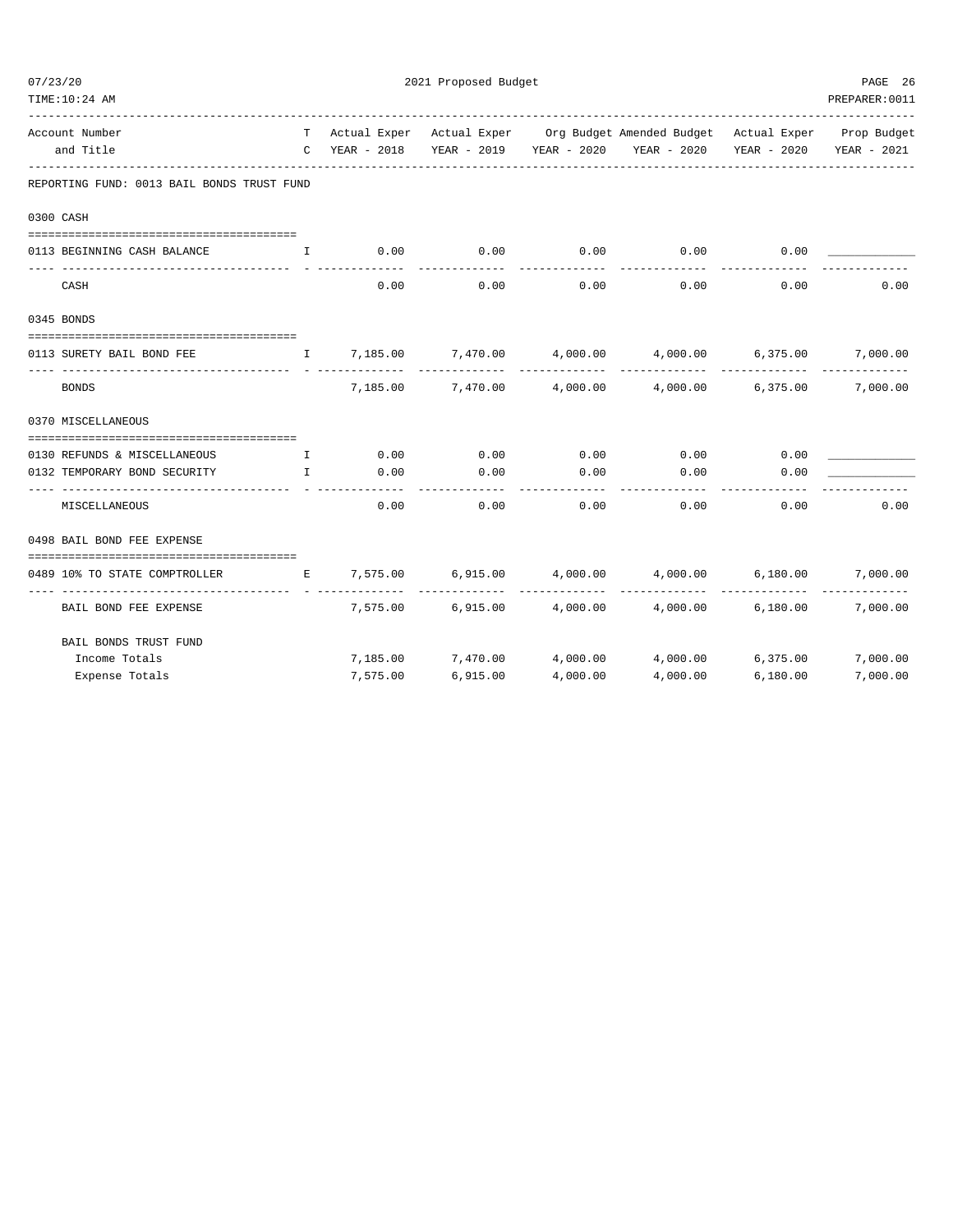| 2021 Proposed Budget<br>07/23/20                                 |                                     |          |                                     |                           |                                                                                |                 | PAGE 27                |
|------------------------------------------------------------------|-------------------------------------|----------|-------------------------------------|---------------------------|--------------------------------------------------------------------------------|-----------------|------------------------|
| TIME: 10:24 AM                                                   |                                     |          |                                     |                           |                                                                                |                 | PREPARER: 0011         |
| Account Number                                                   |                                     |          |                                     |                           | T Actual Exper Actual Exper Org Budget Amended Budget Actual Exper Prop Budget |                 |                        |
| and Title                                                        |                                     |          |                                     |                           |                                                                                |                 | YEAR - 2021            |
| REPORTING FUND: 0014 JUSTICE CT.BLDG.SECURITY                    |                                     |          |                                     |                           |                                                                                |                 |                        |
| 0300 CASH                                                        |                                     |          |                                     |                           |                                                                                |                 |                        |
| 0114 BEGINNING CASH                                              | $\mathbf{I}$                        |          | $0.00$ $0.00$ $2,850.00$ $2,850.00$ |                           |                                                                                | $0.00$ 3,650.00 |                        |
| CASH                                                             |                                     | 0.00     |                                     |                           | ------------------------------<br>$0.00$ 2,850.00 2,850.00 0.00                | -------------   | 3,650.00               |
| 0370 MISCELLANEOUS INCOME                                        |                                     |          |                                     |                           |                                                                                |                 |                        |
|                                                                  | $\mathbf{I}$                        |          | 508.40 559.68 300.00                |                           |                                                                                | 300.00 577.06   | 500.00                 |
| 0455 JP1 SECURITY FEE<br>0456 JP2 SECURITY FEE                   | $\mathbb{I}$                        | 170.64   |                                     | 30.50 150.00              | 150.00                                                                         | 64.32           | 150.00                 |
| 0457 JP3 SECURITY FEE                                            | $\mathbf{I}$                        | 337.37   | 317.26                              | 200.00                    | 200.00                                                                         | 151.90 200.00   |                        |
| MISCELLANEOUS INCOME                                             |                                     | 1,016.41 | ---------- --------------<br>907.44 | 650.00                    | 650.00                                                                         | 793.28          | 850.00                 |
| 0435 JUSTICE CT.BLDG.EXP.                                        |                                     |          |                                     |                           |                                                                                |                 |                        |
|                                                                  |                                     |          |                                     |                           |                                                                                |                 |                        |
| 0320 JP1 SECURITY EXPENSE                                        | Е                                   | 0.00     | 0.00                                |                           | $1,000.00$ $1,000.00$ 0.00                                                     |                 | 1,000.00               |
| 0321 JP2 SECURITY EXPENSE                                        | <b>Experience of the Experience</b> | 0.00     | 0.00                                | 1,000.00                  | 1,000.00                                                                       | 0.00            | 1,000.00               |
| 0322 JP3 SECURITY EXPENSE<br>--------------------------------- - | E                                   | 0.00     | 0.00                                | 1,500.00<br>------------- | 1,500.00<br>-------------                                                      | 0.00            | 2,500.00<br>---------- |
| JUSTICE CT.BLDG.EXP.                                             |                                     | 0.00     | 0.00                                |                           | 3,500.00 3,500.00                                                              | 0.00            | 4,500.00               |
| JUSTICE CT.BLDG.SECURITY                                         |                                     |          |                                     |                           |                                                                                |                 |                        |
| Income Totals                                                    |                                     |          |                                     |                           | $1,016.41$ $907.44$ $3,500.00$ $3,500.00$ $793.28$ $4,500.00$                  |                 |                        |
| Expense Totals                                                   |                                     | 0.00     | 0.00                                | 3,500.00                  | 3,500.00                                                                       | 0.00            | 4,500.00               |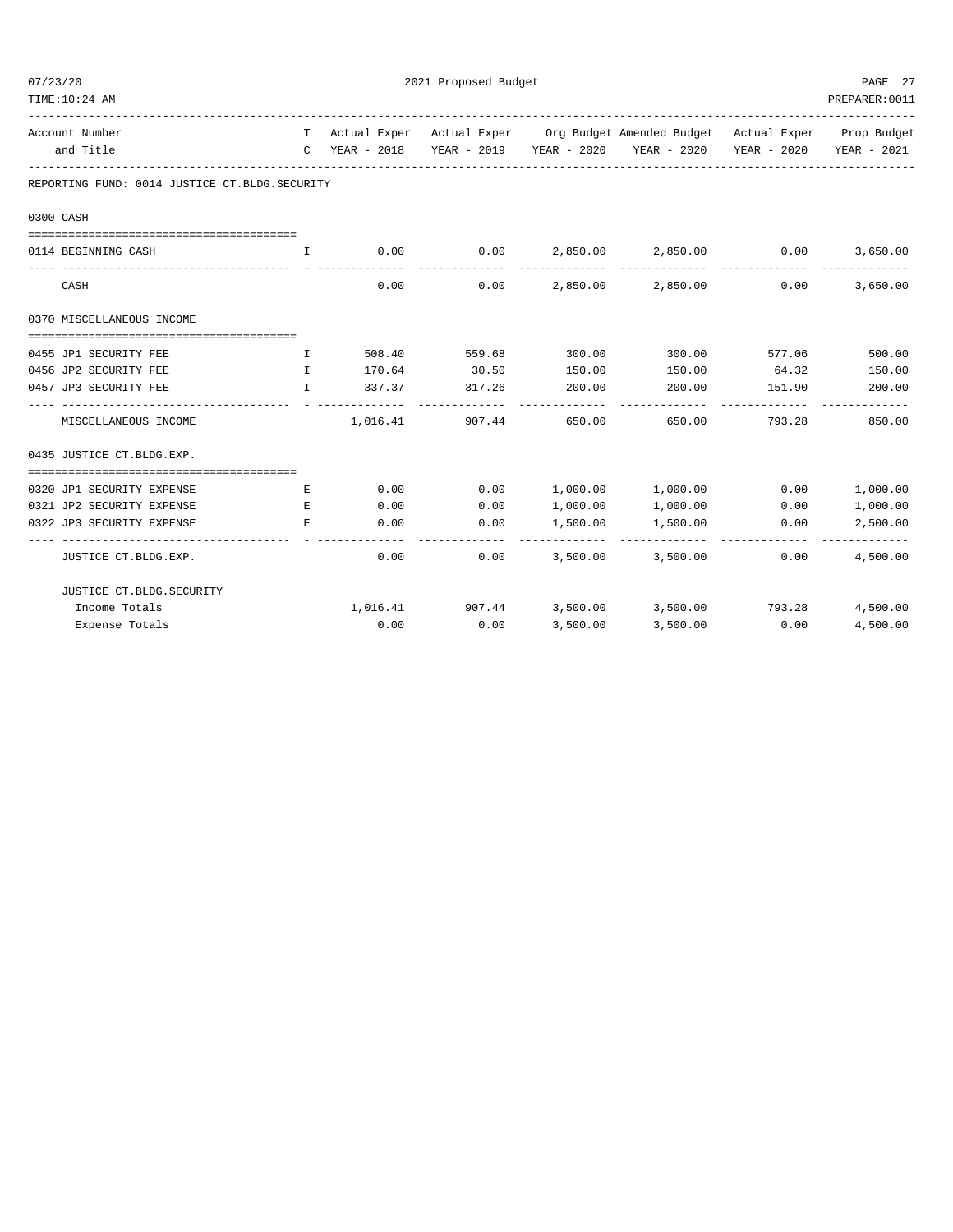| 07/23/20                                         | 2021 Proposed Budget                        |        |      |                    |                                                                              |                   | PAGE 28         |
|--------------------------------------------------|---------------------------------------------|--------|------|--------------------|------------------------------------------------------------------------------|-------------------|-----------------|
| TIME:10:24 AM                                    |                                             |        |      |                    |                                                                              |                   | PREPARER: 0011  |
| Account Number                                   | T                                           |        |      |                    | Actual Exper Actual Exper Org Budget Amended Budget Actual Exper Prop Budget |                   |                 |
| and Title                                        | $\mathbb{C}$                                |        |      |                    | YEAR - 2018 YEAR - 2019 YEAR - 2020 YEAR - 2020 YEAR - 2020                  |                   | YEAR - 2021     |
| REPORTING FUND: 0016 CO.JUDGE EXCESS SUPP.       |                                             |        |      |                    |                                                                              |                   |                 |
| 0300 CASH                                        |                                             |        |      |                    |                                                                              |                   |                 |
|                                                  |                                             |        |      |                    |                                                                              |                   |                 |
| 0116 BEGINNING CASH BALANCE                      | . The contract of the state $\mathbf{I}$ is | 0.00   |      |                    | $0.00$ $3,000.00$ $3,000.00$ $0.00$                                          |                   | 2,700.00        |
| CASH                                             |                                             | 0.00   | 0.00 | ------------       | 3,000.00 3,000.00                                                            | 0.00              | 2,700.00        |
|                                                  |                                             |        |      |                    |                                                                              |                   |                 |
| 0370 MISCELLANEOUS INCOME                        |                                             |        |      |                    |                                                                              |                   |                 |
|                                                  |                                             |        |      |                    |                                                                              |                   |                 |
| 0149 CO. JUDGE EXCESS SUPP.                      | $\mathbf{I}$                                | 246.29 | 0.00 | 0.00               | 0.00                                                                         | 0.00              |                 |
| MISCELLANEOUS INCOME                             |                                             | 246.29 | 0.00 | ----------<br>0.00 | ----------<br>0.00                                                           | 0.00              | 0.00            |
| 0400 CO. JUDGE EXCESS SUPP.                      |                                             |        |      |                    |                                                                              |                   |                 |
| 0310 OFFICE SUPPLIES                             | Е                                           | 0.00   | 0.00 |                    | 300.00 453.84                                                                |                   | 742.02 1,000.00 |
| 0311 POSTAL EXPENSE                              | Е                                           |        | 0.00 | 1,500.00           | 1,500.00 541.20                                                              |                   | 1,500.00        |
| 0427 OUT OF COUNTY TRAVEL                        | Е                                           | 0.00   | 0.00 | 500.00             | 500.00                                                                       | 0.00              |                 |
| 0572 OFFICE EOUIPMENT                            | Е                                           | 0.00   | 0.00 | 400.00             | 400.00                                                                       | 0.00              | 200.00          |
| 0590 COUNTY JUDGE BOOKS                          | E.                                          | 113.00 | 0.00 | 300.00             | 146.16                                                                       | 112.00            |                 |
| ----------------------<br>CO. JUDGE EXCESS SUPP. |                                             | 113.00 | 0.00 |                    | 3,000.00 3,000.00 1,395.22                                                   |                   | 2,700.00        |
| CO.JUDGE EXCESS SUPP.                            |                                             |        |      |                    |                                                                              |                   |                 |
| Income Totals                                    |                                             | 246.29 |      |                    | $0.00$ $3,000.00$ $3,000.00$                                                 | 0.00              | 2,700.00        |
| Expense Totals                                   |                                             | 113.00 | 0.00 | 3,000.00           |                                                                              | 3,000.00 1,395.22 | 2,700.00        |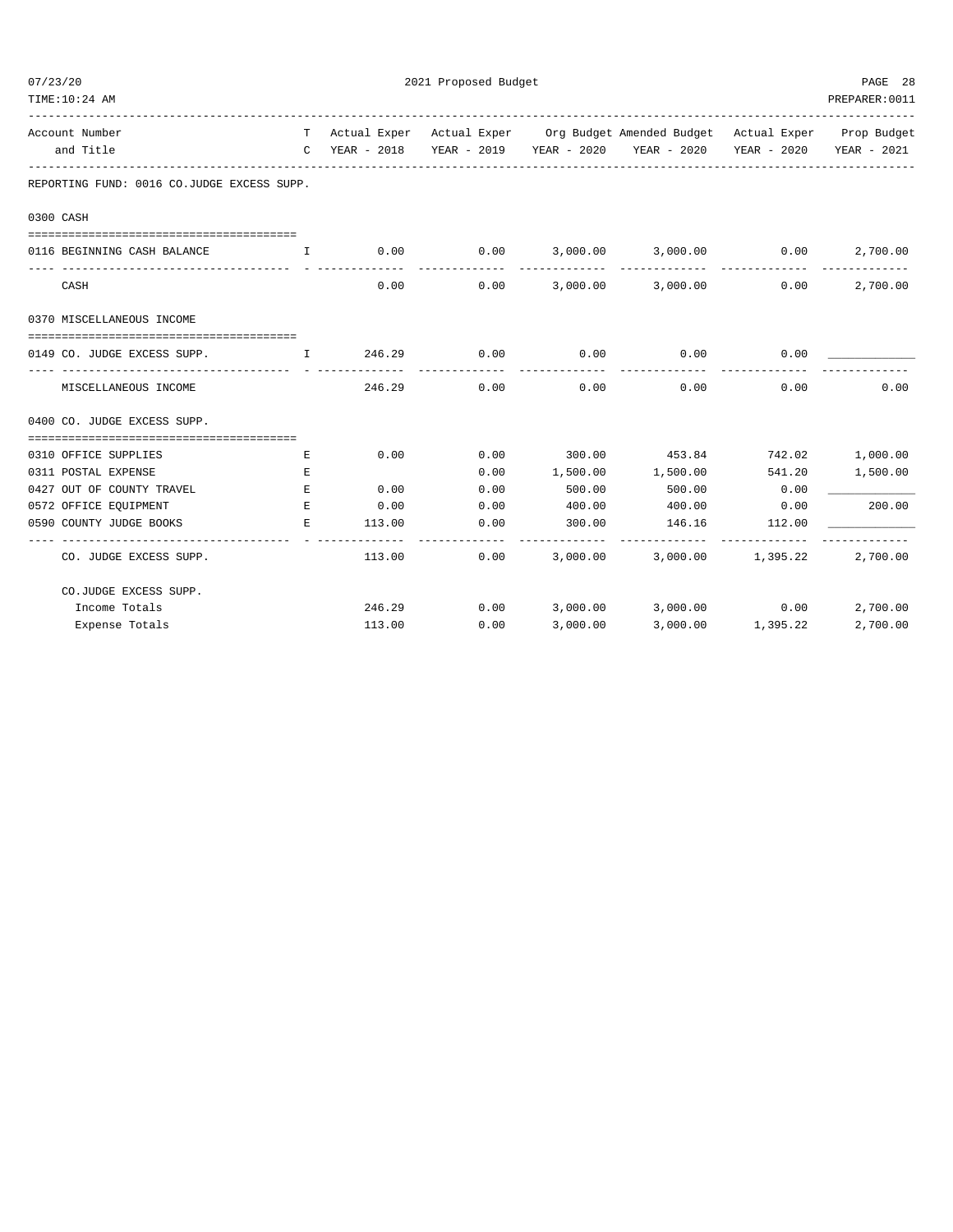| 2021 Proposed Budget<br>07/23/20                                                                  |  |          |               |              |                                                                                | PAGE 29       |                 |
|---------------------------------------------------------------------------------------------------|--|----------|---------------|--------------|--------------------------------------------------------------------------------|---------------|-----------------|
| TIME:10:24 AM                                                                                     |  |          |               |              |                                                                                |               | PREPARER: 0011  |
| Account Number                                                                                    |  |          |               |              | T Actual Exper Actual Exper Org Budget Amended Budget Actual Exper Prop Budget |               |                 |
| and Title                                                                                         |  |          |               |              | C YEAR - 2018 YEAR - 2019 YEAR - 2020 YEAR - 2020 YEAR - 2020                  |               | YEAR - 2021     |
| REPORTING FUND: 0017 PROBATE JUDGES EDUCATION                                                     |  |          |               |              |                                                                                |               |                 |
| 0300 CASH                                                                                         |  |          |               |              |                                                                                |               |                 |
|                                                                                                   |  |          |               |              |                                                                                |               |                 |
| 0117 BEGINNING CASH BALANCE THE I                                                                 |  |          |               |              | $0.00$ $0.00$ $1,450.00$ $1,450.00$ $0.00$ $1,450.00$                          |               |                 |
| CASH                                                                                              |  | 0.00     |               |              | $0.00$ 1,450.00 1,450.00                                                       |               | $0.00$ 1,450.00 |
| 0340 FEES OF OFFICE                                                                               |  |          |               |              |                                                                                |               |                 |
| 0131 PROBATE JUDGES EDUCATION                                                                     |  |          |               |              | I 660.47 535.00 150.00 150.00 545.02 150.00                                    |               |                 |
| FEES OF OFFICE                                                                                    |  |          | ------------- | ------------ | ____________<br>660.47 535.00 150.00 150.00 545.02 150.00                      | ------------- |                 |
| 0370 MISCELLANEOUS                                                                                |  |          |               |              |                                                                                |               |                 |
| ------------------------------------<br>0130 REFUNDS & MISCELLANEOUS 1 0.00 775.33 0.00 0.00 0.00 |  |          |               |              |                                                                                |               |                 |
| MISCELLANEOUS                                                                                     |  | 0.00     | 775.33 0.00   |              | --------------<br>0.00                                                         | 0.00          | 0.00            |
| 0400 PROBATE JUDGES EDUCATION                                                                     |  |          |               |              |                                                                                |               |                 |
| 0427 OUT OF COUNTY TRAVEL                                                                         |  |          |               |              | E $1,475.44$ 0.00 1,600.00 1,600.00 0.00 1,600.00                              |               |                 |
| PROBATE JUDGES EDUCATION                                                                          |  |          |               |              | $1,475.44$ $0.00$ $1,600.00$ $1,600.00$ $0.00$ $1,600.00$                      |               | -------------   |
| PROBATE JUDGES EDUCATION                                                                          |  |          |               |              |                                                                                |               |                 |
| Income Totals                                                                                     |  |          |               |              | 660.47 1,310.33 1,600.00 1,600.00 545.02 1,600.00                              |               |                 |
| Expense Totals                                                                                    |  | 1,475.44 | 0.00          | 1,600.00     | 1,600.00                                                                       | 0.00          | 1,600.00        |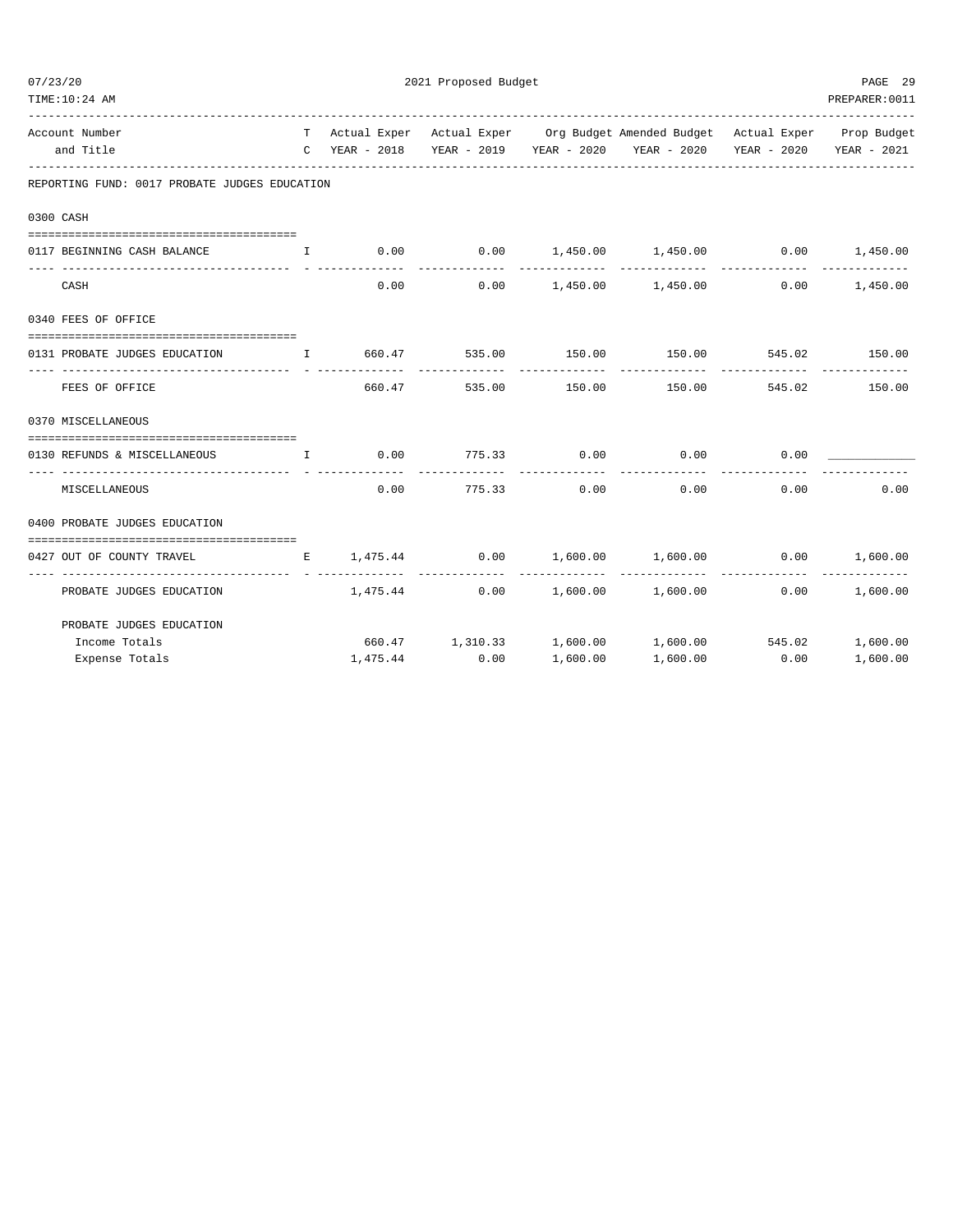| TIME:10:24 AM                  |                                             |                    |               |                                  |           |                                                                                             |                          | PREPARER: 0011 |
|--------------------------------|---------------------------------------------|--------------------|---------------|----------------------------------|-----------|---------------------------------------------------------------------------------------------|--------------------------|----------------|
| Account Number<br>and Title    |                                             | T –                | C YEAR - 2018 | YEAR - 2019 YEAR - 2020          |           | Actual Exper Actual Exper Org Budget Amended Budget Actual Exper Prop Budget<br>YEAR - 2020 | YEAR - 2020              | YEAR - 2021    |
|                                | REPORTING FUND: 0018 CO.CLERK RECORD MNGMT. |                    |               |                                  |           |                                                                                             |                          |                |
| 0300 CASH                      |                                             |                    |               |                                  |           |                                                                                             |                          |                |
|                                |                                             |                    |               |                                  |           |                                                                                             |                          |                |
| 0118 BEGINNING CASH BALANCE    |                                             | $\mathbf{I}$       | 0.00          | 0.00                             |           | 40,174.19  40,174.19  0.00  34,993.23                                                       |                          |                |
| CASH                           |                                             |                    | 0.00          | 0.00                             | 40,174.19 | 40,174.19                                                                                   | 0.00                     | 34,993.23      |
| 0360 INTEREST EARNINGS         |                                             |                    |               |                                  |           |                                                                                             |                          |                |
|                                |                                             |                    |               |                                  |           |                                                                                             |                          |                |
| 0100 INTEREST EARNINGS         |                                             | Ι.                 | 53.59         | 133.78                           | 100.00    | 100.00                                                                                      | 98.87                    | 50.00          |
| INTEREST EARNINGS              |                                             |                    | 53.59         | 133.78                           | 100.00    | 100.00                                                                                      | 98.87                    | 50.00          |
| 0370 MISCELLANEOUS INCOME      |                                             |                    |               |                                  |           |                                                                                             |                          |                |
|                                |                                             |                    |               |                                  |           |                                                                                             |                          |                |
| 0130 REFUNDS & MISCELLANEOUS   |                                             | $\mathbb{I}$       | 0.00          | 0.00                             | 0.00      | 0.00                                                                                        | 0.00                     |                |
| 0131 SUBSCRIPTION/IMAGES FEES  |                                             | Ι.<br>$\mathbf{I}$ |               | 79,261.32 67,899.70 55,015.11    | 0.00      | 0.00                                                                                        | 6,701.00                 | 2,500.00       |
| 0133 CO.CLERK PRESERVE REC FEE |                                             |                    |               |                                  |           | 55,015.11                                                                                   | 65,258.55<br>----------- | 55,000.00      |
| MISCELLANEOUS INCOME           |                                             |                    |               | 79,261.32 67,899.70              | 55,015.11 |                                                                                             | 55,015.11 71,959.55      | 57,500.00      |
| 0402 CO.CLERK RECORD MNGMT.    |                                             |                    |               |                                  |           |                                                                                             |                          |                |
| 0103 SALARY ASSISTANT          |                                             | Е                  | 21,888.68     | 29,022.48                        | 25,223.00 | 25, 223.00                                                                                  | 21,342.64                | 25, 223.00     |
| 0107 SALARY TEMP/EXTRA         |                                             | Е                  | 0.00          | 0.00                             | 0.00      | 0.00                                                                                        | 0.00                     |                |
| 0201 SOCIAL SECURITY TAXES     |                                             | Е                  | 1,182.65      | 1,514.72                         | 1,563.83  | 1,563.83                                                                                    | 1,323.30                 | 1,628.31       |
| 0202 GROUP HEALTH INSURANCE    |                                             | $\mathbf{E}% _{0}$ | 9,959.08      | 11,507.78                        | 11,870.88 | 11,870.88                                                                                   | 9,889.20                 | 12,206.64      |
| 0203 RETIREMENT                |                                             | Ε                  | 2,489.25      | 3,318.41                         | 2,948.57  | 2,948.57                                                                                    | 2,490.53                 | 380.82         |
| 0204 WORKERS COMPENSATION      |                                             | Е                  | 102.54        | 78.36                            | 75.67     | 75.67                                                                                       | 77.16                    | 84.04          |
| 0205 MEDICARE TAX              |                                             | Е                  | 276.58        | 354.19                           | 367.75    | 367.75                                                                                      | 309.54                   | 380.82         |
| 0310 OFFICE SUPPLIES           |                                             | Е                  | 415.75        | 0.00                             | 600.00    | 600.00                                                                                      | 176.53                   | 600.00         |
| 0312 IMAGING SYSTEM            |                                             | Е                  | 20,700.00     | 23, 263.00 51, 204.00 51, 204.00 |           |                                                                                             | 38,592.00                | 51,204.00      |
| 0315 COPIER MAINTENANCE        |                                             | Е                  | 435.60        | 479.16                           | 435.60    | 435.60                                                                                      | 527.08                   | 435.60         |
| 0420 TELEPHONE                 |                                             | Е                  | 0.00          | 0.00                             | 0.00      | 0.00                                                                                        | 0.00                     |                |
|                                | 0437 DIGITAL IMAGING OF MICROFILM           | Ε                  | 0.00          | 0.00                             | 0.00      | 0.00                                                                                        | 0.00                     |                |
| 0453 COMPUTER SOFTWARE         |                                             | E                  | 0.00          | 0.00                             | 0.00      | 0.00                                                                                        | 0.00                     |                |
| 0490 CO. CLERK MISCELLANEOUS   |                                             | Ε                  | 0.00          | 0.00                             | 500.00    | 500.00                                                                                      | 0.00                     |                |
| 0574 COMPUTER EQUIPMENT        |                                             | E                  | 258.50        | 0.00                             | 500.00    | 500.00                                                                                      | 0.00                     | 400.00         |
| CO.CLERK RECORD MNGMT.         |                                             |                    | 57,708.63     | 69,538.10                        | 95,289.30 | 95,289.30                                                                                   | 74,727.98                | 92,543.23      |
| CO. CLERK RECORD MNGMT.        |                                             |                    |               |                                  |           |                                                                                             |                          |                |
| Income Totals                  |                                             |                    | 79,314.91     | 68,033.48                        | 95,289.30 | 95,289.30                                                                                   | 72,058.42                | 92,543.23      |
| Expense Totals                 |                                             |                    | 57,708.63     | 69,538.10                        | 95,289.30 | 95,289.30                                                                                   | 74,727.98                | 92,543.23      |

07/23/20 PAGE 30 2021 Proposed Budget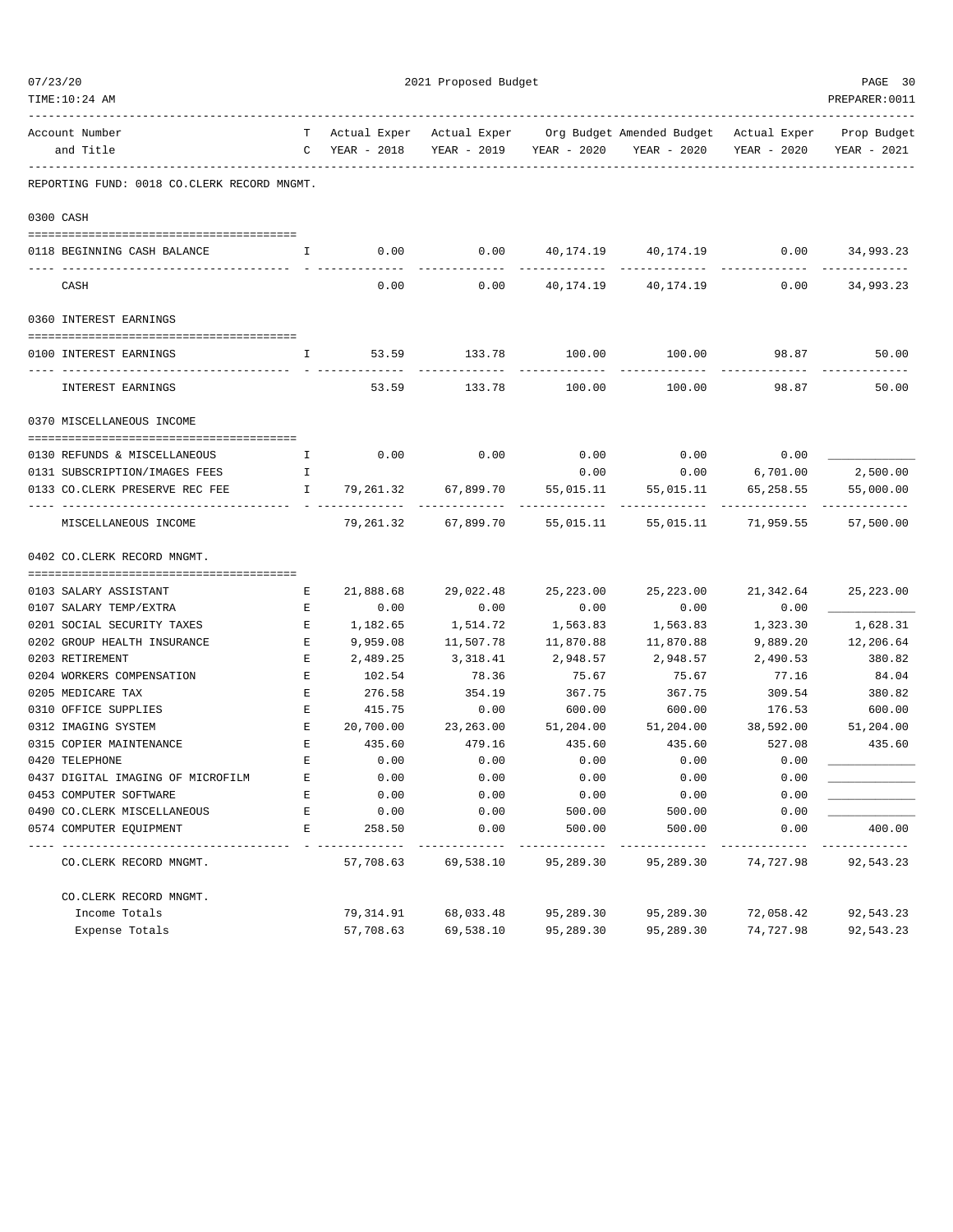|           | TIME:10:24 AM                                |                    |              |              |             |                           |                    | PREPARER: 0011 |
|-----------|----------------------------------------------|--------------------|--------------|--------------|-------------|---------------------------|--------------------|----------------|
|           | Account Number                               | т                  | Actual Exper | Actual Exper |             | Org Budget Amended Budget | Actual Exper       | Prop Budget    |
|           | and Title                                    | $\mathsf{C}$       | YEAR - 2018  | YEAR - 2019  | YEAR - 2020 | YEAR - 2020               | YEAR - 2020        | YEAR - 2021    |
|           | REPORTING FUND: 0019 DIST.CLK.RECORDS MNGMT. |                    |              |              |             |                           |                    |                |
| 0300 CASH |                                              |                    |              |              |             |                           |                    |                |
|           | 0119 BEGINNING CASH BALANCE                  | I.                 | 0.00         | 0.00         |             | 9,500.00 9,500.00         | 0.00               | 7,088.49       |
|           | CASH                                         |                    | 0.00         | 0.00         | 9,500.00    | 9,500.00                  | 0.00               | 7,088.49       |
|           | 0360 INTEREST EARNINGS                       |                    |              |              |             |                           |                    |                |
|           |                                              |                    |              |              |             |                           |                    |                |
|           | 0100 INTEREST EARNINGS                       | I                  | 8.81         | 27.75        | 0.00        | 0.00                      | 19.60              | 15.00          |
|           | INTEREST EARNINGS                            |                    | 8.81         | 27.75        | 0.00        | 0.00                      | 19.60              | 15.00          |
|           | 0370 MISCELLEANEOUS INCOME                   |                    |              |              |             |                           |                    |                |
|           |                                              |                    |              |              |             |                           |                    |                |
|           | 0136 DIST.CLK.PRES.REC.FEE                   | T.                 | 2,561.10     | 2,669.25     | 2,500.00    | 2,500.00                  | 2,544.14           | 2,500.00       |
|           | -- ----------------<br>MISCELLEANEOUS INCOME |                    | 2,561.10     | 2,669.25     | 2,500.00    | 2,500.00                  | 2,544.14           | 2,500.00       |
|           | 0450 DIST. CLERK REC. MNGMT.                 |                    |              |              |             |                           |                    |                |
|           |                                              |                    |              |              |             |                           |                    |                |
|           | 0107 SALARY TEMP/EXTRA                       | E                  | 0.00         | 0.00         | 0.00        | 0.00                      | 4,889.24           | 6,111.56       |
|           | 0201 SOCIAL SECURITY TAXES                   | E                  | 0.00         | 0.00         | 0.00        | 0.00                      | 294.98             | 352.42         |
|           | 0202 GROUP HEALTH & DENTAL INSURANCE         | E.                 |              |              | 0.00        | 0.00                      | 1,951.40           | 2,400.00       |
|           | 0203 RETIREMENT                              | E                  | 0.00         | 0.00         | 0.00        | 0.00                      | 571.35             | 654.51         |
|           | 0204 WORKERS COMPENSATION                    | $\mathbf{E}$       | 0.00         | 0.00         | 0.00        | 0.00                      | 0.00               |                |
|           | 0205 MEDICARE TAX                            | E                  | 0.00         | 0.00         | 0.00        | 0.00                      | 69.04              | 85.00          |
|           | 0310 OFFICE SUPPLIES                         | $\mathbf{E}$       | 0.00         | 0.00         | 0.00        | 0.00                      | 0.00               |                |
|           | 0400 RECORDS STORAGE SHELVING                | E                  | 0.00         | 0.00         | 6,000.00    | 6,000.00                  | 2,956.49           |                |
|           | 0435 PRINTING                                | $\mathbf{E}% _{0}$ | 0.00         | 0.00         | 0.00        | 0.00                      | 0.00               |                |
|           | 0572 OFFICE EQUIPMENT                        | E                  | 0.00         | 0.00         | 6,000.00    | 6,000.00                  | 0.00               |                |
|           | DIST. CLERK REC. MNGMT.                      |                    | 0.00         | 0.00         | 12,000.00   | 12,000.00                 | 10,732.50          | 9,603.49       |
|           | DIST.CLK.RECORDS MNGMT.                      |                    |              |              |             |                           |                    |                |
|           | Income Totals                                |                    | 2,569.91     | 2,697.00     | 12,000.00   |                           | 12,000.00 2,563.74 | 9,603.49       |
|           | Expense Totals                               |                    | 0.00         | 0.00         | 12,000.00   | 12,000.00                 | 10,732.50          | 9,603.49       |

07/23/20 2021 Proposed Budget PAGE 31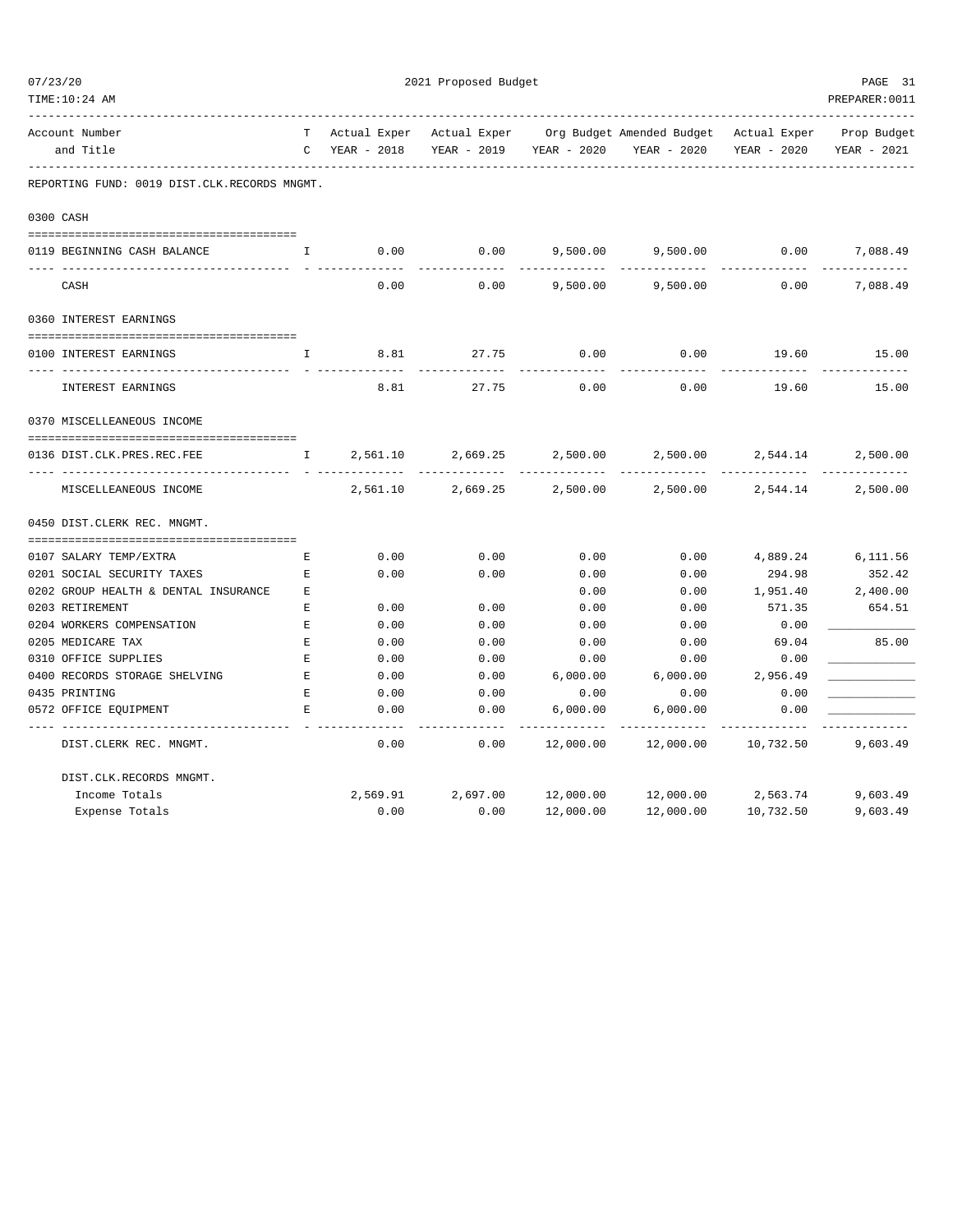| 07/23/20                                               |              | 2021 Proposed Budget |              |                             |                                        |             |                          |  |
|--------------------------------------------------------|--------------|----------------------|--------------|-----------------------------|----------------------------------------|-------------|--------------------------|--|
| TIME:10:24 AM                                          |              |                      |              |                             |                                        |             | PREPARER: 0011           |  |
| Account Number                                         |              | Actual Exper         | Actual Exper |                             | Org Budget Amended Budget Actual Exper |             | Prop Budget              |  |
| and Title                                              | $\mathbb{C}$ | YEAR - 2018          | YEAR - 2019  | YEAR - 2020                 | YEAR - 2020                            | YEAR - 2020 | YEAR - 2021              |  |
| REPORTING FUND: 0020 COUNTY OFFICES REC.MNGMT.         |              |                      |              |                             |                                        |             |                          |  |
| 0300 CASH                                              |              |                      |              |                             |                                        |             |                          |  |
| 0120 BEGINNING CASH BALANCE                            | Ι.           | 0.00                 | 0.00         | 5,258.42                    | 5,258.42                               | 0.00        | 6,737.24                 |  |
| CASH                                                   |              | 0.00                 | 0.00         | 5,258.42                    | 5,258.42                               | 0.00        | 6,737.24                 |  |
| 0360 INTEREST EARNINGS                                 |              |                      |              |                             |                                        |             |                          |  |
|                                                        |              |                      |              |                             |                                        |             |                          |  |
| 0100 INTEREST EARNINGS                                 | I.           | 38.01                | 105.62       | 50.00                       | 50.00                                  | 111.13      | 50.00                    |  |
| INTEREST EARNINGS                                      |              | 38.01                | 105.62       | 50.00                       | 50.00                                  | 111.13      | 50.00                    |  |
| 0370 MISCELLENEOUS INCOME                              |              |                      |              |                             |                                        |             |                          |  |
|                                                        |              |                      |              |                             |                                        |             |                          |  |
| 0135 CO.OFFICE REC.MNGMT.FEE<br>---- ----------------- | $\mathbb{I}$ | 12,072.58            | 24,728.03    | 12,477.51<br>-------------- | 12,477.51                              | 6,790.07    | 15,000.00<br>----------- |  |
| MISCELLENEOUS INCOME                                   |              | 12,072.58            | 24,728.03    | 12,477.51                   | 12,477.51                              | 6,790.07    | 15,000.00                |  |
| 0449 COUNTY OFFICES REC.MNGMT.                         |              |                      |              |                             |                                        |             |                          |  |
| 0103 SALARY ASSISTANT                                  | E            | 0.00                 | 0.00         | 0.00                        | 0.00                                   | 0.00        |                          |  |
| 0107 SALARY TEMP./EXTRA                                | Е            | 5,061.34             | 150.88       | 8,807.83                    | 8,807.83                               | 384.00      | 8,807.83                 |  |
| 0201 SOCIAL SECURITY TAXES                             | $\mathbf E$  | 310.04               | 9.35         | 529.75                      | 529.75                                 | 23.81       | 529.75                   |  |
| 0202 GROUP HEALTH INSURANCE                            | $\mathbf E$  | 264.64               | 0.94         | 0.00                        | 0.00                                   | 494.71      | 1,000.00                 |  |
| 0203 RETIREMENT                                        | $\mathbf E$  | 572.05               | 17.21        | 998.83                      | 998.83                                 | 45.27       | 998.83                   |  |
| 0204 WORKERS COMPENSATION                              | $\mathbf E$  | 28.26                | 0.00         | 25.63                       | 25.63                                  | 26.94       | 26.94                    |  |
| 0205 MEDICARE TAX                                      | $\mathbf E$  | 72.48                | 2.18         | 123.89                      | 123.89                                 | 5.57        | 123.89                   |  |
| 0310 OFFICE SUPPLIES                                   | $\mathbf E$  | 0.00                 | 0.00         | 0.00                        | 0.00                                   | 0.00        |                          |  |
| 0350 RECORDS DISPOSAL                                  | Е            | 1,939.46             | 2,038.66     | 2,000.00                    | 2,000.00                               | 3,644.50    | 5,000.00                 |  |
| 0400 RECORDS STORAGE SHELVING                          | Е            | 0.00                 | 0.00         | 0.00                        | 0.00                                   | 0.00        |                          |  |
| 0453 COMPUTER SOFTWARE MAINTENANCE                     | E            | 1,550.00             | 1,550.00     | 4,150.00                    | 4,150.00                               | 4,150.00    | 4,150.00                 |  |
| 0460 EQUIPMENT RENTAL                                  | Е            | 0.00                 | 0.00         | 0.00                        | 0.00                                   | 0.00        |                          |  |
| 0574 COMPUTER EOUIPMENT                                | E            | 0.00                 | 0.00         | 1,150.00                    | 1,150.00                               | 879.99      | 1,150.00                 |  |
| COUNTY OFFICES REC.MNGMT.                              |              | 9,798.27             | 3,769.22     | 17,785.93                   | 17,785.93                              | 9,654.79    | 21,787.24                |  |
| COUNTY OFFICES REC.MNGMT.                              |              |                      |              |                             |                                        |             |                          |  |
| Income Totals                                          |              | 12,110.59            | 24,833.65    | 17,785.93                   | 17,785.93                              | 6,901.20    | 21,787.24                |  |
| Expense Totals                                         |              | 9,798.27             | 3,769.22     | 17,785.93                   | 17,785.93                              | 9,654.79    | 21,787.24                |  |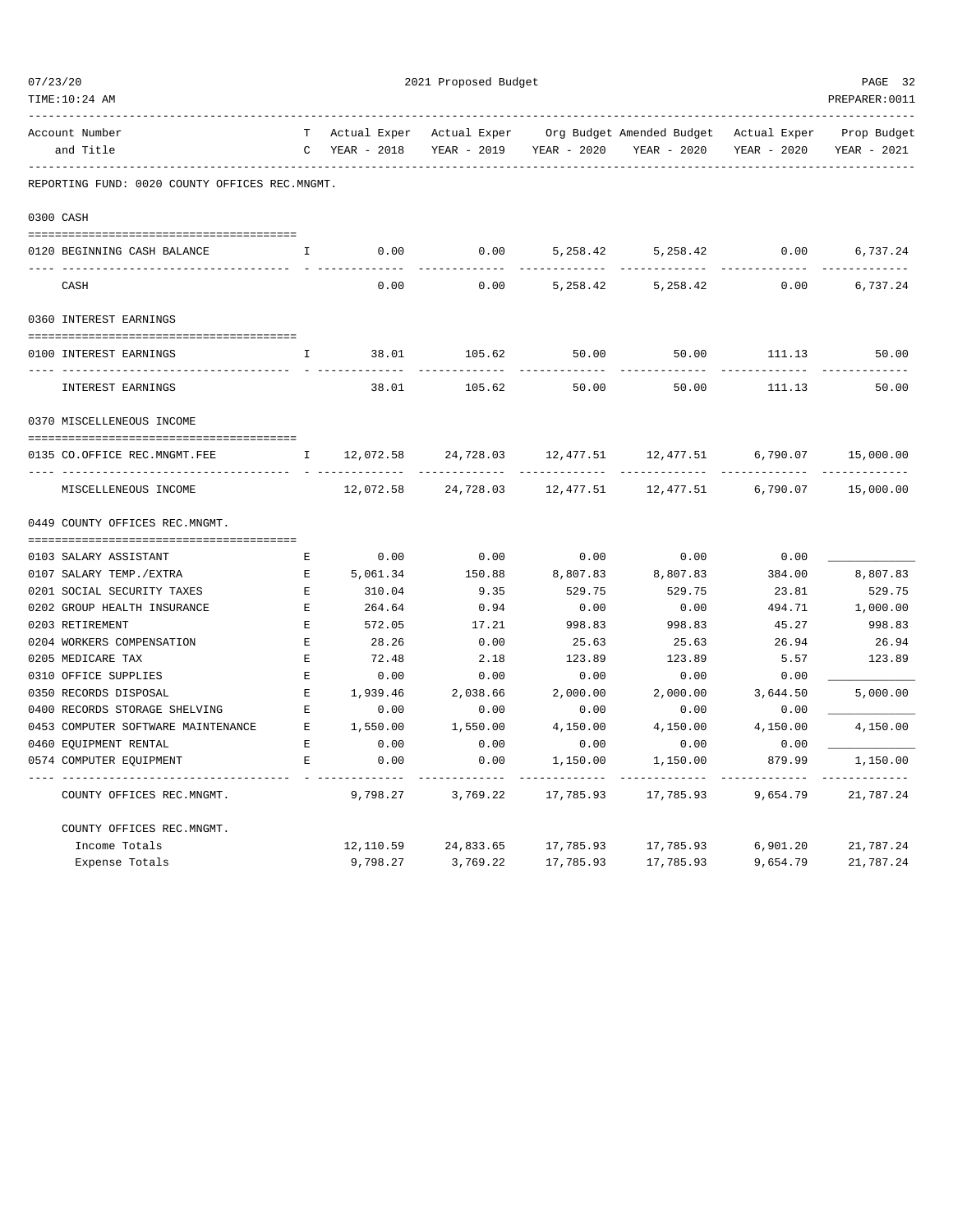| TIME:10:24 AM                                  |                   |                              |                                             |                          |                                                                  |                                       | PREPARER: 0011             |
|------------------------------------------------|-------------------|------------------------------|---------------------------------------------|--------------------------|------------------------------------------------------------------|---------------------------------------|----------------------------|
| Account Number                                 | T                 |                              |                                             |                          | Actual Exper Actual Exper Org Budget Amended Budget Actual Exper |                                       | Prop Budget                |
| and Title                                      |                   | C YEAR - 2018                |                                             | YEAR - 2019 YEAR - 2020  | YEAR - 2020                                                      | YEAR - 2020                           | YEAR - 2021                |
| REPORTING FUND: 0021 FANNIN CO. R & B #1 FUND  |                   |                              |                                             |                          |                                                                  |                                       |                            |
| 0300 TOTAL REV/TRANSFERS                       |                   |                              |                                             |                          |                                                                  |                                       |                            |
| 0121 BEGINNING CASH BALANCE                    | $\mathbf{I}$      | 0.00                         | 0.00                                        |                          | $40,469.07$ $40,469.07$ $0.00$ $41,247.46$                       |                                       |                            |
| TOTAL REV/TRANSFERS                            |                   | 0.00                         | 0.00                                        | .<br>40,469.07           | ---------<br>40,469.07                                           | 0.00                                  | ----------<br>41,247.46    |
| 0310 PROPERTY TAXES                            |                   |                              |                                             |                          |                                                                  |                                       |                            |
| 0110 CURRENT TAXES                             |                   |                              | I 439,703.94 478,905.53 509,301.31          |                          |                                                                  | 509,301.31 547,865.68 532,262.90      |                            |
| 0120 DELINQUENT TAXES                          |                   | I 11,968.26                  | 13,911.36                                   | 10,000.00                | -----------                                                      | 10,000.00    12,051.18<br>----------- | 10,000.00                  |
| PROPERTY TAXES                                 |                   |                              | 451,672.20 492,816.89 519,301.31            |                          | 519,301.31                                                       | 559,916.86                            | 542,262.90                 |
| 0318 OTHER TAXES                               |                   |                              |                                             |                          |                                                                  |                                       |                            |
| 0120 PAY N LIEU TAX/GRASSLAND                  | $\mathbb{I}$      |                              | 1,653.13 1,726.53                           |                          | 1,500.00 1,500.00                                                |                                       | 1,048.11 1,500.00          |
| 0121 PAY N LIEU TAX/UPPER TRINITY              | $\mathbf{I}$      | 884.17                       | 873.41                                      | 800.00                   | 800.00                                                           | 684.73                                | 800.00                     |
| 0160 SALES TAX REVENUES                        |                   | 1 49,597.21                  | 55,831.43                                   |                          | 41,000.00 41,000.00                                              | 51,404.88                             | 50,000.00<br>------------  |
| OTHER TAXES                                    |                   |                              | 52, 134.51 58, 431.37 43, 300.00 43, 300.00 |                          |                                                                  | 53,137.72                             | 52,300.00                  |
| 0321 FEES OF TAX COLLECTOR                     |                   |                              |                                             |                          |                                                                  |                                       |                            |
| 0200 CAR REGISTRATION/SALES TAX I              |                   |                              |                                             |                          | 73,244.13  73,448.04  73,000.00  73,000.00  73,426.50  75,000.00 |                                       |                            |
| 0300 COUNTY'S ADDITIONAL \$10<br>------------- |                   | I 70,069.55                  | 71,515.72                                   | 55,000.00<br>----------- | 55,000.00<br>-----------                                         | 51,859.04<br>----------               | 55,000.00<br>-----------   |
| FEES OF TAX COLLECTOR                          |                   | 143,313.68                   |                                             |                          | 144,963.76  128,000.00  128,000.00                               | 125,285.54                            | 130,000.00                 |
| 0330 GRANTS                                    |                   |                              |                                             |                          |                                                                  |                                       |                            |
| 0200 FEMA GRANT                                | $\mathbf{I}$      |                              | $0.00$ 10,132.46 0.00                       |                          | 0.00                                                             | 38,384.23                             |                            |
| GRANTS                                         |                   | 0.00                         | 10,132.46                                   | 0.00                     | 0.00                                                             | 38,384.23                             | 0.00                       |
| 0350 FINES                                     |                   |                              |                                             |                          |                                                                  |                                       |                            |
| 0403 COUNTY CLERK FINES                        | Ι.                | 8,555.62                     | 5,196.73                                    | 7,000.00                 | 7,000.00                                                         | 5,215.16                              | 7,000.00                   |
| 0450 DISTRICT CLERK FINES                      | $\mathbf{I}$      | 8,104.00                     | 8,948.24                                    | 8,000.00                 | 8,000.00                                                         | 5,859.56                              | 8,000.00                   |
| 0455 J. P. #1 FINES                            | $\mathbf{I}$      | 6,518.02                     | 8,534.41                                    | 5,000.00                 | 5,000.00                                                         | 3,778.92                              | 5,000.00                   |
| 0456 J. P. #2 FINES<br>0457 J. P. #3 FINES     | I<br>$\mathbf{I}$ | 2,784.06<br>4,289.65         | 1,359.47<br>3,974.42                        | 2,000.00<br>3,000.00     | 2,000.00<br>3,000.00                                             | 2,486.08<br>1,553.88                  | 2,500.00<br>2,000.00       |
| FINES                                          |                   | _______________<br>30,251.35 | ------------- --<br>28,013.27               | .<br>25,000.00           | -----------<br>25,000.00                                         | -------------<br>18,893.60            | -------------<br>24,500.00 |
| 0360 INTEREST EARNINGS                         |                   |                              |                                             |                          |                                                                  |                                       |                            |
|                                                |                   |                              |                                             |                          |                                                                  |                                       |                            |
| 0100 INTEREST EARNINGS                         | $\mathbf{I}$      |                              | 440.16 733.46<br>------------               | 300.00<br>------------   | 300.00<br>-------------                                          | 708.06<br>------------                | 500.00                     |
| INTEREST EARNINGS                              |                   | 440.16                       | 733.46                                      | 300.00                   | 300.00                                                           | 708.06                                | 500.00                     |
| 0364 SALE OF EQUIPMENT                         |                   |                              |                                             |                          |                                                                  |                                       |                            |
| 0162 LAND/BUILDING                             | I.                | 0.00                         | 0.00                                        | 0.00                     | 0.00                                                             | 0.00                                  |                            |
| 0163 SALE OF EQUIPMENT                         | $\mathbf{I}$      | 0.00                         | 26,940.30                                   | 1,000.00                 | 1,000.00                                                         | 0.00                                  | 1,000.00<br>----------     |
| SALE OF EQUIPMENT                              |                   | 0.00                         | 26,940.30                                   | 1,000.00                 | 1,000.00                                                         | 0.00                                  | 1,000.00                   |

07/23/20 PAGE 33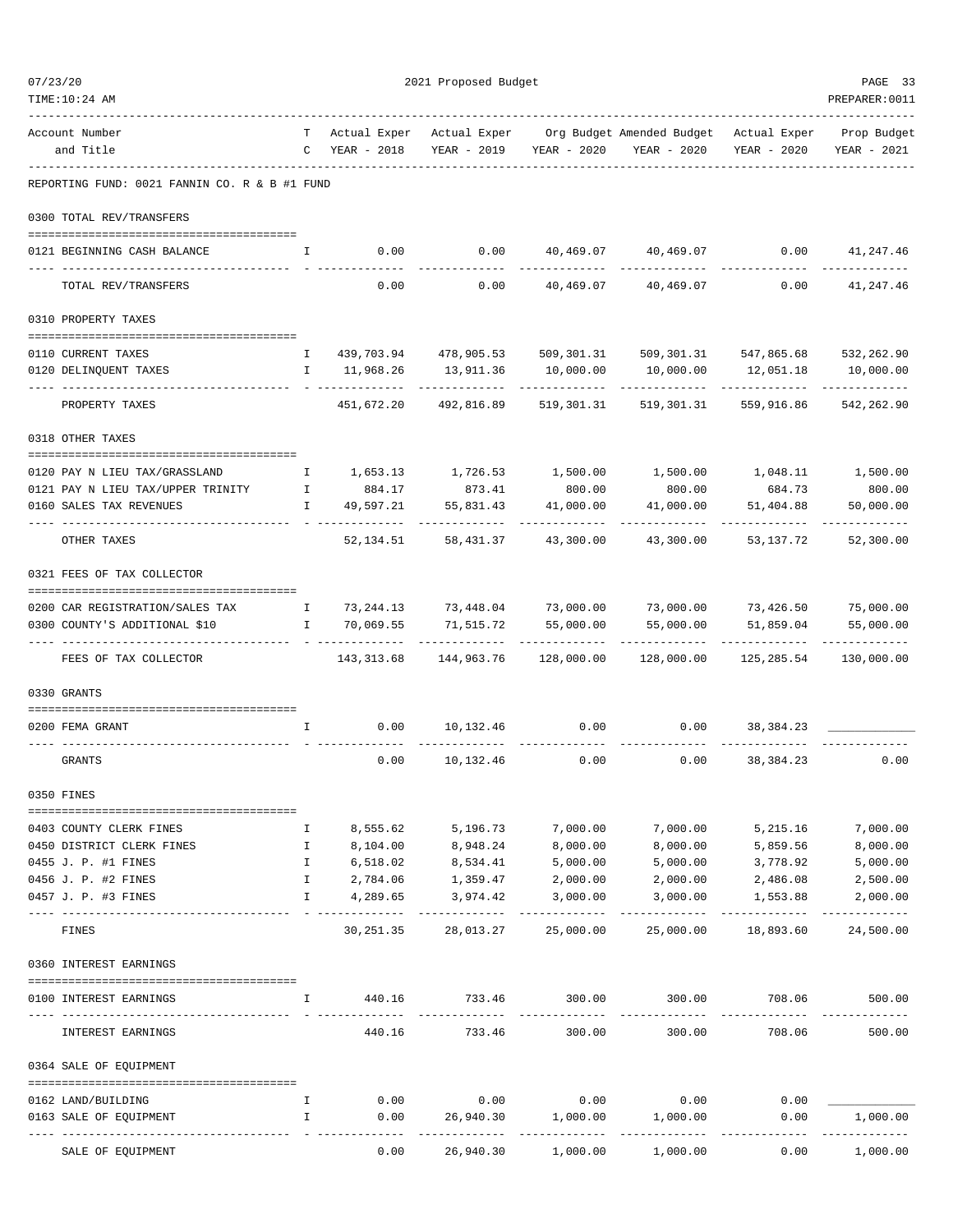| 07/23/20 |                                                           |              | 2021 Proposed Budget    |                         |                         |                           |                        |                         |  |
|----------|-----------------------------------------------------------|--------------|-------------------------|-------------------------|-------------------------|---------------------------|------------------------|-------------------------|--|
|          | TIME:10:24 AM                                             |              |                         |                         |                         |                           |                        | PREPARER: 0011          |  |
|          | Account Number                                            | т            | Actual Exper            | Actual Exper            |                         | Org Budget Amended Budget | Actual Exper           | Prop Budget             |  |
|          | and Title                                                 | C            | YEAR - 2018             | YEAR - 2019             | YEAR - 2020             | YEAR - 2020               | YEAR - 2020            | YEAR - 2021             |  |
|          | REPORTING FUND: 0021 FANNIN CO. R & B #1 FUND             |              |                         |                         |                         |                           |                        |                         |  |
|          | 0370 MISCELLANEOUS REVENUES                               |              |                         |                         |                         |                           |                        |                         |  |
|          |                                                           |              |                         |                         |                         |                           |                        |                         |  |
|          | 0100 PROPERTY LEASE<br>0120 STATE LATERAL ROAD            | I.<br>Ι.     | 0.00<br>17,352.25       | 0.00<br>8,468.06        | 0.00                    | 0.00<br>8,400.00          | 0.00<br>8,459.87       | 8,500.00                |  |
|          | 0125 TDT. WEIGHT FEES                                     | Ι.           | 11,254.66               | 20,669.19               | 8,400.00<br>20,000.00   | 20,000.00                 | 21,362.50              | 23,000.00               |  |
|          | 0130 REFUNDS & MISCELLANEOUS                              | $\mathbb{I}$ | 3,962.80                | 91.80                   | 500.00                  | 500.00                    | 562.90                 | 500.00                  |  |
|          | 0140 PROCEEDS OF LOAN                                     | Ι.           | 0.00                    | 0.00                    | 0.00                    | 0.00                      | 0.00                   |                         |  |
|          | 0145 REIMBURSEMENT OF MATERIALS                           | Ι.           | 19,685.49               | 12,322.75               | 11,000.00               | 11,000.00                 | 8,975.78               | 10,000.00               |  |
|          | MISCELLANEOUS REVENUES                                    |              | 52,255.20               | 41,551.80               | 39,900.00               | 39,900.00                 | 39,361.05              | 42,000.00               |  |
|          | 0509 CONTINGENCY                                          |              |                         |                         |                         |                           |                        |                         |  |
|          |                                                           |              |                         |                         |                         |                           |                        |                         |  |
|          | 0475 CONTINGENCY                                          | Е            | 0.00                    | 0.00                    | 0.00                    | 0.00                      | 0.00                   |                         |  |
|          | CONTINGENCY                                               |              | 0.00                    | 0.00                    | 0.00                    | 0.00                      | 0.00                   | 0.00                    |  |
|          | 0621 ROAD & BRIDGE 1                                      |              |                         |                         |                         |                           |                        |                         |  |
|          | 0100 COMPENSATION PAY                                     | Е            | 0.00                    | 0.00                    | 0.00                    | 0.00                      | 0.00                   |                         |  |
|          | 0101 SALARY ELECTED OFFICIAL                              | E            | 60,894.34               | 62,721.10               | 62,720.97               | 62,720.97                 | 53,071.70              | 62,720.97               |  |
|          | 0105 SALARY SECRETARY                                     | Е            | 0.00                    | 0.00                    | 0.00                    | 0.00                      | 0.00                   |                         |  |
|          | 0106 SALARY PRECINCT EMPLOYEES                            | Е            | 180,924.22              | 167,643.10              | 179,518.48              | 179,518.48                | 134,890.62             | 179,518.48              |  |
|          | 0107 REGULAR-TEMP. PART-TIME                              | Е            | 0.00                    | 0.00                    | 0.00                    | 0.00                      | 0.00                   |                         |  |
|          | 0108 SALARY-FOREMAN                                       | E            | 43,479.80               | 44,663.95               | 40,565.52               | 40,565.52                 | 25, 913.53             | 31, 445. 18             |  |
|          | TOTAL SALARIES                                            |              | 285, 298.36             | 275,028.15              | 282,804.97              | 282,804.97                | 213,875.85             | 273,684.63              |  |
|          | 0201 SOCIAL SECURITY TAXES                                | E            | 17,276.69               | 16,651.38               | 17,816.18               | 17,816.18                 | 12,904.46              | 19,094.60               |  |
|          | 0202 GROUP HEALTH INSURANCE                               | Е            | 72,752.79               | 79,292.94               | 83,096.16               | 83,096.16                 | 60,061.92              | 97,653.12               |  |
|          | 0203 RETIREMENT                                           | Ε            | 32,458.22               | 31,448.03               | 33,521.97               | 33,521.97                 | 24,940.53              | 36, 393.49              |  |
|          | 0204 WORKERS' COMPENSATION                                | Е            | 7,650.14                | 7,287.46                | 7,106.41                | 7,106.41                  | 6,872.76               | 7,684.20                |  |
|          | 0205 MEDICARE TAX                                         | E            | 4,040.33                | 3,894.15                | 4,166.69                | 4,166.69                  | 3,017.90               | 4,465.67                |  |
|          | 0206 UNEMPLOYMENT EXPENSE                                 | E            | 0.00                    | 0.00                    | 0.00                    | 0.00                      | 0.00                   |                         |  |
|          | TOTAL EMPLOYEE BENEFITS                                   |              | 134,178.17              | 138,573.96              | 145,707.41              | 145,707.41                | 107,797.57             | 165,291.08              |  |
|          | 0314 EMPLOYEE PHYSICALS/DOT TESTING                       | Е            | 100.00                  | 335.00                  | 450.00                  | 450.00                    | 235.38                 | 450.00                  |  |
|          | 0340 SHOP SUPPLIES                                        | Е<br>E       | 1,725.85                | 1,732.63                | 2,000.00                | 2,000.00                  | 750.42                 | 2,000.00                |  |
|          | 0341 R & B MAT. ROCK & GRAVEL<br>0342 R & B MAT. CULVERTS | E            | 114,732.39<br>24,006.40 | 156,420.18<br>42,714.92 | 100,000.00<br>15,000.00 | 100,000.00<br>15,000.00   | 81, 125.57<br>4,287.60 | 100,000.00<br>15,000.00 |  |
|          | 0343 R & B MAT. HARDWRE & LUMB                            | E            | 1,419.15                | 185.35                  | 2,000.00                | 2,000.00                  | 1,240.54               | 2,000.00                |  |
|          | 0344 R & B MAT ASPHALT /RD OIL                            | Ε            | 49,475.75               | 71,103.50               | 60,000.00               | 60,000.00                 | 26, 113.86             | 60,000.00               |  |
|          | 0345 CHEMICALS                                            | E            | 0.00                    | 77.98                   | 0.00                    | 0.00                      | 0.00                   |                         |  |
|          | 0346 CETRZ EXPENDITURES                                   | E            | 0.00                    | 0.00                    | 0.00                    | 0.00                      | 0.00                   |                         |  |
|          | 0350 DEBRIS REMOVAL                                       | E            | 0.00                    | 0.00                    | 0.00                    | 0.00                      | 0.00                   |                         |  |
|          | TOTAL R&B MATERIAL                                        |              | 191,459.54              | 272,569.56              | 179,450.00              | 179,450.00                | 113,753.37             | 179,450.00              |  |
|          | 0400 LEGAL FEES                                           | Ε            | 0.00                    | 0.00                    | 0.00                    | 0.00                      | 0.00                   |                         |  |
|          | 0406 TAX APPRAISAL DISTRICT                               | E            |                         |                         | 0.00                    | 0.00                      | 0.00                   | 28,034.70               |  |
|          | 0420 UTILITY TELEPHONE                                    | E            | 709.17                  | 735.66                  | 750.00                  | 750.00                    | 649.81                 | 270.00                  |  |
|          | 0421 CELL PHONE ALLOWANCE                                 | E            | 600.00                  | 600.00                  | 600.00                  | 600.00                    | 500.00                 |                         |  |
|          | 0423 INTERNET SERVICE                                     | E            | 0.00                    | 0.00                    | 0.00                    | 0.00                      | 0.00                   | 1,100.00                |  |
|          | 0427 OUT OF COUNTY TRAVEL/TRAINING                        | E            | 777.43                  | 781.96                  | 1,435.58                | 1,435.58                  | 957.50                 | 1,435.58                |  |
|          | 0430 BIDS, NOTICES & PERMITS                              | Ε            | 245.70                  | 305.28                  | 800.00                  | 800.00                    | 63.64                  | 800.00                  |  |
|          | 0435 PRINTING                                             | E            | 0.00                    | 0.00                    | 100.00                  | 100.00                    | 0.00                   | 100.00                  |  |
|          | 0440 UTILITY ELECTRICITY                                  | E            | 1,120.21                | 868.97                  | 1,600.00                | 1,600.00                  | 717.45                 | 1,600.00                |  |
|          | 0442 UTILITY WATER                                        | $\mathbf E$  | 202.30                  | 206.15                  | 250.00                  | 250.00                    | 157.83                 | 250.00                  |  |
|          | 0443 TRASH DUMPSTER PICKUP                                | E            | 892.50                  | 914.34                  | 1,000.00                | 1,000.00                  | 742.11                 | 1,000.00                |  |
|          | 0447 REPEATER SERVICE CONTRACT                            | $\mathbf E$  | 686.32                  | 708.97                  | 730.24                  | 730.24                    | 547.67                 |                         |  |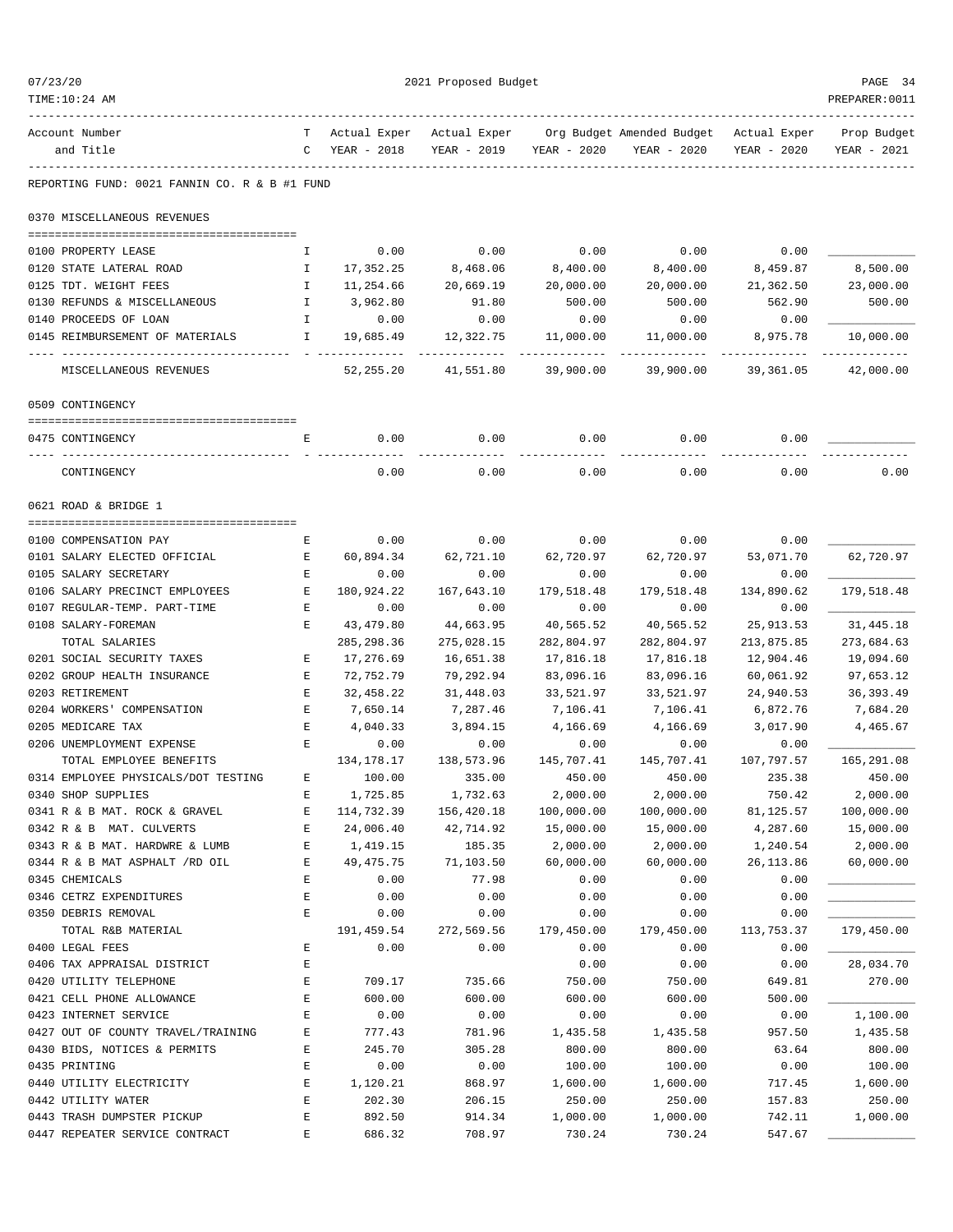|--|--|

2021 Proposed Budget **PAGE 35** 

TIME:10:24 AM PREPARER:0011 ------------------------------------------------------------------------------------------------------------------------------------ Account Number T Actual Exper Actual Exper Org Budget Amended Budget Actual Exper Prop Budget and Title C YEAR - 2018 YEAR - 2019 YEAR - 2020 YEAR - 2020 YEAR - 2020 YEAR - 2021 ------------------------------------------------------------------------------------------------------------------------------------ REPORTING FUND: 0021 FANNIN CO. R & B #1 FUND 0450 R & M BUILDING R & M BUILDING R & M BUILDING R & M BUILDING R & M BUILDING R & M BUILDING R & M BUILDING R & M BUILDING R & M BUILDING R & M BUILDING R & M BUILDING R & M BUILDING R & M BUILDING R & M BUILDING R & M B 0453 COMPUTER SOFTWARE E 0.00 0.00 912.50 912.50 0.00 \_\_\_\_\_\_\_\_\_\_\_\_\_ 0457 R & M MACHINERY GAS & OIL B 36,119.39 40,112.64 41,000.00 41,000.00 21,589.17 41,000.00 0458 R & M MACHINERY PARTS E 48,777.58 38,593.87 20,000.00 22,500.00 26,927.19 22,500.00 0459 R & M MACH. TIRES & TUBES E 6,523.82 6,593.88 20,000.00 20,000.00 6,171.22 20,000.00 0460 EQUIPMENT RENTAL/LEASE  $\qquad \qquad$  E 0.00 0.00 0.00 0.00 0.00 0.00 0.00 0480 BOND E 0.00 0.00 0.00 0.00 0.00 \_\_\_\_\_\_\_\_\_\_\_\_\_ 0481 DUES E 0.00 335.00 335.00 335.00 335.00 0482 INSURANCE E 4,831.93 4,845.80 5,500.00 5,500.00 4,309.63 5,500.00 0485 PRISONER SUPPLIES E 0.00 0.00 0.00 0.00 0.00 \_\_\_\_\_\_\_\_\_\_\_\_\_ 0488 FANNIN RURAL RAIL DISTRICT  $E$  0.00 0.00 0.00 0.00 0.00 0.00 0.00 0490 MISCELLANEOUS E 0.00 106.30 1,000.00 1,000.00 0.00 1,000.00 0491 SOIL & WATER CONSERVATION E 250.00 250.00 250.00 250.00 0.00 250.00 0492 TDRA FLOOD CASH MATCH  $E$  0.00 0.00 0.00 0.00 0.00 0.00 0.00 0494 FLOOD CONTROL SITE MAINTENANCE E 5,500.00 5,500.00 5,500.00 5,500.00 0.00 5,500.00 0495 PIPELINE SALES TAX REIMBURSEMENT E 0.00 0.00 0.00 0.00 0.00 \_\_\_\_\_\_\_\_\_\_\_\_\_ 0496 TCOG HAZARDOUS WASTEMATCH E 0.00 0.00 1,250.00 1,250.00 0.00 1,250.00 TOTAL SER.& OTHER CHARGES 107,251.35 101,138.82 103,313.32 105,813.32 63,698.22 132,225.28 0570 COMPUTER EOUIPMENT E CONDECISE SOLO E CONDECIS E O.00 0.00 300.00 300.00 300.00 300.00 0571 PURCHASE OF MACH./EQUIP. E 67,000.00 20,000.00 70,000.00 67,500.00 32,900.00 67,500.00 0573 RADIO EQUIPMENT E 0.00 0.00 0.00 0.00 0.00 \_\_\_\_\_\_\_\_\_\_\_\_\_ 0575 LAND AND BUILDING  $E$  0.00 0.00 0.00 0.00 0.00 0.00 0.00 CAPITAL OUTLAY 67,000.00 20,000.00 70,300.00 67,800.00 32,900.00 67,800.00 0630 NOTE PAYMENT E 0.00 0.00 0.00 0.00 0.00 \_\_\_\_\_\_\_\_\_\_\_\_\_ 0670 NOTE PAYMENT-INTEREST  $E$  0.00 0.00 0.00 0.00 0.00 0.00 0.00 0695 SURVEYING E 0.00 0.00 0.00 0.00 0.00 \_\_\_\_\_\_\_\_\_\_\_\_\_ ---- ---------------------------------- - ------------- ------------- ------------- ------------- ------------- ------------- ROAD & BRIDGE 1 785,187.42 807,310.49 781,575.70 781,575.70 532,025.01 818,450.99 0625 ADMINISTRATIVE OFFICE R&B #1 ======================================== 0105 SALARY SECRETARY E 9,593.48 9,881.30 10,141.28 10,141.28 8,581.10 10,141.28 0201 SOCIAL SECURITY TAXES E 433.88 439.28 628.78 628.78 383.32 150.82 0202 GROUP HEALTH INSURANCE E 2,643.90 2,877.08 2,967.72 2,967.72 2,472.00 3,051.66 0203 RETIREMENT E 1,091.40 1,129.86 1,167.26 1,167.26 1,001.13 1,231.51 0204 WORKERS' COMPENSATION E 33.66 27.30 42.59 42.59 31.02 33.28 0205 MEDICARE TAX E 101.32 102.30 147.05 147.05 89.64 150.82 0310 OFFICE SUPPLIES E 58.11 193.39 100.00 100.00 0.00 100.00 0311 POSTAL EXPENSES  $E = 0.00$  0.00 0.00 0.00 0.00 0.00 0353 COMPUTER EXPENSE E 409.30 439.96 500.00 500.00 483.95 500.00 0427 OUT OF COUNTY TRAVEL E 0.00 0.00 0.00 0.00 0.00 \_\_\_\_\_\_\_\_\_\_\_\_\_ 0480 BOND E 24.75 0.00 0.00 0.00 0.00 \_\_\_\_\_\_\_\_\_\_\_\_\_ 0572 OFFICE EQUIPMENT  $E$  0.00 0.00 0.00 0.00 0.00 0.00 0.00 0574 COMPUTER EQUIPMENT E 0.00 0.00 0.00 0.00 0.00 \_\_\_\_\_\_\_\_\_\_\_\_\_ ---- ---------------------------------- - ------------- ------------- ------------- ------------- ------------- ------------- ADMINISTRATIVE OFFICE R&B #1 14,389.80 15,090.47 15,694.68 15,694.68 13,042.16 15,359.37 FANNIN CO. R & B #1 FUND Income Totals 730,067.10 803,583.31 797,270.38 797,270.38 835,687.06 833,810.36 Expense Totals 799,577.22 822,400.96 797,270.38 797,270.38 545,067.17 833,810.36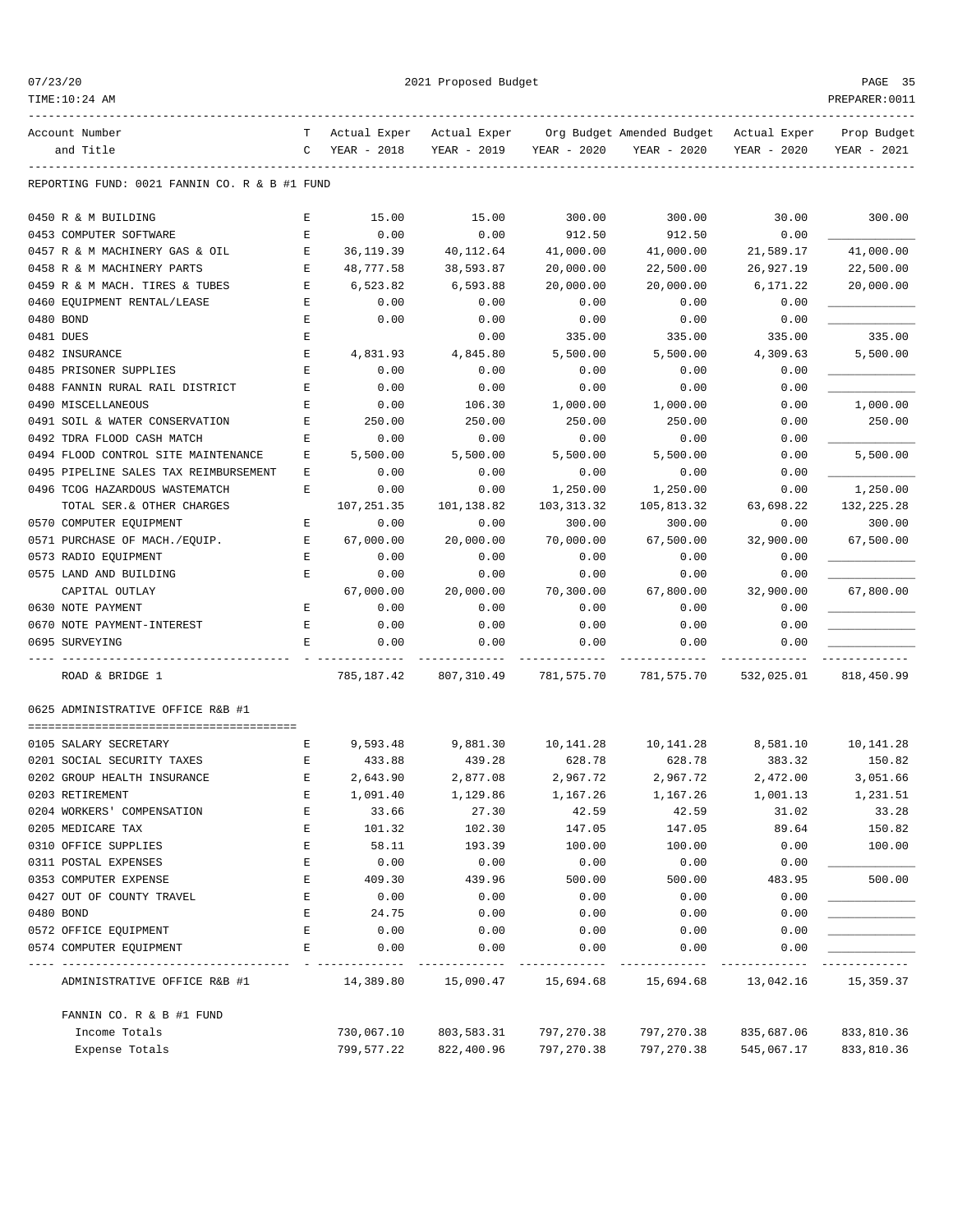|             | TIME:10:24 AM                                        |                               |                      |                                                 |                           |                                                       |                                    | PREPARER: 0011             |
|-------------|------------------------------------------------------|-------------------------------|----------------------|-------------------------------------------------|---------------------------|-------------------------------------------------------|------------------------------------|----------------------------|
|             | Account Number                                       | T –                           | Actual Exper         |                                                 |                           | Actual Exper Org Budget Amended Budget                | Actual Exper                       | Prop Budget                |
|             | and Title                                            | $\mathbb{C}$                  | YEAR - 2018          | YEAR - 2019                                     | YEAR - 2020               | YEAR - 2020                                           | YEAR - 2020                        | YEAR - 2021                |
|             | REPORTING FUND: 0022 FANNIN CO. R & B #2 FUND        |                               |                      |                                                 |                           |                                                       |                                    |                            |
|             | 0300 TOTAL REV/TRANSFERS                             |                               |                      |                                                 |                           |                                                       |                                    |                            |
|             | 0122 BEGINNING CASH BALANCE                          | I.                            | 0.00                 | 0.00                                            |                           | 47,346.83 47,346.83 0.00                              |                                    | 169,529.84                 |
|             | TOTAL REV/TRANSFERS                                  |                               | 0.00                 | 0.00                                            | 47,346.83                 | 47,346.83                                             | 0.00                               | -----------<br>169,529.84  |
|             | 0310 PROPERTY TAXES                                  |                               |                      |                                                 |                           |                                                       |                                    |                            |
|             |                                                      |                               |                      |                                                 |                           |                                                       |                                    |                            |
|             | 0110 CURRENT TAXES<br>0120 DELINQUENT TAXES          | $\mathbf{I}$                  | 13,941.38            | I 512,196.85 557,861.61 593,268.55<br>16,204.87 | 12,500.00                 | 12,500.00                                             | 593,268.55 638,190.88<br>14,038.12 | 621,664.44<br>10,000.00    |
|             |                                                      |                               |                      |                                                 |                           | ------------                                          |                                    | .                          |
|             | PROPERTY TAXES                                       |                               | 526,138.23           | 574,066.48                                      | 605,768.55                | 605,768.55                                            | 652,229.00                         | 631,664.44                 |
|             | 0318 OTHER TAXES                                     |                               |                      |                                                 |                           |                                                       |                                    |                            |
|             | 0120 PAY N LIEU TAX/GRASSLAND                        | Ι.                            | 1,925.68             | 2,011.18                                        | 2,000.00                  | 2,000.00                                              | 1,220.91                           | 2,000.00                   |
|             | 0121 PAY N LIEU TAX/UPPER TRINITY                    | $\mathbb{I}$                  | 1,029.94             | 1,017.41                                        | 1,000.00                  | 1,000.00                                              | 797.62                             | 1,000.00                   |
|             | 0160 SALES TAX REVENUES                              | $\mathbf{I}$                  | 57,774.15            | 65,036.20                                       | 50,000.00                 | 50,000.00                                             | 59,879.29                          | 62,000.00                  |
|             | OTHER TAXES                                          |                               | 60,729.77            | 68,064.79                                       | 53,000.00                 | 53,000.00                                             | 61,897.82                          | 65,000.00                  |
|             | 0321 FEES OF TAX COLLECTOR                           |                               |                      |                                                 |                           |                                                       |                                    |                            |
|             | 0200 CAR REGISTRATION/SALES TAX                      | $\mathbf{I}$ and $\mathbf{I}$ |                      |                                                 |                           | 85,319.69  85,557.27  86,000.00  86,000.00  85,532.18 |                                    | 87,000.00                  |
|             | 0300 COUNTY'S ADDITIONAL \$10                        | $\mathbf{I}$ and $\mathbf{I}$ | 81,621.56            | 83,306.09                                       | 64,000.00                 | 64,000.00                                             | 60,408.78                          | 80,000.00                  |
|             | FEES OF TAX COLLECTOR                                |                               | 166,941.25           | 168,863.36                                      | 150,000.00                | 150,000.00                                            | .<br>145,940.96                    | 167,000.00                 |
| 0330 GRANTS |                                                      |                               |                      |                                                 |                           |                                                       |                                    |                            |
|             | 0200 FEMA GRANT                                      | $\mathbf{I}$                  | 0.00                 | 12,212.09                                       | 0.00                      | 0.00                                                  | 0.00                               |                            |
|             | GRANTS                                               |                               | 0.00                 | 12,212.09                                       | 0.00                      | 0.00                                                  | 0.00                               | 0.00                       |
| 0350 FINES  |                                                      |                               |                      |                                                 |                           |                                                       |                                    |                            |
|             |                                                      |                               |                      |                                                 |                           |                                                       |                                    |                            |
|             | 0403 COUNTY CLERK FINES<br>0450 DISTRICT CLERK FINES | Ι.<br>$\mathbf{I}$            | 9,966.16<br>9,440.06 | 6,053.48<br>10,423.50                           | 5,000.00<br>8,500.00      | 5,000.00<br>8,500.00                                  | 6,074.96<br>6,825.63               | 6,000.00<br>8,500.00       |
|             | 0455 J. P. #1 FINES                                  | $\mathbf{I}$                  | 7,592.64             | 9,941.46                                        | 5,000.00                  | 5,000.00                                              | 4,401.94                           | 7,500.00                   |
|             | 0456 J. P. #2 FINES                                  | $\mathbf{I}$                  |                      | 3, 243.05 1, 583.60                             | 2,000.00                  | 2,000.00                                              | 2,895.93                           | 3,000.00                   |
|             | 0457 J. P. #3 FINES                                  | Ι.                            |                      | 4,996.87 4,629.68                               | 5,000.00                  | 5,000.00                                              | 1,810.06                           | 5,000.00                   |
|             | FINES                                                |                               |                      | -------------<br>35, 238.78 32, 631.72          | . <u>.</u><br>25,500.00   | ----------<br>25,500.00                               | -----------<br>22,008.52           | -------------<br>30,000.00 |
|             | 0360 INTEREST EARNINGS                               |                               |                      |                                                 |                           |                                                       |                                    |                            |
|             | 0100 INTEREST EARNINGS                               | $\mathbf{I}$                  | 5,271.87             | 5,767.19                                        | 5,000.00                  |                                                       | 5,000.00 3,403.83                  | 3,000.00                   |
|             | INTEREST EARNINGS                                    |                               | 5,271.87             | 5,767.19                                        |                           | 5,000.00 5,000.00 3,403.83                            |                                    | 3,000.00                   |
|             | 0364 SALE OF EQUIPMENT                               |                               |                      |                                                 |                           |                                                       |                                    |                            |
|             | 0163 SALE OF EOUIPMENT                               | I.                            | 0.00                 | 17,572.50                                       | 2,000.00                  | 2,000.00                                              | 0.00                               | 1,000.00                   |
|             | SALE OF EQUIPMENT                                    |                               | 0.00                 | 17,572.50                                       | -------------<br>2,000.00 | . <u>.</u> .<br>2,000.00                              | 0.00                               | -------------<br>1,000.00  |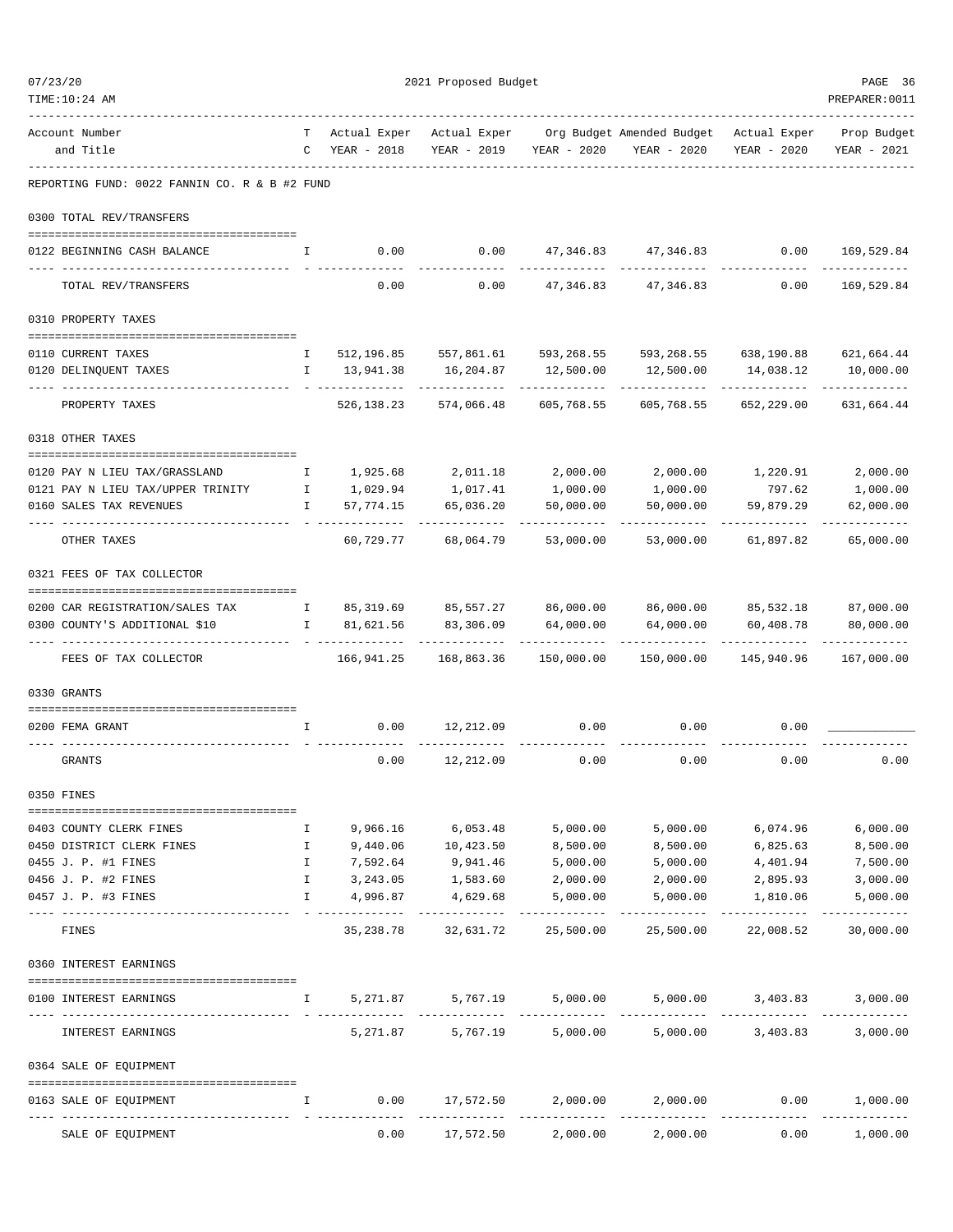| TIME:10:24 AM                                             |              |                         |                         |                         |                           |                        | PREPARER: 0011         |
|-----------------------------------------------------------|--------------|-------------------------|-------------------------|-------------------------|---------------------------|------------------------|------------------------|
| Account Number                                            | т            | Actual Exper            | Actual Exper            |                         | Org Budget Amended Budget | Actual Exper           | Prop Budget            |
| and Title                                                 | $\mathbf{C}$ | YEAR - 2018             | YEAR - 2019             | YEAR - 2020             | YEAR - 2020               | YEAR - 2020            | YEAR - 2021            |
| REPORTING FUND: 0022 FANNIN CO. R & B #2 FUND             |              |                         |                         |                         |                           |                        |                        |
| 0370 MISCELLANEOUS REVENUES                               |              |                         |                         |                         |                           |                        |                        |
| 0120 STATE LATERAL ROAD                                   | $\mathbf{I}$ | 20,213.07               | 9,864.17                | 10,000.00               | 10,000.00                 | 9,854.63               | 10,000.00              |
| 0125 TDT WEIGHT FEES                                      | Ι.           | 13,110.19               | 24,076.87               | 20,500.00               | 20,500.00                 | 24,884.48              | 25,000.00              |
| 0130 REFUNDS & MISCELLANEOUS                              | I            | 601.60                  | 504.00                  | 0.00                    | 0.00                      | 696.96                 |                        |
| 0131 AUTOMOBILE INSURANCE LOSS PAYMENT I                  |              | 29,871.00               | 0.00                    | 0.00                    | 0.00                      | 0.00                   |                        |
| 0140 PROCEEDS OF LOAN                                     | I            | 0.00                    | 0.00                    | 0.00                    | 0.00                      | 0.00                   |                        |
| 0145 REIMBURSEMENT OF MATERIALS                           | I            | 10,802.48               | 15,753.86               | 10,800.00               | 10,800.00                 | 13, 142. 30            | 14,000.00              |
| 0150 TRENTON HIGH MEADOWS SUBDIVISION                     | Ι.           | 6,950.00                | 7,000.00                | 6,700.00                | 6,700.00                  | 2,800.00               | 2,800.00               |
| MISCELLANEOUS REVENUES                                    |              | 81,548.34               | 57,198.90               | 48,000.00               | 48,000.00                 | 51,378.37              | 51,800.00              |
| 0509 CONTINGENCY                                          |              |                         |                         |                         |                           |                        |                        |
| 0475 CONTINGENCY                                          | Е            | 0.00                    | 0.00                    |                         | 10,000.00  10,000.00      | 0.00                   | 10,000.00              |
| CONTINGENCY                                               |              | 0.00                    | 0.00                    | 10,000.00               | 10,000.00                 | 0.00                   | 10,000.00              |
| 0622 ROAD & BRIDGE 2                                      |              |                         |                         |                         |                           |                        |                        |
| 0100 COMPENSATION PAY                                     | E            | 0.00                    | 0.00                    | 0.00                    | 0.00                      | 0.00                   |                        |
| 0101 SALARY ELECTED OFFICIAL                              | Е            | 60,894.34               | 62,721.10               | 62,720.97               | 62,720.97                 | 53,071.70              | 62,720.97              |
| 0105 SALARY SECRETARY                                     | Е            | 0.00                    | 0.00                    | 0.00                    | 0.00                      | 0.00                   |                        |
| 0106 SALARY PRECINCT EMPLOYEES                            | E            | 213,514.69              | 216,587.53              | 231,328.10              | 231,328.10                | 174,764.58             | 231,328.10             |
| 0107 REGULAR-TEMP. PART-TIME                              | Е            | 0.00                    | 0.00                    | 0.00                    | 0.00                      | 0.00                   |                        |
| 0108 SALARY-FOREMAN                                       | Е            |                         |                         | 0.00                    | 0.00                      | 0.00                   |                        |
| TOTAL SALARIES                                            |              | 274,409.03              | 279,308.63              | 294,049.07              | 294,049.07                | 227,836.28             | 294,049.07             |
| 0201 SOCIAL SECURITY TAXES                                | Е            | 16,351.59               | 16,604.15               | 18,415.57               | 18,415.57                 | 13,477.23              | 18,089.44              |
| 0202 GROUP HEALTH INSURANCE                               | Е            | 84,609.60               | 90,356.12               | 94,967.04               | 94,967.04                 | 77,135.76              | 97,653.12              |
| 0203 RETIREMENT                                           | Е            | 31,216.91               | 31,936.95               | 34, 374. 34             | 34,374.34                 | 26,602.71              | 34,197.59              |
| 0204 WORKERS' COMPENSATION                                | Е            | 7,272.64                | 7,018.26                | 7,329.52                | 7,329.52                  | 7,089.26               | 7,116.68               |
| 0205 MEDICARE TAX                                         | $\mathbf E$  | 3,824.01                | 3,883.16                | 4,272.41                | 4,272.41                  | 3,152.22               | 4,196.75               |
| 0206 UNEMPLOYMENT EXPENSE                                 | E            | 0.00                    | 0.00                    | 0.00                    | 0.00                      | 0.00                   |                        |
| TOTAL EMPLOYEE BENEFITS                                   |              | 143,274.75              | 149,798.64              | 159,358.88              | 159,358.88                | 127, 457. 18           | 161,253.58             |
| 0312 CONTRACT LABOR                                       | Е            | 0.00                    | 0.00                    | 0.00                    | 0.00                      | 0.00                   |                        |
| 0314 EMPLOYEE PHYSICALS/DOT TESTING                       | Ε            | 210.00                  | 340.00                  | 400.00                  | 400.00                    | 195.38                 | 400.00                 |
| 0340 SHOP SUPPLIES                                        | E<br>E       | 2,302.34                | 3,787.20                | 4,000.00                | 4,000.00<br>134,307.00    | 4,653.93<br>145,551.06 | 4,000.00<br>284,307.00 |
| 0341 R & B MAT. ROCK & GRAVEL<br>0342 R & B MAT. CULVERTS | E            | 173,338.66<br>19,686.16 | 129,869.70<br>15,340.81 | 134,307.00<br>20,000.00 | 20,000.00                 | 28,059.80              | 20,000.00              |
| 0343 R & B MAT. HARDWRE & LUMB                            | Е            | 1,509.17                | 90.37                   | 6,000.00                | 6,000.00                  | 2,040.02               | 6,000.00               |
| 0344 R & B MAT. ASPHALT/RD OIL                            | Е            | 36,783.09               | 20,050.22               | 42,000.00               | 42,000.00                 | 5,463.25               | 42,000.00              |
| 0345 CHEMICALS                                            | E            | 409.14                  | 0.00                    | 1,000.00                | 1,000.00                  | 0.00                   | 1,000.00               |
| 0346 CETRZ EXPENDITURES                                   | E            | 0.00                    | 0.00                    | 0.00                    | 0.00                      | 0.00                   |                        |
| 0350 DEBRIS REMOVAL                                       | $\mathbf E$  | 0.00                    | 0.00                    | 0.00                    | 0.00                      | 0.00                   |                        |
| 0395 UNIFORMS                                             | $\mathbf E$  | 2,996.85                | 3,458.14                | 2,800.00                | 2,800.00                  | 2,518.48               | 2,800.00               |
| TOTAL R&B MATERIALS                                       |              | 237, 235.41             | 172,936.44              | 210,507.00              | 210,507.00                | 188,481.92             | 360,507.00             |
| 0400 LEGAL FEES                                           | Е            | 0.00                    | 0.00                    | 0.00                    | 0.00                      | 588.02                 |                        |
| 0406 TAX APPRAISAL DISTRICT                               | E            |                         |                         | 0.00                    | 0.00                      | 0.00                   | 32,656.70              |
| 0420 UTILITY TELEPHONE                                    | E            | 1,790.31                | 1,750.00                | 1,000.00                | 1,000.00                  | 819.50                 |                        |
| 0421 CELL PHONE ALLOWANCE                                 | E            | 600.00                  | 600.00                  | 600.00                  | 600.00                    | 500.00                 |                        |
| 0427 OUT OF COUNTY TRAVEL/TRAINING                        | Ε            | 40.00                   | 2,390.41                | 2,500.00                | 2,500.00                  | 1,771.78               | 2,500.00               |
| 0430 BIDS, NOTICES & PERMITS                              | Ε            | 151.21                  | 154.46                  | 500.00                  | 500.00                    | 150.32                 | 500.00                 |
| 0435 PRINTING                                             | E            | 0.00                    | 75.00                   | 100.00                  | 100.00                    | 0.00                   | 100.00                 |
| 0440 UTILITY ELECTRICITY                                  | E            | 1,566.78                | 1,578.41                | 2,000.00                | 2,000.00                  | 1,361.45               | 2,000.00               |
| 0441 UTILITY GAS                                          | $\mathbf E$  | 934.27                  | 841.41                  | 750.00                  | 750.00                    | 669.99                 | 750.00                 |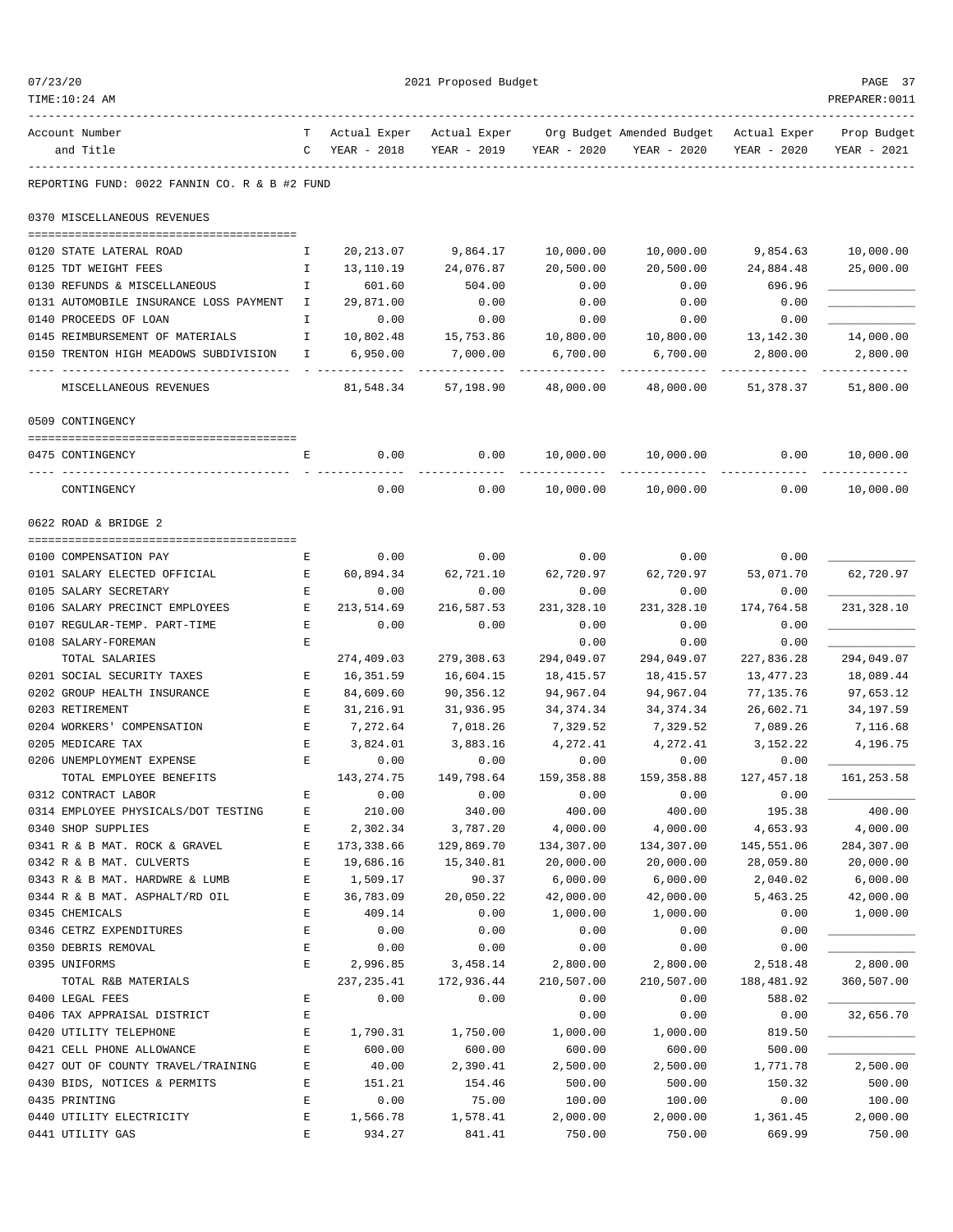|--|--|--|

TIME:10:24 AM PREPARER:0011

2021 Proposed Budget **PAGE 38** 

| Account Number<br>and Title                   | C | YEAR - 2018  | YEAR - 2019 YEAR - 2020 |            | T Actual Exper Actual Exper Org Budget Amended Budget Actual Exper<br>YEAR - 2020 | YEAR - 2020 | Prop Budget<br>YEAR - 2021   |
|-----------------------------------------------|---|--------------|-------------------------|------------|-----------------------------------------------------------------------------------|-------------|------------------------------|
| REPORTING FUND: 0022 FANNIN CO. R & B #2 FUND |   |              |                         |            |                                                                                   |             |                              |
|                                               |   |              |                         |            |                                                                                   |             |                              |
| 0442 UTILITY WATER                            | Е | 937.77       | 958.16                  | 940.00     | 940.00                                                                            | 733.01      | 940.00                       |
| 0443 TRASH PICKUP                             | Е | 960.75       | 992.25                  | 1,300.00   | 1,300.00                                                                          | 694.58      | 1,300.00                     |
| 0447 REPEATER SERVICE CONTRACT                | Е | 686.32       | 708.97                  | 730.24     | 730.24                                                                            | 547.67      |                              |
| 0450 R&M BUILDING                             | Е | 340.56       | 2,663.02                | 3,000.00   | 3,000.00                                                                          | 108.98      | 3,000.00                     |
| 0453 COMPUTER SOFTWARE                        | E | 0.00         | 0.00                    | 0.00       | 0.00                                                                              | 0.00        |                              |
| 0457 R & M MACHINERY GAS & OIL                | Е | 66,481.22    | 76,759.36               | 70,000.00  | 70,000.00                                                                         | 50,859.49   | 70,000.00                    |
| 0458 R & M MACHINERY PARTS                    | Е | 32,773.50    | 70,490.06               | 30,000.00  | 57,507.50                                                                         | 76,981.19   | 57,507.00                    |
| 0459 R & M MACH. TIRES & TUBES                | Е | 14,565.81    | 13,318.92               | 15,000.00  | 15,000.00                                                                         | 10,472.97   | 15,000.00                    |
| 0460 EQUIPMENT RENTAL/LEASE                   | Е | 0.00         | 0.00                    | 50,000.00  | 43,000.00                                                                         | 6,000.00    | 43,000.00                    |
| 0480 BOND                                     | Е | 0.00         | 178.00                  | 0.00       | 0.00                                                                              | 0.00        |                              |
| 0481 DUES                                     | Ε |              | 0.00                    | 335.00     | 335.00                                                                            | 335.00      | 335.00                       |
| 0482 INSURANCE                                | Ε | 7,453.93     | 8,320.80                | 9,000.00   | 9,000.00                                                                          | 7,910.96    | 9,000.00                     |
| 0485 PRISONER SUPPLIES                        | E | 0.00         | 0.00                    | 0.00       | 0.00                                                                              | 0.00        |                              |
| 0488 FANNIN RURAL RAIL DISTRICT               | Е | 0.00         | 0.00                    | 0.00       | 0.00                                                                              | 0.00        |                              |
| 0490 MISCELLANEOUS                            | Е | 0.00         | 0.00                    | 1,000.00   | 1,000.00                                                                          | 0.00        | 1,000.00                     |
| 0491 SOIL & WATER CONSERVATION                | Е | 250.00       | 250.00                  | 250.00     | 250.00                                                                            | 0.00        | 250.00                       |
| 0492 TDRA FLOOD CASH MATCH                    | Ε | 0.00         | 0.00                    | 0.00       | 0.00                                                                              | 0.00        |                              |
| 0493 TRENTON HIGH MEADOWS SUBDIVISION         | Е | 0.00         | 0.00                    | 4,000.00   | 4,000.00                                                                          | 0.00        | 4,000.00                     |
| 0494 FLOOD CONTROL SITE MAINTENANCE           | Е | 4,000.00     | 4,000.00                | 4,000.00   | 4,000.00                                                                          | 0.00        | 4,000.00                     |
| 0495 PIPELINE SALES TAX REIMBURSEMENT         | Е | 0.00         | 0.00                    | 0.00       | 0.00                                                                              | 0.00        |                              |
| 0496 TCOG HAZARDOUS WASTEMATCH                | Е | 0.00         | 0.00                    | 0.00       | 0.00                                                                              | 0.00        |                              |
| TOTAL SER.& OTHER CHARGES                     |   | 133,532.43   | 186,029.23              | 197,005.24 | 217,512.74                                                                        | 160,504.91  | 247,838.70                   |
| 0562 LAND/BUILDING                            | Е | 0.00         | 0.00                    | 0.00       | 0.00                                                                              | 0.00        |                              |
| 0570 COMPUTER EQUIPMENT                       | Ε | 0.00         | 0.00                    | 0.00       | 0.00                                                                              | 0.00        |                              |
| 0571 PURCHASE OF MACH./EQUIP.                 | E | 275,844.10   | 0.00                    | 50,000.00  | 29,492.50                                                                         | 29,492.50   | 29,492.50                    |
| 0573 RADIO EQUIPMENT                          | Е | 0.00         | 0.00                    | 0.00       | 0.00                                                                              | 0.00        |                              |
| 0580 PRECINCT BRIDGE                          | Е | 0.00         | 0.00                    | 0.00       | 0.00                                                                              | 0.00        |                              |
| CAPITAL OUTLAY                                |   | 275,844.10   | 0.00                    | 50,000.00  | 29,492.50                                                                         | 29,492.50   | 29,492.50                    |
| ROAD & BRIDGE 2                               |   | 1,064,295.72 | 788,072.94              | 910,920.19 | 910,920.19                                                                        |             | 733, 772. 79 1, 093, 140. 85 |
| 0625 ADMINISTRATIVE OFFICE R&B #2             |   |              |                         |            |                                                                                   |             |                              |
| 0105 SALARY SECRETARY                         | Е | 9,593.48     | 9,881.30                | 10,141.28  | 10,141.28                                                                         | 8,581.10    | 10,141.28                    |
| 0201 SOCIAL SECURITY TAXES                    | Е | 434.36       | 439.08                  | 628.76     | 628.76                                                                            | 383.16      | 644.88                       |
| 0202 GROUP HEALTH INSURANCE                   | Ε | 2,644.10     | 2,876.90                | 2,967.72   | 2,967.72                                                                          | 2,472.40    | 3,051.66                     |
| 0203 RETIREMENT                               | E | 1,091.35     | 1,129.81                | 1,167.26   | 1,167.26                                                                          | 1,001.42    | 1,231.51                     |
| 0204 WORKERS' COMPENSATION                    | E | 33.66        | 27.30                   | 42.59      | 42.59                                                                             | 31.02       | 33.28                        |
| 0205 MEDICARE TAX                             | E | 101.60       | 102.80                  | 147.58     | 147.58                                                                            | 89.62       | 150.82                       |
| 0310 OFFICE SUPPLIES                          | E | 100.00       | 159.61                  | 100.00     | 100.00                                                                            | 0.00        | 100.00                       |
| 0311 POSTAL EXPENSES                          | E | 0.00         | 0.00                    | 0.00       | 0.00                                                                              | 0.00        |                              |
| 0353 COMPUTER EXPENSE                         | Е | 409.30       | 439.97                  | 500.00     | 500.00                                                                            | 483.97      | 500.00                       |
| 0427 OUT OF COUNTY TRAVEL                     | Е | 0.00         | 0.00                    | 0.00       | 0.00                                                                              | 0.00        |                              |
| 0480 BOND                                     | E | 24.75        | 0.00                    | 0.00       | 0.00                                                                              | 0.00        |                              |
| 0572 OFFICE EQUIPMENT                         | Ε | 0.00         | 0.00                    | 0.00       | 0.00                                                                              | 0.00        |                              |
| 0574 COMPUTER EQUIPMENT                       | E | 0.00         | 0.00                    | 0.00       | 0.00                                                                              | 0.00        |                              |
| ADMINISTRATIVE OFFICE R&B #2                  |   | 14,432.60    | 15,056.77               | 15,695.19  | 15,695.19                                                                         | 13,042.69   | 15,853.43                    |
| FANNIN CO. R & B #2 FUND                      |   |              |                         |            |                                                                                   |             |                              |
| Income Totals                                 |   | 875,868.24   | 936,377.03              | 936,615.38 | 936,615.38                                                                        |             | 936,858.50 1,118,994.28      |
| Expense Totals                                |   | 1,078,728.32 | 803,129.71              | 936,615.38 | 936,615.38                                                                        |             | 746,815.48 1,118,994.28      |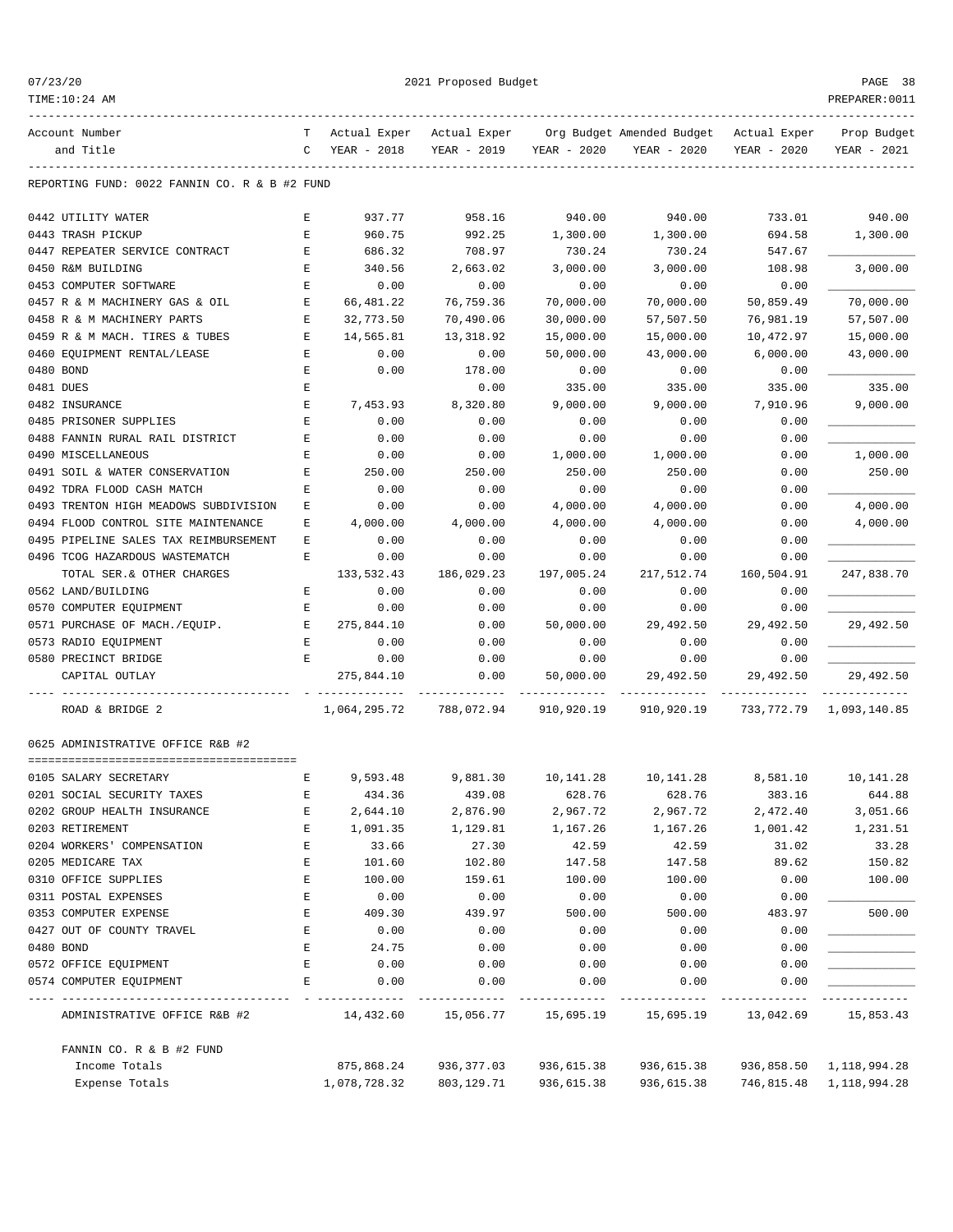| TIME:10:24 AM                                 |                                                |                             |                                             |                         |                                                                               |                           | PREPARER: 0011            |
|-----------------------------------------------|------------------------------------------------|-----------------------------|---------------------------------------------|-------------------------|-------------------------------------------------------------------------------|---------------------------|---------------------------|
| Account Number                                |                                                |                             |                                             |                         | T Actual Exper Actual Exper Org Budget Amended Budget Actual Exper            |                           | Prop Budget               |
| and Title                                     |                                                | $C$ YEAR - 2018             |                                             | YEAR - 2019 YEAR - 2020 | YEAR - 2020                                                                   | YEAR - 2020               | YEAR - 2021               |
| REPORTING FUND: 0023 FANNIN CO. R & B #3 FUND |                                                |                             |                                             |                         |                                                                               |                           |                           |
| 0300 CASH                                     |                                                |                             |                                             |                         |                                                                               |                           |                           |
| 0123 BEGINNING CASH BALANCE                   | I.                                             | 0.00                        | 0.00                                        | 0.00                    | 0.00                                                                          | 0.00                      |                           |
| CASH                                          |                                                | 0.00                        | 0.00                                        | 0.00                    | 0.00                                                                          | 0.00                      | 0.00                      |
| 0310 PROPERTY TAXES                           |                                                |                             |                                             |                         |                                                                               |                           |                           |
| 0110 CURRENT TAXES                            | I.                                             |                             |                                             |                         | 768,295.20  836,792.26  889,902.83  889,902.83  957,286.32  931,596.66        |                           |                           |
| 0120 DELINQUENT TAXES                         | Ι.                                             | 20,912.15                   | 24,307.26                                   | 15,900.00               | 15,900.00                                                                     | 21,057.04                 | 15,900.00                 |
| PROPERTY TAXES                                |                                                | 789,207.35                  | 861,099.52                                  | 905,802.83              | 905,802.83                                                                    | 978,343.36                | 947,496.66                |
| 0318 OTHER TAXES                              |                                                |                             |                                             |                         |                                                                               |                           |                           |
| 0120 PAY N LIEU TAX/GRASSLAND                 | Ι.                                             |                             | 2,888.50 3,016.78                           | 2,500.00                | 2,500.00                                                                      | 1,831.36                  | 2,000.00                  |
| 0121 PAY N LIEU TAX/UPPER TRINITY             | $\mathbf{I}$                                   | 1,544.90                    | 1,526.12                                    | 1,500.00                | 1,500.00                                                                      | 1,196.44                  | 1,000.00                  |
| 0160 SALES TAX REVENUES                       | $\mathbf{I}$                                   | 86,661.25                   | 97,554.28                                   | 65,572.88               | 65,572.88                                                                     | 89,818.92                 | 90,000.00                 |
| OTHER TAXES                                   |                                                | 91,094.65                   | 102,097.18                                  | 69,572.88               | 69,572.88                                                                     | 92,846.72                 | 93,000.00                 |
| 0321 FEES OF TAX COLLECTOR                    |                                                |                             |                                             |                         |                                                                               |                           |                           |
| 0200 CAR REGISTRATION/SALES TAX               | $\mathbf{I}$ and $\mathbf{I}$ and $\mathbf{I}$ |                             |                                             |                         | $127,979.55$ $128,335.87$ $120,000.00$ $120,000.00$ $128,298.22$ $120,000.00$ |                           |                           |
| 0300 COUNTY'S ADDITIONAL \$10                 | Ι.                                             | 122,432.35                  | 124,959.19                                  | 95,000.00               | 95,000.00                                                                     | 90,613.15<br>----------   | 80,000.00<br>.            |
| FEES OF TAX COLLECTOR                         |                                                | 250,411.90                  | 253,295.06                                  | 215,000.00              | 215,000.00                                                                    | 218,911.37                | 200,000.00                |
| 0330 GRANTS                                   |                                                |                             |                                             |                         |                                                                               |                           |                           |
| 0200 FEMA GRANT                               | $\mathbf{I}$                                   | 0.00                        | 0.00                                        | 0.00                    | 30,583.64                                                                     | 30,583.64                 |                           |
| GRANTS                                        |                                                | 0.00                        | 0.00                                        | 0.00                    | 30,583.64                                                                     | 30,583.64                 | 0.00                      |
| 0350 FINES                                    |                                                |                             |                                             |                         |                                                                               |                           |                           |
| 0403 COUNTY CLERK FINES                       | Ι.                                             |                             | $14,949.20$ 9,080.22 10,000.00              |                         | 10,000.00                                                                     | 9,112.46                  | 10,000.00                 |
| 0450 DISTRICT CLERK FINES                     | $\mathbf{I}$                                   | 14,160.07                   | 15,635.28                                   | 13,000.00               | 13,000.00                                                                     | 10,238.43                 | 10,000.00                 |
| 0455 J. P. #1 FINES                           | $\mathbf{I}$                                   | 11,388.92                   | 14,912.15                                   | 3,000.00                | 3,000.00                                                                      | 6,602.88                  | 5,000.00                  |
| 0456 J. P. #2 FINES                           | $\mathbf{I}$                                   |                             | $4,864.51$ $2,375.38$ $2,400.00$ $2,400.00$ |                         |                                                                               |                           | 4,343.92 2,400.00         |
| 0457 J. P. #3 FINES                           | Ι.                                             | 7,495.28<br>_______________ | 6,944.48<br>-----------------------------   | 4,000.00                | 4,000.00<br>-------------                                                     | 2,715.08<br>------------- | 3,000.00<br>------------- |
| FINES                                         |                                                |                             | 52,857.98 48,947.51                         | 32,400.00               | 32,400.00                                                                     | 33,012.77                 | 30,400.00                 |
| 0360 INTEREST EARNINGS                        |                                                |                             |                                             |                         |                                                                               |                           |                           |
| 0100 INTEREST EARNINGS                        | $\mathbf{I}$ and $\mathbf{I}$                  |                             | 3,948.59 5,614.58 5,000.00                  |                         | --------------                                                                | 5,000.00 4,408.41         | 4,000.00                  |
| INTEREST EARNINGS                             |                                                | 3,948.59                    |                                             |                         | $5,614.58$ $5,000.00$ $5,000.00$ $4,408.41$                                   |                           | 4,000.00                  |
| 0364 SALE OF ASSETS                           |                                                |                             |                                             |                         |                                                                               |                           |                           |
| 0162 LAND/BUILDING                            | $\mathbf{I}$                                   | 0.00                        | 0.00                                        |                         | $0.00$ $0.00$ $0.00$                                                          |                           |                           |
| 0163 SALE OF EQUIPMENT                        | $\mathbf{I}$                                   | 1,200.00                    | 495.00                                      | 0.00                    |                                                                               | 76,954.64 76,954.64       | 5,000.00                  |
|                                               |                                                |                             |                                             | -----------             |                                                                               | <u>Listenbergen</u>       | -------------             |
| SALE OF ASSETS                                |                                                | 1,200.00                    | 495.00                                      | 0.00                    | 76,954.64                                                                     | 76,954.64                 | 5,000.00                  |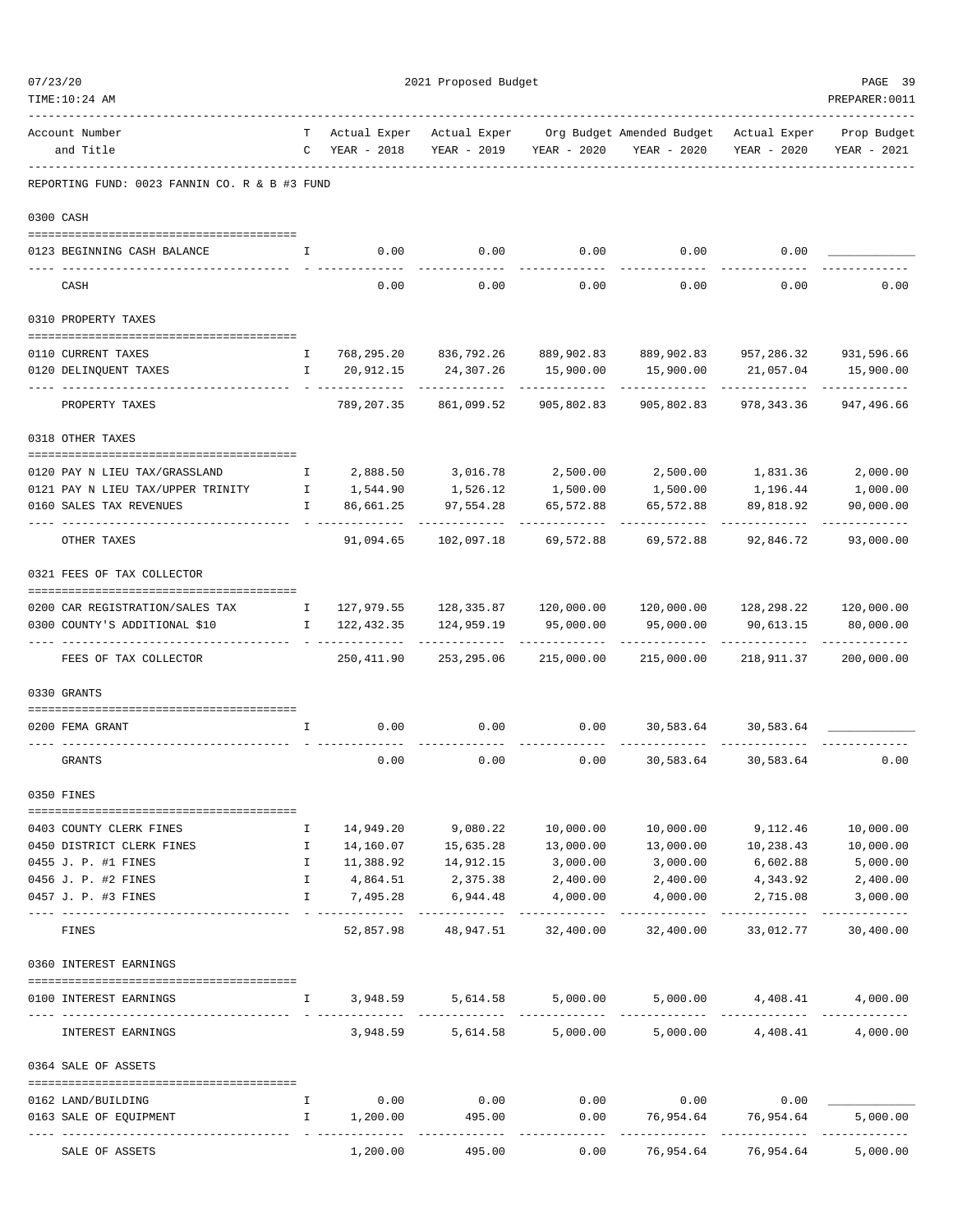| 07/23/20 |                                                 |              |                    | 2021 Proposed Budget |                    |                           |                      | PAGE 40               |
|----------|-------------------------------------------------|--------------|--------------------|----------------------|--------------------|---------------------------|----------------------|-----------------------|
|          | TIME:10:24 AM                                   |              |                    |                      |                    |                           |                      | PREPARER: 0011        |
|          | Account Number                                  | т            | Actual Exper       | Actual Exper         |                    | Org Budget Amended Budget | Actual Exper         | Prop Budget           |
|          | and Title                                       | C            | YEAR - 2018        | YEAR - 2019          | YEAR - 2020        | YEAR - 2020               | YEAR - 2020          | YEAR - 2021           |
|          | REPORTING FUND: 0023 FANNIN CO. R & B #3 FUND   |              |                    |                      |                    |                           |                      |                       |
|          | 0370 MISCELLANEOUS REVENUES                     |              |                    |                      |                    |                           |                      |                       |
|          |                                                 | Ι.           | 30,319.60          | 14,796.25            | 15,000.00          | 15,000.00                 | 14,781.95            | 14,500.00             |
|          | 0120 STATE LATERAL ROAD<br>0125 TDT WEIGHT FEES | I            | 19,665.28          | 36,115.30            | 20,000.00          | 20,000.00                 | 37,326.72            | 20,000.00             |
|          | 0130 REFUNDS & MISCELLANEOUS                    | $\mathbb{I}$ | 4,175.72           | 1,983.45             | 3,000.00           | 3,000.00                  | 3,015.65             | 2,869.88              |
|          | 0139 RESTITUTION                                | $\mathbb{I}$ | 0.00               | 0.00                 | 0.00               | 0.00                      | 0.00                 |                       |
|          | 0140 PROCEEDS OF LOANS                          | Ι.           | 0.00               | 0.00                 | 0.00               | 0.00                      | 0.00                 |                       |
|          | 0145 REIMBURSEMENT OF MATERIALS                 | I.           | 17,167.17          | 18,848.35            | 15,000.00          | 15,000.00                 | 16,303.49            | 10,000.00             |
|          | MISCELLANEOUS REVENUES                          |              | 71,327.77          | 71,743.35            | 53,000.00          | 53,000.00                 | 71,427.81            | 47,369.88             |
|          | 0509 CONTINGENCY                                |              |                    |                      |                    |                           |                      |                       |
|          |                                                 |              |                    |                      |                    |                           |                      |                       |
|          | 0475 CONTINGENCY                                | Е            | 0.00               | 0.00                 | 0.00               | 0.00                      | 0.00                 | 30,000.00             |
|          | CONTINGENCY                                     |              | 0.00               | 0.00                 | 0.00               | 0.00                      | 0.00                 | 30,000.00             |
|          | 0623 ROAD & BRIDGE 3                            |              |                    |                      |                    |                           |                      |                       |
|          | 0100 COMPENSATION PAY                           | Е            | 0.00               | 0.00                 | 0.00               | 0.00                      | 0.00                 |                       |
|          | 0101 SALARY ELECTED OFFICIAL                    | Е            | 60,894.34          | 62,721.10            | 62,720.97          | 62,720.97                 | 53,071.70            | 62,720.97             |
|          | 0105 SALARY SECRETARY                           | Е            | 8,916.71           | 8,497.49             | 11,137.40          | 11,137.40                 | 8,834.16             | 11,700.00             |
|          | 0106 SALARY PRECINCT EMPLOYEES                  | E            | 230,123.58         | 233,648.37           | 274,148.45         | 274,148.45                | 236,971.35           | 274,148.45            |
|          | 0107 REGULAR-TEMP. PART-TIME                    | Е            | 4,443.52           | 2,129.52             | 17,031.96          | 17,031.96                 | 3,540.00             | 18,096.00             |
|          | 0108 SALARY-FOREMAN                             | Е            |                    |                      | 0.00               | 0.00                      | 0.00                 |                       |
|          | TOTAL SALARIES                                  |              | 304, 378.15        | 306,996.48           | 365,038.78         | 365,038.78                | 302, 417.21          | 366,665.42            |
|          | 0201 SOCIAL SECURITY TAXES                      | Е            | 18,785.05          | 18,943.55            | 22,669.90          | 22,669.90                 | 18,419.68            | 23, 199. 37           |
|          | 0202 GROUP HEALTH INSURANCE                     | Е            | 103,318.40         | 105,243.48           | 106,837.92         | 106,837.92                | 97,895.10            | 122,066.40            |
|          | 0203 RETIREMENT                                 | Е            | 34,637.64          | 35,104.80            | 42,673.03          | 42,673.03                 | 34,885.98            | 44,303.31             |
|          | 0204 WORKERS' COMPENSATION                      | Е            | 9,351.40           | 8,935.92             | 9,194.42           | 9,194.42                  | 8,933.94             | 9,407.89              |
|          | 0205 MEDICARE TAX                               | E            | 4,393.28           | 4,430.44             | 5,301.76           | 5,301.76                  | 4,307.88             | 5,425.66              |
|          | 0206 UNEMPLOYMENT EXPENSE                       | Е            | 0.00               | 0.00                 | 0.00               | 0.00                      | 0.00                 |                       |
|          | TOTAL EMPLOYEE BENEFITS                         |              | 170,485.77         | 172,658.19           | 186,677.03         | 186,677.03                | 164,442.58           | 204,402.63            |
|          | 0310 OFFICE SUPPLIES                            | Ε            | 338.03             | 570.43               | 500.00             | 500.00                    | 568.59               | 500.00                |
|          | 0314 EMPLOYEE PHYSICALS/DOT TESTING             | Ε            | 120.00             | 210.00               | 200.00             | 200.00                    | 520.38               | 500.00                |
|          | 0315 COPIER EXPENSE                             | $\mathbf E$  | 0.00               | 0.00                 | 0.00               | 0.00                      | 0.00                 |                       |
|          | 0340 SHOP SUPPLIES                              | $\mathbf E$  | 3,813.45           | 4,140.29             | 6,500.00           | 6,500.00                  | 6,710.82             | 6,500.00              |
|          | 0341 R & B MAT. ROCK & GRAVEL                   | E            | 166,923.13         | 191,327.19           | 165,000.00         | 165,000.00                | 158,788.74           | 165,000.00            |
|          | 0342 R & B MAT. CULVERTS                        | E            | 22,621.64          | 28,974.14            | 35,000.00          | 45,800.00                 | 40,103.64            | 30,000.00             |
|          | 0343 R & B MAT. HARDWRE & LUMB                  | E            | 5,069.44           | 6,055.00             | 5,000.00           | 5,000.00                  | 4,294.56             | 5,000.00              |
|          | 0344 R & B MAT. ASPHALT/RD OIL                  | Ε            | 96,280.03          | 55,044.53            | 85,000.00          | 85,000.00                 | 34, 435.70           | 90,000.00             |
|          | 0345 CHEMICALS                                  | $\mathbf E$  | 0.00               | 2,999.98             | 3,000.00           | 3,000.00                  | 450.00               | 10,000.00             |
|          | 0346 CETRZ EXPENDITURES                         | $\mathbf E$  | 0.00               | 0.00                 | 0.00               | 0.00                      | 0.00                 |                       |
|          | 0350 DEBRIS REMOVAL                             | E            | 2,583.00           | 2,232.45             | 3,000.00           | 3,000.00                  | 1,160.35             | 3,000.00              |
|          | 0395 UNIFORMS                                   | E            | 1,759.81           | 1,058.15             | 0.00               | 0.00                      | 0.00                 |                       |
|          | TOTAL R&B MATERIALS<br>0400 LEGAL FEES          | Ε            | 299,508.53<br>0.00 | 292,612.16<br>0.00   | 303,200.00<br>0.00 | 314,000.00<br>0.00        | 247,032.78<br>692.96 | 310,500.00            |
|          | 0406 TAX APPRAISAL DISTRICT                     | $\mathbf E$  |                    |                      | 0.00               | 0.00                      | 0.00                 | 1,000.00<br>48,985.06 |
|          | 0420 UTILITY TELEPHONE                          | E            | 370.48             | 998.43               | 0.00               | 0.00                      | 0.00                 |                       |
|          | 0421 INTERNET SERVICE                           | E            | 1,124.35           | 937.92               | 1,000.00           | 1,000.00                  | 819.50               | 1,100.00              |
|          | 0423 CELL PHONE ALLOWANCE                       | E            | 600.00             | 600.00               | 0.00               | 0.00                      | 0.00                 |                       |
|          | 0427 OUT OF COUNTY TRAVEL/TRAINING              | Ε            | 2,257.11           | 2,713.24             | 3,500.00           | 3,500.00                  | 1,280.23             | 3,500.00              |
|          | 0430 BIDS, NOTICES & PERMITS                    | $\mathbf E$  | 1,306.80           | 1,353.33             | 1,400.00           | 1,400.00                  | 1,064.90             | 1,500.00              |
|          | 0435 PRINTING                                   | $\mathbf E$  | 0.00               | 0.00                 | 100.00             | 100.00                    | 0.00                 | 100.00                |
|          | 0440 UTILITY ELECTRICITY                        | Ε            | 2,804.12           | 2,552.31             | 3,500.00           | 3,500.00                  | 2,560.40             | 3,500.00              |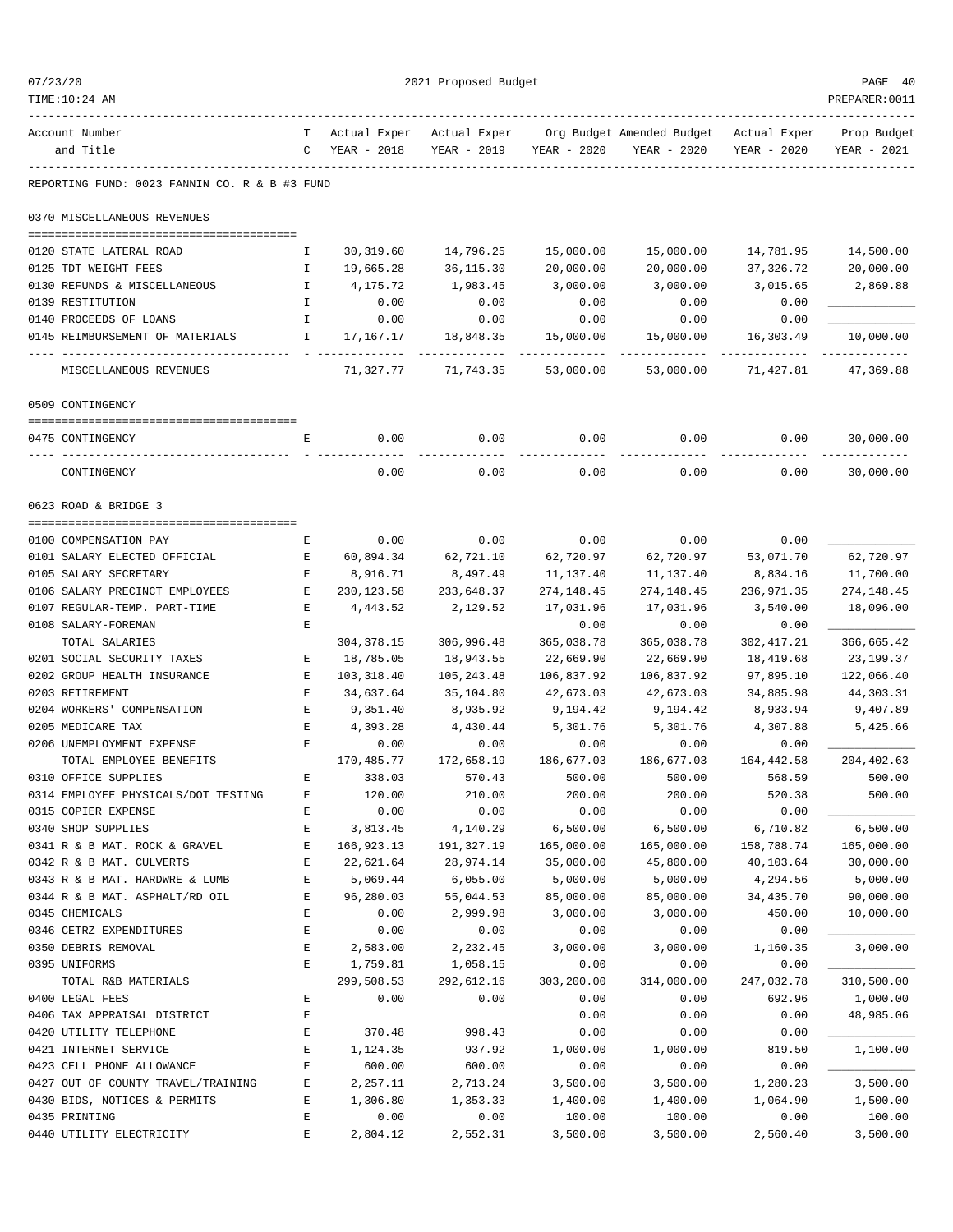| 07/23/20 |  |
|----------|--|
|----------|--|

TIME:10:24 AM PREPARER:0011

2021 Proposed Budget **PAGE 41** 

------------------------------------------------------------------------------------------------------------------------------------ Account Number T Actual Exper Actual Exper Org Budget Amended Budget Actual Exper Prop Budget and Title C YEAR - 2018 YEAR - 2019 YEAR - 2020 YEAR - 2020 YEAR - 2020 YEAR - 2021 ------------------------------------------------------------------------------------------------------------------------------------ REPORTING FUND: 0023 FANNIN CO. R & B #3 FUND 0441 UTILITY GAS E 0.00 311.00 500.00 500.00 0.00 550.00 0442 UTILITY WATER E 386.54 386.59 850.00 850.00 289.93 850.00 0443 TRASH DUMPSTER PICKUP E 892.50 914.34 1,000.00 1,000.00 756.61 1,000.00 0447 REPEATER SERVICE CONTRACT  $E$  686.32 708.97 730.24 730.24 547.67 0450 R&M BUILDING E 71.90 264.32 1,500.00 1,500.00 293.47 1,500.00 0453 COMPUTER SOFTWARE E 0.00 0.00 1,000.00 1,000.00 0.00 1,000.00 0457 R & M MACHINERY GAS & OIL E 104,165.29 112,373.04 150,000.00 139,200.00 66,716.53 150,000.00 0458 R & M MACHINERY PARTS E 106,344.25 160,851.68 100,000.00 130,583.64 121,623.22 100,000.00 0459 R & M MACH. TIRES & TUBES E 21,061.42 20,616.64 25,000.00 25,000.00 19,057.89 20,000.00 0460 EQUIPMENT RENTAL/LEASE E 0.00 0.00 5,000.00 5,000.00 6,000.00 20,000.00 0480 BOND E 150.00 150.00 150.00 150.00 150.00 150.00 0481 DUES E 0.00 335.00 335.00 335.00 335.00 0482 INSURANCE E 8,362.93 9,818.80 10,000.00 10,000.00 8,849.96 11,000.00 0485 PRISONER SUPPLIES  $E$  0.00 0.00 0.00 0.00 0.00 0.00 0.00 0488 FANNIN RURAL RAIL DISTRICT  $E$  0.00 0.00 0.00 0.00 0.00 0.00 0.00 0490 MISCELLANEOUS **E** 0.00 0.00 1,500.00 1,500.00 0.00 1,500.00 0.00 1,500.00 0491 SOIL & WATER CONSERVATION E 250.00 250.00 250.00 250.00 0.00 25.00 0492 TDRA FLOOD CASH MATCH  $E$  0.00 0.00 0.00 0.00 0.00 0.00 0.00 0494 FLOOD CONTROL SITE MAINTENANCE E 0.00 0.00 0.00 0.00 0.00 0.00 0.00  $0.495$  PIPELINE SALES TAX REIMBURSEMENT E  $0.00$  0.00  $0.00$  0.00  $0.00$  0.00 0.00 0496 TCOG HAZARDOUS WASTEMATCH E 0.00 0.00 1,250.00 1,250.00 0.00 1,250.00 TOTAL SER.& OTHER CHARGES 250,834.01 315,800.61 308,565.24 328,348.88 231,038.27 368,845.06 0562 LAND/BUILDING E 0.00 0.00 0.00 0.00 0.00 \_\_\_\_\_\_\_\_\_\_\_\_\_ 0570 COMPUTER EQUIPMENT  $E$  0.00 0.00 0.00 0.00 0.00 0.00 0.00 0571 PURCHASE OF MACH./EQUIP. E 335,606.12 268,317.32 100,000.00 176,954.64 129,328.95 30,000.00 0572 OFFICE EQUIPMENT E 0.00 0.00 0.00 485.00 485.00 \_\_\_\_\_\_\_\_\_\_\_\_\_ 0573 RADIO EQUIPMENT E 0.00 0.00 600.00 600.00 0.00 \_\_\_\_\_\_\_\_\_\_\_\_\_ 0575 LAND/BUILDING E 0.00 0.00 1,000.00 515.00 0.00 1,000.00 0580 PRECINCT BRIDGE  $\qquad \qquad$  E 0.00 0.00 0.00 0.00 0.00 0.00 CAPITAL OUTLAY 335,606.12 268,317.32 101,600.00 178,554.64 129,813.95 31,000.00 0630 NOTE PAYMENT-PRINCIPAL  $E$  0.00 0.00 0.00 0.00 0.00 0.00 0.00 0670 NOTE PAYMENT-INTEREST  $E$  0.00 0.00 0.00 0.00 0.00 0.00 0.00 ---- ---------------------------------- - ------------- ------------- ------------- ------------- ------------- ------------- ROAD & BRIDGE 3 1,360,812.58 1,356,384.76 1,265,081.05 1,372,619.33 1,074,744.79 1,281,413.11 0625 ADMINISTRATIVE OFFICE R&B #3 ======================================== 0105 SALARY SECRETARY E 9,593.48 9,881.30 10,141.28 10,141.28 8,581.10 10,141.28 0201 SOCIAL SECURITY TAXES  $E$  434.36 439.08 628.76 628.76 383.16 644.88 0202 GROUP HEALTH INSURANCE B 2,644.10 2,876.90 2,967.72 2,967.72 2,472.40 3,051.66 0203 RETIREMENT E 1,091.35 1,129.81 1,167.26 1,167.26 1,001.42 1,231.51 0204 WORKERS' COMPENSATION E 33.66 27.30 42.59 42.59 31.02 33.28 0205 MEDICARE TAX E 101.60 102.80 147.05 147.05 89.62 150.82 0310 OFFICE SUPPLIES E 71.60 139.00 100.00 100.00 21.39 100.00 0311 POSTAL EXPENSES  $E$  0.00 0.00 0.00 0.00 0.00 0.00 0.00 0353 COMPUTER EXPENSE THE SERIE RESPONSE THE SERIES ARE AGO.31 439.97 500.00 500.00 500.00 483.97 500.00 0427 OUT OF COUNTY TRAVEL E 0.00 0.00 0.00 0.00 0.00 \_\_\_\_\_\_\_\_\_\_\_\_\_ 0480 BOND E 24.75 0.00 0.00 0.00 0.00 \_\_\_\_\_\_\_\_\_\_\_\_\_  $0.572$  OFFICE EQUIPMENT  $P$  and  $0.00$   $0.00$   $0.00$   $0.00$   $0.00$   $0.00$   $0.00$   $0.00$   $0.00$ 0574 COMPUTER EQUIPMENT  $E$  0.00 0.00 0.00 0.00 0.00 0.00 ---- ---------------------------------- - ------------- ------------- ------------- ------------- ------------- ------------- ADMINISTRATIVE OFFICE R&B #3 14,404.21 15,036.16 15,694.66 15,694.66 13,064.08 15,853.43 FANNIN CO. R & B #3 FUND Income Totals 1,260,048.24 1,343,292.20 1,280,775.71 1,388,313.99 1,506,488.72 1,327,266.54 Expense Totals 1,375,216.79 1,371,420.92 1,280,775.71 1,388,313.99 1,087,808.87 1,327,266.54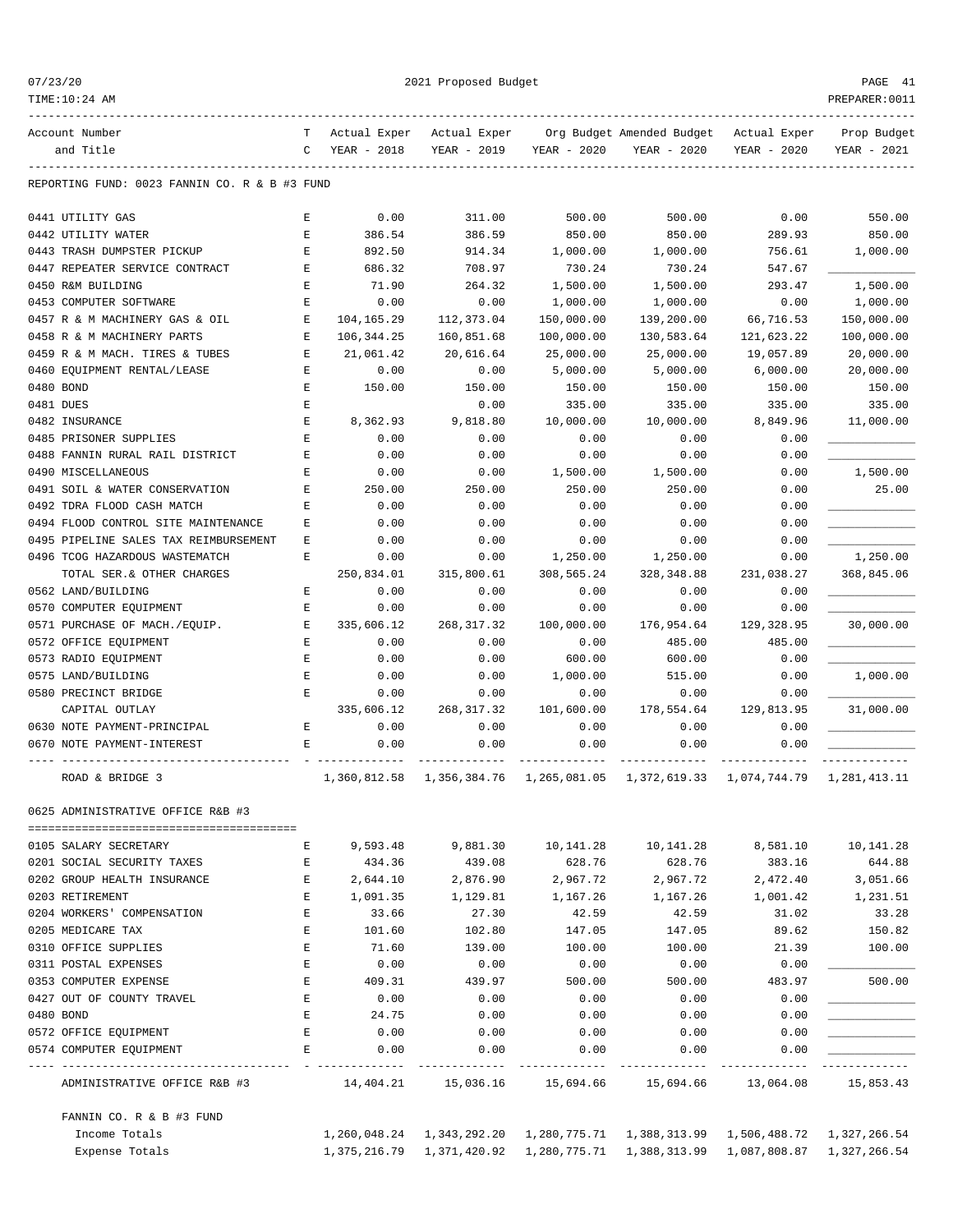| TIME:10:24 AM                                 |              |                               |                       |                       |                                                                    |                       | PREPARER: 0011             |
|-----------------------------------------------|--------------|-------------------------------|-----------------------|-----------------------|--------------------------------------------------------------------|-----------------------|----------------------------|
| Account Number<br>and Title                   | T.           | Actual Exper<br>C YEAR - 2018 | YEAR - 2019           | YEAR - 2020           | Actual Exper Org Budget Amended Budget Actual Exper<br>YEAR - 2020 | YEAR - 2020           | Prop Budget<br>YEAR - 2021 |
| REPORTING FUND: 0024 FANNIN CO. R & B #4 FUND |              |                               |                       |                       |                                                                    |                       |                            |
| 0300 TOTAL REV/TRANSFERS                      |              |                               |                       |                       |                                                                    |                       |                            |
| 0124 BEGINNING CASH BALANCE                   | I.           | 0.00                          | 0.00                  |                       | 50,372.08 50,372.08                                                | 0.00                  | 78,937.70                  |
| TOTAL TRANSFERS                               |              | 0.00                          | 0.00                  | 50,372.08             | 50,372.08                                                          | 0.00                  | 78,937.70                  |
| TOTAL REV/TRANSFERS                           |              | 0.00                          | 0.00                  | 50,372.08             | 50,372.08                                                          | 0.00                  | 78,937.70                  |
| 0310 PROPERTY TAXES                           |              |                               |                       |                       |                                                                    |                       |                            |
| 0110 CURRENT TAXES                            | I.           |                               | 437,330.65 476,320.73 | 506,552.38            |                                                                    | 506,552.38 544,908.57 | 529,336.07                 |
| 0120 DELINQUENT TAXES                         | $\mathbf{I}$ | 11,903.64                     | 13,836.22             | 11,000.00             | 11,000.00                                                          | 11,986.21             | 10,000.00                  |
| PROPERTY TAXES                                |              | 449,234.29                    | 490,156.95            | 517,552.38            | 517,552.38                                                         | 556,894.78            | 539,336.07                 |
| 0318 OTHER TAXES                              |              |                               |                       |                       |                                                                    |                       |                            |
| 0120 PAY N LIEU TAX/GRASSLAND                 | $\mathbf{I}$ |                               | 1,644.21 1,717.21     | 1,600.00              | 1,600.00                                                           |                       | 1,042.45 1,600.00          |
| 0121 PAY N LIEU TAX/UPPER TRINITY             | $\mathbb{I}$ | 879.39                        | 868.70                | 800.00                | 800.00                                                             | 681.04                | 880.00                     |
| 0160 SALES TAX REVENUES                       | Ι.           | 49,329.50                     | 55,530.03             | 43,000.00             | 43,000.00                                                          | 51,126.93             | 55,000.00                  |
| OTHER TAXES                                   |              | 51,853.10                     | 58,115.94             | 45,400.00             | 45,400.00                                                          | 52,850.42             | 57,480.00                  |
| 0321 FEES OF TAX COLLECTOR                    |              |                               |                       |                       |                                                                    |                       |                            |
| 0200 CAR REGISTRATION/SALES TAX               | $\mathbf{I}$ | 72,848.78                     | 73,051.63             | 74,000.00             | 74,000.00                                                          | 73,030.20             | 75,000.00                  |
| 0300 COUNTY'S ADDITIONAL \$10                 | $\mathbf{I}$ | 69,691.22                     | 71,129.60             | 55,000.00             | 55,000.00                                                          | 51,579.03             | 55,000.00                  |
| FEES OF TAX COLLECTOR                         |              | 142,540.00                    | 144,181.23            | 129,000.00            | 129,000.00                                                         | 124,609.23            | 130,000.00                 |
| 0330 GRANTS                                   |              |                               |                       |                       |                                                                    |                       |                            |
| 0200 FEMA GRANT                               | Ι.           | 0.00                          | 0.00                  | 0.00                  | 54,433.72                                                          | 54,433.72             |                            |
| GRANTS                                        |              | 0.00                          | 0.00                  | 0.00                  | 54,433.72                                                          | 54,433.72             | 0.00                       |
| 0350 FINES                                    |              |                               |                       |                       |                                                                    |                       |                            |
| 0403 COUNTY CLERK FINES                       | Ι.           | 8,509.44                      | 5,168.68              | 11,000.00             | 11,000.00                                                          | 5,187.03              | 10,000.00                  |
| 0450 DISTRICT CLERK FINES                     | $\mathbf{I}$ | 8,060.27                      | 8,899.97              | 10,000.00             | 10,000.00                                                          | 5,827.97              | 10,500.00                  |
| 0455 J. P. #1 FINES                           | Ι.           | 6,482.83                      | 8,488.37              | 8,000.00              | 8,000.00                                                           | 3,758.52              | 8,000.00                   |
| 0456 J. P. #2 FINES                           | I            | 2,769.03                      | 1,352.15              | 2,000.00              | 2,000.00                                                           | 2,472.67              | 2,000.00                   |
| 0457 J. P. #3 FINES                           | I.           | 4,266.50                      | 3,952.99              | 2,700.00<br>--------- | 2,700.00                                                           | 1,545.51              | 3,300.00<br>----------     |
| FINES                                         |              | 30,088.07                     | 27,862.16             | 33,700.00             | 33,700.00                                                          | 18,791.70             | 33,800.00                  |
| 0360 INTEREST EARNINGS                        |              |                               |                       |                       |                                                                    |                       |                            |
| 0100 INTEREST EARNING                         | Ι.           | 2,337.37                      | 4,365.58              | 3,900.00              | 3,900.00                                                           | 2,076.16              | 2,000.00                   |
| INTEREST EARNINGS                             |              | 2,337.37                      | 4,365.58              | 3,900.00              | 3,900.00                                                           | 2,076.16              | 2,000.00                   |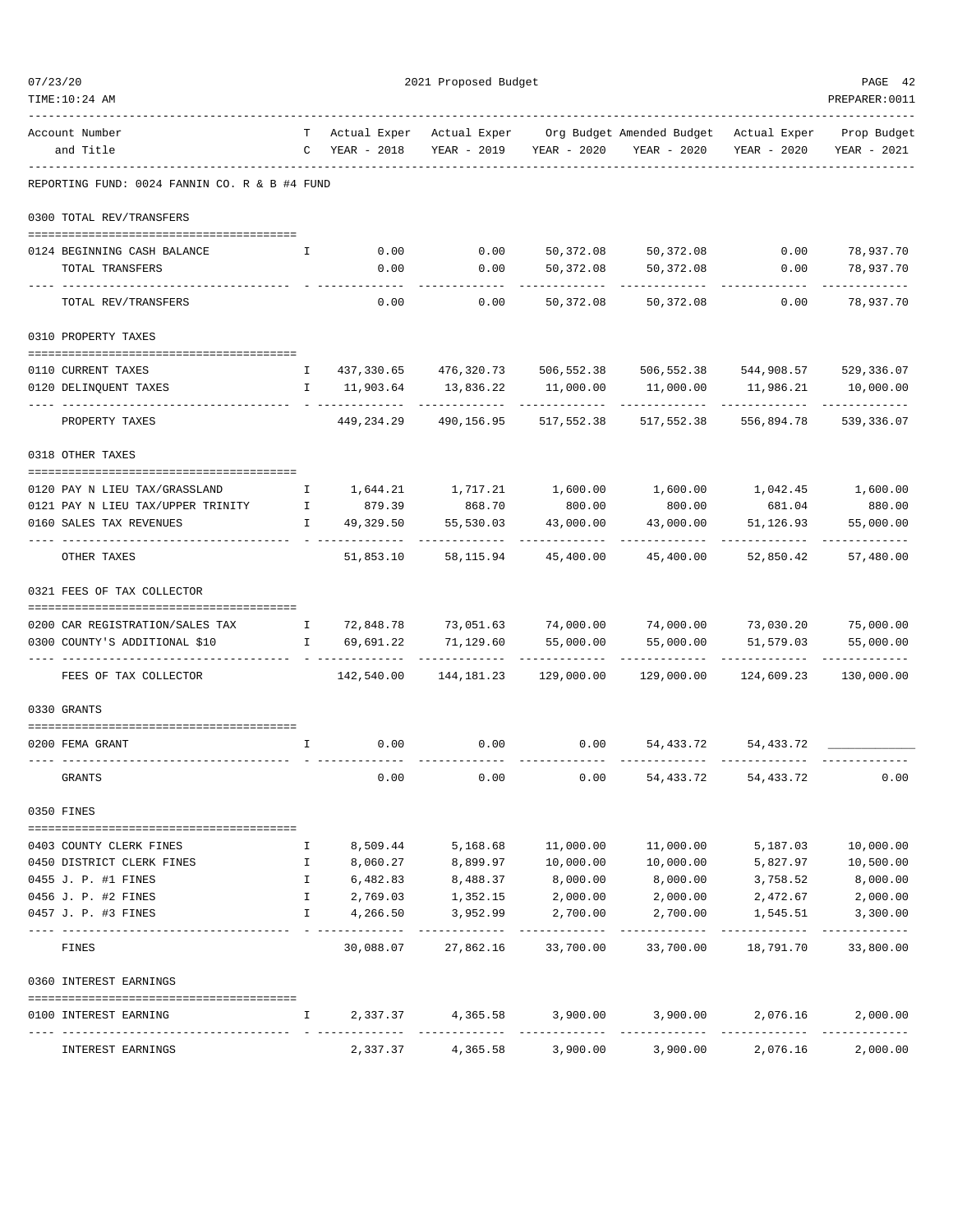| 07/23/20                                                  |                            |                       | 2021 Proposed Budget     |                        |                                          |                         | PAGE 43               |
|-----------------------------------------------------------|----------------------------|-----------------------|--------------------------|------------------------|------------------------------------------|-------------------------|-----------------------|
| TIME:10:24 AM                                             |                            |                       |                          |                        |                                          |                         | PREPARER: 0011        |
| Account Number                                            | т                          | Actual Exper          | Actual Exper             |                        | Org Budget Amended Budget - Actual Exper |                         | Prop Budget           |
| and Title                                                 | C                          | YEAR - 2018           | YEAR - 2019              | YEAR - 2020            | YEAR - 2020                              | YEAR - 2020             | YEAR - 2021           |
| REPORTING FUND: 0024 FANNIN CO. R & B #4 FUND             |                            |                       |                          |                        |                                          |                         |                       |
| 0364 SALE OF ASSETS                                       |                            |                       |                          |                        |                                          |                         |                       |
|                                                           |                            | 0.00                  | 0.00                     | 0.00                   | 0.00                                     | 0.00                    |                       |
| 0162 LAND/BUILDING<br>0163 SALE OF EQUIPMENT              | Ι.<br>I.                   | 0.00                  | 39,838.50                | 2,000.00               | 2,000.00                                 | 0.00                    | 1,500.00              |
|                                                           |                            |                       |                          |                        |                                          |                         |                       |
| SALE OF ASSETS                                            |                            | 0.00                  | 39,838.50                | 2,000.00               | 2,000.00                                 | 0.00                    | 1,500.00              |
| 0370 MISCELLANEOUS REVENUES                               |                            |                       |                          |                        |                                          |                         |                       |
| 0120 STATE LATERAL ROAD                                   | Ι.                         | 17,258.59             | 8,422.35                 | 10,100.00              | 10,100.00                                | 8,414.22                | 10,000.00             |
| 0125 TDT WEIGHT FEES                                      | I                          | 11,193.91             | 20,557.62                | 20,000.00              | 20,000.00                                | 21,247.21               | 23,000.00             |
| 0130 REFUNDS & MISCELLANEOUS                              | I.                         | 3,770.02              | 432.86                   | 1,200.00               | 1,200.00                                 | 633.60                  | 1,000.00              |
| 0138 SALE OF SCRAP IRON                                   | I.                         | 0.00                  | 0.00                     | 0.00                   | 0.00                                     | 866.45                  |                       |
| 0140 PROCEEDS OF LOAN                                     | I.                         | 0.00                  | 0.00                     | 0.00                   | 0.00                                     | 0.00                    |                       |
| 0145 REIMBURSEMENT OF MATERIALS                           | Ι.                         | 15,328.45             | 2,606.24                 | 9,000.00               | 9,000.00                                 | 5,651.23                | 9,000.00              |
| 0146 SALE OF RECYCLED MATERIALS                           | $\mathbf{I}$               | 498.50                | 394.50                   | 500.00                 | 500.00                                   | 753.36                  | 2,000.00              |
| 0147 OFFICE RENTAL                                        | I.                         | 0.00                  | 0.00                     | 0.00                   | 0.00                                     | 0.00                    |                       |
| MISCELLANEOUS REVENUES                                    |                            | 48,049.47             | 32,413.57                | 40,800.00              | 40,800.00                                | 37,566.07               | 45,000.00             |
| 0509 CONTINGENCY                                          |                            |                       |                          |                        |                                          |                         |                       |
|                                                           |                            |                       |                          |                        |                                          |                         |                       |
| 0475 CONTINGENCY                                          | Е                          | 0.00                  | 0.00                     | 0.00                   | 0.00                                     | 0.00                    |                       |
| CONTINGENCY                                               |                            | 0.00                  | 0.00                     | 0.00                   | 0.00                                     | 0.00                    | 0.00                  |
| 0624 ROAD & BRIDGE 4                                      |                            |                       |                          |                        |                                          |                         |                       |
|                                                           |                            |                       |                          |                        |                                          |                         |                       |
| 0100 COMPENSATION PAY                                     | Е                          | 0.00                  | 0.00                     | 0.00                   | 0.00                                     | 0.00                    |                       |
| 0101 SALARY ELECTED OFFICIAL                              | Е                          | 60,894.34             | 62,721.10                | 62,720.97              | 62,720.97                                | 53,071.70               | 62,720.97             |
| 0105 SALARY SECRETARY                                     | Е                          | 26,735.80             | 27,537.90                | 28,577.94              | 28,577.94                                | 24, 181.30              | 28,577.94             |
| 0106 SALARY PRECINCT EMPLOYEES                            | Е                          | 130,407.58            | 152,433.34               | 181,580.27             | 181,580.27                               | 108,964.76              | 181,580.27            |
| 0107 REGULAR-TEMP. PART-TIME                              | Е                          | 11,686.99             | 190.08                   | 0.00                   | 0.00                                     | 7,464.00                | 18,096.00             |
| 0108 LABOR REIMBURSEMENT                                  | Е                          | 0.00                  | 0.00                     | 0.00                   | 0.00                                     | 0.00                    |                       |
| TOTAL SALARIES                                            |                            | 229,724.71            | 242,882.42               | 272,879.18             | 272,879.18                               | 193,681.76              | 290,975.18            |
| 0201 SOCIAL SECURITY TAXES                                | Е                          | 14,195.60             | 14,998.76                | 16,918.51              | 16,918.51                                | 11,907.39               | 17,888.28             |
| 0202 GROUP HEALTH INSURANCE                               | $\mathbf E$                | 69,835.65             | 89,160.80                | 94,967.04              | 94,967.04                                | 67,246.56               | 97,653.12             |
| 0203 RETIREMENT                                           | E                          | 26, 136.38            | 27,773.78                | 31,899.58              | 31,899.58                                | 21,742.65               | 34,016.58             |
| 0204 WORKERS' COMPENSATION                                | $\mathbf E$                | 6,276.58              | 5,655.16                 | 5,892.97               | 5,892.97                                 | 5,699.46                | 6,315.25              |
| 0205 MEDICARE TAX                                         | E                          | 3,319.79              | 3,507.78                 | 3,956.75               | 3,956.75                                 | 2,784.85                | 4,183.55              |
| 0206 UNEMPLOYMENT EXPENSE                                 | E                          | 1,813.84              | 0.00                     | 0.00                   | 0.00                                     | 0.00                    |                       |
| TOTAL EMPLOYEE BENEFITS                                   |                            | 121,577.84            | 141,096.28               | 153,634.85             | 153,634.85                               | 109,380.91              | 160,056.78            |
| 0310 OFFICE SUPPLIES                                      | E                          | 68.63                 | 165.53                   | 250.00                 | 250.00                                   | 61.19                   | 250.00                |
| 0314 EMPLOYEE PHYSICALS/DOT TESTING                       | Е                          | 100.00                | 235.00                   | 350.00                 | 350.00                                   | 195.36                  | 350.00                |
| 0340 SHOP SUPPLIES                                        | Е                          | 2,168.20              | 2,874.74                 | 1,750.00               | 1,750.00                                 | 1,349.93                | 1,750.00              |
| 0341 R & B MAT. ROCK & GRAVEL<br>0342 R & B MAT. CULVERTS | $\mathbf E$<br>$\mathbf E$ | 97,080.08<br>7,594.16 | 86, 457. 43<br>13,477.40 | 90,000.00<br>12,000.00 | 130,000.00<br>17,000.00                  | 127,386.09<br>16,863.53 | 90,000.00             |
| 0343 R & B MAT. HARDWRE & LUMB                            | $\mathbf E$                | 536.87                |                          | 1,500.00               | 6,459.28                                 | 7,077.01                | 12,000.00<br>1,500.00 |
| 0344 R & B MAT. ASPHALT/RD OIL                            | $\mathbf E$                | 25, 268.87            | 127.62<br>39,657.76      | 70,000.00              | 70,000.00                                | 58,777.49               | 70,000.00             |
| 0345 CHEMICALS                                            | $\mathbf E$                | 237.97                | 0.00                     | 1,500.00               | 1,500.00                                 | 0.00                    | 15,000.00             |
| 0346 CETRZ EXPENDITURES                                   | $\mathbf E$                | 0.00                  | 0.00                     | 0.00                   | 0.00                                     | 0.00                    |                       |
| 0350 DEBRIS REMOVAL                                       | $\mathbf{E}$               | 0.00                  | ${\bf 0}$ . ${\bf 00}$   | 0.00                   | 0.00                                     | 0.00                    |                       |
| 0395 EMPLOYEE UNIFORMS                                    | E                          | 2,383.35              | 4,014.62                 | 2,500.00               | 2,500.00                                 | 2,466.19                | 2,500.00              |
| TOTAL R&B MATERIALS                                       |                            | 135,438.13            | 147,010.10               | 179,850.00             | 229,809.28                               | 214,176.79              | 193,350.00            |
| 0400 LEGAL FEES                                           | $\mathbf E$                | 0.00                  | 0.00                     | 0.00                   | 0.00                                     | 0.00                    |                       |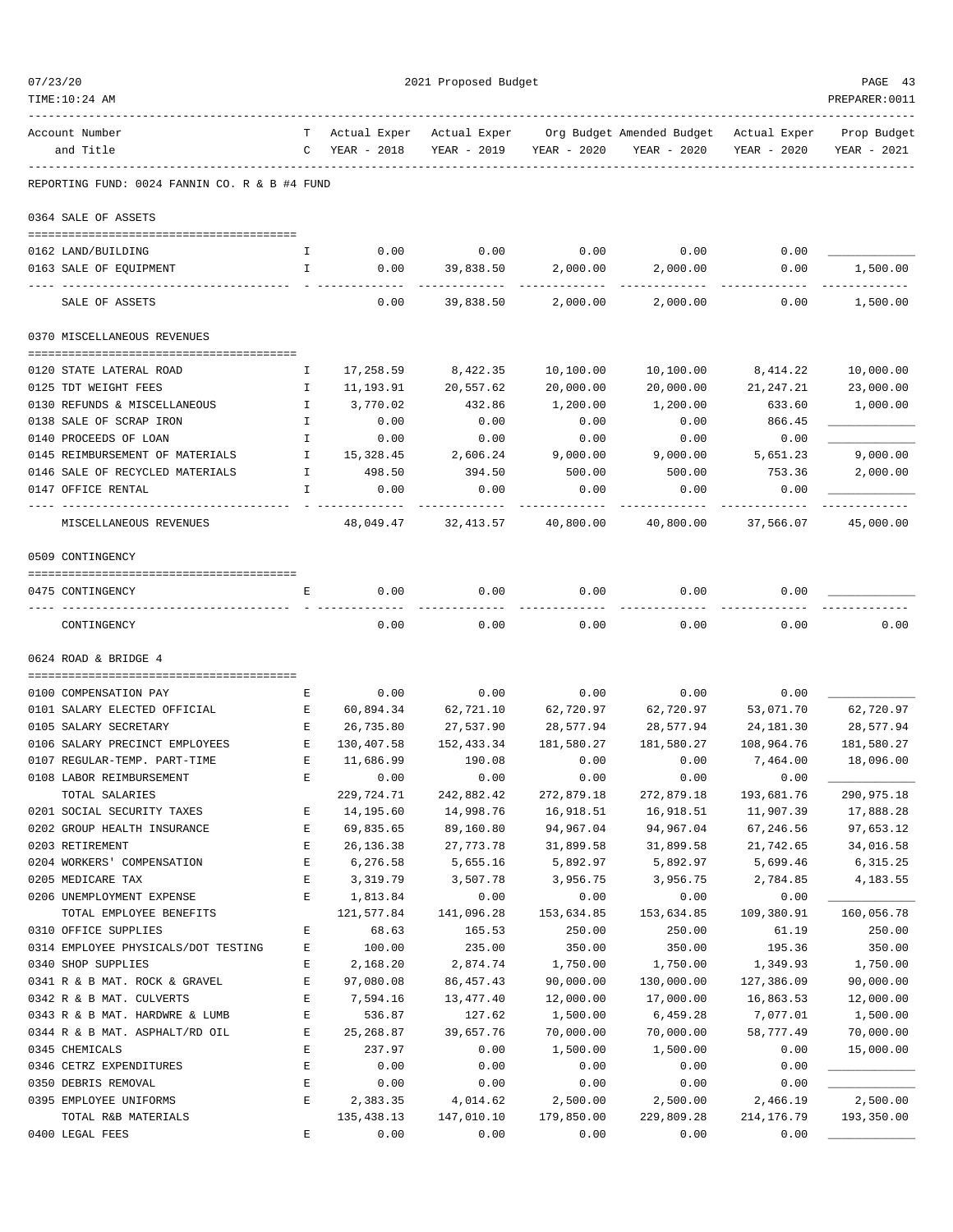TIME:10:24 AM PREPARER:0011

2021 Proposed Budget **PAGE 44** 

| Account Number<br>and Title                                   | T<br>C      | Actual Exper<br>YEAR - 2018 | Actual Exper<br>YEAR - 2019 | YEAR - 2020           | Org Budget Amended Budget<br>YEAR - 2020                          | Actual Exper<br>YEAR - 2020 | Prop Budget<br>YEAR - 2021 |
|---------------------------------------------------------------|-------------|-----------------------------|-----------------------------|-----------------------|-------------------------------------------------------------------|-----------------------------|----------------------------|
|                                                               |             |                             |                             |                       |                                                                   |                             |                            |
| REPORTING FUND: 0024 FANNIN CO. R & B #4 FUND                 |             |                             |                             |                       |                                                                   |                             |                            |
| 0406 TAX APPRAISAL DISTRICT                                   | Е           |                             |                             | 0.00                  | 0.00                                                              | 0.00                        | 27,883.38                  |
| 0420 UTILITY TELEPHONE                                        | Е           | 1,501.33                    | 1,106.50                    | 0.00                  | 0.00                                                              | 0.00                        |                            |
| 0421 DSL INTERNET                                             | Е           | 714.12                      | 828.21                      | 1,000.00              | 1,000.00                                                          | 730.87                      | 1,000.00                   |
| 0423 CELL PHONE ALLOWANCE                                     | Ε           | 0.00                        | 0.00                        | 0.00                  | 0.00                                                              | 0.00                        |                            |
| 0427 OUT OF COUNTY TRAVEL/TRAINING                            | Ε           | 2,537.32                    | 5,020.12                    | 4,600.00              | 4,600.00                                                          | 2,534.94                    | 4,600.00                   |
| 0430 BIDS, NOTICES & PERMITS                                  | E           | 186.29                      | 206.73                      | 300.00                | 300.00                                                            | 63.64                       | 300.00                     |
| 0435 PRINTING                                                 | E           | 0.00                        | 0.00                        | 100.00                | 100.00                                                            | 0.00                        | 100.00                     |
| 0440 UTILITY ELECTRICITY                                      | Ε           | 3,087.45                    | 3,082.71                    | 4,000.00              | 4,000.00                                                          | 2,379.25                    | 4,000.00                   |
| 0441 UTILITY GAS                                              | E           | 860.98                      | 758.56                      | 600.00                | 600.00                                                            | 573.61                      | 600.00                     |
| 0442 UTILITY WATER                                            | $\mathbf E$ | 1,333.17                    | 651.36                      | 1,250.00              | 1,250.00                                                          | 702.51                      | 1,250.00                   |
| 0443 TRASH PICKUP                                             | Ε           | 2,042.46                    | 2,438.60                    | 2,500.00              | 2,500.00                                                          | 1,816.00                    | 2,500.00                   |
| 0447 REPEATER SERVICE CONTRACT                                | E           | 686.32                      | 708.97                      | 730.24                | 730.24                                                            | 547.67                      |                            |
| 0450 R&M BUILDING                                             | E           | 187.50                      | 225.00                      | 2,000.00              | 2,000.00                                                          | 174.95                      | 2,000.00                   |
| 0453 COMPUTER SOFTWARE                                        | E           | 0.00                        | 0.00                        | 1,500.00              | 1,500.00                                                          | 0.00                        | 1,500.00                   |
| 0457 R & M MACHINERY GAS & OIL                                | Ε           | 46,905.39                   | 46,691.45                   | 46,000.00             | 41,040.72                                                         | 23,758.31                   | 46,000.00                  |
| 0458 R & M MACHINERY PARTS                                    | Ε<br>E      | 32,096.81                   | 27,681.71                   | 30,000.00             | 39, 433. 72                                                       | 42,986.38                   | 30,000.00                  |
| 0459 R & M MACH. TIRES & TUBES<br>0460 EQUIPMENT RENTAL/LEASE | Е           | 8,230.40<br>11,635.28       | 8,226.70<br>22,877.64       | 9,000.00<br>15,000.00 | 9,000.00<br>15,000.00                                             | 6,341.07<br>13,100.41       | 9,000.00<br>15,000.00      |
| 0480 BOND                                                     | E           | 0.00                        | 178.00                      | 0.00                  | 0.00                                                              | 0.00                        |                            |
| 0481 DUES                                                     | E           |                             | 0.00                        | 335.00                | 335.00                                                            | 335.00                      | 335.00                     |
| 0482 INSURANCE                                                | E           | 5,873.93                    | 5,338.80                    | 6,000.00              | 6,000.00                                                          | 5,200.97                    | 6,000.00                   |
| 0485 PRISONER'S SUPPLIES                                      | E           | 0.00                        | 0.00                        | 0.00                  | 0.00                                                              | 0.00                        |                            |
| 0488 FANNIN RURAL RAIL DISTRICT                               | E           | 0.00                        | 0.00                        | 0.00                  | 0.00                                                              | 0.00                        |                            |
| 0490 MISCELLANEOUS                                            | Ε           | 0.00                        | 0.00                        | 500.00                | 500.00                                                            | 0.00                        | 500.00                     |
| 0491 SOIL & WATER CONSERVATION                                | E           | 250.00                      | 250.00                      | 250.00                | 250.00                                                            | 0.00                        | 250.00                     |
| 0492 TDRA FLOOD CASH MATCH                                    | E           | 0.00                        | 0.00                        | 0.00                  | 0.00                                                              | 0.00                        |                            |
| 0494 FLOOD CONTROL SITE MAINTENANCE                           | Ε           | 0.00                        | 0.00                        | 0.00                  | 0.00                                                              | 0.00                        |                            |
| 0495 PIPELINE SALES TAX REIMBURSEMENT                         | Ε           | 0.00                        | 0.00                        | 0.00                  | 0.00                                                              | 0.00                        |                            |
| 0496 TCOG HAZARDOUS WASTEMATCH                                | Ε           | 0.00                        | 0.00                        | 0.00                  | 0.00                                                              | 0.00                        |                            |
| TOTAL SER. & OTHER CHARGES                                    |             | 118, 128. 75                | 126,271.06                  | 125,665.24            | 130, 139.68                                                       | 101,245.58                  | 152,818.38                 |
| 0570 COMPUTER EQUIPMENT                                       | Ε           | 0.00                        | 282.60                      | 0.00                  | 0.00                                                              | 0.00                        |                            |
| 0571 PURCHASE OF MACH./EOUIP.                                 | Е           | 173,695.00                  | 101,685.98                  | 75,000.00             | 75,000.00                                                         | 46,689.90                   | 75,000.00                  |
| 0573 RADIO EQUIPMENT                                          | Ε           | 0.00                        | 0.00                        | 0.00                  | 0.00                                                              | 0.00                        |                            |
| 0575 BUILDING                                                 | E           | 0.00                        | 0.00                        | 0.00                  | 0.00                                                              | 0.00                        |                            |
| CAPITAL OUTLAY                                                |             | 173,695.00                  | 101,968.58                  | 75,000.00             | 75,000.00                                                         | 46,689.90                   | 75,000.00                  |
| ROAD & BRIDGE 4                                               |             |                             |                             |                       | 778,564.43 759,228.44 807,029.27 861,462.99 665,174.94 872,200.34 |                             |                            |
| 0625 ADMINISTRATIVE OFFICE R&B #4                             |             |                             |                             |                       |                                                                   |                             |                            |
|                                                               |             |                             |                             |                       |                                                                   |                             |                            |
| 0105 SALARY SECRETARY                                         | Е           | 9,593.48                    | 9,881.30                    | 10,141.28             | 10,141.28                                                         | 8,581.10    10,141.28       |                            |
| 0201 SOCIAL SECURITY TAXES                                    | Е           | 434.36                      | 439.08                      | 628.76                | 628.76                                                            | 383.16                      | 644.88                     |
| 0202 GROUP HEALTH INSURANCE                                   | E           | 2,644.10                    | 2,876.90                    | 2,967.72              | 2,967.72                                                          | 2,472.40                    | 3,051.66                   |
| 0203 RETIREMENT                                               | E           | 1,091.35                    | 1,129.81                    | 1,167.26              | 1,167.26                                                          | 1,001.42                    | 1,231.51                   |
| 0204 WORKERS' COMPENSATION                                    | E           | 33.66                       | 27.30                       | 42.59                 | 42.59                                                             | 31.02                       | 33.28                      |
| 0205 MEDICARE TAX                                             | Е           | 101.60                      | 102.80                      | 147.58                | 147.58                                                            | 89.62                       | 150.82                     |
| 0310 OFFICE SUPPLIES                                          | Е           | 24.36                       | 100.00                      | 100.00                | 100.00                                                            | 0.00                        | 100.00                     |
| 0311 POSTAL EXPENSES                                          | Е           | 0.00                        | 0.00                        | 0.00                  | 0.00                                                              | 0.00                        |                            |
| 0353 COMPUTER EXPENSE                                         | Е           | 409.30                      | 439.97                      | 500.00                | 500.00                                                            | 483.97                      | 500.00                     |
| 0427 OUT OF COUNTY TRAVEL                                     | E           | 0.00                        | 0.00                        | 0.00                  | 0.00                                                              | 0.00                        |                            |
| 0480 BOND                                                     | Е           | 24.75                       | 0.00                        | 0.00                  | 0.00                                                              | 0.00                        |                            |
| 0572 OFFICE EQUIPMENT                                         | Е           | 0.00                        | 0.00                        | 0.00                  | 0.00                                                              | 0.00                        |                            |
| 0574 COMPUTER EQUIPMENT                                       | E.          | 0.00                        | 0.00                        | 0.00                  | 0.00                                                              | 0.00                        |                            |
|                                                               |             |                             |                             |                       |                                                                   |                             |                            |

ADMINISTRATIVE OFFICE R&B #4 14,356.96 14,997.16 15,695.19 15,695.19 13,042.69 15,853.43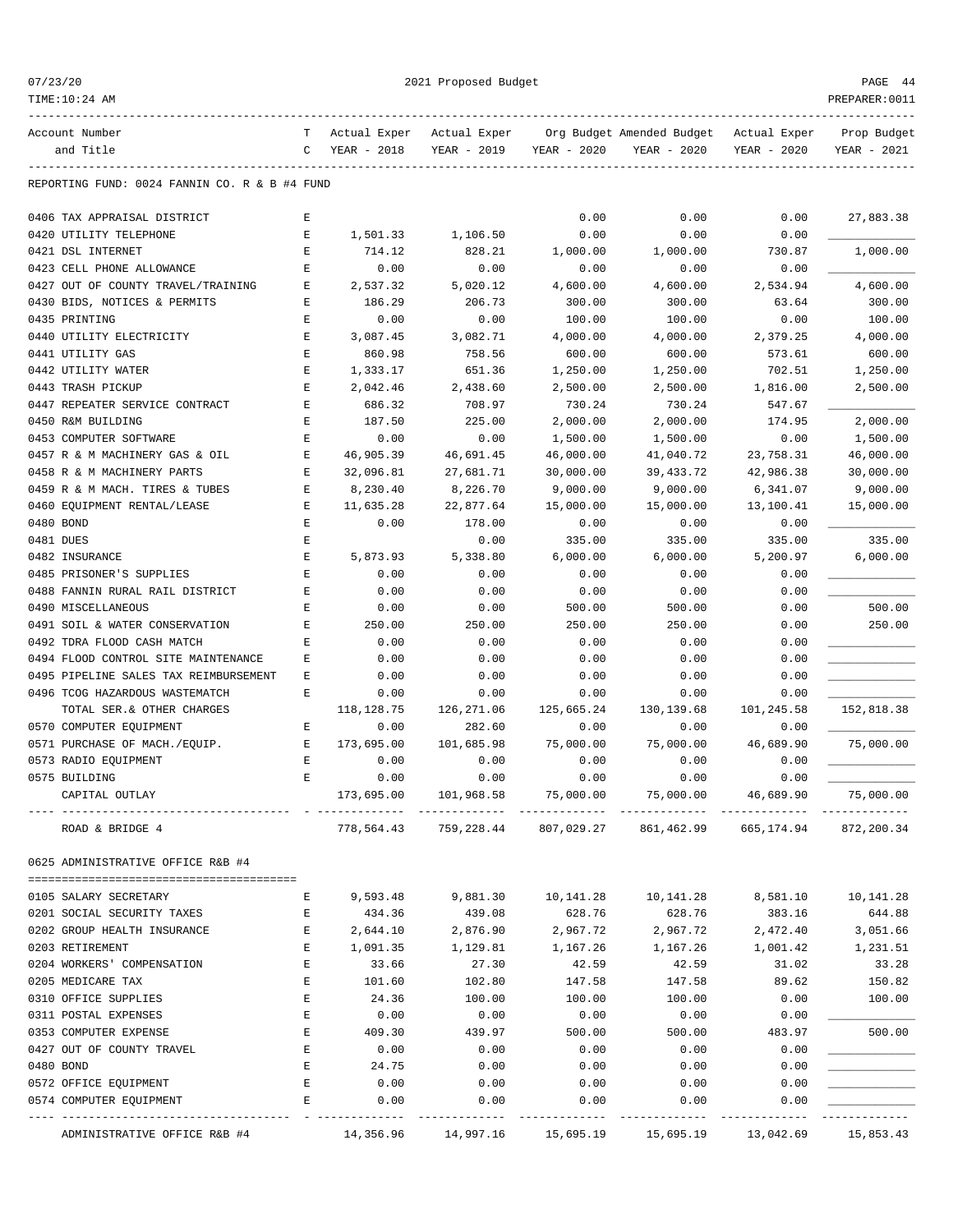| 07/23/20                                      | 2021 Proposed Budget |              |              |             |                           |              | PAGE 45        |  |
|-----------------------------------------------|----------------------|--------------|--------------|-------------|---------------------------|--------------|----------------|--|
| TIME: 10:24 AM                                |                      |              |              |             |                           |              | PREPARER: 0011 |  |
| Account Number                                | Т                    | Actual Exper | Actual Exper |             | Org Budget Amended Budget | Actual Exper | Prop Budget    |  |
| and Title                                     | C                    | YEAR - 2018  | YEAR - 2019  | YEAR - 2020 | YEAR - 2020               | YEAR - 2020  | YEAR - 2021    |  |
| REPORTING FUND: 0024 FANNIN CO. R & B #4 FUND |                      |              |              |             |                           |              |                |  |
| FANNIN CO. R & B #4 FUND                      |                      |              |              |             |                           |              |                |  |
| Income Totals                                 |                      | 724,102.30   | 796,933.93   | 822,724.46  | 877,158.18                | 847, 222, 08 | 888,053.77     |  |
| Expense Totals                                |                      | 792,921.39   | 774,225.60   | 822,724.46  | 877,158.18                | 678, 217, 63 | 888,053.77     |  |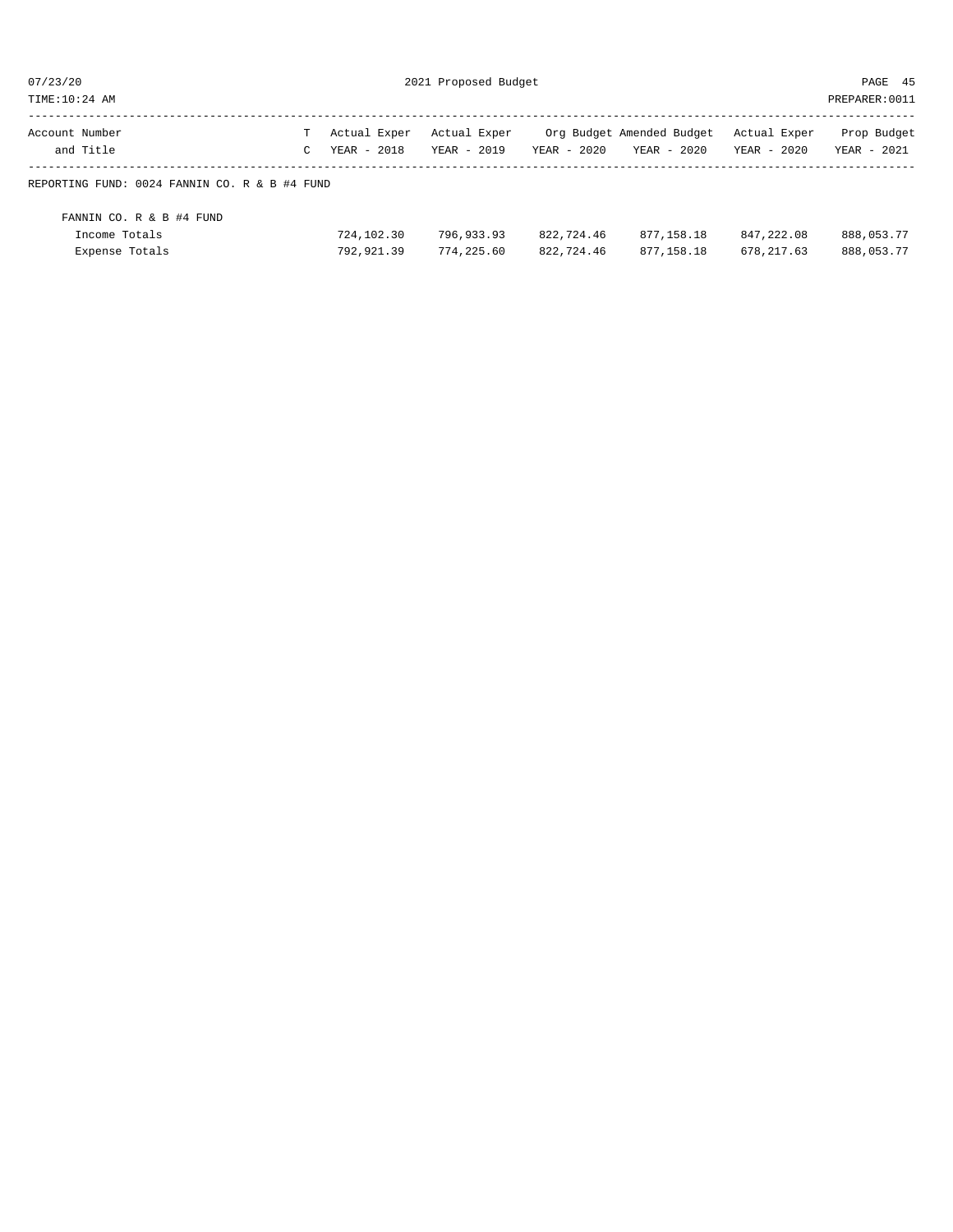| 07/23/20 |                                         |                                       |               | 2021 Proposed Budget |      |                                                                                |      | PAGE 46        |
|----------|-----------------------------------------|---------------------------------------|---------------|----------------------|------|--------------------------------------------------------------------------------|------|----------------|
|          | TIME:10:24 AM                           |                                       |               |                      |      |                                                                                |      | PREPARER: 0011 |
|          | Account Number                          |                                       |               |                      |      | T Actual Exper Actual Exper Org Budget Amended Budget Actual Exper Prop Budget |      |                |
|          | and Title                               |                                       | C YEAR - 2018 |                      |      | YEAR - 2019 YEAR - 2020 YEAR - 2020 YEAR - 2020                                |      | YEAR - 2021    |
|          | REPORTING FUND: 0025 FANNIN COUNTY BEES |                                       |               |                      |      |                                                                                |      |                |
|          | 0300 CASH                               |                                       |               |                      |      |                                                                                |      |                |
|          |                                         |                                       |               |                      |      |                                                                                |      |                |
|          | 0125 BEGINNING CASH BALANCE             | $\mathbf{I}$ . The state $\mathbf{I}$ | 0.00          | 0.00                 | 0.00 | 0.00                                                                           | 0.00 |                |
|          | CASH                                    |                                       | 0.00          | 0.00                 | 0.00 | 0.00                                                                           | 0.00 | 0.00           |
|          | 0370 MISC. INCOME                       |                                       |               |                      |      |                                                                                |      |                |
|          | 0105 SALARY                             |                                       | 0.00          | 0.00                 | 0.00 | 0.00                                                                           | 0.00 |                |
|          | 0138 SALE OF SCRAP IRON                 | $\mathbf{T}$                          | 0.00          | 0.00                 | 0.00 | 0.00                                                                           | 0.00 |                |
|          | 0625 DONATIONS                          | $\mathbf{I}$                          | 0.00          | 0.00                 | 0.00 | 0.00                                                                           | 0.00 |                |
|          | MISC. INCOME                            |                                       | 0.00          | 0.00                 | 0.00 | 0.00                                                                           | 0.00 | 0.00           |
|          | 0625 FANNIN COUNTY BEES                 |                                       |               |                      |      |                                                                                |      |                |
|          | 0310 OFFICE SUPPLIES                    | Е                                     | 0.00          | 0.00                 | 0.00 | 0.00                                                                           | 0.00 |                |
|          | 0343 ROAD SIGNS                         | E                                     | 0.00          | 0.00                 | 0.00 | 0.00                                                                           | 0.00 |                |
|          | 0353 COMPUTER EXPENSE                   | E                                     | 0.00          | 0.00                 | 0.00 | 0.00                                                                           | 0.00 |                |
|          | 0427 TRAVEL EXPENSE                     | E                                     | 0.00          | 0.00                 | 0.00 | 0.00                                                                           | 0.00 |                |
|          | 0572 OFFICE EQUIPMENT                   | Е                                     | 0.00          | 0.00                 | 0.00 | 0.00                                                                           | 0.00 |                |
|          | FANNIN COUNTY BEES                      |                                       | 0.00          | 0.00                 | 0.00 | 0.00                                                                           | 0.00 | 0.00           |
|          | FANNIN COUNTY BEES                      |                                       |               |                      |      |                                                                                |      |                |
|          | Income Totals                           |                                       | 0.00          | 0.00                 | 0.00 | 0.00                                                                           | 0.00 | 0.00           |
|          | Expense Totals                          |                                       | 0.00          | 0.00                 | 0.00 | 0.00                                                                           | 0.00 | 0.00           |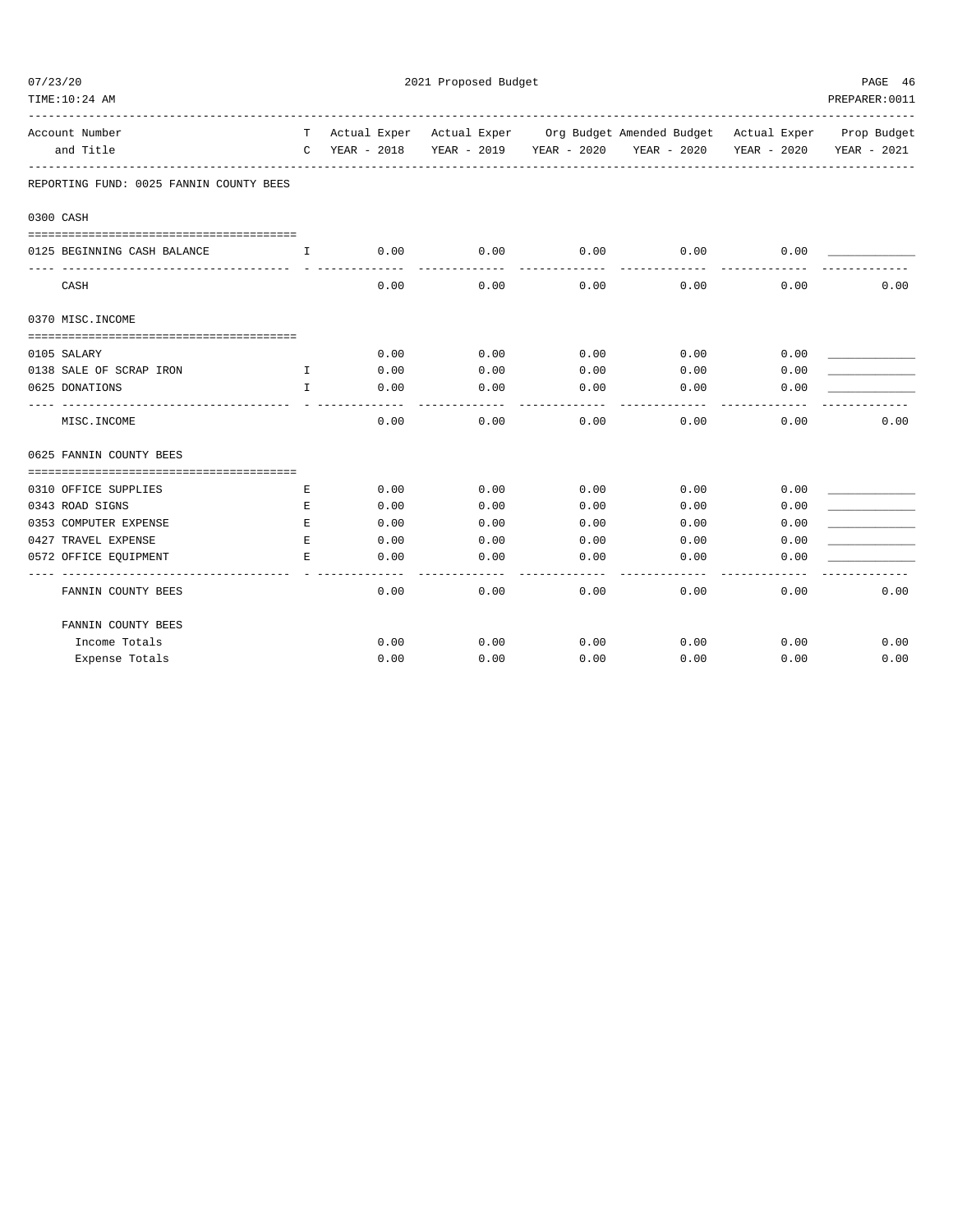| TIME:10:24 AM                                                                         |               |                     |              |                                                                                                                                                             |      | PREPARER: 0011            |
|---------------------------------------------------------------------------------------|---------------|---------------------|--------------|-------------------------------------------------------------------------------------------------------------------------------------------------------------|------|---------------------------|
| Account Number<br>and Title                                                           |               |                     |              | T Actual Exper Actual Exper Org Budget Amended Budget Actual Exper Prop Budget<br>C YEAR - 2018 YEAR - 2019 YEAR - 2020 YEAR - 2020 YEAR - 2020 YEAR - 2021 |      |                           |
| REPORTING FUND: 0026 J.P.#1 JUST.CT.TECHNOLOGY                                        |               |                     |              |                                                                                                                                                             |      |                           |
| 0300 CASH                                                                             |               |                     |              |                                                                                                                                                             |      |                           |
| 0126 BEGINNING CASH BALANCE 1 1 0.00                                                  |               |                     |              | $0.00$ $0.00$ $0.00$ $0.00$ $0.00$                                                                                                                          |      |                           |
| CASH                                                                                  | 0.00          | 0.00                | 0.00         | 0.00                                                                                                                                                        | 0.00 | 0.00                      |
| 0360 INTEREST EARNINGS                                                                |               |                     |              |                                                                                                                                                             |      |                           |
| 0100 INTEREST EARNINGS                                                                |               | I 41.78 107.93 0.00 |              | $0.00$ 90.98                                                                                                                                                |      |                           |
| INTEREST EARNINGS                                                                     | ------------- |                     | ------------ | 41.78 107.93 0.00 0.00 90.98                                                                                                                                |      | 0.00                      |
| 0370 MISCELLANEOUS INCOME                                                             |               |                     |              |                                                                                                                                                             |      |                           |
| 0455 J.P.#1 TECHNOLOGY FEES THE 2,053.57 2,246.74 1,500.00 1,500.00 1,264.78 1,500.00 |               |                     |              |                                                                                                                                                             |      |                           |
| MISCELLANEOUS INCOME                                                                  |               |                     |              | $2,053.57$ $2,246.74$ $1,500.00$ $1,500.00$ $1,264.78$ $1,500.00$                                                                                           |      |                           |
| 0455 J.P.#1 TECHNOLOGY EQUIP.                                                         |               |                     |              |                                                                                                                                                             |      |                           |
| 0420 OMNIBASE TELEPHONE LINE E                                                        |               |                     |              | $0.00$ $0.00$ $0.00$ $0.00$ $0.00$ $0.00$ $0.00$                                                                                                            |      |                           |
| 0572 OFFICE EQUIPMENT<br>___________________________________                          |               |                     | ------------ | $E$ 1, 396.22 0.00 1, 500.00 1, 500.00<br>-------------                                                                                                     | 0.00 | 1,500.00<br>_____________ |
| J.P.#1 TECHNOLOGY EQUIP.                                                              |               |                     |              | $1,396.22$ $0.00$ $1,500.00$ $1,500.00$ $0.00$ $1,500.00$                                                                                                   |      |                           |
| J.P.#1 JUST.CT.TECHNOLOGY                                                             |               |                     |              |                                                                                                                                                             |      |                           |
| Income Totals                                                                         |               |                     |              | $2,095.35$ $2,354.67$ $1,500.00$ $1,500.00$ $1,355.76$ $1,500.00$                                                                                           |      |                           |
| Expense Totals                                                                        | 1,396.22      | 0.00                | 1,500.00     | 1,500.00                                                                                                                                                    | 0.00 | 1,500.00                  |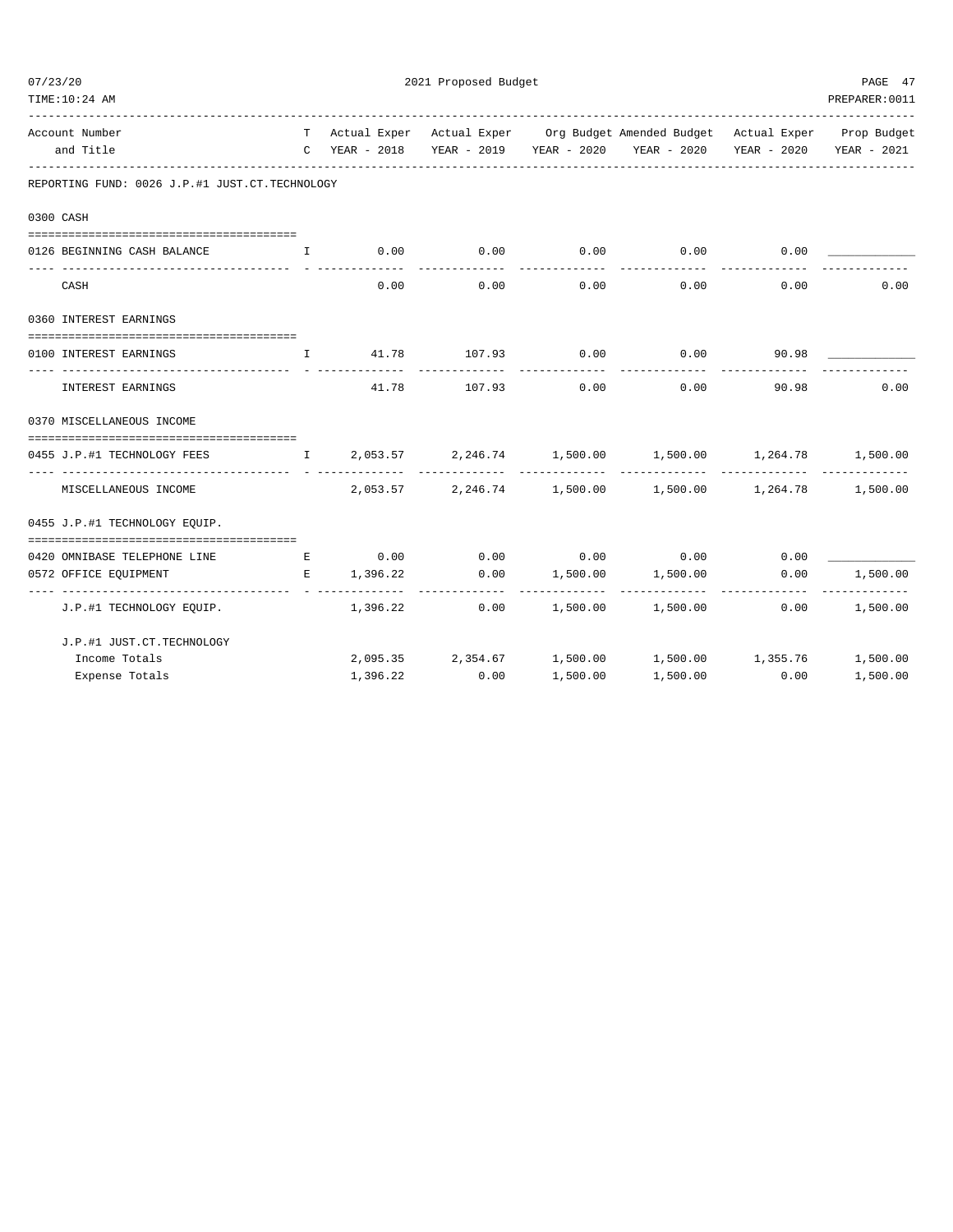| TIME:10:24 AM                                                                        |   |            |                                  |                       |                                                                                |               | PREPARER: 0011                    |
|--------------------------------------------------------------------------------------|---|------------|----------------------------------|-----------------------|--------------------------------------------------------------------------------|---------------|-----------------------------------|
| Account Number                                                                       |   |            |                                  |                       | T Actual Exper Actual Exper Org Budget Amended Budget Actual Exper Prop Budget |               |                                   |
| and Title                                                                            |   |            |                                  |                       | C YEAR - 2018 YEAR - 2019 YEAR - 2020 YEAR - 2020 YEAR - 2020 YEAR - 2021      |               |                                   |
| REPORTING FUND: 0027 J.P.#2 JUST.CT.TECHNOLOGY                                       |   |            |                                  |                       |                                                                                |               |                                   |
| 0300 CASH                                                                            |   |            |                                  |                       |                                                                                |               |                                   |
| 0127 BEGINNING CASH BALANCE 1 0.00 0.00 1,000.00 1,000.00 0.00                       |   |            |                                  |                       |                                                                                |               |                                   |
| CASH                                                                                 |   |            | -----------<br>0.00              |                       | $0.00$ 1,000.00 1,000.00                                                       | 0.00          | 0.00                              |
| 0360 INTEREST EARNINGS                                                               |   |            |                                  |                       |                                                                                |               |                                   |
| 0100 INTEREST EARNINGS                                                               |   |            | I 9.25 22.46 0.00<br>----------- | -----------           | $0.00$ 17.38                                                                   |               |                                   |
| INTEREST EARNINGS                                                                    |   |            | 9.25                             |                       | 22.46 0.00 0.00 17.38                                                          |               | 0.00                              |
| 0370 MISCELLANEOUS INCOME                                                            |   |            |                                  |                       |                                                                                |               |                                   |
| 0456 J.P.#2 TECHNOLOGY FEES 1 686.51 122.00<br>------------------------------- - - - |   |            |                                  |                       | 500.00 500.00 257.28<br>-------------                                          |               | 500.00                            |
| MISCELLANEOUS INCOME                                                                 |   |            | 686.51 122.00                    | -----------<br>500.00 |                                                                                | 500.00 257.28 | 500.00                            |
| 0456 TECHNOLOGY EQUIPMENT                                                            |   |            |                                  |                       |                                                                                |               |                                   |
| 0452 R & M EQUIPMENT                                                                 | E |            |                                  |                       | 236.00 0.00 0.00 0.00 0.00                                                     |               |                                   |
| 0572 OFFICE EQUIPMENT                                                                |   | E 1,362.90 |                                  |                       | 993.98 1,500.00 1,500.00<br>______________                                     | 0.00          | 500.00<br>. _ _ _ _ _ _ _ _ _ _ _ |
| TECHNOLOGY EQUIPMENT                                                                 |   |            |                                  |                       | $1,362.90$ $1,229.98$ $1,500.00$ $1,500.00$                                    |               | 0.00<br>500.00                    |
| J.P.#2 JUST.CT.TECHNOLOGY                                                            |   |            |                                  |                       |                                                                                |               |                                   |
| Income Totals                                                                        |   |            |                                  |                       | 695.76 144.46 1,500.00 1,500.00 274.66                                         |               | 500.00                            |
| Expense Totals                                                                       |   |            | 1,362.90 1,229.98                | 1,500.00              | 1,500.00                                                                       | 0.00          | 500.00                            |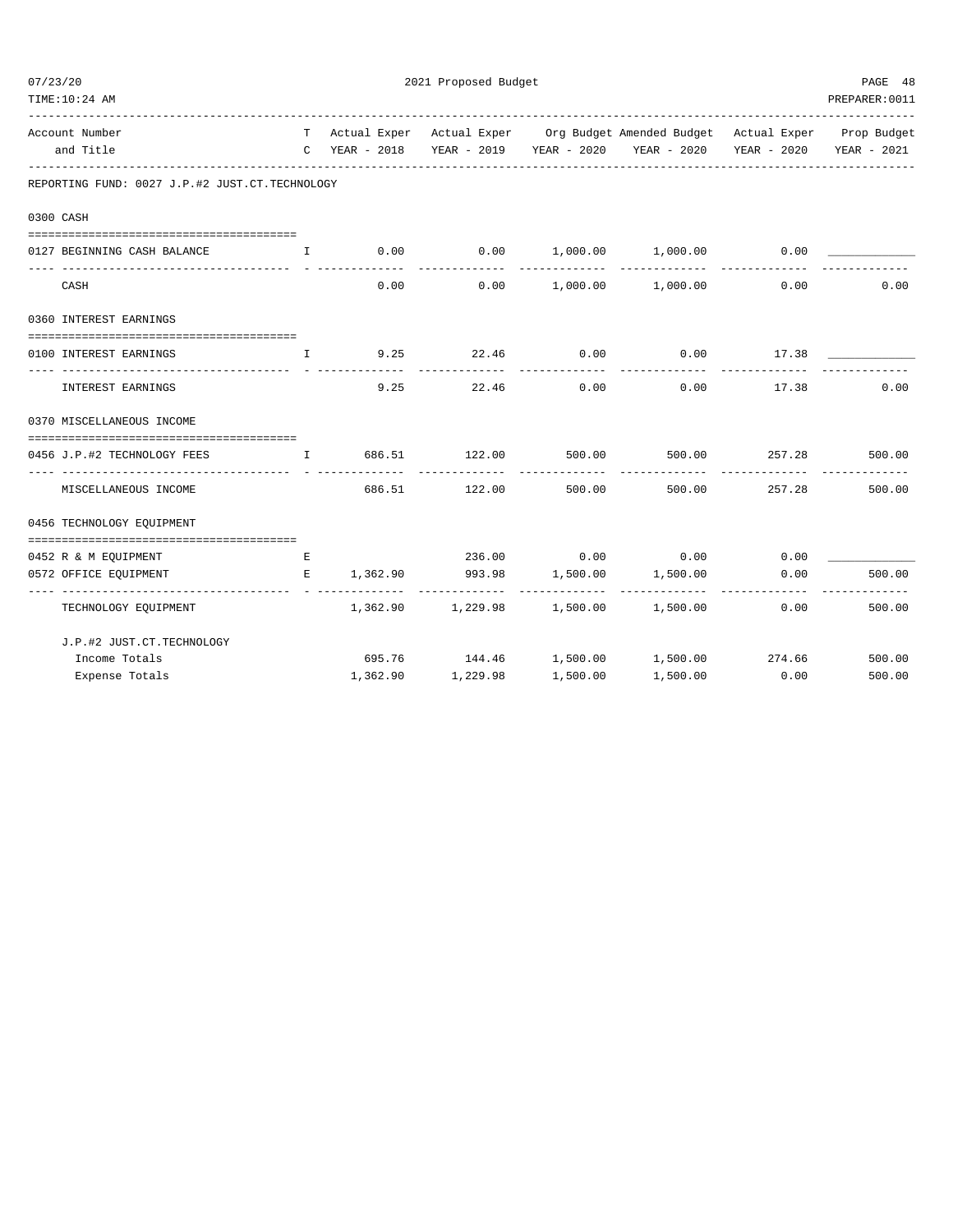| TIME:10:24 AM                                                               |   |        |                                |             |                                                                                |                                        | PREPARER: 0011            |
|-----------------------------------------------------------------------------|---|--------|--------------------------------|-------------|--------------------------------------------------------------------------------|----------------------------------------|---------------------------|
| Account Number                                                              |   |        |                                |             | T Actual Exper Actual Exper Org Budget Amended Budget Actual Exper Prop Budget |                                        |                           |
| and Title                                                                   |   |        |                                |             | C YEAR - 2018 YEAR - 2019 YEAR - 2020 YEAR - 2020 YEAR - 2020 YEAR - 2021      |                                        |                           |
| REPORTING FUND: 0028 J.P.#3 JUST.CT.TECHNOLOGY                              |   |        |                                |             |                                                                                |                                        |                           |
| 0300 CASH                                                                   |   |        |                                |             |                                                                                |                                        |                           |
| 0128 BEGINNING CASH                                                         |   |        |                                |             |                                                                                |                                        | 5,300.00                  |
| CASH                                                                        |   |        |                                |             | $0.00$ $0.00$ $2,800.00$ $2,800.00$                                            | 0.00                                   | 5,300.00                  |
| 0360 INTEREST EARNINGS                                                      |   |        |                                |             |                                                                                |                                        |                           |
| 0100 INTEREST EARNINGS                                                      |   |        | I 4.39 12.50 0.00              |             | $0.00$ $10.76$ $\qquad \qquad$                                                 |                                        |                           |
|                                                                             |   |        | -------------                  | ___________ | . _ _ _ _ _ _ _ _ _ _ _                                                        |                                        |                           |
| INTEREST EARNINGS                                                           |   |        |                                |             | $4.39$ $12.50$ $0.00$ $0.00$ $10.76$                                           |                                        | 0.00                      |
| 0370 MISCELLANEOUS INCOME                                                   |   |        |                                |             |                                                                                |                                        |                           |
| 0456 J.P.#3 TECHNOLOGY FEES 1 1,349.60 1,265.95 700.00 700.00 499.19 700.00 |   |        |                                |             |                                                                                |                                        |                           |
| MISCELLANEOUS INCOME                                                        |   |        | $1,349.60$ $1,265.95$ $700.00$ |             |                                                                                | --------------<br>700.00 499.19 700.00 |                           |
| 0457 TECHNOLOGY EQUIPMENT                                                   |   |        |                                |             |                                                                                |                                        |                           |
| 0423 INTERNET SERVICE                                                       | E |        |                                |             | 71.38  456.16  460.00  460.00  870.47                                          |                                        |                           |
| 0572 OFFICE EQUIPMENT                                                       | E |        | 445.98 0.00 3,040.00           |             | 3,040.00                                                                       | 0.00                                   | 6,000.00<br>------------- |
| --------------------------------<br>TECHNOLOGY EQUIPMENT                    |   |        |                                | ----------- | 517.36 456.16 3,500.00 3,500.00 870.47                                         | --------------                         | 6,000.00                  |
| J.P.#3 JUST.CT.TECHNOLOGY                                                   |   |        |                                |             |                                                                                |                                        |                           |
| Income Totals                                                               |   |        |                                |             | $1,353.99$ $1,278.45$ $3,500.00$ $3,500.00$ $509.95$                           |                                        | 6,000.00                  |
| Expense Totals                                                              |   | 517.36 | 456.16                         | 3,500.00    | 3,500.00                                                                       | 870.47                                 | 6,000,00                  |

07/23/20 2021 Proposed Budget 2021 Proposed Budget 2021 PAGE 49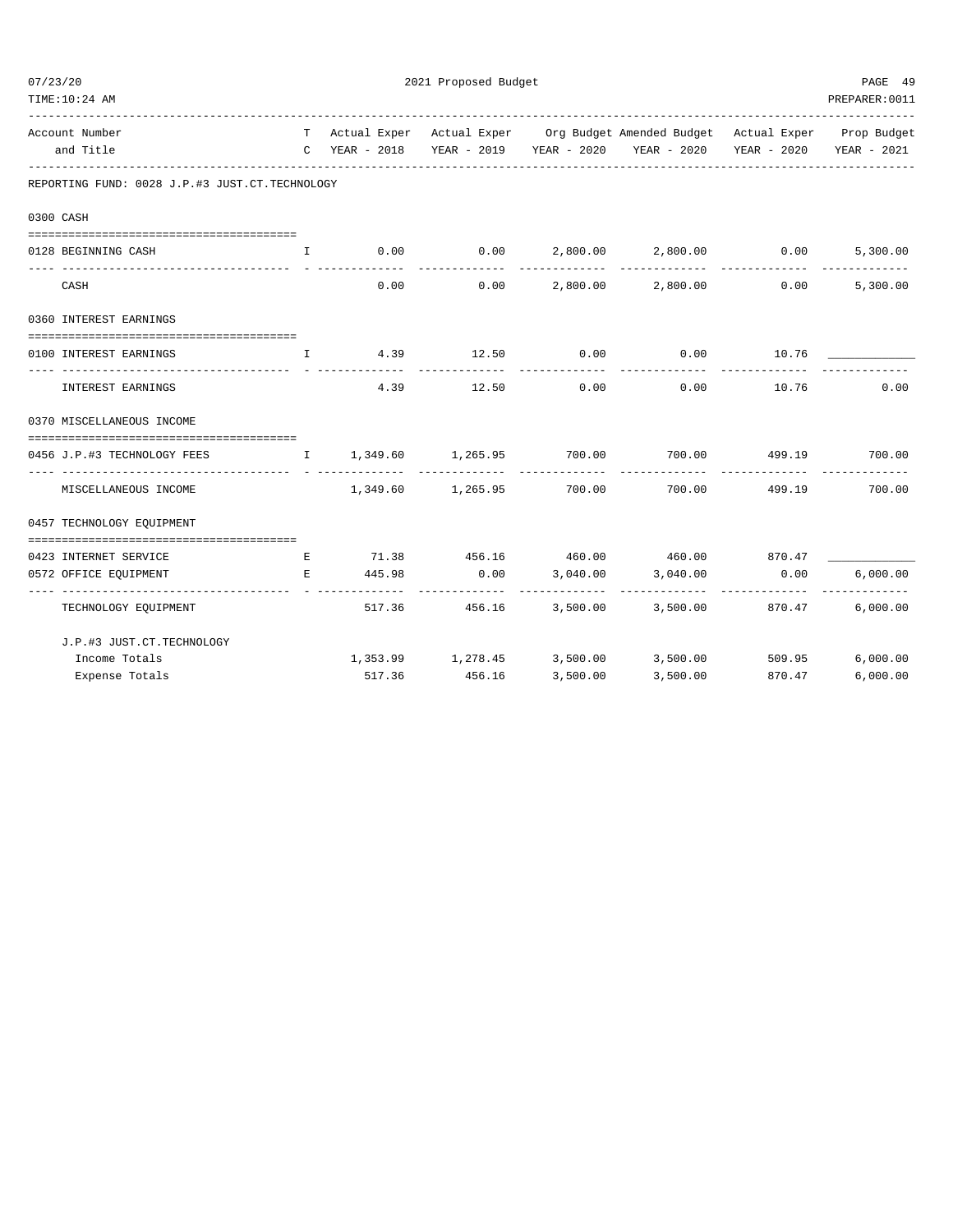| 07/23/20                                  |                                       |      | 2021 Proposed Budget |                    |                                                  | PAGE 50<br>T Actual Exper Actual Exper Org Budget Amended Budget Actual Exper Prop Budget<br>C YEAR - 2018 YEAR - 2019 YEAR - 2020 YEAR - 2020 YEAR - 2020 YEAR - 2021 |                |  |  |
|-------------------------------------------|---------------------------------------|------|----------------------|--------------------|--------------------------------------------------|------------------------------------------------------------------------------------------------------------------------------------------------------------------------|----------------|--|--|
| TIME:10:24 AM                             |                                       |      |                      |                    |                                                  |                                                                                                                                                                        | PREPARER: 0011 |  |  |
| Account Number                            |                                       |      |                      |                    |                                                  |                                                                                                                                                                        |                |  |  |
| and Title                                 |                                       |      |                      |                    |                                                  |                                                                                                                                                                        |                |  |  |
| REPORTING FUND: 0030 SHERIFF WORK RELEASE |                                       |      |                      |                    |                                                  |                                                                                                                                                                        |                |  |  |
| 0360 INTEREST EARNINGS                    |                                       |      |                      |                    |                                                  |                                                                                                                                                                        |                |  |  |
| 0100 INTEREST EARNINGS                    | T                                     |      |                      |                    | $0.00$ $0.00$ $0.00$ $0.00$ $0.00$ $0.00$ $0.00$ |                                                                                                                                                                        |                |  |  |
| <b>INTEREST EARNINGS</b>                  |                                       | 0.00 | 0.00                 | ----------<br>0.00 | ------------<br>0.00                             | 0.00                                                                                                                                                                   | 0.00           |  |  |
| 0370 MISCELLANEOUS INCOME                 |                                       |      |                      |                    |                                                  |                                                                                                                                                                        |                |  |  |
| 0569 SHERIFF WORK RELEASE                 | $\mathbf{I}$ . The state $\mathbf{I}$ | 0.00 | $0.00$ 0.00          |                    | 0.00                                             | 0.00                                                                                                                                                                   |                |  |  |
| MISCELLANEOUS INCOME                      |                                       | 0.00 | -----------<br>0.00  | ----------<br>0.00 | ------------                                     | ----------<br>0.00<br>0.00                                                                                                                                             | 0.00           |  |  |
| 0569 WORK RELEASE                         |                                       |      |                      |                    |                                                  |                                                                                                                                                                        |                |  |  |
|                                           |                                       |      |                      |                    |                                                  |                                                                                                                                                                        |                |  |  |
| 0310 OFFICE SUPPLIES                      | E.                                    |      | 0.00<br>0.00         | 0.00               | 0.00                                             | 0.00                                                                                                                                                                   |                |  |  |
| 0421 ONLINE RESEARCH                      | E                                     | 0.00 | 0.00                 | 0.00               | 0.00                                             | 0.00                                                                                                                                                                   |                |  |  |
| 0571 EQUIPMENT                            | E.                                    | 0.00 | 0.00                 | 0.00               | 0.00                                             | 0.00                                                                                                                                                                   |                |  |  |
| <b>WORK RELEASE</b>                       |                                       | 0.00 | 0.00                 | 0.00               | 0.00                                             | 0.00                                                                                                                                                                   | 0.00           |  |  |
| SHERIFF WORK RELEASE                      |                                       |      |                      |                    |                                                  |                                                                                                                                                                        |                |  |  |
| Income Totals                             |                                       | 0.00 | 0.00                 | 0.00               | $0.00$ 0.00                                      |                                                                                                                                                                        | 0.00           |  |  |
| Expense Totals                            |                                       | 0.00 | 0.00                 | 0.00               | 0.00                                             | 0.00                                                                                                                                                                   | 0.00           |  |  |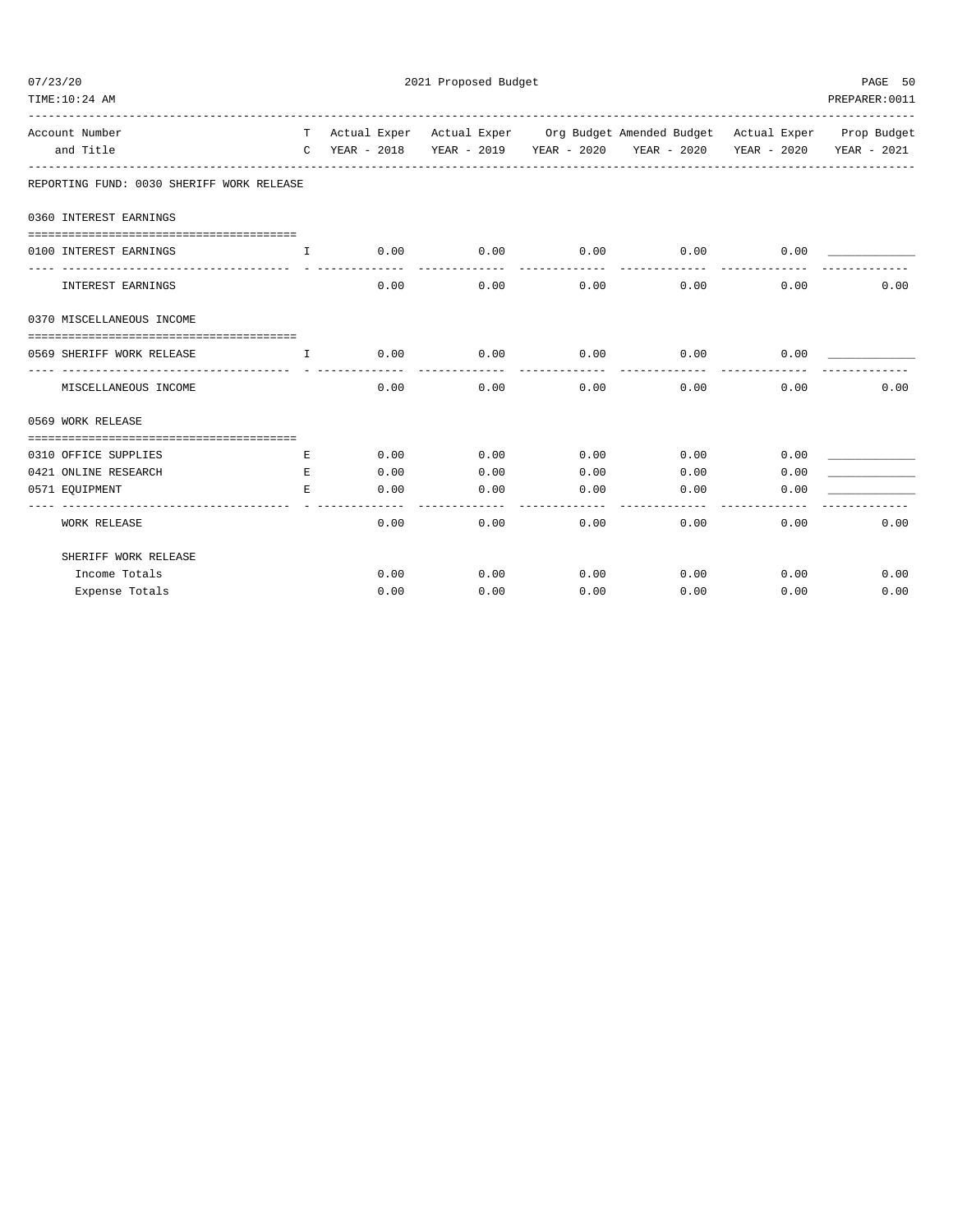| TIME:10:24 AM                                                                                  |              |                     |            |                                                 |                                                                                |             | PREPARER: 0011 |
|------------------------------------------------------------------------------------------------|--------------|---------------------|------------|-------------------------------------------------|--------------------------------------------------------------------------------|-------------|----------------|
| Account Number                                                                                 |              |                     |            |                                                 | T Actual Exper Actual Exper Org Budget Amended Budget Actual Exper Prop Budget |             |                |
| and Title                                                                                      |              | C YEAR - 2018       |            | YEAR - 2019 YEAR - 2020                         | YEAR - 2020                                                                    | YEAR - 2020 | YEAR - 2021    |
| REPORTING FUND: 0031 COURTHOUSE RESTORATION FUND                                               |              |                     |            |                                                 |                                                                                |             |                |
| 0300 CASH                                                                                      |              |                     |            |                                                 |                                                                                |             |                |
| 0131 BEGINNING CASH BALANCE                                                                    | $\mathbf{I}$ | 0.00                | 0.00       | 0.00                                            | 0.00                                                                           | 0.00        |                |
| CASH                                                                                           |              | 0.00                | 0.00       | 0.00                                            | 0.00                                                                           | 0.00        | 0.00           |
| 0330 GRANT INCOME                                                                              |              |                     |            |                                                 |                                                                                |             |                |
| 0510 COURTHOUSE RESTORATION<br>$\mathbf{I}$ and $\mathbf{I}$ and $\mathbf{I}$ and $\mathbf{I}$ |              |                     |            | 250,582.70 117,514.36 2,639,260.00 2,639,260.00 |                                                                                | 0.00        |                |
| GRANT INCOME                                                                                   |              |                     |            | 250,582.70 117,514.36 2,639,260.00 2,639,260.00 |                                                                                | 0.00        | 0.00           |
| 0370 MISCELLANEOUS INCOME                                                                      |              |                     |            |                                                 |                                                                                |             |                |
| 0131 RESTORATION DONATIONS                                                                     | H.           | 0.00                | 0.00       | 0.00                                            | 0.00                                                                           | 0.00        |                |
| MISCELLANEOUS INCOME                                                                           |              | 0.00                | 0.00       | 0.00                                            | 0.00                                                                           | 0.00        | 0.00           |
| 0509 CONTINGENCY                                                                               |              |                     |            |                                                 |                                                                                |             |                |
| 0475 CONTINGENCY                                                                               | Е            | 0.00                | 0.00       |                                                 | 245,080.00 245,080.00                                                          | 0.00        |                |
| CONTINGENCY                                                                                    |              | 0.00                |            | $0.00$ 245,080.00 245,080.00                    |                                                                                | 0.00        | 0.00           |
| 0510 COURTHOUSE RESTORATION PHASE 1                                                            |              |                     |            |                                                 |                                                                                |             |                |
| 0403 ARCHITECTURAL FEES                                                                        | Е            | 80,926.91           | 0.00       | 0.00                                            | 0.00                                                                           | 0.00        |                |
| 0451 ASBESTOS ABATEMENT                                                                        | $\mathbf{E}$ | 42,822.32           | 0.00       | 0.00                                            | 0.00                                                                           | 0.00        |                |
| 0482 DEMOLITION                                                                                | E            | 219, 432.75         | 0.00       | 0.00                                            | 0.00                                                                           | 0.00        |                |
| 0490 MISCELLANEOUS                                                                             | Е            | 0.00                | 0.00       | 0.00                                            | 0.00                                                                           | 0.00        |                |
| COURTHOUSE RESTORATION PHASE 1                                                                 |              | 343,181.98          | 0.00       | 0.00                                            | 0.00                                                                           | 0.00        | 0.00           |
| 0511 COURTHOUSE RESTORATION PHASE 2                                                            |              |                     |            |                                                 |                                                                                |             |                |
| 0165 CONSTRUCTION                                                                              | Е            | 0.00                | 0.00       | 2,336,180.00                                    | 2,336,180.00                                                                   | 0.00        |                |
| 0403 ARCHITECTURAL FEES                                                                        | Е            | 14,848.00           | 18,559.78  | 58,000.00                                       | 58,000.00                                                                      | 0.00        |                |
| 0451 ASBESTOS & OTHER TESTING                                                                  | E            | 0.00                | 0.00       | 0.00                                            | 0.00                                                                           | 0.00        |                |
| 0453 IT DESIGN                                                                                 | E            | 0.00                | 0.00       | 0.00                                            | 0.00                                                                           | 0.00        |                |
| 0455 SECURITY                                                                                  | E            | 0.00                | 0.00       | 0.00                                            | 0.00                                                                           | 0.00        |                |
| COURTHOUSE RESTORATION PHASE 2                                                                 |              | ------<br>14,848.00 |            | 18,559.78 2,394,180.00                          | 2,394,180.00                                                                   | 0.00        | 0.00           |
| COURTHOUSE RESTORATION FUND                                                                    |              |                     |            |                                                 |                                                                                |             |                |
| Income Totals                                                                                  |              | 250,582.70          | 117,514.36 | 2,639,260.00                                    | 2,639,260.00                                                                   | 0.00        | 0.00           |
| Expense Totals                                                                                 |              | 358,029.98          | 18,559.78  | 2,639,260.00                                    | 2,639,260.00                                                                   | 0.00        | 0.00           |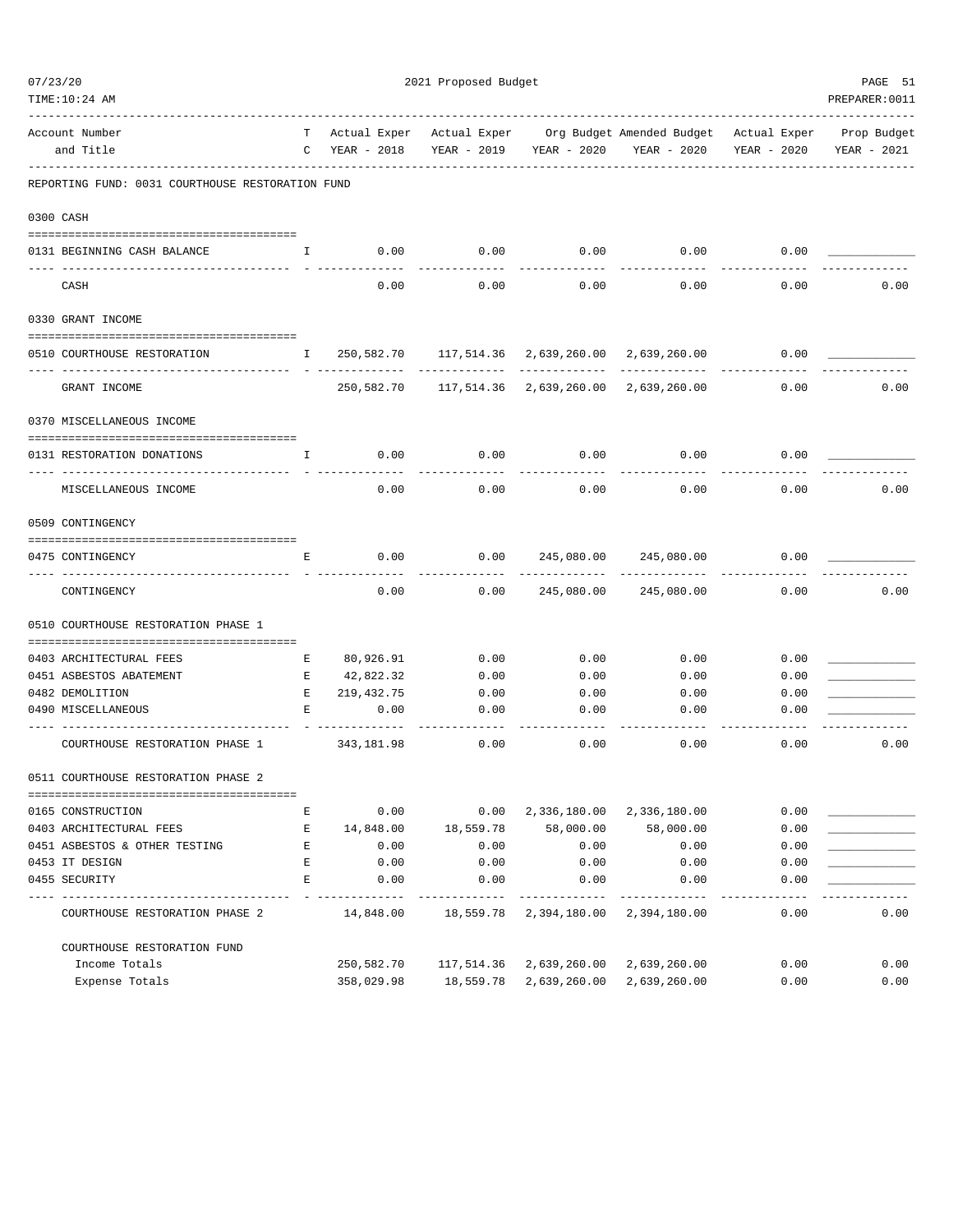| TIME:10:24 AM                                                                                                                           |         |      |             |      |        |                                                                                                                                                             |                                | PREPARER: 0011 |
|-----------------------------------------------------------------------------------------------------------------------------------------|---------|------|-------------|------|--------|-------------------------------------------------------------------------------------------------------------------------------------------------------------|--------------------------------|----------------|
| Account Number<br>and Title                                                                                                             |         |      |             |      |        | T Actual Exper Actual Exper Org Budget Amended Budget Actual Exper Prop Budget<br>C YEAR - 2018 YEAR - 2019 YEAR - 2020 YEAR - 2020 YEAR - 2020 YEAR - 2021 |                                |                |
| REPORTING FUND: 0033 BAIL BONDSMAN APP. FEES                                                                                            |         |      |             |      |        |                                                                                                                                                             |                                |                |
| 0300 CASH                                                                                                                               |         |      |             |      |        |                                                                                                                                                             |                                |                |
| 0133 BEGINNING CASH BALANCE $1$ 0.00 0.00 0.00 0.00 0.00 0.00                                                                           |         |      |             |      |        |                                                                                                                                                             |                                | 500.00         |
| CASH                                                                                                                                    |         | 0.00 |             |      | 0.00   | $0.00$ 0.00                                                                                                                                                 |                                | 0.00<br>500.00 |
| 0340 BAIL BOND APPLICATION FEE                                                                                                          |         |      |             |      |        |                                                                                                                                                             |                                |                |
| 0480 APPLICATION FEE<br>the contract of the contract of the contract of the contract of the contract of the contract of the contract of |         |      | $0.00$ 0.00 |      | 500.00 |                                                                                                                                                             | 500.00 0.00                    |                |
| BAIL BOND APPLICATION FEE                                                                                                               |         | 0.00 |             | 0.00 | 500.00 | -------------- --------------                                                                                                                               | 500.00<br>0.00                 | 0.00           |
| 0498 BAIL BONDSMAN EXP.                                                                                                                 |         |      |             |      |        |                                                                                                                                                             |                                |                |
| 0310 OFFICE SUPPLIES<br>0427 OUT OF COUNTY TRAVEL                                                                                       | E.<br>E | 0.00 |             | 0.00 | 0.00   | $0.00$ $0.00$ $500.00$ $500.00$ $168.71$ $500.00$<br>$0.00$ 0.00                                                                                            |                                |                |
| BAIL BONDSMAN EXP.                                                                                                                      |         | 0.00 |             | 0.00 | 500.00 | --------------                                                                                                                                              | _____________<br>500.00 168.71 | 500.00         |
| BAIL BONDSMAN APP. FEES                                                                                                                 |         |      |             |      |        |                                                                                                                                                             |                                |                |
| Income Totals                                                                                                                           |         |      | 0.00        | 0.00 | 500.00 |                                                                                                                                                             | 500.00 0.00                    | 500.00         |
| Expense Totals                                                                                                                          |         | 0.00 |             | 0.00 | 500.00 |                                                                                                                                                             | 500.00    168.71               | 500.00         |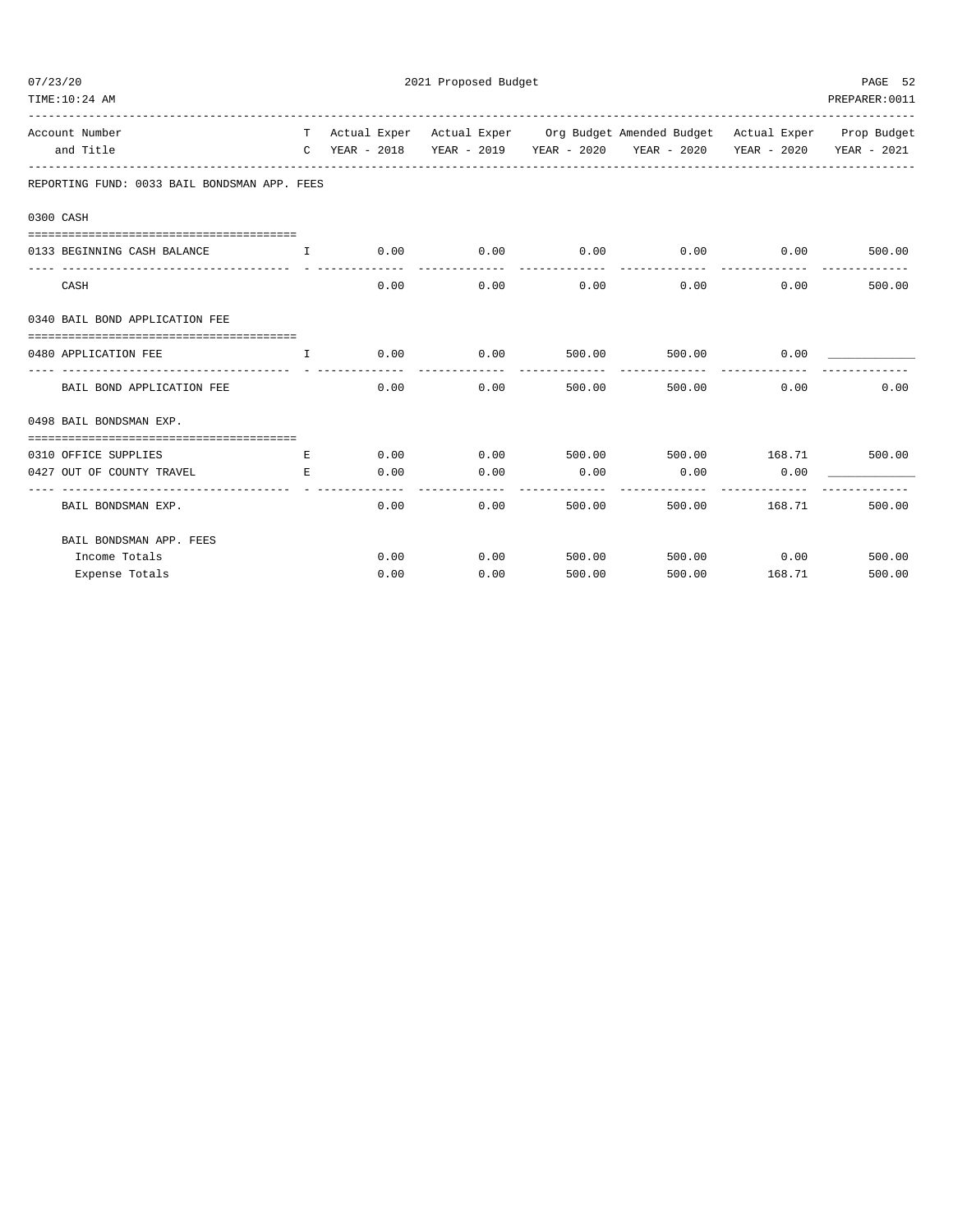| TIME:10:24 AM                                            |              |               |                   |                      |                                                                                                                       |             | PREPARER: 0011 |
|----------------------------------------------------------|--------------|---------------|-------------------|----------------------|-----------------------------------------------------------------------------------------------------------------------|-------------|----------------|
| Account Number<br>and Title                              |              | C YEAR - 2018 |                   |                      | T Actual Exper Actual Exper Org Budget Amended Budget Actual Exper Prop Budget<br>YEAR - 2019 YEAR - 2020 YEAR - 2020 | YEAR - 2020 | YEAR - 2021    |
| REPORTING FUND: 0034 DISTRICT CT.RECORDS ARCHIVE         |              |               |                   |                      |                                                                                                                       |             |                |
| 0300 CASH                                                |              |               |                   |                      |                                                                                                                       |             |                |
|                                                          |              |               |                   |                      |                                                                                                                       |             |                |
| 0134 BEGINNING CASH BALANCE                              | $\mathbf{I}$ | 0.00          | 0.00              |                      | 25,000.00 25,000.00<br>-------------                                                                                  | 0.00        | 25,000.00      |
| CASH                                                     |              | 0.00          | 0.00              |                      | 25,000.00 25,000.00                                                                                                   | 0.00        | 25,000.00      |
| 0360 INTEREST INCOME                                     |              |               |                   |                      |                                                                                                                       |             |                |
| 0100 INTEREST INCOME                                     | I.           | 22.78         | 66.84             | 0.00                 | 0.00                                                                                                                  | 61.22       |                |
| INTEREST INCOME                                          |              | 22.78         | 66.84             | ------------<br>0.00 | 0.00                                                                                                                  | 61.22       | 0.00           |
| 0370 MISCELLANEOUS INCOME                                |              |               |                   |                      |                                                                                                                       |             |                |
| 0450 DISTRICT CT.RECORDS ARCHIVE FEE 1 4,442.03 4,780.76 |              |               |                   |                      | $4,000.00$ $4,000.00$ $4,144.34$                                                                                      |             | 4,000.00       |
| MISCELLANEOUS INCOME                                     |              | 4,442.03      | 4,780.76          | 4,000.00             | 4,000.00                                                                                                              | 4, 144, 34  | 4,000.00       |
| 0450 DISTRICT CT.RECORDS ARCHIVE EQUIPME                 |              |               |                   |                      |                                                                                                                       |             |                |
| 0107 SALARYTEMP/EXTRA                                    | Е            | 0.00          | 0.00              | 0.00                 | 0.00                                                                                                                  | 0.00        |                |
| 0201 SOCIAL SECURITY TAXES                               | Е            | 0.00          | 0.00              | 0.00                 | 0.00                                                                                                                  | 0.00        |                |
| 0203 RETIREMENT                                          | E            | 0.00          | 0.00              | 0.00                 | 0.00                                                                                                                  | 0.00        |                |
| 0204 WORKERS COMPENSATION                                | E            | 0.00          | 0.00              | 0.00                 | 0.00                                                                                                                  | 0.00        |                |
| 0205 MEDICARE TAX                                        | E            | 0.00          | 0.00              | 0.00                 | 0.00                                                                                                                  | 0.00        |                |
| 0572 OFFICE EQUIPMENT                                    | E            | 0.00          | 0.00              | 29,000.00            | 29,000.00                                                                                                             | 0.00        | 29,000.00      |
| DISTRICT CT.RECORDS ARCHIVE EQUIPME                      |              | 0.00          | 0.00              | 29,000.00            | 29,000.00                                                                                                             | 0.00        | 29,000.00      |
| DISTRICT CT.RECORDS ARCHIVE                              |              |               |                   |                      |                                                                                                                       |             |                |
| Income Totals                                            |              |               | 4,464.81 4,847.60 |                      | 29,000.00 29,000.00 4,205.56                                                                                          |             | 29,000.00      |
| Expense Totals                                           |              | 0.00          | 0.00              | 29,000.00            | 29,000.00                                                                                                             | 0.00        | 29,000.00      |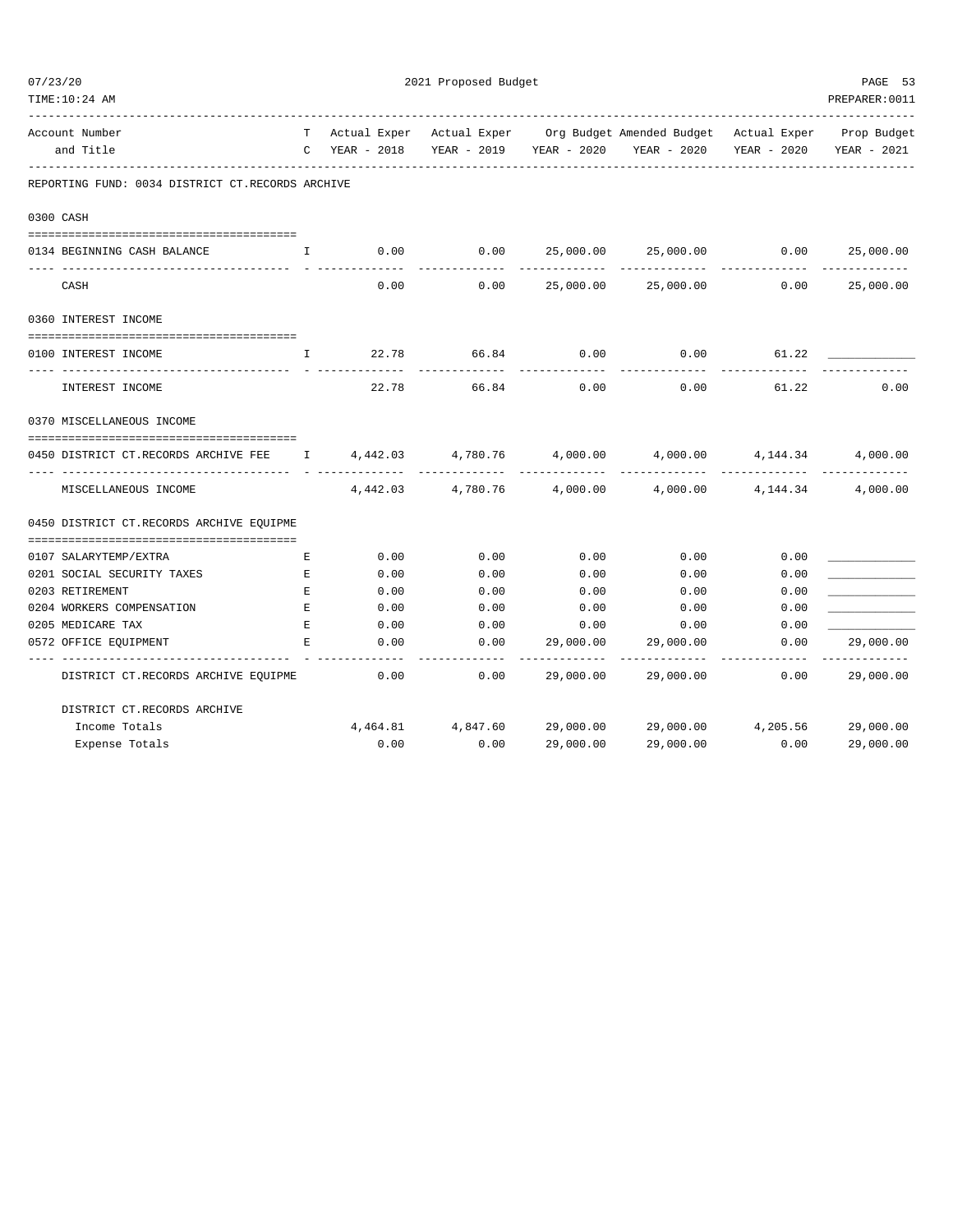| 07/23/20                                                                                                                                                                                                                                                                                                                   | 2021 Proposed Budget |                  |                                         |           |                                                                                |        |                          |
|----------------------------------------------------------------------------------------------------------------------------------------------------------------------------------------------------------------------------------------------------------------------------------------------------------------------------|----------------------|------------------|-----------------------------------------|-----------|--------------------------------------------------------------------------------|--------|--------------------------|
| TIME:10:24 AM                                                                                                                                                                                                                                                                                                              |                      |                  |                                         |           |                                                                                |        | PREPARER: 0011           |
| Account Number                                                                                                                                                                                                                                                                                                             |                      |                  |                                         |           | T Actual Exper Actual Exper Org Budget Amended Budget Actual Exper Prop Budget |        |                          |
| and Title                                                                                                                                                                                                                                                                                                                  |                      | C YEAR - 2018    |                                         |           |                                                                                |        | YEAR - 2021              |
| REPORTING FUND: 0035 LAW LIBRARY FUND                                                                                                                                                                                                                                                                                      |                      |                  |                                         |           |                                                                                |        |                          |
| 0340 FEES OF OFFICE                                                                                                                                                                                                                                                                                                        |                      |                  |                                         |           |                                                                                |        |                          |
| 0403 COUNTY CLERK FEES                                                                                                                                                                                                                                                                                                     | $\mathbf{I}$         |                  |                                         |           | $6,550.48$ $8,015.00$ $5,000.00$ $5,000.00$ $5,530.14$ $5,000.00$              |        |                          |
| 0450 DISTRICT CLERK FEES                                                                                                                                                                                                                                                                                                   |                      |                  | $I = 10,909.30$ $11,058.04$ $10,000.00$ |           | 10,000.00 9,996.71 10,000.00                                                   |        |                          |
| FEES OF OFFICE                                                                                                                                                                                                                                                                                                             |                      |                  |                                         |           | $17,459.78$ $19,073.04$ $15,000.00$ $15,000.00$ $15,526.85$ $15,000.00$        |        |                          |
| 0360 INTEREST EARNINGS                                                                                                                                                                                                                                                                                                     |                      |                  |                                         |           |                                                                                |        |                          |
| 0100 INTEREST EARNINGS<br>$\mathbf{I}$ and $\mathbf{I}$ and $\mathbf{I}$ and $\mathbf{I}$ and $\mathbf{I}$ and $\mathbf{I}$ and $\mathbf{I}$ and $\mathbf{I}$ and $\mathbf{I}$ and $\mathbf{I}$ and $\mathbf{I}$ and $\mathbf{I}$ and $\mathbf{I}$ and $\mathbf{I}$ and $\mathbf{I}$ and $\mathbf{I}$ and $\mathbf{I}$ and |                      |                  | 136.36 372.10                           |           | 50.00 50.00 328.83                                                             |        | 50.00                    |
| INTEREST EARNINGS                                                                                                                                                                                                                                                                                                          |                      |                  | 136.36 372.10                           | 50.00     | 50.00                                                                          | 328.83 | 50.00                    |
| 0475 LAW LIBRARY                                                                                                                                                                                                                                                                                                           |                      |                  |                                         |           |                                                                                |        |                          |
|                                                                                                                                                                                                                                                                                                                            |                      |                  |                                         |           |                                                                                |        |                          |
| 0310 OFFICE SUPPLIES<br>0421 LEXIS NEXIS ONLINE LEGAL RESEARCH E                                                                                                                                                                                                                                                           | Е                    | 0.00<br>3,600.00 | 300.00                                  | 0.00      | $0.00$ $2,000.00$ $2,000.00$ $550.00$<br>0.00                                  | 0.00   | 500.00                   |
| 0453 R&M COMPUTER                                                                                                                                                                                                                                                                                                          | Е                    | 0.00             | 0.00                                    | 1,000.00  | 1,000.00                                                                       | 0.00   | 1,000.00                 |
| 0574 TECHNOLOGY                                                                                                                                                                                                                                                                                                            | Е                    | 0.00             | 0.00                                    | 11,350.00 | 11,350.00 0.00                                                                 |        | 13,000.00                |
| 0590 LAW BOOKS                                                                                                                                                                                                                                                                                                             | E.                   | 0.00             | 0.00                                    | 700.00    | 700.00                                                                         | 0.00   | 550.00                   |
| LAW LIBRARY                                                                                                                                                                                                                                                                                                                |                      |                  |                                         |           | 3,600.00 300.00 15,050.00 15,050.00                                            | 550.00 | -----------<br>15,050.00 |
| LAW LIBRARY FUND                                                                                                                                                                                                                                                                                                           |                      |                  |                                         |           |                                                                                |        |                          |
| Income Totals                                                                                                                                                                                                                                                                                                              |                      |                  |                                         |           | 17,596.14  19,445.14  15,050.00  15,050.00  15,855.68  15,050.00               |        |                          |
| Expense Totals                                                                                                                                                                                                                                                                                                             |                      | 3,600.00         | 300.00                                  | 15,050.00 | 15,050.00                                                                      | 550.00 | 15,050.00                |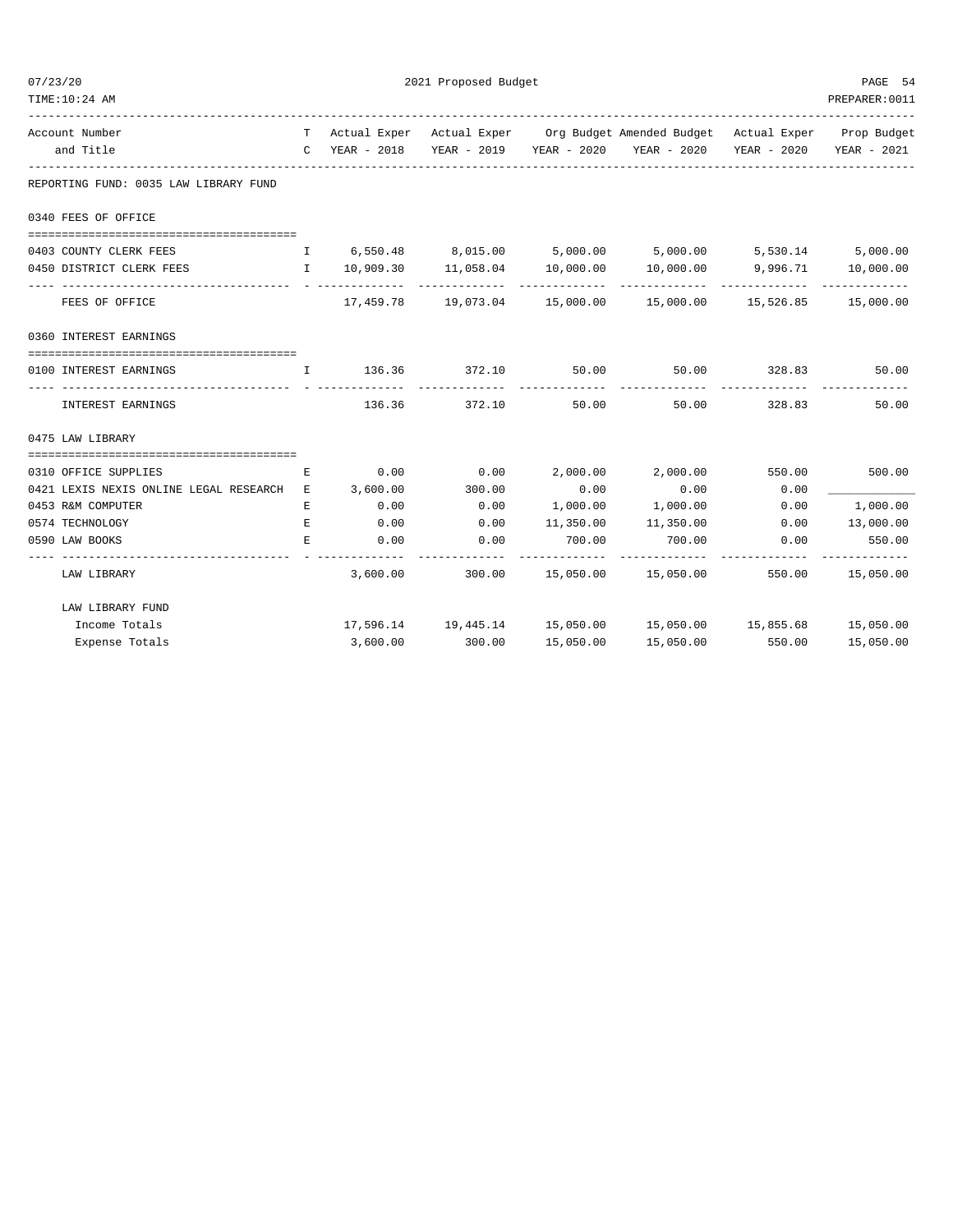| 07/23/20<br>TIME:10:24 AM                          |              | 2021 Proposed Budget        |                   |              |                                                                    |              |                            |  |
|----------------------------------------------------|--------------|-----------------------------|-------------------|--------------|--------------------------------------------------------------------|--------------|----------------------------|--|
|                                                    |              |                             |                   |              |                                                                    |              | PREPARER: 0011             |  |
| Account Number<br>and Title                        | т<br>C       | Actual Exper<br>YEAR - 2018 | YEAR - 2019       | YEAR - 2020  | Actual Exper Org Budget Amended Budget Actual Exper<br>YEAR - 2020 | YEAR - 2020  | Prop Budget<br>YEAR - 2021 |  |
| REPORTING FUND: 0036 D.A. FEE ACCOUNT FUND         |              |                             |                   |              |                                                                    |              |                            |  |
| 0300 CASH                                          |              |                             |                   |              |                                                                    |              |                            |  |
| 0136 BEGINNING CASH BALANCE-D.A.FEE                | Ι.           | 0.00                        | 0.00              | 0.00         | 0.00                                                               | 0.00         |                            |  |
| 0236 BEGINNING CASH BALANCE-SEIZURE                | Ι.           | 0.00                        | 0.00              | 0.00         | 0.00                                                               | 0.00         |                            |  |
| CASH                                               |              | 0.00                        | 0.00              | 0.00         | 0.00                                                               | 0.00         | 0.00                       |  |
| 0340 FEES OF OFFICE                                |              |                             |                   |              |                                                                    |              |                            |  |
| 0475 DISTRICT ATTORNEY FEES                        | $\mathbb{I}$ | 2,072.37                    | 1,711.49          | 3,100.00     | 3,100.00                                                           | 1,007.68     | 2,000.00<br>-------------  |  |
| FEES OF OFFICE                                     |              | 2,072.37                    | 1,711.49          | 3,100.00     | 3,100.00                                                           | 1,007.68     | 2,000.00                   |  |
| 0352 OTHER FORFEITURES                             |              |                             |                   |              |                                                                    |              |                            |  |
| 0200 CONTRABAND FORFEITURE                         | $\mathbf{I}$ | 221.24                      | 3,387.76          | 0.00         | 0.00                                                               | 19,554.32    |                            |  |
| 0300 D.A. SEIZURE FUND                             | $\mathbf{I}$ | 9,211.62                    | 0.00              | 0.00         | 0.00                                                               | 0.00         |                            |  |
| OTHER FORFEITURES                                  |              |                             | 9,432.86 3,387.76 | 0.00         | 0.00                                                               | 19,554.32    | 0.00                       |  |
| 0360 INTEREST EARNINGS                             |              |                             |                   |              |                                                                    |              |                            |  |
| 0100 INTEREST EARNINGS-D.A. FEE                    | Ι.           | 1.89                        | 10.30             | 0.00         | 0.00                                                               | 3.79         |                            |  |
| 0236 INTEREST EARNINGS-SEIZURE FUND                | I            | 3.88                        | 13.53             | 0.00         | 0.00                                                               | 0.65         |                            |  |
| INTEREST EARNINGS                                  |              | 5.77                        | 23.83             | 0.00         | 0.00                                                               | 4.44         | 0.00                       |  |
| 0370 MISCELLANEOUS                                 |              |                             |                   |              |                                                                    |              |                            |  |
| 0130 REFUNDS & MISCELLANEOUS                       | $\mathbb{I}$ |                             | 1,703.29 1,294.66 | 0.00         | 0.00                                                               |              | 830.93 1,000.00            |  |
| 0319 RESTITUTION                                   | I.           | 182.15                      | 0.00              | 0.00         | 0.00                                                               | 7,500.00     |                            |  |
| MISCELLANEOUS                                      |              | 1,885.44                    | 1,294.66          | 0.00         | 0.00                                                               | 8,330.93     | 1,000.00                   |  |
| 0475 DISTRICT ATTORNEY DEPT                        |              |                             |                   |              |                                                                    |              |                            |  |
| 0107 SALARY SUPPLEMENT                             | Ε            | 0.00                        | 0.00              | 0.00         | 0.00                                                               | 0.00         |                            |  |
| 0201 SOCIAL SECURITY TAXES                         | Ε            | 0.00                        | 0.00              | 0.00         | 0.00                                                               | 0.00         |                            |  |
| 0203 RETIREMENT                                    | E            | 0.00                        | 0.00              | 0.00         | 0.00                                                               | 0.00         |                            |  |
| 0204 WORKERS COMPENSATION                          | E            | 0.00                        | 0.00              | 0.00         | 0.00                                                               | 0.00         |                            |  |
| 0205 MEDICARE TAX                                  | E            | 0.00                        | 0.00              | 0.00         | 0.00                                                               | 0.00         |                            |  |
| 0310 OFFICE SUPPLIES                               | E            | 312.03                      | 0.00              | 0.00         | 0.00                                                               | 0.00         |                            |  |
| 0319 RESTITUTION                                   | E            |                             |                   | 0.00         | 0.00                                                               | 7,500.00     |                            |  |
| 0321 CONTINUING EDUCATION<br>0353 COMPUTER EXPENSE | E<br>E       | 0.00<br>0.00                | 0.00<br>0.00      | 0.00<br>0.00 | 0.00<br>0.00                                                       | 0.00<br>0.00 |                            |  |
| 0421 INVESTIGATOR/HOT CK. ONLINE                   | Ε            | 0.00                        | 0.00              | 0.00         | 0.00                                                               | 0.00         |                            |  |
| 0490 MISCELLANEOUS                                 | E            | 0.00                        | 1,557.30          | 2,100.00     | 2,100.00                                                           | 3,861.70     | 3,000.00                   |  |
| 0499 BANK SERVICE FEES                             | E            | 90.00                       | 90.00             | 0.00         | 0.00                                                               | 0.00         |                            |  |
| 0572 OFFICE EQUIPMENT                              | E            | 0.00                        | 0.00              | 0.00         | 0.00                                                               | 0.00         |                            |  |
| 0574 COMPUTER EQUIPMENT                            | Ε            | 0.00                        | 0.00              | 0.00         | 0.00                                                               | 0.00         |                            |  |
| DISTRICT ATTORNEY DEPT                             |              | 402.03                      | 1,647.30          | 2,100.00     | 2,100.00                                                           | 11,361.70    | 3,000.00                   |  |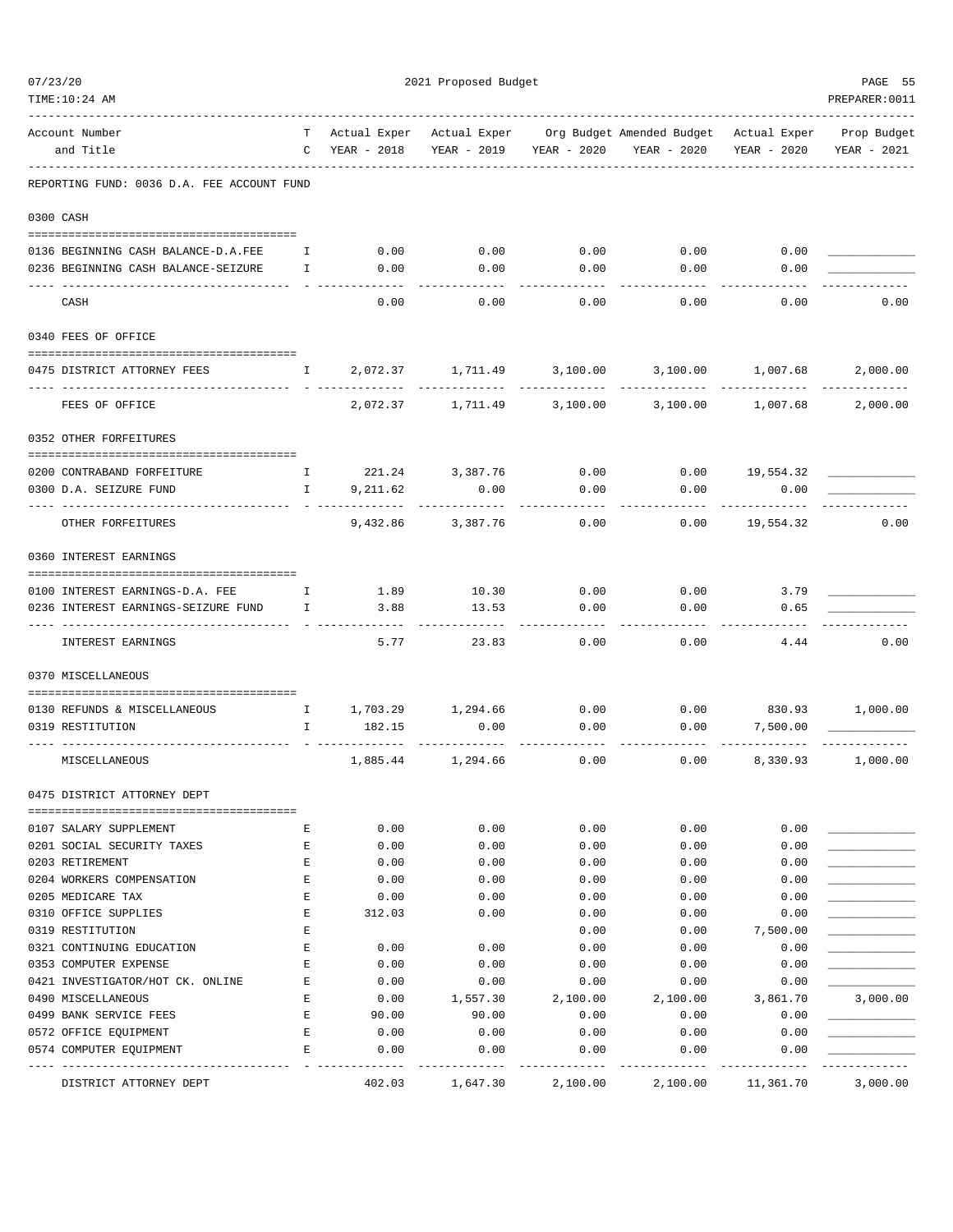| TIME:10:24 AM                              |              |          |           |      |                                                                                |          | PREPARER: 0011 |
|--------------------------------------------|--------------|----------|-----------|------|--------------------------------------------------------------------------------|----------|----------------|
| Account Number                             |              |          |           |      | T Actual Exper Actual Exper Org Budget Amended Budget Actual Exper Prop Budget |          |                |
| and Title                                  | $\mathbf C$  |          |           |      | YEAR - 2018 YEAR - 2019 YEAR - 2020 YEAR - 2020 YEAR - 2020                    |          | YEAR - 2021    |
| REPORTING FUND: 0036 D.A. FEE ACCOUNT FUND |              |          |           |      |                                                                                |          |                |
| 0477 D.A. SEIZURE                          |              |          |           |      |                                                                                |          |                |
|                                            |              |          |           |      |                                                                                |          |                |
| 0107 SALARY SUPPLEMENT                     | Е            | 0.00     | 16,308.24 | 0.00 | 0.00                                                                           | 4,230.96 |                |
| 0201 SOCIAL SECURITY TAXES                 | $F_{i}$      | 0.00     | 838.02    | 0.00 | 0.00                                                                           | 233.04   |                |
| 0203 RETIREMENT                            | $\,$ E       | 0.00     | 1,864.57  | 0.00 | 0.00                                                                           | 489.35   |                |
| 0204 WORKERS COMPENSATION                  | E            | 0.00     | 6.00      | 0.00 | 0.00                                                                           | 5.86     |                |
| 0205 MEDICARE TAX                          | E            | 0.00     | 195.94    | 0.00 | 0.00                                                                           | 54.47    |                |
| 0310 OFFICE SUPPLIES                       | Е            | 0.00     | 0.00      | 0.00 | 0.00                                                                           | 0.00     |                |
| 0321 TRAINING                              | Е            | 0.00     | 2,291.54  | 0.00 | 0.00                                                                           | 0.00     |                |
| 0470 CIVIL PROCESS                         | Е            | 0.00     | 0.00      | 0.00 | 0.00                                                                           | 0.00     |                |
| 0480 TOWING                                | $E_{\rm{L}}$ | 0.00     | 0.00      | 0.00 | 0.00                                                                           | 0.00     |                |
| 0490 MISCELLANEOUS                         | E            | 2,084.20 | 683.85    |      | 1,000.00 1,000.00                                                              | 0.00     |                |
| 0499 BANK SERVICE FEES                     | E.           | 175.00   | 175.00    | 0.00 | 0.00                                                                           | 0.00     |                |
| 0572 OFFICE EOUIPMENT                      | E            | 0.00     | 0.00      | 0.00 | 0.00                                                                           | 0.00     |                |
| 0574 COMPUTER EQUIPMENT                    | Е            | 0.00     | 0.00      | 0.00 | 0.00                                                                           | 0.00     |                |
| D.A. SEIZURE                               |              |          |           |      | 2, 259.20 22, 363.16 1, 000.00 1, 000.00                                       | 5,013.68 | 0.00           |
| D.A. FEE ACCOUNT FUND                      |              |          |           |      |                                                                                |          |                |

Income Totals 13,396.44 6,417.74 3,100.00 3,100.00 28,897.37 3,000.00 Expense Totals 2,661.23 24,010.46 3,100.00 3,100.00 16,375.38 3,000.00

or and the control of the control of the control of the control of the control of the control of the control of the control of the control of the control of the control of the control of the control of the control of the c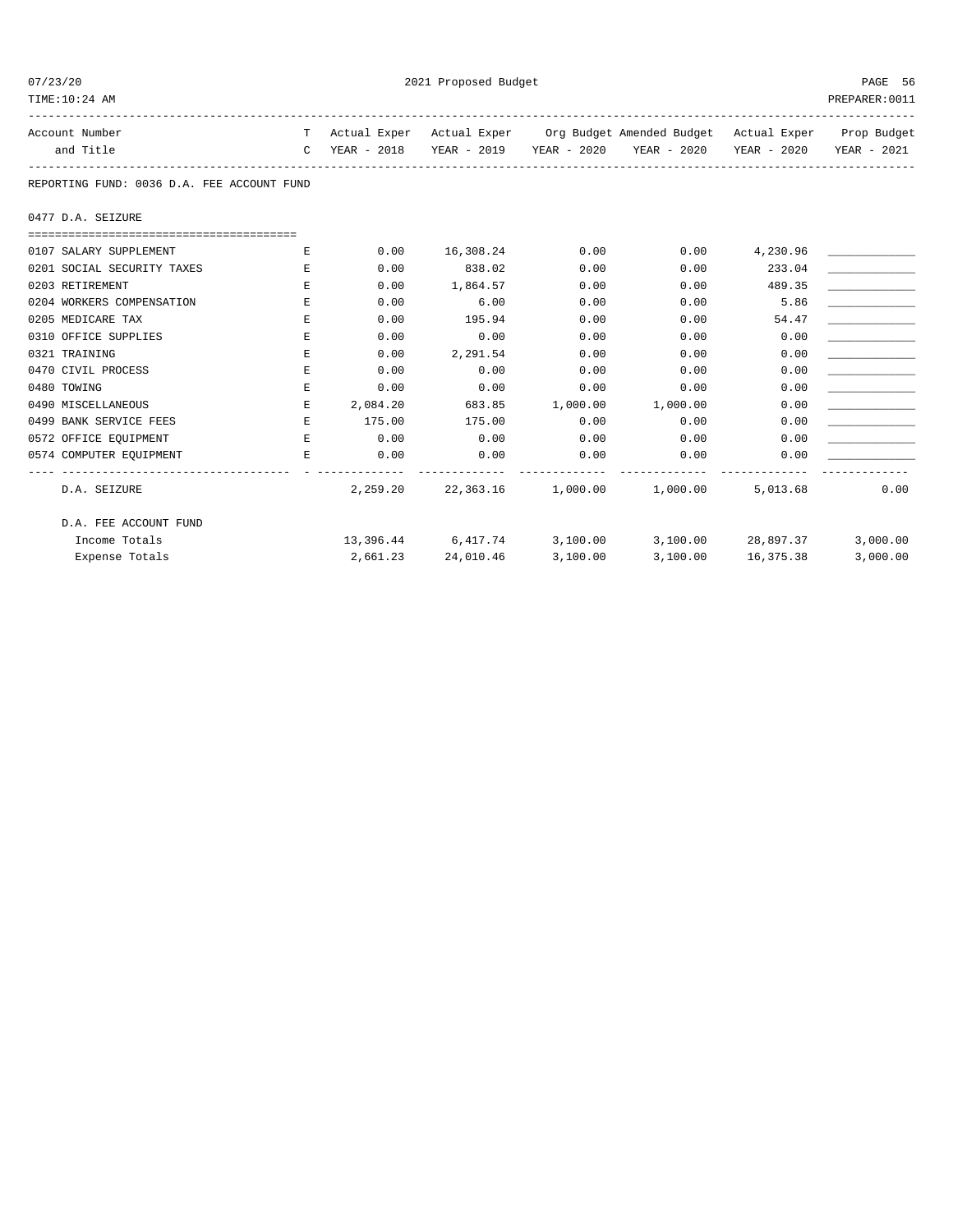| 2021 Proposed Budget<br>PAGE 57<br>07/23/20<br>TIME: 10:24 AM<br>PREPARER: 0011 |  |      |              |      |                                                                                |              |      |  |
|---------------------------------------------------------------------------------|--|------|--------------|------|--------------------------------------------------------------------------------|--------------|------|--|
| Account Number                                                                  |  |      |              |      | T Actual Exper Actual Exper Org Budget Amended Budget Actual Exper Prop Budget |              |      |  |
| and Title                                                                       |  |      |              |      | C YEAR - 2018 YEAR - 2019 YEAR - 2020 YEAR - 2020 YEAR - 2020 YEAR - 2021      |              |      |  |
| REPORTING FUND: 0037 CONTRABAND SEIZURE                                         |  |      |              |      |                                                                                |              |      |  |
| 0360 INTEREST EARNINGS                                                          |  |      |              |      |                                                                                |              |      |  |
|                                                                                 |  |      |              |      |                                                                                |              |      |  |
| 0100 INTEREST EARNINGS<br><b>The Community of The Theory II</b>                 |  |      |              |      | $0.84$ 13.80 0.00 0.00 34.85                                                   |              |      |  |
| INTEREST EARNINGS                                                               |  |      |              |      | $0.84$ 13.80 0.00 0.00 34.85                                                   |              | 0.00 |  |
| 0370 MISCELLANEOUS                                                              |  |      |              |      |                                                                                |              |      |  |
|                                                                                 |  |      |              |      |                                                                                |              |      |  |
| 0130 REFUNDS & MISCELLANEOUS<br>$\mathbf{I}$ and $\mathbf{I}$                   |  |      |              |      | $0.00$ $0.00$ $0.00$ $0.00$ $0.00$ $0.00$                                      | 0.00         |      |  |
| MISCELLANEOUS                                                                   |  | 0.00 | 0.00         | 0.00 |                                                                                | 0.00<br>0.00 | 0.00 |  |
| CONTRABAND SEIZURE                                                              |  |      |              |      |                                                                                |              |      |  |
| Income Totals                                                                   |  |      | $0.84$ 13.80 |      | $0.00$ $0.00$ $34.85$                                                          |              | 0.00 |  |
| Expense Totals                                                                  |  | 0.00 | 0.00         | 0.00 |                                                                                | 0.00<br>0.00 | 0.00 |  |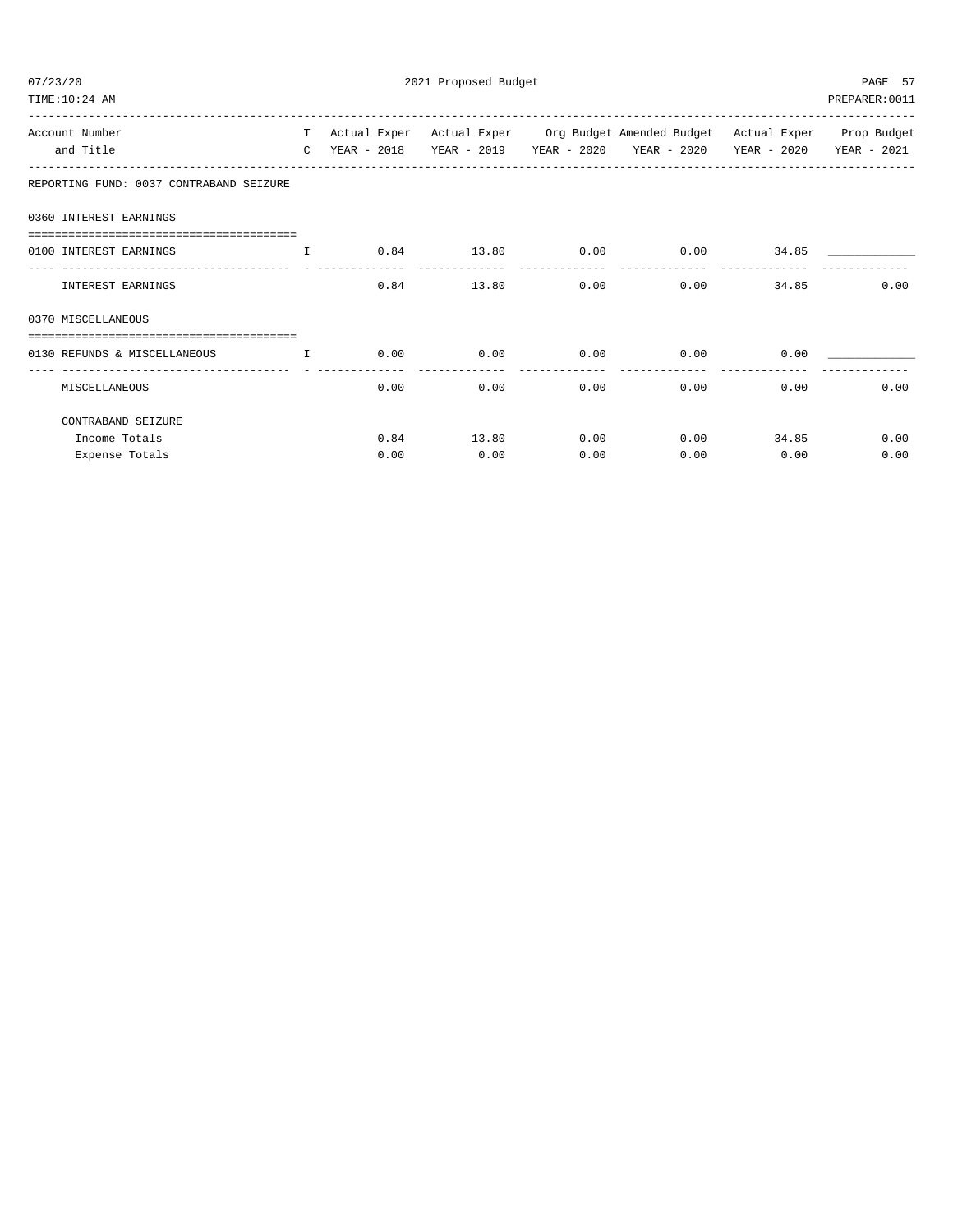| 07/23/20<br>TIME:10:24 AM              | 2021 Proposed Budget |      |              |      |                                                                                          |             |                |  |  |
|----------------------------------------|----------------------|------|--------------|------|------------------------------------------------------------------------------------------|-------------|----------------|--|--|
|                                        |                      |      |              |      |                                                                                          |             | PREPARER: 0011 |  |  |
| Account Number                         |                      |      |              |      | T Actual Exper Actual Exper Org Budget Amended Budget Actual Exper Prop Budget           |             |                |  |  |
| and Title                              |                      |      |              |      | C YEAR - 2018    YEAR - 2019    YEAR - 2020    YEAR - 2020    YEAR - 2020    YEAR - 2021 |             |                |  |  |
| REPORTING FUND: 0038 IHC CO-OP GIN     |                      |      |              |      |                                                                                          |             |                |  |  |
| 0360 INTEREST EARNINGS                 |                      |      |              |      |                                                                                          |             |                |  |  |
| 0100 INTEREST EARNINGS                 |                      |      |              |      |                                                                                          |             |                |  |  |
| INTEREST EARNINGS                      |                      |      |              |      | $269.06$ $372.42$ 0.00 0.00 $199.76$                                                     |             | 0.00           |  |  |
| 0645 CO-OP FUND                        |                      |      |              |      |                                                                                          |             |                |  |  |
| -------------------------------------- |                      |      |              |      |                                                                                          |             |                |  |  |
| 0412 PRESCRIPTIONS                     | <b>Experience E</b>  | 0.00 |              |      | $0.00$ $0.00$ $0.00$ $0.00$                                                              | 0.00        |                |  |  |
| 0415 LABORATORY/X-RAY                  | E.                   |      |              |      | $0.00$ $0.00$ $0.00$                                                                     | 0.00        |                |  |  |
| CO-OP FUND                             |                      |      | 0.00<br>0.00 |      | 0.00                                                                                     | 0.00        | 0.00<br>0.00   |  |  |
| IHC CO-OP GIN                          |                      |      |              |      |                                                                                          |             |                |  |  |
| Income Totals                          |                      |      |              |      | $269.06$ $372.42$ 0.00 0.00 199.76                                                       |             | 0.00           |  |  |
| Expense Totals                         |                      |      | $0.00$ 0.00  | 0.00 |                                                                                          | $0.00$ 0.00 | 0.00           |  |  |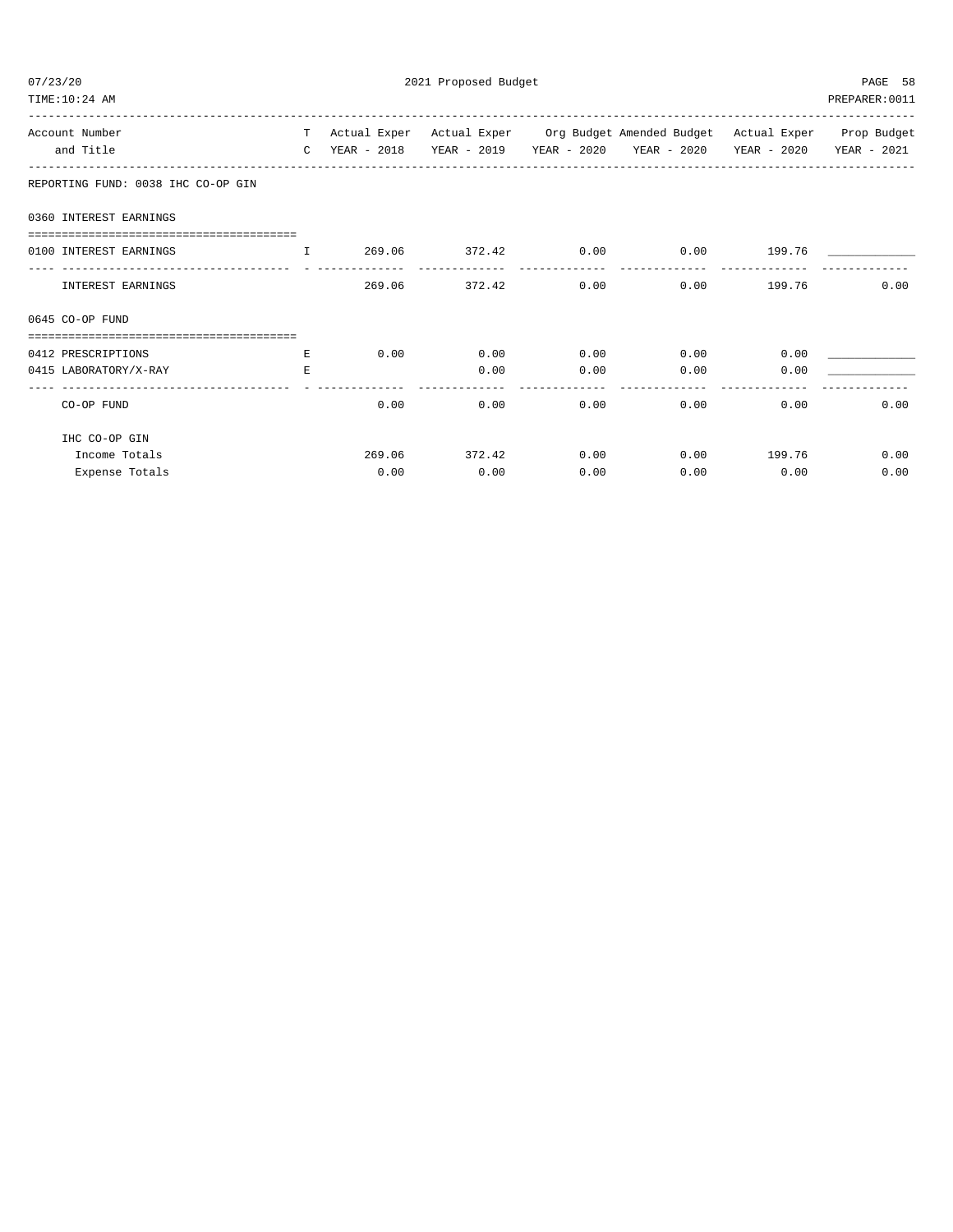| TIME:10:24 AM                        |              |                                                |                                   |           |                                                                                               |             | PREPARER: 0011 |
|--------------------------------------|--------------|------------------------------------------------|-----------------------------------|-----------|-----------------------------------------------------------------------------------------------|-------------|----------------|
| Account Number<br>and Title          |              | C YEAR - 2018                                  | YEAR - 2019 YEAR - 2020           |           | T Actual Exper Actual Exper Org Budget Amended Budget Actual Exper Prop Budget<br>YEAR - 2020 | YEAR - 2020 | YEAR - 2021    |
| REPORTING FUND: 0039 IHC B.R. COOPER |              |                                                |                                   |           |                                                                                               |             |                |
| 0300 CASH                            |              |                                                |                                   |           |                                                                                               |             |                |
| 0110 UNENCUMBERED FUND BALANCE T     |              |                                                |                                   |           | $0.00$ 18,000.00 18,000.00 0.00                                                               |             |                |
| CASH                                 |              | 0.00                                           | 0.00                              | 18,000.00 | 18,000.00                                                                                     | 0.00        | 0.00           |
| 0360 INTEREST EARNINGS               |              |                                                |                                   |           |                                                                                               |             |                |
| 0100 INTEREST EARNINGS               | $\mathbf{I}$ | 100.11                                         | 155.42                            | 0.00      | 0.00                                                                                          | 86.34       |                |
| INTEREST EARNINGS                    |              | 100.11                                         | --------<br>155.42                | 0.00      | 0.00                                                                                          | 86.34       | 0.00           |
| 0370 MISCELLANEOUS INCOME            |              |                                                |                                   |           |                                                                                               |             |                |
| 0150 BONNIE RUTH COOPER TRUST        |              | I 1,180.35 1,180.35<br><u>a associación de</u> |                                   | 0.00      | 0.00                                                                                          | 1,189.91    |                |
| MISCELLANEOUS INCOME                 |              |                                                | 1,180.35 1,180.35                 | 0.00      | 0.00                                                                                          | 1,189.91    | 0.00           |
| 0645 BONNIE RUTH COOPER              |              |                                                |                                   |           |                                                                                               |             |                |
| 0404 COBRA/INSURANCE                 | Е            | 0.00                                           | 0.00                              | 0.00      | 0.00                                                                                          | 0.00        |                |
| 0410 CERT. REG. NURSE ANES.          | $\mathbf E$  | 0.00                                           | 0.00                              | 0.00      | 0.00                                                                                          | 0.00        |                |
| 0411 PHYSICIAN, NON-EMERGENCY        | E            | 0.00                                           | 0.00                              | 0.00      | 0.00                                                                                          | 0.00        |                |
| 0412 PRESCRIPTIONS, DRUGS            | Е            | 0.00                                           | 0.00                              | 15,000.00 | 15,000.00                                                                                     | 14,950.92   |                |
| 0413 HOSPITAL-INPATIENT              | Е            | 0.00                                           | 0.00                              | 0.00      | 0.00                                                                                          | 0.00        |                |
| 0414 HOSPITAL, OUTPATIENT            | E            | 0.00                                           | 0.00                              | 0.00      | 0.00                                                                                          | 0.00        |                |
| 0415 LABORATORY/X-RAY                | E            | 0.00                                           | 0.00                              | 3,000.00  | 3,000.00                                                                                      | 0.00        |                |
| 0418 FED.QUALIFIED HEALTH CENTER     | E            | 0.00                                           | 0.00                              | 0.00      | 0.00                                                                                          | 0.00        |                |
| 0422 AMBULATORY SURGICAL CENTER      | E            | 0.00                                           | 0.00                              | 0.00      | 0.00                                                                                          | 0.00        |                |
| BONNIE RUTH COOPER                   |              | 0.00                                           | 0.00                              | 18,000.00 | 18,000.00                                                                                     | 14,950.92   | 0.00           |
| IHC B.R. COOPER                      |              |                                                |                                   |           |                                                                                               |             |                |
| Income Totals                        |              |                                                | 1,280.46    1,335.77    18,000.00 |           | 18,000.00 1,276.25                                                                            |             | 0.00           |
| Expense Totals                       |              | 0.00                                           | 0.00                              | 18,000.00 | 18,000.00                                                                                     | 14,950.92   | 0.00           |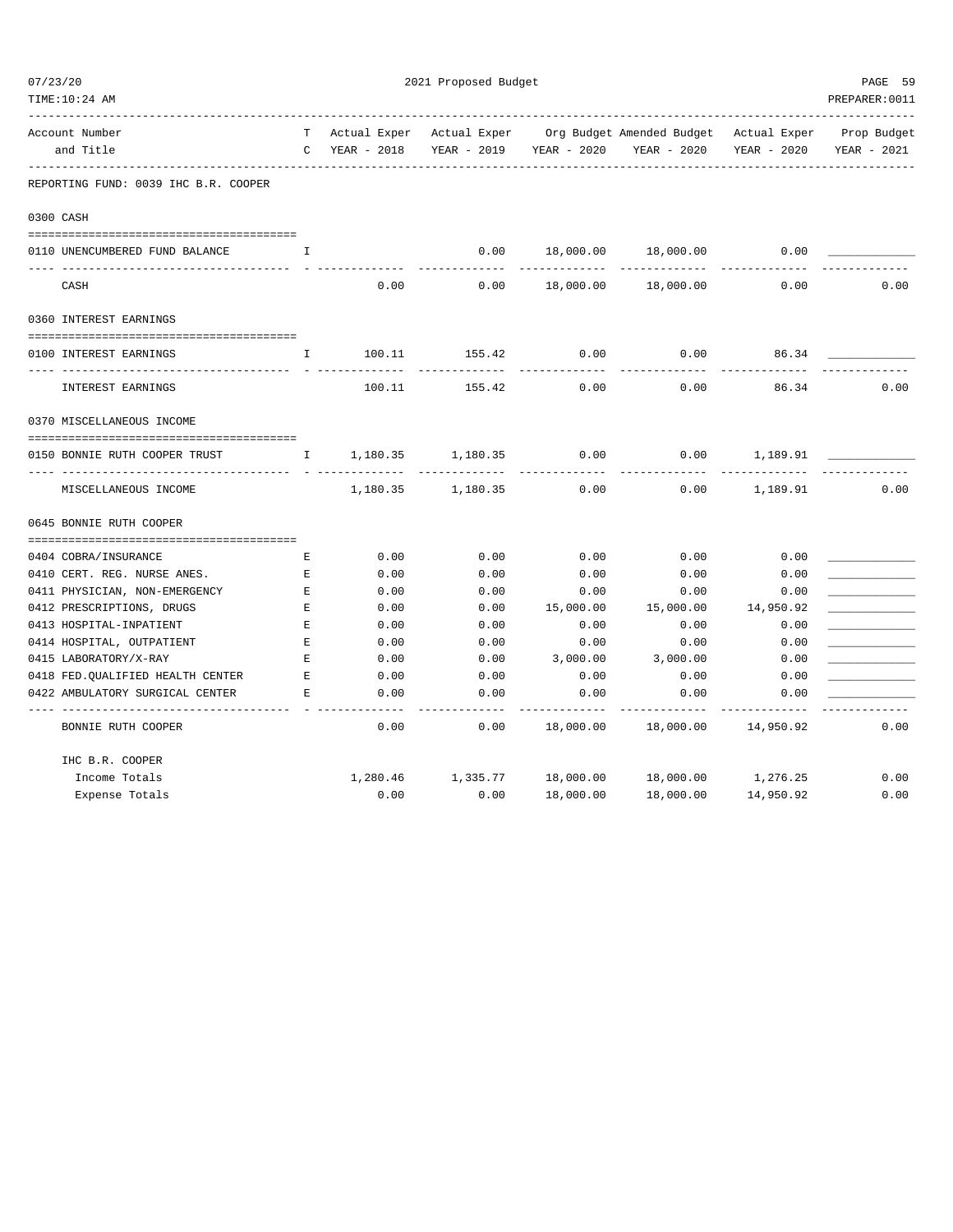| TIME:10:24 AM                     |                                               |                                     |                       |                                                                                                                                                             |               | PREPARER: 0011 |
|-----------------------------------|-----------------------------------------------|-------------------------------------|-----------------------|-------------------------------------------------------------------------------------------------------------------------------------------------------------|---------------|----------------|
| Account Number<br>and Title       |                                               |                                     |                       | T Actual Exper Actual Exper Org Budget Amended Budget Actual Exper Prop Budget<br>C YEAR - 2018 YEAR - 2019 YEAR - 2020 YEAR - 2020 YEAR - 2020 YEAR - 2021 |               |                |
| REPORTING FUND: 0040 NAACHO       |                                               |                                     |                       |                                                                                                                                                             |               |                |
| 0300 CASH                         |                                               |                                     |                       |                                                                                                                                                             |               |                |
|                                   |                                               |                                     |                       |                                                                                                                                                             |               |                |
| 0110 UNENCUMBERED FUND BALANCE    | $\qquad \qquad \mathbb{I} \qquad \qquad 0.00$ | 0.00<br>----------                  | 0.00                  | 0.00<br>------------ --                                                                                                                                     | 0.00          |                |
| CASH                              | 0.00                                          | 0.00                                | 0.00                  |                                                                                                                                                             | 0.00<br>0.00  | 0.00           |
| 0330 GRANT INCOME                 |                                               |                                     |                       |                                                                                                                                                             |               |                |
|                                   |                                               |                                     |                       |                                                                                                                                                             |               |                |
|                                   |                                               |                                     |                       |                                                                                                                                                             |               |                |
| GRANT INCOME                      | 0.00                                          | 0.00                                | 0.00                  | -----------<br>0.00                                                                                                                                         | 0.00          | 0.00           |
| 0411 NACCHO                       |                                               |                                     |                       |                                                                                                                                                             |               |                |
| 0310 OFFICE SUPPLIES              |                                               | E 749.90 1,158.48 0.00              |                       |                                                                                                                                                             | $0.00$ 259.02 |                |
| 0427 OUT OF COUNTY TRAVEL         |                                               | E 1,559.37 823.25                   | 0.00                  | $0.00$ 0.00                                                                                                                                                 |               |                |
| E 0.00<br>0574 COMPUTER EQUIPMENT |                                               | 0.00                                | 0.00                  |                                                                                                                                                             | 0.00<br>0.00  |                |
| NACCHO                            |                                               | ______________<br>2,309.27 1,981.73 | -------------<br>0.00 | 0.00                                                                                                                                                        | 259.02        | 0.00           |
| <b>NAACHO</b>                     |                                               |                                     |                       |                                                                                                                                                             |               |                |
| Income Totals                     |                                               | $0.00$ $0.00$ $0.00$ $0.00$         |                       | $0.00$ 0.00                                                                                                                                                 |               | 0.00           |
| Expense Totals                    |                                               | 2,309.27 1,981.73                   | 0.00                  | 0.00                                                                                                                                                        | 259.02        | 0.00           |
|                                   |                                               |                                     |                       |                                                                                                                                                             |               |                |

07/23/20 2021 Proposed Budget 2021 Proposed Budget 2021 PAGE 60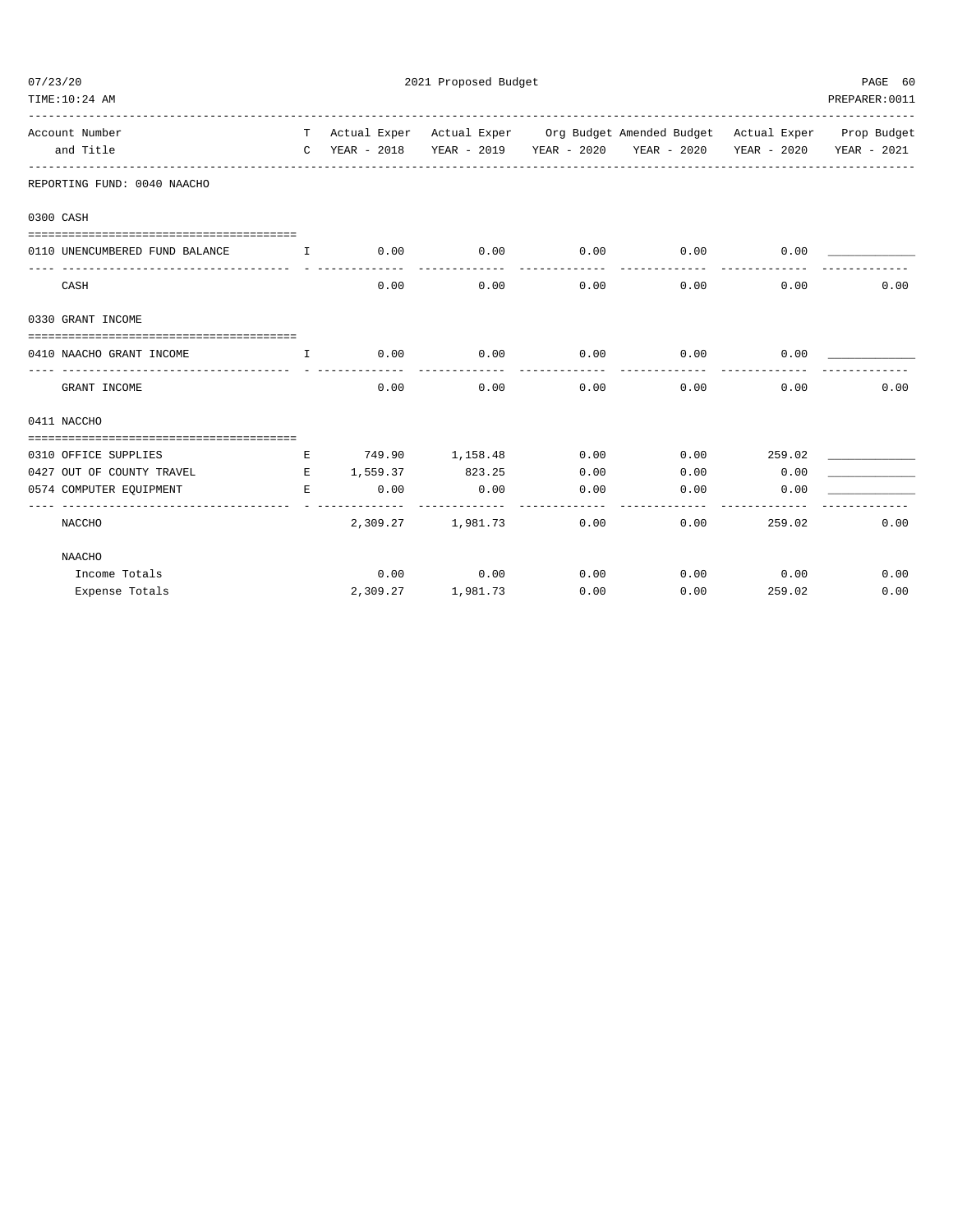| 07/23/20 | TIME:10:24 AM                             |              |        | 2021 Proposed Budget |      |                                                                                |               | PAGE 61<br>PREPARER: 0011 |
|----------|-------------------------------------------|--------------|--------|----------------------|------|--------------------------------------------------------------------------------|---------------|---------------------------|
|          | Account Number                            |              |        |                      |      | T Actual Exper Actual Exper Org Budget Amended Budget Actual Exper Prop Budget |               |                           |
|          | and Title                                 |              |        |                      |      | C YEAR - 2018 YEAR - 2019 YEAR - 2020 YEAR - 2020 YEAR - 2020 YEAR - 2021      |               |                           |
|          | REPORTING FUND: 0041 CITIZEN CORPS (CERT) |              |        |                      |      |                                                                                |               |                           |
|          | 0370 MISCELLANEOUS                        |              |        |                      |      |                                                                                |               |                           |
|          |                                           |              |        |                      |      |                                                                                |               |                           |
|          | 0406 DONATIONS                            | $\mathbf{I}$ | 300.00 |                      |      | $150.00$ $0.00$ $100.00$ $100.00$                                              |               |                           |
|          | MISCELLANEOUS                             |              | 300.00 | 150.00               |      | 0.00<br>100.00                                                                 | 100.00        | 0.00                      |
|          | 0406 CERT DONATIONS                       |              |        |                      |      |                                                                                |               |                           |
|          | 0310 SUPPLIES                             | E            |        |                      |      | $0.00$ 450.00 0.00 100.00                                                      | 63.42         |                           |
|          | 0330 GAS & OIL                            | E.           | 0.00   | 0.00                 | 0.00 | 0.00                                                                           | 0.00          |                           |
|          | 0427 TRAINING EXPENSE                     | E            | 0.00   | 0.00                 | 0.00 | 0.00                                                                           | 0.00          |                           |
|          | CERT DONATIONS                            |              | 0.00   | 450.00               |      | 0.00                                                                           | 100.00 63.42  | 0.00                      |
|          | CITIZEN CORPS (CERT)                      |              |        |                      |      |                                                                                |               |                           |
|          | Income Totals                             |              |        | 300.00 150.00        | 0.00 |                                                                                | 100.00 100.00 | 0.00                      |
|          | Expense Totals                            |              | 0.00   | 450.00               | 0.00 | 100.00                                                                         | 63.42         | 0.00                      |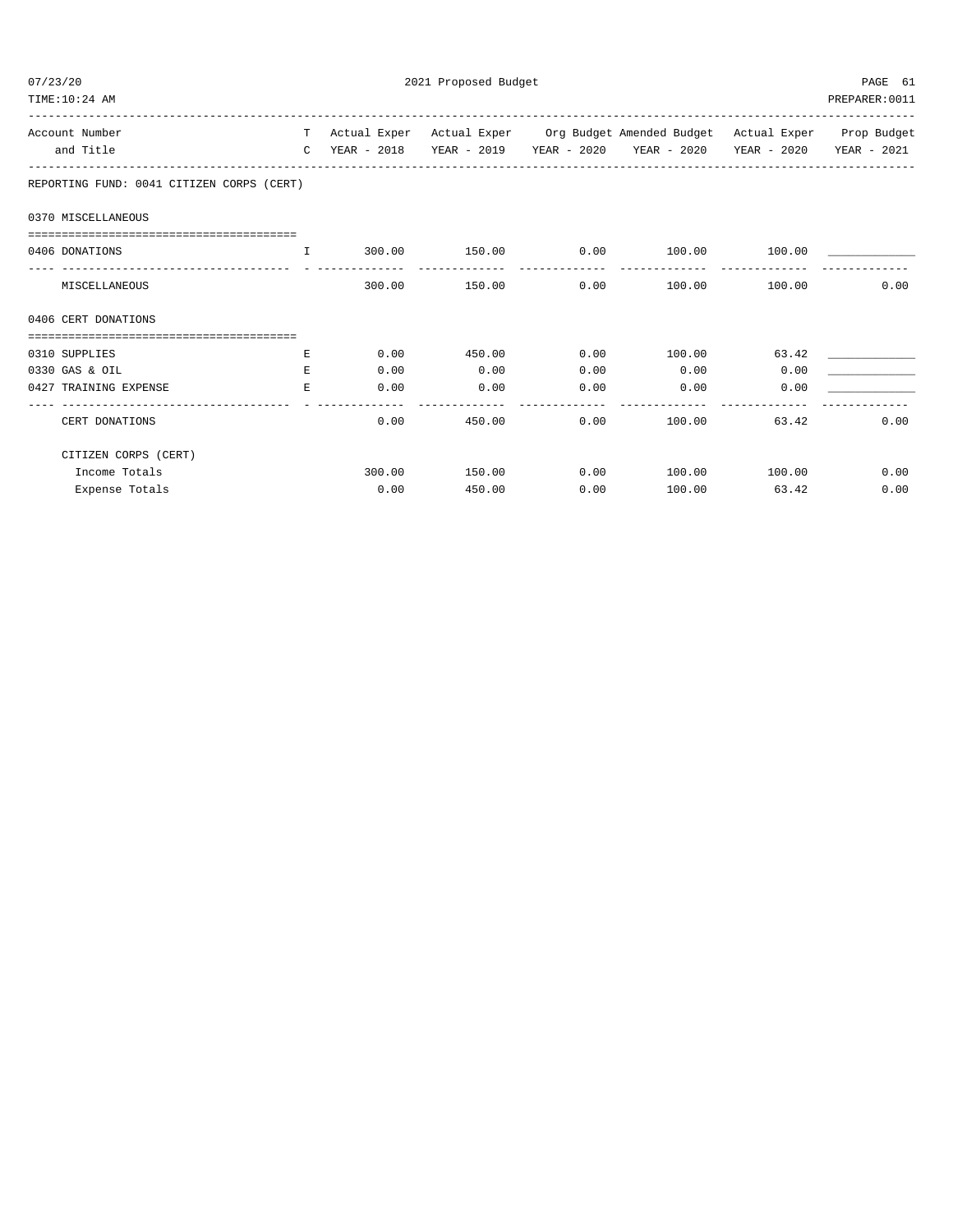| 07/23/20 | TIME:10:24 AM                                             |             |                 |      | 2021 Proposed Budget |      |                         |                     |               |                                                                                               | PAGE 62<br>PREPARER: 0011 |
|----------|-----------------------------------------------------------|-------------|-----------------|------|----------------------|------|-------------------------|---------------------|---------------|-----------------------------------------------------------------------------------------------|---------------------------|
|          | Account Number<br>and Title                               |             | $C$ YEAR - 2018 |      |                      |      | YEAR - 2019 YEAR - 2020 |                     | YEAR - 2020   | T Actual Exper Actual Exper Org Budget Amended Budget Actual Exper Prop Budget<br>YEAR - 2020 | YEAR - 2021               |
|          | REPORTING FUND: 0043 CARES ACT-CORONAVIRUS RELIEF         |             |                 |      |                      |      |                         |                     |               |                                                                                               |                           |
|          | 0330 GRANT INCOME                                         |             |                 |      |                      |      |                         |                     |               |                                                                                               |                           |
|          | 0477 CORONAVIRUS RELIEF FUND                              | Ι.          |                 |      |                      |      |                         | 0.00                | 0.00          | 187,869.00                                                                                    |                           |
|          | GRANT INCOME                                              |             |                 | 0.00 |                      | 0.00 |                         | 0.00                | 0.00          | 187,869.00                                                                                    | 0.00                      |
|          | 0413 CORONAVIRUS GRANT 2020                               |             |                 |      |                      |      |                         |                     |               |                                                                                               |                           |
|          |                                                           |             |                 |      |                      |      |                         |                     |               |                                                                                               |                           |
|          | 0104 SALARIES DEPUTIES                                    | Е           |                 |      |                      |      |                         | 0.00                | 0.00          | 0.00                                                                                          |                           |
|          | 0201 SOCIAL SECURITY TAXES<br>0202 GROUP HEALTH INSURANCE | E<br>Е      |                 |      |                      |      |                         | 0.00                | 0.00<br>0.00  | 0.00                                                                                          |                           |
|          | 0203 RETIREMENT                                           | Е           |                 |      |                      |      |                         | 0.00<br>0.00        | 0.00          | 0.00<br>0.00                                                                                  |                           |
|          | 0204 WORKERS COMPENSATION                                 | Е           |                 |      |                      |      |                         | 0.00                | 0.00          | 0.00                                                                                          |                           |
|          | 0205 MEDICARE TAX                                         | Е           |                 |      |                      |      |                         | 0.00                | 0.00          | 0.00                                                                                          |                           |
|          | 0396 LABORATORY/TESTING                                   | E           |                 |      |                      |      |                         | 0.00                | 0.00          | 0.00                                                                                          |                           |
|          | 0397 SANITIZING SUPPLIES                                  | Е           |                 |      |                      |      |                         | 0.00                | 0.00          | 302.57                                                                                        |                           |
|          | 0398 PERSONAL PROTECTIVE EQUIPMENT                        | Е           |                 |      |                      |      |                         | 0.00                | 0.00          | 236.75                                                                                        |                           |
|          | 0399 OFFICE PROTECTION                                    | Е           |                 |      |                      |      |                         | 0.00                | 0.00          | 0.00                                                                                          |                           |
|          | 0442 OTHER PROFESSIONAL SERVICES                          | Ε           |                 |      |                      |      |                         | 0.00                | 0.00          | 0.00                                                                                          |                           |
|          | 0495 LOCAL DONATIONS                                      | Е           |                 |      |                      |      |                         | 0.00                | 0.00          | 0.00                                                                                          |                           |
|          | 0572 OFFICE EQUIPMENT<br>---------------                  | E           |                 |      |                      |      |                         | 0.00<br>$- - - - -$ | 0.00<br>----- | 0.00<br>----------                                                                            |                           |
|          | CORONAVIRUS GRANT 2020                                    |             |                 | 0.00 |                      | 0.00 |                         | 0.00                | 0.00          | 539.32                                                                                        | 0.00                      |
|          | 0477 CORONAVIRUS GRANT 2020                               |             |                 |      |                      |      |                         |                     |               |                                                                                               |                           |
|          | 0104 SALARIES DEPUTIES                                    | Е           |                 |      |                      |      |                         | 0.00                | 0.00          | 0.00                                                                                          |                           |
|          | 0201 SOCIAL SECURITY TAXES                                | Е           |                 |      |                      |      |                         | 0.00                | 0.00          | 0.00                                                                                          |                           |
|          | 0202 GROUP HEALTH INSURANCE                               | Е           |                 |      |                      |      |                         | 0.00                | 0.00          | 0.00                                                                                          |                           |
|          | 0203 RETIREMENT                                           | Е           |                 |      |                      |      |                         | 0.00                | 0.00          | 0.00                                                                                          |                           |
|          | 0204 WORKERS COMPENSATION                                 | Ε           |                 |      |                      |      |                         | 0.00                | 0.00          | 0.00                                                                                          |                           |
|          | 0205 MEDICARE TAX                                         | E           |                 |      |                      |      |                         | 0.00                | 0.00          | 0.00                                                                                          |                           |
|          | 0396 LABORATORY/TESTING                                   | E           |                 |      |                      |      |                         | 0.00                | 0.00          | 0.00                                                                                          |                           |
|          | 0397 SANITIZING SUPPLIES                                  | Ε           |                 |      |                      |      |                         | 0.00                | 0.00          | 0.00                                                                                          |                           |
|          | 0398 PERSONAL PROTECTIVE EQUIPMENT                        | E           |                 |      |                      |      |                         | 0.00                | 0.00          | 0.00                                                                                          |                           |
|          | 0399 OFFICE PROTECTION                                    | E           |                 |      |                      |      |                         | 0.00                | 0.00          | 0.00                                                                                          |                           |
|          | 0442 OTHER PROFESSIONAL SERVICES                          | $\mathbf E$ |                 |      |                      |      |                         | 0.00                | 0.00          | 0.00                                                                                          |                           |
|          | 0495 LOCAL DONATIONS                                      | E           |                 |      |                      |      |                         | 0.00                | 0.00          | 0.00                                                                                          |                           |
|          | 0572 OFFICE EQUIPMENT                                     | E           |                 |      |                      |      |                         | 0.00                | 0.00          | 0.00                                                                                          |                           |
|          | ------------<br>CORONAVIRUS GRANT 2020                    |             |                 | 0.00 |                      | 0.00 |                         | 0.00                | 0.00          | 0.00                                                                                          | 0.00                      |
|          | CARES ACT-CORONAVIRUS RELIEF                              |             |                 |      |                      |      |                         |                     |               |                                                                                               |                           |
|          | Income Totals                                             |             |                 | 0.00 |                      | 0.00 |                         | 0.00                | 0.00          | 187,869.00                                                                                    | 0.00                      |
|          | Expense Totals                                            |             |                 | 0.00 |                      | 0.00 |                         | 0.00                | 0.00          | 539.32                                                                                        | 0.00                      |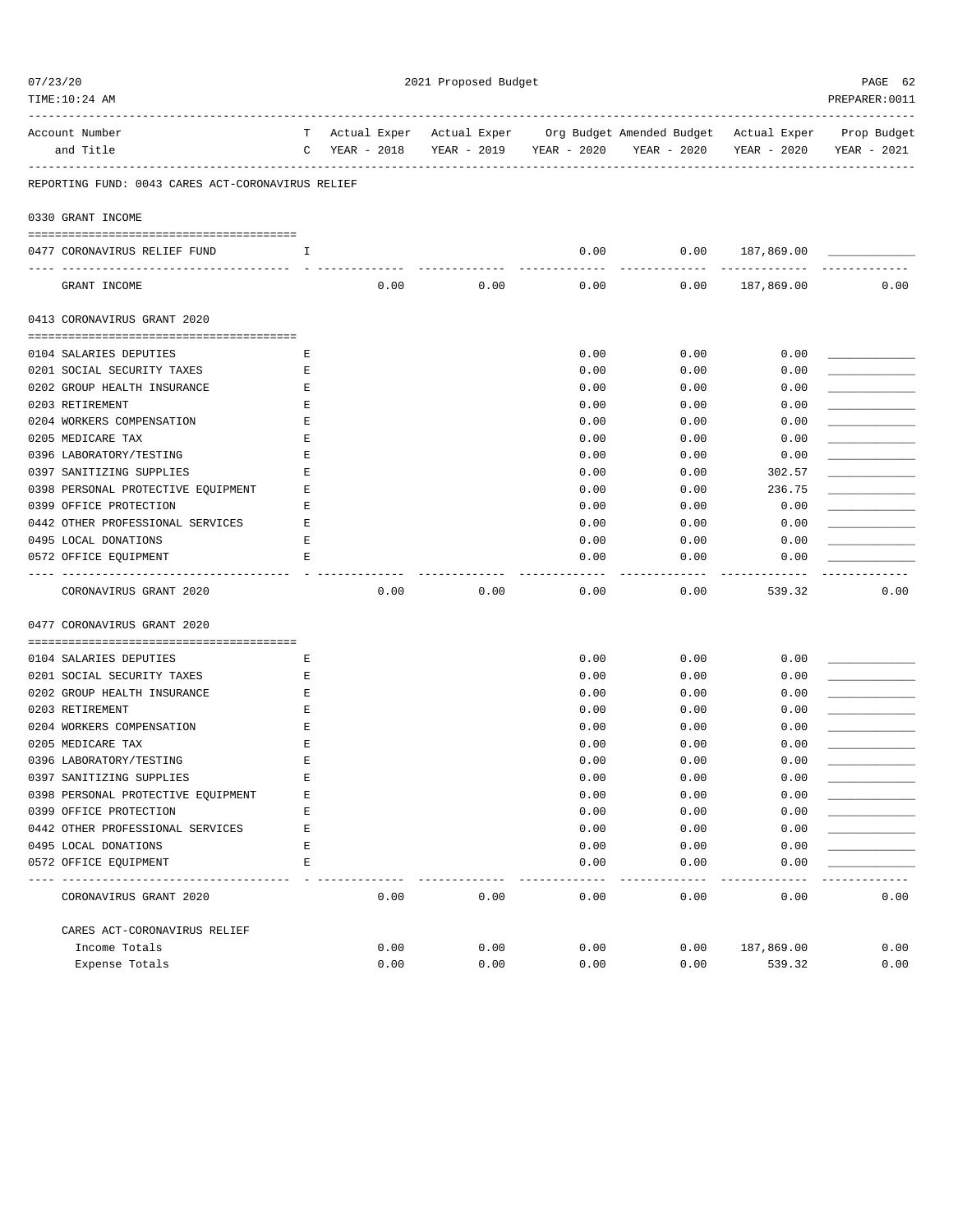| 07/23/20<br>TIME:10:24 AM              |              |              | 2021 Proposed Budget |             | ---------------------------                         |                        | PAGE 63<br>PREPARER: 0011 |
|----------------------------------------|--------------|--------------|----------------------|-------------|-----------------------------------------------------|------------------------|---------------------------|
| Account Number                         | T –          | Actual Exper |                      |             | Actual Exper Org Budget Amended Budget Actual Exper |                        | Prop Budget               |
| and Title                              | $\mathsf{C}$ | YEAR - 2018  | YEAR - 2019          | YEAR - 2020 | YEAR - 2020                                         | YEAR - 2020            | YEAR - 2021               |
| REPORTING FUND: 0045 CHAPTER 19 FUNDS  |              |              |                      |             |                                                     |                        |                           |
| 0330 GRANT INCOME                      |              |              |                      |             |                                                     |                        |                           |
| 0403 CHAPTER 19 FUNDS                  | $\mathbf I$  |              | 9,363.47 4,647.10    | 0.00        | 1,274.86                                            | 1,274.86 1,205.96      |                           |
| 0404 CHAPTER 19 MATCHING FUNDS         | I            |              |                      | 0.00        | 0.00                                                | 3,198.92               |                           |
| 0477 HAVA CARES ACT FEDERAL SHARE      | I            |              |                      | 0.00        | 0.00                                                | 31,989.21              |                           |
| GRANT INCOME                           |              | 9,363.47     | 4,647.10             | 0.00        | 1,274.86                                            | ---------<br>36,462.99 | 1,205.96                  |
| 0403 CHAPTER 19 FUNDS                  |              |              |                      |             |                                                     |                        |                           |
| 0103 SALARY                            | Е            | 1,700.00     | 1,642.00             | 0.00        | 470.00                                              | 470.00                 | 470.00                    |
| 0201 SOCIAL SECURITY                   | E            | 105.40       | 18.56                | 0.00        | 29.14                                               | 29.14                  | 29.14                     |
| 0204 WORKERS COMPENSATION              | $\mathbf E$  | 0.00         | 0.00                 | 0.00        | 0.00                                                | 0.00                   |                           |
| 0205 MEDICARE TAX                      | E            | 24.65        | 4.35                 | 0.00        | 6.82                                                | 6.82                   | 6.82                      |
| 0310 OFFICE SUPPLIES                   | E            | 655.50       | 700.00               | 0.00        | 700.00                                              | 700.00                 | 700.00                    |
| 0427 TRAVEL AND TRAINING               | $\mathbf E$  | 2,745.03     | 2,258.98             | 0.00        | 0.00                                                | 0.00                   |                           |
| 0481 DUES                              | $\mathbf E$  | 250.00       | 0.00                 | 0.00        | 0.00                                                | 0.00                   |                           |
| 0572 OFFICE EQUIPMENT                  | E.           | 0.00         | 0.00                 | 0.00        | 0.00                                                | 0.00                   |                           |
| 0573 ELECTION EQUIPMENT                | E            | 0.00         | 0.00                 | 0.00        | 0.00                                                | 0.00                   |                           |
| 0574 COMPUTER EQUIPMENT                | E            | 0.00         | 0.00                 | 0.00        | 0.00                                                | 0.00                   |                           |
| CHAPTER 19 FUNDS                       |              | 5,480.58     | 4,623.89             | 0.00        | 1,205.96                                            | 1,205.96               | 1,205.96                  |
| 0478 HAVA CARES ACT CORONAVIRUS RELIEF |              |              |                      |             |                                                     |                        |                           |
| 0397 SANITIZING SUPPLIES               | E.           |              |                      | 0.00        | 0.00                                                | 89.10                  |                           |
| HAVA CARES ACT CORONAVIRUS RELIEF      |              | 0.00         | 0.00                 | 0.00        | 0.00                                                | 89.10                  | 0.00                      |
| CHAPTER 19 FUNDS                       |              |              |                      |             |                                                     |                        |                           |
| Income Totals                          |              | 9,363.47     | 4,647.10             | 0.00        | 1,274.86                                            | 36,462.99              | 1,205.96                  |
| Expense Totals                         |              | 5,480.58     | 4,623.89             | 0.00        | 1,205.96                                            | 1,295.06               | 1,205.96                  |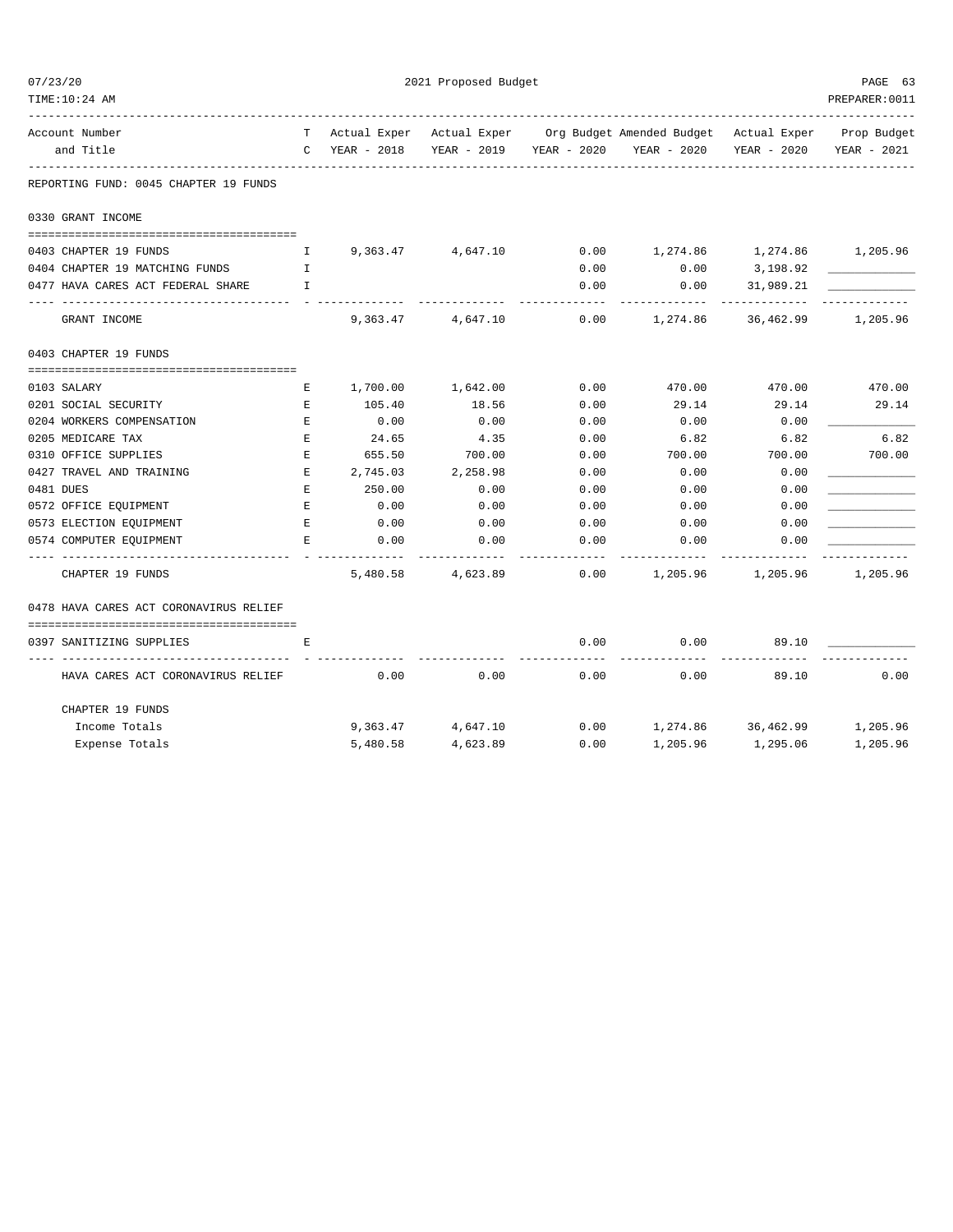| 07/23/20 |                                                      |              |             |                           |      | 2021 Proposed Budget                                                           |                     |                |  |  |  |  |  |  |
|----------|------------------------------------------------------|--------------|-------------|---------------------------|------|--------------------------------------------------------------------------------|---------------------|----------------|--|--|--|--|--|--|
|          | TIME:10:24 AM                                        |              |             |                           |      |                                                                                |                     | PREPARER: 0011 |  |  |  |  |  |  |
|          | Account Number                                       |              |             |                           |      | T Actual Exper Actual Exper Org Budget Amended Budget Actual Exper Prop Budget |                     |                |  |  |  |  |  |  |
|          | and Title                                            | $\mathbb{C}$ | YEAR - 2018 |                           |      | YEAR - 2019 YEAR - 2020 YEAR - 2020 YEAR - 2020                                |                     | YEAR - 2021    |  |  |  |  |  |  |
|          | REPORTING FUND: 0046 SAFE ROOM REIMBURSEMENT PROGRAM |              |             |                           |      |                                                                                |                     |                |  |  |  |  |  |  |
|          | 0300 CASH                                            |              |             |                           |      |                                                                                |                     |                |  |  |  |  |  |  |
|          | 0146 BEGINNING CASH BALANCE                          | $\mathbf{I}$ | 0.00        | 0.00                      | 0.00 | 0.00                                                                           | 0.00                |                |  |  |  |  |  |  |
|          | CASH                                                 |              | 0.00        | 0.00                      | 0.00 | 0.00                                                                           | 0.00                | 0.00           |  |  |  |  |  |  |
|          | 0330 GRANT INCOME                                    |              |             |                           |      |                                                                                |                     |                |  |  |  |  |  |  |
|          | 0475 SAFE ROOM REIMBURSEMENT DR-4029 I               |              |             |                           |      | $63,985.77$ $42,044.06$ $0.00$ $26,283.94$ $26,283.94$                         |                     |                |  |  |  |  |  |  |
|          | 0476 ADMINISTRATIVE FEE                              | $\mathbf{I}$ | 2,400.00    | 2,200.01<br>------------- | 0.00 | 1,400.00 1,400.00                                                              | ------------        |                |  |  |  |  |  |  |
|          | GRANT INCOME                                         |              |             | 66,385.77 44,244.07 0.00  |      |                                                                                | 27,683.94 27,683.94 | 0.00           |  |  |  |  |  |  |
|          | 0475 SAFE ROOM REIMBURSEMENT PROGRAM                 |              |             |                           |      |                                                                                |                     |                |  |  |  |  |  |  |
|          | 0310 OFFICE SUPPLIES                                 | E            |             | 874.94 215.25             |      | 0.00 1,400.00                                                                  | 83.97               |                |  |  |  |  |  |  |
|          | 0314 SAFE ROOM REIMBURSEMENT                         | E            |             | 63,985.80 42,044.05       | 0.00 | 26,283.94                                                                      | 26,283.94           |                |  |  |  |  |  |  |
|          | 0330 GAS/OIL                                         | E            | 58.88       | 2.75                      | 0.00 | 0.00                                                                           | 0.00                |                |  |  |  |  |  |  |
|          | 0427 OUT OF COUNTY TRAVEL                            | $\mathbf E$  | 26.75       | 0.00                      | 0.00 | 0.00                                                                           | 0.00                |                |  |  |  |  |  |  |
|          | 0454 R&M AUTO                                        | E.           | 595.00      | 0.00                      | 0.00 | 0.00                                                                           | 0.00                |                |  |  |  |  |  |  |
|          | 0573 RADIO EQUIPMENT                                 | Е            | 0.00        | 0.00                      | 0.00 | 0.00                                                                           | 0.00                |                |  |  |  |  |  |  |
|          | 0574 COMPUTER EQUIPMENT                              | Е            | 0.00        | 0.00                      | 0.00 | 0.00                                                                           | 0.00                |                |  |  |  |  |  |  |
|          | SAFE ROOM REIMBURSEMENT PROGRAM                      |              |             | 65,541.37 42,262.05       | 0.00 |                                                                                | 27,683.94 26,367.91 | 0.00           |  |  |  |  |  |  |
|          | SAFE ROOM REIMBURSEMENT PROGRAM                      |              |             |                           |      |                                                                                |                     |                |  |  |  |  |  |  |
|          | Income Totals                                        |              |             | 66,385.77 44,244.07 0.00  |      |                                                                                | 27,683.94 27,683.94 | 0.00           |  |  |  |  |  |  |
|          | Expense Totals                                       |              |             | 65, 541.37 42, 262.05     | 0.00 |                                                                                | 27,683.94 26,367.91 | 0.00           |  |  |  |  |  |  |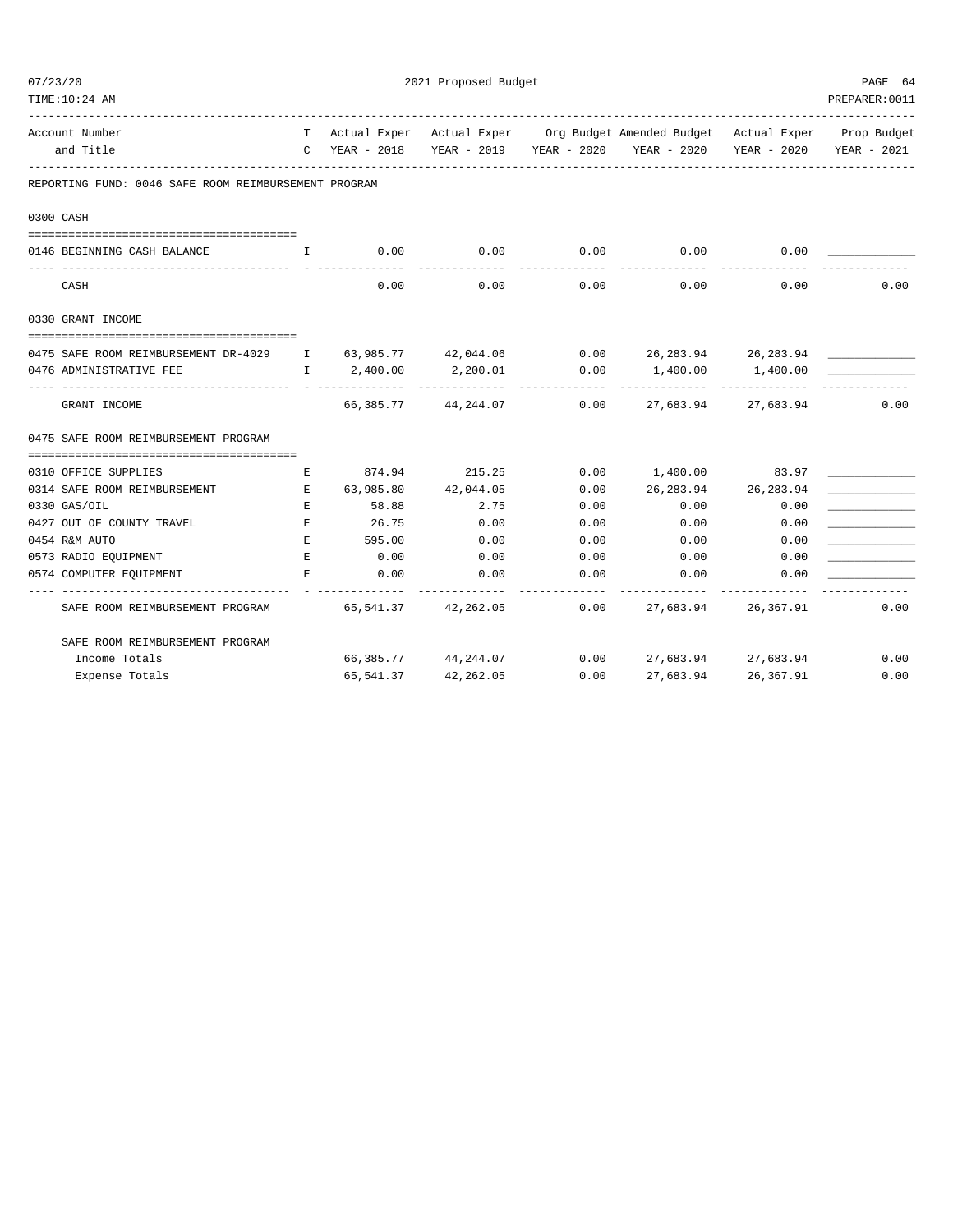| 2021 Proposed Budget<br>07/23/20                           |                                                                                                                                                                                                                                                                                                  |                          |                                               |                |                                                                                |                         | PAGE 65          |
|------------------------------------------------------------|--------------------------------------------------------------------------------------------------------------------------------------------------------------------------------------------------------------------------------------------------------------------------------------------------|--------------------------|-----------------------------------------------|----------------|--------------------------------------------------------------------------------|-------------------------|------------------|
| TIME:10:24 AM                                              |                                                                                                                                                                                                                                                                                                  |                          |                                               |                |                                                                                |                         | PREPARER: 0011   |
| Account Number                                             |                                                                                                                                                                                                                                                                                                  |                          |                                               |                | T Actual Exper Actual Exper Org Budget Amended Budget Actual Exper Prop Budget |                         |                  |
| and Title                                                  |                                                                                                                                                                                                                                                                                                  | C YEAR - 2018            |                                               |                | YEAR - 2019 YEAR - 2020 YEAR - 2020 YEAR - 2020                                |                         | YEAR - 2021      |
| REPORTING FUND: 0048 ELECTION EQUIPMENT FUND               |                                                                                                                                                                                                                                                                                                  |                          |                                               |                |                                                                                |                         |                  |
| 0300 CASH                                                  |                                                                                                                                                                                                                                                                                                  |                          |                                               |                |                                                                                |                         |                  |
| 0148 BEGINNING CASH BALANCE                                | $\mathbf{I}$ and $\mathbf{I}$ and $\mathbf{I}$ and $\mathbf{I}$ and $\mathbf{I}$ and $\mathbf{I}$ and $\mathbf{I}$ and $\mathbf{I}$ and $\mathbf{I}$ and $\mathbf{I}$ and $\mathbf{I}$ and $\mathbf{I}$ and $\mathbf{I}$ and $\mathbf{I}$ and $\mathbf{I}$ and $\mathbf{I}$ and $\mathbf{I}$ and |                          | $0.00$ 0.00                                   |                | $11,000.00$ $11,000.00$ $0.00$ $26,000.00$                                     |                         |                  |
|                                                            |                                                                                                                                                                                                                                                                                                  |                          |                                               |                |                                                                                |                         | -------------    |
| CASH                                                       |                                                                                                                                                                                                                                                                                                  | 0.00                     | 0.00                                          |                | $11,000.00$ $11,000.00$                                                        | 0.00                    | 26,000.00        |
| 0340 INCOME                                                |                                                                                                                                                                                                                                                                                                  |                          |                                               |                |                                                                                |                         |                  |
| 0130 REFUNDS & MISCELLANEOUS                               | $\mathbf{I}$ and $\mathbf{I}$ and $\mathbf{I}$ and $\mathbf{I}$ and $\mathbf{I}$ and $\mathbf{I}$ and $\mathbf{I}$ and $\mathbf{I}$ and $\mathbf{I}$ and $\mathbf{I}$ and $\mathbf{I}$ and $\mathbf{I}$ and $\mathbf{I}$ and $\mathbf{I}$ and $\mathbf{I}$ and $\mathbf{I}$ and $\mathbf{I}$ and |                          | $0.00$ $0.00$ $0.00$ $0.00$                   |                | $0.00$ 0.00                                                                    |                         |                  |
| 0403 CONTRACT ADMINISTRATIVE FEE T                         |                                                                                                                                                                                                                                                                                                  |                          |                                               |                | $225.00$ $149.90$ $0.00$ $225.00$                                              | 225.00                  |                  |
| 0484 ELECTION REIMBURSEMENT                                | $\mathbf{I}$ and $\mathbf{I}$ and $\mathbf{I}$                                                                                                                                                                                                                                                   | 6,605.00                 | 7,648.56 4,000.00 3,775.00                    |                | --------------                                                                 | 565.00<br>------------- | 4,000.00         |
| INCOME                                                     |                                                                                                                                                                                                                                                                                                  |                          |                                               |                | $6.830.00$ $7.798.46$ $4.000.00$ $4.000.00$                                    | 790.00                  | 4,000.00         |
| 0403 ELECTION EOUIPMENT FUND                               |                                                                                                                                                                                                                                                                                                  |                          |                                               |                |                                                                                |                         |                  |
|                                                            |                                                                                                                                                                                                                                                                                                  |                          |                                               |                |                                                                                |                         |                  |
| 0421 ELECTION INTERNET                                     | Е                                                                                                                                                                                                                                                                                                |                          | 0.00                                          | 0.00           | $0.00$ 0.00                                                                    |                         |                  |
| 0485 LICENSE/SUPPORT                                       | $\,$ E                                                                                                                                                                                                                                                                                           | 0.00                     | 0.00                                          | 0.00           | 0.00                                                                           | 0.00                    |                  |
| 0573 ELECTION EQUIPMENT<br>------------------------------- | E                                                                                                                                                                                                                                                                                                | 10,263.55<br>----------- | 516.30  15,000.00  15,000.00<br>------------- | -------------- | --------------                                                                 | 827.64<br>------------- | 30,000.00        |
| ELECTION EQUIPMENT FUND                                    |                                                                                                                                                                                                                                                                                                  |                          |                                               |                | $10,263.55$ 516.30 15,000.00 15,000.00 827.64 30,000.00                        |                         |                  |
| ELECTION EQUIPMENT FUND                                    |                                                                                                                                                                                                                                                                                                  |                          |                                               |                |                                                                                |                         |                  |
| Income Totals                                              |                                                                                                                                                                                                                                                                                                  |                          |                                               |                | $6,830.00$ $7,798.46$ $15,000.00$ $15,000.00$                                  |                         | 790.00 30,000.00 |
| Expense Totals                                             |                                                                                                                                                                                                                                                                                                  | 10,263.55                | 516.30                                        | 15,000.00      | 15,000.00                                                                      | 827.64                  | 30,000.00        |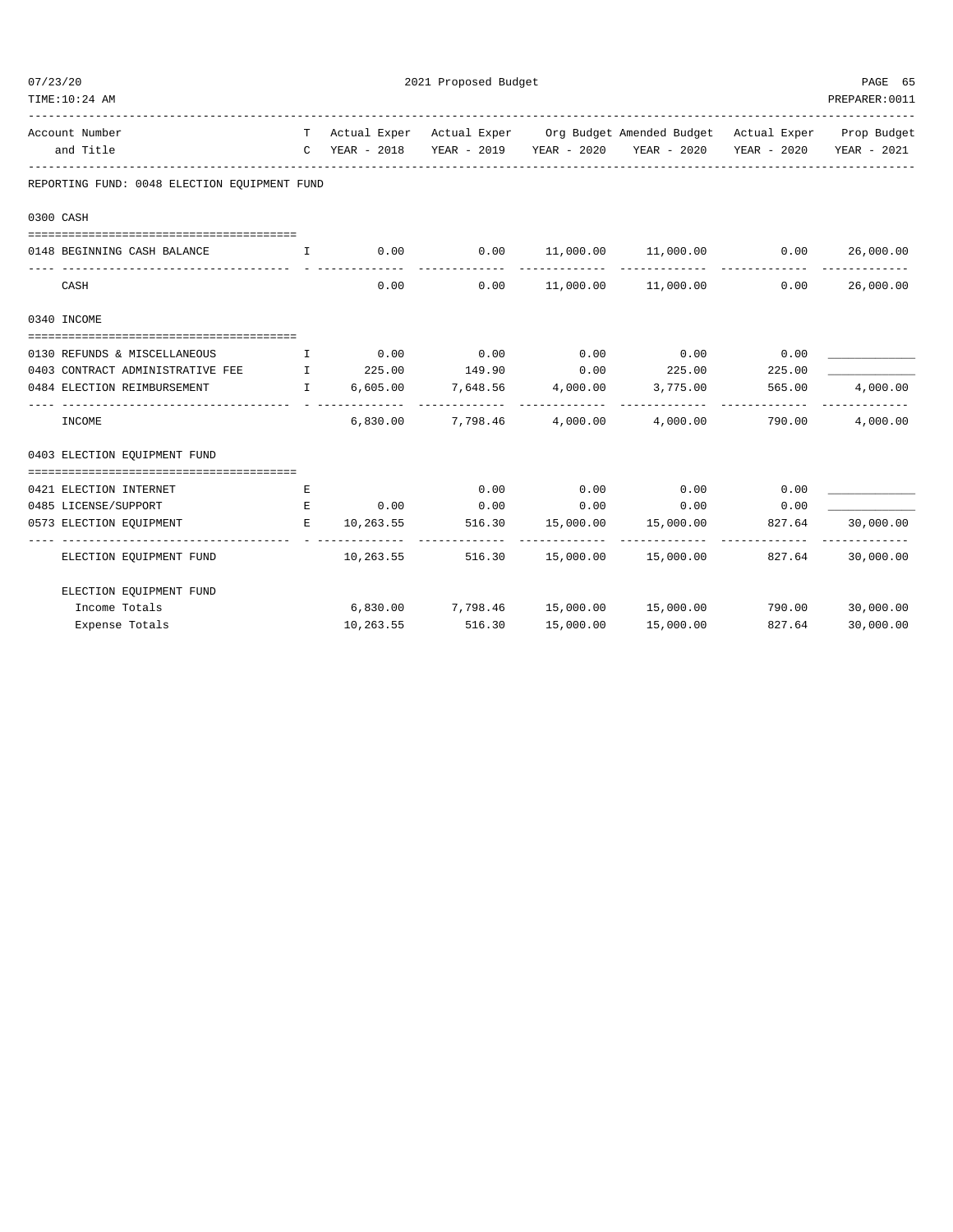| 07/23/20                              | 2021 Proposed Budget |               |                     |                     |                                                                                |      |                |  |
|---------------------------------------|----------------------|---------------|---------------------|---------------------|--------------------------------------------------------------------------------|------|----------------|--|
| TIME: 10:24 AM<br>______________      |                      |               |                     |                     |                                                                                |      | PREPARER: 0011 |  |
| Account Number                        |                      |               |                     |                     | T Actual Exper Actual Exper Org Budget Amended Budget Actual Exper Prop Budget |      |                |  |
| and Title                             |                      | C YEAR - 2018 |                     |                     | YEAR - 2019 YEAR - 2020 YEAR - 2020 YEAR - 2020                                |      | YEAR - 2021    |  |
| REPORTING FUND: 0050 ELECTION SUPPORT |                      |               |                     |                     |                                                                                |      |                |  |
| 0300 CASH                             |                      |               |                     |                     |                                                                                |      |                |  |
| 0150 BEGINNING CASH BALANCE           | $\top$               | 0.00          | 0.00<br>----------- | 0.00<br>----------- | 0.00<br>------------                                                           | 0.00 |                |  |
| CASH                                  |                      | 0.00          | 0.00                | 0.00                | 0.00                                                                           | 0.00 | 0.00           |  |
| 0370 MISCELLANEOUS INCOME             |                      |               |                     |                     |                                                                                |      |                |  |
| 0403 LOCAL FUNDING                    | T.                   |               | 0.00                | 0.00                | 0.00                                                                           | 0.00 |                |  |
| MISCELLANEOUS INCOME                  |                      | 0.00          | 0.00                | 0.00                | 0.00                                                                           | 0.00 | 0.00           |  |
| 0403 ELECTION SUPPORT                 |                      |               |                     |                     |                                                                                |      |                |  |
|                                       |                      |               |                     |                     |                                                                                |      |                |  |
| 0310 OFFICE SUPPLIES                  | Е                    |               | 0.00                | 0.00                | 0.00                                                                           | 0.00 |                |  |
| 0311 POSTAGE                          | Е                    |               | 0.00                | 0.00                | 0.00                                                                           | 0.00 |                |  |
| 0427 TRAVEL/TRAINING                  | E                    |               | 0.00                | 0.00                | 0.00                                                                           | 0.00 |                |  |
| 0430 BIDS AND NOTICES                 | $\mathbf E$          |               | 0.00                | 0.00                | 0.00                                                                           | 0.00 |                |  |
| 0573 ELECTION EQUIPMENT               | E                    |               | 0.00                | 0.00                | 0.00                                                                           | 0.00 |                |  |
| ELECTION SUPPORT                      |                      | 0.00          | 0.00                | 0.00                | 0.00                                                                           | 0.00 | 0.00           |  |
| ELECTION SUPPORT                      |                      |               |                     |                     |                                                                                |      |                |  |
| Income Totals                         |                      | 0.00          | 0.00                | 0.00                | 0.00                                                                           | 0.00 | 0.00           |  |
| Expense Totals                        |                      | 0.00          | 0.00                | 0.00                | 0.00                                                                           | 0.00 | 0.00           |  |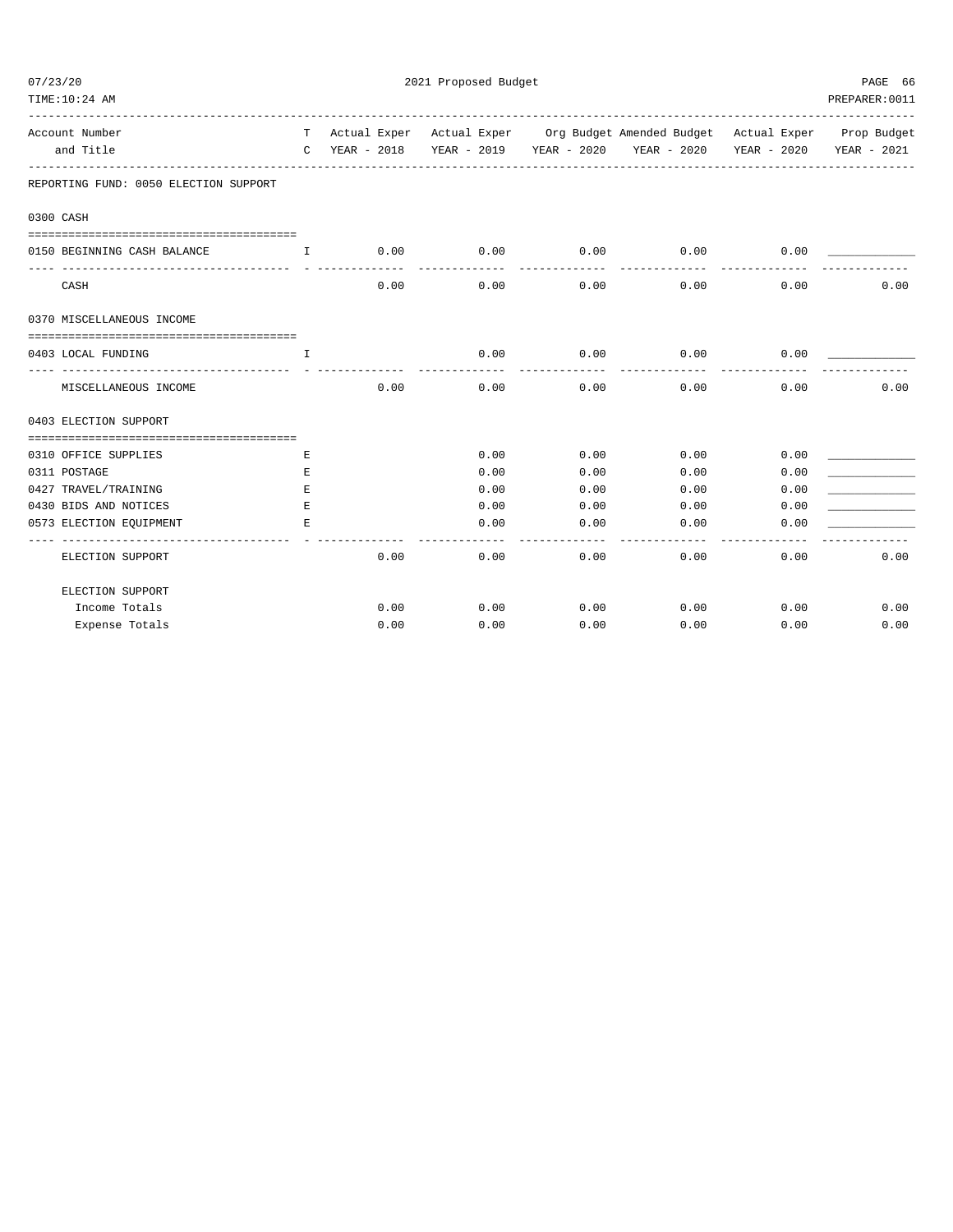| 07/23/20<br>TIME:10:24 AM                                                           | 2021 Proposed Budget<br>PREPARER: 0011 |                |                                        |               |                                                                                                                                                 |               |                             |  |  |
|-------------------------------------------------------------------------------------|----------------------------------------|----------------|----------------------------------------|---------------|-------------------------------------------------------------------------------------------------------------------------------------------------|---------------|-----------------------------|--|--|
| Account Number<br>and Title                                                         |                                        |                |                                        |               | T Actual Exper Actual Exper Org Budget Amended Budget Actual Exper Prop Budget<br>C YEAR - 2018 YEAR - 2019 YEAR - 2020 YEAR - 2020 YEAR - 2020 |               | YEAR - 2021                 |  |  |
| REPORTING FUND: 0051 CO.CLERK CO.& DIST.CT. TECHNOLOGY                              |                                        |                |                                        |               |                                                                                                                                                 |               |                             |  |  |
| 0300 CASH                                                                           |                                        |                |                                        |               |                                                                                                                                                 |               |                             |  |  |
| 0151 BEGINNING CASH BALANCE<br>$\mathbf{T}$ and $\mathbf{T}$ and $\mathbf{T}$       |                                        |                |                                        |               | $0.00$ $0.00$ $2,400.00$ $2,400.00$ $0.00$ $0.00$                                                                                               |               |                             |  |  |
| CASH                                                                                |                                        | 0.00           |                                        |               | $0.00$ 2,400.00 2,400.00                                                                                                                        | 0.00          | 0.00                        |  |  |
| 0370 CO.CLK.MISCELLANEOUS INCOME                                                    |                                        |                |                                        |               |                                                                                                                                                 |               |                             |  |  |
| 0440 CO.CLK.CO.& DIST.CT.TECHNOLOGY FEE I 791.11 664.51 600.00 600.00 396.11 600.00 |                                        |                |                                        |               |                                                                                                                                                 |               |                             |  |  |
| -------------------------------<br>CO.CLK.MISCELLANEOUS INCOME                      |                                        | -------------- | --------------<br>791.11 664.51 600.00 | ------------- | --------------<br>600.00                                                                                                                        | 396.11        | 600.00                      |  |  |
| 0440 CO.CLK.COURT TECHNOLOGY EQUIPMENT                                              |                                        |                |                                        |               |                                                                                                                                                 |               |                             |  |  |
| 0572 OFFICE EQUIPMENT                                                               | E                                      |                |                                        |               | $37.59$ $879.99$ $3,000.00$ $3,000.00$ $0.00$ $0.00$ $600.00$                                                                                   |               |                             |  |  |
| CO.CLK.COURT TECHNOLOGY EOUIPMENT                                                   |                                        |                |                                        |               | $37.59$ $879.99$ $3,000.00$ $3,000.00$                                                                                                          |               | $0.00$ and $0.00$<br>600.00 |  |  |
| CO. CLERK CO. & DIST. CT. TECHNOLOGY                                                |                                        |                |                                        |               |                                                                                                                                                 |               |                             |  |  |
| Income Totals                                                                       |                                        |                |                                        |               | 791.11 664.51 3,000.00 3,000.00 396.11 600.00                                                                                                   |               |                             |  |  |
| Expense Totals                                                                      |                                        | 37.59          | 879.99                                 | 3,000.00      |                                                                                                                                                 | 3,000.00 0.00 | 600.00                      |  |  |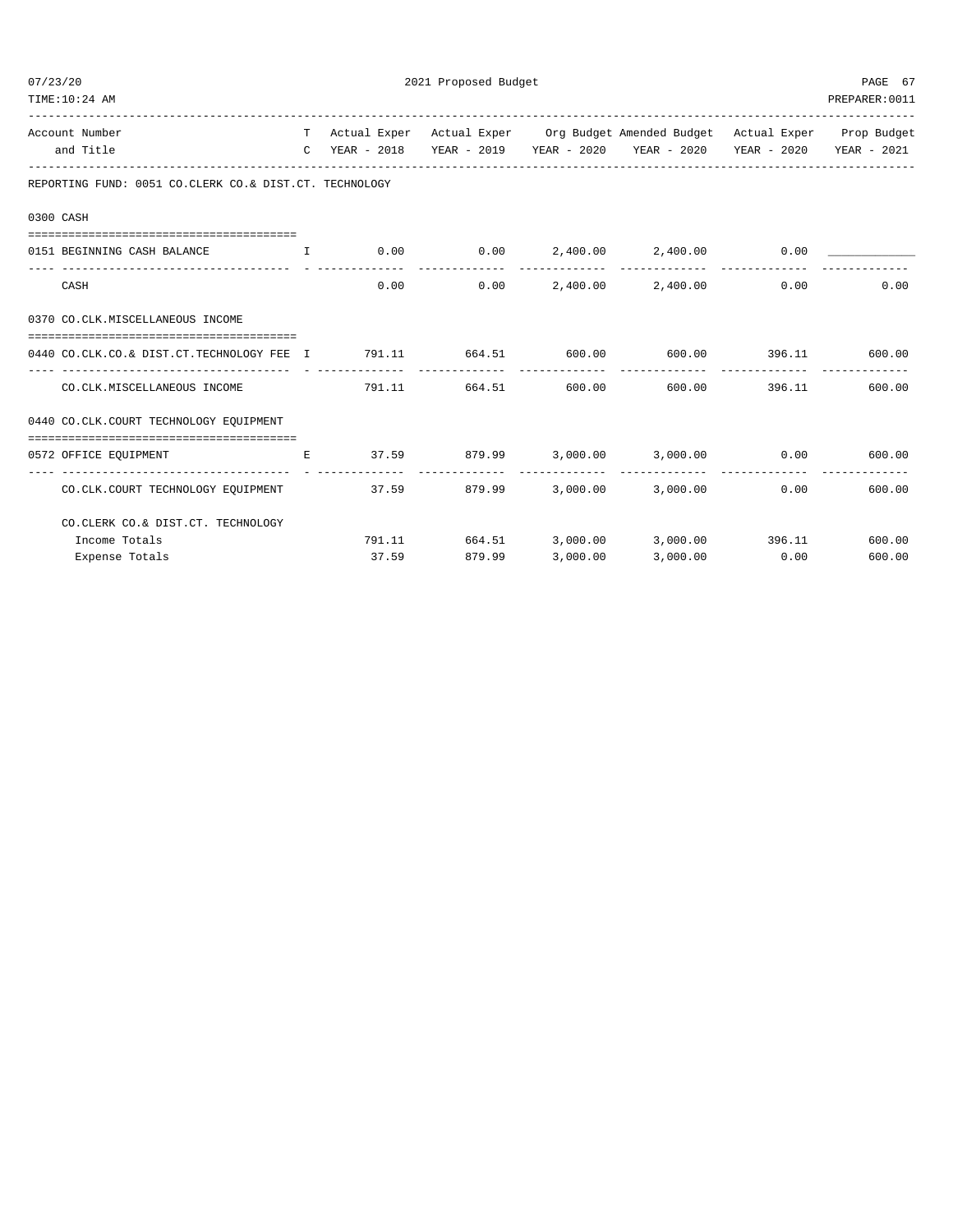| 07/23/20                                                                             | 2021 Proposed Budget |  |                   |      |                                                                                                                                                                                                        |              |                |  |  |
|--------------------------------------------------------------------------------------|----------------------|--|-------------------|------|--------------------------------------------------------------------------------------------------------------------------------------------------------------------------------------------------------|--------------|----------------|--|--|
| TIME:10:24 AM                                                                        |                      |  |                   |      |                                                                                                                                                                                                        |              | PREPARER: 0011 |  |  |
| Account Number                                                                       |                      |  |                   |      | T Actual Exper Actual Exper Org Budget Amended Budget Actual Exper Prop Budget                                                                                                                         |              |                |  |  |
| and Title                                                                            |                      |  |                   |      | C YEAR - 2018 YEAR - 2019 YEAR - 2020 YEAR - 2020 YEAR - 2020 YEAR - 2021                                                                                                                              |              |                |  |  |
| REPORTING FUND: 0052 CO.CLK.COURT RECORDS PRESERVATION                               |                      |  |                   |      |                                                                                                                                                                                                        |              |                |  |  |
| 0360 INTEREST EARNINGS                                                               |                      |  |                   |      |                                                                                                                                                                                                        |              |                |  |  |
| ================================<br>0100 INTEREST EARNINGS                           |                      |  |                   |      | $\qquad \qquad \mathbf{I} \qquad \qquad \mathbf{11.71} \qquad \qquad \mathbf{28.71} \qquad \qquad \mathbf{0.00} \qquad \qquad \mathbf{0.00} \qquad \qquad \mathbf{26.55} \qquad \qquad \mathbf{29.71}$ |              |                |  |  |
| INTEREST EARNINGS                                                                    |                      |  |                   |      | $11.71 \t28.71 \t0.00 \t0.00$                                                                                                                                                                          |              | 26.55<br>0.00  |  |  |
| 0370 CO.CLK.MISCELLANEOUS INCOME                                                     |                      |  |                   |      |                                                                                                                                                                                                        |              |                |  |  |
| 0133 CO.CLK.COURT RECORDS PRESERVATION F I 1,880.00 2,310.00 0.00 0.00 0.00 1,600.04 |                      |  |                   |      |                                                                                                                                                                                                        |              |                |  |  |
| $CO.CLK.MISCELLANEOUS INCOME$ $1,880.00$ $2,310.00$ $0.00$ $0.00$ $1,600.04$         |                      |  |                   |      |                                                                                                                                                                                                        |              | 0.00           |  |  |
| 0449 CO.CLK.COURT RECORDS PRES.EOUIPMENT                                             |                      |  |                   |      |                                                                                                                                                                                                        |              |                |  |  |
|                                                                                      |                      |  |                   |      |                                                                                                                                                                                                        |              |                |  |  |
| CO.CLK.COURT RECORDS PRES.EQUIPMENT 1,795.60                                         |                      |  |                   | 0.00 | 0.00                                                                                                                                                                                                   | 0.00         | 0.00<br>0.00   |  |  |
| CO. CLK. COURT RECORDS PRESERVATION                                                  |                      |  |                   |      |                                                                                                                                                                                                        |              |                |  |  |
| Income Totals                                                                        |                      |  | 1,891.71 2,338.71 |      | $0.00$ $0.00$ $1,626.59$                                                                                                                                                                               |              | 0.00           |  |  |
| Expense Totals                                                                       |                      |  | 1,795.60 0.00     | 0.00 |                                                                                                                                                                                                        | 0.00<br>0.00 | 0.00           |  |  |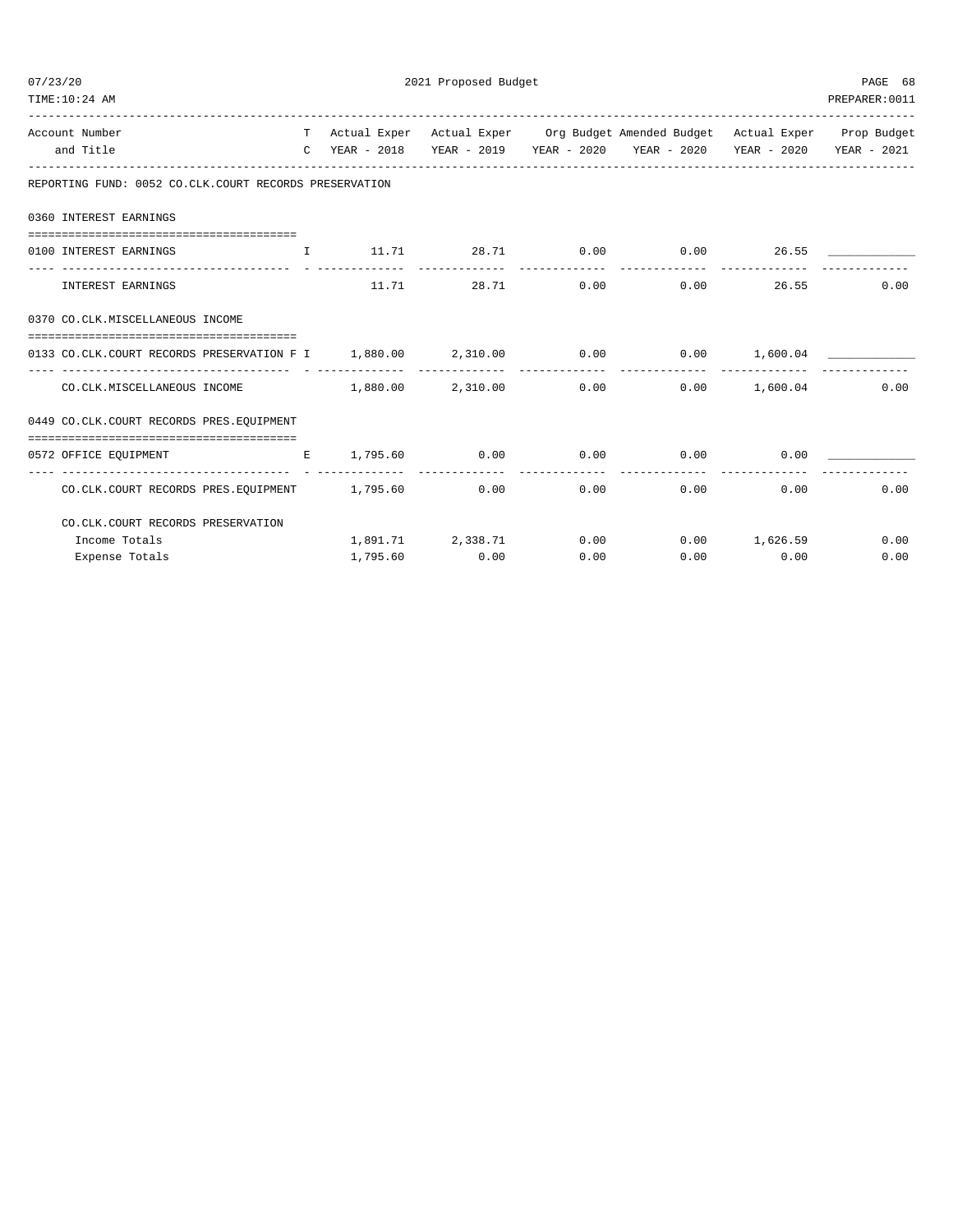| 07/23/20       |                                                                                                       |   | 2021 Proposed Budget | PAGE 69                     |      |                                                                                                                                                       |           |                            |
|----------------|-------------------------------------------------------------------------------------------------------|---|----------------------|-----------------------------|------|-------------------------------------------------------------------------------------------------------------------------------------------------------|-----------|----------------------------|
|                | TIME:10:24 AM                                                                                         |   |                      |                             |      |                                                                                                                                                       |           | PREPARER: 0011             |
| Account Number |                                                                                                       |   |                      |                             |      | T Actual Exper Actual Exper Org Budget Amended Budget Actual Exper Prop Budget                                                                        |           |                            |
|                | and Title                                                                                             |   |                      |                             |      | C YEAR - 2018 YEAR - 2019 YEAR - 2020 YEAR - 2020 YEAR - 2020 YEAR - 2021                                                                             |           |                            |
|                | REPORTING FUND: 0053 CO.CLERK RECORDS ARCHIVE                                                         |   |                      |                             |      |                                                                                                                                                       |           |                            |
|                | 0300 CASH                                                                                             |   |                      |                             |      |                                                                                                                                                       |           |                            |
|                |                                                                                                       |   |                      |                             |      |                                                                                                                                                       |           |                            |
|                | 0153 BEGINNING CASH BALANCE                                                                           |   |                      | ----------                  |      | $\qquad \qquad \textrm{I} \qquad \qquad 0.00 \qquad \qquad 0.00 \qquad \quad \textrm{115,000.00} \qquad \quad \textrm{115,000.00} \qquad \qquad 0.00$ |           | 50,000.00<br>------------- |
|                | CASH                                                                                                  |   |                      | 0.00                        |      | $0.00$ 115,000.00 115,000.00                                                                                                                          | 0.00      | 50,000.00                  |
|                | 0370 MISCELLANEOUS INCOME                                                                             |   |                      |                             |      |                                                                                                                                                       |           |                            |
|                | 0133 CO.CLERK RECORDS ARCHIVE FEE T 80,650.00 82,420.00 25,000.00 25,000.00 64,870.04 90,000.00       |   |                      |                             |      |                                                                                                                                                       |           |                            |
|                | MISCELLANEOUS INCOME                                                                                  |   |                      |                             |      | $80,650.00$ $82,420.00$ $25,000.00$ $25,000.00$ $64,870.04$                                                                                           |           | 90,000.00                  |
|                | 0403 CO. CLERK RECORDS ARCHIVE                                                                        |   |                      |                             |      |                                                                                                                                                       |           |                            |
|                | E   53,292.75    88,403.87   140,000.00   140,000.00   17,641.25   140,000.00<br>0437 DIGITAL IMAGING |   |                      |                             |      |                                                                                                                                                       |           |                            |
|                | 0490 CO.CLERK MISCELLANEOUS                                                                           | E | 0.00                 | 0.00                        | 0.00 | 0.00                                                                                                                                                  | 0.00      |                            |
|                | -------------------------------<br>CO.CLERK RECORDS ARCHIVE                                           |   |                      | ------------ -------------- |      | $53,292.75$ $88,403.87$ $140,000.00$ $140,000.00$ $17,641.25$ $140,000.00$                                                                            |           |                            |
|                | CO. CLERK RECORDS ARCHIVE                                                                             |   |                      |                             |      |                                                                                                                                                       |           |                            |
|                | Income Totals                                                                                         |   |                      |                             |      | $80,650.00$ $82,420.00$ $140,000.00$ $140,000.00$ $64,870.04$ $140,000.00$                                                                            |           |                            |
|                | Expense Totals                                                                                        |   | 53,292.75            |                             |      | 140,000.00                                                                                                                                            | 17,641.25 | 140,000.00                 |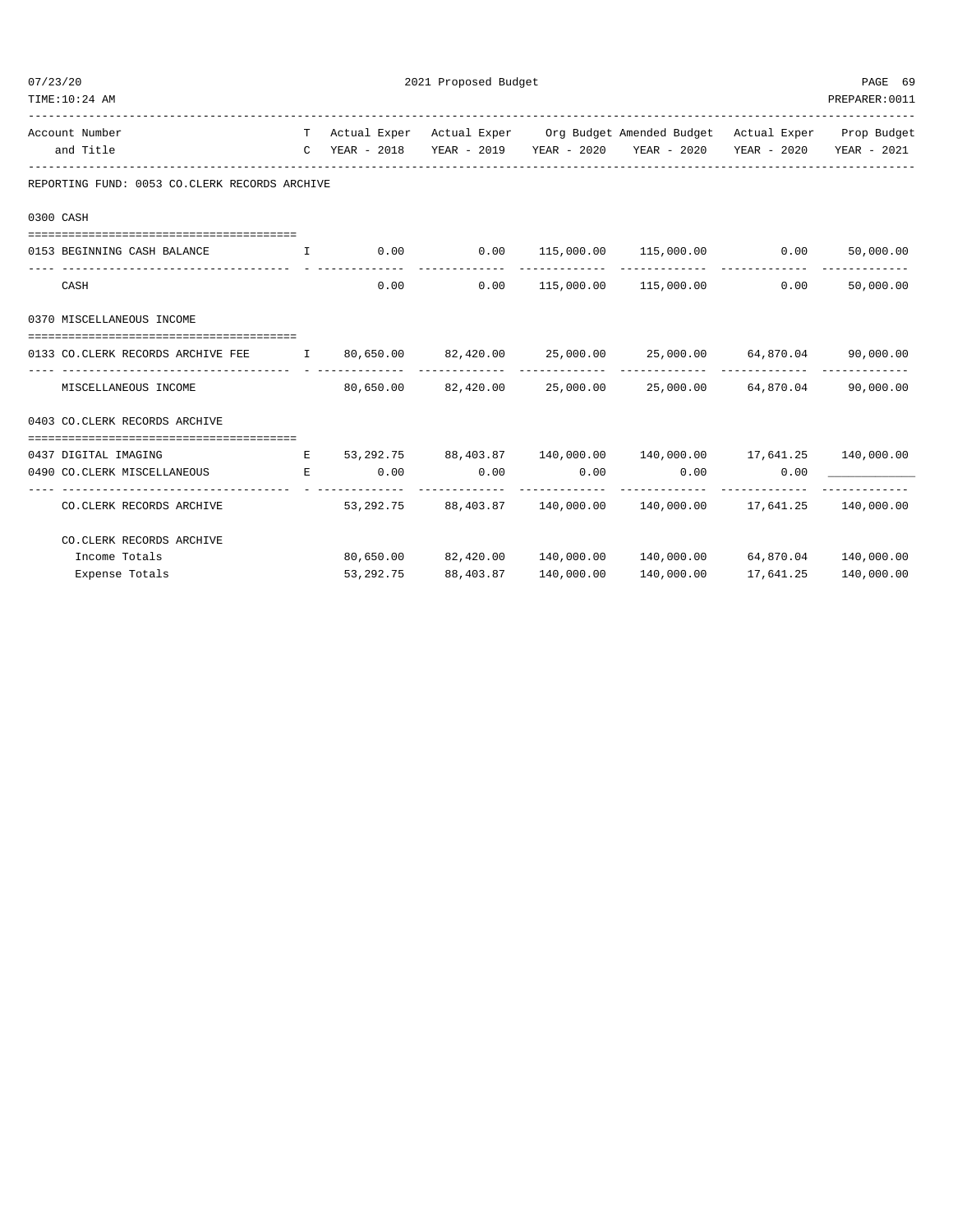| TIME:10:24 AM<br>PREPARER: 0011 |                                                                                   |   |                 |                   |                   |                                                                                                                       |             |             |  |  |  |
|---------------------------------|-----------------------------------------------------------------------------------|---|-----------------|-------------------|-------------------|-----------------------------------------------------------------------------------------------------------------------|-------------|-------------|--|--|--|
|                                 | Account Number<br>and Title                                                       |   | C YEAR - 2018   |                   |                   | T Actual Exper Actual Exper Org Budget Amended Budget Actual Exper Prop Budget<br>YEAR - 2019 YEAR - 2020 YEAR - 2020 | YEAR - 2020 | YEAR - 2021 |  |  |  |
|                                 | REPORTING FUND: 0055 F.C. LAW ENFORCEMENT EDUCATION                               |   |                 |                   |                   |                                                                                                                       |             |             |  |  |  |
|                                 | 0300 CASH                                                                         |   |                 |                   |                   |                                                                                                                       |             |             |  |  |  |
|                                 | 0156 BEGINNING CASH BALANCE<br>$\mathbf{I}$ and $\mathbf{I}$ and $\mathbf{I}$     |   | 0.00            | 0.00              | 0.00              | 0.00                                                                                                                  | 0.00        |             |  |  |  |
|                                 | CASH                                                                              |   | 0.00            | 0.00              | 0.00              | 0.00                                                                                                                  | 0.00        | 0.00        |  |  |  |
|                                 | 0360 INTEREST EARNINGS                                                            |   |                 |                   |                   |                                                                                                                       |             |             |  |  |  |
|                                 | 0100 INTEREST EARNINGS<br>. The contract of $\mathbf{I}$ is a set of $\mathbf{I}$ |   | 0.15            | 0.20              | 0.00              | 0.00                                                                                                                  | 0.09        |             |  |  |  |
|                                 | INTEREST EARNINGS                                                                 |   | 0.15            | 0.20              | 0.00              | 0.00                                                                                                                  | 0.09        | 0.00        |  |  |  |
|                                 | 0370 MISCELLANEOUS                                                                |   |                 |                   |                   |                                                                                                                       |             |             |  |  |  |
|                                 | 0130 REFUNDS & MISCELLANEOUS                                                      |   | $I = 0.00$ 0.00 |                   | 0.00              | 0.00                                                                                                                  | 0.00        |             |  |  |  |
|                                 | 0160 PEACE OFFICER ALLOCATION                                                     |   |                 |                   |                   | I 1,841.91 2,282.76 1,800.00 1,800.00 2,186.44                                                                        |             | 1,800.00    |  |  |  |
|                                 | MISCELLANEOUS                                                                     |   | 1,841.91        |                   | 2,282.76 1,800.00 | 1,800.00                                                                                                              | 2,186.44    | 1,800.00    |  |  |  |
|                                 | 0560 LAW ENFORCEMENT EDUCATION                                                    |   |                 |                   |                   |                                                                                                                       |             |             |  |  |  |
|                                 | 0427 OUT OF COUNTY TRAVEL                                                         | Е | 0.00            | 0.00              | 0.00              | 0.00                                                                                                                  | 0.00        |             |  |  |  |
|                                 | 0428 TRAINING & TUITION<br><b>Experience of the Experience E</b>                  |   | 2,038.76        | 2,332.70          | 1,800.00          | 1,800.00                                                                                                              | 2,186.50    | 1,800.00    |  |  |  |
|                                 | 0435 PRINTING                                                                     | E | 0.00            | 0.00              | 0.00              | 0.00                                                                                                                  | 0.00        |             |  |  |  |
|                                 | 0490 MISCELLANEOUS                                                                | E | 0.00            | 0.00              | 0.00              | 0.00                                                                                                                  | 0.00        |             |  |  |  |
|                                 | LAW ENFORCEMENT EDUCATION                                                         |   |                 | 2,038.76 2,332.70 | 1,800.00          | 1,800.00                                                                                                              | 2,186.50    | 1,800.00    |  |  |  |
|                                 | F.C. LAW ENFORCEMENT EDUCATION                                                    |   |                 |                   |                   |                                                                                                                       |             |             |  |  |  |
|                                 | Income Totals                                                                     |   |                 |                   |                   | $1,842.06$ $2,282.96$ $1,800.00$ $1,800.00$ $2,186.53$ $1,800.00$                                                     |             |             |  |  |  |
|                                 | Expense Totals                                                                    |   | 2,038.76        | 2,332.70          | 1,800.00          | 1,800.00                                                                                                              | 2,186.50    | 1,800.00    |  |  |  |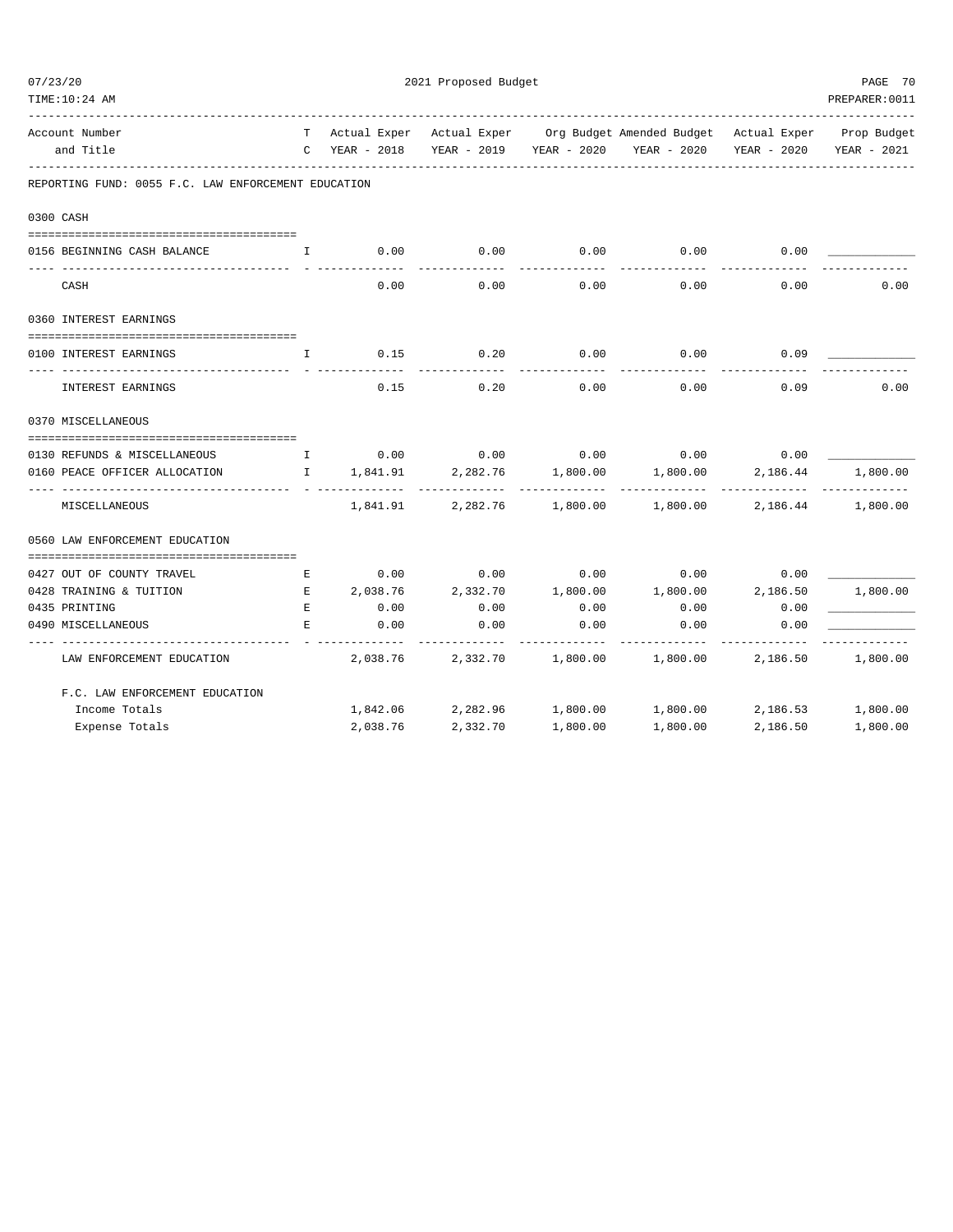| 07/23/20 |                                                                                                                                                                                                                                                                                                                                 | 2021 Proposed Budget |                     |             |          |                   |             |                                                     |                |
|----------|---------------------------------------------------------------------------------------------------------------------------------------------------------------------------------------------------------------------------------------------------------------------------------------------------------------------------------|----------------------|---------------------|-------------|----------|-------------------|-------------|-----------------------------------------------------|----------------|
|          | TIME:10:24 AM                                                                                                                                                                                                                                                                                                                   |                      |                     |             |          |                   |             |                                                     | PREPARER: 0011 |
|          | Account Number                                                                                                                                                                                                                                                                                                                  | T                    | Actual Exper        |             |          |                   |             | Actual Exper Org Budget Amended Budget Actual Exper | Prop Budget    |
|          | and Title                                                                                                                                                                                                                                                                                                                       | C                    | YEAR - 2018         | YEAR - 2019 |          | YEAR - 2020       | YEAR - 2020 | YEAR - 2020                                         | YEAR - 2021    |
|          | REPORTING FUND: 0056 F C SHERIFF FORFEITURE                                                                                                                                                                                                                                                                                     |                      |                     |             |          |                   |             |                                                     |                |
|          | 0300 CASH                                                                                                                                                                                                                                                                                                                       |                      |                     |             |          |                   |             |                                                     |                |
|          | 0156 BEGINNING CASH BALANCE<br>$\mathbf{I}$ and $\mathbf{I}$ and $\mathbf{I}$ and $\mathbf{I}$ and $\mathbf{I}$ and $\mathbf{I}$ and $\mathbf{I}$ and $\mathbf{I}$ and $\mathbf{I}$ and $\mathbf{I}$ and $\mathbf{I}$ and $\mathbf{I}$ and $\mathbf{I}$ and $\mathbf{I}$ and $\mathbf{I}$ and $\mathbf{I}$ and $\mathbf{I}$ and |                      | 0.00                |             | 0.00     |                   |             | $0.00$ $0.00$ $0.00$ $0.00$ $25,000.00$             |                |
|          |                                                                                                                                                                                                                                                                                                                                 |                      |                     |             |          |                   |             |                                                     |                |
|          | CASH                                                                                                                                                                                                                                                                                                                            |                      | 0.00                |             | 0.00     | 0.00              | 0.00        | 0.00                                                | 25,000.00      |
|          | 0330 GRANTS                                                                                                                                                                                                                                                                                                                     |                      |                     |             |          |                   |             |                                                     |                |
|          | 0560 BULLETPROOF VEST PARTNERSHIP                                                                                                                                                                                                                                                                                               | $\mathbb{I}$         | 0.00                |             | 0.00     | 0.00              | 0.00        | 0.00                                                |                |
|          | GRANTS                                                                                                                                                                                                                                                                                                                          |                      | 0.00                |             | 0.00     | 0.00              | 0.00        | 0.00                                                | 0.00           |
|          | 0352 OTHER FOREITURES                                                                                                                                                                                                                                                                                                           |                      |                     |             |          |                   |             |                                                     |                |
|          | 0200 CONTRABAND FOREITURE                                                                                                                                                                                                                                                                                                       | $\mathbb{I}$         | 62,083.58 17,696.07 |             |          | 0.00              |             | 0.00<br>43,081.54                                   |                |
|          | 0300 PLEA BARGAIN AGREEMENT                                                                                                                                                                                                                                                                                                     | $\mathbb{I}$         | 0.00                |             | 0.00     | 0.00              | 0.00        | 0.00                                                |                |
|          | 0432 LIVESTOCK SEIZURE                                                                                                                                                                                                                                                                                                          | $\mathbf{I}$         |                     |             | 3,280.00 | 0.00              | 0.00        | 0.00                                                |                |
|          | OTHER FOREITURES                                                                                                                                                                                                                                                                                                                |                      | 62,083.58 20,976.07 |             |          | 0.00              | 0.00        | 43,081.54                                           | 0.00           |
|          | 0355 FEDERAL FORFEITURE FUNDS                                                                                                                                                                                                                                                                                                   |                      |                     |             |          |                   |             |                                                     |                |
|          |                                                                                                                                                                                                                                                                                                                                 |                      |                     |             |          |                   |             |                                                     |                |
|          | 0560 FEDERAL FORFEITURE FUNDS                                                                                                                                                                                                                                                                                                   |                      | I 432,416.35        |             | 2,063.58 | 0.00              | 0.00        | 3,993.60                                            |                |
|          | FEDERAL FORFEITURE FUNDS                                                                                                                                                                                                                                                                                                        |                      | 432,416.35          |             | 2,063.58 | 0.00              | 0.00        | 3,993.60                                            | 0.00           |
|          | 0360 INTEREST EARNINGS                                                                                                                                                                                                                                                                                                          |                      |                     |             |          |                   |             |                                                     |                |
|          | 0100 INTEREST EARNINGS-SO FORFEITURE                                                                                                                                                                                                                                                                                            | Ι.                   | 31.66               |             | 45.77    | 0.00              | 0.00        | 27.06                                               |                |
|          | 0159 INTEREST EARNINGS-FEDERAL FORF 2018 I                                                                                                                                                                                                                                                                                      |                      | 0.00                |             | 0.00     | 0.00              | 0.00        | 0.00                                                |                |
|          | <b>INTEREST EARNINGS</b>                                                                                                                                                                                                                                                                                                        |                      | 31.66               |             | 45.77    | 0.00              | 0.00        | 27.06                                               | 0.00           |
|          | 0370 MISCELLANEOUS                                                                                                                                                                                                                                                                                                              |                      |                     |             |          |                   |             |                                                     |                |
|          | 0108 FEDERAL OT REIMBURSEMENT                                                                                                                                                                                                                                                                                                   | $\mathbf{I}$         | 0.00                |             | 0.00     | 0.00              | 0.00        | 0.00                                                |                |
|          | 0130 REFUNDS & MISCELLANEOUS                                                                                                                                                                                                                                                                                                    | $\mathbb{I}$         | 3,712.11            |             | 0.00     | 0.00              | 0.00        | 2,720.00                                            |                |
|          | MISCELLANEOUS                                                                                                                                                                                                                                                                                                                   |                      | 3,712.11            |             | 0.00     | $- - - -$<br>0.00 | 0.00        | 2,720.00                                            | 0.00           |
|          | 0390 TRANSFERS                                                                                                                                                                                                                                                                                                                  |                      |                     |             |          |                   |             |                                                     |                |
|          |                                                                                                                                                                                                                                                                                                                                 |                      |                     |             |          |                   |             |                                                     |                |
|          | 0140 TRANSFERS IN                                                                                                                                                                                                                                                                                                               | $\mathbf{I}$         | 0.00                |             | 0.00     | 0.00              | 0.00        | 0.00                                                |                |
|          | TRANSFERS                                                                                                                                                                                                                                                                                                                       |                      | 0.00                |             | 0.00     | 0.00              | 0.00        | 0.00                                                | 0.00           |
|          | 0560 F C SHERIFF FORFEITURE                                                                                                                                                                                                                                                                                                     |                      |                     |             |          |                   |             |                                                     |                |
|          | 0108 SALARY                                                                                                                                                                                                                                                                                                                     | Ε                    | 0.00                |             | 0.00     | 0.00              | 0.00        | 0.00                                                |                |
|          | 0201 SOCIAL SECURITY TAXES                                                                                                                                                                                                                                                                                                      | Ε                    | 0.00                |             | 0.00     | 0.00              | 0.00        | 0.00                                                |                |
|          | 0202 GROUP HEALTH INSURANCE                                                                                                                                                                                                                                                                                                     | E                    | 0.00                |             | 0.00     | 0.00              | 0.00        | 0.00                                                |                |
|          | 0203 RETIREMENT                                                                                                                                                                                                                                                                                                                 | Ε                    | 0.00                |             | 0.00     | 0.00              | 0.00        | 0.00                                                |                |
|          | 0204 WORKERS COMPENSATION                                                                                                                                                                                                                                                                                                       | E                    | 0.00                |             | 0.00     | 0.00              | 0.00        | 0.00                                                |                |
|          | 0205 MEDICARE TAX                                                                                                                                                                                                                                                                                                               | E                    | 0.00                |             | 0.00     | 0.00              | 0.00        | 0.00                                                |                |
|          | 0310 SUPPLIES                                                                                                                                                                                                                                                                                                                   | Ε                    | 3,501.15            |             | 2,353.33 | 0.00              | 0.00        | 200.00                                              |                |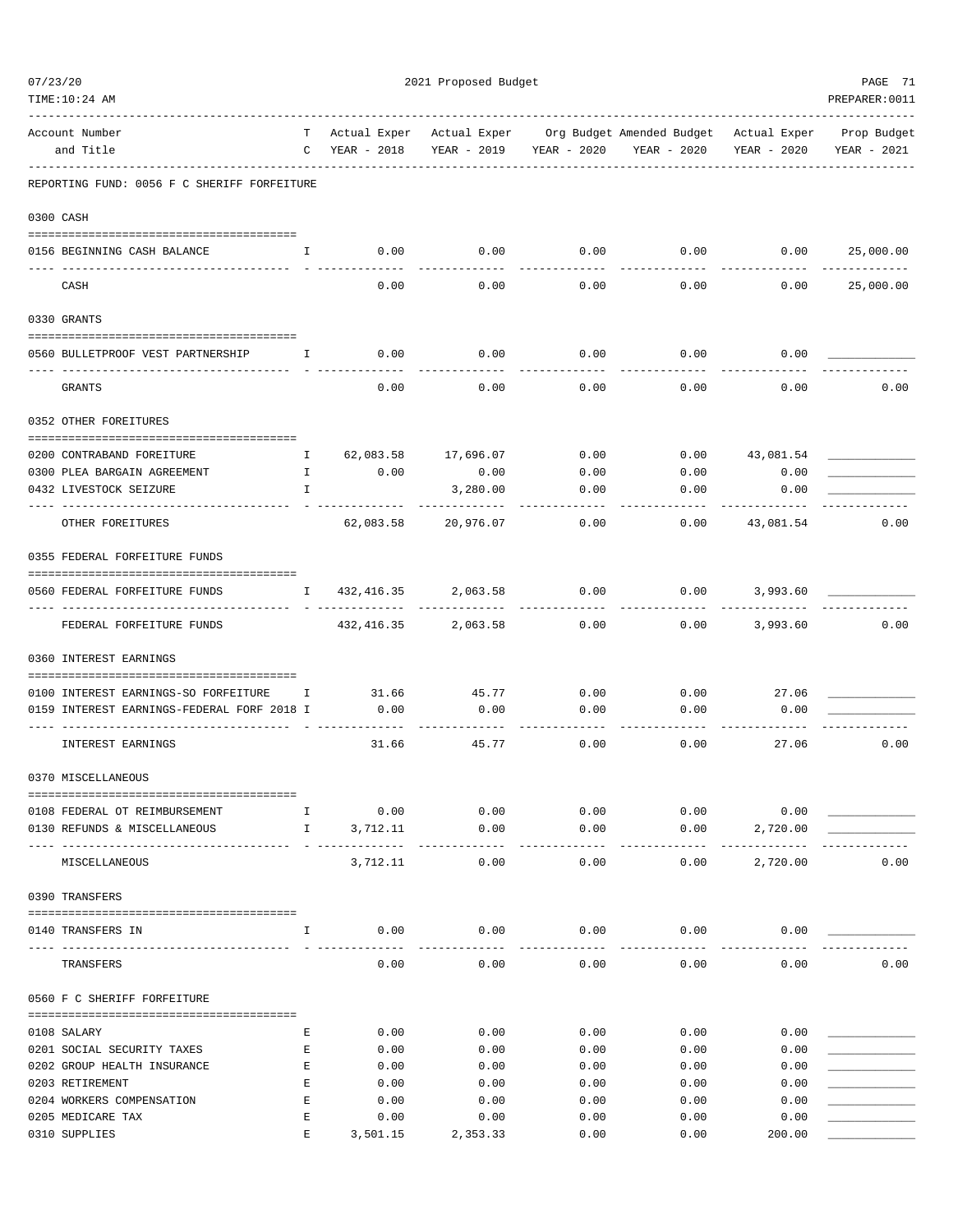|--|--|

| TIME:10:24 AM                               |   |              |              |             |                                        |             | PREPARER: 0011 |
|---------------------------------------------|---|--------------|--------------|-------------|----------------------------------------|-------------|----------------|
| Account Number                              | т | Actual Exper | Actual Exper |             | Org Budget Amended Budget Actual Exper |             | Prop Budget    |
| and Title                                   | C | YEAR - 2018  | YEAR - 2019  | YEAR - 2020 | YEAR - 2020                            | YEAR - 2020 | YEAR - 2021    |
| REPORTING FUND: 0056 F C SHERIFF FORFEITURE |   |              |              |             |                                        |             |                |
| 0316 EMPLOYEE AWARDS BANQUET                | Е | 0.00         | 0.00         | 0.00        | 0.00                                   | 0.00        |                |
| 0320 WEAPON SUPPLIES                        | Е |              |              | 0.00        | 0.00                                   | 1,259.30    |                |
| 0395 UNIFORMS/PROT.VESTS                    | Е | 3,091.00     | 697.70       | 0.00        | 0.00                                   | 4,711.12    |                |
| 0423 INTERNET SERVICE                       | Е | 2,846.72     | 4,602.30     | 0.00        | 0.00                                   | 0.00        |                |
| 0427 OUT OF COUNTY TRAVEL                   | Е | 0.00         | 0.00         | 0.00        | 0.00                                   | 0.00        |                |
| 0428 TRAINING & TUITION                     | Е | 2,377.75     | 1,931.88     | 0.00        | 0.00                                   | 1,830.00    |                |
| 0451 SECURE BUILDING MATERIALS              | Е |              |              | 0.00        | 0.00                                   | 258.15      |                |
| 0452 R & M EQUIPMENT                        | Ε | 0.00         | 0.00         | 0.00        | 0.00                                   | 0.00        |                |
| 0454 R&M AUTO                               | E | 3,802.00     | 208.19       | 0.00        | 0.00                                   | 0.00        |                |
| 0460 EQUIPMENT RENTAL/LEASE                 | Е | 142.03       | 0.00         | 0.00        | 0.00                                   | 0.00        |                |
| 0490 MISCELLANEOUS                          | Ε | 734.00       | 349.50       | 0.00        | 0.00                                   | 0.00        | 25,000.00      |
| 0495 NARCOTICS AND/OR OTHER INVESTIGATIO E  |   | 4,000.00     | 1,500.00     | 0.00        | 0.00                                   | 1,500.00    |                |
| 0499 BANK SERVICE FEES                      | Е | 135.00       | 135.00       | 0.00        | 0.00                                   | 0.00        |                |
| 0571 AUTOMOBILES                            | Ε | 0.00         | 0.00         | 0.00        | 0.00                                   | 0.00        |                |
| 0572 OFFICE EQUIPMENT                       | Е | 0.00         | 2,414.00     | 0.00        | 0.00                                   | 7,224.00    |                |
| 0573 TELEPHONE/RADIO EOUIPMENT              | Е | 0.00         | 1,069.78     | 0.00        | 0.00                                   | 0.00        |                |
| 0574 TECHNOLOGY                             | Ε |              | 7,149.00     | 0.00        | 0.00                                   | 16,615.62   |                |
| 0579 WEAPONS                                | Е |              | 955.92       | 0.00        | 0.00                                   | 3,342.00    |                |
| 0580 INVESTIGATIVE EQUIPMENT                | Е | 3,328.00     | 5,785.56     | 0.00        | 0.00                                   | 5,148.00    |                |
| F C SHERIFF FORFEITURE                      |   | 23,957.65    | 29,152.16    | 0.00        | 0.00                                   | 42,088.19   | 25,000.00      |
| 0565 INVESTIGATOR CRIMES AGAINST CHILDRE    |   |              |              |             |                                        |             |                |
| 0108 SALARY                                 | Е | 5,795.76     | 0.00         | 0.00        | 0.00                                   | 0.00        |                |
| 0201 SOCIAL SECURITY TAXES                  | Е | 359.28       | 0.00         | 0.00        | 0.00                                   | 0.00        |                |
| 0202 GROUP HEALTH INSURANCE                 | Е | 1,803.56     | 0.00         | 0.00        | 0.00                                   | 0.00        |                |
| 0203 RETIREMENT                             | Е | 660.88       | 0.00         | 0.00        | 0.00                                   | 0.00        |                |
| 0204 WORKERS COMPENSATION                   | Е | 127.58       | 0.00         | 0.00        | 0.00                                   | 0.00        |                |
| 0205 MEDICARE TAX                           | Е | 84.00        | 0.00         | 0.00        | 0.00                                   | 0.00        |                |
|                                             |   |              |              |             |                                        |             |                |
| INVESTIGATOR CRIMES AGAINST CHILDRE         |   | 8,831.06     | 0.00         | 0.00        | 0.00                                   | 0.00        | 0.00           |
| 0570 FEDERAL FORFEITURE FUNDS               |   |              |              |             |                                        |             |                |
| 0310 OFFICE & MISC. SUPPLIES                | Е | 1,944.70     | 0.00         | 0.00        | 0.00                                   | 0.00        |                |
| 0395 UNIFORMS/PROT. VESTS/BADGES            | Ε | 6,852.50     | 0.00         | 0.00        | 0.00                                   | 0.00        |                |
| 0571 AUTOMOBILES                            | Е | 163, 188.48  | 0.00         | 0.00        | 0.00                                   | 0.00        |                |
| 0572 EQUIPMENT                              | Е | 3,799.99     | 0.00         | 0.00        | 0.00                                   | 0.00        |                |
| 0574 TECHNOLOGY                             | Е | 229, 237.08  | 423.16       | 0.00        | 0.00                                   | 1,350.00    |                |
| 0579 WEAPONS                                | Ε | 9,461.17     | 17,270.30    | 0.00        | 0.00                                   | 0.00        |                |
|                                             |   |              |              |             |                                        |             |                |
| FEDERAL FORFEITURE FUNDS                    |   | 414,483.92   | 17,693.46    | 0.00        | 0.00                                   | 1,350.00    | 0.00           |
| F C SHERIFF FORFEITURE                      |   |              |              |             |                                        |             |                |
| Income Totals                               |   | 498,243.70   | 23,085.42    | 0.00        | 0.00                                   | 49,822.20   | 25,000.00      |
| Expense Totals                              |   | 447, 272.63  | 46,845.62    | 0.00        | 0.00                                   | 43, 438.19  | 25,000.00      |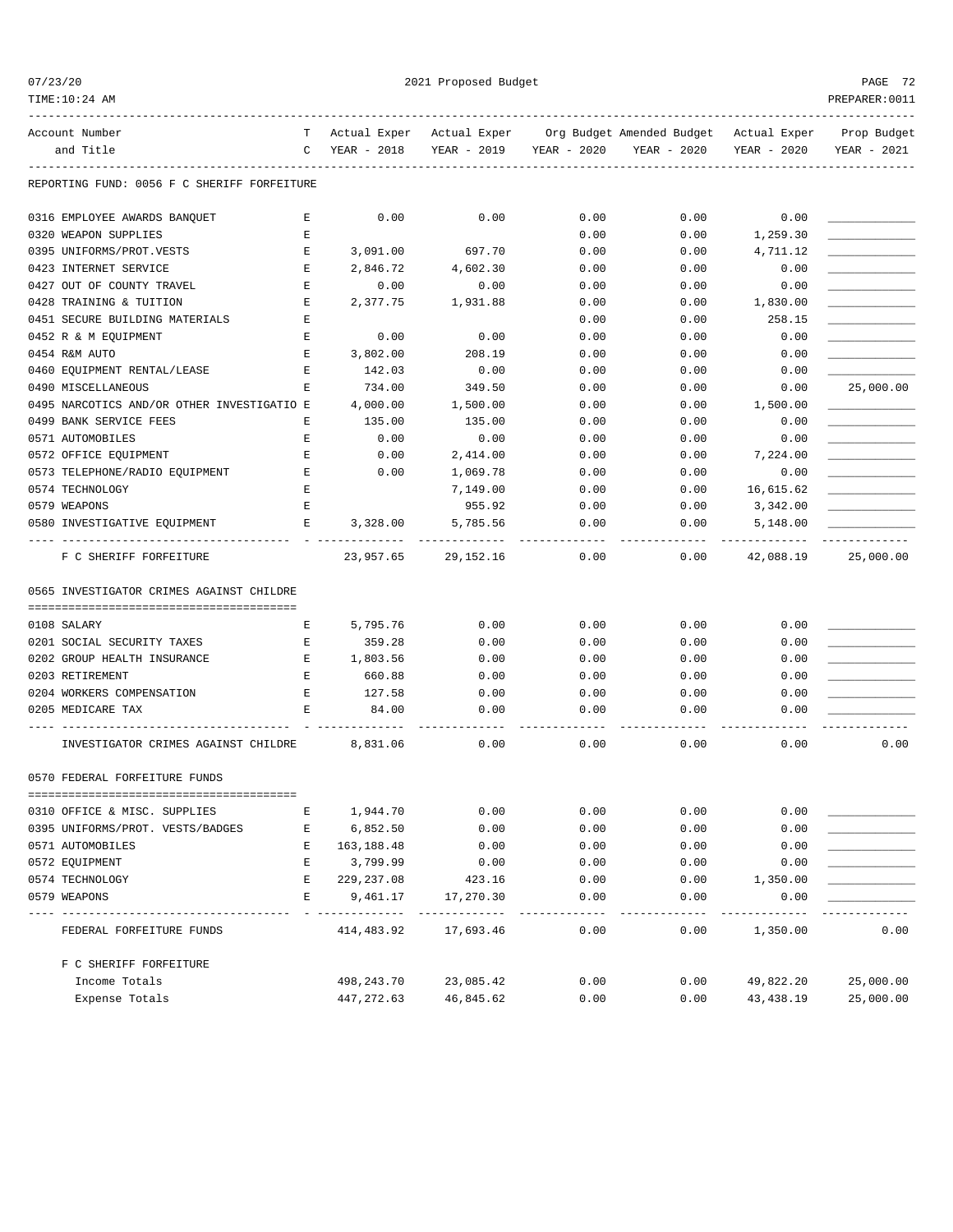| TIME:10:24 AM                         |                   |                             |                         |      |                                                                                |             | PREPARER: 0011 |
|---------------------------------------|-------------------|-----------------------------|-------------------------|------|--------------------------------------------------------------------------------|-------------|----------------|
| Account Number<br>and Title           | T.<br>$\mathbf C$ | Actual Exper<br>YEAR - 2018 | YEAR - 2019 YEAR - 2020 |      | Actual Exper Org Budget Amended Budget Actual Exper Prop Budget<br>YEAR - 2020 | YEAR - 2020 | YEAR - 2021    |
| REPORTING FUND: 0057 SHERIFF K-9 UNIT |                   |                             |                         |      |                                                                                |             |                |
|                                       |                   |                             |                         |      |                                                                                |             |                |
| 0300 CASH                             |                   |                             |                         |      |                                                                                |             |                |
| 0157 BEGINNING CASH BALANCE           | $\mathbf{I}$      | 0.00                        | 0.00                    | 0.00 | 0.00                                                                           | 0.00        |                |
| CASH                                  |                   | 0.00                        | 0.00                    | 0.00 | 0.00                                                                           | 0.00        | 0.00           |
| 0360 INTEREST INCOME                  |                   |                             |                         |      |                                                                                |             |                |
| 0100 INTEREST EARNINGS                | I.                | 0.00                        | 0.00                    | 0.00 | 0.00                                                                           | 0.00        |                |
| INTEREST INCOME                       |                   | 0.00                        | 0.00                    | 0.00 | 0.00                                                                           | 0.00        | 0.00           |
| 0370 MISCELLANEOUS INCOME             |                   |                             |                         |      |                                                                                |             |                |
|                                       |                   |                             |                         |      |                                                                                |             |                |
| 0560 SHERIFF K-9 UNIT                 | $\mathbb{T}$      | 0.00                        | 0.00                    | 0.00 | 0.00                                                                           | 0.00        |                |
| MISCELLANEOUS INCOME                  |                   | 0.00                        | 0.00                    | 0.00 | 0.00                                                                           | 0.00        | 0.00           |
| 0560 SHERIFF K-9 UNIT                 |                   |                             |                         |      |                                                                                |             |                |
| 0310 SUPPLIES                         | Е                 | 0.00                        | 0.00                    | 0.00 | 0.00                                                                           | 0.00        |                |
| 0395 UNIFORMS                         | E                 | 0.00                        | 0.00                    | 0.00 | 0.00                                                                           | 0.00        |                |
| 0427 OUT OF COUNTY TRAVEL             | E                 | 0.00                        | 0.00                    | 0.00 | 0.00                                                                           | 0.00        |                |
| 0428 TRAINING/TUITION                 | E                 | 0.00                        | 0.00                    | 0.00 | 0.00                                                                           | 0.00        |                |
| 0571 EQUIPMENT                        | Е                 | 0.00                        | 546.18                  | 0.00 | 0.00                                                                           | 0.00        |                |
| 0580 PURCHASE OF ANIMAL               | Е                 | 0.00                        | 0.00                    | 0.00 | 0.00                                                                           | 0.00        |                |
| SHERIFF K-9 UNIT                      |                   | 0.00                        | 546.18                  | 0.00 | 0.00                                                                           | 0.00        | 0.00           |
| SHERIFF K-9 UNIT                      |                   |                             |                         |      |                                                                                |             |                |
| Income Totals                         |                   | 0.00                        | 0.00                    | 0.00 | 0.00                                                                           | 0.00        | 0.00           |
| Expense Totals                        |                   | 0.00                        | 546.18                  | 0.00 | 0.00                                                                           | 0.00        | 0.00           |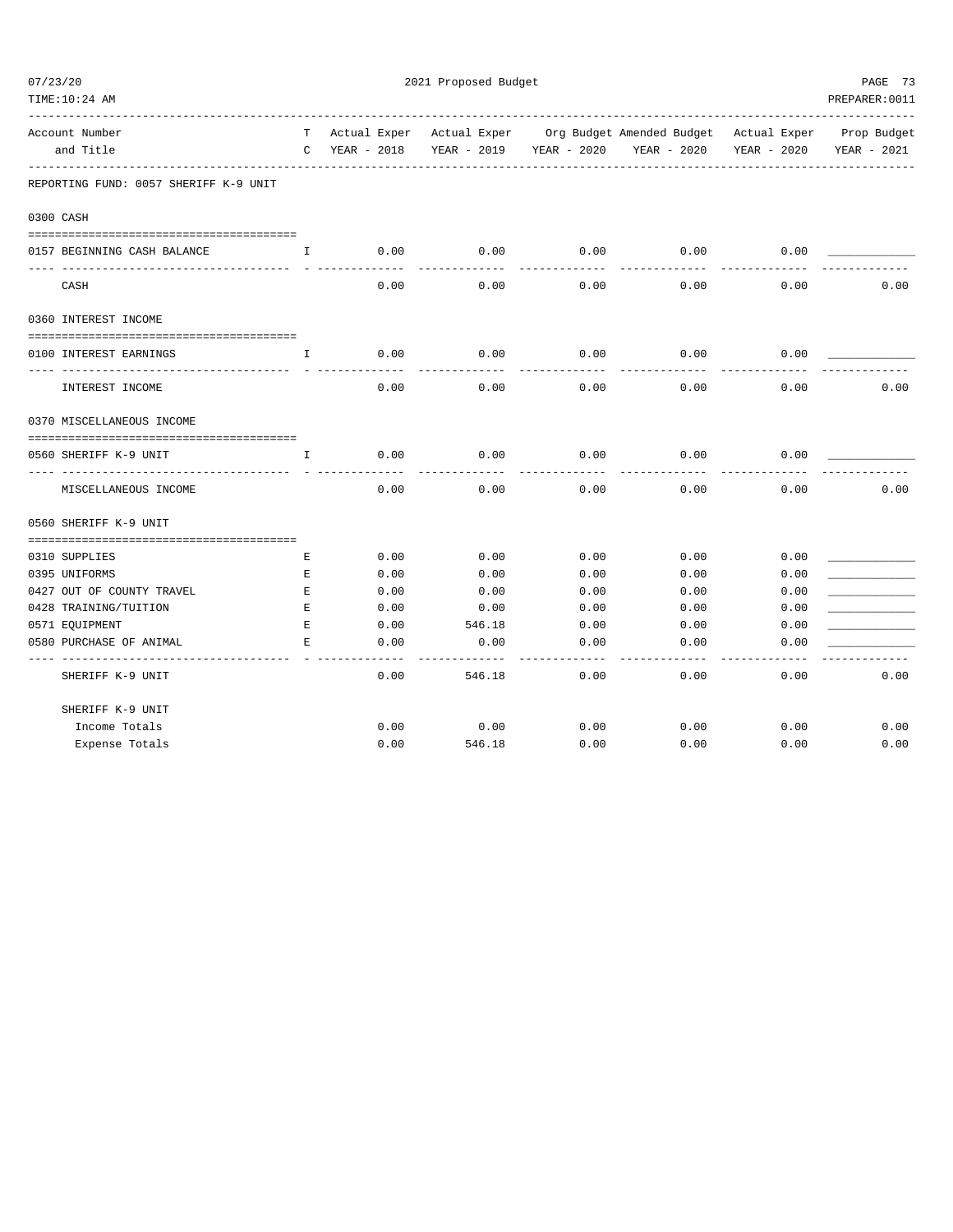| TIME:10:24 AM                                |                                                                                                                                                                                                                                                                                                  |               |                   |                   |                                                                                |             | PREPARER: 0011         |
|----------------------------------------------|--------------------------------------------------------------------------------------------------------------------------------------------------------------------------------------------------------------------------------------------------------------------------------------------------|---------------|-------------------|-------------------|--------------------------------------------------------------------------------|-------------|------------------------|
| Account Number                               |                                                                                                                                                                                                                                                                                                  |               |                   |                   | T Actual Exper Actual Exper Org Budget Amended Budget Actual Exper Prop Budget |             |                        |
| and Title                                    |                                                                                                                                                                                                                                                                                                  | C YEAR - 2018 |                   |                   | YEAR - 2019 YEAR - 2020 YEAR - 2020                                            | YEAR - 2020 | YEAR - 2021            |
| REPORTING FUND: 0059 SPECIALTY COURT PROGRAM |                                                                                                                                                                                                                                                                                                  |               |                   |                   |                                                                                |             |                        |
| 0300 CASH                                    |                                                                                                                                                                                                                                                                                                  |               |                   |                   |                                                                                |             |                        |
| 0159 BEGINNING CASH BALANCE                  | $\mathbf{I}$ . The state $\mathbf{I}$                                                                                                                                                                                                                                                            | 0.00          | 0.00              | 0.00              | 0.00                                                                           | 0.00        |                        |
| CASH                                         |                                                                                                                                                                                                                                                                                                  | 0.00          | 0.00              | 0.00              | 0.00                                                                           | 0.00        | 0.00                   |
| 0360 INTEREST EARNINGS                       |                                                                                                                                                                                                                                                                                                  |               |                   |                   |                                                                                |             |                        |
| 0100 INTEREST EARNINGS                       | $\mathbf{I}$                                                                                                                                                                                                                                                                                     | 30.26         | 70.19             | 0.00              | 0.00                                                                           | 53.84       |                        |
| INTEREST EARNINGS                            |                                                                                                                                                                                                                                                                                                  | 30.26         | 70.19             | 0.00              | 0.00                                                                           | 53.84       | 0.00                   |
| 0370 DRUG COURT INCOME                       |                                                                                                                                                                                                                                                                                                  |               |                   |                   |                                                                                |             |                        |
| 0425 DRUG COURT FEE                          | $\mathbf{I}$ and $\mathbf{I}$ and $\mathbf{I}$ and $\mathbf{I}$ and $\mathbf{I}$ and $\mathbf{I}$ and $\mathbf{I}$ and $\mathbf{I}$ and $\mathbf{I}$ and $\mathbf{I}$ and $\mathbf{I}$ and $\mathbf{I}$ and $\mathbf{I}$ and $\mathbf{I}$ and $\mathbf{I}$ and $\mathbf{I}$ and $\mathbf{I}$ and |               |                   |                   | $4,895.75$ $3,622.68$ $4,000.00$ $4,000.00$ $2,535.29$ $4,000.00$              |             |                        |
| 0426 SPECIALTY COURT                         | $\mathbb{T}$                                                                                                                                                                                                                                                                                     |               |                   | 0.00              | 0.00                                                                           | 373.55      |                        |
| DRUG COURT INCOME                            |                                                                                                                                                                                                                                                                                                  | 4,895.75      |                   | 3,622.68 4,000.00 | 4,000.00                                                                       | 2,908.84    | 4,000.00               |
| 0425 DRUG COURT EXPENSE                      |                                                                                                                                                                                                                                                                                                  |               |                   |                   |                                                                                |             |                        |
| 0433 DRUG COURT PROGRAMS                     | <b>Expanding Expanding Expanding Expanding Expanding Expanding Expanding Expanding Expanding Expanding Expanding </b>                                                                                                                                                                            | 960.00        | 540.00 600.00     |                   | 600.00                                                                         | 1,933.00    |                        |
| 0437 ATTORNEY FEES DRUG COURT                | $\mathbf{E}$                                                                                                                                                                                                                                                                                     | 5,445.00      | 5,355.00          | 3,400.00          | 3,400.00                                                                       | 1,282.50    | 3,400.00               |
| 0439 INVESTIGATOR EXPENSE                    | $\mathbf{E}$ and $\mathbf{E}$                                                                                                                                                                                                                                                                    | 0.00          | 0.00              | 0.00              | 0.00                                                                           | 0.00        |                        |
| 0442 PROFESSIONAL SERVICES                   | E.                                                                                                                                                                                                                                                                                               |               |                   | 0.00              | 0.00                                                                           | 550.00      | 600.00                 |
| DRUG COURT EXPENSE                           |                                                                                                                                                                                                                                                                                                  |               | 6,405.00 5,895.00 | 4,000.00          | 4,000.00                                                                       | 3,765.50    | ----------<br>4,000.00 |
| SPECIALTY COURT PROGRAM                      |                                                                                                                                                                                                                                                                                                  |               |                   |                   |                                                                                |             |                        |
| Income Totals                                |                                                                                                                                                                                                                                                                                                  |               | 4,926.01 3,692.87 |                   | $4,000.00$ $4,000.00$ $2,962.68$                                               |             | 4,000.00               |
| Expense Totals                               |                                                                                                                                                                                                                                                                                                  | 6,405.00      | 5,895.00          | 4,000.00          | 4,000.00                                                                       | 3,765.50    | 4,000.00               |

07/23/20 2021 Proposed Budget PAGE 74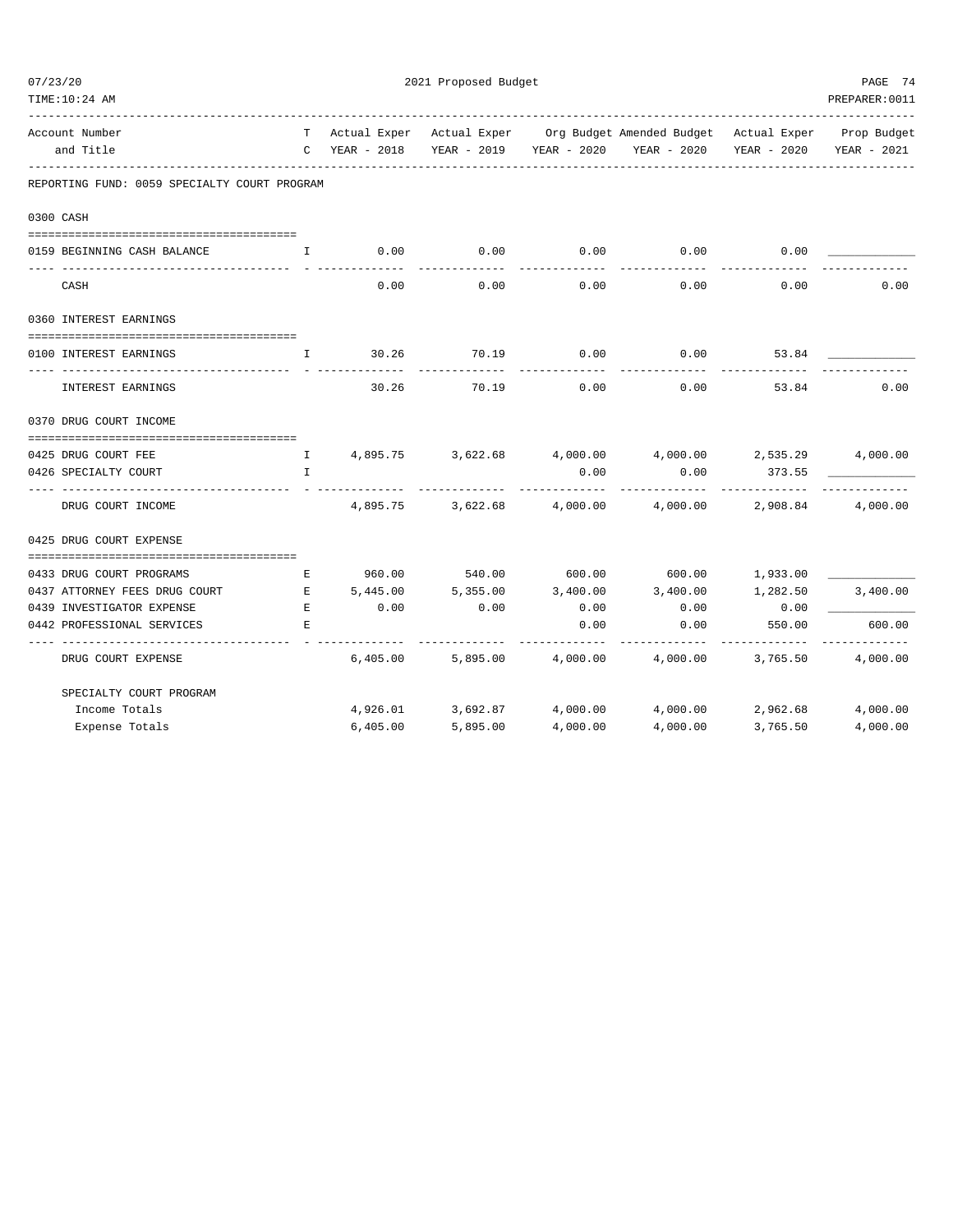| 07/23/20                                                       | 2021 Proposed Budget    |                               |                                 |                             |                                                                       |                          |                                            |
|----------------------------------------------------------------|-------------------------|-------------------------------|---------------------------------|-----------------------------|-----------------------------------------------------------------------|--------------------------|--------------------------------------------|
| TIME:10:24 AM                                                  |                         |                               |                                 |                             |                                                                       |                          | PREPARER: 0011                             |
| Account Number<br>and Title                                    | T.                      | Actual Exper<br>C YEAR - 2018 | YEAR - 2019                     | YEAR - 2020                 | Actual Exper Org Budget Amended Budget Actual Exper<br>YEAR - 2020    | YEAR - 2020              | Prop Budget<br>YEAR - 2021                 |
| REPORTING FUND: 0060 SINKING FUND                              |                         |                               |                                 |                             |                                                                       |                          |                                            |
| 0300 CASH                                                      |                         |                               |                                 |                             |                                                                       |                          |                                            |
| 0110 BEGINNING CASH BALANCE<br>$\mathbf{I}$ and $\mathbf{I}$ . |                         |                               | $0.00$ 0.00                     |                             | $0.00$ 0.00 0.00                                                      |                          |                                            |
| CASH                                                           |                         | 0.00                          | 0.00                            | 0.00                        | 0.00                                                                  | 0.00                     | 0.00                                       |
| 0310 PROPERTY TAXES                                            |                         |                               |                                 |                             |                                                                       |                          |                                            |
| 0110 CURRENT TAXES                                             |                         |                               |                                 |                             | 1 420,130.10 431,951.15 854,993.92 854,993.92 855,865.17 1,118,142.73 |                          |                                            |
| 0120 DELINQUENT TAXES                                          | $\mathbf{I}$            | 1,260.16                      | 6,454.44                        | 500.00                      | 500.00                                                                | 7,781.89                 |                                            |
| PROPERTY TAXES                                                 |                         | - -------------<br>421,390.26 | -------------<br>438,405.59     | -------------<br>855,493.92 | . <u>.</u> .<br>855,493.92                                            |                          | . <u>.</u> .<br>863, 647.06 1, 118, 142.73 |
| 0318 OTHER TAXES                                               |                         |                               |                                 |                             |                                                                       |                          |                                            |
| 0120 PAY N LIEU TAX/GRASSLAND                                  | $\mathbb{I}$            |                               | 907.58 975.96                   | 0.00                        |                                                                       | $0.00$ 935.06 900.00     |                                            |
| 0121 PAY N LIEU TAX/UPPER TRINITY<br>$\mathbf{I}$              |                         | 788.80                        | 178.56                          | 0.00                        | 0.00                                                                  | 144.00                   | 200.00                                     |
| OTHER TAXES                                                    |                         |                               | 1,696.38 1,154.52               | 0.00                        |                                                                       | $0.00$ 1,079.06 1,100.00 |                                            |
| 0360 INTEREST EARNINGS                                         |                         |                               |                                 |                             |                                                                       |                          |                                            |
| 0100 INTEREST EARNINGS                                         | $\mathbf{I}$            | 0.00                          | 0.00                            | 0.00                        | 0.00                                                                  | 0.00                     |                                            |
| 0200 INTEREST, 2017 GO BONDS                                   | $\mathbf{I}$            | 0.00                          | 0.00                            | 0.00                        | 0.00                                                                  | 0.00                     |                                            |
| 0300 INTEREST, 2018 GO BONDS                                   | $\mathbb{I}$            |                               | 7,923.33                        | 0.00                        | 0.00                                                                  | 0.00                     |                                            |
| 0400 INTEREST, 2020 CO BONDS                                   | I                       |                               |                                 | 0.00                        | 0.00                                                                  | 5,812.19                 |                                            |
| <b>INTEREST EARNINGS</b>                                       |                         | 0.00                          | 7,923.33                        | 0.00                        | 0.00                                                                  | 5,812.19                 | 0.00                                       |
| 0370 MISCELLANEOUS                                             |                         |                               |                                 |                             |                                                                       |                          |                                            |
| 0130 REFUNDS & MISCELLANEOUS                                   | $\mathbb{I}$            | 0.00                          | 0.00                            | 0.00                        | 0.00                                                                  | 0.00                     |                                            |
| MISCELLANEOUS                                                  |                         | 0.00                          | 0.00                            | 0.00                        | 0.00                                                                  | 0.00                     | 0.00                                       |
| 0620 DEBT SERVICE                                              |                         |                               |                                 |                             |                                                                       |                          |                                            |
| 0309 ANNUAL PAYING AGENT REGISTRAR FEES E                      |                         |                               |                                 |                             | 317.26 400.00 500.00 586.48 586.48                                    |                          | 586.48                                     |
| 0400 BOND LEGAL FEES                                           | Е                       | 0.00                          | 0.00                            | 0.00                        | 0.00                                                                  | 0.00                     |                                            |
| 0401 CONTINUING DISCLOSURE FEES                                | E                       | 0.00                          | 2,250.00                        | 2,250.00                    | 2,250.00 2,250.00                                                     |                          | 2,250.00                                   |
| 0490 MISCELLANEOUS                                             | Е                       | 29.52                         | 0.00                            | 83,118.92                   | 83,032.44                                                             | 0.00                     |                                            |
| 0627 PRINCIPAL, 2017 GO BONDS                                  | $\,$ E                  | 60,000.00                     | 160,000.00                      | 170,000.00                  | 170,000.00 170,000.00                                                 |                          | 175,000.00                                 |
| 0630 PRINCIPAL, 2018 GO BONDS<br>0631 PRINCIPAL, 2020 CO BONDS | $\mathbf{E}% _{0}$<br>Е |                               | 0.00                            | 40,000.00<br>0.00           | 40,000.00<br>0.00                                                     | 40,000.00<br>0.00        | 160,000.00                                 |
|                                                                |                         |                               |                                 |                             |                                                                       | ------------             |                                            |
| DEBT SERVICE                                                   |                         |                               | 60,346.78 162,650.00 295,868.92 |                             | 295,868.92                                                            | 212,836.48               | 337,836.48                                 |
| 0660 DEBT SERVICE INTEREST                                     |                         |                               |                                 |                             |                                                                       |                          |                                            |
| 0667 INTEREST, 2017 GO BONDS                                   | Е                       |                               |                                 |                             | 303,772.92  209,675.00  203,075.00  203,075.00  103,237.50            |                          | 196,175.00                                 |
| 0670 INTEREST, 2018 GO BONDS                                   | Е                       |                               | 0.00                            |                             | 356,550.00 356,550.00 356,550.00                                      |                          | 236,500.00                                 |
| 0671 INTEREST, 2020 CO BONDS                                   | Е                       |                               |                                 | 0.00                        | 0.00                                                                  | 0.00                     | 348,731.25                                 |
| DEBT SERVICE INTEREST                                          |                         |                               | 303,772.92 209,675.00           | 559,625.00                  |                                                                       | 559,625.00 459,787.50    | -----------<br>781,406.25                  |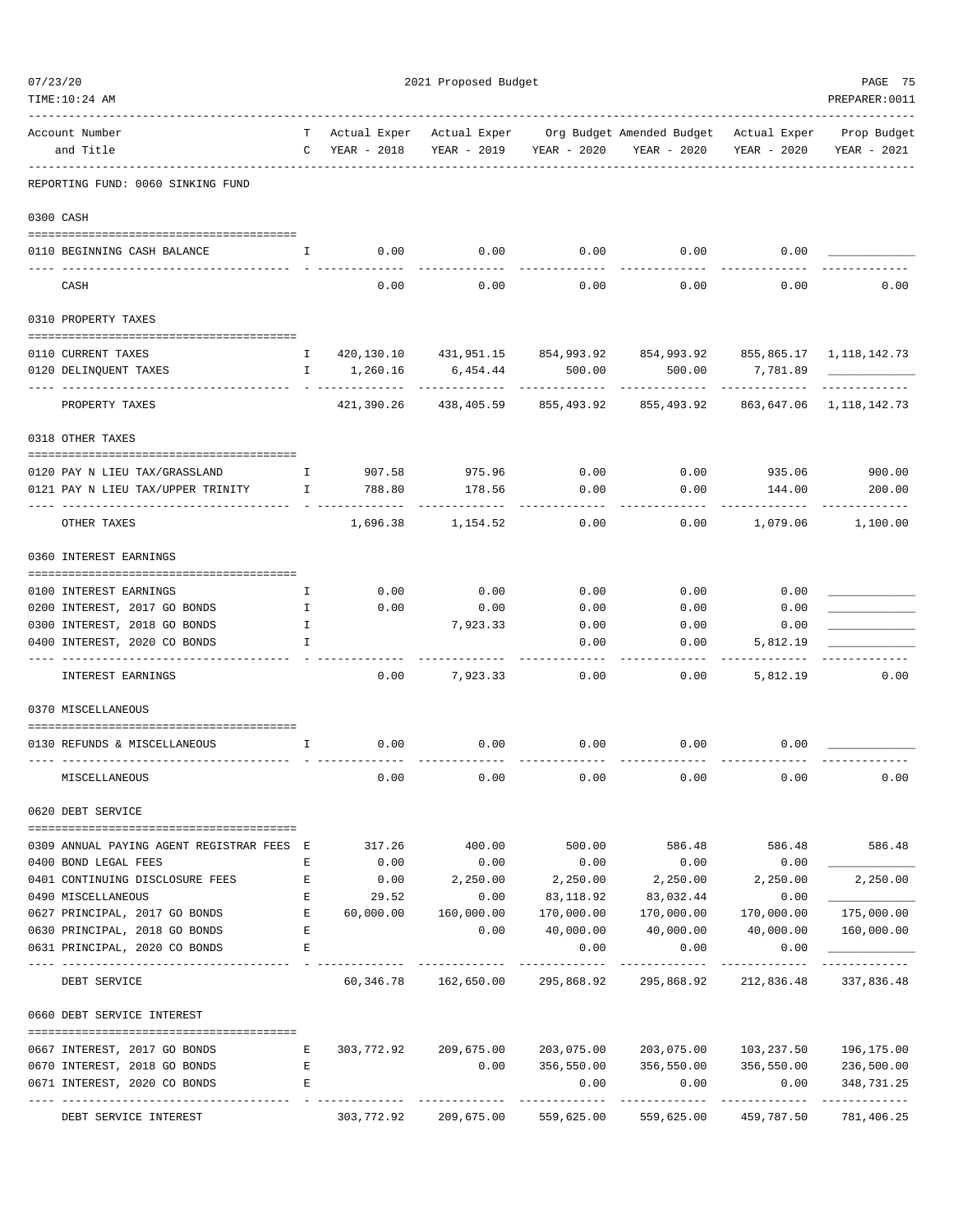| 07/23/20                          |   | 2021 Proposed Budget | PAGE 76        |             |                           |              |                 |
|-----------------------------------|---|----------------------|----------------|-------------|---------------------------|--------------|-----------------|
| TIME:10:24 AM                     |   |                      | PREPARER: 0011 |             |                           |              |                 |
| Account Number                    | т | Actual Exper         | Actual Exper   |             | Org Budget Amended Budget | Actual Exper | Prop Budget     |
| and Title                         | C | YEAR - 2018          | YEAR - 2019    | YEAR - 2020 | YEAR - 2020               | YEAR - 2020  | YEAR - 2021     |
| REPORTING FUND: 0060 SINKING FUND |   |                      |                |             |                           |              |                 |
| SINKING FUND                      |   |                      |                |             |                           |              |                 |
| Income Totals                     |   | 423,086.64           | 447,483.44     | 855,493.92  | 855,493.92                | 870,538.31   | 1,119,242.73    |
| Expense Totals                    |   | 364, 119, 70         | 372, 325, 00   | 855,493.92  | 855,493.92                | 672,623.98   | 1, 119, 242, 73 |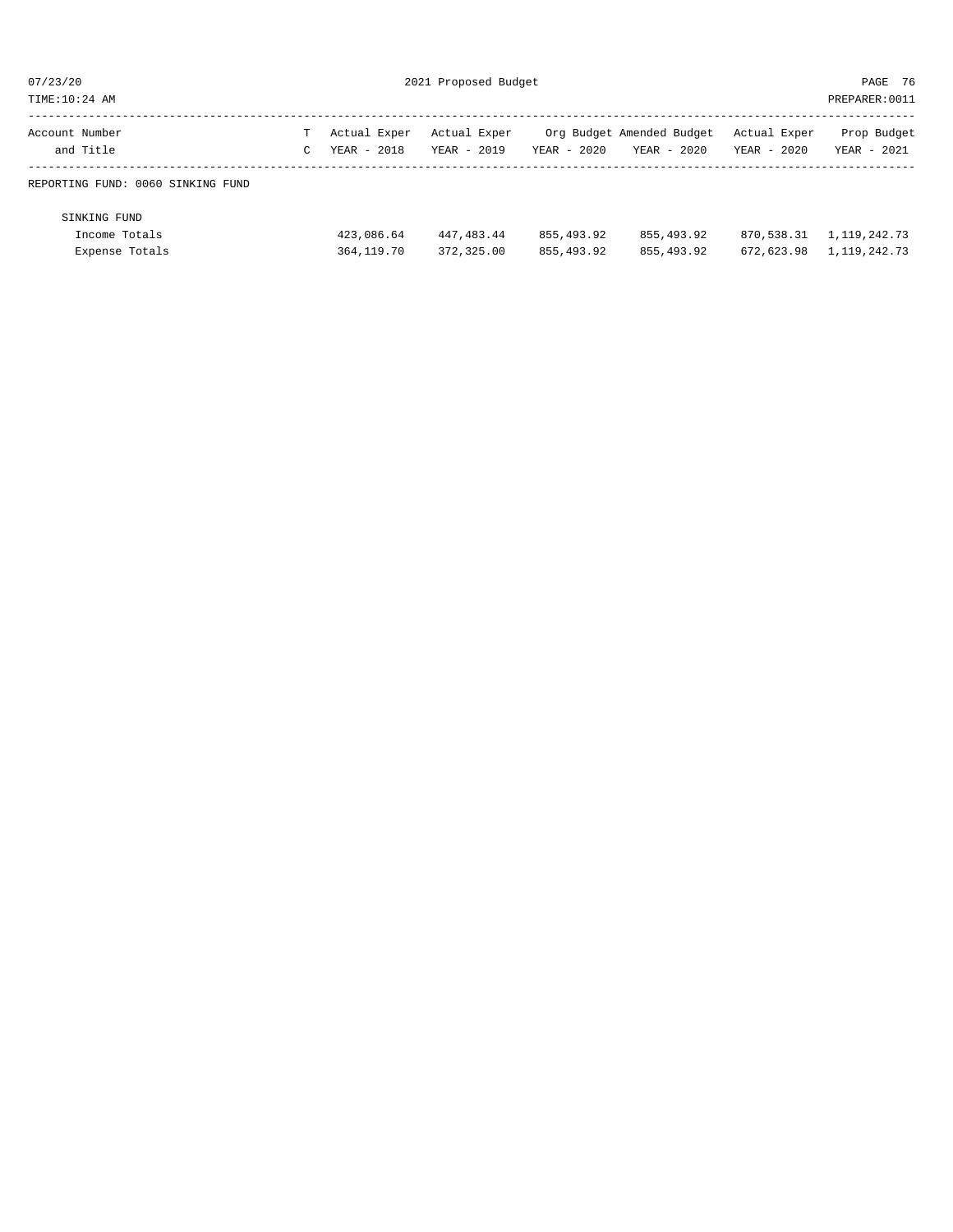| 07/23/20<br>TIME:10:24 AM                                                                                                               |  | PAGE 77<br>PREPARER: 0011 |                                 |                        |                                                                                |        |             |
|-----------------------------------------------------------------------------------------------------------------------------------------|--|---------------------------|---------------------------------|------------------------|--------------------------------------------------------------------------------|--------|-------------|
|                                                                                                                                         |  |                           |                                 |                        |                                                                                |        |             |
| Account Number                                                                                                                          |  |                           |                                 |                        | T Actual Exper Actual Exper Org Budget Amended Budget Actual Exper Prop Budget |        |             |
| and Title                                                                                                                               |  |                           |                                 |                        | C YEAR - 2018 YEAR - 2019 YEAR - 2020 YEAR - 2020 YEAR - 2020                  |        | YEAR - 2021 |
| REPORTING FUND: 0061 DIST.CLK.CO.&DIST.CT.TECH.-COMB.FUN                                                                                |  |                           |                                 |                        |                                                                                |        |             |
| 0300 CASH                                                                                                                               |  |                           |                                 |                        |                                                                                |        |             |
| 0161 BEGINNING CASH BALANCE<br><b>The Community of The Table 19</b>                                                                     |  |                           |                                 |                        | $0.00$ $0.00$ $2,800.00$ $2,800.00$ $0.00$ $0.00$                              |        | 3,000.00    |
| CASH                                                                                                                                    |  | 0.00                      |                                 |                        | $0.00$ 2,800.00 2,800.00                                                       | 0.00   | 3,000.00    |
| 0370 DIST.CLK.MISCELLANEOUS INCOME                                                                                                      |  |                           |                                 |                        |                                                                                |        |             |
| 0440 DIST.CLK.CO.& DIST.CT.TECHNOLOGY FE I 586.56 491.48 0.00 0.00 0.00 463.29                                                          |  |                           |                                 |                        |                                                                                |        |             |
| ------------------------------------<br>DIST.CLK.MISCELLANEOUS INCOME                                                                   |  | _____________             | --------------<br>586.56 491.48 | --------------<br>0.00 | -------------<br>0.00                                                          | 463.29 | 0.00        |
| 0440 DIST.CLK.COURT TECHNOLOGY EOUIPMENT                                                                                                |  |                           |                                 |                        |                                                                                |        |             |
| 0572 OFFICE EQUIPMENT<br>the contract of the contract of the Barris of the Barris of the Second Seconds and the Barris of the Barris of |  |                           |                                 |                        | $910.60$ $0.00$ $2,800.00$ $2,800.00$ $0.00$                                   |        | 3,000.00    |
| DIST.CLK.COURT TECHNOLOGY EOUIPMENT 910.60                                                                                              |  |                           |                                 |                        | $0.00$ 2,800.00 2,800.00                                                       | 0.00   | 3,000.00    |
| DIST.CLK.CO.&DIST.CT.TECH.-COMB.FUN                                                                                                     |  |                           |                                 |                        |                                                                                |        |             |
| Income Totals                                                                                                                           |  |                           |                                 |                        | 586.56 491.48 2,800.00 2,800.00 463.29                                         |        | 3,000.00    |
| Expense Totals                                                                                                                          |  |                           | 910.60 0.00                     | 2,800.00               | 2,800.00 0.00                                                                  |        | 3,000.00    |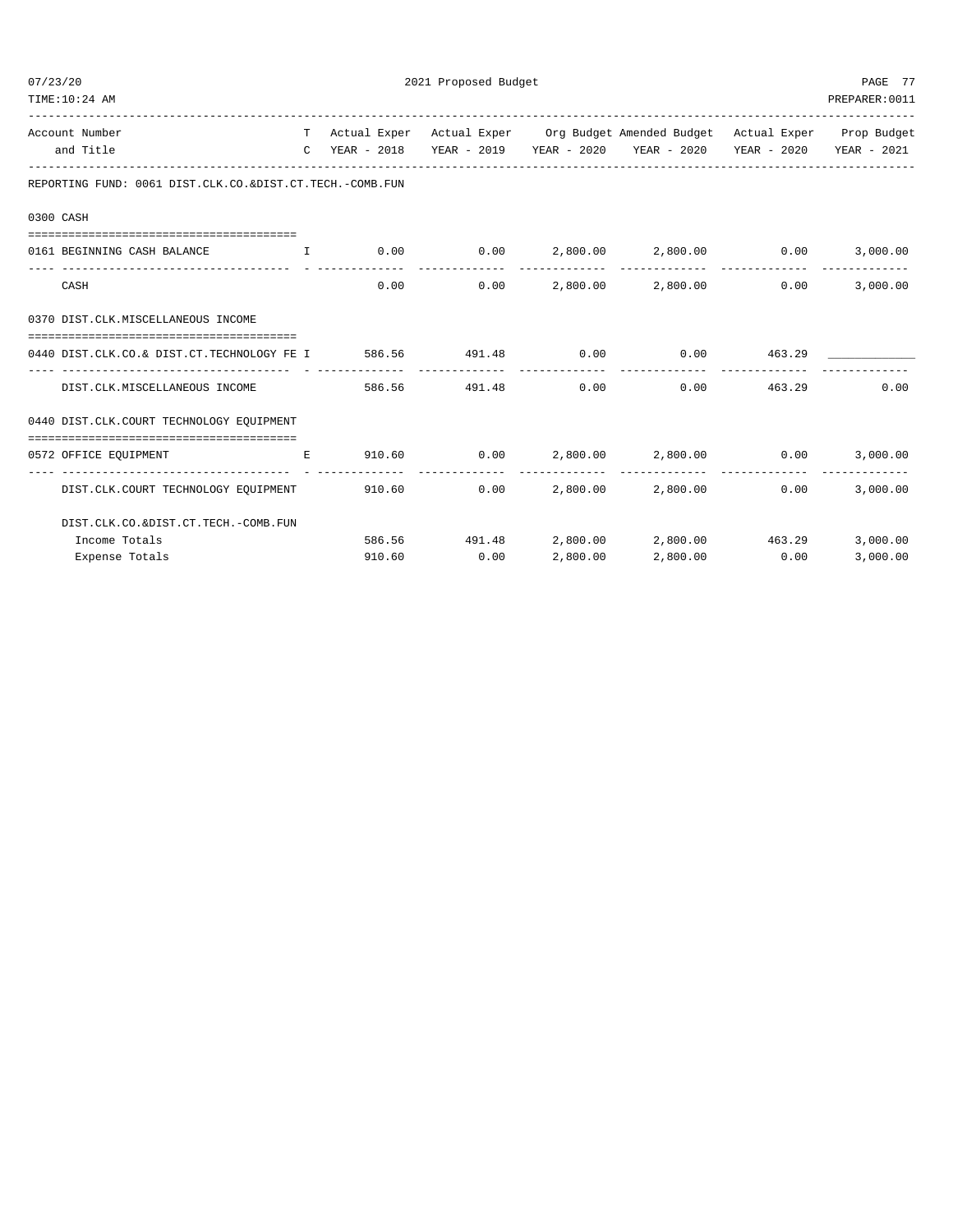| 07/23/20 |                                                                                                                                                                                                                                |              |       | PAGE 78        |                |                                                                                        |                |                |
|----------|--------------------------------------------------------------------------------------------------------------------------------------------------------------------------------------------------------------------------------|--------------|-------|----------------|----------------|----------------------------------------------------------------------------------------|----------------|----------------|
|          | TIME:10:24 AM                                                                                                                                                                                                                  |              |       |                |                |                                                                                        |                | PREPARER: 0011 |
|          | Account Number                                                                                                                                                                                                                 |              |       |                |                | T Actual Exper Actual Exper Org Budget Amended Budget Actual Exper Prop Budget         |                |                |
|          | and Title                                                                                                                                                                                                                      |              |       |                |                | C YEAR - 2018 YEAR - 2019 YEAR - 2020 YEAR - 2020 YEAR - 2020 YEAR - 2021              |                |                |
|          | REPORTING FUND: 0062 DIST.CLK.COURT RECORDS PRESERVATION                                                                                                                                                                       |              |       |                |                |                                                                                        |                |                |
|          | 0300 CASH                                                                                                                                                                                                                      |              |       |                |                |                                                                                        |                |                |
|          |                                                                                                                                                                                                                                |              |       |                |                |                                                                                        |                |                |
|          | 0162 BEGINNING CASH BALANCE                                                                                                                                                                                                    |              |       |                |                | $\,$ I $\,$ 0.00 $\,$ 0.00 $\,$ 27,500.00 $\,$ 27,500.00 $\,$ 0.00 $\,$ 35,000.00 $\,$ |                |                |
|          | CASH                                                                                                                                                                                                                           |              |       | 0.00           |                | $0.00$ 27,500.00 27,500.00 0.00 35,000.00                                              |                |                |
|          | 0360 INTEREST EARNINGS                                                                                                                                                                                                         |              |       |                |                |                                                                                        |                |                |
|          |                                                                                                                                                                                                                                |              |       |                |                |                                                                                        |                |                |
|          | 0100 INTEREST EARNINGS                                                                                                                                                                                                         | $\mathbf{T}$ |       |                |                | $23.03$ $72.94$ $0.00$ $0.00$ $64.04$ $10.00$<br>----------                            |                |                |
|          | INTEREST EARNINGS                                                                                                                                                                                                              |              | 23.03 |                |                | $72.94$ 0.00 0.00                                                                      | 64.04          | 0.00           |
|          | 0370 DIST.CLK.COURT MISCELLAEOUS INCOME                                                                                                                                                                                        |              |       |                |                |                                                                                        |                |                |
|          | 0133 DIST.CLK.COURT RECORDS PRESERVATION I 3,467.78 3,596.79 2,500.00 2,500.00 3,107.97                                                                                                                                        |              |       |                |                |                                                                                        |                |                |
|          | 0.00 1.500.00 1.107.97 1.500.00 1.107.97 1.500.00 1.500.00 1.500.00 1.500.00 1.500.00 1.500.00 1.500.00 1.500.00 1.500.00 1.500.00 1.500.00 1.500.00 1.500.00 1.500.00 1.500.00 1.500.00 1.500.00 1.500.00 1.500.00 1.500.00 1 |              |       | -------------- | ______________ | _____________                                                                          |                |                |
|          | 0449 DIST.CLK.RECORDS PRES.EQUIPMENT                                                                                                                                                                                           |              |       |                |                |                                                                                        |                |                |
|          | 0572 OFFICE EQUIPMENT                                                                                                                                                                                                          | $E_{\rm c}$  |       |                |                | $0.00$ $0.00$ $30,000.00$ $30,000.00$ $0.00$ $0.00$ $35,000.00$                        |                |                |
|          | DIST.CLK.RECORDS PRES.EQUIPMENT                                                                                                                                                                                                |              | 0.00  |                |                | $0.00$ $30,000.00$ $30,000.00$ $0.00$ $35,000.00$                                      |                |                |
|          | DIST.CLK.COURT RECORDS PRESERVATION                                                                                                                                                                                            |              |       |                |                |                                                                                        |                |                |
|          | Income Totals                                                                                                                                                                                                                  |              |       |                |                | $3,490.81$ $3,669.73$ $30,000.00$ $30,000.00$ $3,172.01$ $35,000.00$                   |                |                |
|          | Expense Totals                                                                                                                                                                                                                 |              |       | $0.00$ $0.00$  | 30,000.00      |                                                                                        | 30,000.00 0.00 | 35,000.00      |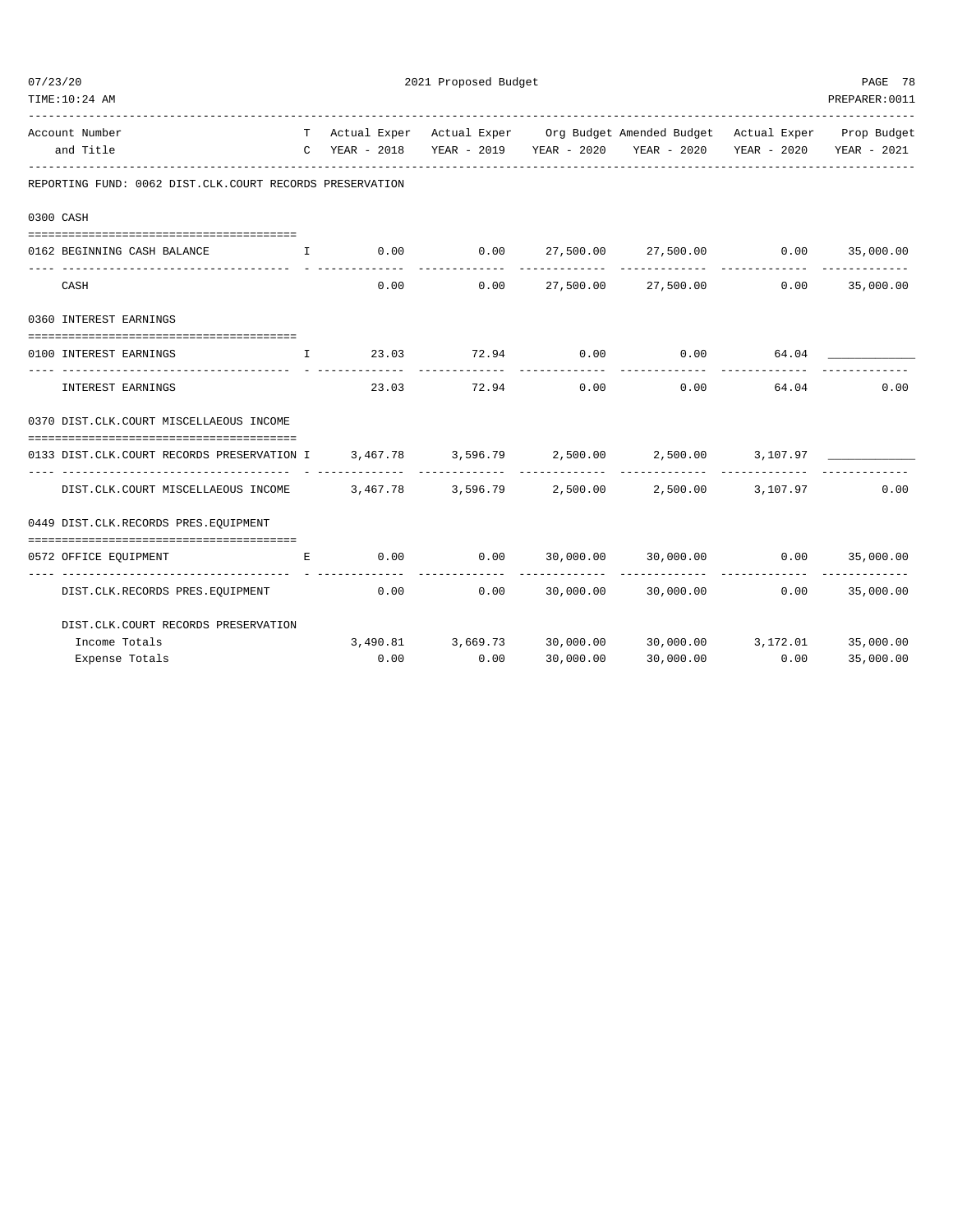| 07/23/20                                                                                                                                                                                                                                                        | 2021 Proposed Budget |                        | PAGE 79              |                                                                                                                                                   |                      |                |
|-----------------------------------------------------------------------------------------------------------------------------------------------------------------------------------------------------------------------------------------------------------------|----------------------|------------------------|----------------------|---------------------------------------------------------------------------------------------------------------------------------------------------|----------------------|----------------|
| TIME:10:24 AM                                                                                                                                                                                                                                                   |                      |                        |                      |                                                                                                                                                   |                      | PREPARER: 0011 |
| Account Number                                                                                                                                                                                                                                                  |                      |                        |                      | T Actual Exper Actual Exper Org Budget Amended Budget Actual Exper Prop Budget                                                                    |                      |                |
| and Title                                                                                                                                                                                                                                                       |                      |                        |                      | C YEAR - 2018 YEAR - 2019 YEAR - 2020 YEAR - 2020 YEAR - 2020 YEAR - 2021                                                                         |                      |                |
| REPORTING FUND: 0063 LAW ENF. EDUCATION CONST. #1                                                                                                                                                                                                               |                      |                        |                      |                                                                                                                                                   |                      |                |
| 0300 CASH                                                                                                                                                                                                                                                       |                      |                        |                      |                                                                                                                                                   |                      |                |
| 0151 BEGINNING CASH BALANCE                                                                                                                                                                                                                                     |                      |                        |                      | $\qquad \qquad 1 \qquad \qquad 0.00 \qquad \qquad 0.00 \qquad \qquad 0.00 \qquad \qquad 0.00 \qquad \qquad 0.00 \qquad \qquad 0.00 \qquad \qquad$ |                      |                |
|                                                                                                                                                                                                                                                                 |                      |                        | ------------         | ----------------------------                                                                                                                      |                      |                |
| CASH                                                                                                                                                                                                                                                            | 0.00                 | 0.00                   |                      | $0.00$ 0.00                                                                                                                                       | 0.00                 | 0.00           |
| 0370 MISCELLANEOUS INCOME                                                                                                                                                                                                                                       |                      |                        |                      |                                                                                                                                                   |                      |                |
| 0130 REFUNDS & MISCELLANEOUS I                                                                                                                                                                                                                                  |                      |                        |                      | $0.00$ $0.00$ $0.00$ $0.00$ $0.00$ $0.00$ $0.00$                                                                                                  |                      |                |
| 0160 PEACE OFFICER ALLOCATION T 4678.30 681.52 678.30 678.30 678.30 685.17                                                                                                                                                                                      |                      |                        |                      |                                                                                                                                                   |                      | 685.17         |
| MISCELLANEOUS INCOME                                                                                                                                                                                                                                            |                      | 678.30 681.52 678.30   |                      | 678.30                                                                                                                                            | 685.17               | 685.17         |
| 0551 LAW ENFORCEMENT EDUCATION                                                                                                                                                                                                                                  |                      |                        |                      |                                                                                                                                                   |                      |                |
|                                                                                                                                                                                                                                                                 |                      |                        |                      |                                                                                                                                                   |                      |                |
| 0427 OUT OF COUNTY TRAVEL                                                                                                                                                                                                                                       |                      |                        |                      | E 1,003.23 0.00 678.30 678.30 0.00 685.17                                                                                                         |                      |                |
| 0428 TRAINING & TUITION<br><b>Experimental Experimental Experimental Experimental Experimental Experimental Experimental Experimental Experimental Experimental Experimental Experimental Experimental Experimental Experimental Experimental Experimental </b> | 0.00                 | 0.00                   | 0.00<br>------------ | 0.00<br>------------- --------------                                                                                                              | 0.00                 |                |
| LAW ENFORCEMENT EDUCATION                                                                                                                                                                                                                                       |                      | $1,003.23$ 0.00 678.30 |                      | 678.30                                                                                                                                            | 0.00                 | 685.17         |
| LAW ENF. EDUCATION CONST. #1                                                                                                                                                                                                                                    |                      |                        |                      |                                                                                                                                                   |                      |                |
| Income Totals                                                                                                                                                                                                                                                   |                      | 678.30 681.52 678.30   |                      |                                                                                                                                                   | 678.30 685.17 685.17 |                |
| Expense Totals                                                                                                                                                                                                                                                  | 1,003.23             | 0.00                   | 678.30               |                                                                                                                                                   | 678.30 0.00          | 685.17         |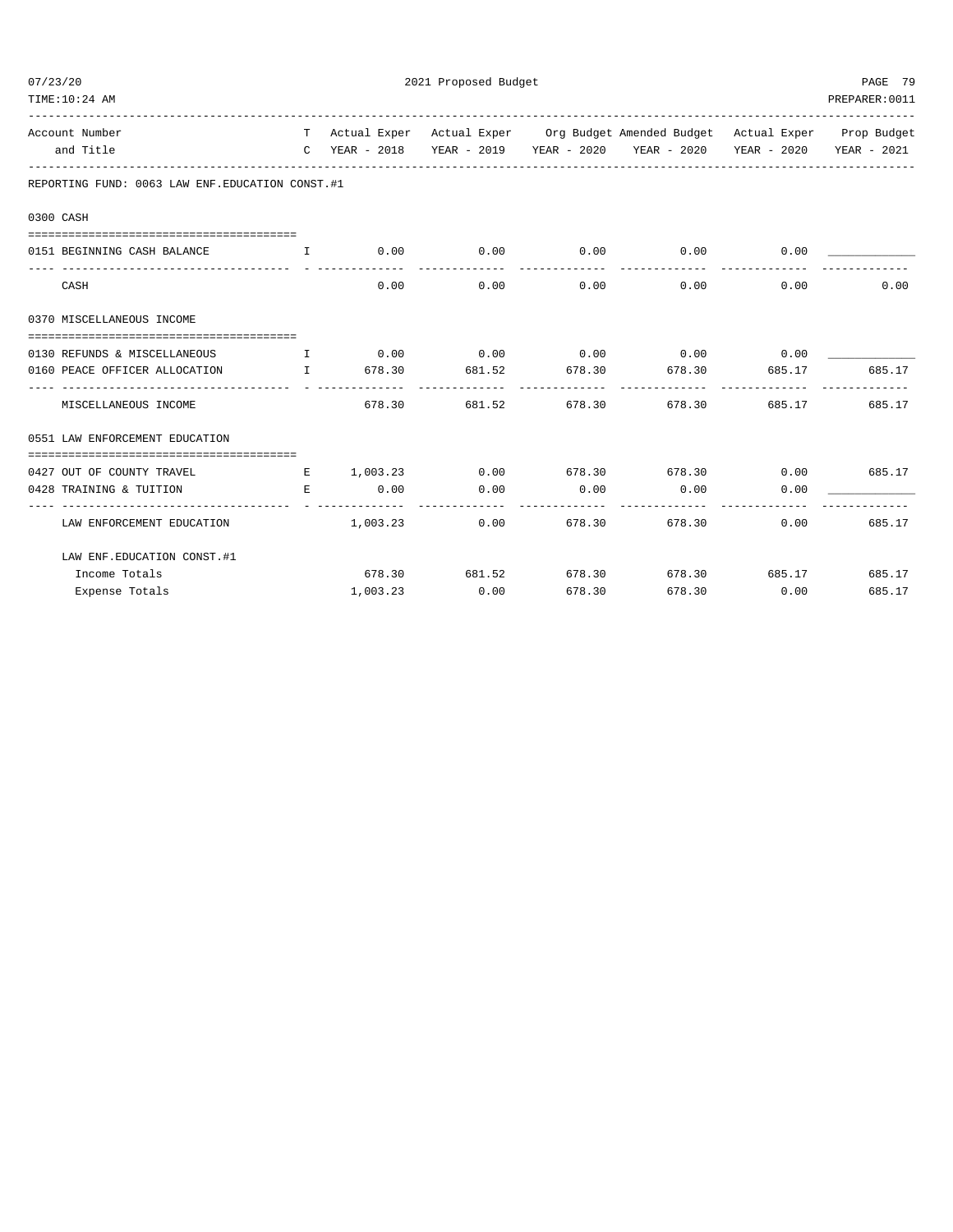| 07/23/20                                                        |                            |          | 2021 Proposed Budget   |                      |                                                                                |                      | PAGE 80        |
|-----------------------------------------------------------------|----------------------------|----------|------------------------|----------------------|--------------------------------------------------------------------------------|----------------------|----------------|
| TIME:10:24 AM                                                   |                            |          |                        |                      |                                                                                |                      | PREPARER: 0011 |
| Account Number                                                  |                            |          |                        |                      | T Actual Exper Actual Exper Org Budget Amended Budget Actual Exper Prop Budget |                      |                |
| and Title                                                       |                            |          |                        |                      | C YEAR - 2018 YEAR - 2019 YEAR - 2020 YEAR - 2020 YEAR - 2020 YEAR - 2021      |                      |                |
| REPORTING FUND: 0064 LAW ENF. EDUCATION CONST. #2               |                            |          |                        |                      |                                                                                |                      |                |
| 0300 CASH                                                       |                            |          |                        |                      |                                                                                |                      |                |
| 0152 BEGINNING CASH BALANCE                                     | and the state of the Table |          |                        |                      | $0.00$ $0.00$ $0.00$ $0.00$ $0.00$ $0.00$ $0.00$                               |                      |                |
| CASH                                                            |                            | 0.00     |                        | ------------<br>0.00 | -------------- --------------<br>$0.00$ 0.00                                   | 0.00                 | 0.00           |
| 0370 MISCELLANEOUS INCOME                                       |                            |          |                        |                      |                                                                                |                      |                |
| 0130 REFUNDS & MISCELLANEOUS I                                  |                            |          |                        |                      | $0.00$ $0.00$ $0.00$ $0.00$ $0.00$ $0.00$ $0.00$                               |                      |                |
| 0160 PEACE OFFICER ALLOCATION                                   |                            | I 678.48 |                        |                      | 681.62 678.48 678.48 685.17                                                    |                      | 685.17         |
| MISCELLANEOUS INCOME                                            |                            |          | 678.48 681.62 678.48   |                      | 678.48                                                                         |                      | 685.17 685.17  |
| 0552 LAW ENFORCEMENT EDUCATION                                  |                            |          |                        |                      |                                                                                |                      |                |
| 0427 OUT OF COUNTY TRAVEL                                       | E                          |          |                        |                      | $0.00$ $1.004.92$ $678.48$ $678.48$ $0.00$ $685.17$                            |                      |                |
| 0428 TRAINING & TUITION<br>----------------------------- - - -- | E                          | 0.00     | 0.00<br>-------------- | 0.00                 | 0.00                                                                           | 0.00                 |                |
| LAW ENFORCEMENT EDUCATION                                       |                            |          | $0.00$ 1,004.92 678.48 |                      | 678.48                                                                         |                      | $0.00$ 685.17  |
| LAW ENF. EDUCATION CONST. #2                                    |                            |          |                        |                      |                                                                                |                      |                |
| Income Totals                                                   |                            |          | 678.48 681.62 678.48   |                      |                                                                                | 678.48 685.17 685.17 |                |
| Expense Totals                                                  |                            |          | $0.00$ 1,004.92        | 678.48               |                                                                                | 678.48 0.00          | 685.17         |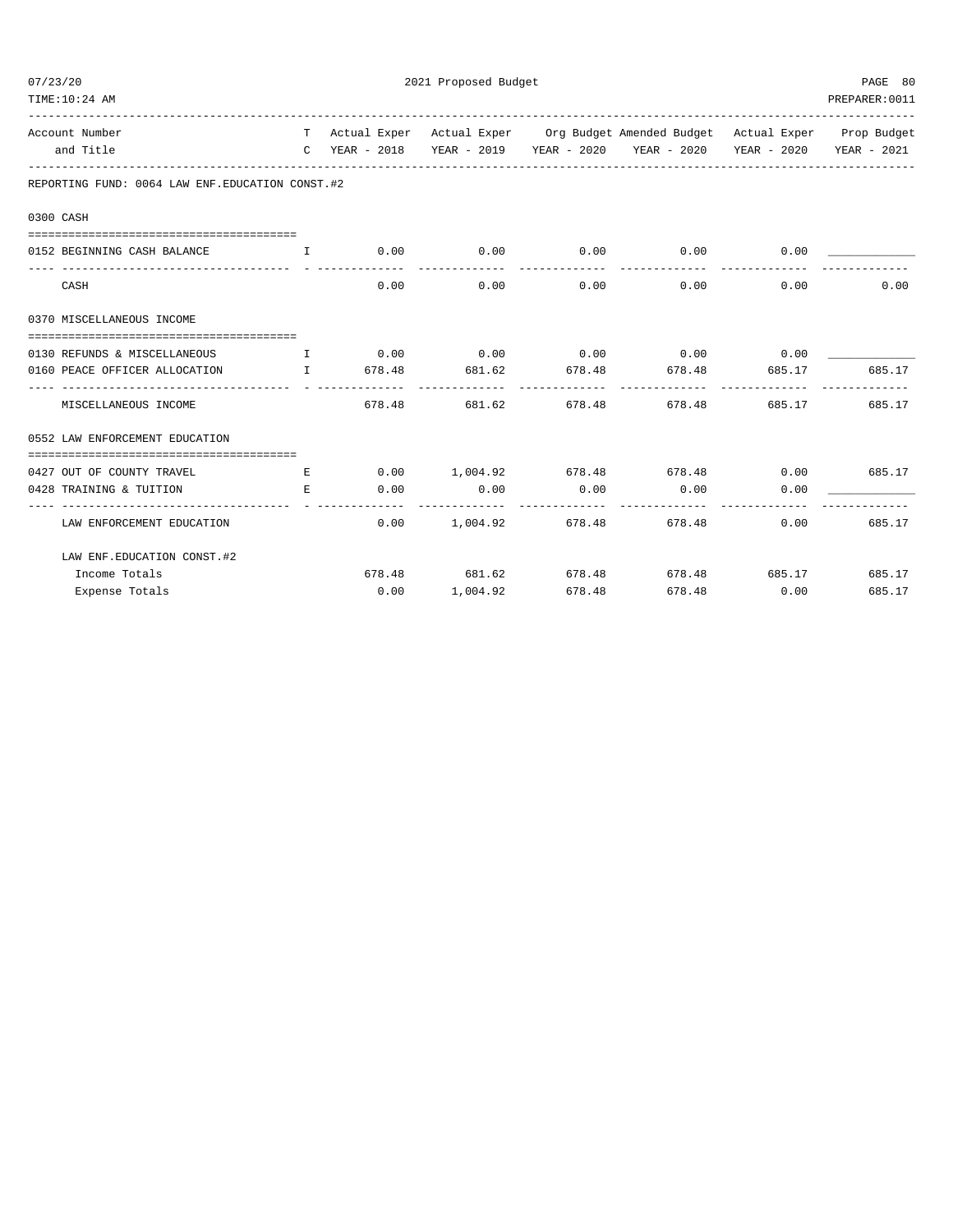| 07/23/20                                                                 |                                    |      | PAGE 81              |                      |                                                                                |                      |                |
|--------------------------------------------------------------------------|------------------------------------|------|----------------------|----------------------|--------------------------------------------------------------------------------|----------------------|----------------|
| TIME:10:24 AM                                                            |                                    |      |                      |                      |                                                                                |                      | PREPARER: 0011 |
| Account Number                                                           |                                    |      |                      |                      | T Actual Exper Actual Exper Org Budget Amended Budget Actual Exper Prop Budget |                      |                |
| and Title                                                                |                                    |      |                      |                      | C YEAR - 2018 YEAR - 2019 YEAR - 2020 YEAR - 2020 YEAR - 2020 YEAR - 2021      |                      |                |
| REPORTING FUND: 0065 LAW ENF. EDUCATION CONST. #3                        |                                    |      |                      |                      |                                                                                |                      |                |
| 0300 CASH                                                                |                                    |      |                      |                      |                                                                                |                      |                |
|                                                                          |                                    |      |                      |                      |                                                                                |                      |                |
| 0153 BEGINNING CASH BALANCE                                              | <b>The Community of The Theory</b> |      | ------------         | ------------         | $0.00$ $0.00$ $0.00$ $0.00$ $0.00$ $0.00$ $0.00$                               |                      |                |
| CASH                                                                     |                                    | 0.00 | 0.00                 | 0.00                 |                                                                                | 0.00<br>0.00         | 0.00           |
| 0370 MISCELLANEOUS                                                       |                                    |      |                      |                      |                                                                                |                      |                |
|                                                                          |                                    |      |                      |                      |                                                                                |                      |                |
| 0130 REFUNDS & MISCELLANEOUS T<br>0160 PEACE OFFICER ALLOCATION I 678.30 |                                    |      | 681.52 678.30        |                      | $0.00$ $0.00$ $0.00$ $0.00$ $0.00$ $0.00$ $0.00$                               | 678.30 685.17        | 685.17         |
|                                                                          |                                    |      |                      |                      |                                                                                |                      |                |
| MISCELLANEOUS                                                            |                                    |      | 678.30 681.52 678.30 |                      | 678.30                                                                         |                      | 685.17 685.17  |
| 0553 LAW ENFORCEMENT EDUCATION                                           |                                    |      |                      |                      |                                                                                |                      |                |
|                                                                          |                                    |      |                      |                      |                                                                                |                      |                |
| 0427 OUT OF COUNTY TRAVEL<br><b>Example 2005</b> For the Research        |                                    |      |                      |                      | $0.00$ $0.00$ $678.30$ $678.30$ $0.00$ $685.17$                                |                      |                |
| 0428 TRAINING & TUITION                                                  | Е                                  | 0.00 | 0.00<br>----------   | 0.00<br>------------ | 0.00<br>------------- --------------                                           | 0.00                 |                |
| LAW ENFORCEMENT EDUCATION                                                |                                    | 0.00 |                      | $0.00$ 678.30        | 678.30                                                                         | 0.00                 | 685.17         |
| LAW ENF. EDUCATION CONST. #3                                             |                                    |      |                      |                      |                                                                                |                      |                |
| Income Totals                                                            |                                    |      | 678.30 681.52 678.30 |                      |                                                                                | 678.30 685.17 685.17 |                |
| Expense Totals                                                           |                                    | 0.00 | 0.00                 | 678.30               |                                                                                | 678.30 0.00          | 685.17         |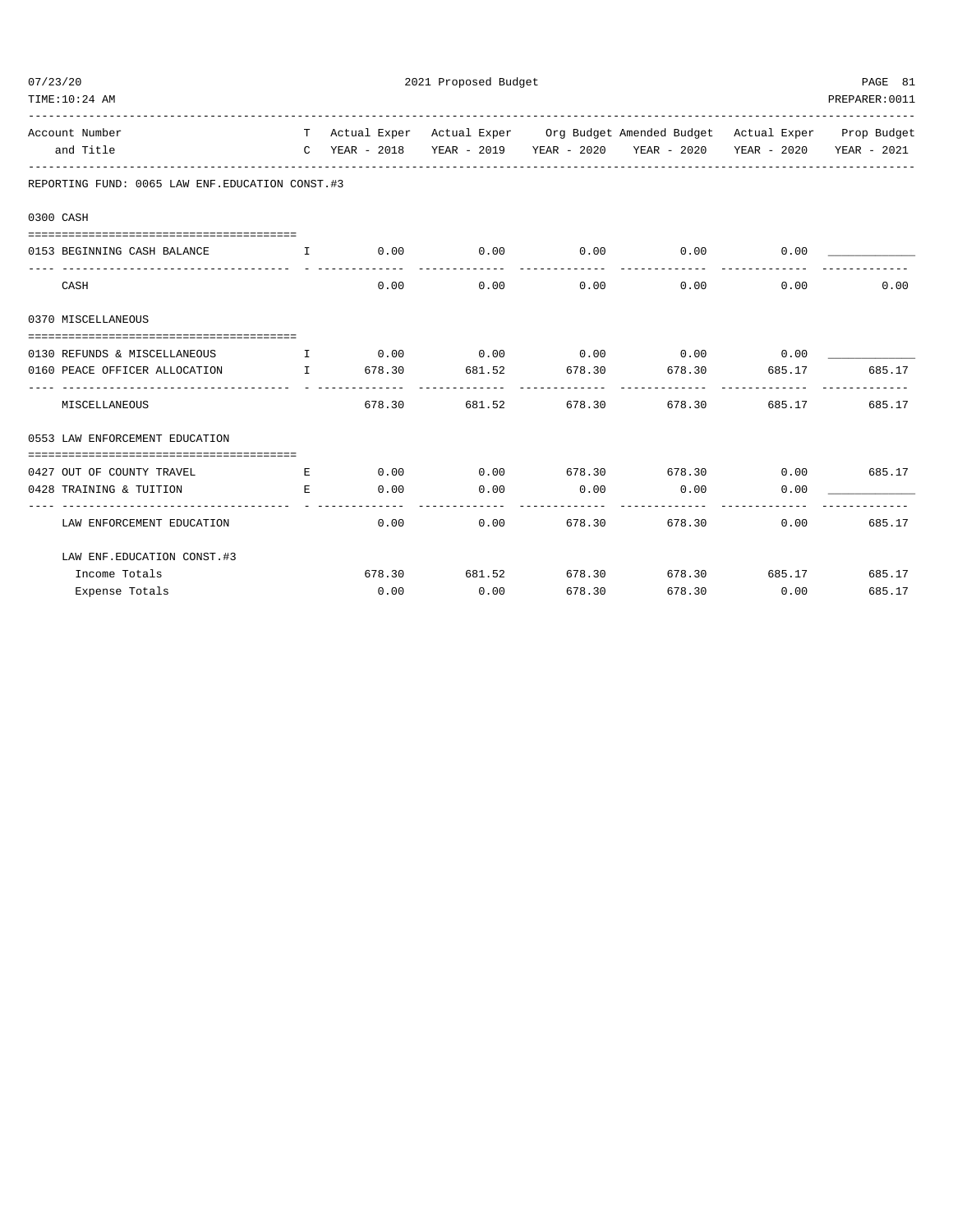| 07/23/20 |                                                      |                    | 2021 Proposed Budget |              |               |                                                     |                   |                |  |  |  |
|----------|------------------------------------------------------|--------------------|----------------------|--------------|---------------|-----------------------------------------------------|-------------------|----------------|--|--|--|
|          | TIME:10:24 AM                                        |                    |                      |              |               |                                                     |                   | PREPARER: 0011 |  |  |  |
|          | Account Number                                       | T –                | Actual Exper         |              |               | Actual Exper Org Budget Amended Budget Actual Exper |                   | Prop Budget    |  |  |  |
|          | and Title                                            | C                  | YEAR - 2018          | YEAR - 2019  | YEAR - 2020   | YEAR - 2020                                         | YEAR - 2020       | YEAR - 2021    |  |  |  |
|          | REPORTING FUND: 0066 2017 GO BONDS-CONSTRUCTION FUND |                    |                      |              |               |                                                     |                   |                |  |  |  |
|          | 0300 CASH                                            |                    |                      |              |               |                                                     |                   |                |  |  |  |
|          |                                                      | $\mathbf{I}$       | 0.00                 |              |               | $0.00$ 5,099,948.00 5,099,948.00 0.00               |                   |                |  |  |  |
|          | 0166 BEGINNING CASH BALANCE                          |                    |                      |              |               |                                                     |                   |                |  |  |  |
|          | CASH                                                 |                    | 0.00                 | 0.00         | 5,099,948.00  | 5,099,948.00                                        | 0.00              | 0.00           |  |  |  |
|          | 0360 INTEREST EARNINGS                               |                    |                      |              |               |                                                     |                   |                |  |  |  |
|          | 0100 INTEREST EARNINGS LEGEND BANK                   | $\mathbf{I}$       | 0.00                 | 0.00         | 0.00          | 0.00                                                | 0.00              |                |  |  |  |
|          | 0166 INTEREST EARNINGS ICS                           | $\mathbf{I}$       | 51,319.49            | 57,286.14    | 0.00          | 0.00                                                | 21,760.42         |                |  |  |  |
|          | INTEREST EARNINGS                                    |                    | 51,319.49            | 57,286.14    | 0.00          | 0.00                                                | 21,760.42         | 0.00           |  |  |  |
|          |                                                      |                    |                      |              |               |                                                     |                   |                |  |  |  |
|          | 0370 MISCELLANEOUS                                   |                    |                      |              |               |                                                     |                   |                |  |  |  |
|          | 0130 REFUNDS & MISCELLANEOUS                         | $\mathbf{I}$       | 0.00                 |              | 5,179.97 0.00 | 0.00                                                | 0.00              |                |  |  |  |
|          | MISCELLANEOUS                                        |                    | 0.00                 | 5,179.97     | 0.00          | 0.00                                                | 0.00              | 0.00           |  |  |  |
|          | 0509 CONTINGENCY                                     |                    |                      |              |               |                                                     |                   |                |  |  |  |
|          |                                                      |                    | 0.00                 | 0.00         |               |                                                     | 0.00              |                |  |  |  |
|          | 0475 CONTINGENCY                                     | Ε                  |                      |              | 440,000.00    | 440,000.00                                          |                   |                |  |  |  |
|          | CONTINGENCY                                          |                    | 0.00                 | 0.00         | 440,000.00    | 440,000.00                                          | 0.00              | 0.00           |  |  |  |
|          | 0666 COURTHOUSE CONSTRUCTION PHASE 1                 |                    |                      |              |               |                                                     |                   |                |  |  |  |
|          | 0165 CONSTRUCTION                                    | Е                  | 0.00                 | 0.00         | 0.00          | 0.00                                                | 0.00              |                |  |  |  |
|          | 0400 ATTORNEY FEES                                   | Е                  | 4,556.00             | 0.00         | 0.00          | 0.00                                                | 0.00              |                |  |  |  |
|          | 0402 ENGINEERING                                     | Е                  | 0.00                 | 0.00         | 0.00          | 0.00                                                | 0.00              |                |  |  |  |
|          | 0403 ARCHITECTURAL FEES                              | E                  | 171,969.67           | 0.00         | 0.00          | 0.00                                                | 0.00              |                |  |  |  |
|          | 0426 PROFESSIONAL FEES                               | $\mathbf{E}% _{0}$ | 3,710.00             | 2,230.00     | 0.00          | 0.00                                                | 0.00              |                |  |  |  |
|          | 0430 BIDS & NOTICES                                  | E                  | 924.30               | 81.00        | 0.00          | 0.00                                                | 0.00              |                |  |  |  |
|          | 0450 R & M BUILDINGS                                 | Ε                  | 0.00                 | 0.00         | 0.00          | 0.00                                                | 0.00              |                |  |  |  |
|          | 0451 ASBESTOS ABATEMENT                              | Ε                  | 116,923.93           | 57.00        | 0.00          | 0.00                                                | 0.00              |                |  |  |  |
|          | 0453 IT DESIGN/SECURITY DESIGN                       | Ε                  |                      | 15,736.00    | 0.00          | 0.00                                                | 0.00              |                |  |  |  |
|          | 0482 DEMOLITION                                      | E                  | 439,754.31           | 0.00         | 0.00          | 0.00                                                | 0.00              |                |  |  |  |
|          | 0490 MISCELLANEOUS                                   | Е                  | 700.00               | 0.00         | 0.00          | 0.00                                                | 0.00              |                |  |  |  |
|          | 0535 BUILDING<br>0574 TECHNOLOGY                     | Е<br>E             | 0.00                 | 0.00         | 0.00          | 0.00                                                | 0.00              |                |  |  |  |
|          | 0695 SURVEYING                                       | Е                  | 8,500.00             | 0.00<br>0.00 | 0.00<br>0.00  | 0.00<br>0.00                                        | 0.00<br>0.00      |                |  |  |  |
|          | COURTHOUSE CONSTRUCTION PHASE 1                      |                    | 747,038.21 18,104.00 |              | 0.00          | 0.00                                                | 0.00              | 0.00           |  |  |  |
|          | 0667 COURTHOUSE CONSTRUCTION PHASE 2                 |                    |                      |              |               |                                                     |                   |                |  |  |  |
|          |                                                      |                    |                      |              |               |                                                     |                   |                |  |  |  |
|          | 0165 CONSTRUCTION                                    | Е                  | 0.00                 |              |               | 385,453.90 3,917,448.00 2,560,579.52 2,547,775.50   |                   |                |  |  |  |
|          | 0167 CONSTRUCTION MANAGER AGENT                      | Ε                  |                      | 394,261.30   | 726,000.00    | 726,000.00                                          | 672,200.70        |                |  |  |  |
|          | 0168 MASONRY AND STONE<br>0400 ATTORNEY FEES         | Е<br>Ε             | 0.00                 | 0.00         | 0.00<br>0.00  | 1,264,143.73<br>0.00                                | 1,264,143.73      |                |  |  |  |
|          | 0403 ARCHITECTURAL FEES                              | Е                  | 31,552.00            | 132,165.22   | 0.00          | 56,875.00                                           | 0.00<br>56,875.00 |                |  |  |  |
|          | 0421 INTERNET SERVICES                               | E                  |                      | 763.25       | 0.00          | 0.00                                                | 0.00              |                |  |  |  |
|          | 0426 PROFESSIONAL FEES                               | $\mathbf E$        |                      | 0.00         | 0.00          | 26,855.80                                           | 26,855.80         |                |  |  |  |
|          | 0430 BIDS, NOTICES & PERMITS                         | E                  | 0.00                 | 1,151.68     | 0.00          | 7,394.97                                            | 7,394.97          |                |  |  |  |
|          | 0440 UTILITIES ELECTRICITY                           | E                  |                      | 385.59       | 0.00          | 0.00                                                | 0.00              |                |  |  |  |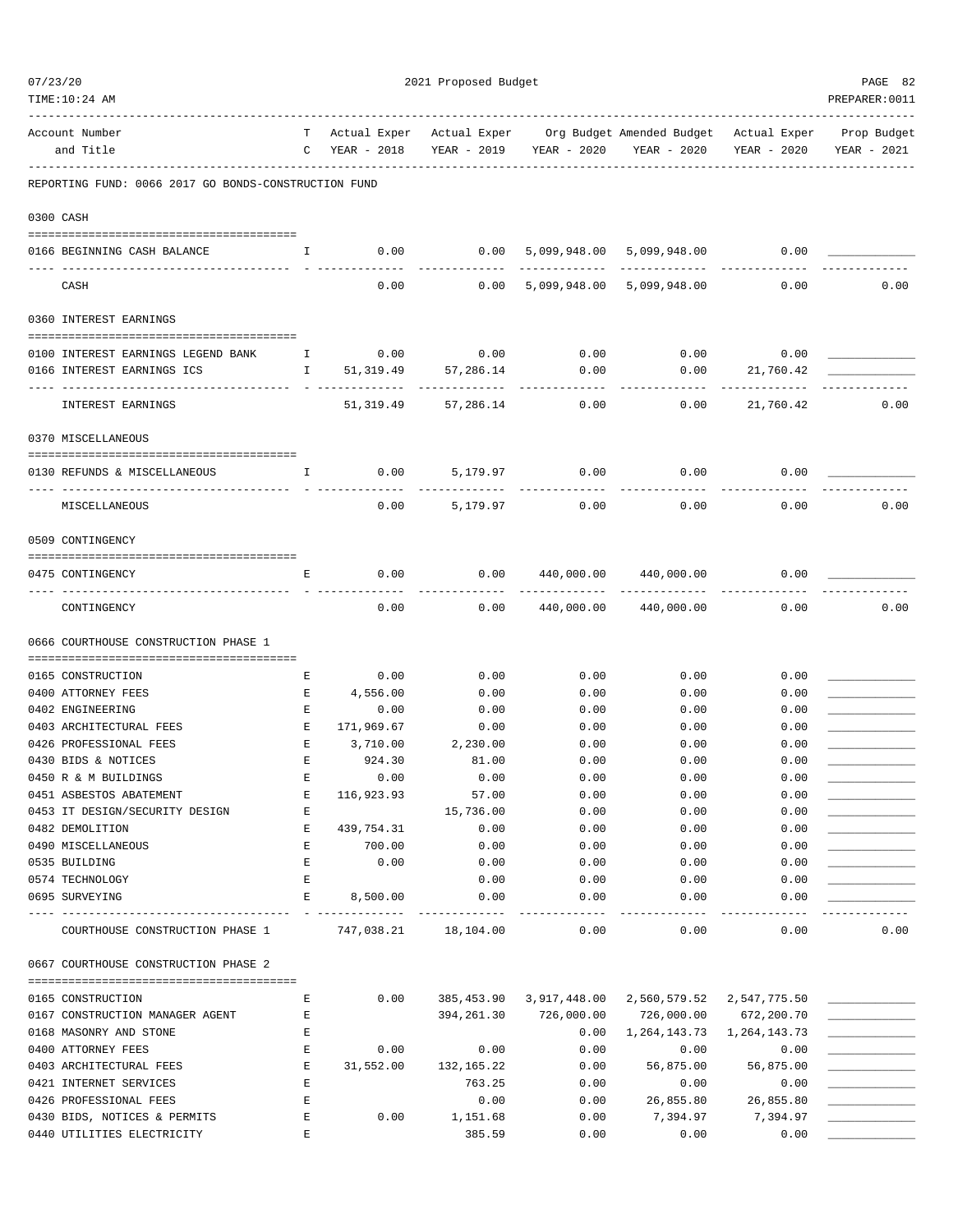| ר ו |  |
|-----|--|
|     |  |

TIME:10:24 AM PREPARER:0011 ------------------------------------------------------------------------------------------------------------------------------------ Account Number T Actual Exper Actual Exper Org Budget Amended Budget Actual Exper Prop Budget and Title C YEAR - 2018 YEAR - 2019 YEAR - 2020 YEAR - 2020 YEAR - 2020 YEAR - 2021 ------------------------------------------------------------------------------------------------------------------------------------ REPORTING FUND: 0066 2017 GO BONDS-CONSTRUCTION FUND 0442 UTILITIES WATER E 412.50 0.00 0.00 0.00 \_\_\_\_\_\_\_\_\_\_\_\_\_ 0443 TRASH PICK UP E 71.60 0.00 3,266.75 3,266.75 \_\_\_\_\_\_\_\_\_\_\_\_\_ 0451 ASBESTOS & OTHER TESTING  $\qquad$  E  $\qquad$  0.00  $\qquad$  11,847.19  $\qquad$  16,500.00  $\qquad$  0.00  $\qquad$  0.00  $\qquad$  0.00  $\qquad$ 0453 IT DESIGN/SECURITY DESIGN E 0.00 0.00 0.00 0.00 0.00 \_\_\_\_\_\_\_\_\_\_\_\_\_ 0455 SECURITY E 0.00 0.00 0.00 0.00 0.00 \_\_\_\_\_\_\_\_\_\_\_\_\_ 0470 OFFICE LEASE E 5,500.00 0.00 0.00 0.00 \_\_\_\_\_\_\_\_\_\_\_\_\_ 0490 MISCELLANEOUS E 0.00 85.25 0.00 46.43 46.43 46.43  $\texttt{0.00}$   $\texttt{0.00}$   $\texttt{0.00}$   $\texttt{0.00}$   $\texttt{0.00}$   $\texttt{0.00}$   $\texttt{0.00}$   $\texttt{0.00}$   $\texttt{0.00}$ ---- ---------------------------------- - ------------- ------------- ------------- ------------- ------------- ------------- COURTHOUSE CONSTRUCTION PHASE 2 31,552.00 932,097.48 4,659,948.00 4,659,948.00 4,578,558.88 0.00 2017 GO BONDS-CONSTRUCTION FUND Income Totals 51,319.49 62,466.11 5,099,948.00 5,099,948.00 21,760.42 0.00

Expense Totals 778,590.21 950,201.48 5,099,948.00 5,099,948.00 4,578,558.88 0.00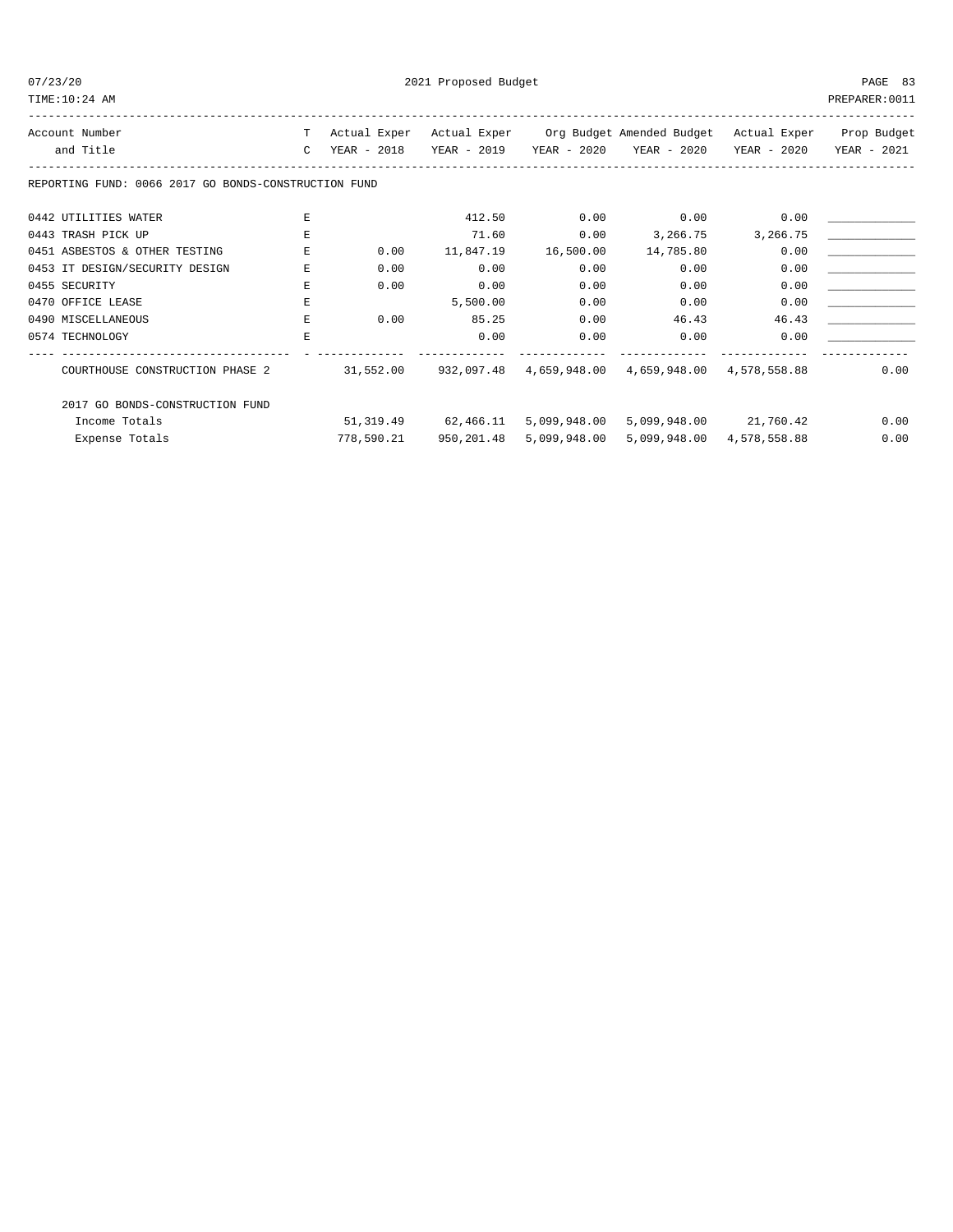| 07/23/20                                                                                                                                        |              | 2021 Proposed Budget |               |                |                                                                                    |               |                  |  |  |  |
|-------------------------------------------------------------------------------------------------------------------------------------------------|--------------|----------------------|---------------|----------------|------------------------------------------------------------------------------------|---------------|------------------|--|--|--|
| TIME:10:24 AM                                                                                                                                   |              |                      |               | PREPARER: 0011 |                                                                                    |               |                  |  |  |  |
| Account Number                                                                                                                                  |              |                      |               |                | T Actual Exper Actual Exper Org Budget Amended Budget Actual Exper Prop Budget     |               |                  |  |  |  |
| and Title                                                                                                                                       |              |                      |               |                | C YEAR - 2018 YEAR - 2019 YEAR - 2020 YEAR - 2020 YEAR - 2020 YEAR - 2021          |               |                  |  |  |  |
| REPORTING FUND: 0067 F.C. DETENTION CENTER ANNUAL PAYMEN                                                                                        |              |                      |               |                |                                                                                    |               |                  |  |  |  |
| 0300 CASH                                                                                                                                       |              |                      |               |                |                                                                                    |               |                  |  |  |  |
|                                                                                                                                                 |              |                      |               |                |                                                                                    |               |                  |  |  |  |
| 0110 UNENCUMBERED FUND BALANCE $\qquad \qquad 1 \qquad \qquad 0.00 \qquad \qquad 0.00 \qquad \qquad 0.00 \qquad \qquad 0.00 \qquad \qquad 0.00$ |              |                      |               | ------------   |                                                                                    | _____________ |                  |  |  |  |
| CASH                                                                                                                                            |              | 0.00                 | 0.00          | 0.00           |                                                                                    | 0.00<br>0.00  | 0.00             |  |  |  |
| 0319 ANNUAL PAYMENT INCOME                                                                                                                      |              |                      |               |                |                                                                                    |               |                  |  |  |  |
| 0551 ANNUAL PAYMENT                                                                                                                             | $\mathbf{I}$ |                      |               |                | $0.00$ $20,000.00$ $10,000.00$ $10,000.00$ $0.00$ $0.00$ $10,000.00$               |               |                  |  |  |  |
| ANNUAL PAYMENT INCOME                                                                                                                           |              | 0.00                 |               |                | $20.000.00$ $10.000.00$ $10.000.00$                                                |               | $0.00$ 10,000.00 |  |  |  |
| 0560 F.C. SHERIFF ANNUAL PAYMENT                                                                                                                |              |                      |               |                |                                                                                    |               |                  |  |  |  |
| 0428 TRAINING & TUITION                                                                                                                         |              |                      |               |                | E 5,815.95 5,216.01 10,000.00 10,000.00 5,624.19 10,000.00                         |               |                  |  |  |  |
| 0580 INVESTIGATIVE EQUIPMENT E BOOD E 0.00                                                                                                      |              |                      | 0.00          | 0.00           | 0.00                                                                               | 0.00          |                  |  |  |  |
| F.C. SHERIFF ANNUAL PAYMENT 5,815.95                                                                                                            |              |                      | ------------- | -------------  | --------------<br>5, 216.01    10, 000.00    10, 000.00    5, 624.19    10, 000.00 |               |                  |  |  |  |
| F.C. DETENTION CENTER ANNUAL PAYMEN                                                                                                             |              |                      |               |                |                                                                                    |               |                  |  |  |  |
| Income Totals                                                                                                                                   |              |                      |               |                | $0.00$ 20,000.00 10,000.00 10,000.00 0.00 10,000.00                                |               |                  |  |  |  |
| Expense Totals                                                                                                                                  |              | 5,815.95             | 5,216.01      | 10,000.00      | 10,000.00                                                                          | 5,624.19      | 10,000.00        |  |  |  |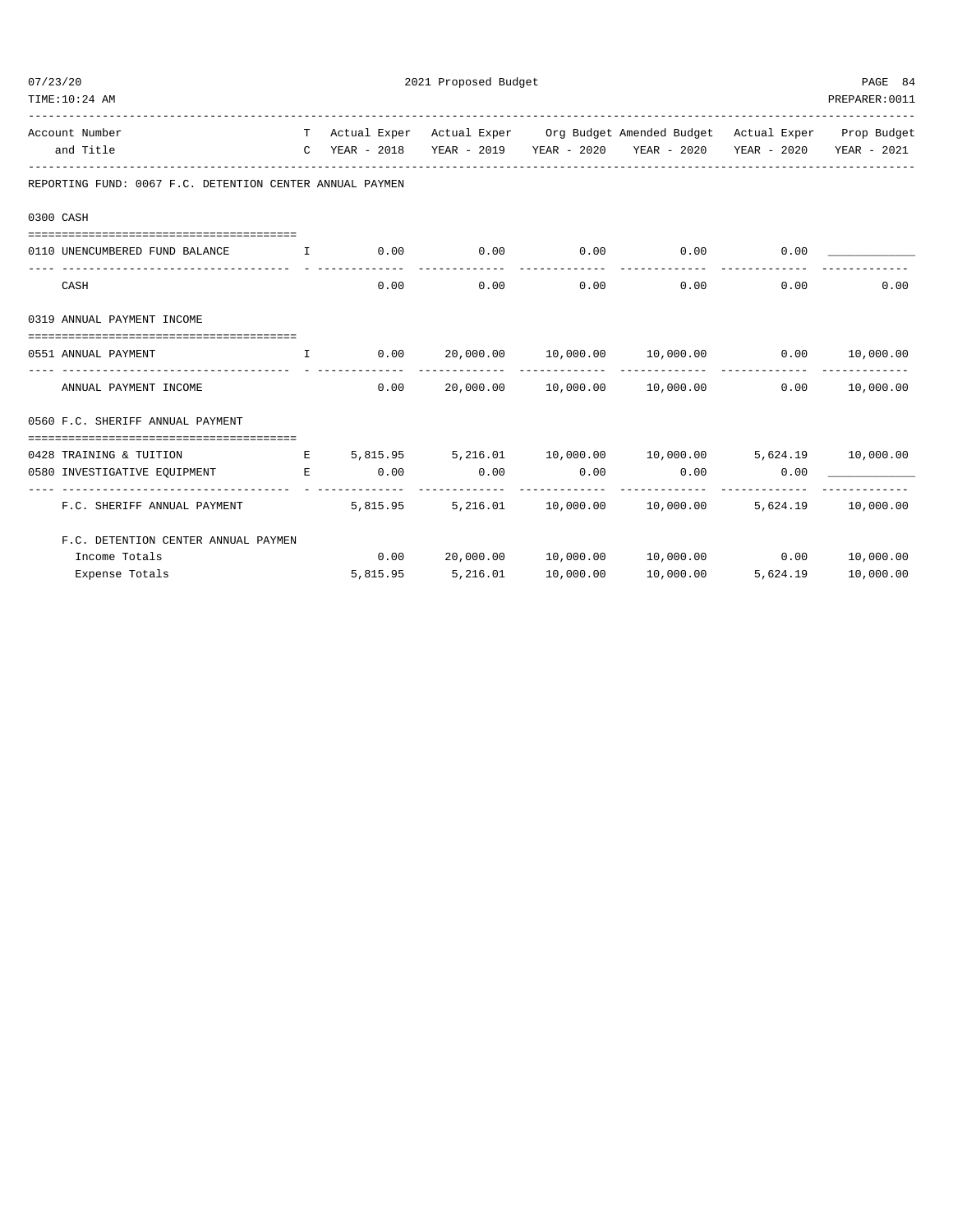| TIME:10:24 AM                                        |             |                             |      |                             |              |                                          |                             | PREPARER: 0011             |
|------------------------------------------------------|-------------|-----------------------------|------|-----------------------------|--------------|------------------------------------------|-----------------------------|----------------------------|
| Account Number<br>and Title                          | т<br>C      | Actual Exper<br>YEAR - 2018 |      | Actual Exper<br>YEAR - 2019 | YEAR - 2020  | Org Budget Amended Budget<br>YEAR - 2020 | Actual Exper<br>YEAR - 2020 | Prop Budget<br>YEAR - 2021 |
| REPORTING FUND: 0068 2018 GO BONDS-CONSTRUCTION FUND |             |                             |      |                             |              |                                          |                             |                            |
| 0300 CASH                                            |             |                             |      |                             |              |                                          |                             |                            |
| 0168 BEGINNING CASH BALANCE                          | Ι.          |                             |      | 0.00                        | 0.00         | $4,000,000.00$ 0.00                      |                             | 2,500,000.00               |
| CASH                                                 |             |                             | 0.00 | 0.00                        | 0.00         | 4,000,000.00                             | 0.00                        | 2,500,000.00               |
| 0360 INTEREST EARNINGS                               |             |                             |      |                             |              |                                          |                             |                            |
| 0100 INTEREST EARNING LEGEND BANK                    | Ι.          |                             |      | 0.00                        | 0.00         | 0.00                                     | 0.00                        |                            |
| 0168 INTEREST EARNINGS BUSINESS MONEY FU I           |             |                             |      | 76,605.99                   | 0.00         | 0.00                                     | 69,012.16                   |                            |
| INTEREST EARNINGS                                    |             |                             | 0.00 | 76,605.99                   | 0.00         | 0.00                                     | 69,012.16                   | 0.00                       |
| 0370 MISCELLANEOUS                                   |             |                             |      |                             |              |                                          |                             |                            |
| 0130 REFUNDS & MISCELLANEOUS                         | I.          |                             |      | 0.00                        | 0.00         | 0.00                                     | 0.00                        |                            |
| MISCELLANEOUS                                        |             |                             | 0.00 | 0.00                        | 0.00         | 0.00                                     | 0.00                        | 0.00                       |
| 0509 CONTINGENCY                                     |             |                             |      |                             |              |                                          |                             |                            |
| 0475 CONTINGENCY                                     | Е           |                             |      | 0.00                        | 0.00         | 0.00                                     | 0.00                        |                            |
| CONTINGENCY                                          |             |                             | 0.00 | 0.00                        | 0.00         | 0.00                                     | 0.00                        | 0.00                       |
| 0668 COURTHOUSE CONSTRUCTION PHASE 2                 |             |                             |      |                             |              |                                          |                             |                            |
|                                                      |             |                             |      |                             |              |                                          |                             |                            |
| 0165 CONSTRUCTION<br>0167 CONSTRUCTION MANAGER AGENT | Е<br>Е      |                             |      | 0.00                        | 0.00<br>0.00 | 2,771,200.00 1,264,923.11<br>184,000.00  | 0.00                        | 2,500,000.00               |
| 0168 MASONRY AND STONE                               | Е           |                             |      |                             | 0.00         | 1,000,000.00                             | 596,108.98                  |                            |
| 0400 ATTORNEY FEES                                   | Е           |                             |      | 0.00                        | 0.00         | 0.00                                     | 0.00                        |                            |
| 0402 ENGINEERING                                     | Ε           |                             |      | 0.00                        | 0.00         | 0.00                                     | 0.00                        |                            |
| 0403 ARCHITECTURAL FEES                              | Ε           |                             |      | 0.00                        | 0.00         | 41,000.00                                | 16,250.00                   |                            |
| 0426 PROFESSIONAL FEES                               | Ε           |                             |      | 0.00                        | 0.00         | 0.00                                     | 0.00                        |                            |
| 0430 BIDS, NOTICES & PERMITS                         | E           |                             |      | 0.00                        | 0.00         | 0.00                                     | 0.00                        |                            |
| 0443 TRASH PICK UP                                   | E           |                             |      |                             | 0.00         | 3,800.00                                 | 1,347.99                    |                            |
| 0450 R & M BUILDINGS                                 | $\mathbf E$ |                             |      | 0.00                        | 0.00         | 0.00                                     | 0.00                        |                            |
| 0490 MISCELLANEOUS                                   | $\mathbf E$ |                             |      | 0.00                        | 0.00         | 0.00                                     | 0.00                        |                            |
| 0535 BUILDING                                        | E           |                             |      | 0.00                        | 0.00         | 0.00                                     | 0.00                        |                            |
| 0695 SURVEYING                                       | E           |                             |      | 0.00                        | 0.00         | 0.00                                     | 0.00                        |                            |
| COURTHOUSE CONSTRUCTION PHASE 2                      |             |                             | 0.00 | 0.00                        | 0.00         | 4,000,000.00                             | 1,878,630.08                | 2,500,000.00               |
| 2018 GO BONDS-CONSTRUCTION FUND                      |             |                             |      |                             |              |                                          |                             |                            |
| Income Totals                                        |             |                             | 0.00 | 76,605.99                   | 0.00         | 4,000,000.00                             | 69,012.16                   | 2,500,000.00               |
| Expense Totals                                       |             |                             | 0.00 | 0.00                        | 0.00         | 4,000,000.00                             | 1,878,630.08                | 2,500,000.00               |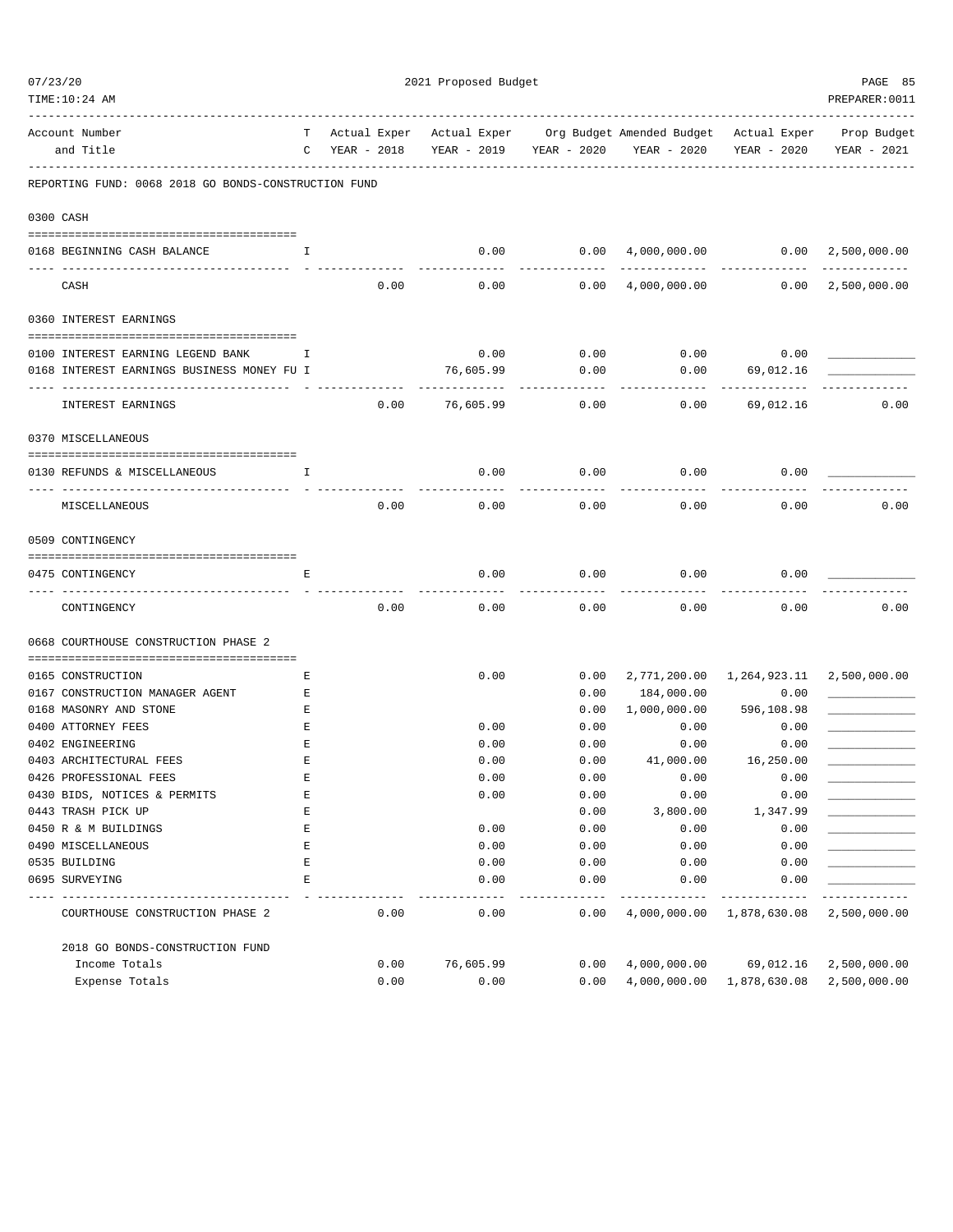| TIME:10:24 AM                                        |    |             |      |      |                         |             |                                                                                               | PREPARER: 0011 |
|------------------------------------------------------|----|-------------|------|------|-------------------------|-------------|-----------------------------------------------------------------------------------------------|----------------|
| Account Number<br>and Title                          | C  | YEAR - 2018 |      |      | YEAR - 2019 YEAR - 2020 | YEAR - 2020 | T Actual Exper Actual Exper Org Budget Amended Budget Actual Exper Prop Budget<br>YEAR - 2020 | YEAR - 2021    |
| REPORTING FUND: 0069 2020 CO BONDS-CONSTRUCTION FUND |    |             |      |      |                         |             |                                                                                               |                |
| 0300 CASH                                            |    |             |      |      |                         |             |                                                                                               |                |
| 0168 BEGINNING CASH BALANCE                          | I  |             |      |      | 0.00                    | 0.00        | 0.00                                                                                          |                |
| CASH                                                 |    |             | 0.00 | 0.00 | 0.00                    | 0.00        | 0.00                                                                                          | 0.00           |
| 0350 2020 CO BONDS                                   |    |             |      |      |                         |             |                                                                                               |                |
| 0169 2020 CO BOND PROCEEDS                           | Ι. |             |      |      | 0.00                    | 0.00        | 9,900,000.00 9,900,000.00                                                                     |                |
| 2020 CO BONDS                                        |    |             | 0.00 | 0.00 | 0.00                    |             | $0.00$ 9,900,000.00 9,900,000.00                                                              |                |
| 0360 INTEREST EARNINGS                               |    |             |      |      |                         |             |                                                                                               |                |
| 0100 INTEREST EARNING LEGEND BANK                    | I. |             |      |      | 0.00                    | 0.00        | 0.00                                                                                          |                |
| 0160 2020 CO'S CERT. INTEREST & SINKING I            |    |             |      |      | 0.00                    | 0.00        | 0.00                                                                                          |                |
| 0169 INTEREST EARNINGS ICS                           | I  |             |      |      | 0.00                    | 0.00        | 1,898.90                                                                                      |                |
| INTEREST EARNINGS                                    |    |             | 0.00 | 0.00 | 0.00                    | 0.00        | 1,898.90                                                                                      | 0.00           |
| 0370 MISCELLANEOUS                                   |    |             |      |      |                         |             |                                                                                               |                |
| 0130 REFUNDS & MISCELLANEOUS                         | I. |             |      |      | 0.00                    | 0.00        | 100.00                                                                                        |                |
| MISCELLANEOUS                                        |    |             | 0.00 | 0.00 | 0.00                    | 0.00        | 100.00                                                                                        | 0.00           |
| 0509 CONTINGENCY                                     |    |             |      |      |                         |             |                                                                                               |                |
| 0475 CONTINGENCY                                     | Ε  |             |      |      | 0.00                    | 0.00        | 0.00                                                                                          |                |
| CONTINGENCY                                          |    |             | 0.00 | 0.00 | 0.00                    | 0.00        | 0.00                                                                                          | 0.00           |
| 0669 COURTHOUSE CONSTRUCTION PHASE 2                 |    |             |      |      |                         |             |                                                                                               |                |
| 0165 CONSTRUCTION                                    | E  |             |      |      | 0.00                    | 0.00        | 0.00                                                                                          | 9,090,000.00   |
| 0167 CONSTRUCTION MANAGER AGENT                      | E  |             |      |      | 0.00                    | 0.00        | 0.00                                                                                          | 750,000.00     |
| 0168 MASONRY AND STONE                               | E  |             |      |      | 0.00                    | 0.00        | 0.00                                                                                          |                |
| 0403 ARCHITECTURAL FEES                              | E  |             |      |      | 0.00                    | 0.00        | 0.00                                                                                          | 60,000.00      |
| 0426 PROFESSIONAL FEES                               | E  |             |      |      | 0.00                    | 0.00        | 0.00                                                                                          |                |
| 0430 BIDS & NOTICES                                  | Ε  |             |      |      | 0.00                    | 0.00        | 0.00                                                                                          |                |
| 0443 TRASH PICK UP                                   | Ε  |             |      |      | 0.00                    | 0.00        | 0.00                                                                                          |                |
| 0453 IT DESIGN/SECURITY DESIGN                       | E  |             |      |      | 0.00                    | 0.00        | 0.00                                                                                          |                |
| 0455 SECURITY                                        | Ε  |             |      |      | 0.00                    | 0.00        | 0.00                                                                                          |                |
|                                                      |    |             |      |      | $- - -$                 |             |                                                                                               |                |
| COURTHOUSE CONSTRUCTION PHASE 2                      |    |             | 0.00 | 0.00 | 0.00                    | 0.00        | 0.00                                                                                          | 9,900,000.00   |
| 2020 CO BONDS-CONSTRUCTION FUND                      |    |             |      |      |                         |             |                                                                                               |                |
| Income Totals                                        |    |             | 0.00 | 0.00 | 0.00                    | 0.00        | 9,901,998.90                                                                                  | 9,900,000.00   |
| Expense Totals                                       |    |             | 0.00 | 0.00 | 0.00                    | 0.00        | 0.00                                                                                          | 9,900,000.00   |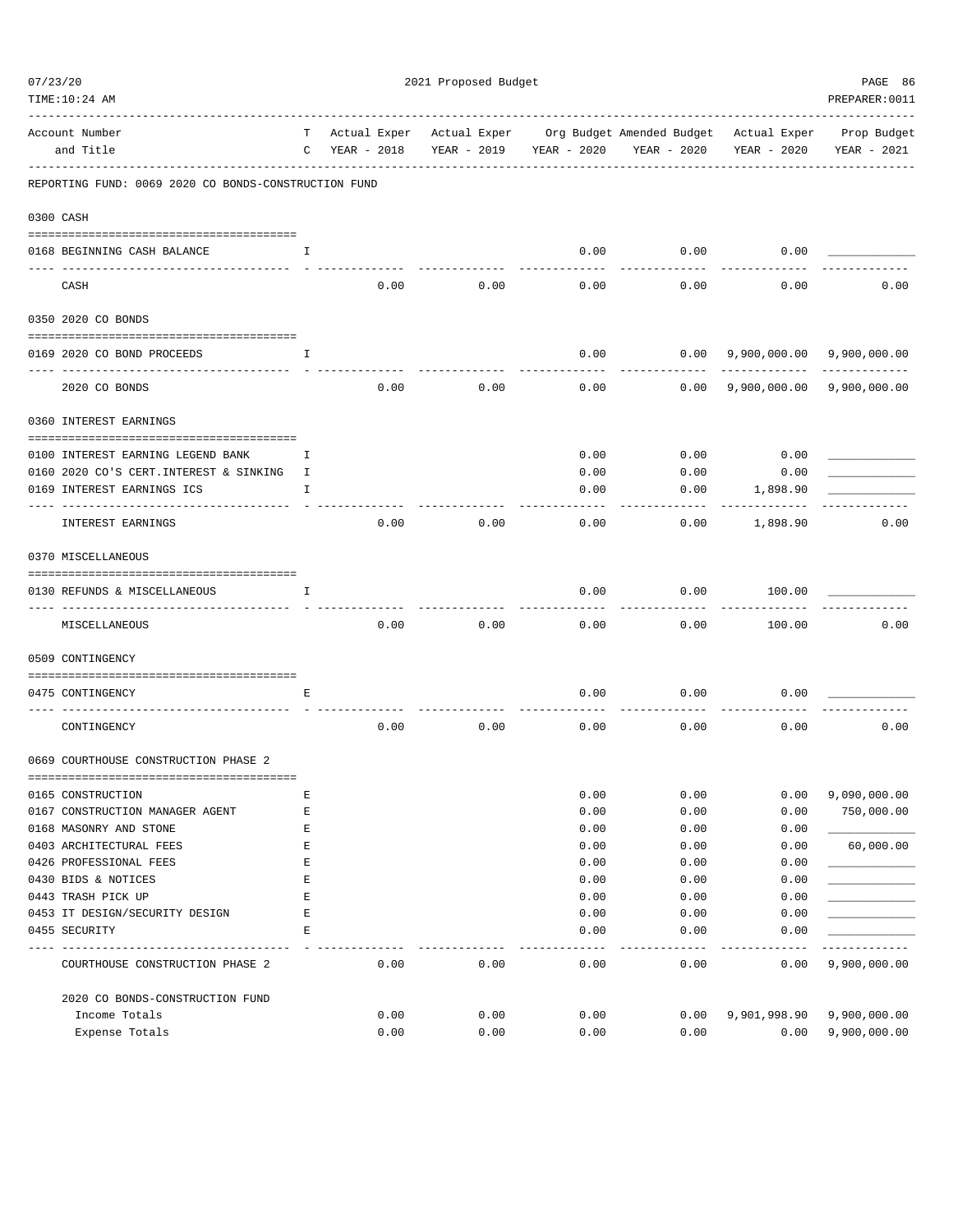| 07/23/20                                                                     |    |                   | PAGE 87                        |                |                                                                                |               |                |
|------------------------------------------------------------------------------|----|-------------------|--------------------------------|----------------|--------------------------------------------------------------------------------|---------------|----------------|
| TIME:10:24 AM                                                                |    |                   |                                |                |                                                                                |               | PREPARER: 0011 |
| Account Number                                                               |    |                   |                                |                | T Actual Exper Actual Exper Org Budget Amended Budget Actual Exper Prop Budget |               |                |
| and Title<br>----------------                                                |    |                   |                                |                | C YEAR - 2018 YEAR - 2019 YEAR - 2020 YEAR - 2020 YEAR - 2020                  |               | YEAR - 2021    |
| REPORTING FUND: 0070 RIGHT OF WAY FUND                                       |    |                   |                                |                |                                                                                |               |                |
| 0360 INTEREST EARNINGS                                                       |    |                   |                                |                |                                                                                |               |                |
|                                                                              |    |                   |                                |                |                                                                                |               |                |
| 0100 INTEREST EARNINGS<br>------------------------------- - -                |    |                   | $I = 1,198.92$ $1,675.71$ 0.00 |                | 0.00                                                                           | 907.16        |                |
| INTEREST EARNINGS                                                            |    |                   | 1,198.92 1,675.71              | 0.00           | 0.00                                                                           | 907.16        | 0.00           |
| 0622 RIGHT OF WAY                                                            |    |                   |                                |                |                                                                                |               |                |
|                                                                              |    |                   |                                |                |                                                                                |               |                |
| 0399 CLAIM SETTLEMENTS                                                       | Е  | 0.00              | 0.00                           | 0.00           | 0.00                                                                           | 0.00          |                |
| 0426 APPRAISAL FEES                                                          | E. | 0.00              | 0.00                           | 0.00           | 0.00                                                                           | 0.00          |                |
| 0429 RELOCATING UTILITIES                                                    | E. | 0.00              | 0.00                           | 0.00           | 0.00                                                                           | 0.00          |                |
| 0449 CONTRACT EXPENSES FOR FM87 R.O.W.<br>---------------------------------- | E. | 0.00<br>--------- | 0.00<br>----------             | 0.00<br>------ | 0.00                                                                           | 0.00          |                |
| RIGHT OF WAY                                                                 |    | 0.00              | 0.00                           | 0.00           | 0.00                                                                           | 0.00          | 0.00           |
| 0629 RIGHT OF WAY                                                            |    |                   |                                |                |                                                                                |               |                |
| 0500 RIGHT OF WAY PUR HWY #82                                                | E  | 0.00              | 0.00                           | 0.00           | 0.00                                                                           | 0.00          |                |
| 0501 RIGHT OF WAY PURCHASE FM #87 E                                          |    | 0.00              | 0.00                           | 0.00           | 0.00                                                                           | 0.00          |                |
| 0502 RIGHT OF WAY PURCHASE HWY #121                                          | E  | 0.00              | 0.00                           | 0.00           | 0.00                                                                           | 0.00          |                |
| 0503 RIGHT OF WAY PURCHASE HWY.78                                            | E  | 0.00              | 0.00                           | 0.00           | 0.00                                                                           | 0.00          |                |
| RIGHT OF WAY                                                                 |    | 0.00              | 0.00                           | -----<br>0.00  | 0.00                                                                           | 0.00          | 0.00           |
| RIGHT OF WAY FUND                                                            |    |                   |                                |                |                                                                                |               |                |
| Income Totals                                                                |    |                   | 1,198.92 1,675.71              | 0.00           |                                                                                | $0.00$ 907.16 | 0.00           |
| Expense Totals                                                               |    | 0.00              | 0.00                           | 0.00           | 0.00                                                                           | 0.00          | 0.00           |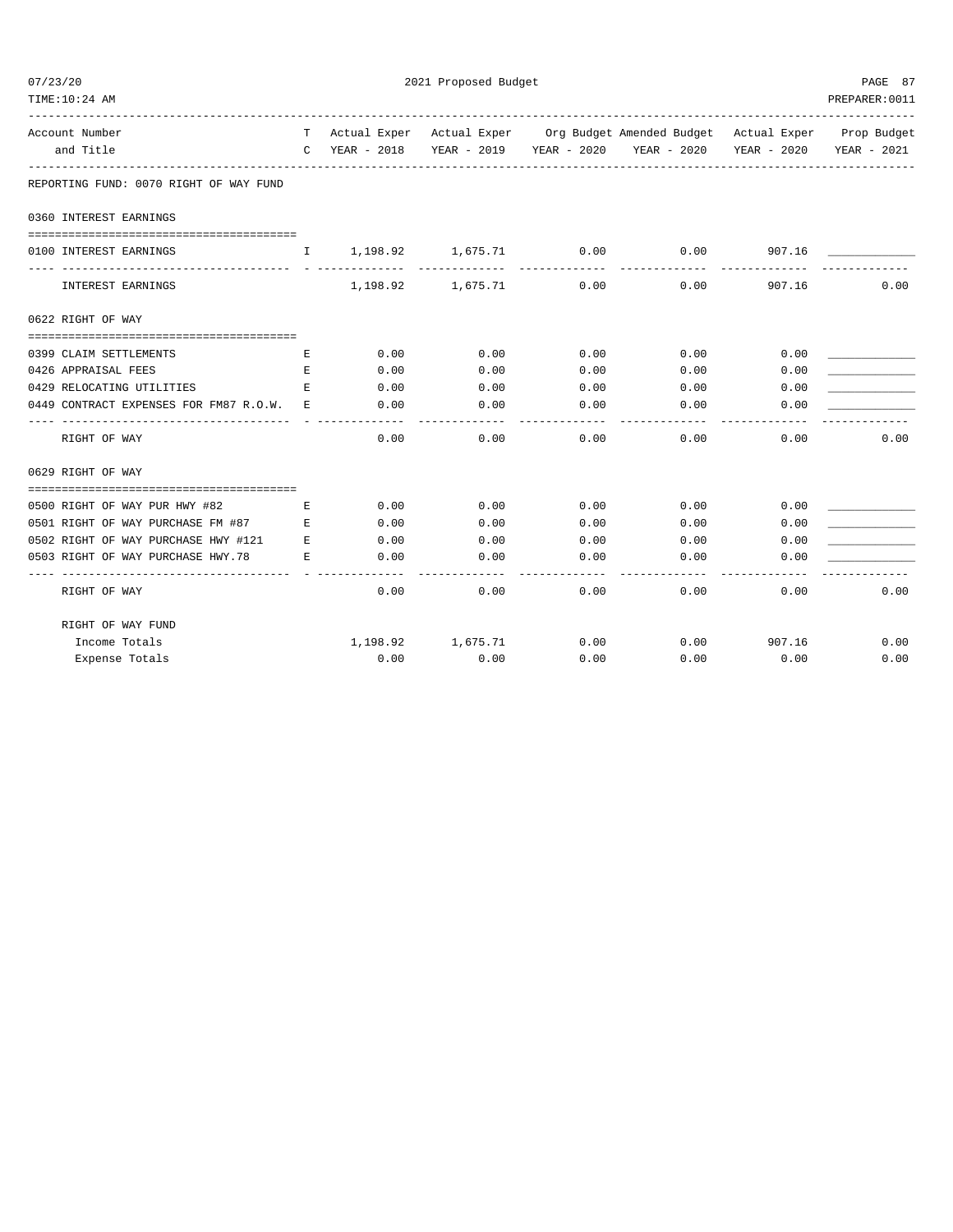| 07/23/20<br>TIME:10:24 AM                              | 2021 Proposed Budget |             |      |  |      |      |                                                                                |             | PAGE 88<br>PREPARER: 0011 |  |
|--------------------------------------------------------|----------------------|-------------|------|--|------|------|--------------------------------------------------------------------------------|-------------|---------------------------|--|
| Account Number                                         |                      |             |      |  |      |      | T Actual Exper Actual Exper Org Budget Amended Budget Actual Exper Prop Budget |             |                           |  |
| and Title                                              | $\mathbb{C}$         | YEAR - 2018 |      |  |      |      | YEAR - 2019 YEAR - 2020 YEAR - 2020                                            | YEAR - 2020 | YEAR - 2021               |  |
| REPORTING FUND: 0071 INVESTIGATOR CRIMES AGAINST WOMEN |                      |             |      |  |      |      |                                                                                |             |                           |  |
| 0330 GRANT INCOME                                      |                      |             |      |  |      |      |                                                                                |             |                           |  |
| 0475 INVESTIGATOR CRIMES AGAINST WOMEN I               |                      | 0.00        |      |  | 0.00 | 0.00 | 0.00                                                                           | 0.00        |                           |  |
| GRANT INCOME                                           |                      |             | 0.00 |  | 0.00 | 0.00 | 0.00                                                                           | 0.00        | 0.00                      |  |
| 0475 INVESTIGATOR CRIMES AGAINST WOMEN                 |                      |             |      |  |      |      |                                                                                |             |                           |  |
| 0108 SALARY                                            | Е                    |             | 0.00 |  | 0.00 | 0.00 | 0.00                                                                           | 0.00        |                           |  |
| 0201 SOCIAL SECURITY TAXES                             | E.                   |             | 0.00 |  | 0.00 | 0.00 | 0.00                                                                           | 0.00        |                           |  |
| 0202 GROUP HEALTH INSURANCE                            | E.                   |             | 0.00 |  | 0.00 | 0.00 | 0.00                                                                           | 0.00        |                           |  |
| 0203 RETIREMENT                                        | E.                   |             | 0.00 |  | 0.00 | 0.00 | 0.00                                                                           | 0.00        |                           |  |
| 0204 WORKERS COMPENSATION                              | E.                   |             | 0.00 |  | 0.00 | 0.00 | 0.00                                                                           | 0.00        |                           |  |
| 0205 MEDICARE TAX                                      | F.                   |             | 0.00 |  | 0.00 | 0.00 | 0.00                                                                           | 0.00        |                           |  |
| INVESTIGATOR CRIMES AGAINST WOMEN                      |                      |             | 0.00 |  | 0.00 | 0.00 | 0.00                                                                           | 0.00        | 0.00                      |  |
| INVESTIGATOR CRIMES AGAINST WOMEN                      |                      |             |      |  |      |      |                                                                                |             |                           |  |
| Income Totals                                          |                      |             | 0.00 |  | 0.00 | 0.00 | 0.00                                                                           | 0.00        | 0.00                      |  |
| Expense Totals                                         |                      |             | 0.00 |  | 0.00 | 0.00 | 0.00                                                                           | 0.00        | 0.00                      |  |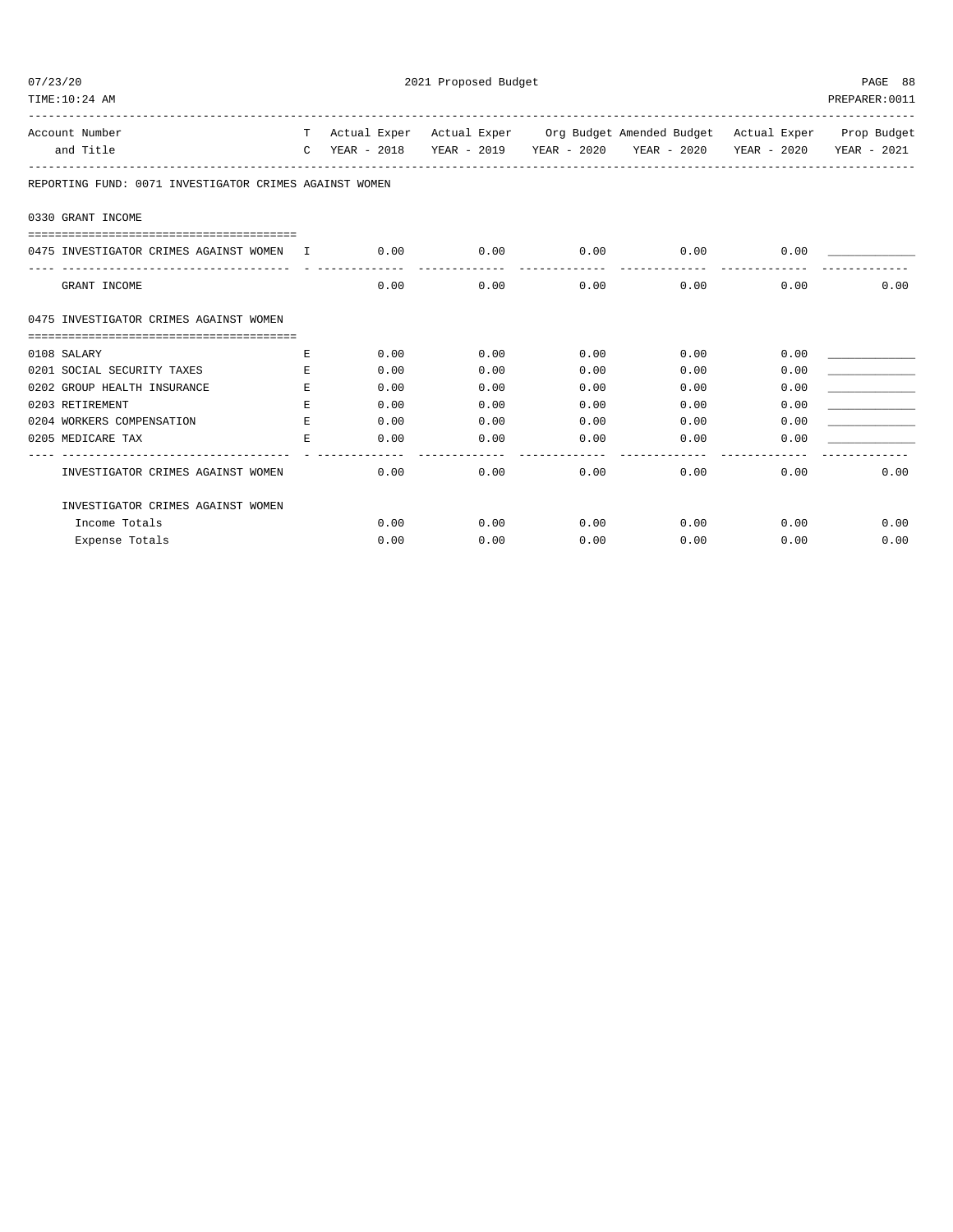| 07/23/20<br>TIME:10:24 AM                                          |         |               | PAGE 89<br>PREPARER: 0011 |      |                                                                                |      |             |
|--------------------------------------------------------------------|---------|---------------|---------------------------|------|--------------------------------------------------------------------------------|------|-------------|
| Account Number                                                     |         |               |                           |      | T Actual Exper Actual Exper Org Budget Amended Budget Actual Exper Prop Budget |      |             |
| and Title                                                          |         | C YEAR - 2018 |                           |      | YEAR - 2019 YEAR - 2020 YEAR - 2020 YEAR - 2020                                |      | YEAR - 2021 |
| REPORTING FUND: 0072 INVESTIGATOR CRIMES AGAINST CHILDRE           |         |               |                           |      |                                                                                |      |             |
| 0330 GRANT INCOME                                                  |         |               |                           |      |                                                                                |      |             |
| 0560 INVESTIGATOR CRIMES AGAINST CHILDRE I 35,367.69 3,297.94 0.00 |         |               |                           |      | 0.00                                                                           | 0.00 |             |
| GRANT INCOME                                                       |         | 35,367.69     | 3,297.94                  | 0.00 | 0.00                                                                           | 0.00 | 0.00        |
| 0560 INVESTIGATOR CRIMES AGAINST CHILDRE                           |         |               |                           |      |                                                                                |      |             |
| 0108 SALARY                                                        | Е       | 25,374.00     | 0.00                      | 0.00 | 0.00                                                                           | 0.00 |             |
| 0201 SOCIAL SECURITY TAXES                                         | $F_{i}$ | 1,573.20      | 0.00                      | 0.00 | 0.00                                                                           | 0.00 |             |
| 0202 GROUP HEALTH INSURANCE                                        | $F_{i}$ | 7,898.13      | 0.00                      | 0.00 | 0.00                                                                           | 0.00 |             |
| 0203 RETIREMENT                                                    | $F_{i}$ | 2,893.86      | 0.00                      | 0.00 | 0.00                                                                           | 0.00 |             |
| 0204 WORKERS COMPENSATION                                          | $E_{i}$ | 558.52        | 0.00                      | 0.00 | 0.00                                                                           | 0.00 |             |
| 0205 MEDICARE TAX                                                  | E       | 367.92        | 0.00                      | 0.00 | 0.00                                                                           | 0.00 |             |
| INVESTIGATOR CRIMES AGAINST CHILDRE                                |         | 38,665.63     | 0.00                      | 0.00 | 0.00                                                                           | 0.00 | 0.00        |
| INVESTIGATOR CRIMES AGAINST CHILDRE                                |         |               |                           |      |                                                                                |      |             |
| Income Totals                                                      |         | 35,367.69     | 3,297.94                  | 0.00 | 0.00                                                                           | 0.00 | 0.00        |
| Expense Totals                                                     |         | 38,665.63     | 0.00                      | 0.00 | 0.00                                                                           | 0.00 | 0.00        |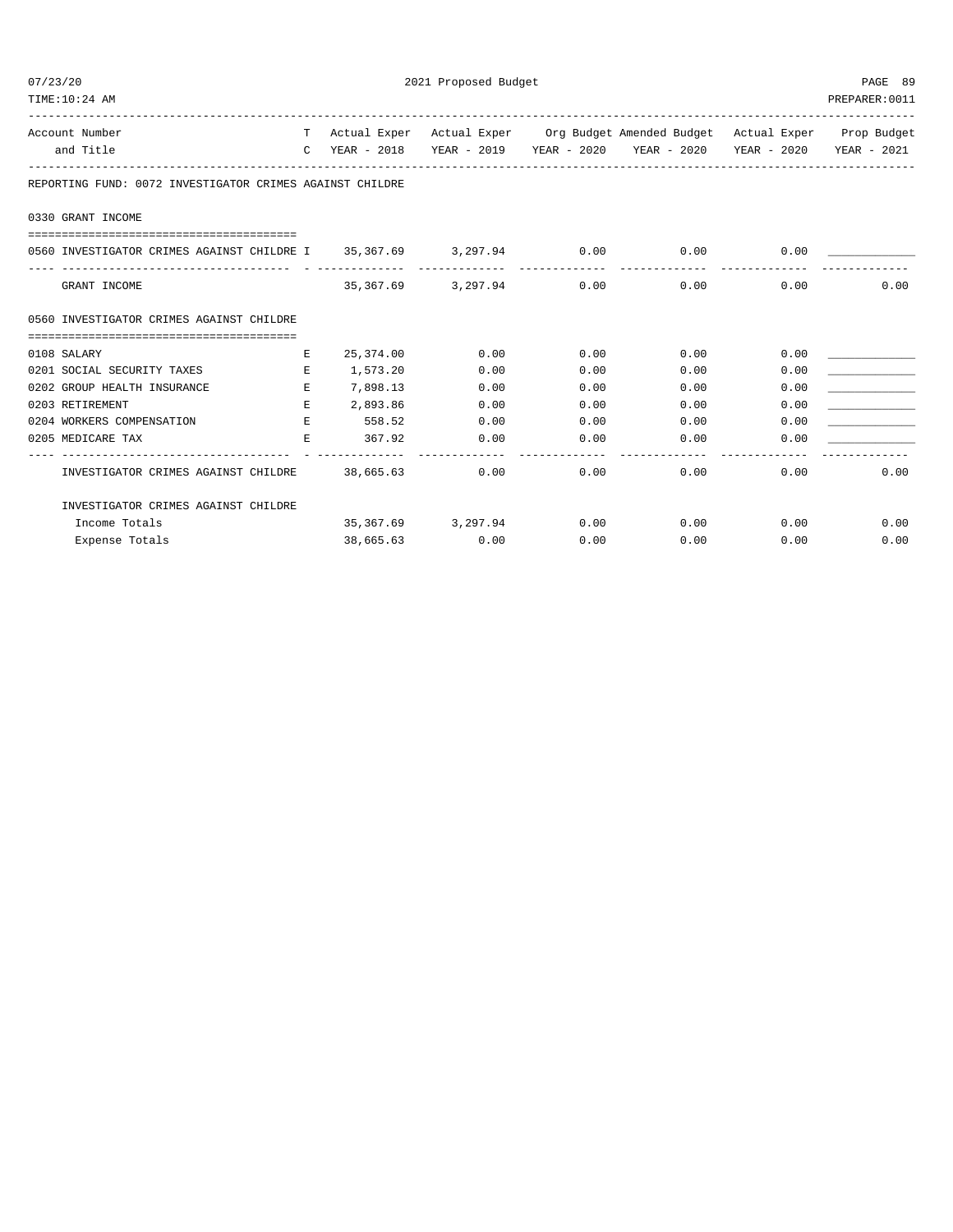| 07/23/20                                                                                        |  | 2021 Proposed Budget |                             |                        |                                                                                                                                                                                                                                |                   |              |  |  |  |
|-------------------------------------------------------------------------------------------------|--|----------------------|-----------------------------|------------------------|--------------------------------------------------------------------------------------------------------------------------------------------------------------------------------------------------------------------------------|-------------------|--------------|--|--|--|
| TIME:10:24 AM<br>T Actual Exper Actual Exper Org Budget Amended Budget Actual Exper Prop Budget |  |                      |                             |                        |                                                                                                                                                                                                                                |                   |              |  |  |  |
| Account Number                                                                                  |  |                      |                             |                        |                                                                                                                                                                                                                                |                   |              |  |  |  |
| and Title                                                                                       |  |                      |                             |                        | C YEAR - 2018 YEAR - 2019 YEAR - 2020 YEAR - 2020 YEAR - 2020 YEAR - 2021                                                                                                                                                      |                   |              |  |  |  |
| REPORTING FUND: 0078 RAW WATER PIPELINE PCTS. 2, 3, 4                                           |  |                      |                             |                        |                                                                                                                                                                                                                                |                   |              |  |  |  |
| 0300 CASH                                                                                       |  |                      |                             |                        |                                                                                                                                                                                                                                |                   |              |  |  |  |
| 0120 UNENCUMBERED FUND BALANCE<br>$\mathbf{T}$ and $\mathbf{T}$                                 |  |                      |                             |                        | $0.00$ $0.00$ $0.00$ $0.00$ $0.00$ $0.00$ $0.00$ $0.00$ $0.00$ $0.00$ $0.00$ $0.00$ $0.00$ $0.00$ $0.00$ $0.00$ $0.00$ $0.00$ $0.00$ $0.00$ $0.00$ $0.00$ $0.00$ $0.00$ $0.00$ $0.00$ $0.00$ $0.00$ $0.00$ $0.00$ $0.00$ $0.0$ |                   |              |  |  |  |
| CASH                                                                                            |  | 0.00                 | 0.00                        | --------------<br>0.00 |                                                                                                                                                                                                                                | 0.00<br>0.00      | 0.00         |  |  |  |
| 0319 RAW WATER PIPELINE                                                                         |  |                      |                             |                        |                                                                                                                                                                                                                                |                   |              |  |  |  |
| 0179 FOR MAINTENANCE OF ROADS E                                                                 |  |                      |                             |                        | $150,000.00 - 0.00$ 0.00 0.00 0.00                                                                                                                                                                                             |                   |              |  |  |  |
| RAW WATER PIPELINE                                                                              |  |                      |                             |                        | $0.00$ $150.000.00$ $0.00$ $0.00$ $0.00$                                                                                                                                                                                       |                   | 0.00<br>0.00 |  |  |  |
| 0628 ROAD & BRIDGE 2,3,4 EXPENSES                                                               |  |                      |                             |                        |                                                                                                                                                                                                                                |                   |              |  |  |  |
| 0341 R & B MAT. ROCK & GRAVEL                                                                   |  |                      |                             |                        | $0.00$ $0.00$ $0.00$ $149,960.69$                                                                                                                                                                                              |                   |              |  |  |  |
| ROAD & BRIDGE 2, 3, 4 EXPENSES                                                                  |  |                      | 0.00                        | ------------<br>0.00   | 0.00                                                                                                                                                                                                                           | 0.00 149,960.69   | 0.00         |  |  |  |
| RAW WATER PIPELINE PCTS. 2, 3, 4                                                                |  |                      |                             |                        |                                                                                                                                                                                                                                |                   |              |  |  |  |
| Income Totals                                                                                   |  |                      | $0.00$ $0.00$ $0.00$ $0.00$ |                        | $0.00$ 0.00                                                                                                                                                                                                                    |                   | 0.00         |  |  |  |
| Expense Totals                                                                                  |  | 0.00                 | 150,000.00-                 | 0.00                   |                                                                                                                                                                                                                                | $0.00$ 149,960.69 | 0.00         |  |  |  |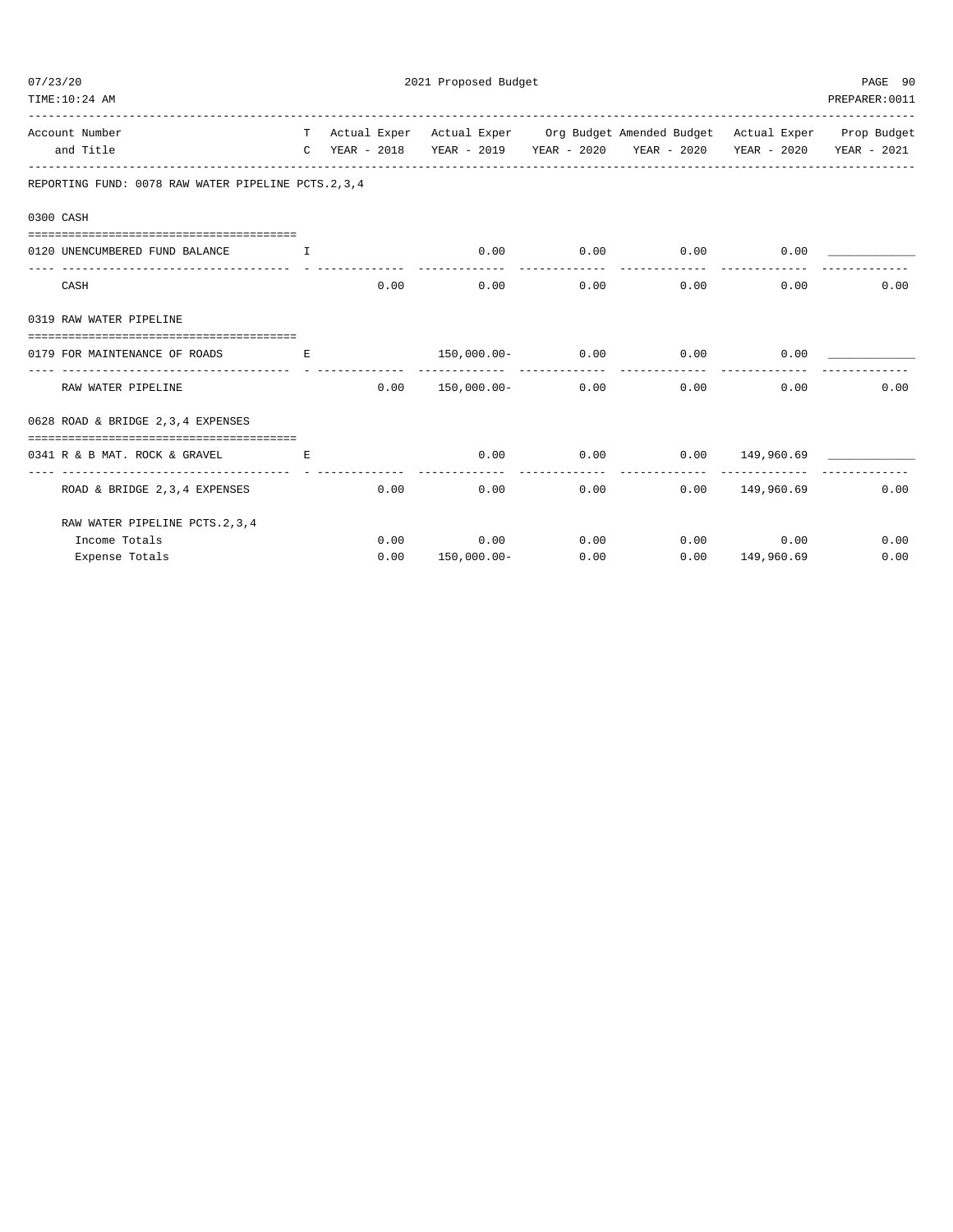| TIME:10:24 AM                                                  |      |                  |                        |                                                                                                                                                             |                     | PREPARER: 0011 |
|----------------------------------------------------------------|------|------------------|------------------------|-------------------------------------------------------------------------------------------------------------------------------------------------------------|---------------------|----------------|
| Account Number<br>and Title                                    |      |                  |                        | T Actual Exper Actual Exper Org Budget Amended Budget Actual Exper Prop Budget<br>C YEAR - 2018 YEAR - 2019 YEAR - 2020 YEAR - 2020 YEAR - 2020 YEAR - 2021 |                     |                |
| REPORTING FUND: 0079 RAW WATER PIPELINE FUND PCT 2             |      |                  |                        |                                                                                                                                                             |                     |                |
| 0300 CASH                                                      |      |                  |                        |                                                                                                                                                             |                     |                |
| 0122 UNENCUMBERED FUND BALANCE I                               |      |                  |                        | $0.00$ $0.00$ $0.00$ $0.00$                                                                                                                                 | 0.00                |                |
| CASH                                                           | 0.00 |                  | --------------<br>0.00 | 0.00                                                                                                                                                        | 0.00<br>0.00        | 0.00           |
| 0319 RAW WATER PIPELINE                                        |      |                  |                        |                                                                                                                                                             |                     |                |
| 0179 FOR MAINTENANCE OF ROADS<br>$\mathbf{I}$ and $\mathbf{I}$ |      |                  |                        |                                                                                                                                                             |                     |                |
| RAW WATER PIPELINE                                             |      |                  |                        | -------------- --------------<br>$0.00$ $75,000.00$ $0.00$ $21,500.00$ $22,250.00$                                                                          |                     | 0.00           |
| 0622 ROAD & BRIDGE #2 RAW WATER PIPELINE                       |      |                  |                        |                                                                                                                                                             |                     |                |
| 0341 R & B MAT. ROCK & GRAVEL                                  |      |                  |                        | $0.00$ 21,500.00 0.00                                                                                                                                       |                     |                |
| 0571 PURCHASE OF MACH/EQUIPMENT E                              |      | 0.00<br>------   | 0.00<br>-----------    | $0.00$ 75,000.00<br>--------------                                                                                                                          |                     |                |
| ROAD & BRIDGE #2 RAW WATER PIPELINE                            | 0.00 |                  | 0.00                   | $0.00$ 21,500.00 75,000.00                                                                                                                                  |                     | 0.00           |
| RAW WATER PIPELINE FUND PCT 2                                  |      |                  |                        |                                                                                                                                                             |                     |                |
| Income Totals                                                  |      | $0.00$ 75,000.00 |                        | $0.00$ 21,500.00 22,250.00                                                                                                                                  |                     | 0.00           |
| Expense Totals                                                 | 0.00 | 0.00             | 0.00                   |                                                                                                                                                             | 21,500.00 75,000.00 | 0.00           |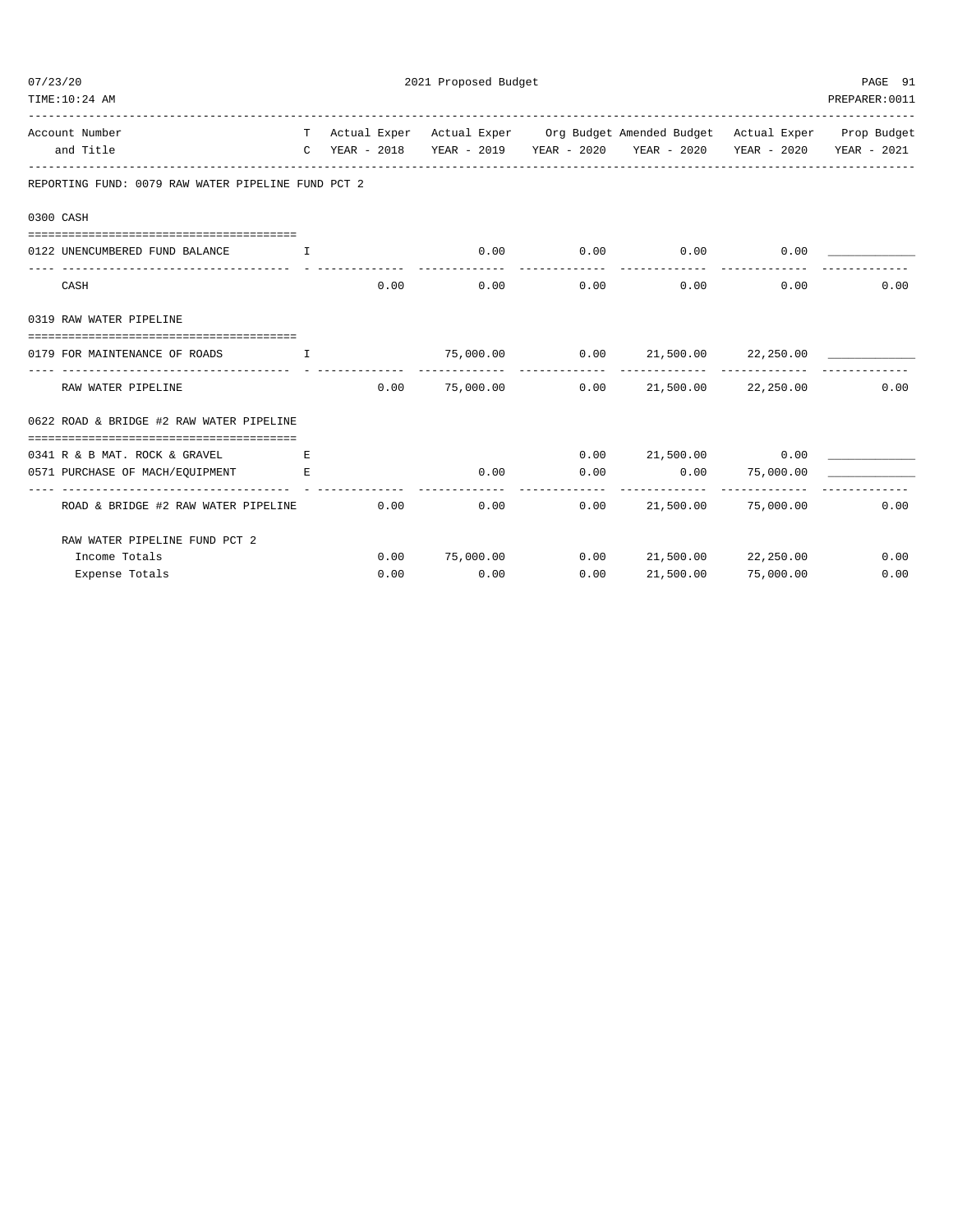| 07/23/20<br>TIME:10:24 AM                              |                                             | PREPARER: 0011          |               |      |                                                                                                                                                 |      |             |
|--------------------------------------------------------|---------------------------------------------|-------------------------|---------------|------|-------------------------------------------------------------------------------------------------------------------------------------------------|------|-------------|
| Account Number<br>and Title                            |                                             |                         |               |      | T Actual Exper Actual Exper Org Budget Amended Budget Actual Exper Prop Budget<br>C YEAR - 2018 YEAR - 2019 YEAR - 2020 YEAR - 2020 YEAR - 2020 |      | YEAR - 2021 |
| REPORTING FUND: 0080 VETERANS COURT PROGRAM            |                                             |                         |               |      |                                                                                                                                                 |      |             |
| 0300 CASH                                              |                                             |                         |               |      |                                                                                                                                                 |      |             |
| 0180 BEGINNING CASH BALANCE                            | . The contract of the state $\mathbf{I}$ is |                         |               |      | $0.00$ $0.00$ $0.00$ $0.00$ $0.00$                                                                                                              | 0.00 |             |
| CASH                                                   |                                             | 0.00                    | 0.00          | 0.00 | 0.00                                                                                                                                            | 0.00 | 0.00        |
| 0370 VETERANS COURT INCOME                             |                                             |                         |               |      |                                                                                                                                                 |      |             |
| 0130 MISCELLANEOUS                                     | $\mathbf{I}$                                |                         | $100.00$ 0.00 | 0.00 | 0.00                                                                                                                                            | 0.00 |             |
| 0180 PROGRAM FEES<br>----------------------------- - - | T                                           | 150.00                  | 350.00        | 0.00 | 0.00                                                                                                                                            | 0.00 |             |
| VETERANS COURT INCOME                                  |                                             | 250.00                  | 350.00        | 0.00 | 0.00                                                                                                                                            | 0.00 | 0.00        |
| 0570 VETERANS COURT EXPENSE                            |                                             |                         |               |      |                                                                                                                                                 |      |             |
|                                                        |                                             |                         |               |      |                                                                                                                                                 |      |             |
| 0490 MISCELLANEOUS                                     | E.                                          | 0.00<br>- ------------- | 0.00          | 0.00 | 0.00                                                                                                                                            | 0.00 |             |
| VETERANS COURT EXPENSE                                 |                                             | 0.00                    | 0.00          | 0.00 | 0.00                                                                                                                                            | 0.00 | 0.00        |
| VETERANS COURT PROGRAM                                 |                                             |                         |               |      |                                                                                                                                                 |      |             |
| Income Totals                                          |                                             | 250.00                  | 350.00        | 0.00 | 0.00                                                                                                                                            | 0.00 | 0.00        |
| Expense Totals                                         |                                             | 0.00                    | 0.00          | 0.00 | 0.00                                                                                                                                            | 0.00 | 0.00        |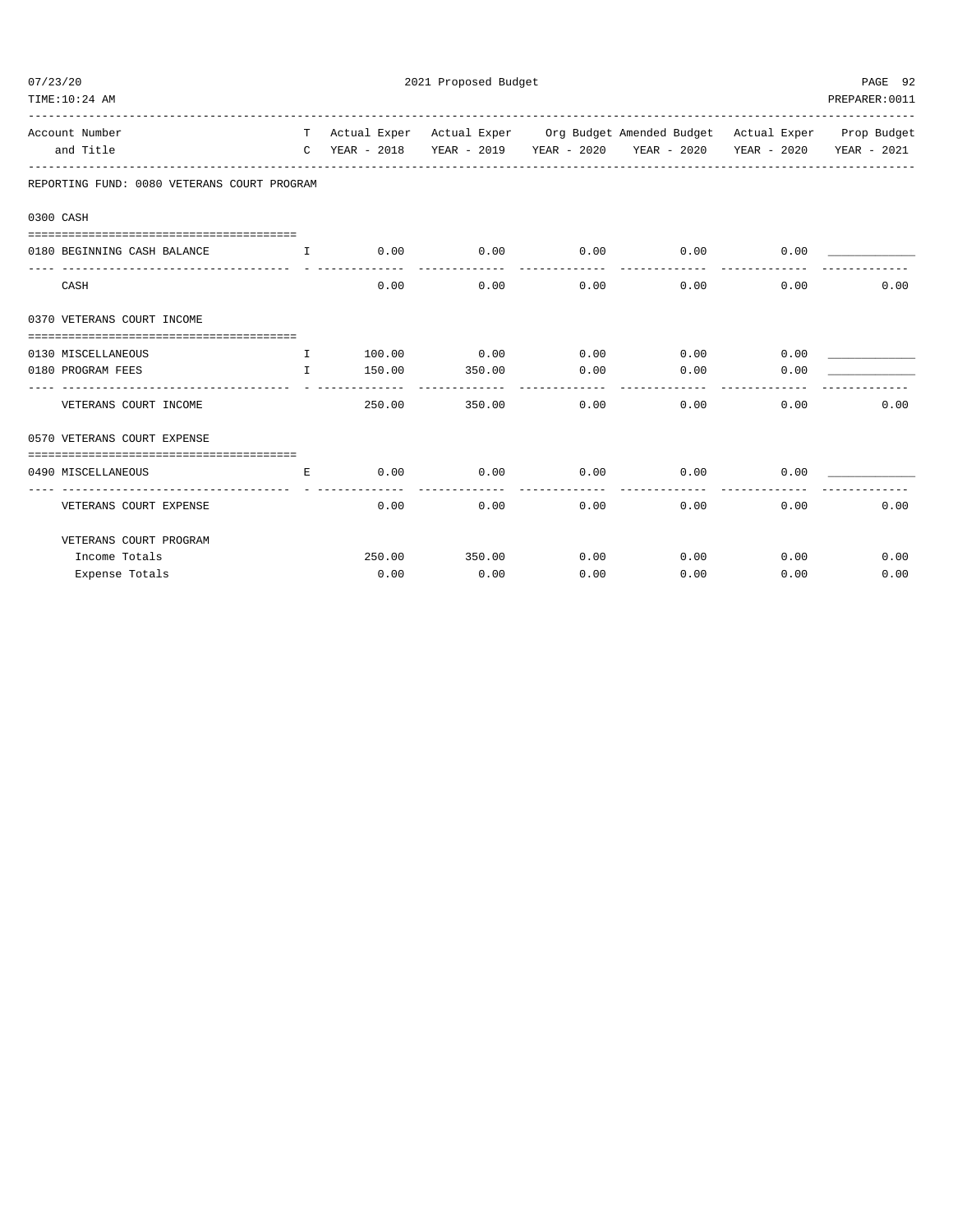| TIME:10:24 AM                                                                                                                                                                                                                                                                                                                      |              |             |      |             |                                                                                |                       | PREPARER: 0011             |
|------------------------------------------------------------------------------------------------------------------------------------------------------------------------------------------------------------------------------------------------------------------------------------------------------------------------------------|--------------|-------------|------|-------------|--------------------------------------------------------------------------------|-----------------------|----------------------------|
| Account Number                                                                                                                                                                                                                                                                                                                     |              |             |      |             | T Actual Exper Actual Exper Org Budget Amended Budget Actual Exper Prop Budget |                       |                            |
| and Title<br>----------------------------                                                                                                                                                                                                                                                                                          | $\mathbb{C}$ | YEAR - 2018 |      |             | YEAR - 2019 YEAR - 2020 YEAR - 2020                                            | YEAR - 2020           | YEAR - 2021                |
| REPORTING FUND: 0081 LAKE ROAD IMPACT FUND                                                                                                                                                                                                                                                                                         |              |             |      |             |                                                                                |                       |                            |
| 0300 CASH                                                                                                                                                                                                                                                                                                                          |              |             |      |             |                                                                                |                       |                            |
|                                                                                                                                                                                                                                                                                                                                    |              |             |      |             |                                                                                |                       |                            |
| 0110 UNENCUMBERED FUND BALANCE<br>$\mathbf{I}$ and $\mathbf{I}$ and $\mathbf{I}$ and $\mathbf{I}$ and $\mathbf{I}$ and $\mathbf{I}$ and $\mathbf{I}$ and $\mathbf{I}$ and $\mathbf{I}$ and $\mathbf{I}$ and $\mathbf{I}$ and $\mathbf{I}$ and $\mathbf{I}$ and $\mathbf{I}$ and $\mathbf{I}$ and $\mathbf{I}$ and $\mathbf{I}$ and |              | 0.00        | 0.00 | 0.00        | 0.00                                                                           | 0.00                  |                            |
| CASH                                                                                                                                                                                                                                                                                                                               |              | 0.00        | 0.00 | 0.00        | 0.00                                                                           | 0.00                  | 0.00                       |
| 0318 NORTH TEX MUNICIPAL WATER DIST                                                                                                                                                                                                                                                                                                |              |             |      |             |                                                                                |                       |                            |
| 0181 YEAR 1 PAYMENT                                                                                                                                                                                                                                                                                                                | I.           | 100,000.00  |      | $0.00$ 0.00 | 0.00                                                                           | 0.00                  |                            |
| 0182 YEAR 2 PAYMENT                                                                                                                                                                                                                                                                                                                | $\mathbf{I}$ |             |      |             | $0.00$ $100,000.00$ $100,000.00$ $100,000.00$                                  |                       |                            |
| 0183 YEAR 3 PAYMENT                                                                                                                                                                                                                                                                                                                | $\mathbb{T}$ |             |      | 0.00        | 0.00                                                                           | 0.00                  | 100,000.00                 |
| NORTH TEX MUNICIPAL WATER DIST 100,000.00                                                                                                                                                                                                                                                                                          |              |             | 0.00 |             | 100,000.00 100,000.00                                                          | 100,000.00            | ------------<br>100,000.00 |
| 0590 MISCELLANEOUS                                                                                                                                                                                                                                                                                                                 |              |             |      |             |                                                                                |                       |                            |
| 0490 MISCELLANEOUS                                                                                                                                                                                                                                                                                                                 | E            | 0.00        | 0.00 |             |                                                                                | 0.00                  | 100,000.00                 |
| 0576 LUCAS CHEST COMPRESSION SYSTEM E                                                                                                                                                                                                                                                                                              |              | 64,986.79   | 0.00 | 0.00        | 0.00                                                                           | 0.00                  |                            |
| 0579 WEAPONS/TASERS                                                                                                                                                                                                                                                                                                                | E            |             | 0.00 | 0.00        | 0.00                                                                           | 0.00                  |                            |
| MISCELLANEOUS                                                                                                                                                                                                                                                                                                                      |              | 64,986.79   |      | ----------- | ------------- --------<br>$0.00$ 100,000.00 100,000.00                         | 0.00                  | 100,000.00                 |
| LAKE ROAD IMPACT FUND                                                                                                                                                                                                                                                                                                              |              |             |      |             |                                                                                |                       |                            |
| Income Totals                                                                                                                                                                                                                                                                                                                      |              | 100,000.00  | 0.00 | 100,000.00  |                                                                                | 100,000.00 100,000.00 | 100,000.00                 |
| Expense Totals                                                                                                                                                                                                                                                                                                                     |              | 64,986.79   | 0.00 | 100,000.00  | 100,000.00                                                                     | 0.00                  | 100,000.00                 |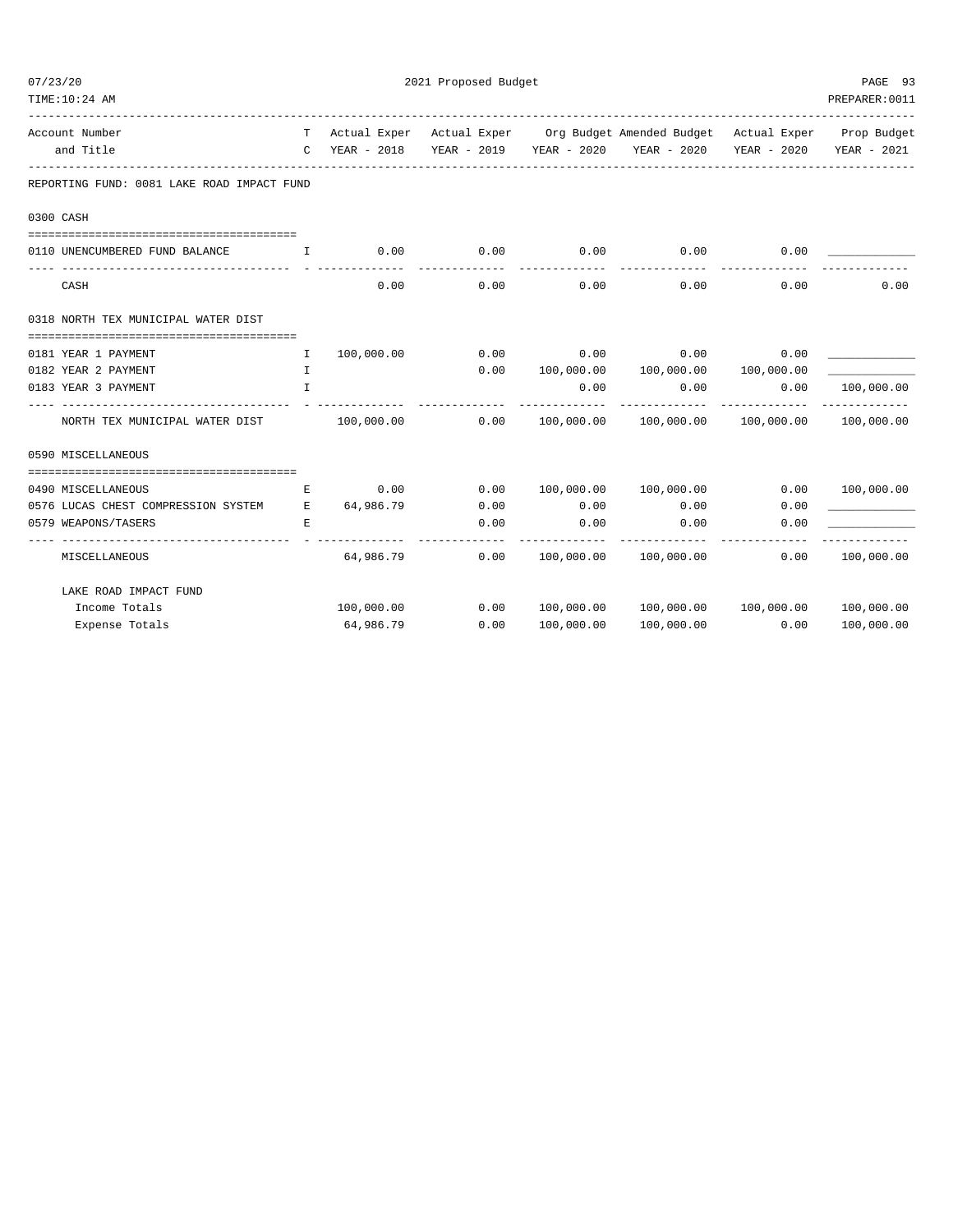| TIME:10:24 AM                                                   |               |              |              |             |                           |              | PREPARER: 0011 |
|-----------------------------------------------------------------|---------------|--------------|--------------|-------------|---------------------------|--------------|----------------|
| Account Number                                                  | т             | Actual Exper | Actual Exper |             | Org Budget Amended Budget | Actual Exper | Prop Budget    |
| and Title                                                       | $\mathcal{C}$ | YEAR - 2018  | YEAR - 2019  | YEAR - 2020 | YEAR - 2020               | YEAR - 2020  | YEAR - 2021    |
| REPORTING FUND: 0082 LAKE ROAD IMPACT FUND PCT.3                |               |              |              |             |                           |              |                |
| 0300 CASH                                                       |               |              |              |             |                           |              |                |
|                                                                 |               |              |              |             |                           |              |                |
| 0123 UNENCUMBERED FUND BALANCE                                  | I             | 0.00         | 0.00         | 461,338.00  | 461,338.00                | 0.00         | 250,000.00     |
| CASH                                                            |               | 0.00         | 0.00         | 461,338.00  | 461,338.00                | 0.00         | 250,000.00     |
| 0318 NORTH TEX MUNICIPAL WATER DIST                             |               |              |              |             |                           |              |                |
| 0182 YEAR 1 PAYMENT                                             | I.            | 484,263.00   | 0.00         | 0.00        | 0.00                      | 0.00         |                |
| -- --------------------------<br>NORTH TEX MUNICIPAL WATER DIST |               | 484, 263.00  | 0.00         | 0.00        | 0.00                      | 0.00         | 0.00           |
| 0319 RAW WATER PIPELINE                                         |               |              |              |             |                           |              |                |
| 0182 FOR MAINTENANCE OF ROADS                                   | I.            |              | 125,000.00   | 0.00        | 0.00                      | 0.00         |                |
| RAW WATER PIPELINE                                              |               | 0.00         | 125,000.00   | 0.00        | 0.00                      | 0.00         | 0.00           |
| 0623 ROAD & BRIDGE #3 LAKE ROAD EXPENSES                        |               |              |              |             |                           |              |                |
| 0341 R & B MAT. ROCK & GRAVEL                                   | Е             | 0.00         | 43,884.26    | 50,000.00   | 50,000.00                 | 78,699.62    |                |
| 0344 R & B MAT. ASPHALT/ROAD OIL                                | E             | 0.00         | 0.00         | 0.00        | 0.00                      | 0.00         |                |
| 0490 MISCELLANEOUS                                              | Е             | 0.00         | 0.00         | 411,338.00  | 411,338.00                | 0.00         | 250,000.00     |
| ROAD & BRIDGE #3 LAKE ROAD EXPENSES                             |               | 0.00         | 43,884.26    | 461,338.00  | 461,338.00                | 78,699.62    | 250,000.00     |
| 0626 ROAD & BRIDGE #3 RAW WATER PIPELINE                        |               |              |              |             |                           |              |                |
| 0457 R & M MACHINERY GAS & OIL                                  | Е             |              | 0.00         | 0.00        | 0.00                      | 0.00         |                |
| 0458 R & M MACHINERY PARTS                                      | Е             |              | 0.00         | 0.00        | 0.00                      | 29,391.19    |                |
| 0460 EQUIPMENT RENTAL/LEASE                                     | Ε             |              | 0.00         | 0.00        | 0.00                      | 0.00         |                |
| 0571 PURCHASE OF MACH/EQUIPMENT                                 | Е             |              | 0.00         | 0.00        | 0.00                      | 0.00         |                |
| ROAD & BRIDGE #3 RAW WATER PIPELINE                             |               | 0.00         | 0.00         | 0.00        | 0.00                      | 29,391.19    | 0.00           |
| LAKE ROAD IMPACT FUND PCT.3                                     |               |              |              |             |                           |              |                |
| Income Totals                                                   |               | 484,263.00   | 125,000.00   | 461,338.00  | 461,338.00                | 0.00         | 250,000.00     |
| Expense Totals                                                  |               | 0.00         | 43,884.26    | 461,338.00  | 461,338.00                | 108,090.81   | 250,000.00     |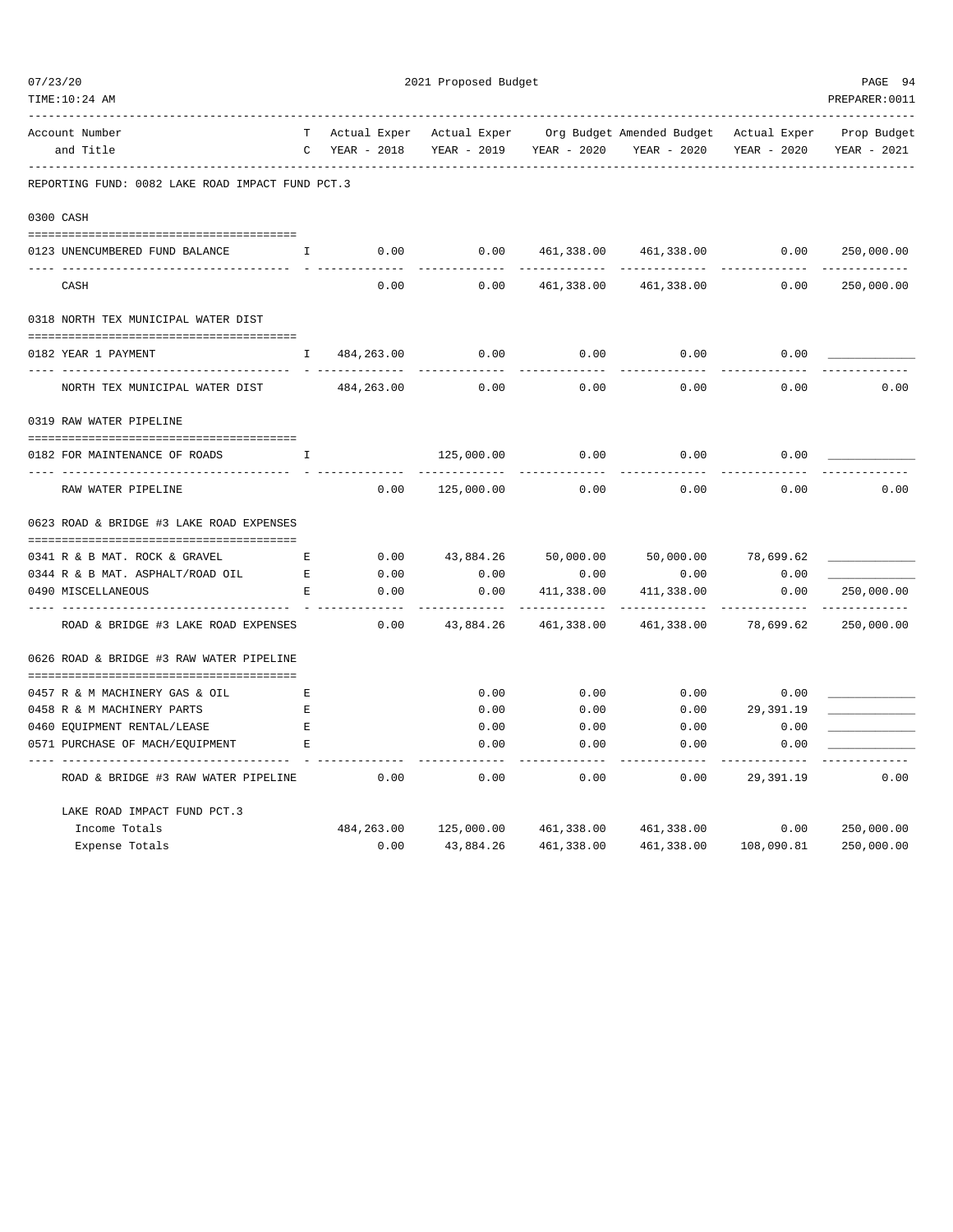| TIME:10:24 AM                                                  |    |                 |                         |            |                                                                                               |             | PREPARER: 0011           |
|----------------------------------------------------------------|----|-----------------|-------------------------|------------|-----------------------------------------------------------------------------------------------|-------------|--------------------------|
| Account Number<br>and Title                                    |    | $C$ YEAR - 2018 | YEAR - 2019 YEAR - 2020 |            | T Actual Exper Actual Exper Org Budget Amended Budget Actual Exper Prop Budget<br>YEAR - 2020 | YEAR - 2020 | YEAR - 2021              |
|                                                                |    |                 |                         |            |                                                                                               |             |                          |
| REPORTING FUND: 0083 LAKE ROAD IMPACT FUND PCT.4               |    |                 |                         |            |                                                                                               |             |                          |
| 0300 CASH                                                      |    |                 |                         |            |                                                                                               |             |                          |
| 0124 UNENCUMBERED FUND BALANCE                                 | Ι. | 0.00            | 0.00                    |            | 336,148.00 336,148.00                                                                         | 0.00        | 150,000.00<br>. <u>.</u> |
| CASH                                                           |    | 0.00            | 0.00                    | 336,148.00 | 336,148.00                                                                                    | 0.00        | 150,000.00               |
| 0318 NORTH TEXAS MUNICIPAL WATER DIST                          |    |                 |                         |            |                                                                                               |             |                          |
| 0183 YEAR 1 PAYMENT                                            | Ι. | 387,000.00      | 0.00                    | 0.00       | 0.00                                                                                          | 0.00        |                          |
| NORTH TEXAS MUNICIPAL WATER DIST 387,000.00                    |    |                 | -----------<br>0.00     | 0.00       | 0.00                                                                                          | 0.00        | 0.00                     |
| 0319 RAW WATER PIPELINE                                        |    |                 |                         |            |                                                                                               |             |                          |
| 0183 FOR MAINTENANCE OF ROADS                                  | Ι. |                 | 150,000.00              | 0.00       | 0.00                                                                                          | 0.00        |                          |
| RAW WATER PIPELINE                                             |    | 0.00            | 150,000.00              | 0.00       | 0.00                                                                                          | 0.00        | 0.00                     |
| 0624 ROAD & BRIDGE #4 LAKE ROAD EXPENSES                       |    |                 |                         |            |                                                                                               |             |                          |
| 0341 R & B MAT. ROCK & GRAVEL                                  | E  | 0.00            | 55,886.95               | 50,000.00  | 50,000.00 12,683.52                                                                           |             |                          |
| 0344 R & B MAT. ASPHALT/ROAD OIL                               | E  | 0.00            | 0.00                    | 20,000.00  | 20,000.00                                                                                     | 0.00        |                          |
| 0460 EQUIPMENT RENTAL/LEASE                                    | E  |                 |                         | 0.00       | 13,830.82                                                                                     | 29,865.55   |                          |
| 0490 MISCELLANEOUS                                             | E  | 0.00            | 0.00                    | 216,148.00 | 202,317.18                                                                                    | 400.00      | 150,000.00               |
| 0571 PURCHASE OF MACH./EQUIP.<br>$\mathbf{E}$ and $\mathbf{E}$ |    | 0.00            | 0.00                    | 50,000.00  | 50,000.00                                                                                     | 0.00        |                          |
| ROAD & BRIDGE #4 LAKE ROAD EXPENSES                            |    | 0.00            | 55,886.95               | 336,148.00 | 336,148.00                                                                                    | 42,949.07   | 150,000.00               |
| 0627 ROAD & BRIDGE #4 RAW WATER PIPELINE                       |    |                 |                         |            |                                                                                               |             |                          |
| 0106 SALARY PRECINCT EMPLOYEE                                  | Е  |                 | 0.00                    | 0.00       | 0.00                                                                                          | 0.00        |                          |
| 0201 SOCIAL SECURITY TAXES                                     | Е  |                 | 0.00                    | 0.00       | 0.00                                                                                          | 0.00        |                          |
| 0202 GROUP HEALTH INSURANCE                                    | E  |                 | 0.00                    | 0.00       | 0.00                                                                                          | 0.00        |                          |
| 0203 RETIREMENT                                                | E  |                 | 0.00                    | 0.00       | 0.00                                                                                          | 0.00        |                          |
| 0204 WORKERS COMPENSATION                                      | E  |                 | 0.00                    | 0.00       | 0.00                                                                                          | 0.00        |                          |
| 0205 MEDICARE TAX                                              | E  |                 | 0.00                    | 0.00       | 0.00                                                                                          | 0.00        |                          |
| 0457 R & M MACHINERY GAS & OIL                                 | E  |                 | 0.00                    | 0.00       | 0.00                                                                                          | 0.00        |                          |
| 0458 R & M MACHINERY PARTS                                     | E  |                 | 0.00                    | 0.00       | 0.00                                                                                          | 0.00        |                          |
| 0460 EQUIPMENT RENTAL/LEASE                                    | E  |                 | 0.00                    | 0.00       | 0.00                                                                                          | 0.00        |                          |
| 0571 PURCHASE OF MACH/EQUIPMENT                                | E  |                 | 0.00                    | 0.00       | 0.00                                                                                          | 0.00        |                          |
| ROAD & BRIDGE #4 RAW WATER PIPELINE                            |    | 0.00            | 0.00                    | 0.00       | 0.00                                                                                          | 0.00        | 0.00                     |
| LAKE ROAD IMPACT FUND PCT. 4                                   |    |                 |                         |            |                                                                                               |             |                          |
| Income Totals                                                  |    | 387,000.00      | 150,000.00              | 336,148.00 | 336,148.00                                                                                    | 0.00        | 150,000.00               |
| Expense Totals                                                 |    | 0.00            | 55,886.95               | 336,148.00 | 336,148.00                                                                                    | 42,949.07   | 150,000.00               |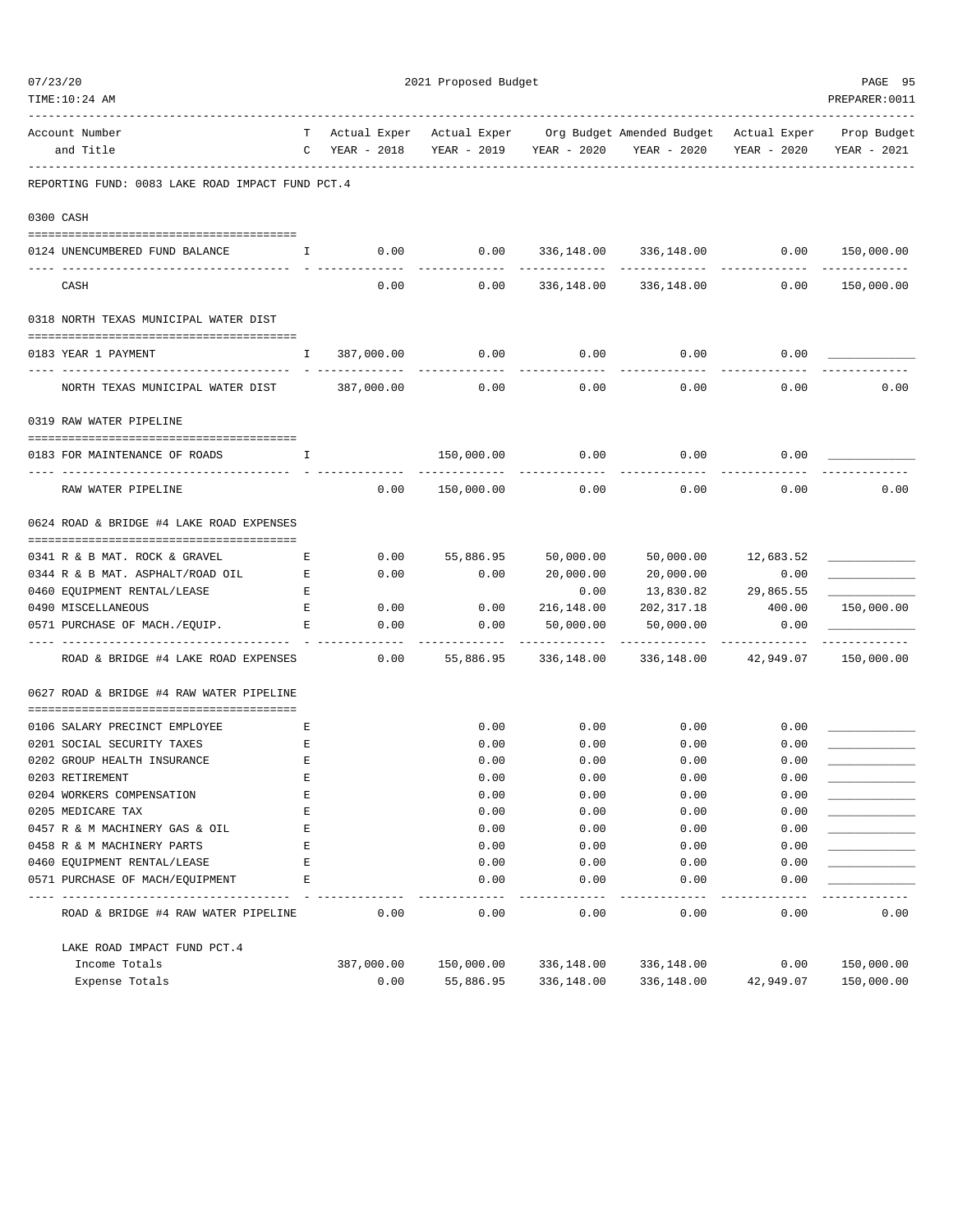| TIME:10:24 AM                                                             |             |              |      |               |                         |                                                     |             | PREPARER: 0011           |
|---------------------------------------------------------------------------|-------------|--------------|------|---------------|-------------------------|-----------------------------------------------------|-------------|--------------------------|
| Account Number                                                            | T.          | Actual Exper |      |               |                         | Actual Exper Org Budget Amended Budget Actual Exper |             | Prop Budget              |
| and Title                                                                 | $\mathbf C$ | YEAR - 2018  |      |               | YEAR - 2019 YEAR - 2020 | YEAR - 2020                                         | YEAR - 2020 | YEAR - 2021              |
| REPORTING FUND: 0084 BOIS D'ARC LAKE RESERVOIR                            |             |              |      |               |                         |                                                     |             |                          |
| 0300 CASH                                                                 |             |              |      |               |                         |                                                     |             |                          |
| 0110 UNENCUMBERED FUND BALANCE                                            | Ι.          |              |      | 0.00          | 0.00                    | 0.00                                                | 0.00        |                          |
| ------------------------------                                            |             |              |      |               | $- - - -$               |                                                     |             |                          |
| CASH                                                                      |             |              | 0.00 | 0.00          | 0.00                    | 0.00                                                | 0.00        | 0.00                     |
| 0318 NORTH TEXAS MUNICIPAL WATER DIST                                     |             |              |      |               |                         |                                                     |             |                          |
|                                                                           |             |              |      |               |                         |                                                     |             |                          |
| 0184 PERSONNEL INCOME YEAR 1                                              | Ι.          |              |      | 108,900.00    | 0.00                    | 0.00                                                | 0.00        |                          |
| 0185 EMERGENCY RADIO IMP. INC. YEAR 1                                     | I           |              |      | 400,000.00    | 0.00                    | 0.00                                                | 0.00        |                          |
| 0186 VEHICLE OR SPEC EQUIP INC YEAR 1                                     | I           |              |      | 80,000.00     | 0.00                    | 0.00                                                | 0.00        |                          |
| 0250 DRUG SCREENING/PSYCHOLOGICAL INC YE I<br>0395 UNIFORMS INCOME YEAR 1 |             |              |      | 600.00        | 0.00                    | 0.00                                                | 0.00        |                          |
|                                                                           | I.          |              |      | 3,000.00      | 0.00                    | 0.00                                                | 0.00        |                          |
| 0427 TRAINING INCOME YEAR 1                                               | I           |              |      | 10,000.00     | 0.00<br>$- - - - -$     | 0.00                                                | 0.00        |                          |
| NORTH TEXAS MUNICIPAL WATER DIST                                          |             |              | 0.00 | 602,500.00    | 0.00                    | 0.00                                                | 0.00        | 0.00                     |
| 0319 NORTH TEXAS MUNICIPAL WATER DIST                                     |             |              |      |               |                         |                                                     |             |                          |
| 0184 PERSONNEL INCOME YEAR 2                                              | Ι.          |              |      | 0.00          | 108,852.00              |                                                     | 0.00        | 108,852.00               |
| 0186 VEHICLE OR SPEC EQUIP INC YEAR 2                                     | I           |              |      | 0.00          | 256,000.00              | 108,852.00<br>256,000.00                            | 0.00        | 256,000.00               |
| 0250 DRUG SCREEN/PSYCHOLOGICAL INC YE                                     | I           |              |      | 0.00          | 600.00                  | 600.00                                              | 0.00        | 600.00                   |
| 0395 UNIFORMS INCOME YEAR 2                                               | T           |              |      | 0.00          | 2,048.00                | 2,048.00                                            | 0.00        | 2,048.00                 |
| 0427 TRAINING INCOME YEAR 2                                               | I           |              |      | 0.00          | 10,000.00               | 10,000.00                                           | 0.00        | 10,000.00                |
| 0454 R & M EQUIPMENT INCOME YEAR 2                                        | I           |              |      | 0.00          | 20,000.00               | 20,000.00                                           | 0.00        | 20,000.00                |
| NORTH TEXAS MUNICIPAL WATER DIST                                          |             |              | 0.00 | -----<br>0.00 | 397,500.00              | 397,500.00                                          | 0.00        | ----------<br>397,500.00 |
|                                                                           |             |              |      |               |                         |                                                     |             |                          |
| 0370 COUNTY FUNDING                                                       |             |              |      |               |                         |                                                     |             |                          |
| 0184 LOCAL FUNDING                                                        | Ι.          |              |      | 0.00          |                         | 30,298.17 30,298.17                                 | 0.00        | 36,287.76                |
| COUNTY FUNDING                                                            |             |              | 0.00 | 0.00          | 30,298.17               | 30,298.17                                           | 0.00        | 36,287.76                |
| 0560 BOIS D'ARC LAKE EXPENSES                                             |             |              |      |               |                         |                                                     |             |                          |
| 0104 SALARIES DEPUTIES                                                    | Ε           |              |      | 28,533.10     | 91,592.31               | 91,592.31                                           | 58,868.63   | 80,910.38                |
| 0201 SOCIAL SECURITY TAXES                                                | $\mathbf E$ |              |      | 1,762.63      | 5,678.72                | 5,678.72                                            | 3,645.59    | 5,678.72                 |
| 0202 GROUP HEALTH INSURANCE                                               | E           |              |      | 8,671.66      | 23,741.76               | 23,741.76                                           | 12,957.58   | 24, 413. 28              |
| 0203 RETIREMENT                                                           | E           |              |      | 3,255.60      | 10,542.27               | 10,542.27                                           | 6,861.63    | 10,542.27                |
| 0204 WORKERS' COMPENSATION                                                | E           |              |      | 0.00          | 2,015.03                | 2,015.03                                            | 1,399.42    | 2,015.03                 |
| 0205 MEDICARE TAX                                                         | E           |              |      | 412.25        | 1,328.08                | 1,328.08                                            | 852.49      | 1,328.08                 |
| 0206 UNEMPLOYMENT EXPENSE                                                 | $\mathbf E$ |              |      | 0.00          | 0.00                    | 0.00                                                | 0.00        |                          |
| 0250 EMPLOYEE PHYSICALS                                                   | E           |              |      | 0.00          | 600.00                  | 600.00                                              | 0.00        | 600.00                   |
| 0320 WEAPONS SUPPLIES                                                     | E           |              |      | 341.84        | 0.00                    | 0.00                                                | 393.60      |                          |
| 0321 PATROL SUPPLIES                                                      | E           |              |      | 0.00          | 0.00                    | 0.00                                                | 0.00        |                          |
| 0395 UNIFORMS/OTHER                                                       | E           |              |      | 3,377.26      | 2,000.00                | 2,000.00                                            | 0.00        | 2,000.00                 |
| 0421 CELL PHONE                                                           | E           |              |      | 0.00          | 300.00                  | 300.00                                              | 0.00        | 300.00                   |
| 0422 R & M RADIO                                                          | E           |              |      | 0.00          | 0.00                    | 0.00                                                | 0.00        |                          |
| 0427 TRAVEL AND TRAINING                                                  | E           |              |      | 0.00          | 10,000.00               | 10,000.00                                           | 0.00        | 10,000.00                |
| 0447 RADIO LICENSES                                                       | E           |              |      |               | 0.00                    | 0.00                                                | 485.00      |                          |
| 0452 R & M EQUIPMENT                                                      | E           |              |      | 0.00          | 24,000.00               | 24,000.00                                           | 0.00        | 20,000.00                |
| 0453 TYLER/CAD MAINTENANCE                                                | E           |              |      | 0.00          | 0.00                    | 0.00                                                | 0.00        |                          |
| 0454 R & M AUTO, BOATS, ATV                                               | E           |              |      | 0.00          | 0.00                    | 0.00                                                | 0.00        | 20,000.00                |
| 0487 AUTO & OTHER EQUIPMENT INSURANCE                                     | Ε           |              |      | 0.00          | 0.00                    | 0.00                                                | 0.00        |                          |

07/23/20 PAGE 96 2021 Proposed Budget PAGE 96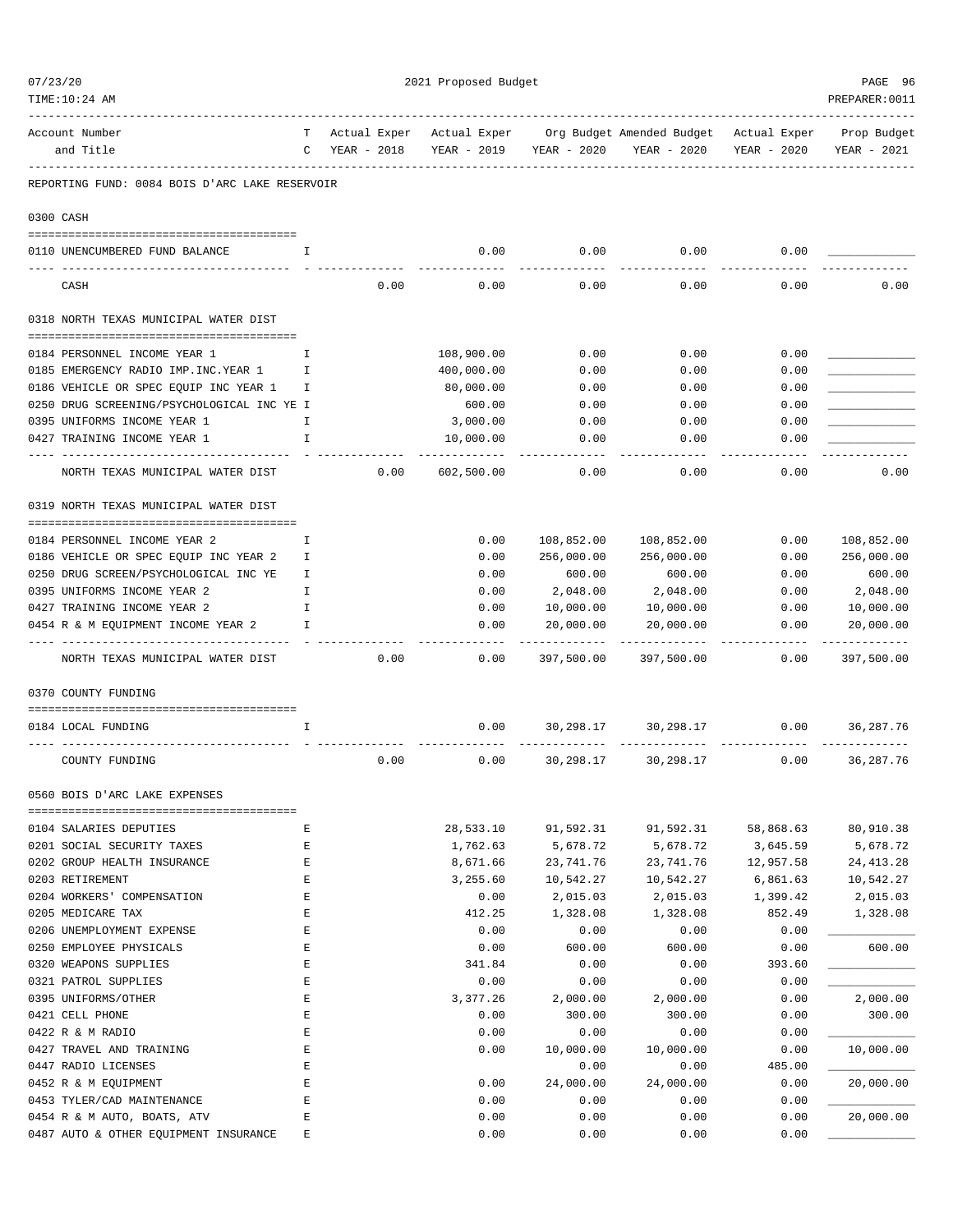| $\sim$ |  |
|--------|--|
|        |  |

| TIME:10:24 AM                                  |               |              |             |               |                                        |                      | PREPARER: 0011 |
|------------------------------------------------|---------------|--------------|-------------|---------------|----------------------------------------|----------------------|----------------|
| Account Number                                 | T             | Actual Exper |             |               | Actual Exper Org Budget Amended Budget | Actual Exper         | Prop Budget    |
| and Title                                      | $\mathcal{C}$ | YEAR - 2018  | YEAR - 2019 |               | YEAR - 2020 YEAR - 2020                | YEAR - 2020          | YEAR - 2021    |
| REPORTING FUND: 0084 BOIS D'ARC LAKE RESERVOIR |               |              |             |               |                                        |                      |                |
| 0488 LAW ENFORCEMENT INSURANCE                 |               |              | 0.00        | 0.00          | 0.00                                   | 0.00                 |                |
| 0573 EMERGENCY RADIO IMPROVEMENTS              | E             |              | 0.00        | 0.00          | 0.00                                   | 399,800.00           |                |
| 0574 TECHNOLOGY                                | E             |              | 0.00        | 0.00          | 0.00                                   | 0.00                 |                |
| 0575 PURCHASE AUTOS, BOATS, ATV'S              | E             |              | 23,066.79   | 256,000.00    |                                        | 256,000.00 48,945.97 | 256,000.00     |
| 0579 WEAPONS                                   | F.            |              |             | 2,337.56 0.00 | 0.00                                   | 0.00                 |                |
| BOIS D'ARC LAKE EXPENSES                       |               | 0.00         |             |               | 71,758.69  427,798.17  427,798.17      | 534,209.91           | 433,787.76     |
| BOIS D'ARC LAKE RESERVOIR                      |               |              |             |               |                                        |                      |                |
| Income Totals                                  |               | 0.00         | 602,500.00  | 427,798.17    |                                        | 427,798.17 0.00      | 433,787.76     |
| Expense Totals                                 |               | 0.00         | 71,758.69   | 427,798.17    | 427,798.17                             | 534,209.91           | 433,787.76     |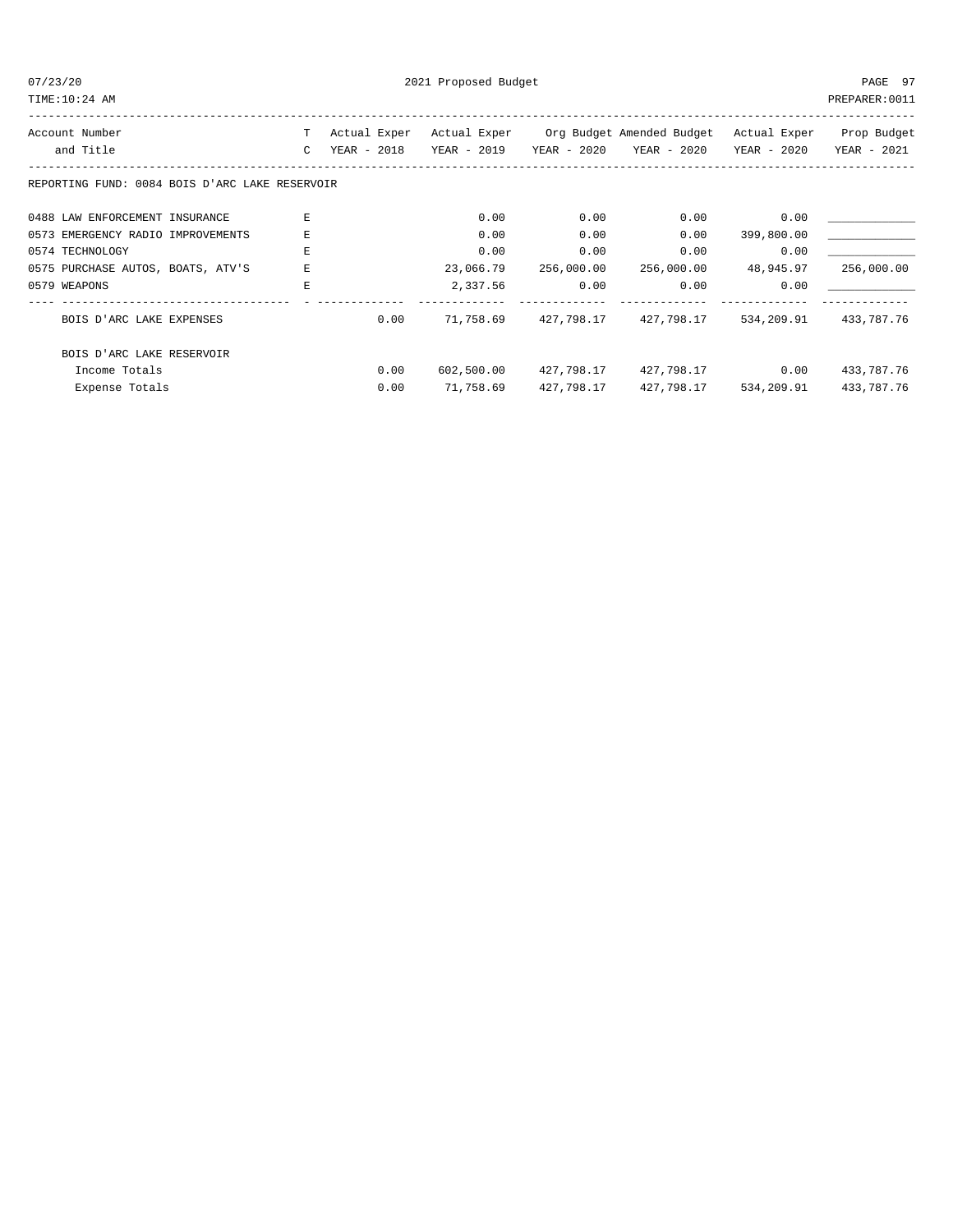| TIME:10:24 AM                    |              |              |             |             |                                                     |             | PREPARER: 0011 |
|----------------------------------|--------------|--------------|-------------|-------------|-----------------------------------------------------|-------------|----------------|
| Account Number                   | T –          | Actual Exper |             |             | Actual Exper Org Budget Amended Budget Actual Exper |             | Prop Budget    |
| and Title                        | $\mathsf{C}$ | YEAR - 2018  | YEAR - 2019 | YEAR - 2020 | YEAR - 2020                                         | YEAR - 2020 | YEAR - 2021    |
| REPORTING FUND: 0085 LAKE FANNIN |              |              |             |             |                                                     |             |                |
| 0300 CASH                        |              |              |             |             |                                                     |             |                |
| 0110 UNENCUMBERED FUND BALANCE   | I.           |              | 0.00        | 0.00        | 0.00                                                | 0.00        |                |
| CASH                             |              | 0.00         | 0.00        | 0.00        | 0.00                                                | 0.00        | 0.00           |
| 0370 MISCELLANEOUS               |              |              |             |             |                                                     |             |                |
|                                  |              |              |             |             |                                                     |             |                |
| 0150 DONATIONS                   | I.           | 0.00         | 1,780.00    | 2,000.00    | 2,000.00                                            | 0.00        |                |
| 0183 VOLUNTEER MEMBERSHIP FEES   | I            |              |             | 0.00        | 0.00                                                | 360.00      |                |
| 0184 LOCAL FUNDING               | I            |              | 0.00        | 5,000.00    | 5,000.00                                            | 0.00        | 5,000.00       |
| 0185 RENTAL FEE                  | $\mathbf{I}$ |              | 1,825.00    | 1,000.00    | 1,000.00                                            | 812.50      |                |
| 0186 DEPOSIT FEE                 | I.           |              | 1,050.00    | 1,000.00    | 1,000.00                                            | 600.00      |                |
| MISCELLANEOUS                    |              | 0.00         | 4,655.00    | 9,000.00    | 9,000.00                                            | 1,772.50    | 5,000.00       |
| 0520 LAKE FANNIN EXPENSES        |              |              |             |             |                                                     |             |                |
| 0186 DEPOSIT REFUND              | Ε            |              | 750.00      | 1,000.00    | 1,000.00                                            | 450.00      |                |
| 0341 R & M ROADS                 | E            |              | 0.00        | 0.00        | 0.00                                                | 0.00        |                |
| 0342 R & M CAMPGROUNDS           | $\mathbf E$  |              | 0.00        | 875.00      | 875.00                                              | 0.00        |                |
| 0343 R & M DAM                   | E            |              | 0.00        | 2,000.00    | 2,000.00                                            | 0.00        | 1,096.00       |
| 0440 UTILITIES ELECTRICITY       | Ε            |              | 135.84      | 300.00      | 300.00                                              | 286.02      | 500.00         |
| 0442 UTILITIES WATER             | F.           |              | 406.74      | 600.00      | 586.99                                              | 352.61      | 400.00         |
| 0443 TRASH PICK-UP               | E            |              | 130.00      | 0.00        | 86.25                                               | 546.25      | 900.00         |
| 0450 R & M BUILDINGS             | E            |              | 0.00        | 2,000.00    | 2,000.00                                            | 120.90      |                |
| 0484 GENERAL LIABILITY INSURANCE | Ε            |              | 0.00        | 2,225.00    | 2,104.00                                            | 2,104.00    | 2,104.00       |
| 0490 MISCELLANEOUS EXPENSE       | F.           |              | 36.13       | 0.00        | 47.76                                               | 47.76       |                |
| LAKE FANNIN EXPENSES             |              | 0.00         | 1,458.71    | 9,000.00    | 9,000.00                                            | 3,907.54    | 5,000.00       |
| LAKE FANNIN                      |              |              |             |             |                                                     |             |                |
| Income Totals                    |              | 0.00         | 4,655.00    | 9,000.00    | 9,000.00                                            | 1,772.50    | 5,000.00       |
| Expense Totals                   |              | 0.00         | 1,458.71    | 9,000.00    | 9,000.00                                            | 3,907.54    | 5,000.00       |

07/23/20 PAGE 98 2021 Proposed Budget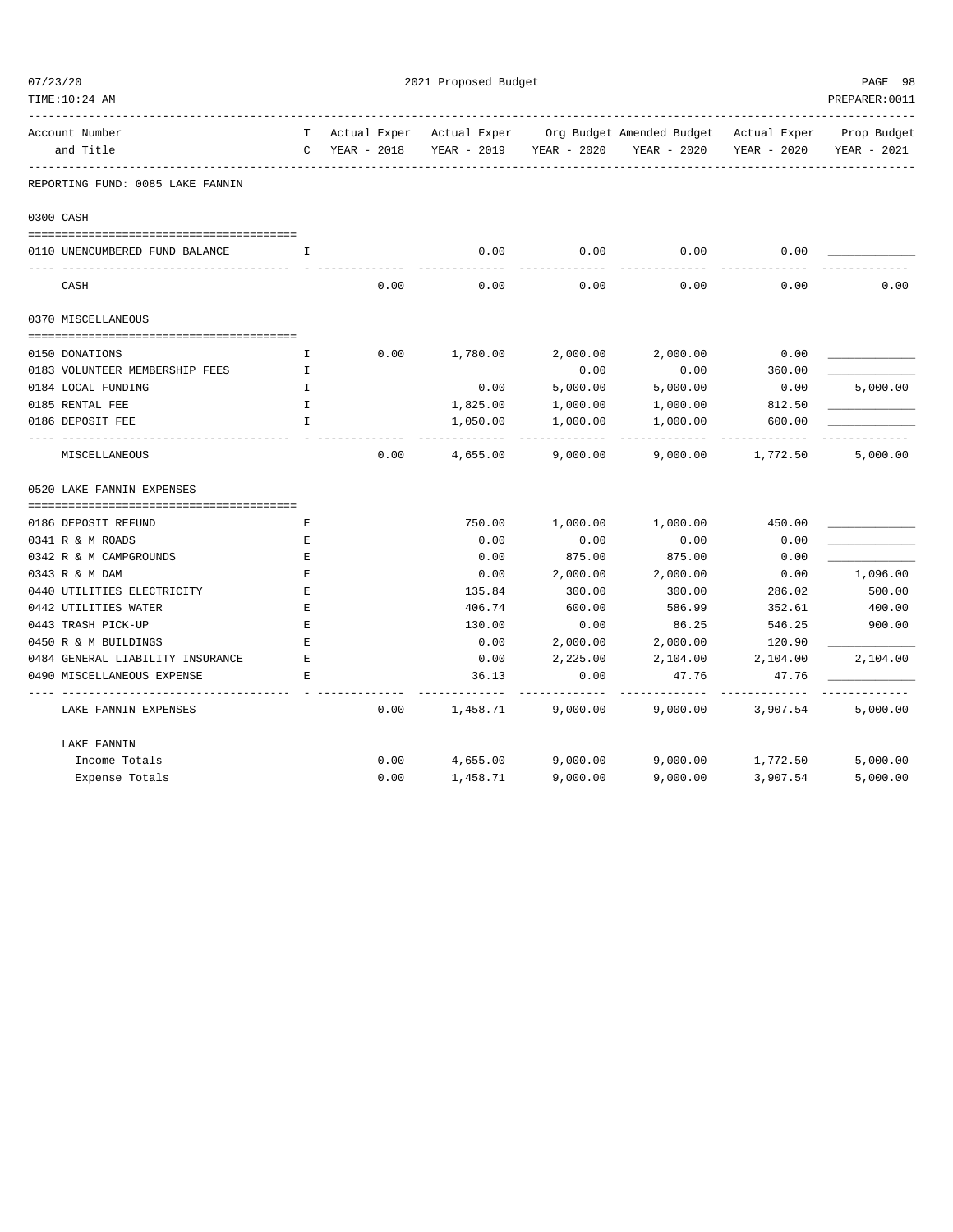| TIME:10:24 AM                                            |                                                |             |                       |                    |                                                                                |                   | PREPARER: 0011 |
|----------------------------------------------------------|------------------------------------------------|-------------|-----------------------|--------------------|--------------------------------------------------------------------------------|-------------------|----------------|
| Account Number                                           |                                                |             |                       |                    | T Actual Exper Actual Exper Org Budget Amended Budget Actual Exper Prop Budget |                   |                |
| and Title                                                |                                                |             |                       |                    | C YEAR - 2018 YEAR - 2019 YEAR - 2020 YEAR - 2020 YEAR - 2020 YEAR - 2021      |                   |                |
| REPORTING FUND: 0086 SHERIFF'S OFFICE TECHNOLOGY         |                                                |             |                       |                    |                                                                                |                   |                |
| 0300 CASH                                                |                                                |             |                       |                    |                                                                                |                   |                |
|                                                          |                                                |             |                       |                    |                                                                                |                   |                |
| 0110 UNENCUMBERED FUND BALANCE I                         |                                                |             |                       |                    | $0.00$ $0.00$ $2,884.60$ $0.00$                                                |                   |                |
| CASH                                                     |                                                | 0.00        |                       | 0.00               | 0.00 2,884.60                                                                  | 0.00              | 0.00           |
| 0319 TECHNOLOGY                                          |                                                |             |                       |                    |                                                                                |                   |                |
| 0420 SECURUS SIGNING BONUS<br>and the state of the Table |                                                |             | 40,000.00 0.00        |                    | 0.00                                                                           | 0.00              |                |
| TECHNOLOGY                                               |                                                |             | $0.00$ 40,000.00 0.00 |                    | 0.00                                                                           | 0.00              | 0.00           |
| 0370 MISCELLANEOUS                                       |                                                |             |                       |                    |                                                                                |                   |                |
| 0130 REFUNDS & MISCELLANEOUS                             | $\mathbf{I}$ and $\mathbf{I}$ and $\mathbf{I}$ | $0.00$ 0.00 |                       | 0.00               | 0.00                                                                           | 0.00              |                |
| MISCELLANEOUS                                            |                                                | 0.00        | 0.00                  | ----------<br>0.00 | 0.00                                                                           | 0.00              | 0.00           |
| 0560 SHERIFF'S OFFICE TECHNOLOGY                         |                                                |             |                       |                    |                                                                                |                   |                |
| 0573 EMERGENCY RADIOS                                    | E.                                             |             |                       |                    | 34,764.08  0.00  2,884.60  2,884.60                                            |                   |                |
| SHERIFF'S OFFICE TECHNOLOGY                              |                                                |             | $0.00$ 34,764.08      | . <u>.</u>         | $0.00$ 2,884.60 2,884.60                                                       |                   | 0.00           |
| SHERIFF'S OFFICE TECHNOLOGY                              |                                                |             |                       |                    |                                                                                |                   |                |
| Income Totals                                            |                                                |             | 0.00 40,000.00        |                    | $0.00$ 2,884.60                                                                | 0.00              | 0.00           |
| Expense Totals                                           |                                                | 0.00        | 34,764.08             | 0.00               |                                                                                | 2,884.60 2,884.60 | 0.00           |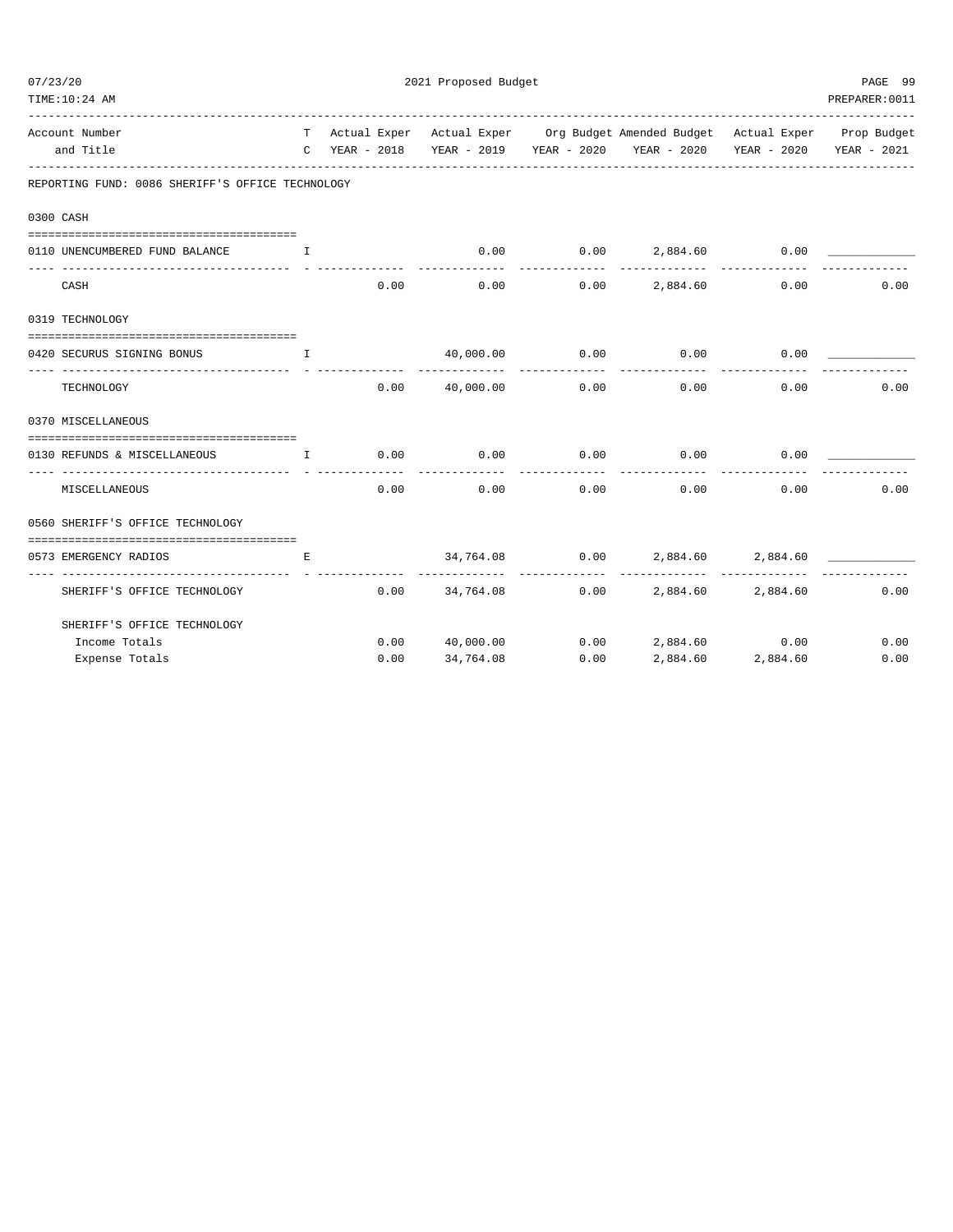| 07/23/20                                   | 2021 Proposed Budget |               |                     |          |                                                                                |                   |                |  |
|--------------------------------------------|----------------------|---------------|---------------------|----------|--------------------------------------------------------------------------------|-------------------|----------------|--|
| TIME:10:24 AM                              |                      |               |                     |          |                                                                                |                   | PREPARER: 0011 |  |
| Account Number                             |                      |               |                     |          | T Actual Exper Actual Exper Org Budget Amended Budget Actual Exper Prop Budget |                   |                |  |
| and Title                                  |                      | C YEAR - 2018 |                     |          | YEAR - 2019 YEAR - 2020 YEAR - 2020                                            | YEAR - 2020       | YEAR - 2021    |  |
| REPORTING FUND: 0087 JUVENILE PROBATION    |                      |               |                     |          |                                                                                |                   |                |  |
| 0340 FEES OF OFFICE                        |                      |               |                     |          |                                                                                |                   |                |  |
| 0575 JUVENILE PROBATION FEES               | $\mathbf{I}$         |               | 1,785.00 1,400.00   | 1,500.00 | 1,500.00 1,155.00                                                              |                   |                |  |
| 0576 JUVENILE PROBATION RESTITUTION I      |                      | 2,292.00      | 934.50              | 2,000.00 | 2,000.00                                                                       | 1,681.00          |                |  |
| 0577 JUVENILE PROBATION COURT COSTS        | I                    | 445.00        | 280.00              | 800.00   | 800.00                                                                         | 20.00             |                |  |
| 0578 FEES RECEIVED FOR OTHER COUNTIES      | $\mathbf{I}$         | 0.00          | 0.00                | 0.00     | 0.00                                                                           | 0.00              |                |  |
| 0579 REIMBURSEMENT OF MEDICAL EXPENSES     | Ι.                   |               |                     | 0.00     | 0.00                                                                           | 70.00             |                |  |
| FEES OF OFFICE                             |                      | 4,522.00      |                     |          | 2,614.50 4,300.00 4,300.00                                                     | 2,926.00          | 0.00           |  |
| 0575 JUVENILE PROBATION                    |                      |               |                     |          |                                                                                |                   |                |  |
| 0310 OFFICE SUPP./MISC.                    | Е                    |               | 1, 197.64 1, 495.80 |          | 1,400.00 1,400.00 454.57                                                       |                   |                |  |
| 0319 RESTITUTION                           | Е                    | 2,292.00      | 844.50              | 1,000.00 |                                                                                | 1,200.00 1,681.00 |                |  |
| 0320 COURT COSTS                           | E.                   | 450.00        | 280.00              | 260.00   | 260.00                                                                         | 20.00             |                |  |
| 0321 REIMBURSEMENT OF FEES FOR OTHER COU E |                      | 0.00          | 0.00                | 0.00     | 0.00                                                                           | 0.00              |                |  |
| 0353 COMPUTER EXPENSE                      | Е                    | 0.00          | 0.00                | 1,640.00 | 1,440.00                                                                       | 0.00              |                |  |
| 0416 STRUCTURAL FAMILY THERAPY             | Е                    | 0.00          | 0.00                | 0.00     | 0.00                                                                           | 0.00              |                |  |
| 0427 TRAVEL AND TRAINING                   | E.                   | 0.00          | 0.00                | 0.00     | 0.00                                                                           | 0.00              |                |  |
| JUVENILE PROBATION                         |                      | 3,939.64      |                     |          | 2,620.30 4,300.00 4,300.00 2,155.57                                            |                   | 0.00           |  |
| <b>JUVENILE PROBATION</b>                  |                      |               |                     |          |                                                                                |                   |                |  |
| Income Totals                              |                      |               |                     |          | $4,522.00$ $2,614.50$ $4,300.00$ $4,300.00$ $2,926.00$                         |                   | 0.00           |  |
| Expense Totals                             |                      | 3,939.64      | 2,620.30            | 4,300.00 | 4,300.00                                                                       | 2,155.57          | 0.00           |  |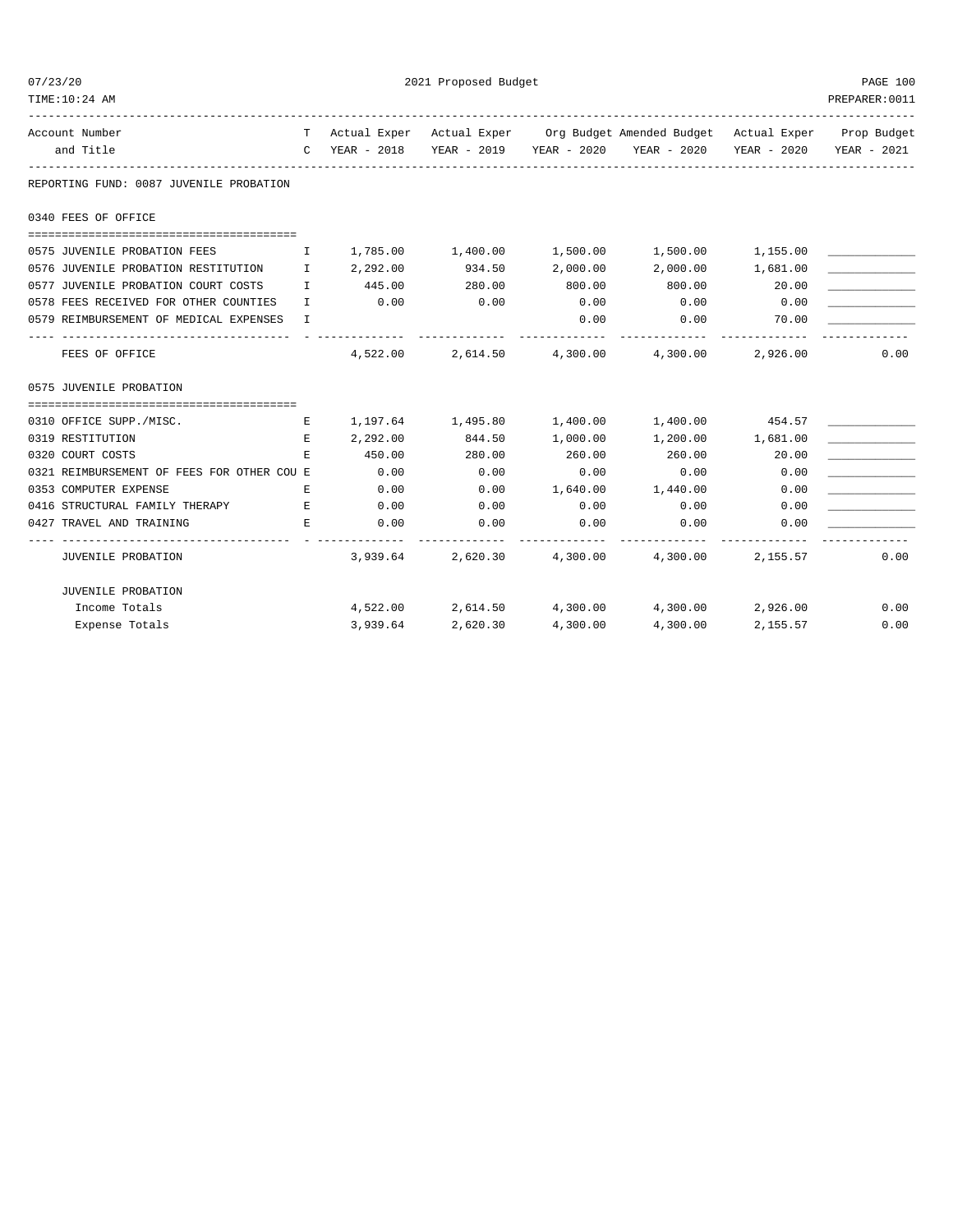| 07/23/20                                                 | 2021 Proposed Budget                                                                                                                                                                                                                                                                             |      |                        |                      |                                                                                |      |                |  |
|----------------------------------------------------------|--------------------------------------------------------------------------------------------------------------------------------------------------------------------------------------------------------------------------------------------------------------------------------------------------|------|------------------------|----------------------|--------------------------------------------------------------------------------|------|----------------|--|
| TIME:10:24 AM                                            |                                                                                                                                                                                                                                                                                                  |      |                        |                      |                                                                                |      | PREPARER: 0011 |  |
| Account Number                                           |                                                                                                                                                                                                                                                                                                  |      |                        |                      | T Actual Exper Actual Exper Org Budget Amended Budget Actual Exper Prop Budget |      |                |  |
| and Title                                                |                                                                                                                                                                                                                                                                                                  |      |                        |                      | C YEAR - 2018 YEAR - 2019 YEAR - 2020 YEAR - 2020 YEAR - 2020                  |      | YEAR - 2021    |  |
| REPORTING FUND: 0088 IHC NEEDS/OR OTHER RELATED HEALTHCA |                                                                                                                                                                                                                                                                                                  |      |                        |                      |                                                                                |      |                |  |
| 0367 HOSPITAL AUTHORITY - IHC                            |                                                                                                                                                                                                                                                                                                  |      |                        |                      |                                                                                |      |                |  |
| 0100 HOSPITAL QUARTERLY PAYMENT                          | $\mathbf{I}$ and $\mathbf{I}$ and $\mathbf{I}$ and $\mathbf{I}$ and $\mathbf{I}$ and $\mathbf{I}$ and $\mathbf{I}$ and $\mathbf{I}$ and $\mathbf{I}$ and $\mathbf{I}$ and $\mathbf{I}$ and $\mathbf{I}$ and $\mathbf{I}$ and $\mathbf{I}$ and $\mathbf{I}$ and $\mathbf{I}$ and $\mathbf{I}$ and | 0.00 | 0.00                   | 0.00                 | 0.00                                                                           | 0.00 |                |  |
| HOSPITAL AUTHORITY - IHC                                 |                                                                                                                                                                                                                                                                                                  | 0.00 | ______________<br>0.00 | ____________<br>0.00 | -------------- -------------<br>0.00                                           | 0.00 | 0.00           |  |
| 0645 INDIGENT CARE                                       |                                                                                                                                                                                                                                                                                                  |      |                        |                      |                                                                                |      |                |  |
| 0409 DIABETIC SUPPLIES                                   | Е                                                                                                                                                                                                                                                                                                | 0.00 | 0.00                   | 0.00                 | 0.00                                                                           | 0.00 |                |  |
| 0410 CERT. REG. NURSE ANES.                              | E                                                                                                                                                                                                                                                                                                | 0.00 | 0.00                   | 0.00                 | 0.00                                                                           | 0.00 |                |  |
| 0411 PHYSICIAN, NON-EMERGENCY                            | E                                                                                                                                                                                                                                                                                                | 0.00 | 0.00                   | 0.00                 | 0.00                                                                           | 0.00 |                |  |
| 0412 PRESCRIPTIONS, DRUGS                                | Е                                                                                                                                                                                                                                                                                                | 0.00 | 0.00                   | 0.00                 | 0.00                                                                           | 0.00 |                |  |
| 0413 HOSPITAL, INPATIENT                                 | Е                                                                                                                                                                                                                                                                                                | 0.00 | 0.00                   | 0.00                 | 0.00                                                                           | 0.00 |                |  |
| 0414 HOSPITAL, OUTPATIENT                                | Е                                                                                                                                                                                                                                                                                                | 0.00 | 0.00                   | 0.00                 | 0.00                                                                           | 0.00 |                |  |
| 0415 LABORATORY/X-RAY                                    | E                                                                                                                                                                                                                                                                                                | 0.00 | 0.00                   | 0.00                 | 0.00                                                                           | 0.00 |                |  |
| 0418 FED. QUALIFIED HEALTH CENTER                        | E                                                                                                                                                                                                                                                                                                | 0.00 | 0.00                   | 0.00                 | 0.00                                                                           | 0.00 |                |  |
| 0420 RURAL HEALTH CLINIC                                 | Е                                                                                                                                                                                                                                                                                                | 0.00 | 0.00                   | 0.00                 | 0.00                                                                           | 0.00 |                |  |
| 0422 AMBULATORY SURGICAL CENTER E                        |                                                                                                                                                                                                                                                                                                  | 0.00 | 0.00                   | 0.00                 | 0.00                                                                           | 0.00 |                |  |
| 0423 MEDICAL EQUIP. PURCHASE                             | Е                                                                                                                                                                                                                                                                                                | 0.00 | 0.00                   | 0.00                 | 0.00                                                                           | 0.00 |                |  |
|                                                          |                                                                                                                                                                                                                                                                                                  |      |                        |                      |                                                                                |      |                |  |
| INDIGENT CARE                                            |                                                                                                                                                                                                                                                                                                  | 0.00 | 0.00                   | 0.00                 | 0.00                                                                           | 0.00 | 0.00           |  |
| IHC NEEDS/OR OTHER RELATED HEALTHCA                      |                                                                                                                                                                                                                                                                                                  |      |                        |                      |                                                                                |      |                |  |
| Income Totals                                            |                                                                                                                                                                                                                                                                                                  | 0.00 | 0.00                   | 0.00                 | 0.00                                                                           | 0.00 | 0.00           |  |
| Expense Totals                                           |                                                                                                                                                                                                                                                                                                  | 0.00 | 0.00                   | 0.00                 | 0.00                                                                           | 0.00 | 0.00           |  |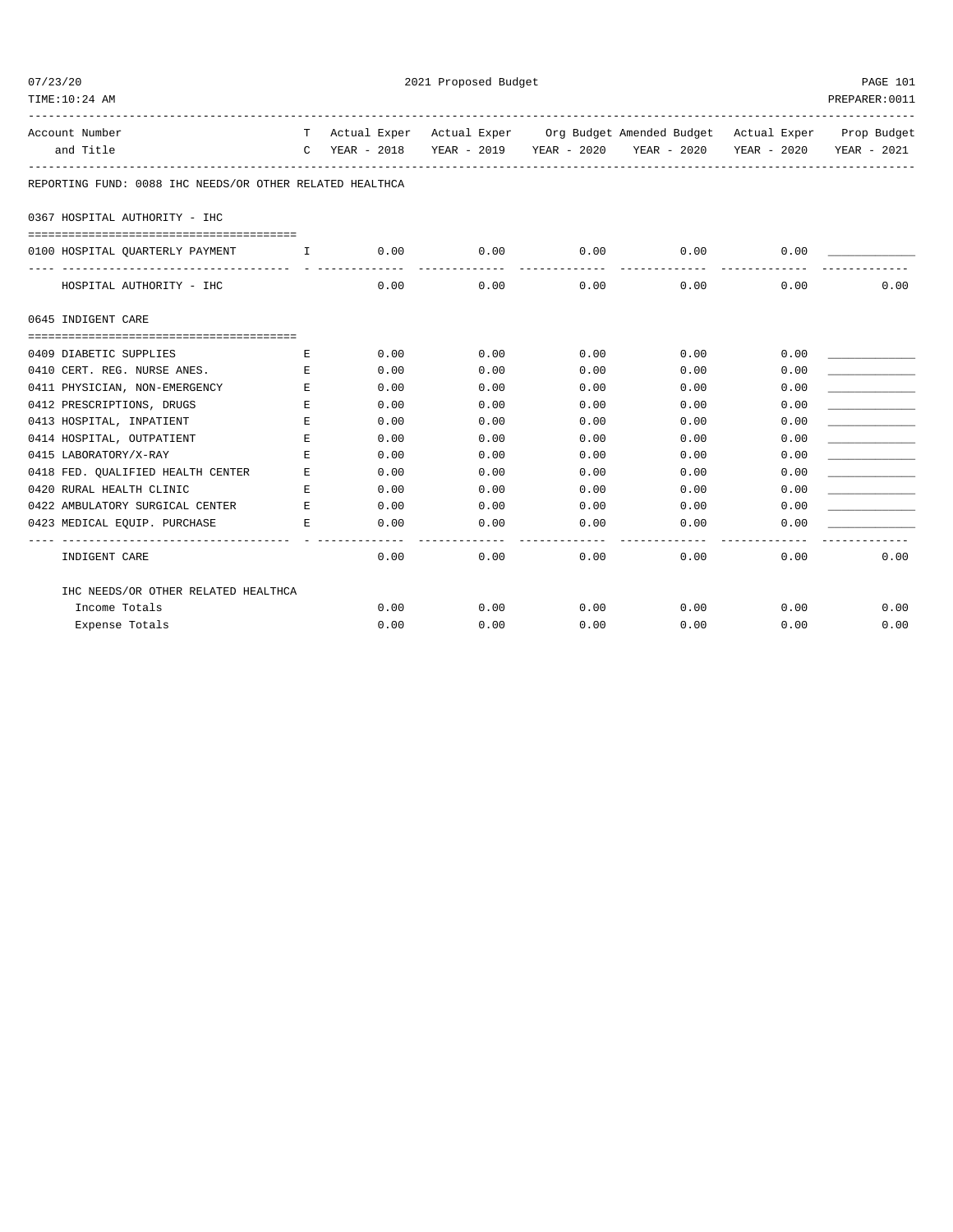| 07/23/20 | TIME:10:24 AM                                                                                                                                                                                                                                                                                                                      |                                                                                                |                       | 2021 Proposed Budget |                       |                                        |                       | PAGE 102<br>PREPARER: 0011 |
|----------|------------------------------------------------------------------------------------------------------------------------------------------------------------------------------------------------------------------------------------------------------------------------------------------------------------------------------------|------------------------------------------------------------------------------------------------|-----------------------|----------------------|-----------------------|----------------------------------------|-----------------------|----------------------------|
|          | Account Number                                                                                                                                                                                                                                                                                                                     | T –                                                                                            | Actual Exper          | Actual Exper         |                       | Org Budget Amended Budget Actual Exper |                       | Prop Budget                |
|          | and Title                                                                                                                                                                                                                                                                                                                          |                                                                                                | C YEAR - 2018         | YEAR - 2019          | YEAR - 2020           | YEAR - 2020                            | YEAR - 2020           | YEAR - 2021                |
|          | REPORTING FUND: 0089 TEXAS JUVENILE JUSTICE DEPT.                                                                                                                                                                                                                                                                                  |                                                                                                |                       |                      |                       |                                        |                       |                            |
|          | 0300 CASH                                                                                                                                                                                                                                                                                                                          |                                                                                                |                       |                      |                       |                                        |                       |                            |
|          | $\mathbf{I}$ and $\mathbf{I}$ and $\mathbf{I}$ and $\mathbf{I}$ and $\mathbf{I}$ and $\mathbf{I}$ and $\mathbf{I}$ and $\mathbf{I}$ and $\mathbf{I}$ and $\mathbf{I}$ and $\mathbf{I}$ and $\mathbf{I}$ and $\mathbf{I}$ and $\mathbf{I}$ and $\mathbf{I}$ and $\mathbf{I}$ and $\mathbf{I}$ and<br>0110 UNENCUMBERED FUND BALANCE |                                                                                                | 0.00                  | 0.00                 | 0.00                  | 0.00                                   | 0.00                  |                            |
|          | CASH                                                                                                                                                                                                                                                                                                                               |                                                                                                | 0.00                  | 0.00                 | 0.00                  | 0.00                                   | 0.00                  | 0.00                       |
|          | 0330 GRANTS                                                                                                                                                                                                                                                                                                                        |                                                                                                |                       |                      |                       |                                        |                       |                            |
|          | 0908 STRUCTURAL FAM. THER. GRANT OOG                                                                                                                                                                                                                                                                                               | Ι.                                                                                             | 32,000.00             | 32,500.00            | 0.00                  | 50,000.00                              | 37,500.00             |                            |
|          | 0915 BASIC PROBATION SUPERVISION                                                                                                                                                                                                                                                                                                   | Ι.                                                                                             | 116,452.00            | 142,638.00           | 129,929.00            | 129,929.00                             | 97,447.00             |                            |
|          | 0916 COMMUNITY PROGRAMS                                                                                                                                                                                                                                                                                                            | Ι.                                                                                             | 80,000.00             | 93,833.00            | 80,000.00             | 80,000.00                              | 59,999.00             |                            |
|          | 0917 PRE/POST ADJUDICATION                                                                                                                                                                                                                                                                                                         | I                                                                                              | 12,000.00             | 9,269.00             | 6,354.00              | 6,354.00                               | 4,766.00              |                            |
|          | 0918 COMMITMENT DIVERSION                                                                                                                                                                                                                                                                                                          | I                                                                                              | 12,000.00             | 11,662.00            | 10,000.00             | 10,000.00                              | 7,501.00              |                            |
|          | 0919 MENTAL HEALTH SERVICES                                                                                                                                                                                                                                                                                                        | Ι.                                                                                             | 15,032.00             | 17,271.00            | 11,754.00             | 11,754.00                              | 8,816.00              |                            |
|          | 0920 REGIONAL DIVERSIONS ALTERNATIVES                                                                                                                                                                                                                                                                                              | I                                                                                              | 18,572.00             | 21,572.00            | 0.00                  | 0.00                                   | 0.00                  |                            |
|          | GRANTS                                                                                                                                                                                                                                                                                                                             |                                                                                                | 286,056.00            | 328,745.00           | 238,037.00            | 288,037.00                             | 216,029.00            | 0.00                       |
|          | 0360 INTEREST INCOME                                                                                                                                                                                                                                                                                                               |                                                                                                |                       |                      |                       |                                        |                       |                            |
|          | 0189 INTEREST INCOME                                                                                                                                                                                                                                                                                                               | $\mathbf{I}$                                                                                   | 27.26                 | 147.14               | 0.00                  | 0.00                                   | 67.32                 |                            |
|          | INTEREST INCOME                                                                                                                                                                                                                                                                                                                    |                                                                                                | 27.26                 | 147.14               | 0.00                  | 0.00                                   | 67.32                 | 0.00                       |
|          | 0370 MISCELLANEOUS                                                                                                                                                                                                                                                                                                                 |                                                                                                |                       |                      |                       |                                        |                       |                            |
|          | 0130 REFUNDS & MISCELLANEOUS                                                                                                                                                                                                                                                                                                       | $\mathbf{I}$                                                                                   |                       | $0.00$ 120.00        | 0.00                  | 0.00                                   | 0.00                  |                            |
|          | 0988 LOCAL FUNDS CARRIED FORWARD<br>$\mathbb{Z}^{\mathbb{Z}}$ . The $\mathbb{Z}^{\mathbb{Z}}$                                                                                                                                                                                                                                      |                                                                                                |                       | 5,040.00             | 0.00                  |                                        | 15,540.00 19,880.00   |                            |
|          | 0995 LOCAL FUNDING                                                                                                                                                                                                                                                                                                                 | $\mathbf{I}$                                                                                   | 145,000.00            | 160,000.00           | 184,000.00            | 184,000.00                             | 184,000.00            | 194,000.00                 |
|          | MISCELLANEOUS                                                                                                                                                                                                                                                                                                                      |                                                                                                | 145,000.00            |                      | 165,160.00 184,000.00 | -----------<br>199,540.00              | 203,880.00            | 194,000.00                 |
|          |                                                                                                                                                                                                                                                                                                                                    |                                                                                                |                       |                      |                       |                                        |                       |                            |
|          | 0581 STRUCTURAL FAMILY THERAPY OOG                                                                                                                                                                                                                                                                                                 |                                                                                                |                       |                      |                       |                                        |                       |                            |
|          | 0416 STRUCTURAL FAMILY THERAPY                                                                                                                                                                                                                                                                                                     | Е                                                                                              |                       | 32,000.00 32,500.00  | 0.00                  |                                        | 50,000.00 50,000.00   |                            |
|          | STRUCTURAL FAMILY THERAPY OOG                                                                                                                                                                                                                                                                                                      |                                                                                                |                       | 32,000.00 32,500.00  | 0.00                  | 50,000.00                              | 50,000.00             | 0.00                       |
|          | 0588 INTEREST INCOME EXPENSE                                                                                                                                                                                                                                                                                                       |                                                                                                |                       |                      |                       |                                        |                       |                            |
|          | 0103 SALARY COMM.CORR.OFFICERS                                                                                                                                                                                                                                                                                                     | Е                                                                                              | 0.00                  | 0.00                 | 0.00                  | 0.00                                   | 0.00                  |                            |
|          | 0201 SOCIAL SECURITY TAX                                                                                                                                                                                                                                                                                                           | Е                                                                                              | 0.00                  | 0.00                 | 0.00                  | 0.00                                   | 0.00                  |                            |
|          | 0202 GROUP HEALTH INSURANCE                                                                                                                                                                                                                                                                                                        | $\mathbf{E}% _{t}\left  \mathbf{1}\right\rangle =\mathbf{1}_{t}\left  \mathbf{1}\right\rangle$ | 0.00                  | 0.00                 | 0.00                  | 0.00                                   | 0.00                  |                            |
|          | 0203 RETIREMENT                                                                                                                                                                                                                                                                                                                    | Е                                                                                              | 0.00                  | 0.00                 | 0.00                  | 0.00                                   | 0.00                  |                            |
|          | 0204 WORKERS COMPENSATION                                                                                                                                                                                                                                                                                                          | E                                                                                              | 0.00                  | 0.00                 | 0.00                  | 0.00                                   | 0.00                  |                            |
|          | 0205 MEDICARE TAX                                                                                                                                                                                                                                                                                                                  | E                                                                                              | 0.00                  | 0.00                 | 0.00                  | 0.00                                   | 0.00                  |                            |
|          | 0310 OFFICE SUPPLIES                                                                                                                                                                                                                                                                                                               | Е                                                                                              | 0.00                  | 0.00                 | 0.00                  | 0.00                                   | 0.00                  |                            |
|          | 0574 COMPUTER EQUIPMENT                                                                                                                                                                                                                                                                                                            | E                                                                                              | 0.00                  | 0.00                 | 0.00                  | 0.00                                   | 0.00                  |                            |
|          | INTEREST INCOME EXPENSE                                                                                                                                                                                                                                                                                                            |                                                                                                | $- - - - - -$<br>0.00 | 0.00                 | $- - - - -$<br>0.00   | -----<br>0.00                          | $- - - - - -$<br>0.00 | 0.00                       |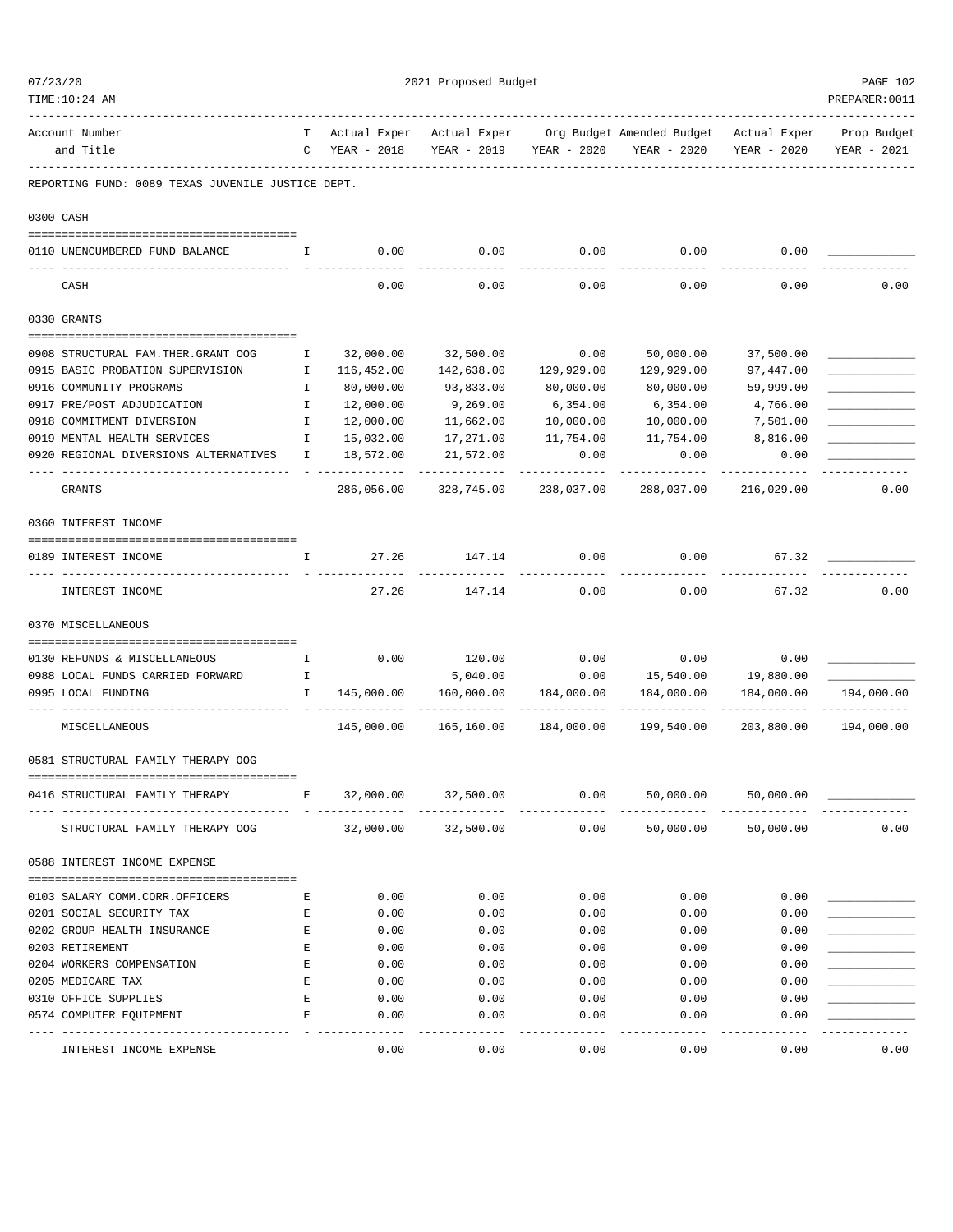| 07/23/20<br>TIME:10:24 AM                                                      |             |                             | 2021 Proposed Budget        |                            |                                                       |                            | PAGE 103<br>PREPARER: 0011 |
|--------------------------------------------------------------------------------|-------------|-----------------------------|-----------------------------|----------------------------|-------------------------------------------------------|----------------------------|----------------------------|
|                                                                                |             |                             |                             |                            |                                                       |                            |                            |
| Account Number<br>and Title                                                    | T.<br>C     | Actual Exper<br>YEAR - 2018 | Actual Exper<br>YEAR - 2019 | YEAR - 2020                | Org Budget Amended Budget Actual Exper<br>YEAR - 2020 | YEAR - 2020                | Prop Budget<br>YEAR - 2021 |
| REPORTING FUND: 0089 TEXAS JUVENILE JUSTICE DEPT.                              |             |                             |                             |                            |                                                       |                            |                            |
| 0589 REGIONAL DIVERSIONS ALTERNATIVES                                          |             |                             |                             |                            |                                                       |                            |                            |
| 0416 STRUCTURAL FAMILY THERAPY                                                 | Е           |                             | 18,000.00 17,500.00         | 0.00                       | 0.00                                                  | 0.00                       |                            |
| 0453 COMPUTER SOFTWARE                                                         | Е           |                             |                             | 0.00                       | 0.00                                                  | 3,000.00                   |                            |
| 0469 UNEXPENDED FUNDS                                                          | Е           | 572.00                      | 1,072.00                    | 0.00                       | 0.00                                                  | 0.00                       |                            |
| REGIONAL DIVERSIONS ALTERNATIVES                                               |             | 18,572.00                   | 18,572.00                   | 0.00                       | 0.00                                                  | 3,000.00                   | 0.00                       |
| 0590 BASIC PROBATION SUPERVISION                                               |             |                             |                             |                            |                                                       |                            |                            |
| 0102 SALARY APPOINTED OFFICIAL                                                 | Е           | 31,252.86                   | 32,405.56                   | 35,556.13                  | 35,556.13                                             | 30,085.88                  |                            |
| 0103 SALARY COMM.CORR.OFFICERS                                                 | Е           | 36,696.92                   | 38,867.96                   | 44,290.98                  | 44,290.98                                             | 37,477.00                  |                            |
| 0201 SOCIAL SECURITY TAX                                                       | Е           | 4,110.38                    | 4,308.08                    | 4,950.52                   | 4,950.52                                              | 4,080.46                   |                            |
| 0202 GROUP HEALTH INSURANCE                                                    | E           | 14,542.68                   | 15,955.20                   | 18,730.26                  | 18,730.26                                             | 14,833.80                  |                            |
| 0203 RETIREMENT                                                                | Ε           | 7,730.01                    | 8,147.94                    | 9,302.19                   | 9,302.19                                              | 7,884.14                   |                            |
| 0204 WORKERS COMPENSATION                                                      | Е           | 548.63                      | 888.43                      | 1,012.14                   | 1,012.14                                              | 689.76                     |                            |
| 0205 MEDICARE TAX                                                              | Ε           | 960.56                      | 1,007.74                    | 1,157.78                   | 1,157.78                                              | 954.26                     |                            |
| 0310 OFFICE SUPPLIES                                                           | Е           | 16,681.63                   | 16,361.22                   | 1,704.00                   | 1,704.00                                              | 167.00                     |                            |
| 0311 POSTAGE                                                                   | Ε           |                             | 6.00                        | 200.00                     | 200.00                                                | 0.00                       |                            |
| 0420 PHONE/INTERNET                                                            | E           |                             | 0.00                        | 1,500.00                   | 1,500.00                                              | 712.20                     |                            |
| 0421 CELL PHONE                                                                | E           |                             | 0.00                        | 400.00                     | 400.00                                                | 291.92                     |                            |
| 0427 TRAVEL AND TRAINING                                                       | Ε           |                             | 0.00                        | 10,000.00                  | 10,000.00                                             | 3,979.81                   |                            |
| 0435 PRINTING                                                                  | Е           |                             | 27.19                       | 600.00                     | 600.00                                                | 0.00                       |                            |
| 0469 UNEXPENDED FUNDS                                                          | Е           | 355.79                      | 34.06                       | 0.00                       | 0.00                                                  | 0.00                       |                            |
| 0499 BANK SERVICE FEES                                                         | E           |                             | 0.00                        | 525.00                     | 525.00                                                | 0.00                       |                            |
| BASIC PROBATION SUPERVISION                                                    |             | 112,879.46                  | 118,009.38                  | 129,929.00                 | 129,929.00                                            | 101,156.23                 | 0.00                       |
| 0591 COMMUNITY PROGRAMS                                                        |             |                             |                             |                            |                                                       |                            |                            |
| 0102 SALARY APPOINTED OFFICIAL                                                 | Е           | 26,057.96                   | 25,595.94                   | 24,734.70                  | 24,734.70                                             | 20,929.26                  |                            |
| 0103 SALARY COMM.CORR.OFFICERS                                                 | Е           | 30,595.06                   | 30,687.44                   | 30,811.11                  | 30,811.11                                             | 26,070.88                  |                            |
| 0201 SOCIAL SECURITY TAX                                                       | Е           | 3,426.64                    | 3,402.80                    | 3,443.84                   | 3,443.84                                              | 2,838.29                   |                            |
| 0202 GROUP HEALTH INSURANCE                                                    | Е           | 12, 118.38                  | 12,591.06                   | 13,111.18                  | 13, 111. 18                                           | 10,318.20                  |                            |
| 0203 RETIREMENT                                                                | Ε           | 6,444.77                    | 6,435.39                    | 6,471.09                   | 6,471.09                                              | 5,484.15                   |                            |
| 0204 WORKERS COMPENSATION                                                      | E           | 459.10                      | 223.10                      | 622.67                     | 622.67                                                | 479.82                     |                            |
| 0205 MEDICARE TAX                                                              | $\mathbf E$ | 801.60                      | 795.98                      | 805.41                     | 805.41                                                | 663.77                     |                            |
| 0469 UNEXPENDED FUNDS                                                          | E           | 130.51                      | 0.00                        | 0.00                       | 0.00                                                  | 0.00                       |                            |
| ---- -------------<br>COMMUNITY PROGRAMS                                       |             |                             | 80,034.02 79,731.71         | -------------<br>80,000.00 | -------------<br>80,000.00                            | -------------<br>66,784.37 | -------------<br>0.00      |
| 0592 PRE/POST ADJUDICATION FACILITIES                                          |             |                             |                             |                            |                                                       |                            |                            |
| 0102 SALARY APPOINTED OFFICIAL                                                 | Е           | 3,813.84                    | 2,567.44                    |                            | 1,964.55 1,964.55                                     | 1,662.32                   |                            |
| 0103 SALARY COMM.CORR.OFFICERS                                                 | Е           | 4,475.94                    | 3,076.16                    | 2,447.17                   | 2,447.17                                              | 2,070.64                   |                            |
| 0201 SOCIAL SECURITY TAX                                                       | Е           | 501.00                      | 341.42                      | 273.53                     | 273.53                                                | 225.03                     |                            |
| 0202 GROUP HEALTH INSURANCE                                                    | Е           | 1,766.52                    | 1,261.98                    | 1,055.87                   | 1,055.87                                              | 819.00                     |                            |
| 0203 RETIREMENT                                                                | E           | 942.54                      | 645.82                      | 513.97                     | 513.97                                                | 435.16                     |                            |
| 0204 WORKERS COMPENSATION                                                      | Е           | 68.86                       | 22.75                       | 34.94                      | 34.94                                                 | 38.12                      |                            |
| 0205 MEDICARE TAX                                                              | Е           | 117.30                      | 79.80                       | 63.97                      | 63.97                                                 | 52.68                      |                            |
| 0408 DETENTION                                                                 | E           | 3,700.00                    | 7,782.88                    | 0.00                       | 0.00                                                  | 0.00                       |                            |
| 0469 UNEXPENDED FUNDS                                                          | Ε           | 21.42                       | 0.00                        | 0.00                       | 0.00                                                  | 0.00                       |                            |
|                                                                                |             |                             |                             |                            |                                                       |                            |                            |
| PRE/POST ADJUDICATION FACILITIES $15,407.42$ $15,778.25$ $6,354.00$ $6,354.00$ |             |                             |                             |                            |                                                       | 5,302.95                   | 0.00                       |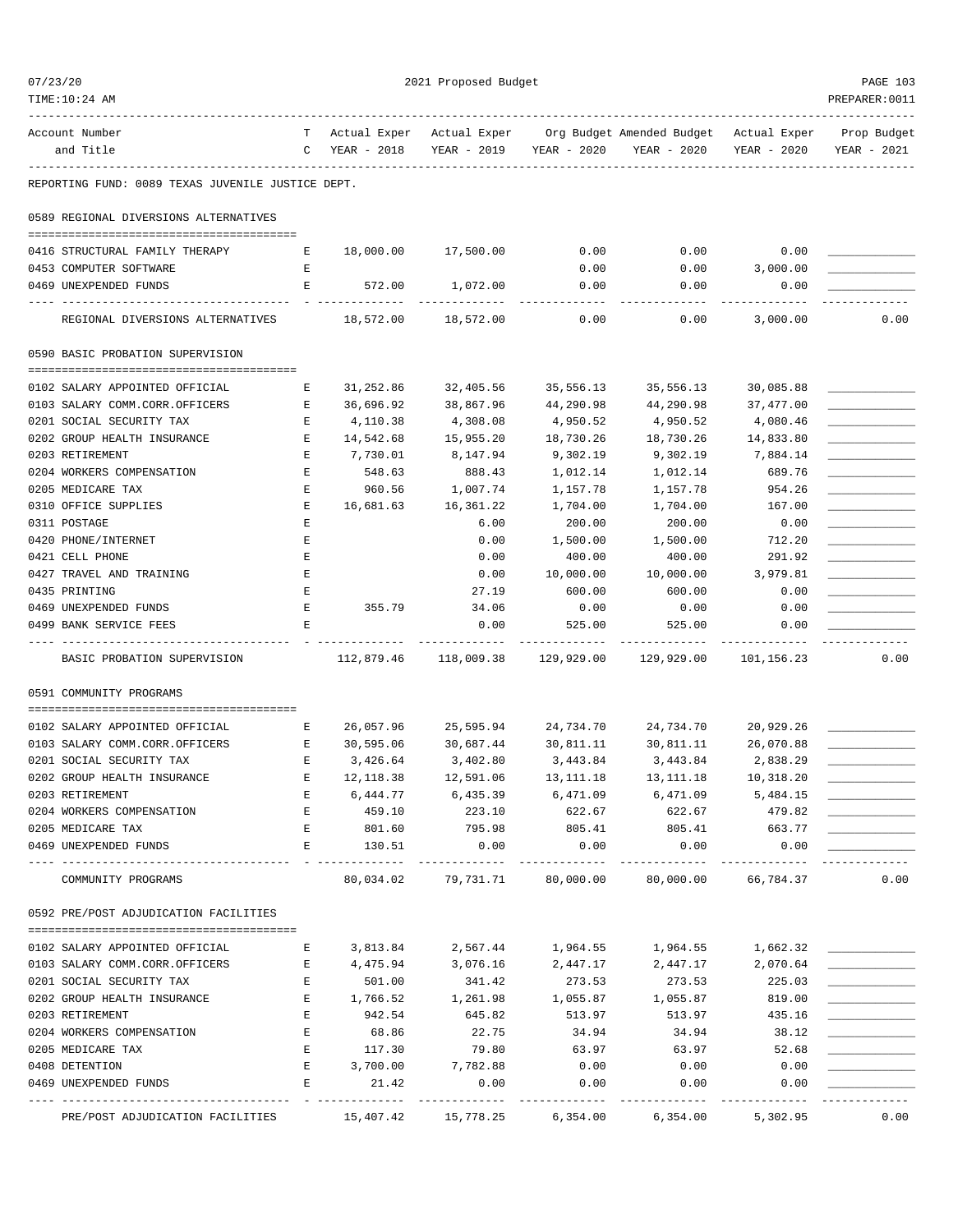| 07/23/20                                                                         |                                                                                                |                               | 2021 Proposed Budget    |                      |                                                     |                       | PAGE 104       |
|----------------------------------------------------------------------------------|------------------------------------------------------------------------------------------------|-------------------------------|-------------------------|----------------------|-----------------------------------------------------|-----------------------|----------------|
| TIME:10:24 AM                                                                    |                                                                                                |                               |                         |                      |                                                     |                       | PREPARER: 0011 |
| Account Number                                                                   | T –                                                                                            |                               |                         |                      | Actual Exper Org Budget Amended Budget Actual Exper |                       | Prop Budget    |
| and Title                                                                        |                                                                                                | Actual Exper<br>C YEAR - 2018 | YEAR - 2019             | YEAR - 2020          | YEAR - 2020                                         | YEAR - 2020           | YEAR - 2021    |
| REPORTING FUND: 0089 TEXAS JUVENILE JUSTICE DEPT.                                |                                                                                                |                               |                         |                      |                                                     |                       |                |
| 0593 COMMITMENT DIVERSION                                                        |                                                                                                |                               |                         |                      |                                                     |                       |                |
|                                                                                  |                                                                                                |                               |                         |                      |                                                     |                       |                |
| 0102 SALARY APPOINTED OFFICIAL<br>0103 SALARY COMM.CORR.OFFICERS                 | Е<br>Е                                                                                         | 3,857.62<br>4,528.28          | 3,179.52<br>3,812.26    | 3,091.84<br>3,851.39 | 3,091.84<br>3,851.39                                | 2,616.24<br>3,258.86  |                |
| 0201 SOCIAL SECURITY TAX                                                         | E                                                                                              | 506.82                        | 423.16                  | 430.48               | 430.48                                              | 354.91                |                |
| 0202 GROUP HEALTH INSURANCE                                                      | E                                                                                              | 1,789.74                      | 1,564.56                | 1,498.41             | 1,498.41                                            | 1,290.60              |                |
| 0203 RETIREMENT                                                                  | E                                                                                              | 953.58                        | 799.77                  | 808.89               | 808.89                                              | 685.93                |                |
| 0204 WORKERS COMPENSATION                                                        | Е                                                                                              | 68.86                         | 27.70                   | 218.31               | 218.31                                              | 59.98                 |                |
| 0205 MEDICARE TAX                                                                | Е                                                                                              | 118.66                        | 98.92                   | 100.68               | 100.68                                              | 83.15                 |                |
| 0415 RESIDENTIAL PLACEMENT                                                       | E                                                                                              | 0.00                          | 0.00                    | 0.00                 | 0.00                                                | 0.00                  |                |
| 0469 UNEXPENDED FUNDS                                                            | Е                                                                                              | 21.42                         | 0.00                    | 0.00                 | 0.00                                                | 0.00                  |                |
|                                                                                  |                                                                                                | ---------                     |                         |                      |                                                     |                       |                |
| COMMITMENT DIVERSION                                                             |                                                                                                | 11,844.98                     | 9,905.89                | 10,000.00            | 10,000.00                                           | 8,349.67              | 0.00           |
| 0594 MENTAL HEALTH SERVICES                                                      |                                                                                                |                               |                         |                      |                                                     |                       |                |
| 0102 SALARY APPOINTED OFFICIAL                                                   | $\mathbf{E}$ and $\mathbf{E}$                                                                  | 1,935.00                      |                         |                      | 1,610.62 851.49 851.49                              | 720.50                |                |
| 0103 SALARY COMM.CORR.OFFICERS<br><b>Expanding Expanding Expanding Expanding</b> |                                                                                                | 2,271.42                      | 1,928.40                | 1,060.67             | 1,060.67                                            | 897.60                |                |
| 0201 SOCIAL SECURITY TAX                                                         | Е                                                                                              | 254.82                        | 214.24                  | 118.55               | 118.55                                              | 98.15                 |                |
| 0202 GROUP HEALTH INSURANCE                                                      | E                                                                                              | 899.52                        | 789.96                  | 374.61               | 374.61                                              | 355.80                |                |
| 0203 RETIREMENT                                                                  | Е                                                                                              | 479.19                        | 404.83                  | 222.77               | 222.77                                              | 189.15                |                |
| 0204 WORKERS COMPENSATION                                                        | Е                                                                                              | 34.43                         | 14.55                   | 98.18                | 98.18                                               | 16.52                 |                |
| 0205 MEDICARE TAX                                                                | Е                                                                                              | 59.76                         | 50.18                   | 27.73                | 27.73                                               | 22.99                 |                |
| 0413 PSYCHOLOGICAL                                                               | Е                                                                                              | 0.00                          | 2,075.00                | 4,500.00             | 4,500.00                                            | 3,725.00              |                |
| 0414 COUNSELING                                                                  | Е                                                                                              | 9,232.00                      | 5,015.00                | 4,500.00             | 4,500.00                                            | 360.00                |                |
| 0415 RESIDENTIAL PLACEMENT                                                       | E                                                                                              | 0.00                          | 0.00                    | 0.00                 | 0.00                                                | 0.00                  |                |
| 0469 UNEXPENDED FUNDS                                                            | Е                                                                                              | 7.60                          | 0.00                    | 0.00                 | 0.00                                                | 0.00                  |                |
|                                                                                  |                                                                                                |                               |                         |                      |                                                     |                       |                |
| MENTAL HEALTH SERVICES                                                           |                                                                                                |                               | 15, 173. 74 12, 102. 78 |                      | 11,754.00    11,754.00                              | 6,385.71              | 0.00           |
| 0994 LOCAL FUNDS CARRIED FORWARD                                                 |                                                                                                |                               |                         |                      |                                                     |                       |                |
|                                                                                  |                                                                                                |                               |                         |                      |                                                     |                       |                |
| 0415 RESIDENTIAL PLACEMENT                                                       | Е                                                                                              |                               | 36,841.30               | 0.00                 |                                                     | 15,540.00 15,540.00   |                |
| 0488 LAW ENFORCEMENT INSURANCE                                                   | $\mathbf{E}$ and $\mathbf{E}$                                                                  | 723.00                        | 723.00                  | 0.00                 | 0.00                                                | 694.44                |                |
| LOCAL FUNDS CARRIED FORWARD                                                      |                                                                                                | 723.00                        | 37,564.30               | 0.00                 |                                                     | 15,540.00   16,234.44 | 0.00           |
| 0995 LOCAL FUNDING                                                               |                                                                                                |                               |                         |                      |                                                     |                       |                |
|                                                                                  |                                                                                                |                               |                         |                      |                                                     |                       |                |
| 0102 SALARY APPOINTED OFFICIAL                                                   | Е                                                                                              | 1,271.02                      | 4,792.76                |                      | 4,913.55 4,913.55 4,157.56                          |                       |                |
| 0103 SALARY COMM.CORR.OFFICERS                                                   | $\mathbf{E}$                                                                                   | 1,498.58                      | 5,747.22                | 6,120.63             | 6,120.63                                            | 5,179.02              |                |
| 0105 OFFICE MANAGER                                                              | Е                                                                                              | 0.00                          | 0.00                    | 0.00                 | 0.00                                                | 0.00                  |                |
| 0201 SOCIAL SECURITY TAX                                                         | $\mathbf E$                                                                                    | 167.54                        | 637.60                  | 684.12               | 684.12                                              | 563.64                |                |
| 0202 GROUP HEALTH INSURANCE                                                      | $\mathbf E$                                                                                    | 611.76                        | 2,360.58                | 2,622.24             | 2,622.24                                            | 2,050.20              |                |
| 0203 RETIREMENT                                                                  | Е                                                                                              | 316.12                        | 1,205.83                | 1,285.48             | 1,285.48                                            | 1,089.39              |                |
| 0204 WORKERS COMPENSATION                                                        | Ε                                                                                              | 17.22                         | 41.57                   | 105.98               | 105.98                                              | 95.32                 |                |
| 0205 MEDICARE TAX                                                                | E                                                                                              | 39.30                         | 149.02                  | 160.00               | 160.00                                              | 131.73                |                |
| 0401 AUDIT EXPENSE                                                               | E                                                                                              | 0.00                          | 2,600.00                | 6,000.00             | 6,000.00                                            | 0.00                  |                |
| 0404 DETENTION OPERATING COST FY20                                               | Е                                                                                              |                               | 0.00                    | 152,108.00           | 152,108.00                                          | 112,387.08            | 194,000.00     |
| 0405 DETENTION OPERATING COST FY19                                               | Е                                                                                              | 0.00                          | 132,000.00              | 0.00                 | 0.00                                                | 0.00                  |                |
| 0407 DETENTION OPERATING COST FY17                                               | E                                                                                              | 19,318.13                     | 0.00                    |                      |                                                     |                       |                |
| 0414 COUNSELING                                                                  | Е                                                                                              | 333.00                        | 0.00                    | 0.00                 | 0.00                                                | 0.00                  |                |
| 0415 RESIDENTIAL PLACEMENT                                                       | $\mathbf E$                                                                                    | 2,501.79                      | 10,000.00               | 10,000.00            | 10,000.00                                           | 0.00                  |                |
| 0416 STRUCTURAL FAMILY THERAPY                                                   | $\mathbf{E}% _{t}\left  \mathbf{1}\right\rangle =\mathbf{1}_{t}\left  \mathbf{1}\right\rangle$ | 0.00                          | 0.00                    | 0.00                 | 0.00                                                | 0.00                  |                |
| 0427 TRAVEL AND TRAINING                                                         | Е                                                                                              | 0.00                          | 0.00                    | 0.00                 | 0.00                                                | 0.00                  |                |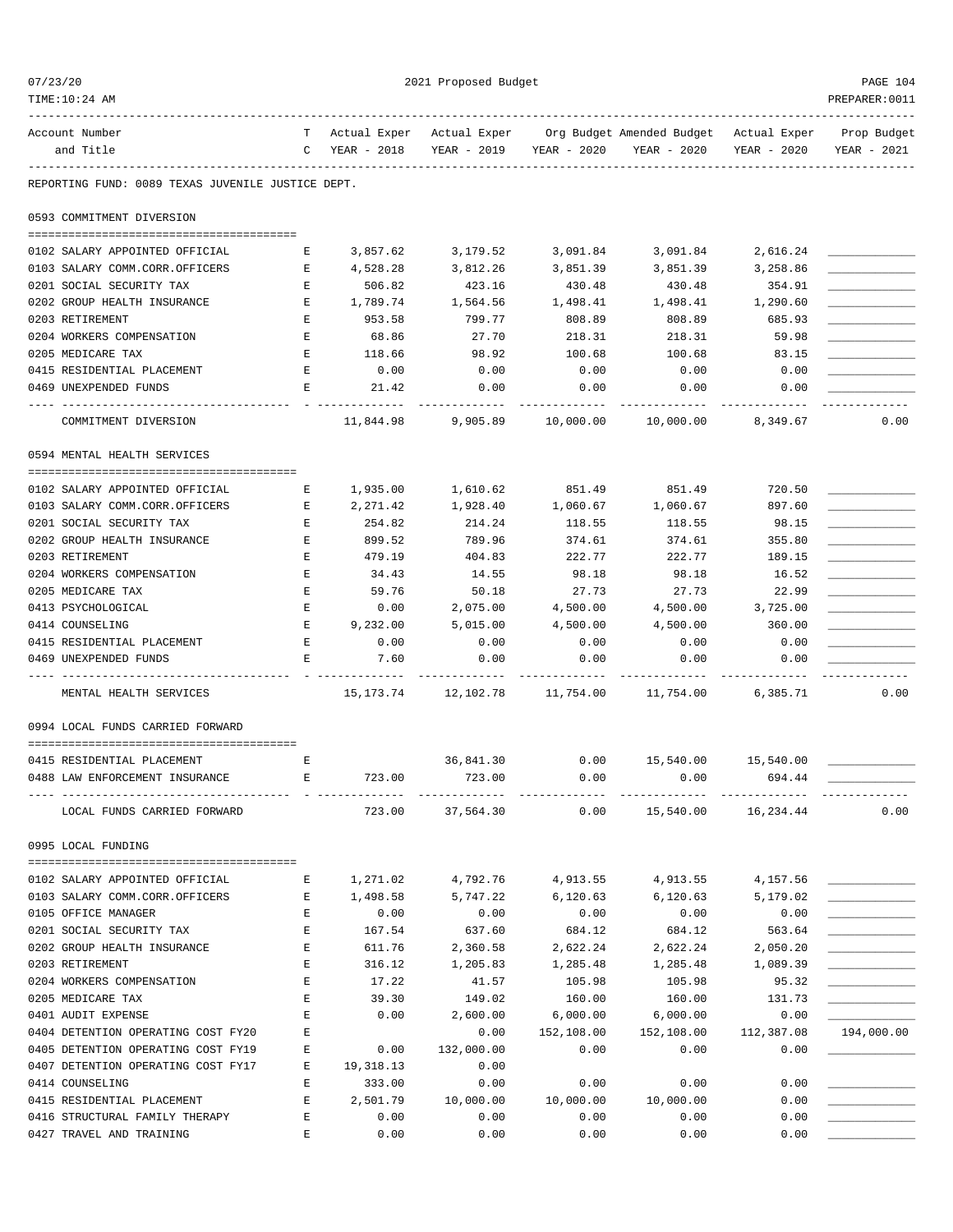| Account Number<br>and Title                       | т<br>$\mathcal{C}$ | Actual Exper<br>YEAR - 2018 | Actual Exper<br>YEAR - 2019 | YEAR - 2020 | Org Budget Amended Budget<br>YEAR - 2020 | Actual Exper<br>YEAR - 2020 | Prop Budget<br>YEAR - 2021 |
|---------------------------------------------------|--------------------|-----------------------------|-----------------------------|-------------|------------------------------------------|-----------------------------|----------------------------|
| REPORTING FUND: 0089 TEXAS JUVENILE JUSTICE DEPT. |                    |                             |                             |             |                                          |                             |                            |
| 0453 COMPUTER SOFTWARE                            | E                  | 3,000.00                    | 0.00                        | 0.00        | 0.00                                     | 0.00                        |                            |
| LOCAL FUNDING                                     |                    | 29,074.46                   | 159,534.58                  | 184,000.00  | 184,000.00                               | 125,653.94                  | 194,000.00                 |
| TEXAS JUVENILE JUSTICE DEPT.                      |                    |                             |                             |             |                                          |                             |                            |
| Income Totals                                     |                    | 431,083.26                  | 494,052.14                  | 422,037.00  | 487,577.00                               | 419,976.32                  | 194,000.00                 |
| Expense Totals                                    |                    | 315,709.08                  | 483,698.89                  | 422,037.00  | 487,577.00                               | 382,867.31                  | 194,000.00                 |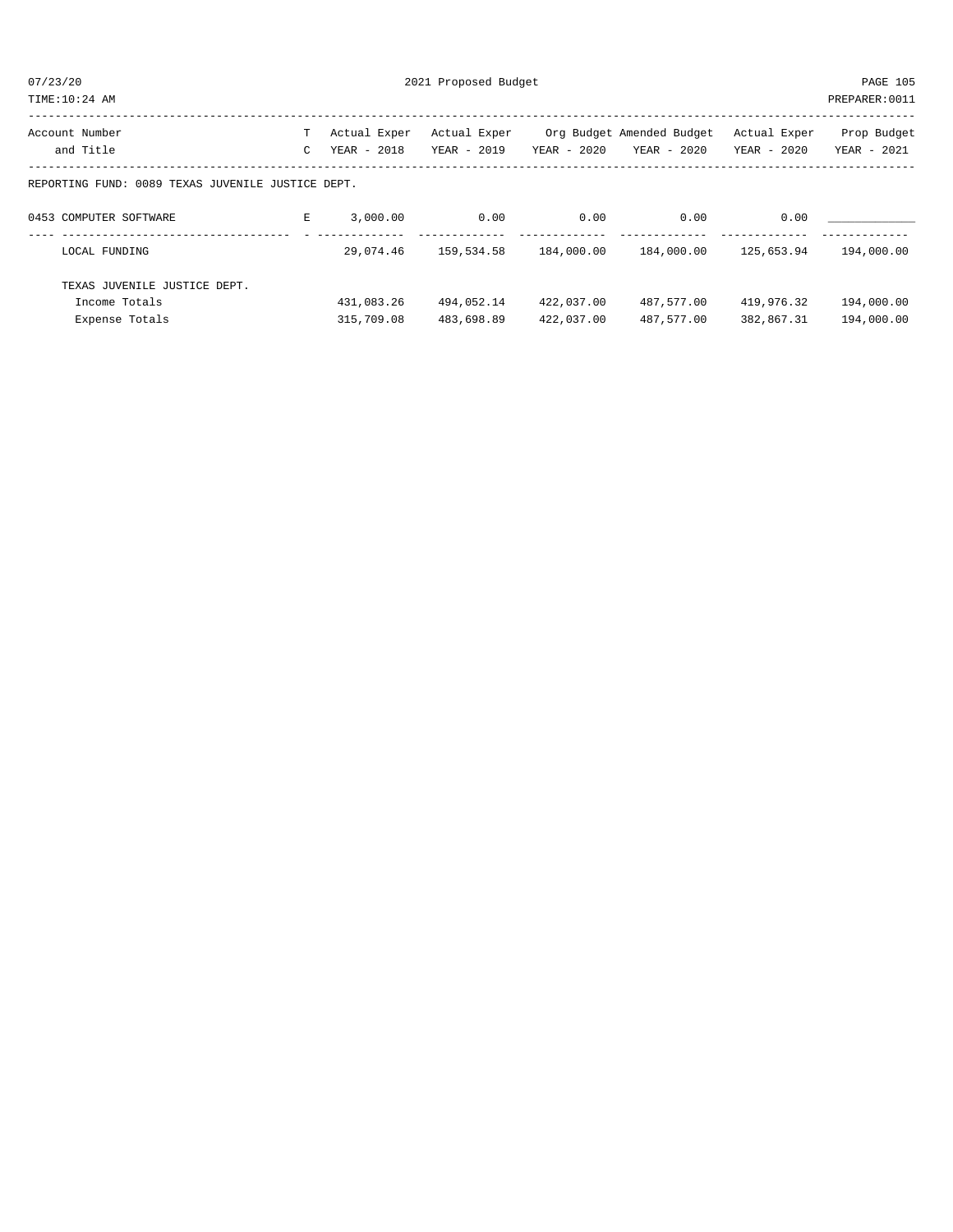| 07/23/20                                                                                                                  | 2021 Proposed Budget                                                                                                                                                                                                                                                                             |                        |                       |                     |                                                                                |               | PAGE 106          |
|---------------------------------------------------------------------------------------------------------------------------|--------------------------------------------------------------------------------------------------------------------------------------------------------------------------------------------------------------------------------------------------------------------------------------------------|------------------------|-----------------------|---------------------|--------------------------------------------------------------------------------|---------------|-------------------|
| TIME:10:24 AM                                                                                                             |                                                                                                                                                                                                                                                                                                  |                        |                       |                     |                                                                                |               | PREPARER: 0011    |
| Account Number                                                                                                            |                                                                                                                                                                                                                                                                                                  |                        |                       |                     | T Actual Exper Actual Exper Org Budget Amended Budget Actual Exper Prop Budget |               |                   |
| and Title                                                                                                                 |                                                                                                                                                                                                                                                                                                  |                        |                       |                     | C YEAR - 2018 YEAR - 2019 YEAR - 2020 YEAR - 2020 YEAR - 2020                  |               | YEAR - 2021       |
| REPORTING FUND: 0092 STATZER FUND                                                                                         |                                                                                                                                                                                                                                                                                                  |                        |                       |                     |                                                                                |               |                   |
| 0360 INTEREST EARNINGS                                                                                                    |                                                                                                                                                                                                                                                                                                  |                        |                       |                     |                                                                                |               |                   |
| 0100 INTEREST EARNINGS                                                                                                    | $\mathbf{T}$                                                                                                                                                                                                                                                                                     |                        | 581.48 809.93         | 50.00               | 50.00 437.88                                                                   |               |                   |
| 0350 GOV. COMMODITY PROG. ASCS I                                                                                          |                                                                                                                                                                                                                                                                                                  | 0.00                   | 0.00                  | 0.00                | 0.00                                                                           | 0.00          |                   |
| INTEREST EARNINGS                                                                                                         |                                                                                                                                                                                                                                                                                                  | ------------<br>581.48 | -----------<br>809.93 | ----------<br>50.00 | ----------<br>50.00                                                            | 437.88        | 0.00              |
| 0370 RENT                                                                                                                 |                                                                                                                                                                                                                                                                                                  |                        |                       |                     |                                                                                |               |                   |
|                                                                                                                           |                                                                                                                                                                                                                                                                                                  |                        |                       |                     |                                                                                |               |                   |
| 0100 RENT                                                                                                                 | $\mathbf{I}$ and $\mathbf{I}$ and $\mathbf{I}$ and $\mathbf{I}$ and $\mathbf{I}$ and $\mathbf{I}$ and $\mathbf{I}$ and $\mathbf{I}$ and $\mathbf{I}$ and $\mathbf{I}$ and $\mathbf{I}$ and $\mathbf{I}$ and $\mathbf{I}$ and $\mathbf{I}$ and $\mathbf{I}$ and $\mathbf{I}$ and $\mathbf{I}$ and |                        |                       |                     | 560.00     757.85     757.85     757.85      0.00     757.85                   |               |                   |
| $\mathbf{I}$ and $\mathbf{I}$ and $\mathbf{I}$ and $\mathbf{I}$<br>0130 REFUNDS & MISCELLANEOUS<br>------------------ - - |                                                                                                                                                                                                                                                                                                  | 0.00                   | 0.00                  | 0.00                | 0.00                                                                           | 0.00          |                   |
| RENT                                                                                                                      |                                                                                                                                                                                                                                                                                                  | 560.00                 | 757.85                | 757.85              | 757.85                                                                         | 0.00          | 757.85            |
| 0700 STATZER FARM                                                                                                         |                                                                                                                                                                                                                                                                                                  |                        |                       |                     |                                                                                |               |                   |
|                                                                                                                           |                                                                                                                                                                                                                                                                                                  |                        |                       |                     |                                                                                |               |                   |
| 0310 OFFICE SUPPLIES                                                                                                      | E                                                                                                                                                                                                                                                                                                | 0.00                   | 0.00                  | 0.00                | 0.00                                                                           | 0.00          |                   |
| 0430 BIDS AND NOTICES                                                                                                     | E                                                                                                                                                                                                                                                                                                | 0.00                   | 0.00                  | 110.00              | 110.00                                                                         | 0.00          | 110.00            |
| 0484 APPRAISALS                                                                                                           | E                                                                                                                                                                                                                                                                                                | 0.00                   | 0.00                  | 0.00                | 0.00                                                                           | 0.00          |                   |
| 0490 LITERACY COUNCIL DONATION<br>-------------                                                                           | E.                                                                                                                                                                                                                                                                                               | 0.00                   | 0.00                  | 697.85              | 697.85                                                                         | 0.00          | 647.85<br>------- |
| STATZER FARM                                                                                                              |                                                                                                                                                                                                                                                                                                  | 0.00                   | 0.00                  | 807.85              | 807.85                                                                         | 0.00          | 757.85            |
| STATZER FUND                                                                                                              |                                                                                                                                                                                                                                                                                                  |                        |                       |                     |                                                                                |               |                   |
| Income Totals                                                                                                             |                                                                                                                                                                                                                                                                                                  |                        | 1, 141. 48 1, 567. 78 | 807.85              |                                                                                | 807.85 437.88 | 757.85            |
| Expense Totals                                                                                                            |                                                                                                                                                                                                                                                                                                  | 0.00                   | 0.00                  | 807.85              | 807.85                                                                         | 0.00          | 757.85            |